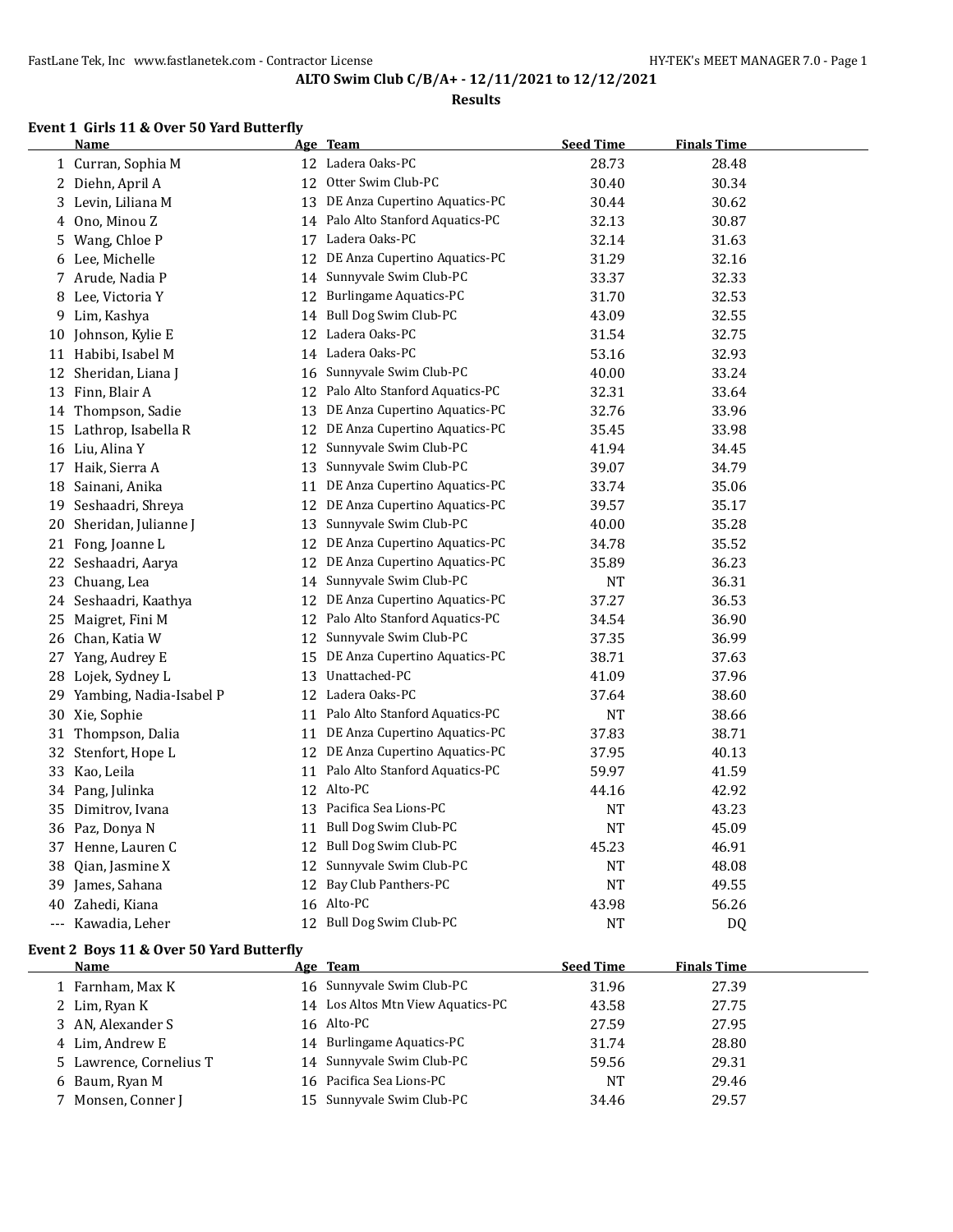#### **Results**

### **(Event 2 Boys 11 & Over 50 Yard Butterfly)**

|     | Name                      |    | <u>Age Team</u>                  | <b>Seed Time</b> | <b>Finals Time</b> |  |
|-----|---------------------------|----|----------------------------------|------------------|--------------------|--|
|     | 8 Elepano, Manuel Jaime M |    | 19 Pacifica Sea Lions-PC         | 29.00            | 29.94              |  |
| 9   | Taysi, Griffin C          |    | 12 DE Anza Cupertino Aquatics-PC | 31.01            | 30.63              |  |
| 10  | Sutherland, Graham O      |    | 12 Ladera Oaks-PC                | 30.01            | 30.72              |  |
|     | 11 Lopes DE Avila, Higor  |    | 14 DE Anza Cupertino Aquatics-PC | NT               | 31.45              |  |
|     | 12 HO, Felix Y            | 14 | Los Altos Mtn View Aquatics-PC   | <b>NT</b>        | 31.64              |  |
| 13  | Moon, Derek H             | 13 | Bull Dog Swim Club-PC            | 46.81            | 31.99              |  |
|     | 14 Gourji, Nikolas K      |    | 14 Bull Dog Swim Club-PC         | 36.57            | 32.07              |  |
| 15  | Natarajan, Neebir B       | 14 | DE Anza Cupertino Aquatics-PC    | 32.34            | 32.19              |  |
| 16  | Monsen, Kevin W           | 15 | Sunnyvale Swim Club-PC           | 39.70            | 32.31              |  |
|     | 17 YU, Jaylen Z           | 13 | DE Anza Cupertino Aquatics-PC    | 33.20            | 33.44              |  |
| 18  | Huo, Jiachen              | 12 | Otter Swim Club-PC               | 43.94            | 33.85              |  |
| 19  | Paliska, Luca             |    | 17 Alto-PC                       | <b>NT</b>        | 35.52              |  |
|     | 20 NG, Jacob              | 13 | Bay Club Panthers-PC             | <b>NT</b>        | 35.89              |  |
| 21  | Lau, Ian M                | 12 | Sunnyvale Swim Club-PC           | 34.99            | 35.98              |  |
| 22  | Zhang, Sean Z             | 12 | <b>Burlingame Aquatics-PC</b>    | 34.72            | 36.08              |  |
| 23  | Liao, Dylan N             | 13 | Palo Alto Stanford Aquatics-PC   | 37.58            | 36.28              |  |
|     | 24 Partridge, Logan M     | 13 | DE Anza Cupertino Aquatics-PC    | 34.82            | 36.46              |  |
| 25  | Situ, Matthew R           | 14 | <b>Burlingame Aquatics-PC</b>    | 42.35            | 36.93              |  |
|     | 26 Boonyapornnad, Mak T   |    | 12 Bull Dog Swim Club-PC         | 46.99            | 37.13              |  |
| 27  | Camargo, Sebastian        | 13 | Santa Clara Swim Club-PC         | 50.00            | 37.16              |  |
| 28  | Walti, Atticus M          | 13 | Bull Dog Swim Club-PC            | <b>NT</b>        | 37.77              |  |
| 29  | Guo, Kasen                | 12 | Sunnyvale Swim Club-PC           | 45.20            | 38.17              |  |
| 30  | Lim, Trevor               | 13 | Bull Dog Swim Club-PC            | 43.30            | 38.35              |  |
| 31  | Chernyvsky, Michael       | 11 | Sunnyvale Swim Club-PC           | 38.61            | 39.36              |  |
|     | 32 Wuebbling, William     |    | 12 Bay Club Panthers-PC          | <b>NT</b>        | 39.40              |  |
| 33  | Pavlovsky, Anthony        | 11 | <b>Burlingame Aquatics-PC</b>    | 39.89            | 41.57              |  |
| 34  | Cooper, Dimitri A         | 12 | Bull Dog Swim Club-PC            | 42.29            | 41.81              |  |
| 35  | Zadeh, Matthew R          | 11 | Palo Alto Stanford Aquatics-PC   | <b>NT</b>        | 42.54              |  |
|     | 36 Sarwate, Jay A         | 13 | DE Anza Cupertino Aquatics-PC    | <b>NT</b>        | 43.31              |  |
| 37  | Leung, Salinger L         | 11 | Unattached-PC                    | 49.22            | 43.94              |  |
| 38  | Wong, Kyle                | 13 | Burlingame Aquatics-PC           | NT               | 45.59              |  |
| 39  | HO, Riley W               |    | 13 Bull Dog Swim Club-PC         | <b>NT</b>        | 46.60              |  |
| 40  | Vijay, Dhruv              | 13 | Alto-PC                          | <b>NT</b>        | 46.64              |  |
| 41  | Long, Jackson S           | 12 | Mavericks-PC                     | 57.68            | 46.75              |  |
|     | 42 Pack, George E         | 13 | Sunnyvale Swim Club-PC           | <b>NT</b>        | 49.54              |  |
| 43  | Lim, Eric P               | 11 | Burlingame Aquatics-PC           | 52.39            | 53.02              |  |
| --- | Pang, Julian R            | 11 | <b>Burlingame Aquatics-PC</b>    | 55.24            | DQ                 |  |
| --- | Young, Collin S           |    | 13 Solo Aquatics-PC              | <b>NT</b>        | DQ                 |  |
|     | Porcia, Noah K            | 11 | Los Altos Mtn View Aquatics-PC   | <b>NT</b>        | DQ                 |  |
| --- | Kawaja, Reid S            | 11 | Ladera Oaks-PC                   | 29.01            | DQ                 |  |

#### **Event 3 Girls 11 & Over 100 Yard Butterfly**

| <b>Name</b>           | Age Team                  | <b>Seed Time</b> | <b>Finals Time</b> |  |
|-----------------------|---------------------------|------------------|--------------------|--|
| 1 Tambling, Ainsley J | Ladera Oaks-PC<br>17      | 59.51            | 1:00.12            |  |
| 27.35                 | 1:00.12(32.77)            |                  |                    |  |
| 2 Hogan, Kayla A      | Otter Swim Club-PC<br>17  | 1:03.90          | 1:04.18            |  |
| 29.56                 | 1:04.18(34.62)            |                  |                    |  |
| 3 Chen, Heidi I       | 14 Ladera Oaks-PC         | 1:11.58          | 1:07.23            |  |
| 31.54                 | 1:07.23(35.69)            |                  |                    |  |
| 4 Liou, Michelle A    | 16 Sunnyvale Swim Club-PC | 1:13.28          | 1:10.14            |  |
| 31.93                 | 1:10.14(38.21)            |                  |                    |  |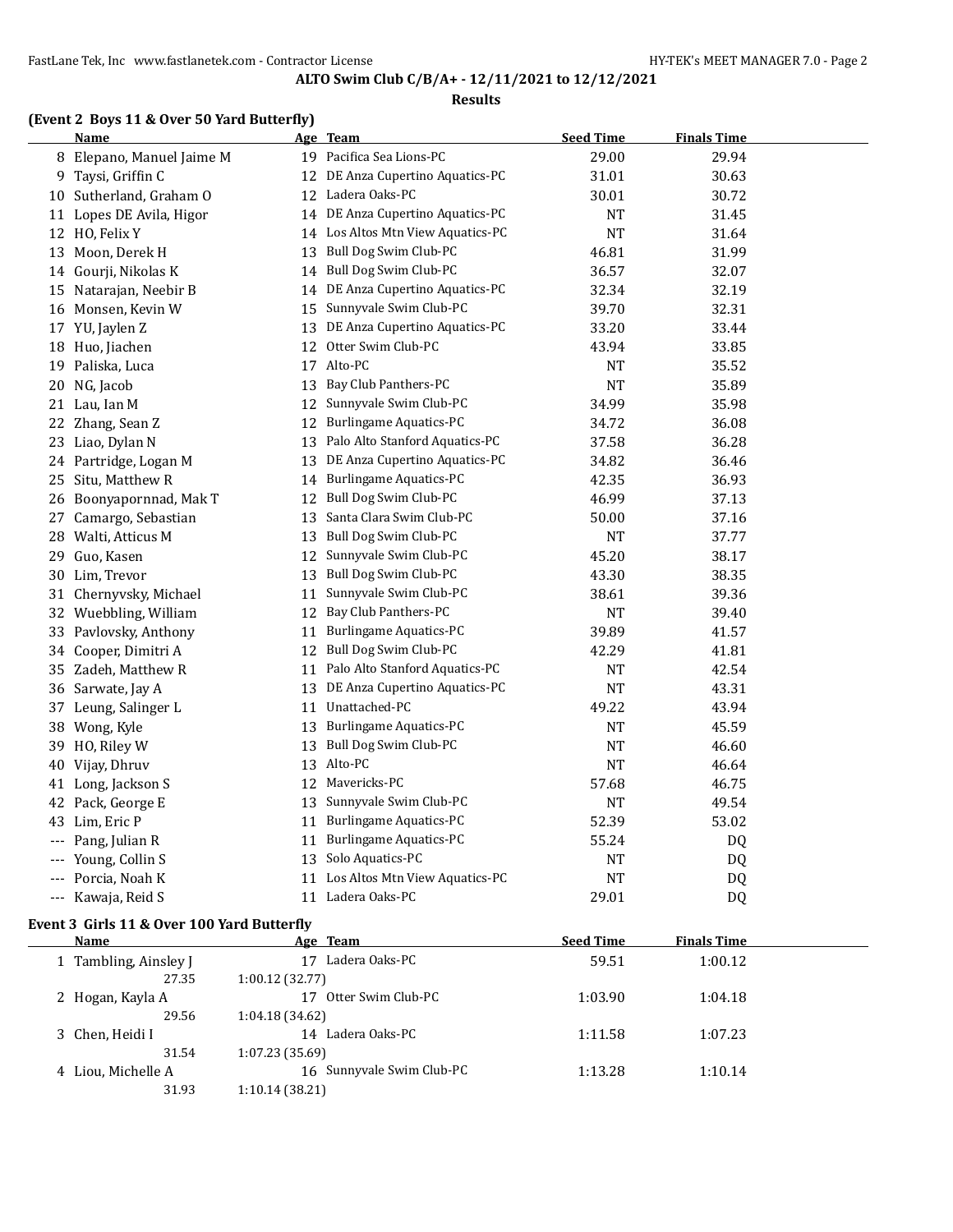|  | (Event 3 Girls 11 & Over 100 Yard Butterfly) |  |
|--|----------------------------------------------|--|
|--|----------------------------------------------|--|

| <b>Name</b>              | Age Team                           | <b>Seed Time</b> | <b>Finals Time</b> |  |
|--------------------------|------------------------------------|------------------|--------------------|--|
| 5 Pyle, Samantha G       | 14 Ladera Oaks-PC                  | 1:06.78          | 1:11.12            |  |
| 31.89                    | 1:11.12 (39.23)                    |                  |                    |  |
| 6 Wong, Cadence E        | 14 Ladera Oaks-PC                  | 1:08.16          | 1:12.36            |  |
| 31.46                    | 1:12.36 (40.90)                    |                  |                    |  |
| *7 Arude, Nadia P        | 14 Sunnyvale Swim Club-PC          | 1:10.90          | 1:13.37            |  |
| 33.29                    | 1:13.37 (40.08)                    |                  |                    |  |
| *7 Chahal, Janam E       | 13 Sunnyvale Swim Club-PC          | 1:16.56          | 1:13.37            |  |
| 35.60                    | 1:13.37 (37.77)                    |                  |                    |  |
| 9 Chen, Yoray I          | 13 Alto-PC                         | 1:11.66          | 1:13.48            |  |
| 33.81                    | 1:13.48 (39.67)                    |                  |                    |  |
| 10 SY, Sara D            | 13 South San Francisco Aquatics-PC | 1:16.66          | 1:15.11            |  |
| 35.49                    | 1:15.11 (39.62)                    |                  |                    |  |
| 11 Nazario, Sofia        | 13 Palo Alto Stanford Aquatics-PC  | 1:13.12          | 1:15.34            |  |
| 33.44                    | 1:15.34 (41.90)                    |                  |                    |  |
| 12 Teague, Charlotte A   | 11 Palo Alto Stanford Aquatics-PC  | NT               | 1:15.65            |  |
| 34.02                    | 1:15.65(41.63)                     |                  |                    |  |
| 13 Kripalani, Ana        | 14 Sunnyvale Swim Club-PC          | 1:15.36          | 1:16.50            |  |
| 35.45                    | 1:16.50(41.05)                     |                  |                    |  |
| 14 Barki, Adriene        | 13 South San Francisco Aquatics-PC | 1:15.46          | 1:16.55            |  |
| 36.13                    | 1:16.55(40.42)                     |                  |                    |  |
| 15 Ogawa, Camryn Y       | 14 Alto-PC                         |                  |                    |  |
| 33.50                    |                                    | 1:11.26          | 1:16.78            |  |
|                          | 1:16.78 (43.28)<br>11 Alto-PC      |                  |                    |  |
| 16 Picard, Naomi L       |                                    | 1:20.07          | 1:17.21            |  |
| 35.18                    | 1:17.21(42.03)<br>12 Alto-PC       |                  |                    |  |
| 17 Osipova, Margarita    |                                    | NT               | 1:20.62            |  |
| 37.50                    | 1:20.62 (43.12)                    |                  |                    |  |
| 18 Chin, Addelyn C       | 12 Sunnyvale Swim Club-PC          | 1:24.62          | 1:21.28            |  |
| 37.46                    | 1:21.28 (43.82)                    |                  |                    |  |
| 19 Kearns, Louisa D      | 14 Mavericks-PC                    | 1:15.00          | 1:22.07            |  |
| 35.91                    | 1:22.07 (46.16)                    |                  |                    |  |
| 20 Connaghan, Caroline S | 13 Alto-PC                         | 1:21.95          | 1:22.15            |  |
| 34.31                    | 1:22.15 (47.84)                    |                  |                    |  |
| 21 HE, Jasmine S         | 11 Alto-PC                         | 1:22.16          | 1:23.09            |  |
| 38.49                    | 1:23.09 (44.60)                    |                  |                    |  |
| 22 Lojek, Sydney L       | 13 Unattached-PC                   | 1:28.74          | 1:23.17            |  |
| 40.90                    | 1:23.17 (42.27)                    |                  |                    |  |
| 23 Shick, Alexandria M   | 17 Mavericks-PC                    | NT               | 1:23.19            |  |
| 38.44                    | 1:23.19 (44.75)                    |                  |                    |  |
| 24 Chan, Marina S        | 14 Bull Dog Swim Club-PC           | 1:21.71          | 1:23.69            |  |
| 36.15                    | 1:23.69 (47.54)                    |                  |                    |  |
| 25 Chang, Elise          | 12 Alto-PC                         | 1:26.58          | 1:24.88            |  |
| 39.49                    | 1:24.88 (45.39)                    |                  |                    |  |
| 26 Zhang, Tina X         | 11 DE Anza Cupertino Aquatics-PC   | NT               | 1:26.51            |  |
| 38.75                    | 1:26.51 (47.76)                    |                  |                    |  |
| 27 Gevorgyan, Maria      | 14 Bull Dog Swim Club-PC           | 1:34.35          | 1:28.03            |  |
| 39.71                    | 1:28.03 (48.32)                    |                  |                    |  |
| 28 Enderes, Sarah        | 12 Alto-PC                         | NT               | 1:28.95            |  |
| 39.46                    | 1:28.95 (49.49)                    |                  |                    |  |
| 29 HU, Kaylee M          | 12 South San Francisco Aquatics-PC | 1:30.33          | 1:29.36            |  |
| 40.83                    | 1:29.36 (48.53)                    |                  |                    |  |
| 30 Finn, Blair A         | 12 Palo Alto Stanford Aquatics-PC  | 1:34.94          | 1:30.21            |  |
| 41.10                    | 1:30.21 (49.11)                    |                  |                    |  |
| 31 Hanigal, Danielle     | 11 Alto-PC                         | 1:32.41          | 1:35.53            |  |
| 40.97                    | 1:35.53 (54.56)                    |                  |                    |  |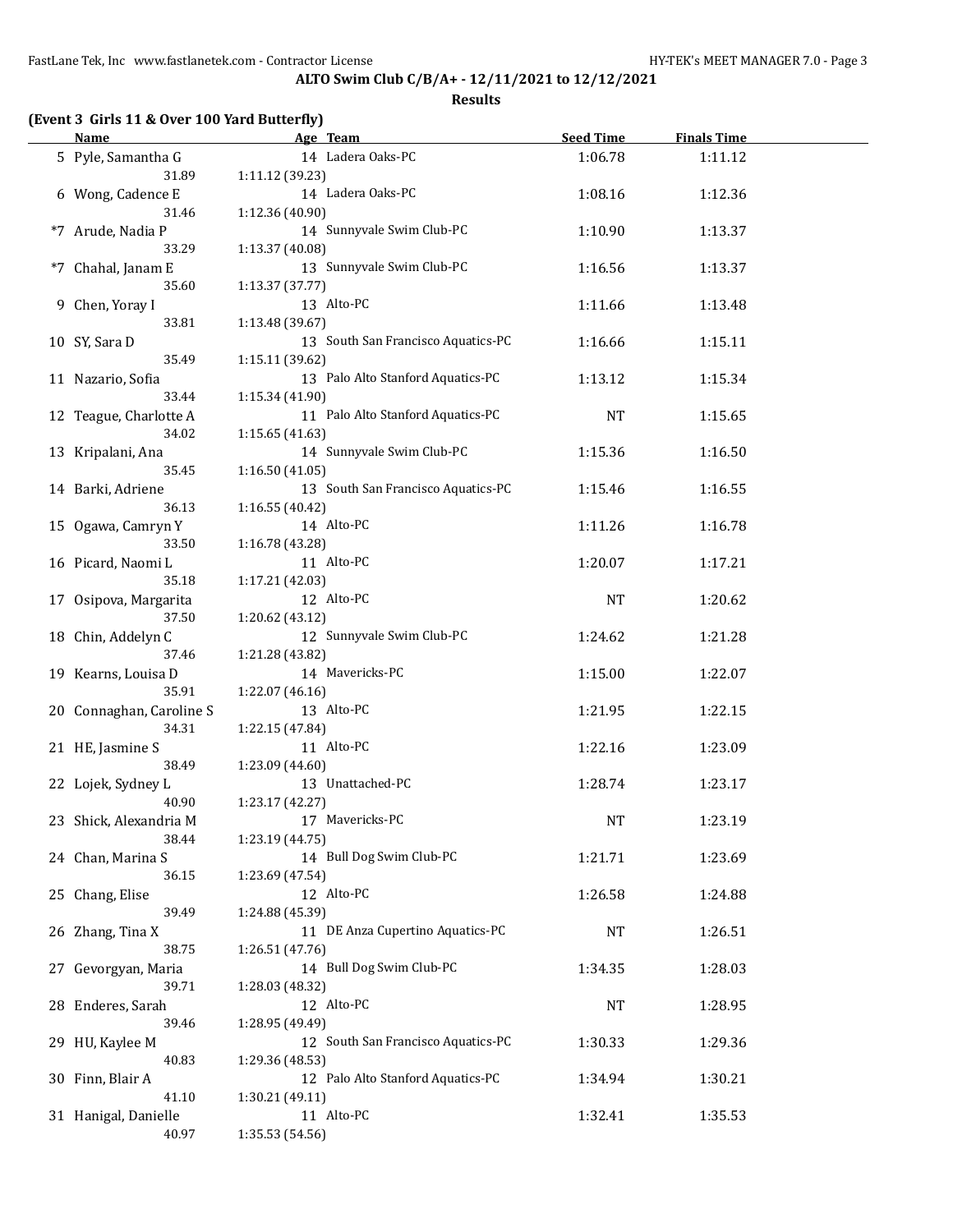**Results**

| (Event 3 Girls 11 & Over 100 Yard Butterfly) |  |  |  |  |
|----------------------------------------------|--|--|--|--|
|----------------------------------------------|--|--|--|--|

|                     | Name                      | Age Team                           | <b>Seed Time</b> | <b>Finals Time</b> |  |
|---------------------|---------------------------|------------------------------------|------------------|--------------------|--|
|                     | 32 Bourdon-Molina, Lola X | 13 South San Francisco Aquatics-PC | 1:35.20          | 1:37.03            |  |
|                     | 43.28                     | 1:37.03(53.75)                     |                  |                    |  |
|                     | 33 NG, Chloe Y            | 12 Alto-PC                         | 1:35.36          | 1:38.19            |  |
|                     | 41.42                     | 1:38.19 (56.77)                    |                  |                    |  |
|                     | 34 Stern, Evie            | Bull Dog Swim Club-PC<br>13        | <b>NT</b>        | 1:38.31            |  |
|                     | 42.16                     | 1:38.31(56.15)                     |                  |                    |  |
|                     | 35 Bowler, Julia J        | 11 Burlingame Aquatics-PC          | 1:45.67          | 1:39.21            |  |
|                     | 44.98                     | 1:39.21 (54.23)                    |                  |                    |  |
|                     | 36 Kaur, Jasmine          | 12 Alto-PC                         | 1:46.37          | 1:42.07            |  |
|                     | 45.56                     | 1:42.07(56.51)                     |                  |                    |  |
| $---$               | Gosselin, Phoebe S        | 12 Bay Club Panthers-PC            | 1:49.24          | DQ.                |  |
|                     | 51.90                     | DQ (1:08.09)                       |                  |                    |  |
| $\qquad \qquad - -$ | Zhang, Xiyue              | 11 Alto-PC                         | 2:02.77          | DQ                 |  |
|                     | 51.67                     | DQ (1:07.58)                       |                  |                    |  |
| $---$               | Prasad, Riddhima P        | 11 Alto-PC                         | 1:46.84          | DQ                 |  |
|                     | 48.04                     | DQ (1:00.93)                       |                  |                    |  |

### **Event 4 Boys 11 & Over 100 Yard Butterfly**

| <b>Name</b>             | Age Team                           | <b>Seed Time</b> | <b>Finals Time</b> |  |
|-------------------------|------------------------------------|------------------|--------------------|--|
| 1 Grant, Connor A       | 15 Ladera Oaks-PC                  | 55.33            | 55.45              |  |
| 25.06                   | 55.45 (30.39)                      |                  |                    |  |
| 2 Garcia-Osorio, Jose A | 15 South San Francisco Aquatics-PC | 58.85            | 59.77              |  |
| 29.09                   | 59.77 (30.68)                      |                  |                    |  |
| 3 Ferrer, Justin B      | 14 Pacifica Sea Lions-PC           | 1:10.80          | 1:00.74            |  |
| 27.94                   | 1:00.74 (32.80)                    |                  |                    |  |
| 4 Phan, Orion L         | 13 Sunnyvale Swim Club-PC          | 1:01.99          | 1:01.43            |  |
| 28.40                   | 1:01.43 (33.03)                    |                  |                    |  |
| 5 Lam, Kyle Z           | 13 South San Francisco Aquatics-PC | 1:01.89          | 1:02.50            |  |
| 28.48                   | 1:02.50 (34.02)                    |                  |                    |  |
| 6 Nagesh, Drew L        | 16 Alto-PC                         | 1:00.94          | 1:03.57            |  |
| 29.59                   | 1:03.57 (33.98)                    |                  |                    |  |
| 7 Chan, Alexander C     | 13 Sunnyvale Swim Club-PC          | 1:05.36          | 1:04.92            |  |
| 29.88                   | 1:04.92 (35.04)                    |                  |                    |  |
| 8 Jung, Jasper P        | 17 South San Francisco Aquatics-PC | 1:00.68          | 1:05.15            |  |
| 29.24                   | 1:05.15(35.91)                     |                  |                    |  |
| 9 Cheong, Arthur T      | 14 Sunnyvale Swim Club-PC          | 1:07.03          | 1:06.18            |  |
| 29.61                   | 1:06.18(36.57)                     |                  |                    |  |
| 10 Helmers, William H   | 14 Alto-PC                         | 1:04.42          | 1:06.43            |  |
| 30.29                   | 1:06.43(36.14)                     |                  |                    |  |
| 11 Haiby, Ido           | 15 Sunnyvale Swim Club-PC          | 1:09.92          | 1:07.13            |  |
| 31.73                   | 1:07.13 (35.40)                    |                  |                    |  |
| 12 HU, Henry Y          | 13 Sunnyvale Swim Club-PC          | <b>NT</b>        | 1:07.23            |  |
| 30.55                   | 1:07.23 (36.68)                    |                  |                    |  |
| 13 Tendulkar, Aditya P  | 14 Burlingame Aquatics-PC          | 1:07.77          | 1:08.64            |  |
| 32.86                   | 1:08.64 (35.78)                    |                  |                    |  |
| 14 Nelson, Drew S       | 16 Solo Aquatics-PC                | 1:08.70          | 1:11.08            |  |
| 33.64                   | 1:11.08 (37.44)                    |                  |                    |  |
| 15 Guo, Jensen          | 16 Sunnyvale Swim Club-PC          | 1:20.08          | 1:11.40            |  |
| 33.94                   | 1:11.40 (37.46)                    |                  |                    |  |
| 16 Rai, Adit H          | 16 South San Francisco Aquatics-PC | <b>NT</b>        | 1:11.62            |  |
| 31.12                   | 1:11.62 (40.50)                    |                  |                    |  |
| 17 HU, Adam             | 13 South San Francisco Aquatics-PC | 1:10.78          | 1:12.41            |  |
| 32.68                   | 1:12.41 (39.73)                    |                  |                    |  |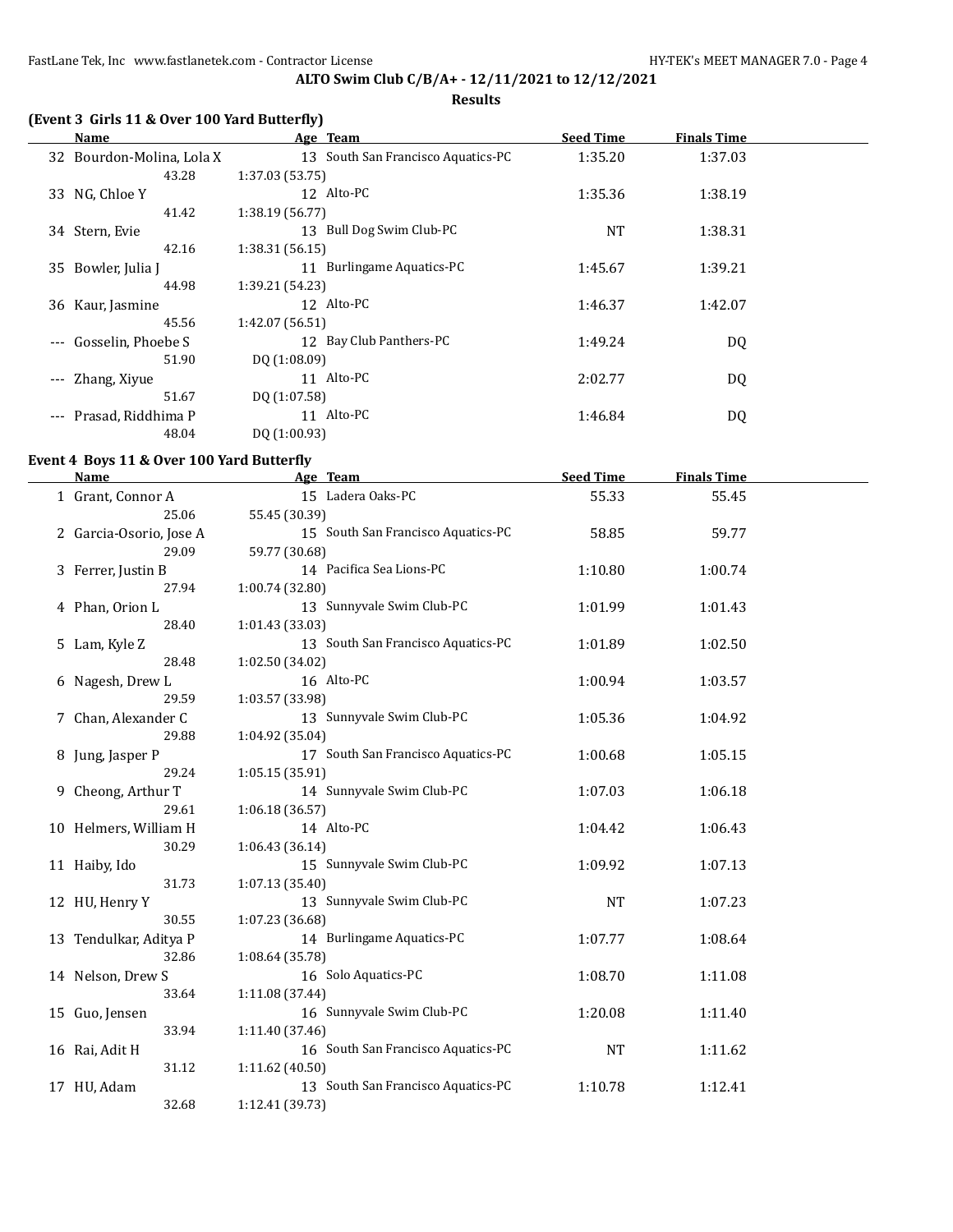| Name                         | Age Team                           | <b>Seed Time</b> | <b>Finals Time</b> |  |
|------------------------------|------------------------------------|------------------|--------------------|--|
| 18 Choong, Ryan T            | 13 Otter Swim Club-PC              | 1:13.63          | 1:13.62            |  |
| 33.70                        | 1:13.62 (39.92)                    |                  |                    |  |
| 19 Johnston, Maximus         | 13 Otter Swim Club-PC              | 1:15.00          | 1:13.64            |  |
| 33.89                        | 1:13.64 (39.75)                    |                  |                    |  |
| 20 Clarke, Kieran W          | 14 Burlingame Aquatics-PC          | 1:12.87          | 1:13.94            |  |
| 32.78                        | 1:13.94 (41.16)                    |                  |                    |  |
| 21 Lai, Leo T                | 12 South San Francisco Aquatics-PC | 1:16.80          | 1:14.68            |  |
| 35.57                        | 1:14.68 (39.11)                    |                  |                    |  |
| 22 Elepano, Manuel Jaime M   | 19 Pacifica Sea Lions-PC           | 1:10.13          | 1:16.70            |  |
| 33.07                        | 1:16.70 (43.63)                    |                  |                    |  |
| 23 Chung, Kai K              | 12 Alto-PC                         | 1:21.65          | 1:16.82            |  |
| 36.11                        | 1:16.82 (40.71)                    |                  |                    |  |
| 24 Gafton, Andrew C          | 12 Alto-PC                         | 1:19.50          | 1:17.88            |  |
| 37.07                        | 1:17.88 (40.81)                    |                  |                    |  |
|                              | 11 Otter Swim Club-PC              |                  |                    |  |
| 25 Johnston, Kai C<br>37.74  |                                    | NT               | 1:18.00            |  |
|                              | 1:18.00 (40.26)                    |                  |                    |  |
| 26 Krasner, Ethan A          | 14 South San Francisco Aquatics-PC | 1:16.11          | 1:18.04            |  |
| 36.17                        | 1:18.04 (41.87)                    |                  |                    |  |
| 27 Erickson, Julian A        | 11 Alto-PC                         | 1:19.43          | 1:19.13            |  |
| 35.02                        | 1:19.13 (44.11)                    |                  |                    |  |
| 28 Stray, Christopher J      | 13 Bull Dog Swim Club-PC           | 1:34.60          | 1:20.23            |  |
| 37.63                        | 1:20.23 (42.60)                    |                  |                    |  |
| 29 LI, David X               | 13 South San Francisco Aquatics-PC | 1:25.28          | 1:20.58            |  |
| 35.09                        | 1:20.58 (45.49)                    |                  |                    |  |
| 30 Yip, Andrew S             | 13 Sunnyvale Swim Club-PC          | 1:24.79          | 1:21.95            |  |
| 39.60                        | 1:21.95 (42.35)                    |                  |                    |  |
| 31 Reklis, Rylan K           | 12 Alto-PC                         | 1:23.57          | 1:22.22            |  |
| 39.39                        | 1:22.22 (42.83)                    |                  |                    |  |
| 32 Yang, Michael K           | 13 South San Francisco Aquatics-PC | 1:19.19          | 1:22.27            |  |
| 37.23                        | 1:22.27 (45.04)                    |                  |                    |  |
| 33 Thothadri, Nithin A       | 11 Sunnyvale Swim Club-PC          | <b>NT</b>        | 1:22.74            |  |
| 37.85                        | 1:22.74 (44.89)                    |                  |                    |  |
| 34 Savard, Tyler S           | 11 Palo Alto Stanford Aquatics-PC  | 1:21.54          | 1:23.37            |  |
| 37.96                        | 1:23.37 (45.41)                    |                  |                    |  |
| 35 Hong, Matthew J           | 11 Alto-PC                         | 1:23.31          | 1:25.21            |  |
| 38.59                        | 1:25.21 (46.62)                    |                  |                    |  |
| 36 Lin, Sebastian K          | 11 Bull Dog Swim Club-PC           | 1:26.32          | 1:25.91            |  |
| 39.75                        | 1:25.91 (46.16)                    |                  |                    |  |
| 37 Kuusela, Niklas J         | 12 Alto-PC                         | 1:30.65          | 1:27.71            |  |
| 39.66                        | 1:27.71 (48.05)                    |                  |                    |  |
| 38 Yong, Jerrick Y           | 12 Alto-PC                         | 1:20.39          | 1:28.23            |  |
| 39.21                        | 1:28.23 (49.02)                    |                  |                    |  |
| 39 Fung, Zachary S           | 13 South San Francisco Aquatics-PC | <b>NT</b>        | 1:33.04            |  |
| 40.15                        | 1:33.04 (52.89)                    |                  |                    |  |
| 40 Feng, Andrew S            | 12 South San Francisco Aquatics-PC | 1:41.02          | 1:33.90            |  |
| 41.71                        | 1:33.90 (52.19)                    |                  |                    |  |
| 41 Kashyap, Tejas            | 11 Otter Swim Club-PC              | 1:33.71          | 1:36.87            |  |
| 45.32                        | 1:36.87 (51.55)                    |                  |                    |  |
|                              | 12 Alto-PC                         |                  |                    |  |
| 42 Cheong, Justin T<br>44.97 |                                    | 1:41.01          | 1:38.34            |  |
|                              | 1:38.34 (53.37)                    |                  |                    |  |
| 43 Tsao, William B           | 13 South San Francisco Aquatics-PC | 2:40.48          | 1:39.34            |  |
| 45.46                        | 1:39.34 (53.88)                    |                  |                    |  |
| 44 NA, Chan                  | 13 Alto-PC                         | 1:36.99          | 1:40.70            |  |
| 44.29                        | 1:40.70 (56.41)                    |                  |                    |  |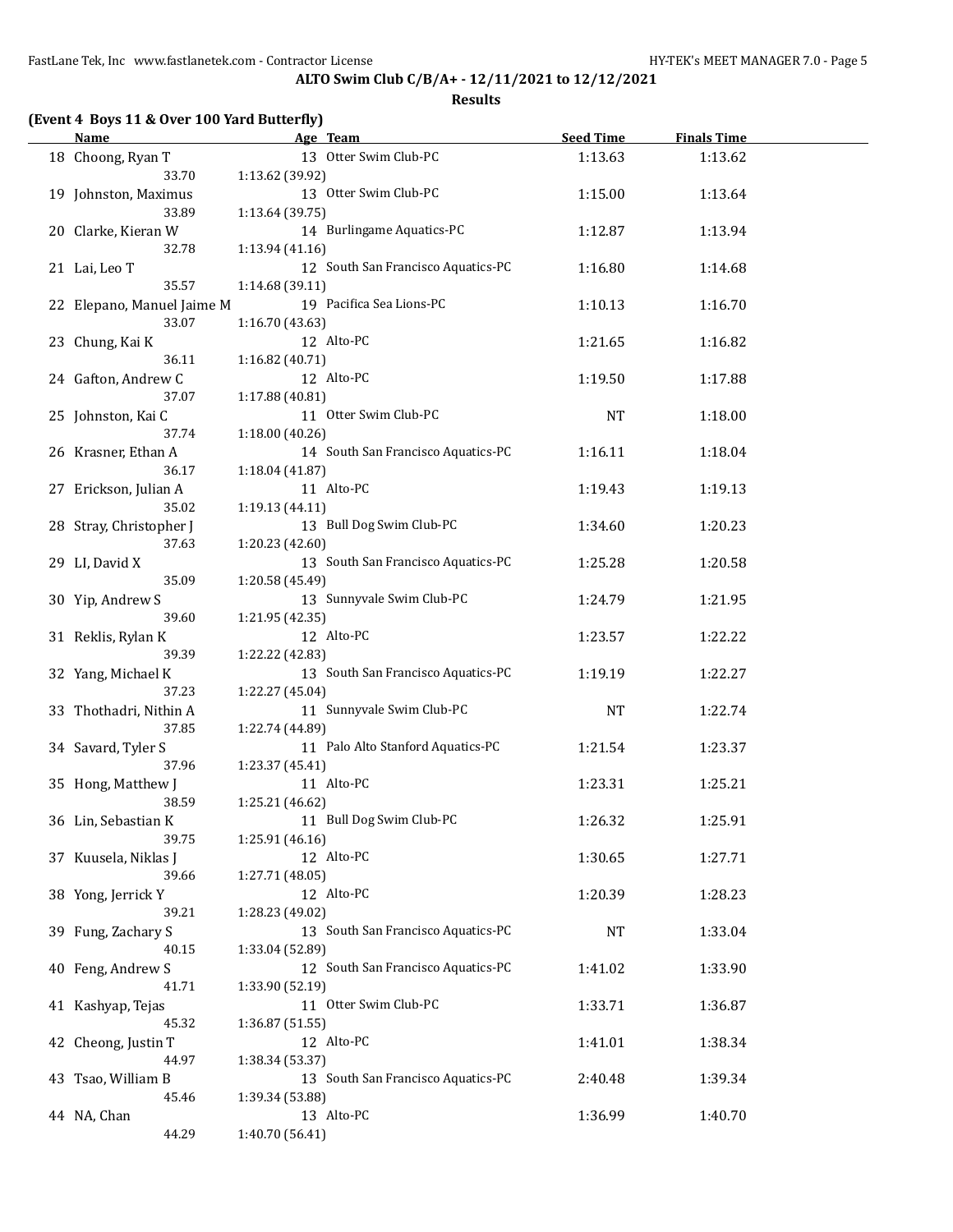**Results**

| Name                | Age Team         | <b>Seed Time</b> | <b>Finals Time</b> |
|---------------------|------------------|------------------|--------------------|
| 45 Zheng, Zeen      | 11 Alto-PC       | 1:54.00          | 1:44.77            |
| 47.53               | 1:44.77 (57.24)  |                  |                    |
| Ananth, Sanat<br>46 | 12 Alto-PC       | 2:02.77          | 2:19.24            |
| 1:02.29             | 2:19.24(1:16.95) |                  |                    |
| --- Ortiz, Landon R | 11 Alto-PC       | <b>NT</b>        | DQ                 |
| 53.49               |                  |                  |                    |
| --- Wang, Gabriel   | 13 Alto-PC       | NT               | DQ                 |
| 35.25               | DQ (43.87)       |                  |                    |

#### **Event 5 Girls 11 & Over 200 Yard Butterfly**

| Name                  |       | Age Team        |                                    | <b>Seed Time</b> |         | <b>Finals Time</b> |  |
|-----------------------|-------|-----------------|------------------------------------|------------------|---------|--------------------|--|
| 1 Marjon, Lilli       |       | 13 Alto-PC      |                                    |                  | NT      | 3:33.25            |  |
|                       | 42.01 | 1:37.50(55.49)  | 2:37.13 (59.63)                    | 3:33.25(56.12)   |         |                    |  |
| --- Peig, Kassandra B |       |                 | 12 South San Francisco Aquatics-PC |                  | ΝT      | DO.                |  |
|                       | 35.81 | 1:24.40 (48.59) | 2:21.25(56.85)                     | DQ (57.24)       |         |                    |  |
| --- Ene, Mina C       |       | 13 Alto-PC      |                                    |                  | 3:21.05 | DO.                |  |
|                       | 39.97 | 1:31.30 (51.33) | 2:23.51 (52.21)                    | DQ (48.85)       |         |                    |  |

#### **Event 6 Boys 11 & Over 200 Yard Butterfly**

| Name                 | Age Team        |                                  | <b>Seed Time</b> | <b>Finals Time</b> |  |
|----------------------|-----------------|----------------------------------|------------------|--------------------|--|
| 1 Araya, Agustin D   | 11 Alto-PC      |                                  | 3:08.81          | 2:55.34            |  |
| 37.06                | 1:21.70 (44.64) | 2:09.43 (47.73)                  | 2:55.34 (45.91)  |                    |  |
| 2 Partridge, Logan M |                 | 13 DE Anza Cupertino Aquatics-PC | 2:58.23          | 3:07.90            |  |
| 38.49                | 1:28.19(49.70)  | 2:18.36(50.17)                   | 3:07.90 (49.54)  |                    |  |

### **Event 7 Girls 11 & Over 50 Yard Backstroke**

|       | Name                    |    | Age Team                        | <b>Seed Time</b> | <b>Finals Time</b> |
|-------|-------------------------|----|---------------------------------|------------------|--------------------|
| 1     | Levin, Liliana M        | 13 | DE Anza Cupertino Aquatics-PC   | 31.02            | 31.99              |
| 2     | Diehn, April A          | 12 | Otter Swim Club-PC              | 36.02            | 34.47              |
| 3     | Simon, Isla             | 12 | DE Anza Cupertino Aquatics-PC   | 36.69            | 35.96              |
| 4     | Liu, Alina Y            | 12 | Sunnyvale Swim Club-PC          | 37.77            | 36.61              |
| 5     | Seshaadri, Aarya        | 12 | DE Anza Cupertino Aquatics-PC   | 36.62            | 37.15              |
| 6     | Christensen, Julianne R | 12 | Ladera Oaks-PC                  | 42.01            | 37.31              |
| 7     | Fong, Joanne L          | 12 | DE Anza Cupertino Aquatics-PC   | 36.73            | 37.34              |
| 8     | Shang, Katie            | 12 | DE Anza Cupertino Aquatics-PC   | 42.91            | 37.42              |
| 9     | Williams, Harper R      | 12 | Solo Aquatics-PC                | 39.95            | 38.16              |
| 10    | Yambing, Nadia-Isabel P | 12 | Ladera Oaks-PC                  | 38.16            | 38.50              |
| 11    | Chuang, Lea             | 14 | Sunnyvale Swim Club-PC          | <b>NT</b>        | 38.99              |
| 12    | Vander Kooi, Kaitlin J  | 12 | DE Anza Cupertino Aquatics-PC   | 42.15            | 39.53              |
| 13    | Barajas, Juliana A      | 11 | Sunnyvale Swim Club-PC          | 42.45            | 40.38              |
| 14    | Zahedi, Kiana           | 16 | Alto-PC                         | 41.70            | 44.51              |
| 15    | Pang, Julinka           | 12 | Alto-PC                         | <b>NT</b>        | 45.06              |
| 16    | Paz, Donya N            | 11 | Bull Dog Swim Club-PC           | <b>NT</b>        | 45.86              |
| 17    | Henne, Lauren C         | 12 | Bull Dog Swim Club-PC           | 48.57            | 46.67              |
| 18    | Zhang, Xiyue            | 11 | Alto-PC                         | 46.20            | 46.96              |
| 19    | Wells, Brylie M         | 11 | <b>Burlingame Aquatics-PC</b>   | 48.56            | 47.03              |
| 20    | Dimitrov, Ivana         | 13 | Pacifica Sea Lions-PC           | NT               | 47.63              |
| 21    | Hristova Vidal, Maya    | 13 | Alto-PC                         | $\rm{NT}$        | 49.40              |
| 22    | Zweig, Riley            | 12 | Ladera Oaks-PC                  | <b>NT</b>        | 49.86              |
| 23    | Shen, Luoxian           | 11 | Sunnyvale Swim Club-PC          | <b>NT</b>        | 51.23              |
| 24    | Birch, Amaya C          | 13 | South San Francisco Aquatics-PC | NT               | 51.66              |
| 25    | James, Sahana           | 12 | Bay Club Panthers-PC            | <b>NT</b>        | 51.67              |
| $---$ | Klipple, Zara J         | 12 | Solo Aquatics-PC                | <b>NT</b>        | D <sub>Q</sub>     |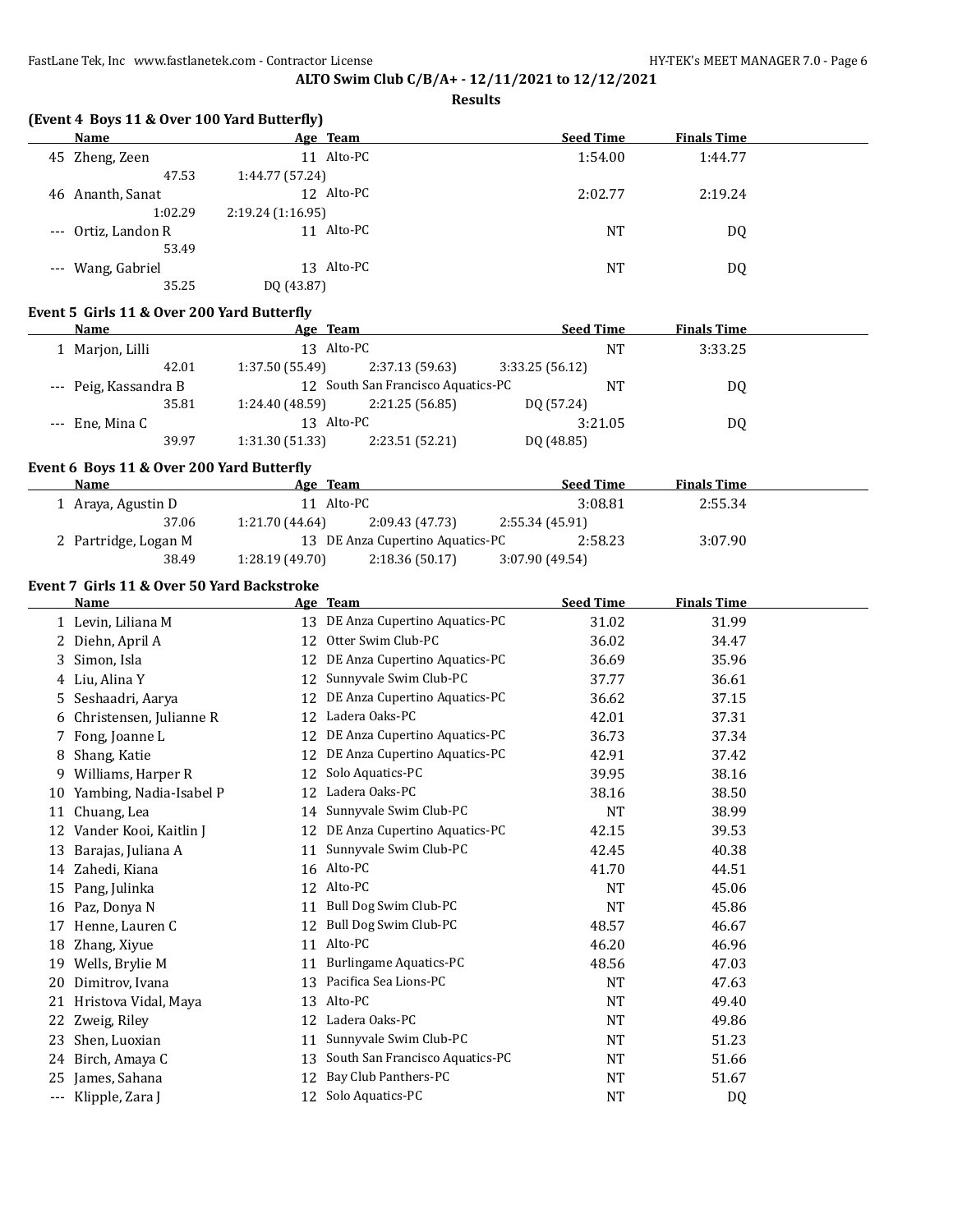#### **Results**

### **Event 8 Boys 11 & Over 50 Yard Backstroke**

|          | Name                         |    | Age Team                           | <b>Seed Time</b> | <b>Finals Time</b> |  |
|----------|------------------------------|----|------------------------------------|------------------|--------------------|--|
|          | 1 Lopes DE Avila, Higor      |    | 14 DE Anza Cupertino Aquatics-PC   | NT               | 31.83              |  |
|          | 2 Baum, Ryan M               |    | 16 Pacifica Sea Lions-PC           | <b>NT</b>        | 32.10              |  |
|          | 3 Lim, Andrew E              |    | 14 Burlingame Aquatics-PC          | 36.48            | 33.24              |  |
|          | 4 Gourji, Nikolas K          |    | 14 Bull Dog Swim Club-PC           | 41.81            | 35.50              |  |
|          | 5 Zhang, Sean Z              | 12 | <b>Burlingame Aquatics-PC</b>      | 36.66            | 36.18              |  |
|          | 6 Rea, Leo                   | 11 | Burlingame Aquatics-PC             | 37.90            | 36.41              |  |
|          | 7 Boonyapornnad, Mak T       | 12 | Bull Dog Swim Club-PC              | 42.76            | 36.58              |  |
| 8        | Paliska, Luca                |    | 17 Alto-PC                         | <b>NT</b>        | 36.83              |  |
| 9        | Lim, Trevor                  |    | 13 Bull Dog Swim Club-PC           | 39.41            | 36.87              |  |
|          | 10 Camargo, Sebastian        |    | 13 Santa Clara Swim Club-PC        | 1:00.00          | 36.95              |  |
|          | 11 Lau, Ian M                |    | 12 Sunnyvale Swim Club-PC          | 46.94            | 37.01              |  |
| 12       | Situ, Matthew R              | 14 | <b>Burlingame Aquatics-PC</b>      | 44.91            | 37.80              |  |
|          | 13 Hale, Ethan T             | 13 | Bull Dog Swim Club-PC              | 46.59            | 38.19              |  |
|          | 14 Liao, Dylan N             | 13 | Palo Alto Stanford Aquatics-PC     | 36.81            | 38.50              |  |
|          | 15 Chernyvsky, Michael       | 11 | Sunnyvale Swim Club-PC             | 38.06            | 38.55              |  |
|          | 16 Lin, Lucas C              | 11 | Sunnyvale Swim Club-PC             | 41.17            | 39.11              |  |
|          | 17 Pareigis-Heng, Jonathan A |    | 13 Los Altos Mtn View Aquatics-PC  | 42.61            | 40.75              |  |
|          | 18 McMichael, Marcus         | 12 | Bay Club Panthers-PC               | NT               | 40.99              |  |
|          | 19 Shang, Kevin              |    | 12 DE Anza Cupertino Aquatics-PC   | <b>NT</b>        | 41.15              |  |
| 20       | Cooper, Dimitri A            |    | 12 Bull Dog Swim Club-PC           | 42.79            | 41.68              |  |
|          | 21 Patnaik, Vikram           | 12 | Bull Dog Swim Club-PC              | 40.68            | 41.85              |  |
|          | 22 Guo, Kasen                | 12 | Sunnyvale Swim Club-PC             | 45.04            | 42.06              |  |
|          | 23 Nair, Neel                | 11 | Sunnyvale Swim Club-PC             | <b>NT</b>        | 42.85              |  |
|          | 24 HO, Riley W               |    | 13 Bull Dog Swim Club-PC           | NT               | 43.58              |  |
|          | 25 Long, Jackson S           |    | 12 Mavericks-PC                    | 38.69            | 44.92              |  |
|          | 26 Vijay, Dhruv              |    | 13 Alto-PC                         | <b>NT</b>        | 45.25              |  |
|          | 27 Zheng, Zeen               |    | 11 Alto-PC                         | 45.71            | 46.24              |  |
|          | 28 Zadeh, Matthew R          |    | 11 Palo Alto Stanford Aquatics-PC  | NT               | 46.49              |  |
|          | 29 Leung, Salinger L         | 11 | Unattached-PC                      | 43.02            | 47.04              |  |
|          | 30 Porcia, Noah K            | 11 | Los Altos Mtn View Aquatics-PC     | <b>NT</b>        | 48.66              |  |
|          | 31 Lim, Eric P               | 11 | Burlingame Aquatics-PC             | 52.64            | 48.79              |  |
|          | 32 Young, Collin S           | 13 | Solo Aquatics-PC                   | 40.00            | 49.30              |  |
|          | 33 Lin, Oscar                |    | 13 South San Francisco Aquatics-PC | <b>NT</b>        | 50.48              |  |
| 34       | Pang, Julian R               | 11 | <b>Burlingame Aquatics-PC</b>      | 56.00            | 55.20              |  |
| $---$    | Hsiung, Shalom               |    | 15 Alto-PC                         | <b>NT</b>        | DQ                 |  |
| $\cdots$ | Vir, Rithik                  |    | 13 DE Anza Cupertino Aquatics-PC   | 44.27            | DQ                 |  |
|          | Casagrande, Nolan M          |    | 12 Pacifica Sea Lions-PC           | 43.50            | DQ                 |  |
|          | QI, Daxin                    |    | 13 Solo Aquatics-PC                | NT               | DQ                 |  |
| $---$    | Sarwate, Jay A               |    | 13 DE Anza Cupertino Aquatics-PC   | <b>NT</b>        | <b>DQ</b>          |  |

### **Event 9 Girls 11 & Over 100 Yard Backstroke**

 $\equiv$ 

| Name                   | Age Team                           | <b>Seed Time</b> | <b>Finals Time</b> |  |
|------------------------|------------------------------------|------------------|--------------------|--|
| 1 Lai, Gaby T          | 15 South San Francisco Aquatics-PC | 1:03.90          | 1:04.10            |  |
| 31.21                  | 1:04.10 (32.89)                    |                  |                    |  |
| 2 Bernnaudin, Louann Y | 14 Burlingame Aquatics-PC          | 1:06.93          | 1:05.64            |  |
| 31.74                  | 1:05.64 (33.90)                    |                  |                    |  |
| 3 Curran, Sophia M     | 12 Ladera Oaks-PC                  | 1:05.27          | 1:06.64            |  |
| 32.27                  | 1:06.64 (34.37)                    |                  |                    |  |
| 4 Wong, Cherise H      | 16 Ladera Oaks-PC                  | 1:07.85          | 1:07.65            |  |
| 32.86                  | 1:07.65 (34.79)                    |                  |                    |  |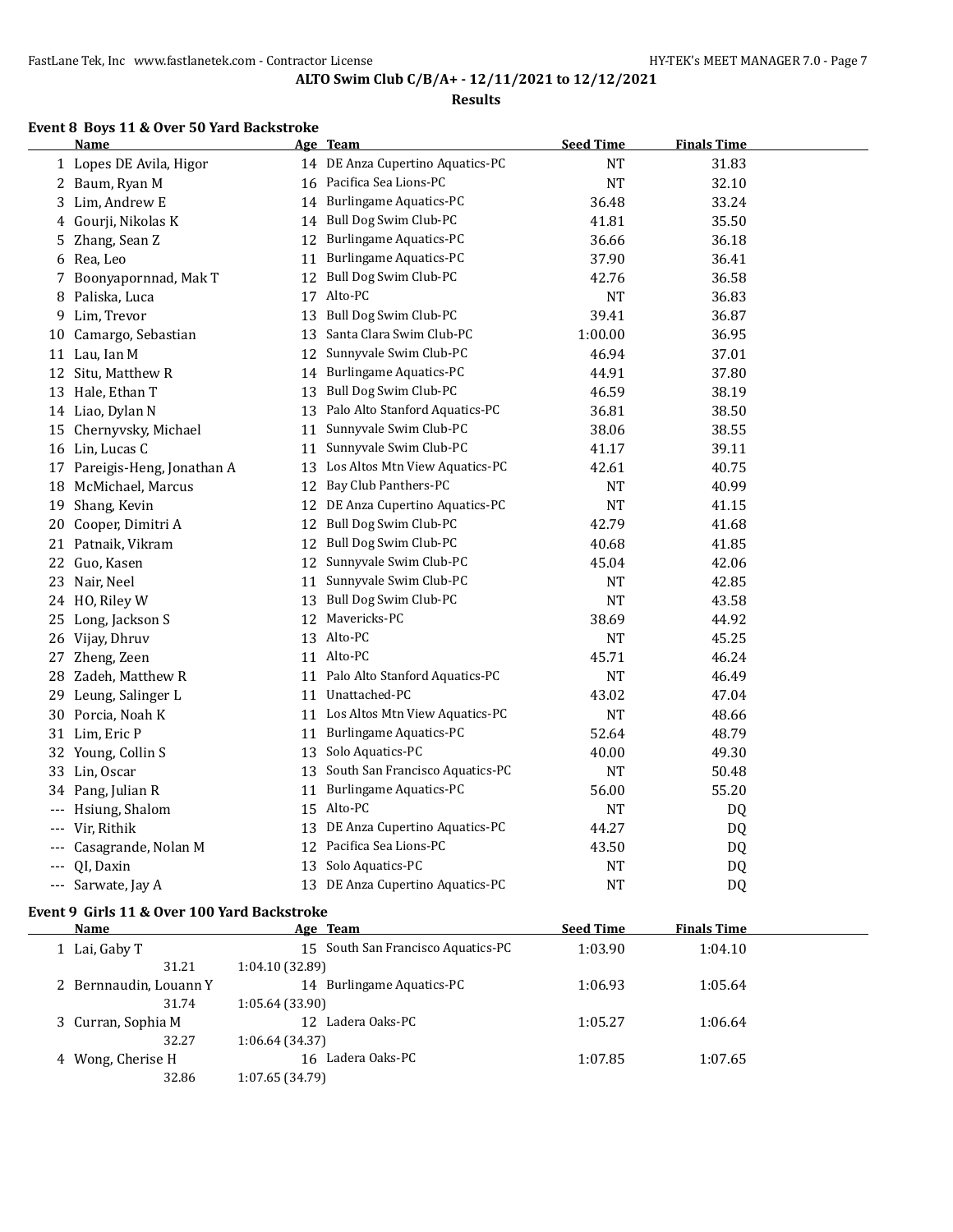**Results**

# **(Event 9 Girls 11 & Over 100 Yard Backstroke)**

| Name                   | Age Team                           | <b>Seed Time</b> | <b>Finals Time</b> |  |
|------------------------|------------------------------------|------------------|--------------------|--|
| 5 Chahal, Janam E      | 13 Sunnyvale Swim Club-PC          | 1:09.72          | 1:07.96            |  |
| 33.36                  | 1:07.96 (34.60)                    |                  |                    |  |
| 6 Miller, Elise P      | 13 Ladera Oaks-PC                  | 1:34.48          | 1:09.68            |  |
| 33.07                  | 1:09.68 (36.61)                    |                  |                    |  |
| 7 Geng, Emma X         | 14 Sunnyvale Swim Club-PC          | 1:17.66          | 1:09.84            |  |
| 34.55                  | 1:09.84 (35.29)                    |                  |                    |  |
| 8 Farrell, Ava J       | 14 Otter Swim Club-PC              | 1:11.26          | 1:12.06            |  |
| 35.00                  | 1:12.06 (37.06)                    |                  |                    |  |
| 9 Nazario, Sofia       | 13 Palo Alto Stanford Aquatics-PC  | 1:11.30          | 1:13.68            |  |
| 35.45                  | 1:13.68 (38.23)                    |                  |                    |  |
| 10 Seshaadri, Kaathya  | 12 DE Anza Cupertino Aquatics-PC   | 1:17.43          | 1:15.40            |  |
| 37.14                  | 1:15.40 (38.26)                    |                  |                    |  |
|                        | 14 Mavericks-PC                    |                  |                    |  |
| 11 Kearns, Louisa D    |                                    | 1:12.90          | 1:15.72            |  |
| 12 Habibi, Isabel M    | 14 Ladera Oaks-PC                  | 1:19.65          | 1:17.58            |  |
| 37.80                  | 1:17.58 (39.78)                    |                  |                    |  |
| 13 Cherukumilli, Misha | 12 Otter Swim Club-PC              | 1:16.62          | 1:18.12            |  |
| 38.92                  | 1:18.12 (39.20)                    |                  |                    |  |
| 14 Johnson, Kylie E    | 12 Ladera Oaks-PC                  | <b>NT</b>        | 1:18.59            |  |
| 38.28                  | 1:18.59 (40.31)                    |                  |                    |  |
| 15 Thompson, Sadie     | 13 DE Anza Cupertino Aquatics-PC   | NT               | 1:19.82            |  |
| 16 Chua, Alexa M       | 14 Solo Aquatics-PC                | 1:28.94          | 1:20.72            |  |
| 38.38                  | 1:20.72 (42.34)                    |                  |                    |  |
| 17 Yang, Kelsey E      | 13 DE Anza Cupertino Aquatics-PC   | 1:18.91          | 1:21.63            |  |
| 40.09                  | 1:21.63 (41.54)                    |                  |                    |  |
| 18 Habibi, Alexa       | 12 Ladera Oaks-PC                  | 1:22.98          | 1:22.11            |  |
| 39.87                  | 1:22.11 (42.24)                    |                  |                    |  |
| 19 Chang, Allison H    | 13 DE Anza Cupertino Aquatics-PC   | 1:40.63          | 1:22.63            |  |
| 40.18                  | 1:22.63 (42.45)                    |                  |                    |  |
| 20 Floyd, Emily E      | 14 Sunnyvale Swim Club-PC          | 1:14.67          | 1:22.92            |  |
| 40.50                  | 1:22.92 (42.42)                    |                  |                    |  |
| 21 Fung, Avery         | 11 South San Francisco Aquatics-PC | 2:06.21          | 1:23.91            |  |
| 41.49                  | 1:23.91 (42.42)                    |                  |                    |  |
| 22 Baldwin, Isabella T | 12 DE Anza Cupertino Aquatics-PC   | <b>NT</b>        | 1:24.10            |  |
| 40.79                  | 1:24.10 (43.31)                    |                  |                    |  |
| 23 Chan, Marina S      | 14 Bull Dog Swim Club-PC           | 1:51.66          | 1:24.89            |  |
| 41.64                  | 1:24.89 (43.25)                    |                  |                    |  |
| 24 Stenfort, Hope L    | 12 DE Anza Cupertino Aquatics-PC   | 1:20.46          | 1:25.11            |  |
| 41.83                  | 1:25.11 (43.28)                    |                  |                    |  |
| 25 Partridge, Lily G   | 13 DE Anza Cupertino Aquatics-PC   | NT               | 1:26.21            |  |
| 41.65                  | 1:26.21 (44.56)                    |                  |                    |  |
| 26 Sainani, Anika      | 11 DE Anza Cupertino Aquatics-PC   | 1:38.54          | 1:26.24            |  |
| 41.20                  | 1:26.24 (45.04)                    |                  |                    |  |
| 27 Thompson, Dalia     | 11 DE Anza Cupertino Aquatics-PC   | 1:33.23          | 1:27.24            |  |
| 41.76                  | 1:27.24 (45.48)                    |                  |                    |  |
| 28 Rathenberg, Ava I   | 17 Alto-PC                         | <b>NT</b>        | 1:27.25            |  |
| 42.32                  | 1:27.25 (44.93)                    |                  |                    |  |
| 29 Xie, Sophie         | 11 Palo Alto Stanford Aquatics-PC  | NT               | 1:28.41            |  |
| 42.11                  | 1:28.41 (46.30)                    |                  |                    |  |
| 30 Lashier, Peyton X   | 13 DE Anza Cupertino Aquatics-PC   | 1:29.62          | 1:28.53            |  |
| 44.83                  | 1:28.53 (43.70)                    |                  |                    |  |
| 31 HU, Kaylee M        | 12 South San Francisco Aquatics-PC | 1:28.29          | 1:31.79            |  |
| 44.12                  | 1:31.79 (47.67)                    |                  |                    |  |
|                        |                                    |                  |                    |  |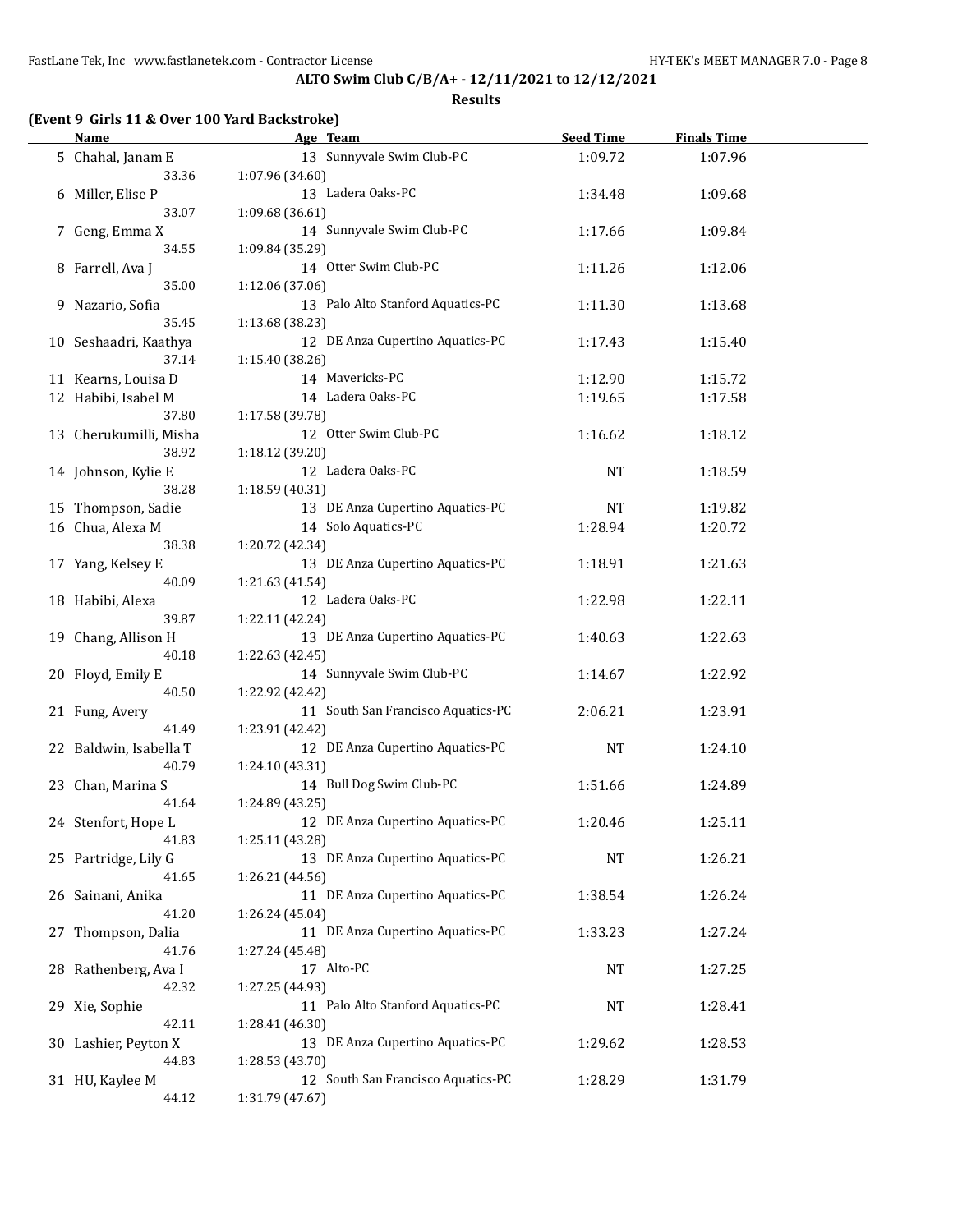#### **Results**

|  |  | (Event 9 Girls 11 & Over 100 Yard Backstroke) |
|--|--|-----------------------------------------------|
|--|--|-----------------------------------------------|

|       | Name                      | Age Team                           | <b>Seed Time</b> | <b>Finals Time</b> |  |
|-------|---------------------------|------------------------------------|------------------|--------------------|--|
|       | 32 Bourdon-Molina, Lola X | 13 South San Francisco Aquatics-PC | 1:31.68          | 1:34.10            |  |
|       | 46.17                     | 1:34.10 (47.93)                    |                  |                    |  |
| 33    | Kaur, Jasmine             | 12 Alto-PC                         | <b>NT</b>        | 1:34.73            |  |
|       | 47.62                     | 1:34.73(47.11)                     |                  |                    |  |
| 34    | Prasad, Riddhima P        | 11 Alto-PC                         | <b>NT</b>        | 1:46.33            |  |
|       | 50.04                     | 1:46.33(56.29)                     |                  |                    |  |
|       | 35 Shen, Luoxian          | 11 Sunnyvale Swim Club-PC          | <b>NT</b>        | 1:48.47            |  |
|       | 53.08                     | 1:48.47 (55.39)                    |                  |                    |  |
| $---$ | Birch, Amaya C            | 13 South San Francisco Aquatics-PC | <b>NT</b>        | DQ                 |  |
|       | 56.98                     | DQ(1:07.60)                        |                  |                    |  |
| $---$ | Bowler, Julia J           | Burlingame Aquatics-PC             | 1:42.32          | DQ                 |  |
|       | 48.28                     | DO (53.72)                         |                  |                    |  |

## **Event 10 Boys 11 & Over 100 Yard Backstroke**

| Name                    | Age Team                           | <b>Seed Time</b> | <b>Finals Time</b> |  |
|-------------------------|------------------------------------|------------------|--------------------|--|
| 1 Farnham, Max K        | 16 Sunnyvale Swim Club-PC          | 59.61            | 58.67              |  |
| 28.74                   | 58.67 (29.93)                      |                  |                    |  |
| 2 Wang, Jayden M        | 14 Ladera Oaks-PC                  | 1:05.96          | 1:00.61            |  |
| 28.90                   | 1:00.61 (31.71)                    |                  |                    |  |
| 3 Lai, Sean             | 16 Ladera Oaks-PC                  | <b>NT</b>        | 1:00.87            |  |
| 29.11                   | 1:00.87 (31.76)                    |                  |                    |  |
| 4 Kuhnen, Robert J      | 15 Solo Aquatics-PC                | 59.83            | 1:01.07            |  |
| 30.26                   | 1:01.07 (30.81)                    |                  |                    |  |
| 5 Helmers, William H    | 14 Alto-PC                         | 1:03.62          | 1:04.84            |  |
| 31.63                   | 1:04.84 (33.21)                    |                  |                    |  |
| 6 Lim, Ryan K           | 14 Los Altos Mtn View Aquatics-PC  | 1:04.79          | 1:05.27            |  |
| 30.95                   | 1:05.27 (34.32)                    |                  |                    |  |
| 7 Lawrence, Cornelius T | 14 Sunnyvale Swim Club-PC          | 1:34.16          | 1:06.36            |  |
| 31.80                   | 1:06.36 (34.56)                    |                  |                    |  |
| 8 Jung, Jasper P        | 17 South San Francisco Aquatics-PC | 1:04.25          | 1:06.65            |  |
| 32.15                   | 1:06.65 (34.50)                    |                  |                    |  |
| 9 Litsur, Eitan S       | 13 Ladera Oaks-PC                  | 1:27.12          | 1:07.77            |  |
| 32.76                   | 1:07.77 (35.01)                    |                  |                    |  |
| 10 Wang, Bryen M        | 17 South San Francisco Aquatics-PC | 1:05.34          | 1:08.15            |  |
| 33.06                   | 1:08.15 (35.09)                    |                  |                    |  |
| 11 Clarke, Kieran W     | 14 Burlingame Aquatics-PC          | <b>NT</b>        | 1:08.56            |  |
| 33.69                   | 1:08.56 (34.87)                    |                  |                    |  |
| 12 Guo, Jensen          | 16 Sunnyvale Swim Club-PC          | 1:18.66          | 1:08.74            |  |
| 33.17                   | 1:08.74 (35.57)                    |                  |                    |  |
| 13 Bychkov, Yury        | 13 Ladera Oaks-PC                  | 1:11.87          | 1:11.20            |  |
| 34.71                   | 1:11.20 (36.49)                    |                  |                    |  |
| 14 Vos, Finn            | 12 Bull Dog Swim Club-PC           | 1:13.71          | 1:11.22            |  |
| 34.74                   | 1:11.22 (36.48)                    |                  |                    |  |
| 15 Wang, Euan B         | 13 DE Anza Cupertino Aquatics-PC   | 1:12.47          | 1:11.36            |  |
| 35.09                   | 1:11.36 (36.27)                    |                  |                    |  |
| 16 Johnston, Maximus    | 13 Otter Swim Club-PC              | 1:10.19          | 1:12.20            |  |
| 34.96                   | 1:12.20 (37.24)                    |                  |                    |  |
| 17 AN, Alexander S      | 16 Alto-PC                         | 1:13.03          | 1:13.12            |  |
| 36.04                   | 1:13.12 (37.08)                    |                  |                    |  |
| 18 Tendulkar, Aditya P  | 14 Burlingame Aquatics-PC          | 1:10.92          | 1:14.04            |  |
| 36.66                   | 1:14.04 (37.38)                    |                  |                    |  |
| 19 Chiang, Justin T     | 13 Burlingame Aquatics-PC          | 1:14.48          | 1:15.71            |  |
| 36.43                   | 1:15.71 (39.28)                    |                  |                    |  |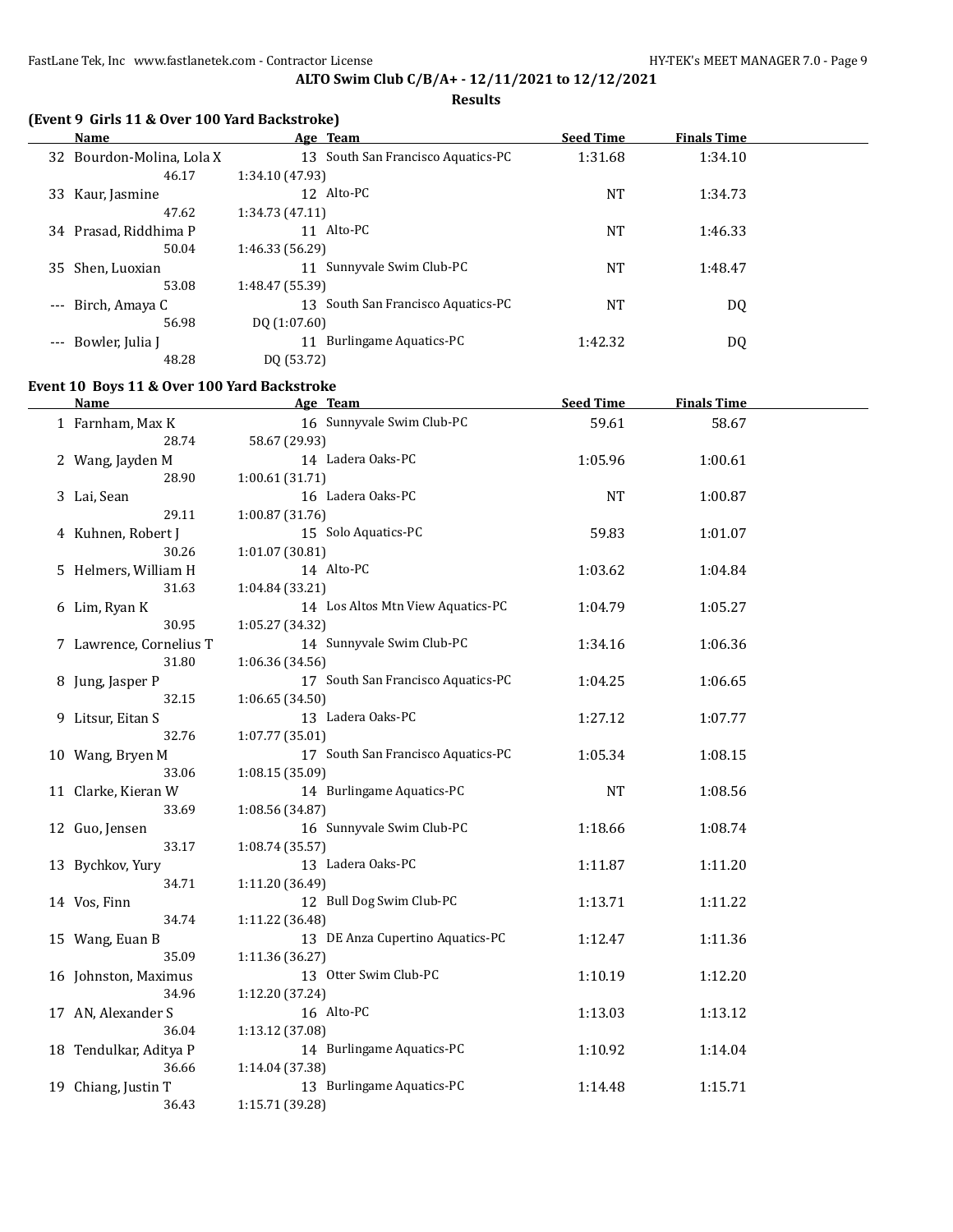**Results**

### **(Event 10 Boys 11 & Over 100 Yard Backstroke)**

| <b>Name</b>          | Age Team                           | <b>Seed Time</b> | <b>Finals Time</b> |  |
|----------------------|------------------------------------|------------------|--------------------|--|
| 20 YU, Jaylen Z      | 13 DE Anza Cupertino Aquatics-PC   | 1:18.15          | 1:15.92            |  |
| 36.49                | 1:15.92 (39.43)                    |                  |                    |  |
| 21 Taysi, Griffin C  | 12 DE Anza Cupertino Aquatics-PC   | 1:28.22          | 1:16.01            |  |
| 35.91                | 1:16.01 (40.10)                    |                  |                    |  |
| 22 West, Jack T      | 14 Pacifica Sea Lions-PC           | 1:15.42          | 1:16.41            |  |
| 37.71                | 1:16.41 (38.70)                    |                  |                    |  |
| 23 Huo, Jiachen      | 12 Otter Swim Club-PC              | 1:19.90          | 1:16.92            |  |
| 37.63                | 1:16.92 (39.29)                    |                  |                    |  |
| 24 LI, David X       | 13 South San Francisco Aquatics-PC | 1:18.84          | 1:16.93            |  |
| 37.65                | 1:16.93 (39.28)                    |                  |                    |  |
| 25 Rai, Adit H       | 16 South San Francisco Aquatics-PC | 1:20.77          | 1:16.94            |  |
| 37.85                | 1:16.94 (39.09)                    |                  |                    |  |
| 26 Lim, Michael D    | 13 Burlingame Aquatics-PC          | 1:14.13          | 1:17.37            |  |
| 38.21                | 1:17.37 (39.16)                    |                  |                    |  |
| 27 HU, Henry Y       | 13 Sunnyvale Swim Club-PC          | <b>NT</b>        | 1:17.95            |  |
| 37.19                | 1:17.95 (40.76)                    |                  |                    |  |
| 28 Lim, Trevor       | 13 Bull Dog Swim Club-PC           | 1:24.86          | 1:18.76            |  |
| 38.77                | 1:18.76 (39.99)                    |                  |                    |  |
| 29 Fung, Zachary S   | 13 South San Francisco Aquatics-PC | 1:22.77          | 1:19.19            |  |
| 38.93                | 1:19.19 (40.26)                    |                  |                    |  |
| 30 Acoba, Jian       | 13 Burlingame Aquatics-PC          | 1:44.75          | 1:19.32            |  |
| 38.43                | 1:19.32 (40.89)                    |                  |                    |  |
| 31 Tanabe, Kane F    | 12 Otter Swim Club-PC              | 1:32.87          | 1:20.97            |  |
| 38.48                | 1:20.97 (42.49)                    |                  |                    |  |
| 32 Feng, Andrew S    | 12 South San Francisco Aquatics-PC | 1:24.29          | 1:25.38            |  |
| 43.17                | 1:25.38 (42.21)                    |                  |                    |  |
| 33 Tsao, William B   | 13 South San Francisco Aquatics-PC | 1:26.55          | 1:26.63            |  |
| 41.83                | 1:26.63 (44.80)                    |                  |                    |  |
| 34 Ramsey, Colton R  | 13 South San Francisco Aquatics-PC | 1:26.79          | 1:26.74            |  |
| 40.84                | 1:26.74 (45.90)                    |                  |                    |  |
| 35 Wong, Kyle        | 13 Burlingame Aquatics-PC          | <b>NT</b>        | 1:29.55            |  |
| 36 Patnaik, Vikram   | 12 Bull Dog Swim Club-PC           | 1:28.93          | 1:30.10            |  |
| 43.40                | 1:30.10 (46.70)                    |                  |                    |  |
| 37 Liu, Jacob T      | 11 South San Francisco Aquatics-PC | 1:34.94          | 1:30.30            |  |
| 43.34                | 1:30.30 (46.96)                    |                  |                    |  |
| 38 Matsuoka, Kira    | 12 Sunnyvale Swim Club-PC          | 1:42.63          | 1:31.26            |  |
| 44.48                | 1:31.26 (46.78)                    |                  |                    |  |
| 39 Yopp, Valen Z     | 12 South San Francisco Aquatics-PC | 1:31.73          | 1:31.37            |  |
| 44.04                | 1:31.37 (47.33)                    |                  |                    |  |
| 40 McMichael, Marcus | 12 Bay Club Panthers-PC            | NT               | 1:32.20            |  |
| 44.07                | 1:32.20 (48.13)                    |                  |                    |  |
| 41 Tolkachov, Daniel | 12 South San Francisco Aquatics-PC | NT               | 1:33.20            |  |
| 44.78                | 1:33.20 (48.42)                    |                  |                    |  |
| --- Lin, Sebastian K | 11 Bull Dog Swim Club-PC           | 1:18.68          | DQ                 |  |
| 39.86                | DQ (46.72)                         |                  |                    |  |
|                      |                                    |                  |                    |  |

### **Event 11 Girls 11 & Over 200 Yard Backstroke**

| Name                                   | Age Team        |                                  | <b>Seed Time</b> | <b>Finals Time</b> |  |
|----------------------------------------|-----------------|----------------------------------|------------------|--------------------|--|
| 1 Schloss, Ilana M                     |                 | 17 Solo Aquatics-PC              | 2:25.28          | 2:23.67            |  |
| 34.43                                  | 1:10.71(36.28)  | 1:47.38 (36.67)                  | 2:23.67 (36.29)  |                    |  |
| 2 Lee, Michelle                        |                 | 12 DE Anza Cupertino Aquatics-PC | 2:35.00          | 2:25.17            |  |
| 33.47                                  | 1:10.46 (36.99) | 1:48.42 (37.96)                  | 2:25.17 (36.75)  |                    |  |
| 14 Otter Swim Club-PC<br>3 LI, Abbey Q |                 |                                  | 2:27.83          | 2:27.25            |  |
| 34.19                                  | 1:11.00(36.81)  | 1:49.55(38.55)                   | 2:27.25 (37.70)  |                    |  |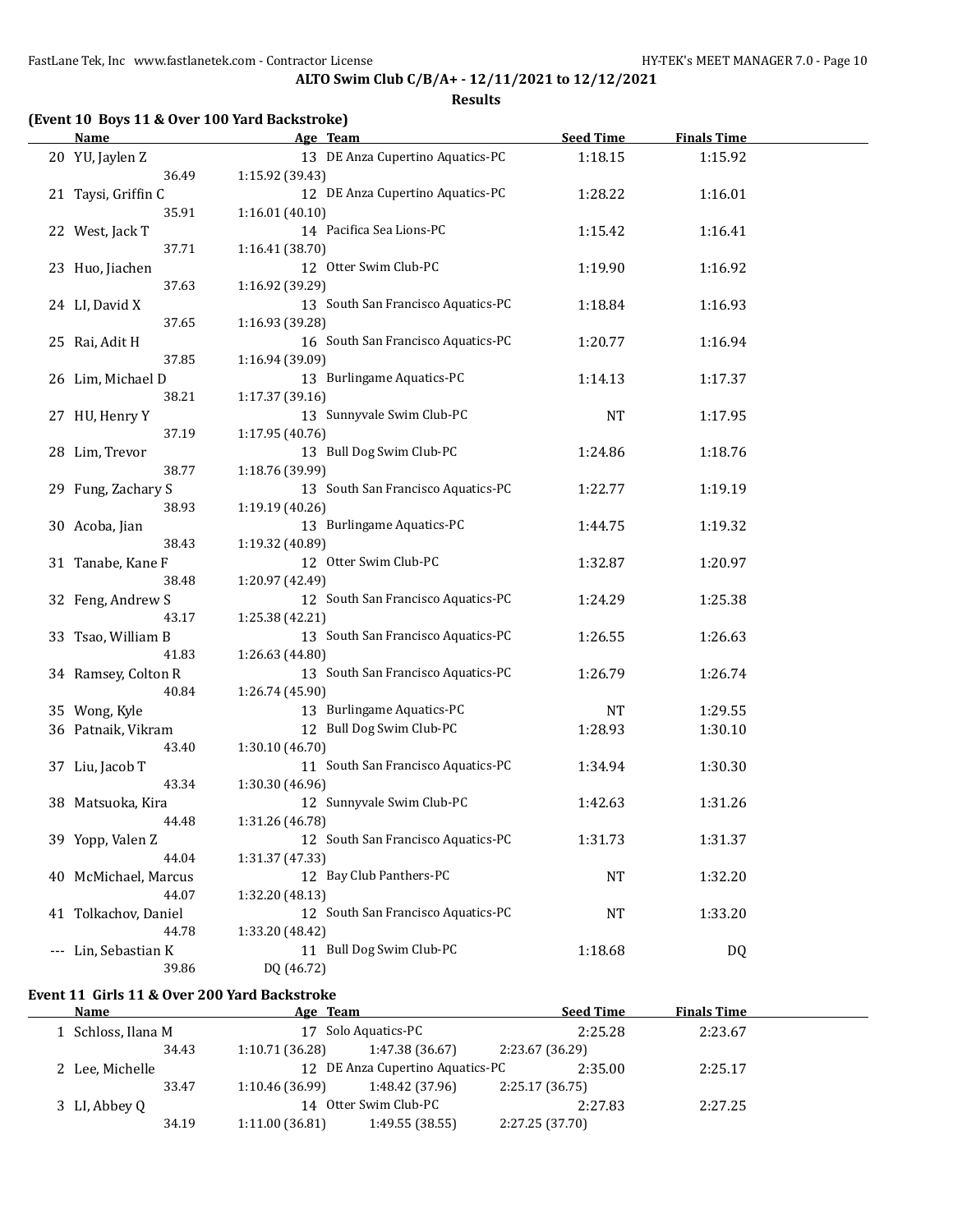#### **Results**

# **(Event 11 Girls 11 & Over 200 Yard Backstroke)**

| Name                                        |            |                                                            | <b>Example 20 April 20 April 20 April 20 April 20 April 20 April 20 April 20 April 20 April 20 April 20 April 20</b> | <b>Finals Time</b> |  |
|---------------------------------------------|------------|------------------------------------------------------------|----------------------------------------------------------------------------------------------------------------------|--------------------|--|
| 4 Lim, Kashya                               |            |                                                            | 14 Bull Dog Swim Club-PC 2:34.26                                                                                     | 2:35.34            |  |
|                                             |            | 35.64 1:14.47 (38.83) 1:54.81 (40.34) 2:35.34 (40.53)      |                                                                                                                      |                    |  |
| 5 Kripalani, Ana                            |            | 14 Sunnyvale Swim Club-PC                                  | 2:42.16                                                                                                              | 2:36.03            |  |
| 36.85                                       |            | $1:16.79$ (39.94) $1:57.52$ (40.73)                        | 2:36.03 (38.51)                                                                                                      |                    |  |
| 6 SY, Sara D                                |            |                                                            | 13 South San Francisco Aquatics-PC 2:42.01                                                                           | 2:36.77            |  |
| 37.51                                       |            | $1:16.84(39.33)$ $1:57.64(40.80)$                          | 2:36.77 (39.13)                                                                                                      |                    |  |
| 7 Picard, Naomi L                           | 11 Alto-PC |                                                            | NT                                                                                                                   | 2:41.77            |  |
| 36.88                                       |            | $1:17.99(41.11)$ $2:00.75(42.76)$                          | 2:41.77 (41.02)                                                                                                      |                    |  |
| 8 Simon, Isla                               |            |                                                            | 12 DE Anza Cupertino Aquatics-PC 2:47.75                                                                             | 2:49.42            |  |
| 39.86                                       |            |                                                            | $1:23.08(43.22)$ $2:06.72(43.64)$ $2:49.42(42.70)$                                                                   |                    |  |
| 9 HE, Jasmine S                             |            | 11 Alto-PC<br>1:25.16 (43.86) 2:09.70 (44.54) 2:51.73 (42. | 2:49.44                                                                                                              | 2:51.73            |  |
| 41.30                                       |            |                                                            | 2:51.73 (42.03)                                                                                                      |                    |  |
| 10 Chang, Elise                             | 12 Alto-PC |                                                            | 3:23.80                                                                                                              | 2:51.82            |  |
| 41.26                                       |            | $1:25.01(43.75)$ $2:09.38(44.37)$                          | 2:51.82 (42.44)                                                                                                      |                    |  |
| 11 Enderes, Sarah                           | 12 Alto-PC |                                                            | <b>NT</b>                                                                                                            | 2:56.48            |  |
| 41.00                                       |            | $1:25.95(44.95)$ $2:12.23(46.28)$                          | 2:56.48 (44.25)                                                                                                      |                    |  |
| 12 Ene, Mina C                              | 13 Alto-PC |                                                            | 2:44.61                                                                                                              | 2:58.58            |  |
| 43.46                                       |            | $1:29.11(45.65)$ $2:14.36(45.25)$                          | 2:58.58 (44.22)                                                                                                      |                    |  |
| 13 Marjon, Lilli                            | 13 Alto-PC |                                                            | 3:03.88                                                                                                              | 3:09.83            |  |
| 43.01                                       |            | $1:32.40(49.39)$ $2:21.69(49.29)$                          | 3:09.83(48.14)                                                                                                       |                    |  |
| 14 Hanigal, Danielle 11 Alto-PC             |            |                                                            | <b>NT</b>                                                                                                            | 3:23.33            |  |
|                                             |            | 46.98 1:38.60 (51.62) 2:32.45 (53.85)                      | 3:23.33 (50.88)                                                                                                      |                    |  |
| --- Osipova, Margarita 12 Alto-PC           |            |                                                            | <b>NT</b>                                                                                                            | DQ                 |  |
| 40.76                                       |            | 1:25.30 (44.54) $2:07.82$ (42.52) $DQ$ (45.46)             |                                                                                                                      |                    |  |
| --- Connaghan, Caroline S                   | 13 Alto-PC |                                                            | <b>NT</b>                                                                                                            | DQ                 |  |
|                                             |            |                                                            | $2:21.22$ () DQ (49.05)                                                                                              |                    |  |
| --- NG, Chloe Y                             | 12 Alto-PC |                                                            | 3:19.29                                                                                                              | DQ                 |  |
|                                             |            | 42.52 1:31.93 (49.41) 2:23.41 (51.48) DQ (51.42)           |                                                                                                                      |                    |  |
| --- Ogawa, Camryn Y 14 Alto-PC              |            |                                                            | 2:46.73                                                                                                              | DQ                 |  |
|                                             |            | 40.21 1:24.53 (44.32) 2:09.96 (45.43) DQ (45.39)           |                                                                                                                      |                    |  |
| Event 12 Boys 11 & Over 200 Yard Backstroke |            |                                                            |                                                                                                                      |                    |  |
|                                             |            |                                                            | $\mathbf{r}$ and $\mathbf{r}$                                                                                        |                    |  |

| Name                | Age Team        |                                                    |                 | <b>Seed Time</b> | <b>Finals Time</b> |  |
|---------------------|-----------------|----------------------------------------------------|-----------------|------------------|--------------------|--|
| 1 Collet, Seth J    |                 | 15 Ladera Oaks-PC                                  |                 | 1:59.33          | 2:02.17            |  |
| 28.06               |                 | $59.02(30.96)$ 1:30.54 (31.52)                     | 2:02.17(31.63)  |                  |                    |  |
| 2 Klemens, Thomas D |                 | 13 Ladera Oaks-PC                                  |                 | 2:20.65          | 2:17.42            |  |
| 32.14               |                 | $1:06.24(34.10)$ $1:41.90(35.66)$                  | 2:17.42 (35.52) |                  |                    |  |
| 3 Yong, Jerrick Y   | 12 Alto-PC      |                                                    |                 | 2:56.18          | 2:32.61            |  |
| 35.03               |                 | $1:14.68(39.65)$ $1:54.91(40.23)$                  | 2:32.61(37.70)  |                  |                    |  |
| 4 Gafton, Andrew C  | 12 Alto-PC      |                                                    |                 | 2:49.63          | 2:37.23            |  |
| 37.60               |                 | $1:17.34(39.74)$ $1:57.78(40.44)$                  | 2:37.23(39.45)  |                  |                    |  |
| 5 NG, Jacob         |                 | 13 Bay Club Panthers-PC                            |                 | 2:37.00          | 2:39.83            |  |
| 35.17               |                 | $1:15.43(40.26)$ $1:57.68(42.25)$ $2:39.83(42.15)$ |                 |                  |                    |  |
| 6 Reklis, Rylan K   | 12 Alto-PC      |                                                    |                 | 2:44.31          | 2:40.50            |  |
| 37.59               |                 | $1:19.26(41.67)$ $2:01.03(41.77)$                  | 2:40.50 (39.47) |                  |                    |  |
| 7 Hong, Matthew J   | 11 Alto-PC      |                                                    |                 | 2:43.83          | 2:41.91            |  |
| 38.96               |                 | $1:21.17(42.21)$ $2:02.90(41.73)$                  | 2:41.91 (39.01) |                  |                    |  |
| 8 Yang, Michael K   |                 | 13 South San Francisco Aquatics-PC                 |                 | 2:48.61          | 2:43.59            |  |
| 39.04               |                 | $1:19.83(40.79)$ $2:02.30(42.47)$ $2:43.59(41.29)$ |                 |                  |                    |  |
| 9 Wang, Gabriel     | 13 Alto-PC      |                                                    |                 | NT.              | 2:46.74            |  |
| 38.48               |                 | $1:21.79(43.31)$ $2:06.29(44.50)$ $2:46.74(40.45)$ |                 |                  |                    |  |
| 10 Savard, Tyler S  |                 | 11 Palo Alto Stanford Aquatics-PC                  |                 | 2:51.41          | 2:48.77            |  |
| 39.96               | 1:23.81 (43.85) | 2:07.76 (43.95)                                    | 2:48.77(41.01)  |                  |                    |  |
|                     |                 |                                                    |                 |                  |                    |  |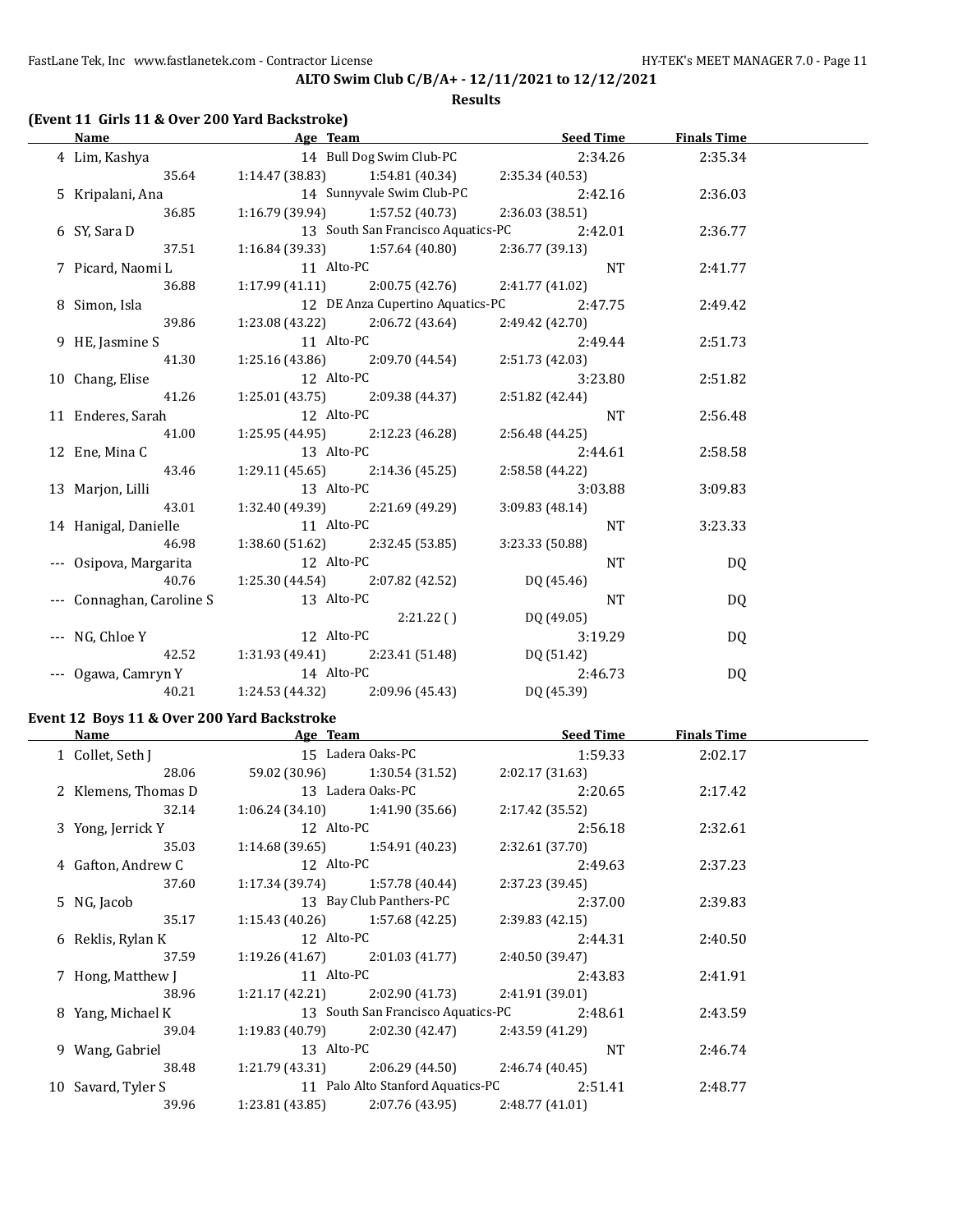**Results**

### **(Event 12 Boys 11 & Over 200 Yard Backstroke)**

| <b>Name</b>          | Age Team                              |                                   | <b>Seed Time</b> |           | <b>Finals Time</b> |  |
|----------------------|---------------------------------------|-----------------------------------|------------------|-----------|--------------------|--|
| 11 Fan, Jonathan A   | 12 Alto-PC                            |                                   |                  | 3:06.57   | 2:51.72            |  |
| 39.18                | 1:22.88(43.70)                        | 2:08.35 (45.47)                   | 2:51.72 (43.37)  |           |                    |  |
| 12 Araya, Agustin D  | 11 Alto-PC                            |                                   |                  | 3:21.23   | 2:53.40            |  |
| 41.30                |                                       | $1:26.31(45.01)$ $2:11.18(44.87)$ | 2:53.40 (42.22)  |           |                    |  |
| 13 Chung, Kai K      | 12 Alto-PC                            |                                   |                  | 3:02.23   | 2:53.42            |  |
| 41.81                |                                       | $1:26.15(44.34)$ $2:11.52(45.37)$ | 2:53.42 (41.90)  |           |                    |  |
| 14 Kuusela, Niklas J | 12 Alto-PC                            |                                   |                  | 3:08.75   | 2:54.01            |  |
| 40.42                | 1:24.82 (44.40)                       | 2:10.98 (46.16)                   | 2:54.01 (43.03)  |           |                    |  |
| 15 NA, Chan          | 13 Alto-PC                            |                                   |                  | 3:17.89   | 3:09.65            |  |
| 46.68                | 1:36.65 (49.97)                       | 2:25.57 (48.92)                   | 3:09.65(44.08)   |           |                    |  |
| 16 Cheong, Justin T  | 12 Alto-PC                            |                                   |                  | 3:13.18   | 3:10.52            |  |
| 44.21                |                                       | 2:24.39(                          | 3:10.52(46.13)   |           |                    |  |
| 17 Ananth, Sanat     | 12 Alto-PC                            |                                   |                  | 3:45.40   | 3:23.62            |  |
| 46.56                | 1:38.25(51.69)                        | 2:32.15 (53.90)                   | 3:23.62 (51.47)  |           |                    |  |
| 18 Ortiz, Landon R   | 11 Alto-PC                            |                                   |                  | <b>NT</b> | 4:01.47            |  |
| 54.23                | $1:56.21(1:01.98)$ $4:12.29(2:16.08)$ |                                   | 4:01.47()        |           |                    |  |
| Erickson, Julian A   | 11 Alto-PC                            |                                   |                  | <b>NT</b> | DQ                 |  |
| 39.49                | 1:24.06 (44.57)                       | 2:06.19(42.13)                    | DQ (42.18)       |           |                    |  |
|                      |                                       |                                   |                  |           |                    |  |

#### **Event 13 Girls 11 & Over 200 Yard IM**

|                                                                                                   |                   |                                                                          | <b>Name</b> Seed Time Seed Age Team Seed Time      | <b>Finals Time</b> |  |
|---------------------------------------------------------------------------------------------------|-------------------|--------------------------------------------------------------------------|----------------------------------------------------|--------------------|--|
| 1 Hogan, Kayla A 17 Otter Swim Club-PC                                                            |                   |                                                                          | 2:17.34                                            | 2:17.28            |  |
|                                                                                                   |                   | 29.69 1:04.34 (34.65) 1:45.39 (41.05) 2:17.28 (31.89)                    |                                                    |                    |  |
| 2 Tambling, Ainsley J<br>28.78 1:02.44 (33.66) 1:44.86 (42.42) 2:18.56 (33.70)<br>2:14.96 PC 2:14 |                   |                                                                          | 2:22.50                                            | 2:18.56            |  |
|                                                                                                   |                   |                                                                          |                                                    |                    |  |
| 3 Lai, Gaby T                                                                                     |                   |                                                                          | 15 South San Francisco Aquatics-PC 2:14.29         | 2:19.44            |  |
| 30.87                                                                                             |                   | $1:05.62(34.75)$ $1:47.51(41.89)$                                        | 2:19.44 (31.93)                                    |                    |  |
| 4 Curran, Sophia M                                                                                |                   | 12 Ladera Oaks-PC 2:4<br>1:07.59 (37.40) 1:49.98 (42.39) 2:22.73 (32.75) | 2:40.06                                            | 2:22.73            |  |
| 30.19                                                                                             |                   |                                                                          |                                                    |                    |  |
| 5 Bernnaudin, Louann Y 14 Burlingame Aquatics-PC                                                  |                   |                                                                          | 2:22.88                                            | 2:22.92            |  |
| 30.14                                                                                             |                   | $1:05.51(35.37)$ $1:47.94(42.43)$                                        | 2:22.92 (34.98)                                    |                    |  |
| 6 Geng, Emma X                                                                                    |                   | 14 Sunnyvale Swim Club-PC<br>1:09.53 (36.86) 1:54.45 (44.92)             | 2:34.24                                            | 2:28.30            |  |
| 32.67                                                                                             |                   |                                                                          | 2:28.30 (33.85)                                    |                    |  |
| 7 Chen, Yoray I                                                                                   | 13 Alto-PC        |                                                                          | 2:31.63                                            | 2:33.36            |  |
| 33.63                                                                                             |                   | $1:13.79(40.16)$ $1:59.07(45.28)$                                        | 2:33.36 (34.29)                                    |                    |  |
| 8 Wong, Cadence E                                                                                 | 14 Ladera Oaks-PC |                                                                          | 2:33.07                                            | 2:35.46            |  |
| 31.70                                                                                             |                   | $1:12.37(40.67)$ $2:00.40(48.03)$                                        | 2:35.46 (35.06)                                    |                    |  |
| 9 Teague, Charlotte A                                                                             |                   |                                                                          | 11 Palo Alto Stanford Aquatics-PC 2:46.81          | 2:37.02            |  |
| 34.73                                                                                             |                   |                                                                          | $1:20.17(45.44)$ $2:03.28(43.11)$ $2:37.02(33.74)$ |                    |  |
| 10 Ono, Minou Z                                                                                   |                   |                                                                          | 14 Palo Alto Stanford Aquatics-PC 2:44.77          | 2:37.15            |  |
| 32.86                                                                                             |                   | $1:14.32$ (41.46) $2:03.48$ (49.16) $2:37.15$ (33.67)                    |                                                    |                    |  |
| 11 Farrell, Ava J                                                                                 |                   |                                                                          | 14 Otter Swim Club-PC 2:39.95                      | 2:39.76            |  |
| 33.83                                                                                             |                   | 1:13.42 (39.59) $2:03.56$ (50.14) $2:39.76$ (36.20)                      |                                                    |                    |  |
| 12 Kearns, Louisa D 14 Mavericks-PC                                                               |                   |                                                                          | 2:37.73                                            | 2:46.64            |  |
| 35.94                                                                                             |                   |                                                                          | 1:18.41 (42.47) 2:07.92 (49.51) 2:46.64 (38.72)    |                    |  |
| 13 Shick, Alexandria M                                                                            |                   | 17 Mavericks-PC                                                          | 2:43.82                                            | 2:48.03            |  |
| 37.95                                                                                             |                   | $1:20.74(42.79)$ $2:10.76(50.02)$                                        | 2:48.03 (37.27)                                    |                    |  |
| 14 Peig, Kassandra B 12 South San Francisco Aquatics-PC 2:47.81                                   |                   |                                                                          |                                                    | 2:48.70            |  |
| 34.62                                                                                             |                   | 1:19.09 (44.47) 2:10.51 (51.42) 2:48.70 (38.19)                          |                                                    |                    |  |
| 15 Cherukumilli, Misha                                                                            |                   | 12 Otter Swim Club-PC                                                    | 2:46.79                                            | 2:50.48            |  |
| 36.48                                                                                             |                   |                                                                          | $2:12.32$ () $2:50.48$ (38.16)                     |                    |  |
| 16 Zhang, Tina X                                                                                  |                   |                                                                          | 11 DE Anza Cupertino Aquatics-PC 3:14.28           | 2:51.31            |  |
| 40.94                                                                                             |                   | $1:26.04(45.10)$ $2:14.47(48.43)$                                        | 2:51.31 (36.84)                                    |                    |  |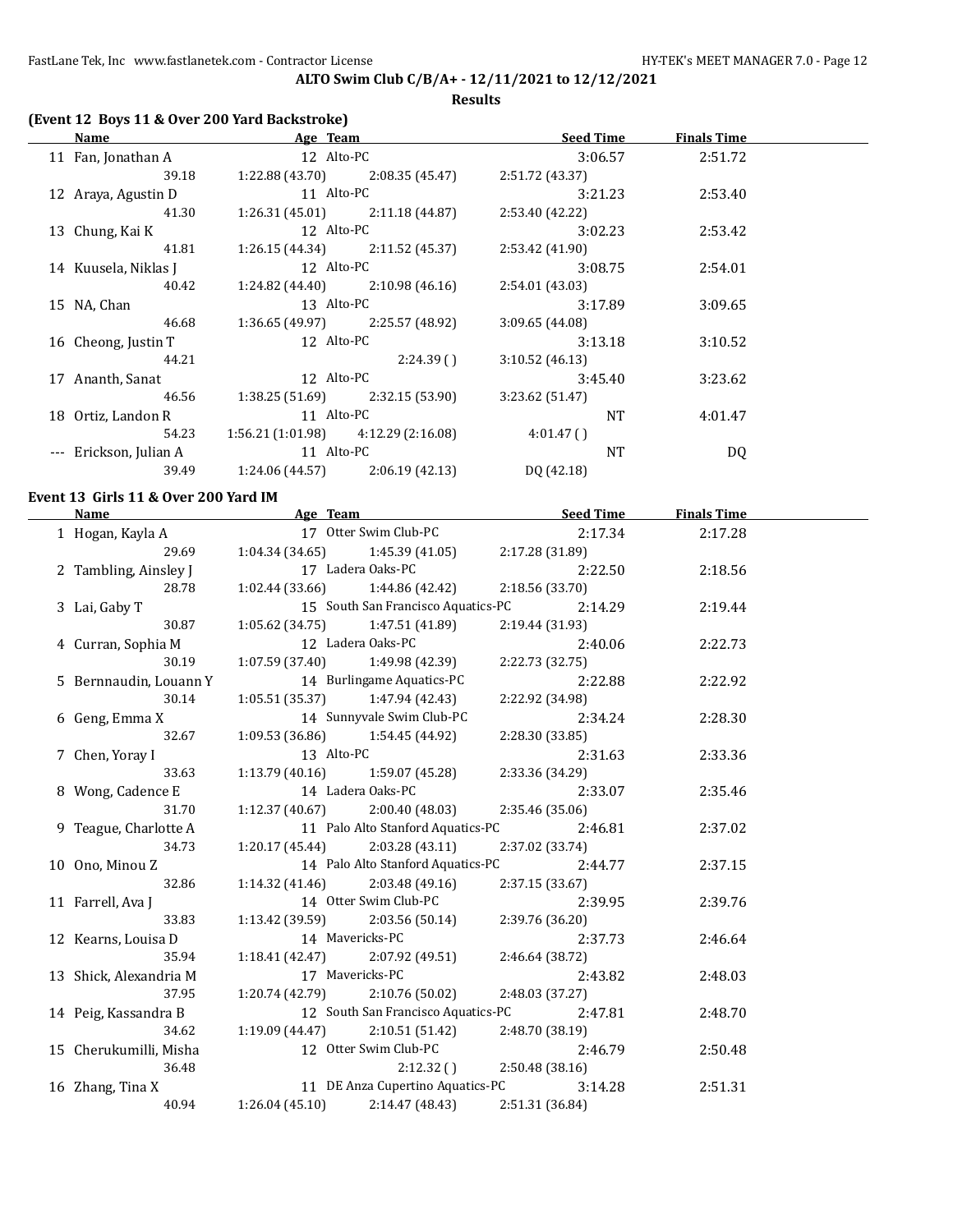#### **ALTO Swim Club C/B/A+ - 12/11/2021 to 12/12/2021 Results**

#### **(Event 13 Girls 11 & Over 200 Yard IM)**

#### **Age Team Seed Time Finals Time** 17 Estala Steclaru, Stefania 12 DE Anza Cupertino Aquatics-PC 2:58.27 2:51.47 38.78 1:23.84 (45.06) 2:12.60 (48.76) 2:51.47 (38.87) 18 Yang, Kelsey E 13 DE Anza Cupertino Aquatics-PC 2:51.75 2:52.25 39.43 1:23.67 (44.24) 2:14.31 (50.64) 2:52.25 (37.94) 19 Barki, Adriene 13 South San Francisco Aquatics-PC 2:50.50 2:52.30 35.53 1:21.27 (45.74) 2:16.21 (54.94) 2:52.30 (36.09) 20 Seshaadri, Aarya 12 DE Anza Cupertino Aquatics-PC 3:13.48 2:52.60 38.40 1:23.44 (45.04) 2:13.27 (49.83) 2:52.60 (39.33) 21 Chuang, Lea 14 Sunnyvale Swim Club-PC NT 2:52.98 35.20 1:22.01 (46.81) 2:11.63 (49.62) 2:52.98 (41.35) 22 Bennett, Mackay 14 Mavericks-PC 2:50.00 2:53.64 38.00 1:22.65 (44.65) 2:14.01 (51.36) 2:53.64 (39.63) 23 Fong, Joanne L 12 DE Anza Cupertino Aquatics-PC 3:24.38 2:53.69 38.87 1:24.27 (45.40) 2:14.60 (50.33) 2:53.69 (39.09) 24 Lathrop, Isabella R 12 DE Anza Cupertino Aquatics-PC NT 3:06.03 38.52 1:29.93 (51.41) 2:22.80 (52.87) 3:06.03 (43.23) 25 Fung, Avery 11 South San Francisco Aquatics-PC NT 3:07.84 44.83 1:30.95 (46.12) 2:26.27 (55.32) 3:07.84 (41.57) --- Kao, Leila 11 Palo Alto Stanford Aquatics-PC 3:13.23 DQ 45.25 1:31.13 (45.88) 2:21.82 (50.69) DQ (41.21)

#### **Event 14 Boys 11 & Over 200 Yard IM**

| Name                    | Age Team              |                                    | <b>Seed Time</b> | <b>Finals Time</b> |  |
|-------------------------|-----------------------|------------------------------------|------------------|--------------------|--|
| 1 Garcia-Osorio, Jose A |                       | 15 South San Francisco Aquatics-PC | 2:13.47          | 2:12.32            |  |
| 29.02                   |                       | $1:02.09(33.07)$ $1:42.22(40.13)$  | 2:12.32(30.10)   |                    |  |
| 2 Nelson, Drew S        |                       | 16 Solo Aquatics-PC                | 2:13.09          | 2:20.14            |  |
| 33.22                   |                       | $1:08.25(35.03)$ $1:47.98(39.73)$  | 2:20.14(32.16)   |                    |  |
| 3 Phan, Orion L         |                       | 13 Sunnyvale Swim Club-PC          | 2:39.57          | 2:20.43            |  |
| 28.70                   |                       | $1:05.28(36.58)$ $1:48.01(42.73)$  | 2:20.43(32.42)   |                    |  |
| 4 Chan, Alexander C     |                       | 13 Sunnyvale Swim Club-PC          | 2:26.24          | 2:24.71            |  |
| 29.44                   |                       | $1:08.90(39.46)$ $1:50.60(41.70)$  | 2:24.71(34.11)   |                    |  |
| 5 Haiby, Ido            |                       | 15 Sunnyvale Swim Club-PC          | 2:27.56          | 2:25.27            |  |
| 32.07                   |                       | $1:11.34(39.27)$ $1:54.84(43.50)$  | 2:25.27 (30.43)  |                    |  |
| 6 Monsen, Conner J      |                       | 15 Sunnyvale Swim Club-PC          | 2:32.67          | 2:26.53            |  |
| 30.51                   |                       | $1:07.51(37.00)$ $1:51.75(44.24)$  | 2:26.53 (34.78)  |                    |  |
| 7 Choong, Ryan T        |                       | 13 Otter Swim Club-PC              | 2:29.91          | 2:31.34            |  |
| 33.30                   |                       | $1:11.54(38.24)$ $1:57.26(45.72)$  | 2:31.34 (34.08)  |                    |  |
| 8 HO, Felix Y           |                       | 14 Los Altos Mtn View Aquatics-PC  | 2:29.31          | 2:31.71            |  |
| 32.52                   |                       | $1:12.98(40.46)$ $1:58.42(45.44)$  | 2:31.71 (33.29)  |                    |  |
| 9 Johnston, Maximus     | 13 Otter Swim Club-PC |                                    | 2:31.61          | 2:32.15            |  |
| 34.41                   |                       | $1:13.91(39.50)$ $1:58.87(44.96)$  | 2:32.15 (33.28)  |                    |  |
| 10 Sutherland, Graham O |                       | 12 Ladera Oaks-PC                  | 2:37.80          | 2:34.36            |  |
| 32.81                   | 1:12.49 (39.68)       | 2:00.60(48.11)                     | 2:34.36(33.76)   |                    |  |
| 11 Monsen, Kevin W      |                       | 15 Sunnyvale Swim Club-PC          | 2:53.53          | 2:38.31            |  |
| 33.94                   |                       | $1:14.57(40.63)$ $2:04.46(49.89)$  | 2:38.31 (33.85)  |                    |  |
| 12 Stray, Christopher J |                       | 13 Bull Dog Swim Club-PC           | 2:45.46          | 2:38.78            |  |
| 36.06                   |                       | $1:17.84(41.78)$ $2:04.26(46.42)$  | 2:38.78 (34.52)  |                    |  |
| 13 West, Jack T         |                       | 14 Pacifica Sea Lions-PC           | 2:39.03          | 2:38.83            |  |
| 34.15                   |                       | $1:17.45(43.30)$ $2:02.22(44.77)$  | 2:38.83(36.61)   |                    |  |
| 14 Yip, Andrew S        |                       | 13 Sunnyvale Swim Club-PC          | 3:18.84          | 2:42.74            |  |
| 40.64                   |                       | $1:22.99(42.35)$ $2:08.79(45.80)$  | 2:42.74 (33.95)  |                    |  |
| 15 Vos, Finn            |                       | 12 Bull Dog Swim Club-PC           | 2:45.57          | 2:49.41            |  |
| 37.20                   | 1:18.10(40.90)        | 2:12.56 (54.46)                    | 2:49.41 (36.85)  |                    |  |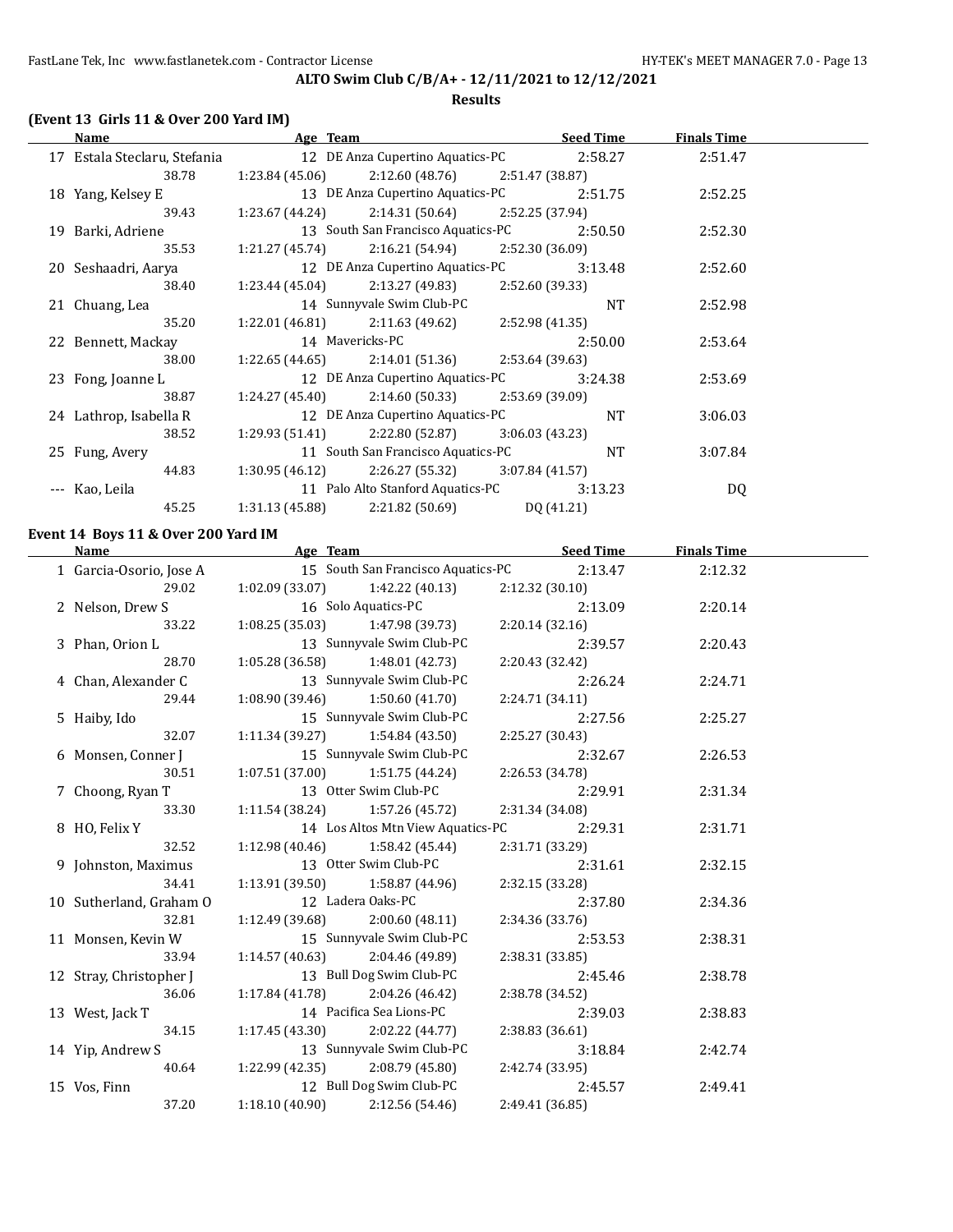### **ALTO Swim Club C/B/A+ - 12/11/2021 to 12/12/2021 Results**

### **(Event 14 Boys 11 & Over 200 Yard IM)**

| Name                   | Age Team        |                                    | <b>Seed Time</b> | <b>Finals Time</b> |  |
|------------------------|-----------------|------------------------------------|------------------|--------------------|--|
| 16 Ramsey, Colton R    |                 | 13 South San Francisco Aquatics-PC | 3:01.42          | 2:54.64            |  |
| 43.60                  | 1:28.73(45.13)  | 2:21.72 (52.99)                    | 2:54.64 (32.92)  |                    |  |
| 17 Chernyvsky, Michael |                 | 11 Sunnyvale Swim Club-PC          | 2:57.64          | 2:56.95            |  |
| 42.37                  | 1:26.94 (44.57) | 2:17.98 (51.04)                    | 2:56.95 (38.97)  |                    |  |
| 18 Fung, Zachary S     |                 | 13 South San Francisco Aquatics-PC | 3:00.81          | 2:58.66            |  |
| 42.41                  | 1:27.48 (45.07) | 2:19.08(51.60)                     | 2:58.66 (39.58)  |                    |  |
| 19 Feng, Andrew S      |                 | 12 South San Francisco Aquatics-PC | 3:13.94          | 3:07.98            |  |
| 44.80                  | 1:30.39 (45.59) | 2:29.31 (58.92)                    | 3:07.98 (38.67)  |                    |  |
| 20 Kashyap, Tejas      |                 | 11 Otter Swim Club-PC              | <b>NT</b>        | 3:19.60            |  |
| 48.41                  | 1:42.22 (53.81) | 2:37.78 (55.56)                    | 3:19.60(41.82)   |                    |  |
| 21 Pavlovsky, Anthony  |                 | 11 Burlingame Aquatics-PC          | 3:29.19          | 3:22.48            |  |
| 48.64                  | 1:41.01(52.37)  | 2:39.77 (58.76)                    | 3:22.48(42.71)   |                    |  |
| 22 Tolkachov, Daniel   |                 | 12 South San Francisco Aquatics-PC | 3:17.51          | 3:24.56            |  |
| 49.65                  | 1:39.04 (49.39) | 2:35.92 (56.88)                    | 3:24.56 (48.64)  |                    |  |

### **Event 15 Girls 11 & Over 50 Yard Breaststroke**

|    | <b>Name</b>           |    | Age Team                          | <b>Seed Time</b> | <b>Finals Time</b> |  |
|----|-----------------------|----|-----------------------------------|------------------|--------------------|--|
|    | 1 Lee, Michelle       |    | 12 DE Anza Cupertino Aquatics-PC  | 36.66            | 36.11              |  |
| 2  | Qian, Jasmine X       |    | 12 Sunnyvale Swim Club-PC         | 42.04            | 38.21              |  |
|    | 3 Bennett, Mackay     |    | 14 Mavericks-PC                   | 38.00            | 40.10              |  |
|    | 4 Arude, Nadia P      | 14 | Sunnyvale Swim Club-PC            | 40.05            | 40.35              |  |
|    | 5 Picard, Naomi L     | 11 | Alto-PC                           | 41.31            | 40.53              |  |
| *6 | Chan, Marina S        |    | 14 Bull Dog Swim Club-PC          | 46.99            | 40.59              |  |
| *6 | Enderes, Sarah        |    | 12 Alto-PC                        | <b>NT</b>        | 40.59              |  |
| 8  | Chang, Elise          |    | 12 Alto-PC                        | 40.70            | 40.65              |  |
| 9  | Chan, Katia W         |    | 12 Sunnyvale Swim Club-PC         | 42.95            | 41.39              |  |
|    | 10 Lee, Victoria Y    |    | 12 Burlingame Aquatics-PC         | 42.63            | 41.49              |  |
|    | 11 Chuang, Lea        |    | 14 Sunnyvale Swim Club-PC         | <b>NT</b>        | 41.50              |  |
| 12 | Graham, Charlotte     |    | 13 Burlingame Aquatics-PC         | NT               | 41.81              |  |
| 13 | Manitsas, Noelle      | 11 | Bull Dog Swim Club-PC             | <b>NT</b>        | 42.47              |  |
|    | 14 HE, Jasmine S      | 11 | Alto-PC                           | 43.55            | 42.60              |  |
| 15 | Johnson, Kylie E      |    | 12 Ladera Oaks-PC                 | 42.11            | 42.70              |  |
|    | 16 Han, Sarah H       | 12 | Otter Swim Club-PC                | 45.25            | 43.25              |  |
|    | 17 Seshaadri, Shreya  |    | 12 DE Anza Cupertino Aquatics-PC  | 41.76            | 43.34              |  |
| 18 | Baldwin, Isabella T   |    | 12 DE Anza Cupertino Aquatics-PC  | 48.16            | 43.42              |  |
| 19 | Finn, Blair A         |    | 12 Palo Alto Stanford Aquatics-PC | 42.64            | 43.78              |  |
| 20 | Barajas, Juliana A    | 11 | Sunnyvale Swim Club-PC            | 49.18            | 44.15              |  |
|    | 21 Habibi, Alexa      | 12 | Ladera Oaks-PC                    | 51.05            | 45.49              |  |
| 22 | Gevorgyan, Maria      |    | 14 Bull Dog Swim Club-PC          | <b>NT</b>        | 46.01              |  |
|    | 23 Lashier, Peyton X  | 13 | DE Anza Cupertino Aquatics-PC     | 45.89            | 46.12              |  |
| 24 | Brottem, Alexandra J  | 11 | Solo Aquatics-PC                  | 42.00            | 46.93              |  |
| 25 | Chua, Alexa M         | 14 | Solo Aquatics-PC                  | 47.06            | 47.35              |  |
| 26 | Osipova, Margarita    |    | 12 Alto-PC                        | <b>NT</b>        | 48.04              |  |
|    | 27 James, Sahana      | 12 | Bay Club Panthers-PC              | <b>NT</b>        | 48.07              |  |
| 28 | Pang, Julinka         |    | 12 Alto-PC                        | 48.05            | 49.85              |  |
| 29 | Hanigal, Danielle     | 11 | Alto-PC                           | 47.37            | 49.95              |  |
| 30 | Kaur, Jasmine         |    | 12 Alto-PC                        | 48.73            | 50.27              |  |
| 31 | Klipple, Zara J       | 12 | Solo Aquatics-PC                  | <b>NT</b>        | 52.37              |  |
|    | 32 Prasad, Riddhima P |    | 11 Alto-PC                        | 51.41            | 52.81              |  |
|    | 33 Dimitrov, Ivana    |    | 13 Pacifica Sea Lions-PC          | <b>NT</b>        | 55.26              |  |
|    | 34 Kawadia, Leher     | 12 | Bull Dog Swim Club-PC             | NT               | 55.77              |  |
|    | 35 Zweig, Riley       |    | 12 Ladera Oaks-PC                 | <b>NT</b>        | 56.48              |  |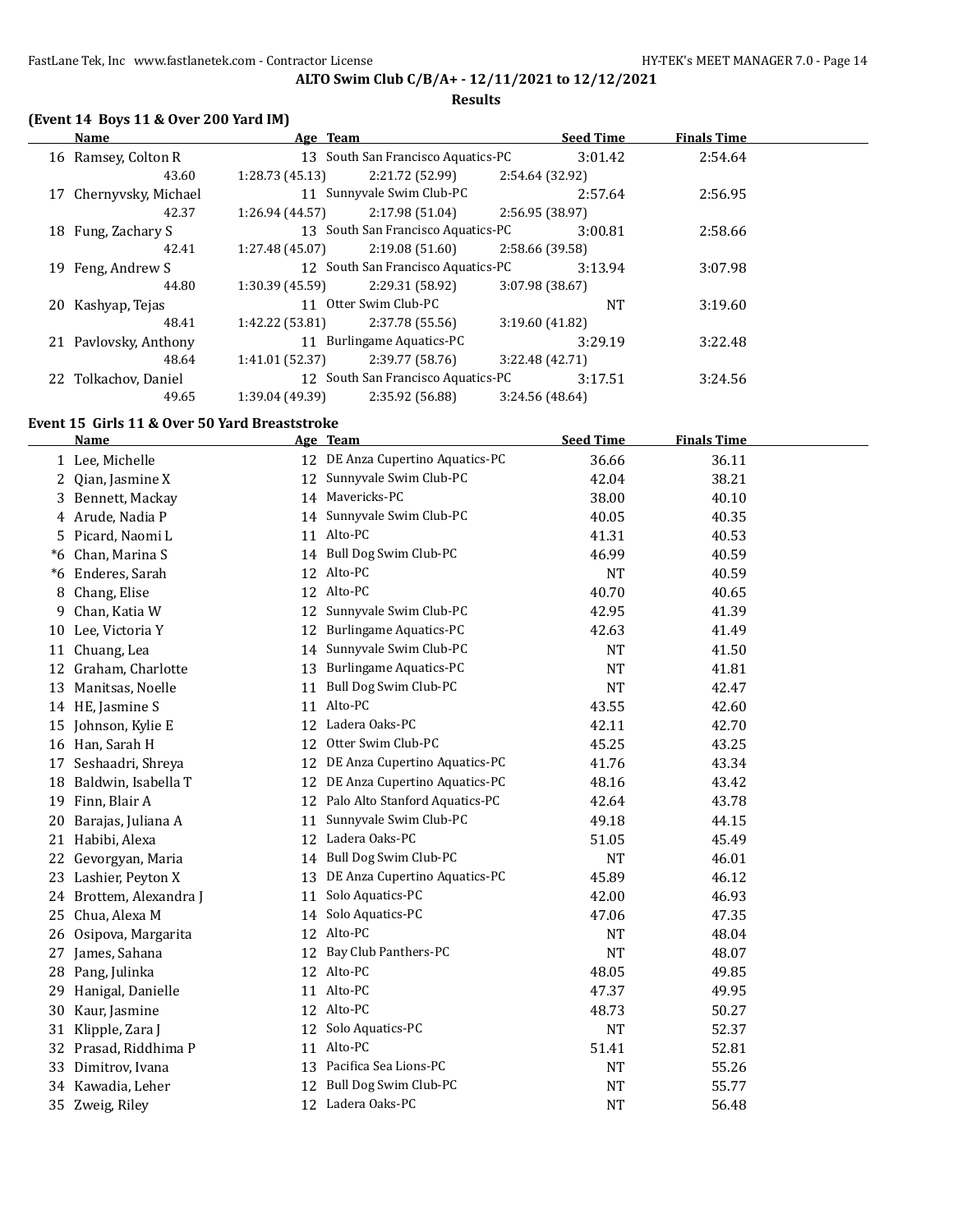**Results**

# **(Event 15 Girls 11 & Over 50 Yard Breaststroke)**

| <b>Name</b>              | Age Team                  | <b>Seed Time</b> | <b>Finals Time</b> |  |
|--------------------------|---------------------------|------------------|--------------------|--|
| 36 Lam, Melody R         | 12 Sunnyvale Swim Club-PC | <b>NT</b>        | 57.25              |  |
| 37 Brottem, Avery V      | Solo Aquatics-PC          | <b>NT</b>        | 57.51              |  |
| 38 Wells, Brylie M       | Burlingame Aquatics-PC    | 59.82            | 58.14              |  |
| 39 Zahedi, Kiana         | 16 Alto-PC                | <b>NT</b>        | 1:02.50            |  |
| --- Hristova Vidal, Maya | 13 Alto-PC                | <b>NT</b>        | D <sub>0</sub>     |  |

### **Event 16 Boys 11 & Over 50 Yard Breaststroke**

|    | <b>Name</b>             |    | Age Team                          | <b>Seed Time</b> | <b>Finals Time</b> |  |
|----|-------------------------|----|-----------------------------------|------------------|--------------------|--|
|    | 1 Ferrer, Justin B      |    | 14 Pacifica Sea Lions-PC          | 35.41            | 31.54              |  |
|    | 2 Tendulkar, Aditya P   |    | 14 Burlingame Aquatics-PC         | 33.55            | 31.77              |  |
|    | 3 AN, Alexander S       |    | 16 Alto-PC                        | 41.23            | 34.66              |  |
|    | 4 Lopes DE Avila, Higor |    | 14 DE Anza Cupertino Aquatics-PC  | NT               | 36.30              |  |
|    | 5 Sutherland, Jacob     |    | 14 Ladera Oaks-PC                 | <b>NT</b>        | 36.97              |  |
|    | 6 Hong, Matthew J       |    | 11 Alto-PC                        | 36.87            | 38.08              |  |
|    | 7 Yong, Jerrick Y       |    | 12 Alto-PC                        | 40.76            | 39.08              |  |
|    | 8 Reklis, Rylan K       |    | 12 Alto-PC                        | 39.35            | 39.10              |  |
|    | 9 Lim, Michael D        |    | 13 Burlingame Aquatics-PC         | 44.42            | 39.31              |  |
|    | 10 Luo, Anthony         |    | 13 DE Anza Cupertino Aquatics-PC  | <b>NT</b>        | 39.36              |  |
|    | 11 Savard, Tyler S      |    | 11 Palo Alto Stanford Aquatics-PC | 40.15            | 39.66              |  |
|    | 12 Araya, Agustin D     |    | 11 Alto-PC                        | 42.60            | 39.75              |  |
|    | 13 Partridge, Logan M   |    | 13 DE Anza Cupertino Aquatics-PC  | 40.03            | 40.64              |  |
|    | 14 Grant, Evan M        | 11 | Ladera Oaks-PC                    | 42.15            | 40.96              |  |
| 15 | Zhang, Sean Z           | 12 | Burlingame Aquatics-PC            | 39.63            | 40.98              |  |
|    | 16 Vijay, Dhruv         |    | 13 Alto-PC                        | 44.86            | 41.37              |  |
|    | 17 Kuusela, Niklas J    |    | 12 Alto-PC                        | 42.22            | 41.62              |  |
|    | 18 Erickson, Julian A   |    | 11 Alto-PC                        | 42.02            | 41.63              |  |
| 19 | Gourji, Nikolas K       |    | 14 Bull Dog Swim Club-PC          | 42.82            | 41.65              |  |
| 20 | Gafton, Andrew C        |    | 12 Alto-PC                        | 43.69            | 41.77              |  |
|    | 21 Chung, Kai K         |    | 12 Alto-PC                        | 42.20            | 42.13              |  |
|    | 22 Paliska, Luca        |    | 17 Alto-PC                        | NT               | 42.66              |  |
|    | 23 Wang, Gabriel        |    | 13 Alto-PC                        | <b>NT</b>        | 42.84              |  |
|    | 24 Lim, Trevor          |    | 13 Bull Dog Swim Club-PC          | 47.26            | 43.55              |  |
| 25 | Shang, Kevin            |    | 12 DE Anza Cupertino Aquatics-PC  | <b>NT</b>        | 43.57              |  |
|    | 26 Haik, Olivier J      | 11 | Sunnyvale Swim Club-PC            | 48.74            | 44.44              |  |
| 27 | Boonyapornnad, Mak T    | 12 | Bull Dog Swim Club-PC             | 51.57            | 45.00              |  |
|    | 28 Ananth, Sanat        |    | 12 Alto-PC                        | 46.74            | 45.10              |  |
|    | 29 Liu, Jacob T         | 11 | South San Francisco Aquatics-PC   | <b>NT</b>        | 45.13              |  |
|    | 30 YU, Jaylen Z         |    | 13 DE Anza Cupertino Aquatics-PC  | 51.26            | 45.15              |  |
|    | 31 Vir, Rithik          |    | 13 DE Anza Cupertino Aquatics-PC  | 46.24            | 45.25              |  |
| 32 | Sarwate, Jay A          | 13 | DE Anza Cupertino Aquatics-PC     | <b>NT</b>        | 45.55              |  |
|    | 33 Guo, Kasen           | 12 | Sunnyvale Swim Club-PC            | 51.31            | 45.89              |  |
|    | 34 Leung, Salinger L    | 11 | Unattached-PC                     | NT               | 46.51              |  |
|    | 35 Walti, Atticus M     |    | 13 Bull Dog Swim Club-PC          | NT               | 46.75              |  |
|    | 36 HO, Riley W          |    | 13 Bull Dog Swim Club-PC          | <b>NT</b>        | 48.10              |  |
|    | 37 Hsiung, Shalom       |    | 15 Alto-PC                        | NT               | 48.50              |  |
|    | 38 Patnaik, Vikram      | 12 | Bull Dog Swim Club-PC             | 49.87            | 48.72              |  |
|    | 39 QI, Daxin            | 13 | Solo Aquatics-PC                  | 59.00            | 49.39              |  |
|    | 40 Pack, George E       | 13 | Sunnyvale Swim Club-PC            | NT               | 50.34              |  |
| 41 | Yopp, Valen Z           | 12 | South San Francisco Aquatics-PC   | 1:00.55          | 52.33              |  |
|    | 42 Higaki, Kai          | 12 | Mavericks-PC                      | 1:04.18          | 53.17              |  |
|    | 43 Kim, Jaeyoon         | 11 | Palo Alto Stanford Aquatics-PC    | NT               | 54.09              |  |
|    | 44 Ranade, Advay M      | 11 | Sunnyvale Swim Club-PC            | 1:05.21          | 1:00.46            |  |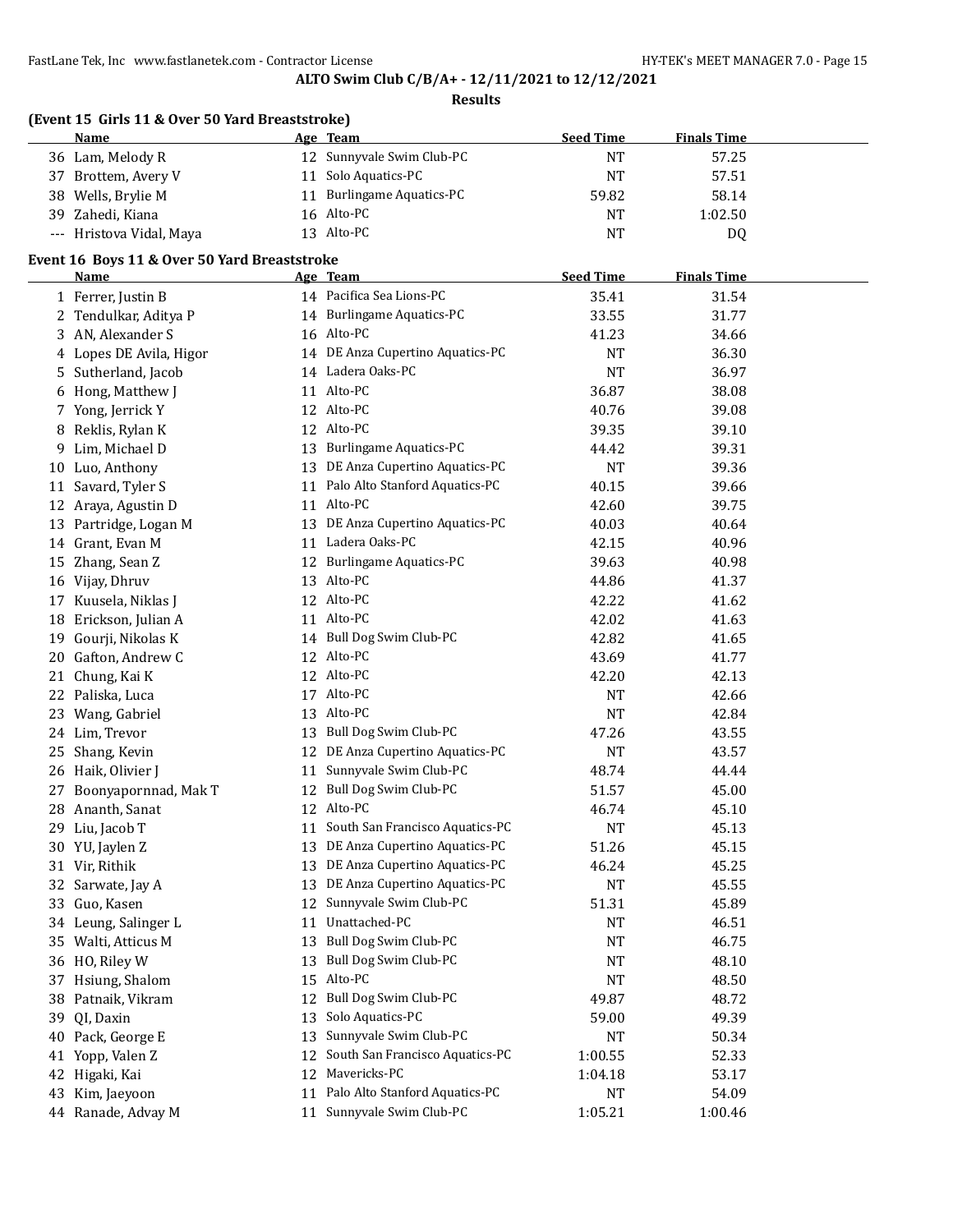| (Event 16 Boys 11 & Over 50 Yard Breaststroke) |                 |                                    |                  |                    |  |
|------------------------------------------------|-----------------|------------------------------------|------------------|--------------------|--|
| Name                                           |                 | Age Team                           | <b>Seed Time</b> | <b>Finals Time</b> |  |
| 45 Pang, Julian R                              |                 | 11 Burlingame Aquatics-PC          | 1:08.20          | 1:08.83            |  |
| --- Chen, Charlie                              |                 | 14 Alto-PC                         | NT               | DQ                 |  |
| --- Lin, Junyu                                 |                 | 11 Palo Alto Stanford Aquatics-PC  | NT               | <b>DQ</b>          |  |
| --- Lin, Oscar                                 |                 | 13 South San Francisco Aquatics-PC | NT               | DQ                 |  |
|                                                |                 |                                    |                  |                    |  |
| Event 17 Girls 11 & Over 100 Yard Breaststroke |                 |                                    |                  |                    |  |
| Name                                           |                 | Age Team                           | <b>Seed Time</b> | <b>Finals Time</b> |  |
| 1 Schloss, Ilana M                             |                 | 17 Solo Aquatics-PC                | 1:05.08          | 1:08.36            |  |
| 32.55                                          | 1:08.36 (35.81) |                                    |                  |                    |  |
| 2 Stutzin, Lily F                              |                 | 13 Otter Swim Club-PC              | 1:40.40          | 1:11.80            |  |
| 3 Wong, Cherise H                              |                 | 16 Ladera Oaks-PC                  | 1:09.22          | 1:12.14            |  |
| 34.07                                          | 1:12.14 (38.07) |                                    |                  |                    |  |
| 4 Chen, Heidi I                                |                 | 14 Ladera Oaks-PC                  | 1:14.58          | 1:14.87            |  |
| 34.97                                          | 1:14.87 (39.90) |                                    |                  |                    |  |
| 5 Curran, Sophia M                             |                 | 12 Ladera Oaks-PC                  | 1:18.16          | 1:16.64            |  |
| 36.37                                          | 1:16.64 (40.27) |                                    |                  |                    |  |
| 6 Chahal, Janam E                              |                 | 13 Sunnyvale Swim Club-PC          | 1:20.20          | 1:17.28            |  |
| 38.14                                          | 1:17.28 (39.14) |                                    |                  |                    |  |
| 7 Bernnaudin, Louann Y                         |                 | 14 Burlingame Aquatics-PC          | 1:15.14          | 1:17.45            |  |
| 37.09                                          | 1:17.45 (40.36) |                                    |                  |                    |  |
| 8 Diehn, April A                               |                 | 12 Otter Swim Club-PC              | 1:18.09          | 1:18.16            |  |
| 37.57                                          | 1:18.16 (40.59) |                                    |                  |                    |  |
| 9 Miller, Elise P                              |                 | 13 Ladera Oaks-PC                  | 1:22.50          | 1:18.98            |  |
| 37.81                                          | 1:18.98(41.17)  |                                    |                  |                    |  |
| 10 Schmalzle, Julia M                          |                 | 13 Ladera Oaks-PC                  | 1:20.73          | 1:19.72            |  |
| 37.33                                          | 1:19.72 (42.39) |                                    |                  |                    |  |
| 11 Wang, Chloe P                               |                 | 17 Ladera Oaks-PC                  | 1:14.43          | 1:22.67            |  |
| 38.72                                          | 1:22.67 (43.95) |                                    |                  |                    |  |
| 12 Kuhn, Victoria C                            |                 | 13 DE Anza Cupertino Aquatics-PC   | 1:27.59          | 1:22.71            |  |
| 38.01                                          | 1:22.71 (44.70) |                                    |                  |                    |  |
| 13 Haik, Sierra A                              |                 | 13 Sunnyvale Swim Club-PC          | 1:28.46          | 1:24.09            |  |
| 40.54                                          | 1:24.09 (43.55) |                                    |                  |                    |  |
| 14 Lim, Kashya                                 |                 | 14 Bull Dog Swim Club-PC           | 1:25.13          | 1:24.12            |  |
| 40.15                                          | 1:24.12 (43.97) |                                    |                  |                    |  |
| 15 Kistler, Emma                               |                 | 13 Palo Alto Stanford Aquatics-PC  | NT               | 1:25.28            |  |
| 40.16                                          | 1:25.28 (45.12) |                                    |                  |                    |  |
| 16 Floyd, Emily E                              |                 | 14 Sunnyvale Swim Club-PC          | 1:17.35          | 1:25.75            |  |
| 41.00                                          | 1:25.75 (44.75) |                                    |                  |                    |  |
| 17 Sheridan, Liana J                           |                 | 16 Sunnyvale Swim Club-PC          | 1:27.40          | 1:26.37            |  |
| 41.50                                          | 1:26.37 (44.87) |                                    |                  |                    |  |
| 18 Bennett, Mackay                             |                 | 14 Mavericks-PC                    | 1:24.00          | 1:27.76            |  |
| 42.04                                          | 1:27.76 (45.72) |                                    |                  |                    |  |
| 19 Stenfort, Hope L                            |                 | 12 DE Anza Cupertino Aquatics-PC   | 1:28.04          | 1:27.79            |  |
| 41.88                                          | 1:27.79 (45.91) |                                    |                  |                    |  |
| 20 Yang, Kelsey E                              |                 | 13 DE Anza Cupertino Aquatics-PC   | 1:26.16          | 1:29.11            |  |
| 43.52                                          | 1:29.11 (45.59) |                                    |                  |                    |  |
| 21 Marjon, Lilli                               |                 | 13 Alto-PC                         | 1:28.89          | 1:29.80            |  |
| 42.43                                          | 1:29.80 (47.37) |                                    |                  |                    |  |
| 22 Christensen, Julianne R                     |                 | 12 Ladera Oaks-PC                  | 1:26.76          | 1:30.04            |  |
| 43.48                                          | 1:30.04 (46.56) |                                    |                  |                    |  |
| 23 Manitsas, Noelle                            |                 | 11 Bull Dog Swim Club-PC           | NT               | 1:30.84            |  |
| 43.76                                          | 1:30.84 (47.08) |                                    |                  |                    |  |
| 24 Kistler, Sophie H                           |                 | 13 Palo Alto Stanford Aquatics-PC  | 1:29.49          | 1:31.30            |  |
| 44.06                                          | 1:31.30 (47.24) |                                    |                  |                    |  |
|                                                |                 |                                    |                  |                    |  |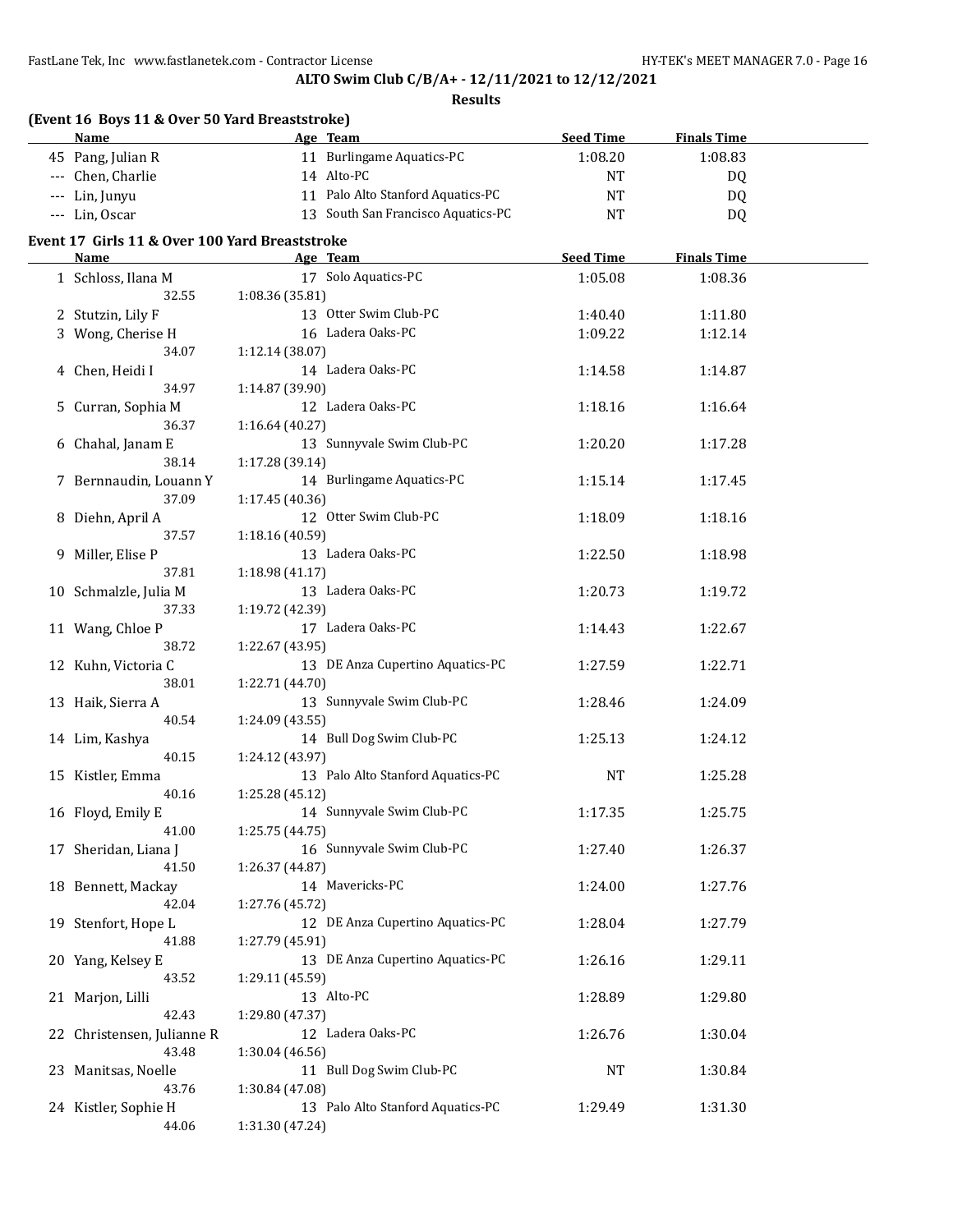#### **Results**

|  | (Event 17 Girls 11 & Over 100 Yard Breaststroke) |  |
|--|--------------------------------------------------|--|
|--|--------------------------------------------------|--|

|     | Name                        | Age Team                           | <b>Seed Time</b> | <b>Finals Time</b> |  |
|-----|-----------------------------|------------------------------------|------------------|--------------------|--|
|     | 25 Seshaadri, Aarya         | 12 DE Anza Cupertino Aquatics-PC   | 1:29.89          | 1:32.69            |  |
|     | 45.50                       | 1:32.69 (47.19)                    |                  |                    |  |
|     | 26 Graham, Charlotte        | 13 Burlingame Aquatics-PC          | 1:32.85          | 1:33.07            |  |
|     | 44.29                       | 1:33.07 (48.78)                    |                  |                    |  |
|     | 27 Partridge, Lily G        | 13 DE Anza Cupertino Aquatics-PC   | <b>NT</b>        | 1:34.51            |  |
|     | 43.85                       | 1:34.51 (50.66)                    |                  |                    |  |
|     | 28 Han, Sarah H             | 12 Otter Swim Club-PC              | 1:36.07          | 1:35.20            |  |
|     | 46.45                       | 1:35.20 (48.75)                    |                  |                    |  |
|     | 29 Stern, Evie              | 13 Bull Dog Swim Club-PC           | <b>NT</b>        | 1:35.49            |  |
|     | 46.70                       | 1:35.49 (48.79)                    |                  |                    |  |
|     | 30 Ogawa, Camryn Y          | 14 Alto-PC                         | 1:30.96          | 1:35.72            |  |
|     | 44.09                       | 1:35.72 (51.63)                    |                  |                    |  |
|     | 31 Vander Kooi, Kaitlin J   | 12 DE Anza Cupertino Aquatics-PC   | 1:42.63          | 1:37.31            |  |
|     | 46.83                       | 1:37.31 (50.48)                    |                  |                    |  |
|     | 32 Williams, Harper R       | 12 Solo Aquatics-PC                | 1:42.08          | 1:37.38            |  |
|     | 47.24                       | 1:37.38 (50.14)                    |                  |                    |  |
|     | 33 Mukamal, Zoe F           | 13 Palo Alto Stanford Aquatics-PC  | 1:38.58          | 1:39.44            |  |
|     | 46.78                       | 1:39.44 (52.66)                    |                  |                    |  |
|     | 34 Ene, Mina C              | 13 Alto-PC                         | 1:34.87          | 1:41.23            |  |
|     | 47.85                       | 1:41.23 (53.38)                    |                  |                    |  |
|     | 35 Rathenberg, Ava I        | 17 Alto-PC                         | <b>NT</b>        | 1:42.30            |  |
|     | 48.94                       | 1:42.30 (53.36)                    |                  |                    |  |
|     | 36 Capak, Meena             | 13 Los Altos Mtn View Aquatics-PC  | 1:47.35          | 1:44.77            |  |
|     | 49.65                       | 1:44.77 (55.12)                    |                  |                    |  |
|     | 37 Miller-Bowen, Veronica S | 11 Palo Alto Stanford Aquatics-PC  | <b>NT</b>        | 1:48.67            |  |
|     | 51.72                       | 1:48.67 (56.95)                    |                  |                    |  |
|     | 38 Zhang, Xiyue             | 11 Alto-PC                         | 1:51.67          | 1:50.98            |  |
|     | 52.56                       | 1:50.98 (58.42)                    |                  |                    |  |
|     | 39 Bowler, Julia J          | 11 Burlingame Aquatics-PC          | <b>NT</b>        | 1:56.23            |  |
|     | 55.35                       | 1:56.23 (1:00.88)                  |                  |                    |  |
|     | Birch, Amaya C              | 13 South San Francisco Aquatics-PC | <b>NT</b>        | DQ                 |  |
| --- | Sheridan, Julianne J        | 13 Sunnyvale Swim Club-PC          | 1:38.74          | DQ                 |  |
|     | 43.66                       | DQ (46.66)                         |                  |                    |  |

### **Event 18 Boys 11 & Over 100 Yard Breaststroke**

 $\overline{\phantom{a}}$ 

| Name                      |                 | Age Team                           | <b>Seed Time</b> | <b>Finals Time</b> |  |
|---------------------------|-----------------|------------------------------------|------------------|--------------------|--|
| 1 Wang, Jayden M          |                 | 14 Ladera Oaks-PC                  | 1:03.05          | 1:04.60            |  |
| 30.97                     | 1:04.60(33.63)  |                                    |                  |                    |  |
| 2 Elepano, Manuel Jaime M |                 | 19 Pacifica Sea Lions-PC           | 1:10.99          | 1:12.74            |  |
| 33.83                     | 1:12.74(38.91)  |                                    |                  |                    |  |
| 3 Nagesh, Drew L          |                 | 16 Alto-PC                         | 1:18.51          | 1:14.64            |  |
| 35.17                     | 1:14.64(39.47)  |                                    |                  |                    |  |
| 4 Lam, Kyle Z             |                 | 13 South San Francisco Aquatics-PC | 1:21.16          | 1:16.67            |  |
| 35.41                     | 1:16.67(41.26)  |                                    |                  |                    |  |
| 5 Lim, Ryan K             |                 | 14 Los Altos Mtn View Aquatics-PC  | 1:13.06          | 1:17.59            |  |
| 36.85                     | 1:17.59(40.74)  |                                    |                  |                    |  |
| 6 HO, Felix Y             |                 | 14 Los Altos Mtn View Aquatics-PC  | 1:17.61          | 1:17.80            |  |
| 36.43                     | 1:17.80(41.37)  |                                    |                  |                    |  |
| *7 West, Jack T           |                 | 14 Pacifica Sea Lions-PC           | 1:16.77          | 1:18.20            |  |
| 37.42                     | 1:18.20(40.78)  |                                    |                  |                    |  |
| *7 Clarke, Kieran W       |                 | 14 Burlingame Aquatics-PC          | 1:30.25          | 1:18.20            |  |
| 37.55                     | 1:18.20(40.65)  |                                    |                  |                    |  |
| 9 Lai, Leo T              |                 | 12 South San Francisco Aquatics-PC | 1:17.89          | 1:20.94            |  |
| 39.09                     | 1:20.94 (41.85) |                                    |                  |                    |  |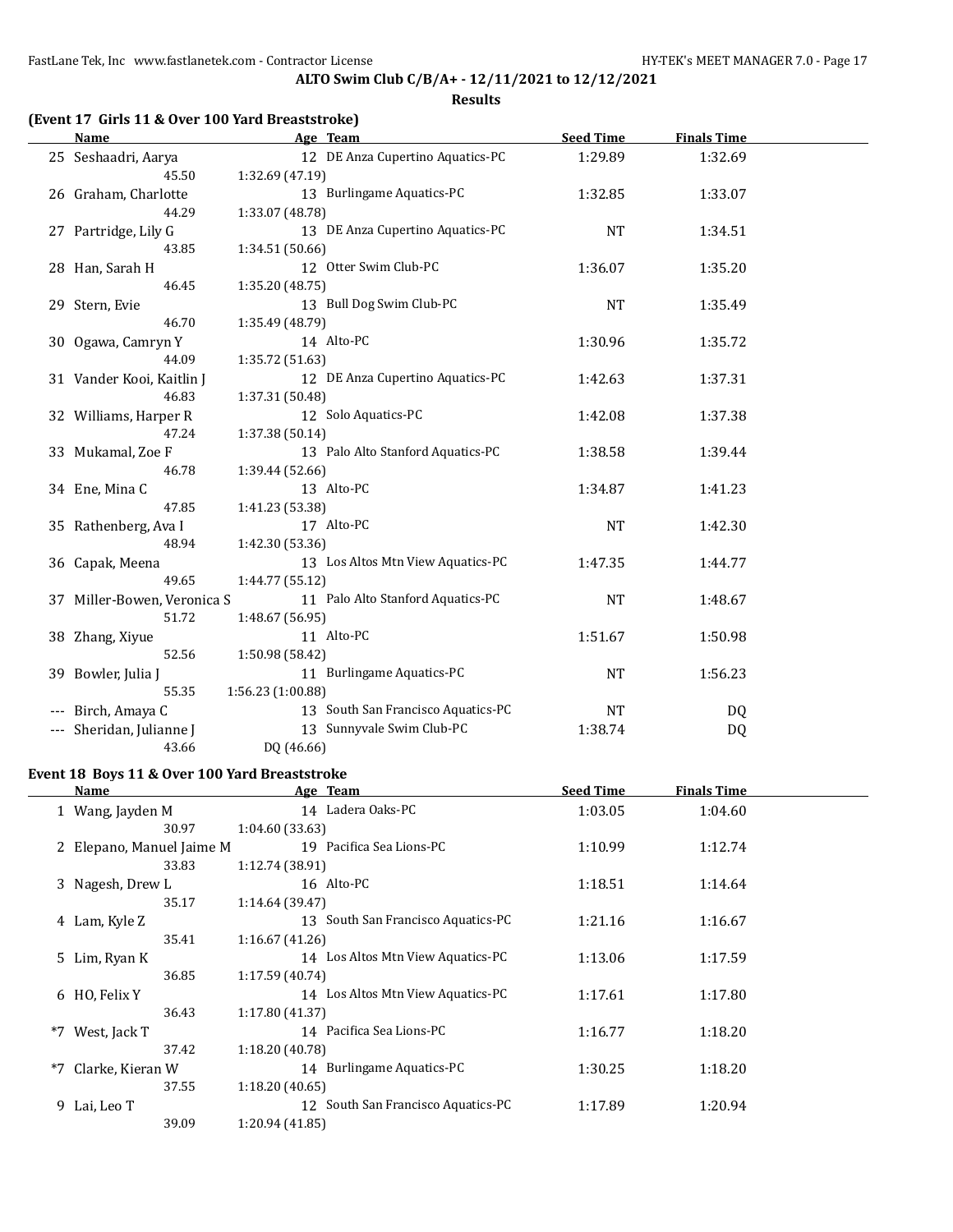**Results**

### **(Event 18 Boys 11 & Over 100 Yard Breaststroke)**

| <b>Name</b>                                    | Age Team                           | <b>Seed Time</b> | <b>Finals Time</b> |  |
|------------------------------------------------|------------------------------------|------------------|--------------------|--|
| 10 Bychkov, Yury                               | 13 Ladera Oaks-PC                  | 1:22.02          | 1:21.38            |  |
| 39.10                                          | 1:21.38 (42.28)                    |                  |                    |  |
| 11 Liao, Dylan N                               | 13 Palo Alto Stanford Aquatics-PC  | 1:39.93          | 1:24.69            |  |
| 39.67                                          | 1:24.69 (45.02)                    |                  |                    |  |
| 12 Wang, Bryen M                               | 17 South San Francisco Aquatics-PC | 1:27.28          | 1:25.56            |  |
| 41.28                                          |                                    |                  |                    |  |
|                                                | 1:25.56 (44.28)                    |                  |                    |  |
| 13 Krasner, Ethan A                            | 14 South San Francisco Aquatics-PC | 1:37.24          | 1:25.70            |  |
| 41.68                                          | 1:25.70 (44.02)                    |                  |                    |  |
| 14 Acoba, Jian                                 | 13 Burlingame Aquatics-PC          | 1:38.46          | 1:25.98            |  |
| 41.87                                          | 1:25.98 (44.11)                    |                  |                    |  |
| 15 Tanabe, Kane F                              | 12 Otter Swim Club-PC              | 1:38.31          | 1:26.50            |  |
| 40.28                                          | 1:26.50 (46.22)                    |                  |                    |  |
| 16 Jain, Moksh E                               | 12 Palo Alto Stanford Aquatics-PC  | 1:22.00          | 1:27.09            |  |
| 41.25                                          | 1:27.09 (45.84)                    |                  |                    |  |
| 17 Hale, Ethan T                               | 13 Bull Dog Swim Club-PC           | 1:26.36          | 1:28.24            |  |
| 42.68                                          | 1:28.24 (45.56)                    |                  |                    |  |
|                                                | 13 Burlingame Aquatics-PC          |                  |                    |  |
| 18 Chiang, Justin T                            |                                    | 1:40.64          | 1:29.81            |  |
| 43.38                                          | 1:29.81 (46.43)                    |                  |                    |  |
| 19 NG, Jacob                                   | 13 Bay Club Panthers-PC            | 1:26.62          | 1:29.83            |  |
| 40.52                                          | 1:29.83 (49.31)                    |                  |                    |  |
| 20 Tannert, Rollan H                           | 11 DE Anza Cupertino Aquatics-PC   | 1:46.62          | 1:32.39            |  |
| 43.08                                          | 1:32.39 (49.31)                    |                  |                    |  |
| 21 Camargo, Sebastian                          | 13 Santa Clara Swim Club-PC        | 1:55.00          | 1:34.22            |  |
| 45.32                                          | 1:34.22 (48.90)                    |                  |                    |  |
| 22 Field, Garrett H                            | 15 Bull Dog Swim Club-PC           | 1:40.80          | 1:34.32            |  |
| 44.11                                          | 1:34.32 (50.21)                    |                  |                    |  |
| 23 Jarboe, Connor K                            | 12 Palo Alto Stanford Aquatics-PC  | <b>NT</b>        | 1:36.24            |  |
| 46.52                                          | 1:36.24 (49.72)                    |                  |                    |  |
|                                                | 13 South San Francisco Aquatics-PC |                  |                    |  |
| 24 Tsao, William B                             |                                    | 1:40.04          | 1:36.37            |  |
| 45.00                                          | 1:36.37 (51.37)                    |                  |                    |  |
| 25 Kashyap, Tejas                              | 11 Otter Swim Club-PC              | 1:34.55          | 1:38.85            |  |
| 47.66                                          | 1:38.85 (51.19)                    |                  |                    |  |
| 26 Matsuoka, Kira                              | 12 Sunnyvale Swim Club-PC          | 1:41.13          | 1:40.17            |  |
| 47.19                                          | 1:40.17 (52.98)                    |                  |                    |  |
| 27 Guo, Tigris L                               | 11 Palo Alto Stanford Aquatics-PC  | <b>NT</b>        | 1:42.02            |  |
| 47.58                                          | 1:42.02 (54.44)                    |                  |                    |  |
| 28 Casagrande, Nolan M                         | 12 Pacifica Sea Lions-PC           | 1:49.90          | 1:42.12            |  |
| 48.42                                          | 1:42.12 (53.70)                    |                  |                    |  |
| 29 Patnaik, Vikram                             | 12 Bull Dog Swim Club-PC           | 1:50.06          | 1:46.55            |  |
| 49.91                                          | 1:46.55 (56.64)                    |                  |                    |  |
|                                                | 12 Bay Club Panthers-PC            |                  |                    |  |
| 30 Wuebbling, William                          |                                    | <b>NT</b>        | 1:49.81            |  |
| 49.37                                          | 1:49.81 (1:00.44)                  |                  |                    |  |
| 31 Feng, Andrew S                              | 12 South San Francisco Aquatics-PC | 1:58.69          | 1:52.37            |  |
| 54.07                                          | 1:52.37 (58.30)                    |                  |                    |  |
| --- NG, Jonah T                                | 11 Bay Club Panthers-PC            | <b>NT</b>        | <b>DQ</b>          |  |
| 45.38                                          | DQ (54.86)                         |                  |                    |  |
| --- Ortiz, Landon R                            | 11 Alto-PC                         | <b>NT</b>        | <b>DQ</b>          |  |
| 57.89                                          | DQ (1:09.87)                       |                  |                    |  |
|                                                |                                    |                  |                    |  |
| Event 19 Girls 11 & Over 200 Yard Breaststroke |                                    |                  |                    |  |
| Name                                           | Age Team                           | <b>Seed Time</b> | <b>Finals Time</b> |  |
| 1 Levin, Liliana M                             | 13 DE Anza Cupertino Aquatics-PC   | <b>NT</b>        | 2:48.70            |  |
| 38.23                                          | 2:04.44 (43.21)<br>1:21.23 (43.00) | 2:48.70 (44.26)  |                    |  |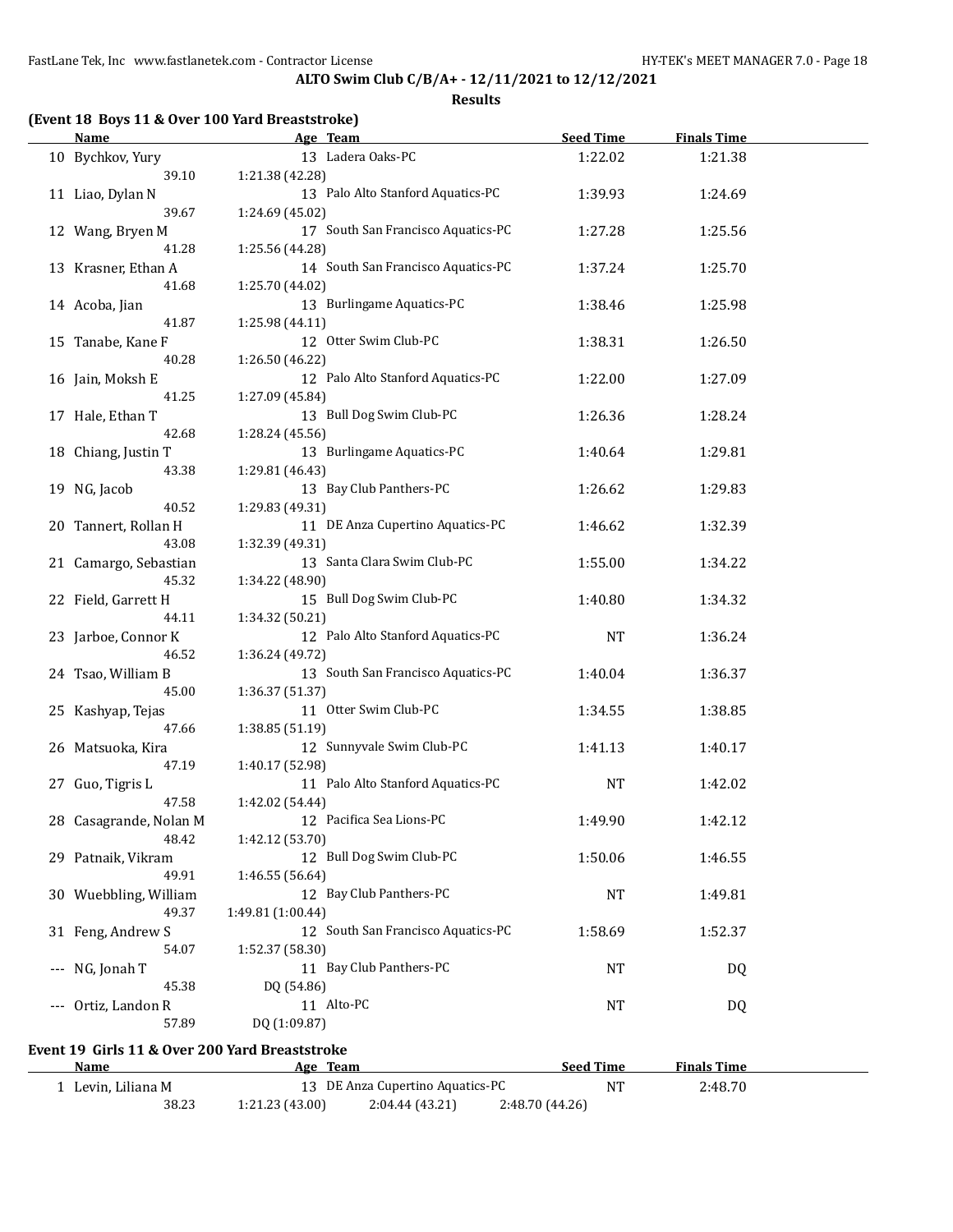#### **Results**

### **(Event 19 Girls 11 & Over 200 Yard Breaststroke)**

| Name                     | Age Team         |                                    | <b>Seed Time</b>  | <b>Finals Time</b> |  |
|--------------------------|------------------|------------------------------------|-------------------|--------------------|--|
| 2 LI, Abbey Q            |                  | 14 Otter Swim Club-PC              | 2:58.08           | 2:51.96            |  |
| 39.78                    | 1:23.24 (43.46)  | 2:08.29(45.05)                     | 2:51.96 (43.67)   |                    |  |
| 3 Chin, Addelyn C        |                  | 12 Sunnyvale Swim Club-PC          | <b>NT</b>         | 2:52.57            |  |
| 39.57                    | 1:22.53(42.96)   | 2:07.80(45.27)                     | 2:52.57(44.77)    |                    |  |
| 4 Chan, Marina S         |                  | 14 Bull Dog Swim Club-PC           | 3:07.99           | 3:02.35            |  |
| 41.08                    | 1:26.93(45.85)   | 2:14.43(47.50)                     | 3:02.35 (47.92)   |                    |  |
| 5 Fong, Joanne L         |                  | 12 DE Anza Cupertino Aquatics-PC   | 3:04.94           | 3:10.57            |  |
| 41.99                    | 1:31.36(49.37)   | 2:22.28 (50.92)                    | 3:10.57(48.29)    |                    |  |
| 6 Chan, Katia W          |                  | 12 Sunnyvale Swim Club-PC          | 3:15.52           | 3:12.65            |  |
| 43.99                    | 1:32.37 (48.38)  | 2:22.02 (49.65)                    | 3:12.65(50.63)    |                    |  |
| 7 HU, Kaylee M           |                  | 12 South San Francisco Aquatics-PC | 3:24.57           | 3:32.68            |  |
| 48.50                    | 1:41.99 (53.49)  | 2:36.77 (54.78)                    | 3:32.68 (55.91)   |                    |  |
| 8 Gosselin, Phoebe S     |                  | 12 Bay Club Panthers-PC            | 3:32.68           | 3:40.07            |  |
| 51.51                    |                  | 1:48.77(                           | 3:40.07(1:51.30)  |                    |  |
| 9 Bourdon-Molina, Lola X |                  | 13 South San Francisco Aquatics-PC | <b>NT</b>         | 4:02.13            |  |
| 54.67                    | 1:54.99(1:00.32) | 2:58.65(1:03.66)                   | 4:02.13 (1:03.48) |                    |  |

### **Event 20 Boys 11 & Over 200 Yard Breaststroke**

| Name Seed Time Seed Time Age Team Seed Time                     |                                                       |                                                       |                 |         | <b>Finals Time</b> |  |
|-----------------------------------------------------------------|-------------------------------------------------------|-------------------------------------------------------|-----------------|---------|--------------------|--|
| 1 Nelson, Drew S 16 Solo Aquatics-PC                            |                                                       |                                                       |                 | 2:28.83 | 2:33.64            |  |
|                                                                 | 34.35 1:13.13 (38.78) 1:53.16 (40.03) 2:33.64 (40.48) |                                                       |                 |         |                    |  |
| 2 Litsur, Eitan S                                               |                                                       | 13 Ladera Oaks-PC                                     |                 | 2:36.79 | 2:38.73            |  |
| 34.76                                                           |                                                       | 1:15.67 (40.91) 1:57.44 (41.77) 2:38.73 (41.29)       |                 |         |                    |  |
| 3 Wang, Euan B                                                  | 13 DE Anza Cupertino Aquatics-PC 2:54.79              |                                                       |                 |         | 2:42.31            |  |
| 36.62                                                           |                                                       | $1:18.06(41.44)$ $2:00.05(41.99)$ $2:42.31(42.26)$    |                 |         |                    |  |
| 4 Stray, Christopher J                                          |                                                       | 13 Bull Dog Swim Club-PC 2:59.31                      |                 |         | 2:55.63            |  |
| 41.00                                                           |                                                       | 1:25.91 (44.91) 2:12.25 (46.34) 2:55.63 (43.38)       |                 |         |                    |  |
| 5 HU, Adam                                                      |                                                       | 13 South San Francisco Aquatics-PC 2:49.75            |                 |         | 2:55.66            |  |
| 38.97                                                           |                                                       | $1:23.86(44.89)$ $2:09.78(45.92)$ $2:55.66(45.88)$    |                 |         |                    |  |
| 6 LI, David X                                                   |                                                       | 13 South San Francisco Aquatics-PC 3:04.30            |                 |         | 2:57.75            |  |
| 39.54                                                           |                                                       | $1:24.36(44.82)$ $2:10.98(46.62)$ $2:57.75(46.77)$    |                 |         |                    |  |
| 7 Rai, Adit H                                                   |                                                       | 16 South San Francisco Aquatics-PC 3:07.62            |                 |         | 2:58.38            |  |
| 39.61                                                           |                                                       | $1:24.38(44.77)$ $2:11.39(47.01)$ $2:58.38(46.99)$    |                 |         |                    |  |
| 8 Yip, Andrew S                                                 |                                                       | 13 Sunnyvale Swim Club-PC                             |                 | NT      | 2:59.81            |  |
| 42.50                                                           |                                                       | $1:28.32$ (45.82) $2:13.47$ (45.15) $2:59.81$ (46.34) |                 |         |                    |  |
| 9 Yang, Michael K                                               |                                                       | 13 South San Francisco Aquatics-PC                    |                 | 3:01.26 | 3:06.38            |  |
| 42.23                                                           |                                                       | $1:29.11(46.88)$ $2:18.25(49.14)$ $3:06.38(48.13)$    |                 |         |                    |  |
| 10 Young, Collin S                                              |                                                       | 13 Solo Aquatics-PC                                   |                 | NT      | 3:20.79            |  |
| 45.23                                                           |                                                       | $1:36.66(51.43)$ $2:30.25(53.59)$ $3:20.79(50.54)$    |                 |         |                    |  |
| 11 Ramsey, Colton R 13 South San Francisco Aquatics-PC 3:20.81  |                                                       |                                                       |                 |         | 3:27.74            |  |
| 46.52                                                           |                                                       | $1:39.14(52.62)$ $2:34.96(55.82)$                     | 3:27.74 (52.78) |         |                    |  |
| 12 Zheng, Zeen                                                  | 11 Alto-PC                                            |                                                       |                 | NT      | 3:31.81            |  |
| 48.67                                                           |                                                       | $1:43.75(55.08)$ $2:38.36(54.61)$                     | 3:31.81 (53.45) |         |                    |  |
| 13 NA, Chan                                                     | 13 Alto-PC                                            |                                                       |                 | 3:51.90 | 3:39.01            |  |
| 49.88                                                           |                                                       | $1:47.59(57.71)$ $2:44.72(57.13)$                     | 3:39.01 (54.29) |         |                    |  |
| 14 Tolkachov, Daniel 12 South San Francisco Aquatics-PC 3:47.41 |                                                       |                                                       |                 |         | 3:40.28            |  |
| 51.52                                                           |                                                       | $1:48.76(57.24)$ $2:46.10(57.34)$ $3:40.28(54.18)$    |                 |         |                    |  |
| 15 Cheong, Justin T 12 Alto-PC                                  |                                                       |                                                       |                 | NT      | 3:46.21            |  |
|                                                                 |                                                       | 2:52.27(                                              | 3:46.21 (53.94) |         |                    |  |
| 16 Pack, George E                                               | $2:52.27)$<br>13 Sunnyvale Swim Club-PC               |                                                       |                 | NT      | 3:46.73            |  |
| 52.60                                                           | $1:51.19(58.59)$ $2:49.69(58.50)$                     |                                                       | 3:46.73 (57.04) |         |                    |  |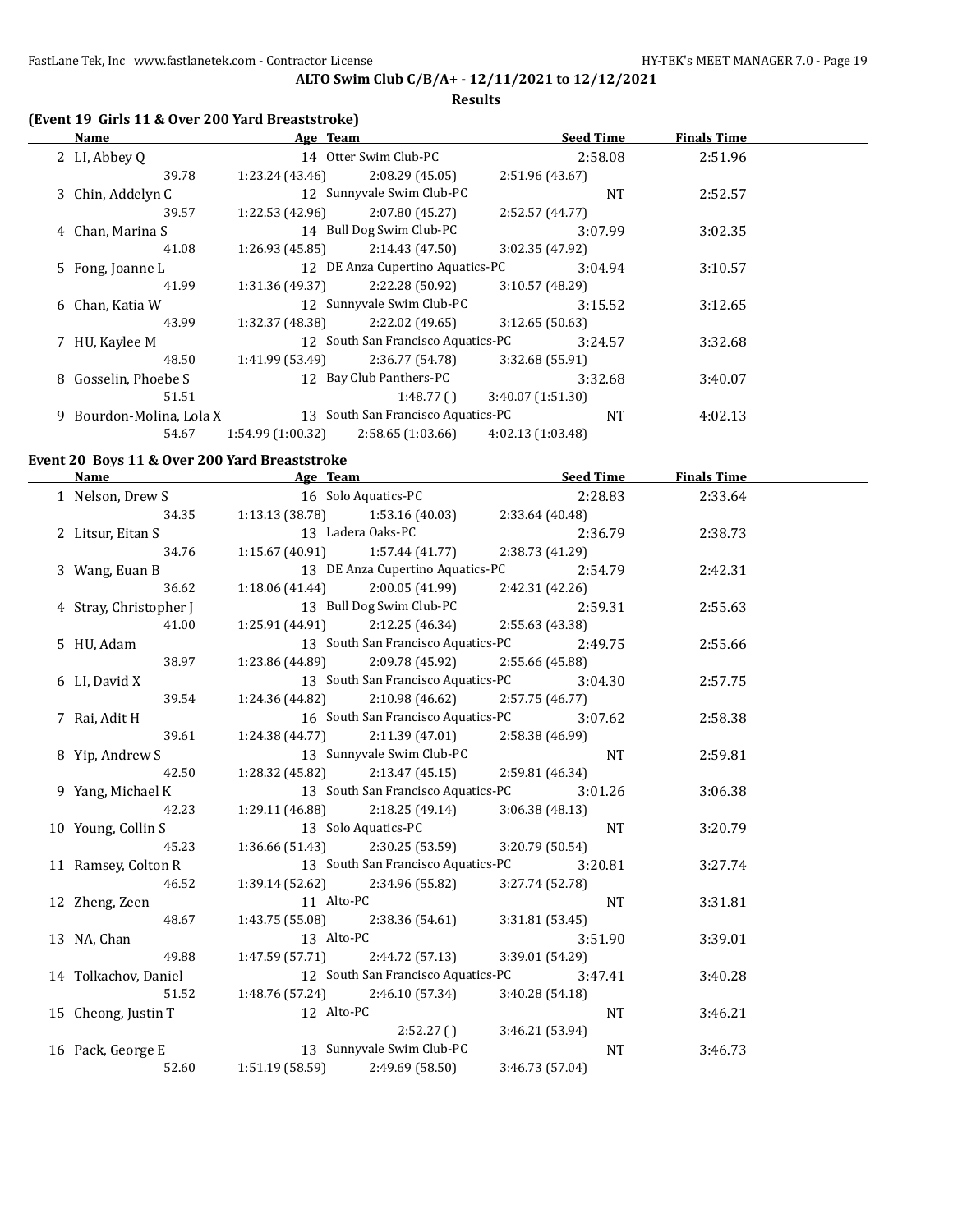#### **Results**

### **Event 21 Girls 11 & Over 100 Yard IM**

| <b>Name</b>                           | Age Team                                              | <b>Seed Time</b> | <b>Finals Time</b> |  |
|---------------------------------------|-------------------------------------------------------|------------------|--------------------|--|
| 1 Diehn, April A<br>33.13             | 12 Otter Swim Club-PC<br>1:10.66 (37.53)              | 1:09.59          | 1:10.66            |  |
| 2 Nazario, Sofia                      | 13 Palo Alto Stanford Aquatics-PC                     | 1:14.43          | 1:12.69            |  |
| 32.27<br>3 Lee, Victoria Y            | 1:12.69 (40.42)<br>12 Burlingame Aquatics-PC          | 1:21.96          | 1:15.59            |  |
| 33.99                                 | 1:15.59 (41.60)                                       |                  |                    |  |
| 4 Johnson, Kylie E<br>35.05           | 12 Ladera Oaks-PC<br>1:16.23 (41.18)                  | 1:14.79          | 1:16.23            |  |
| 5 Peig, Kassandra B<br>35.84          | 12 South San Francisco Aquatics-PC<br>1:17.10 (41.26) | 1:15.08          | 1:17.10            |  |
| 6 Seshaadri, Shreya                   | 12 DE Anza Cupertino Aquatics-PC                      | 1:25.80          | 1:18.05            |  |
| 37.02<br>7 Kistler, Emma              | 1:18.05(41.03)<br>13 Palo Alto Stanford Aquatics-PC   | <b>NT</b>        | 1:19.36            |  |
| 37.82<br>8 Maigret, Fini M            | 1:19.36 (41.54)<br>12 Palo Alto Stanford Aquatics-PC  | 1:19.50          | 1:19.56            |  |
| 36.48                                 | 1:19.56 (43.08)                                       |                  |                    |  |
| 9 Seshaadri, Kaathya<br>36.78         | 12 DE Anza Cupertino Aquatics-PC<br>1:19.74 (42.96)   | 1:23.64          | 1:19.74            |  |
| 10 Cherukumilli, Misha                | 12 Otter Swim Club-PC                                 | 1:18.17          | 1:20.63            |  |
| 36.79<br>11 Sheridan, Julianne J      | 1:20.63 (43.84)<br>13 Sunnyvale Swim Club-PC          | 1:35.00          | 1:20.69            |  |
| 38.43<br>12 Chang, Allison H          | 1:20.69 (42.26)<br>13 DE Anza Cupertino Aquatics-PC   | 1:21.96          | 1:20.86            |  |
| 37.48                                 | 1:20.86 (43.38)                                       |                  |                    |  |
| 13 Estala Steclaru, Stefania<br>39.55 | 12 DE Anza Cupertino Aquatics-PC<br>1:21.59 (42.04)   | 1:24.60          | 1:21.59            |  |
| 14 Kistler, Sophie H<br>39.59         | 13 Palo Alto Stanford Aquatics-PC<br>1:21.74 (42.15)  | <b>NT</b>        | 1:21.74            |  |
| *15 Partridge, Lily G                 | 13 DE Anza Cupertino Aquatics-PC                      | 1:24.94          | 1:23.75            |  |
| 40.70<br>*15 Simon, Isla              | 1:23.75 (43.05)<br>12 DE Anza Cupertino Aquatics-PC   | 1:26.95          | 1:23.75            |  |
| 39.46<br>17 Baldwin, Isabella T       | 1:23.75 (44.29)<br>12 DE Anza Cupertino Aquatics-PC   | 1:23.85          | 1:25.29            |  |
| 40.55                                 | 1:25.29 (44.74)                                       |                  |                    |  |
| 18 Yambing, Nadia-Isabel P<br>37.97   | 12 Ladera Oaks-PC<br>1:26.57 (48.60)                  | 1:25.27          | 1:26.57            |  |
| 19 Gevorgyan, Maria                   | 14 Bull Dog Swim Club-PC                              | <b>NT</b>        | 1:26.98            |  |
| 40.78<br>20 Han, Sarah H              | 1:26.98 (46.20)<br>12 Otter Swim Club-PC              | 1:34.07          | 1:28.25            |  |
| 42.46                                 | 1:28.25 (45.79)                                       |                  |                    |  |
| 21 Stern, Evie<br>43.38               | 13 Bull Dog Swim Club-PC<br>1:29.05 (45.67)           | NT               | 1:29.05            |  |
| 22 Xie, Sophie<br>40.00               | 11 Palo Alto Stanford Aquatics-PC<br>1:29.31 (49.31)  | 1:30.28          | 1:29.31            |  |
| 23 Thompson, Dalia                    | 11 DE Anza Cupertino Aquatics-PC                      | 1:29.23          | 1:33.09            |  |
| 41.09<br>24 Capak, Meena              | 1:33.09 (52.00)<br>13 Los Altos Mtn View Aquatics-PC  | 1:41.02          | 1:40.42            |  |
| 50.89<br>25 Miller-Bowen, Veronica S  | 1:40.42 (49.53)<br>11 Palo Alto Stanford Aquatics-PC  | NT               | 1:41.07            |  |
| 49.70                                 | 1:41.07 (51.37)<br>11 Burlingame Aquatics-PC          |                  |                    |  |
| 26 Wells, Brylie M<br>53.78           | 1:44.66 (50.88)                                       | 1:48.89          | 1:44.66            |  |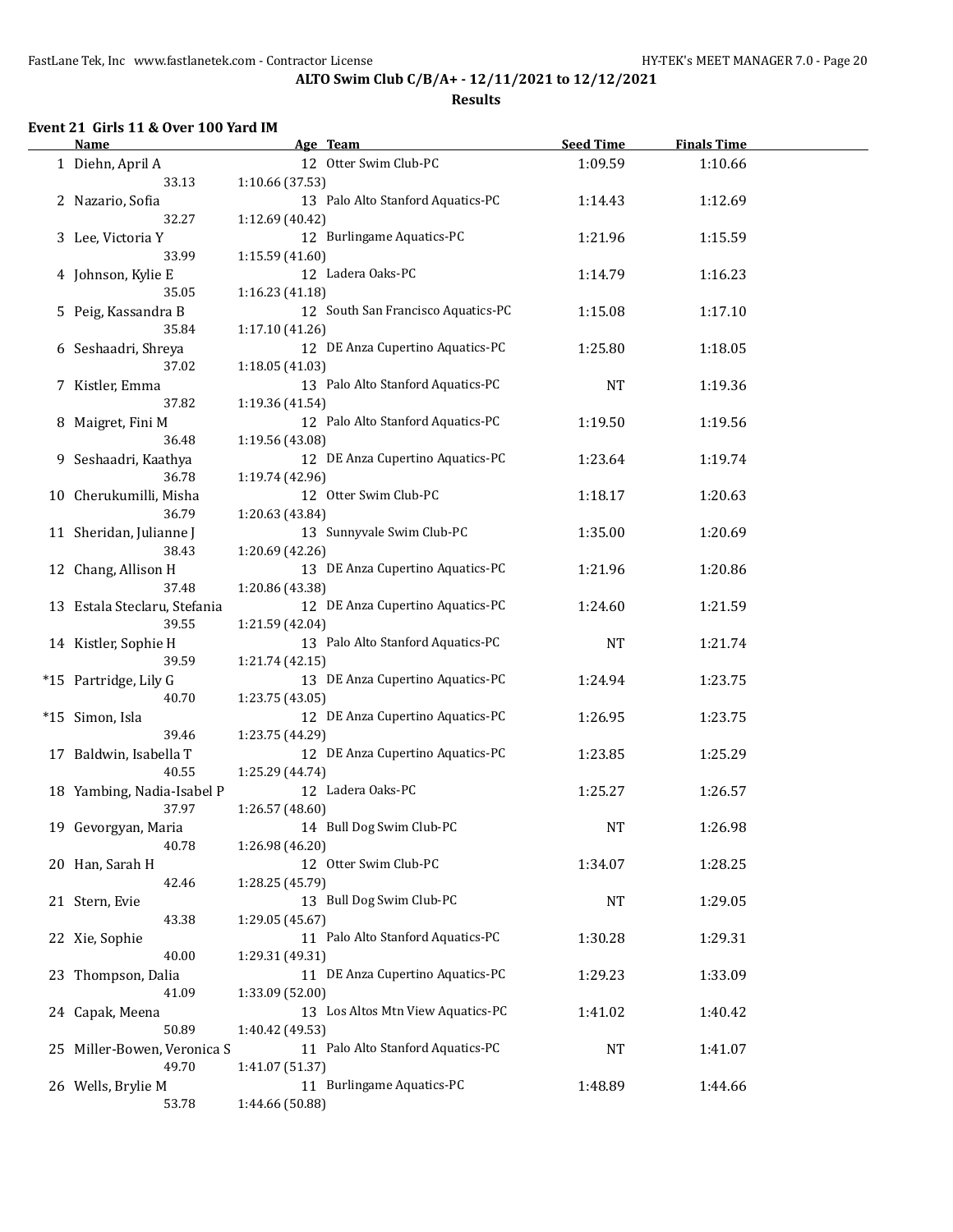**Results**

| (Event 21 Girls 11 & Over 100 Yard IM) |  |  |  |  |
|----------------------------------------|--|--|--|--|
|----------------------------------------|--|--|--|--|

|    | Name                | Age Team                 | <b>Seed Time</b> | <b>Finals Time</b> |  |
|----|---------------------|--------------------------|------------------|--------------------|--|
|    | 27 Henne, Lauren C  | 12 Bull Dog Swim Club-PC | 1:50.33          | 1:45.69            |  |
|    | 48.92               | 1:45.69(56.77)           |                  |                    |  |
| 28 | Kawadia, Leher      | 12 Bull Dog Swim Club-PC | NT               | 1:53.96            |  |
|    | 58.10               | 1:53.96 (55.86)          |                  |                    |  |
|    | --- Gevorgyan, Anna | 14 Bull Dog Swim Club-PC | NT               | D0                 |  |
|    | 38.62               | DQ (44.52)               |                  |                    |  |

### **Event 22 Boys 11 & Over 100 Yard IM**

| <b>Name</b>           | Age Team                           | <b>Seed Time</b> | <b>Finals Time</b> |  |
|-----------------------|------------------------------------|------------------|--------------------|--|
| 1 Ferrer, Justin B    | 14 Pacifica Sea Lions-PC           | 1:10.65          | 1:02.52            |  |
| 29.11                 | 1:02.52 (33.41)                    |                  |                    |  |
| 2 Cheong, Arthur T    | 14 Sunnyvale Swim Club-PC          | <b>NT</b>        | 1:11.13            |  |
| 32.10                 | 1:11.13 (39.03)                    |                  |                    |  |
| 3 Natarajan, Neebir B | 14 DE Anza Cupertino Aquatics-PC   | 1:15.53          | 1:14.27            |  |
| 34.07                 | 1:14.27 (40.20)                    |                  |                    |  |
| 4 Moon, Derek H       | 13 Bull Dog Swim Club-PC           | <b>NT</b>        | 1:14.88            |  |
| 34.74                 | 1:14.88 (40.14)                    |                  |                    |  |
| 5 YU, Jaylen Z        | 13 DE Anza Cupertino Aquatics-PC   | 1:16.94          | 1:16.56            |  |
| 34.04                 | 1:16.56 (42.52)                    |                  |                    |  |
| 6 Savard, Tyler S     | 11 Palo Alto Stanford Aquatics-PC  | 1:16.19          | 1:16.60            |  |
| 37.95                 | 1:16.60 (38.65)                    |                  |                    |  |
| 7 Huo, Jiachen        | 12 Otter Swim Club-PC              | 1:19.12          | 1:17.19            |  |
| 34.70                 | 1:17.19 (42.49)                    |                  |                    |  |
| 8 Lin, Sebastian K    | 11 Bull Dog Swim Club-PC           | 1:22.05          | 1:17.95            |  |
| 36.19                 | 1:17.95 (41.76)                    |                  |                    |  |
| 9 Johnston, Kai C     | 11 Otter Swim Club-PC              | 1:20.17          | 1:19.09            |  |
| 36.40                 | 1:19.09 (42.69)                    |                  |                    |  |
| 10 Tannert, Rollan H  | 11 DE Anza Cupertino Aquatics-PC   | 1:19.27          | 1:19.37            |  |
| 38.50                 | 1:19.37 (40.87)                    |                  |                    |  |
| 11 Luo, Anthony       | 13 DE Anza Cupertino Aquatics-PC   | <b>NT</b>        | 1:20.19            |  |
| 37.60                 | 1:20.19 (42.59)                    |                  |                    |  |
| 12 Fan, Jonathan A    | 12 Alto-PC                         | <b>NT</b>        | 1:21.14            |  |
| 36.71                 | 1:21.14 (44.43)                    |                  |                    |  |
| 13 Haik, Olivier J    | 11 Sunnyvale Swim Club-PC          | 1:32.83          | 1:24.74            |  |
| 37.53                 | 1:24.74 (47.21)                    |                  |                    |  |
| 14 Shang, Kevin       | 12 DE Anza Cupertino Aquatics-PC   | <b>NT</b>        | 1:27.76            |  |
| 43.06                 | 1:27.76 (44.70)                    |                  |                    |  |
| 15 Yopp, Valen Z      | 12 South San Francisco Aquatics-PC | 1:33.98          | 1:30.35            |  |
| 42.13                 | 1:30.35 (48.22)                    |                  |                    |  |
| 16 Wong, Kyle         | 13 Burlingame Aquatics-PC          | <b>NT</b>        | 1:32.50            |  |
| 43.98                 | 1:32.50 (48.52)                    |                  |                    |  |
| 17 Zadeh, Matthew R   | 11 Palo Alto Stanford Aquatics-PC  | NT               | 1:36.51            |  |
| 43.93                 | 1:36.51 (52.58)                    |                  |                    |  |
| 18 Lim, Eric P        | 11 Burlingame Aquatics-PC          | 1:45.34          | 1:36.58            |  |
| 47.95                 | 1:36.58 (48.63)                    |                  |                    |  |
| --- Nair, Neel        | 11 Sunnyvale Swim Club-PC          | <b>NT</b>        | DQ                 |  |
| 44.61                 | DQ (51.08)                         |                  |                    |  |
| --- McMichael, Marcus | 12 Bay Club Panthers-PC            | NT               | DQ                 |  |
| 45.32                 | DQ (46.81)                         |                  |                    |  |
| --- Leung, Salinger L | 11 Unattached-PC                   | 1:35.10          | DQ                 |  |
| 44.88                 | DQ (46.44)                         |                  |                    |  |
| --- NG, Jonah T       | 11 Bay Club Panthers-PC            | NT               | <b>DQ</b>          |  |
| 45.60                 | DQ (48.05)                         |                  |                    |  |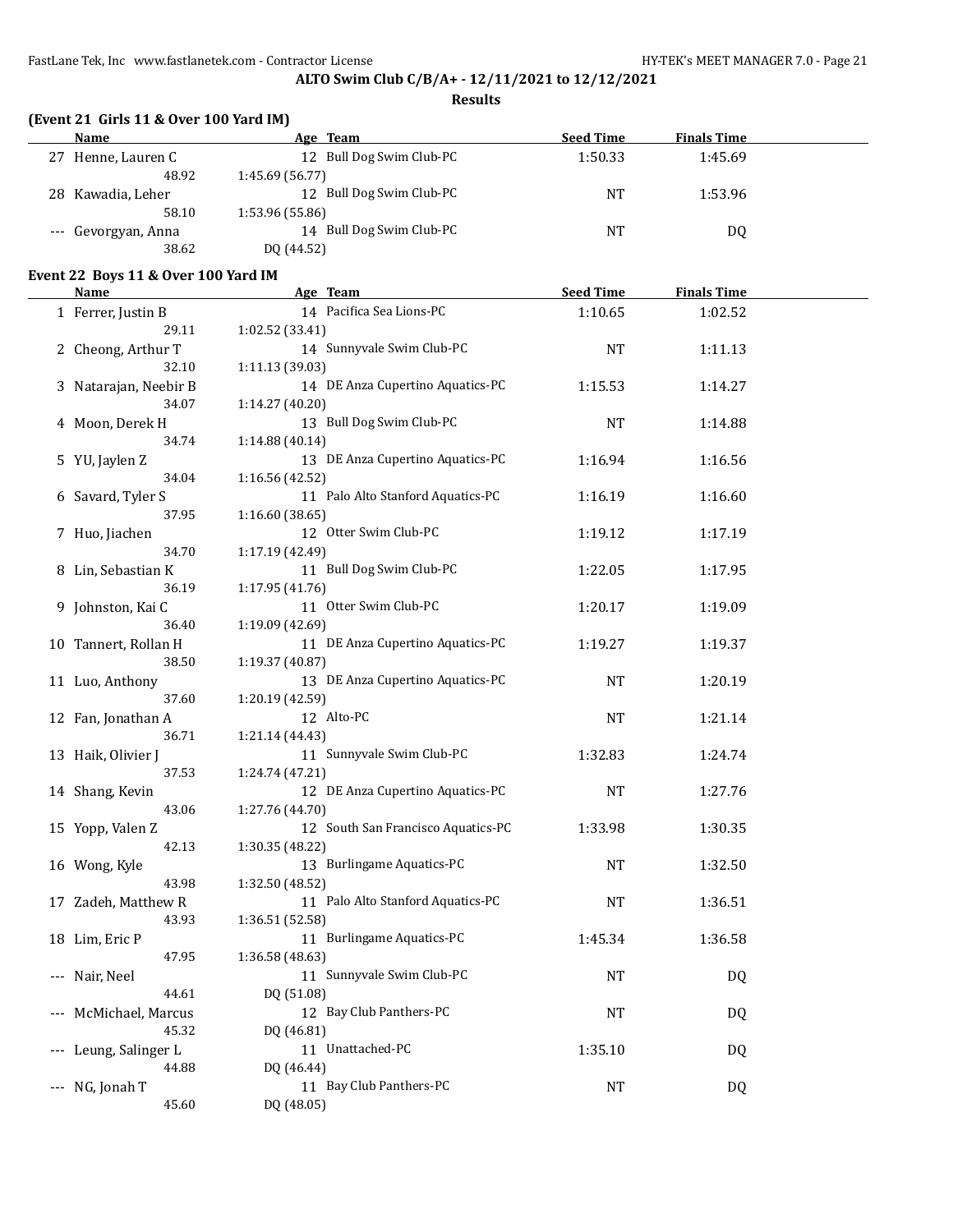FastLane Tek, Inc www.fastlanetek.com - Contractor License **HY-TEK's MEET MANAGER 7.0** - Page 22

# **ALTO Swim Club C/B/A+ - 12/11/2021 to 12/12/2021**

|       | (Event 22 Boys 11 & Over 100 Yard IM)<br>Name |            | Age Team                           | <b>Seed Time</b> | <b>Finals Time</b> |  |
|-------|-----------------------------------------------|------------|------------------------------------|------------------|--------------------|--|
|       |                                               |            | 13 Burlingame Aquatics-PC          |                  |                    |  |
|       | --- Acoba, Jian<br>40.21                      | DQ (39.90) |                                    | <b>NT</b>        | DQ                 |  |
|       | --- Liu, Jacob T                              |            | 11 South San Francisco Aquatics-PC | 1:33.92          | DQ                 |  |
|       |                                               |            |                                    |                  |                    |  |
|       | Event 23 Girls 11 & Over 50 Yard Freestyle    |            |                                    |                  |                    |  |
|       | <u>Name</u>                                   |            | Age Team                           | <b>Seed Time</b> | <b>Finals Time</b> |  |
|       | 1 Tambling, Ainsley J                         |            | 17 Ladera Oaks-PC                  | 24.48            | 24.45              |  |
|       | 2 Hogan, Kayla A                              |            | 17 Otter Swim Club-PC              | 26.13            | 26.60              |  |
|       | 3 Liou, Michelle A                            |            | 16 Sunnyvale Swim Club-PC          | 27.86            | 27.02              |  |
|       | 4 Geng, Emma X                                |            | 14 Sunnyvale Swim Club-PC          | 28.48            | 27.20              |  |
| 5.    | Chen, Yoray I                                 |            | 13 Alto-PC                         | 27.69            | 27.74              |  |
| 6     | Levin, Liliana M                              | 13         | DE Anza Cupertino Aquatics-PC      | 26.96            | 27.77              |  |
| 7     | Miller, Elise P                               | 13         | Ladera Oaks-PC                     | 28.24            | 27.84              |  |
| 8     | Farrell, Ava J                                | 14         | Otter Swim Club-PC                 | 27.09            | 27.99              |  |
| 9     | Wong, Cherise H                               | 16         | Ladera Oaks-PC                     | 26.36            | 28.07              |  |
| 10    | Kuhn, Victoria C                              | 13         | DE Anza Cupertino Aquatics-PC      | 29.30            | 28.28              |  |
|       | 11 Qian, Jasmine X                            | 12         | Sunnyvale Swim Club-PC             | 28.86            | 28.32              |  |
|       | 12 Chahal, Janam E                            | 13         | Sunnyvale Swim Club-PC             | 29.14            | 28.77              |  |
|       | 13 Floyd, Emily E                             | 14         | Sunnyvale Swim Club-PC             | 27.13            | 29.57              |  |
|       | 14 Teague, Charlotte A                        | 11         | Palo Alto Stanford Aquatics-PC     | 28.90            | 29.86              |  |
| 15    | Wang, Chloe P                                 | 17         | Ladera Oaks-PC                     | 27.57            | 29.95              |  |
|       | 16 Lathrop, Isabella R                        |            | 12 DE Anza Cupertino Aquatics-PC   | 29.88            | 30.21              |  |
| 17    | Zhang, Tina X                                 | 11         | DE Anza Cupertino Aquatics-PC      | 29.74            | 30.25              |  |
| 18    | Shang, Katie                                  |            | 12 DE Anza Cupertino Aquatics-PC   | 30.07            | 30.39              |  |
| 19    | Rathenberg, Ava I                             |            | 17 Alto-PC                         | NT               | 30.72              |  |
| 20    | Haik, Sierra A                                | 13         | Sunnyvale Swim Club-PC             | 30.25            | 30.95              |  |
| 21    | Sheridan, Liana J                             | 16         | Sunnyvale Swim Club-PC             | 29.65            | 31.06              |  |
| 22    | Liu, Alina Y                                  | 12         | Sunnyvale Swim Club-PC             | 31.99            | 31.28              |  |
| 23    | Thompson, Sadie                               | 13         | DE Anza Cupertino Aquatics-PC      | 30.24            | 31.33              |  |
|       | 24 Sainani, Anika                             | 11         | DE Anza Cupertino Aquatics-PC      | 31.40            | 31.51              |  |
| 25    | Bennett, Mackay                               | 14         | Mavericks-PC                       | 32.00            | 31.52              |  |
| 26    | Barki, Adriene                                | 13         | South San Francisco Aquatics-PC    | 30.56            | 31.86              |  |
| 27    | Finn, Blair A                                 | 12         | Palo Alto Stanford Aquatics-PC     | 31.06            | 31.99              |  |
|       | 28 Gevorgyan, Anna                            | 14         | Bull Dog Swim Club-PC              | 31.77            | 32.13              |  |
| 29    | Shick, Alexandria M                           |            | 17 Mavericks-PC                    | 32.85            | 32.20              |  |
|       | 30 Chan, Katia W                              |            | 12 Sunnyvale Swim Club-PC          | 31.47            | 32.21              |  |
|       | 31 Graham, Charlotte                          | 13         | <b>Burlingame Aquatics-PC</b>      | 30.93            | 32.23              |  |
|       | 32 Gevorgyan, Maria                           | 14         | Bull Dog Swim Club-PC              | 32.91            | 33.45              |  |
|       | 33 Mukamal, Zoe F                             | 13         | Palo Alto Stanford Aquatics-PC     | 33.45            | 33.46              |  |
|       | 34 Barajas, Juliana A                         | 11         | Sunnyvale Swim Club-PC             | 36.31            | 33.89              |  |
|       | 35 Fung, Avery                                | 11         | South San Francisco Aquatics-PC    | 46.90            | 35.02              |  |
|       | 36 Lashier, Peyton X                          | 13         | DE Anza Cupertino Aquatics-PC      | 33.88            | 35.03              |  |
| 37    | Baldwin, Isabella T                           | 12         | DE Anza Cupertino Aquatics-PC      | 33.57            | 35.27              |  |
| 38    | Zhang, Xiyue                                  | 11         | Alto-PC                            | 38.98            | 35.73              |  |
| 39    | Han, Sarah H                                  | 12         | Otter Swim Club-PC                 | 38.37            | 36.36              |  |
| 40    | Hristova Vidal, Maya                          | 13         | Alto-PC                            | NT               | 38.32              |  |
| 41    | James, Sahana                                 | 12         | Bay Club Panthers-PC               | NT               | 40.01              |  |
| *42   | Klipple, Zara J                               | 12         | Solo Aquatics-PC                   | <b>NT</b>        | 41.21              |  |
| $*42$ | Manitsas, Noelle                              | 11         | Bull Dog Swim Club-PC              | 52.00            | 41.21              |  |
|       | 44 Henne, Lauren C                            | 12         | <b>Bull Dog Swim Club-PC</b>       | 37.81            | 41.37              |  |
| 45    | Shen, Luoxian                                 | 11         | Sunnyvale Swim Club-PC             | NT               | 42.71              |  |
|       | 46 Lam, Melody R                              |            | 12 Sunnyvale Swim Club-PC          | NT               | 44.82              |  |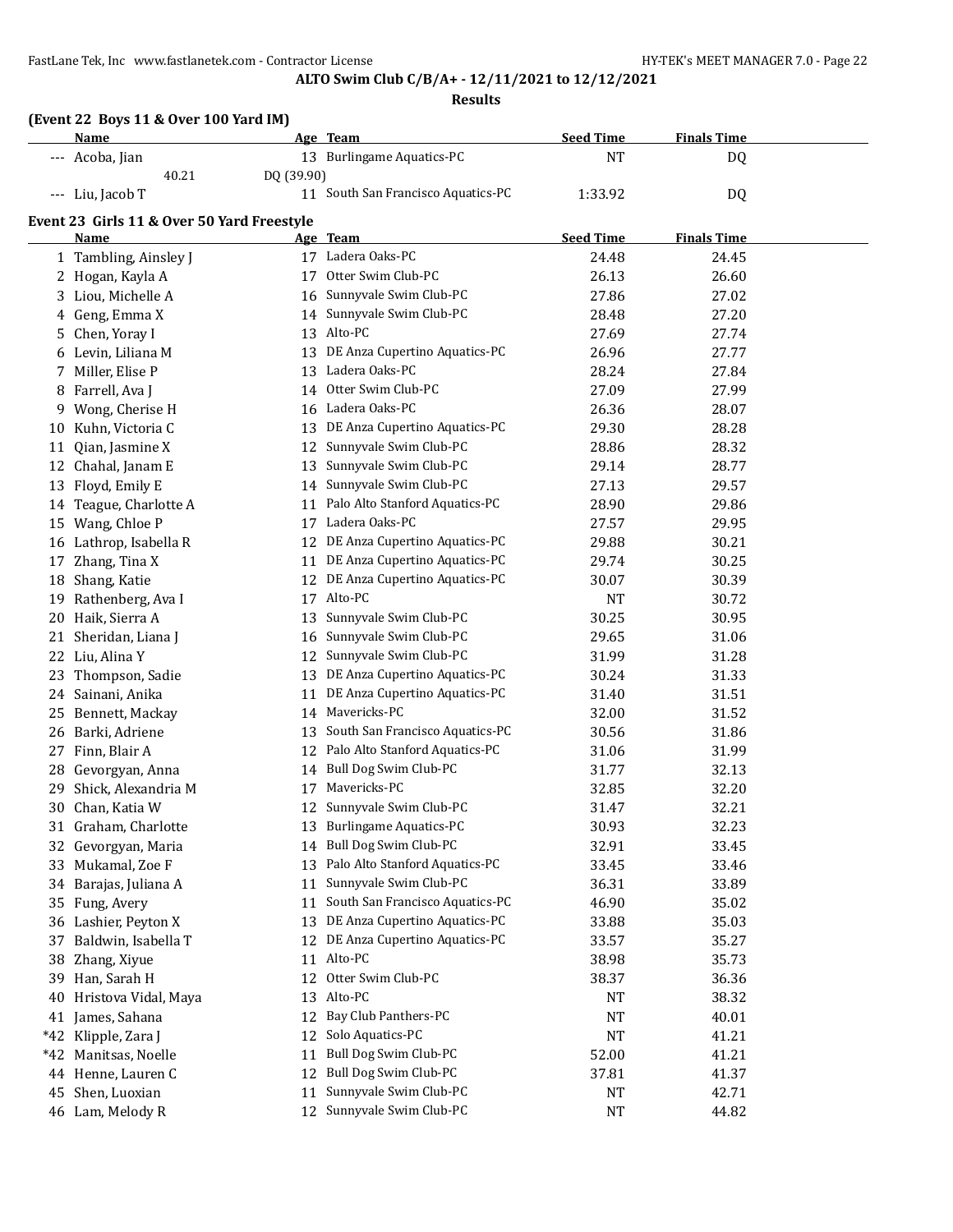FastLane Tek, Inc www.fastlanetek.com - Contractor License HY-TEK's MEET MANAGER 7.0 - Page 23

# **ALTO Swim Club C/B/A+ - 12/11/2021 to 12/12/2021**

|  |  |  | (Event 23 Girls 11 & Over 50 Yard Freestyle) |
|--|--|--|----------------------------------------------|
|--|--|--|----------------------------------------------|

|    | Name                                      |    | Age Team                           | <b>Seed Time</b> | <b>Finals Time</b> |  |
|----|-------------------------------------------|----|------------------------------------|------------------|--------------------|--|
|    | 47 Kawadia, Leher                         |    | 12 Bull Dog Swim Club-PC           | <b>NT</b>        | 45.50              |  |
|    | Event 24 Boys 11 & Over 50 Yard Freestyle |    |                                    |                  |                    |  |
|    | Name                                      |    | Age Team                           | <b>Seed Time</b> | <b>Finals Time</b> |  |
|    | 1 Jung, Jasper P                          |    | 17 South San Francisco Aquatics-PC | 23.72            | 23.79              |  |
|    | 2 Klemens, Thomas D                       |    | 13 Ladera Oaks-PC                  | 26.00            | 25.43              |  |
| 3  | Elepano, Manuel Jaime M                   |    | 19 Pacifica Sea Lions-PC           | 25.94            | 25.81              |  |
|    | 4 Monsen, Conner J                        | 15 | Sunnyvale Swim Club-PC             | 26.67            | 25.84              |  |
|    | 5 Phan, Orion L                           | 13 | Sunnyvale Swim Club-PC             | 27.47            | 25.88              |  |
|    | 6 Chan, Alexander C                       | 13 | Sunnyvale Swim Club-PC             | 26.03            | 25.92              |  |
|    | 7 Baum, Ryan M                            | 16 | Pacifica Sea Lions-PC              | 26.14            | 26.08              |  |
| 8  | Guo, Jensen                               | 16 | Sunnyvale Swim Club-PC             | 26.68            | 26.20              |  |
| 9  | Kawaja, Reid S                            | 11 | Ladera Oaks-PC                     | 26.12            | 26.79              |  |
|    | 10 HU, Henry Y                            | 13 | Sunnyvale Swim Club-PC             | 30.59            | 26.95              |  |
|    | 11 Clarke, Kieran W                       |    | 14 Burlingame Aquatics-PC          | 31.90            | 27.12              |  |
|    | 12 Wang, Bryen M                          | 17 | South San Francisco Aquatics-PC    | 26.54            | 27.17              |  |
| 13 | Tendulkar, Aditya P                       | 14 | <b>Burlingame Aquatics-PC</b>      | 26.93            | 27.34              |  |
|    | 14 Moon, Derek H                          | 13 | Bull Dog Swim Club-PC              | 38.59            | 27.79              |  |
|    | 15 Monsen, Kevin W                        | 15 | Sunnyvale Swim Club-PC             | 28.72            | 28.22              |  |
|    | 16 Natarajan, Neebir B                    |    | 14 DE Anza Cupertino Aquatics-PC   | 29.78            | 28.97              |  |
| 17 | Ramsey, Colton R                          | 13 | South San Francisco Aquatics-PC    | 29.42            | 29.05              |  |
|    | 18 Yip, Andrew S                          | 13 | Sunnyvale Swim Club-PC             | 31.99            | 29.43              |  |
|    | 19 Lai, Leo T                             | 12 | South San Francisco Aquatics-PC    | 29.09            | 29.51              |  |
| 20 | Gourji, Nikolas K                         | 14 | Bull Dog Swim Club-PC              | 30.10            | 29.61              |  |
| 21 | Sutherland, Jacob                         |    | 14 Ladera Oaks-PC                  | <b>NT</b>        | 29.75              |  |
|    | 22 Hale, Ethan T                          | 13 | Bull Dog Swim Club-PC              | 31.13            | 29.83              |  |
|    | 23 West, Jack T                           | 14 | Pacifica Sea Lions-PC              | 29.04            | 29.88              |  |
|    | 24 Field, Garrett H                       | 15 | Bull Dog Swim Club-PC              | <b>NT</b>        | 30.39              |  |
| 25 | Tannert, Rollan H                         | 11 | DE Anza Cupertino Aquatics-PC      | 30.44            | 30.71              |  |
|    | 26 Liao, Dylan N                          | 13 | Palo Alto Stanford Aquatics-PC     | 30.17            | 30.92              |  |
| 27 | Chiang, Justin T                          | 13 | <b>Burlingame Aquatics-PC</b>      | 29.75            | 31.21              |  |
| 28 | Situ, Matthew R                           | 14 | <b>Burlingame Aquatics-PC</b>      | 31.89            | 31.23              |  |
| 29 | Thothadri, Nithin A                       | 11 | Sunnyvale Swim Club-PC             | 31.94            | 31.49              |  |
|    | 30 Haik, Olivier J                        | 11 | Sunnyvale Swim Club-PC             | 32.98            | 31.60              |  |
|    | 31 Boonyapornnad, Mak T                   |    | 12 Bull Dog Swim Club-PC           | 37.48            | 31.66              |  |
|    | 32 Rea, Leo                               |    | 11 Burlingame Aquatics-PC          | 34.46            | 32.18              |  |
|    | 33 Guo, Kasen                             |    | 12 Sunnyvale Swim Club-PC          | 37.39            | 32.66              |  |
|    | 34 Vijay, Dhruv                           |    | 13 Alto-PC                         | 33.50            | 33.02              |  |
|    | 35 Matsuoka, Kira                         |    | 12 Sunnyvale Swim Club-PC          | 38.95            | 33.51              |  |
|    | 36 Lin, Lucas C                           | 11 | Sunnyvale Swim Club-PC             | 32.40            | 33.69              |  |
|    | 37 Sarwate, Jay A                         | 13 | DE Anza Cupertino Aquatics-PC      | NT               | 34.26              |  |
|    | 38 Pavlovsky, Anthony                     | 11 | <b>Burlingame Aquatics-PC</b>      | 33.66            | 34.97              |  |
|    | 39 Cooper, Dimitri A                      | 12 | Bull Dog Swim Club-PC              | 36.11            | 34.99              |  |
|    | 40 Vir, Rithik                            | 13 | DE Anza Cupertino Aquatics-PC      | 38.05            | 35.78              |  |
|    | 41 Nair, Neel                             | 11 | Sunnyvale Swim Club-PC             | NT               | 35.89              |  |
|    | 42 Lin, Oscar                             | 13 | South San Francisco Aquatics-PC    | NT               | 36.15              |  |
|    | 43 McMichael, Marcus                      | 12 | Bay Club Panthers-PC               | NT               | 36.23              |  |
|    | 44 Hsiung, Shalom                         | 15 | Alto-PC                            | 35.98            | 36.27              |  |
|    | 45 HO, Riley W                            | 13 | Bull Dog Swim Club-PC              | NT               | 36.37              |  |
|    | 46 Higaki, Kai                            |    | 12 Mavericks-PC                    | 39.22            | 38.50              |  |
|    | 47 Tolkachov, Daniel                      |    | 12 South San Francisco Aquatics-PC | 38.99            | 39.78              |  |
|    | 48 LI, Edward                             |    | 11 Burlingame Aquatics-PC          | <b>NT</b>        | 39.96              |  |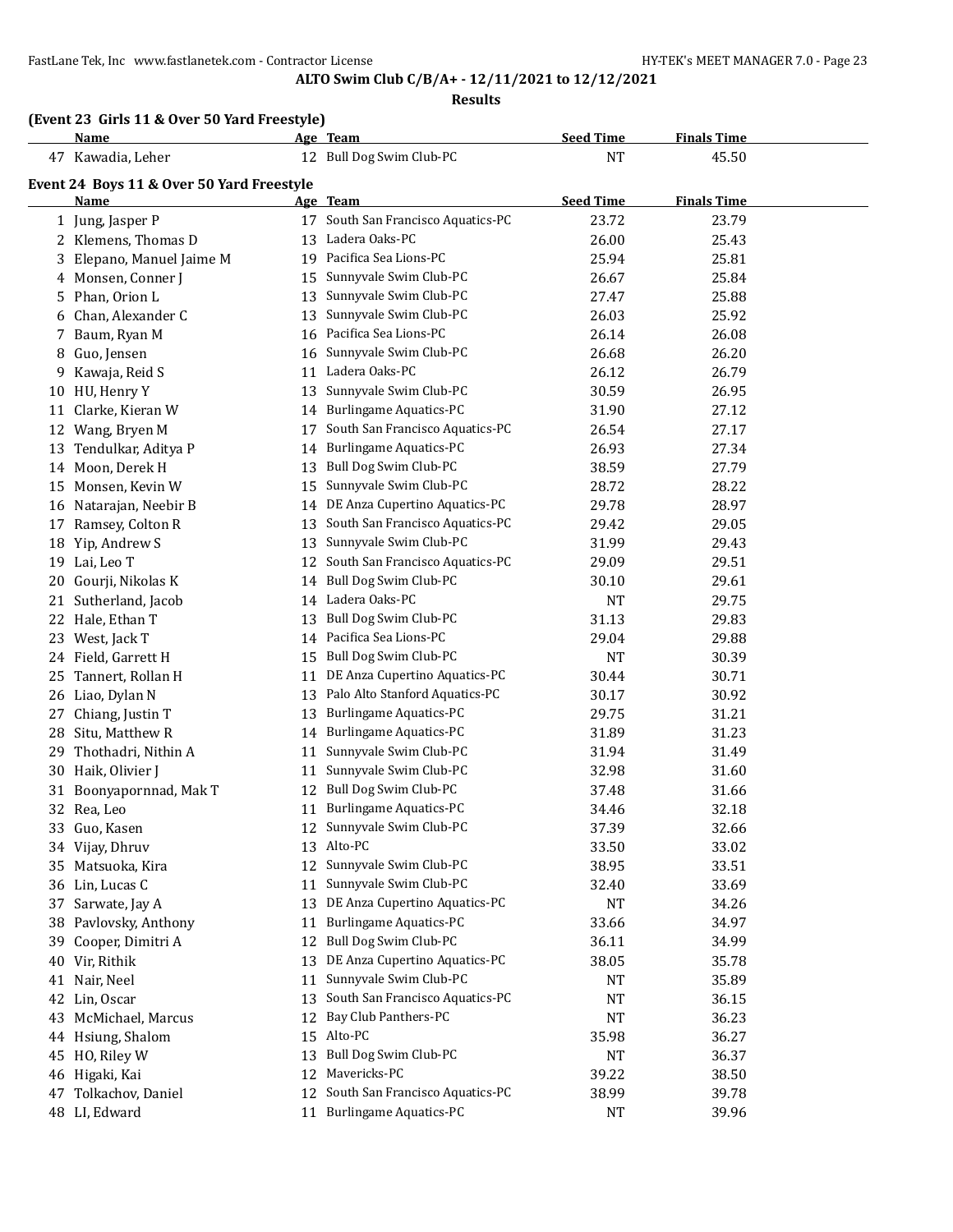FastLane Tek, Inc www.fastlanetek.com - Contractor License HY-TEK's MEET MANAGER 7.0 - Page 24

# **ALTO Swim Club C/B/A+ - 12/11/2021 to 12/12/2021**

| (Event 24 Boys 11 & Over 50 Yard Freestyle) |                           |                                    |                  |                    |  |
|---------------------------------------------|---------------------------|------------------------------------|------------------|--------------------|--|
| Name                                        | Age Team                  |                                    | <b>Seed Time</b> | <b>Finals Time</b> |  |
| 49 Porcia, Noah K                           |                           | 11 Los Altos Mtn View Aquatics-PC  | 41.32            | 40.33              |  |
| 50 Jarboe, Connor K                         |                           | 12 Palo Alto Stanford Aquatics-PC  | 34.70            | 40.85              |  |
| 51 Kim, Jaeyoon                             |                           | 11 Palo Alto Stanford Aquatics-PC  | 42.16            | 40.87              |  |
| 52 Ranade, Advay M                          | 11 Sunnyvale Swim Club-PC |                                    | 50.92            | 50.51              |  |
| 53 Lin, Junyu                               |                           | 11 Palo Alto Stanford Aquatics-PC  | 50.99            | 52.22              |  |
|                                             |                           |                                    |                  |                    |  |
| Event 25 Girls 11 & Over 100 Yard Freestyle |                           |                                    |                  |                    |  |
| Name                                        | Age Team                  |                                    | <b>Seed Time</b> | <b>Finals Time</b> |  |
| 1 Schloss, Ilana M                          | 17 Solo Aquatics-PC       |                                    | 57.81            | 56.88              |  |
| 27.58                                       | 56.88 (29.30)             |                                    |                  |                    |  |
| 2 Liou, Michelle A                          | 16 Sunnyvale Swim Club-PC |                                    | 1:00.66          | 57.90              |  |
| 27.80                                       | 57.90 (30.10)             |                                    |                  |                    |  |
| 3 Lai, Gaby T                               |                           | 15 South San Francisco Aquatics-PC | 57.90            | 58.14              |  |
| 28.07                                       | 58.14 (30.07)             |                                    |                  |                    |  |
| 4 Geng, Emma X                              | 14 Sunnyvale Swim Club-PC |                                    | 1:00.95          | 59.69              |  |
| 28.80                                       | 59.69 (30.89)             |                                    |                  |                    |  |
| 5 Lim, Kashya                               | 14 Bull Dog Swim Club-PC  |                                    | 1:06.44          | 59.81              |  |
| 29.36                                       | 59.81 (30.45)             |                                    |                  |                    |  |
| 6 Pyle, Samantha G                          | 14 Ladera Oaks-PC         |                                    | 57.03            | 59.89              |  |
| 28.55                                       | 59.89 (31.34)             |                                    |                  |                    |  |
| 7 Farrell, Ava J                            | 14 Otter Swim Club-PC     |                                    | 1:01.67          | 1:01.58            |  |
| 29.17                                       | 1:01.58 (32.41)           |                                    |                  |                    |  |
| 8 LI, Abbey Q                               | 14 Otter Swim Club-PC     |                                    | 1:01.77          | 1:01.85            |  |
| 29.66                                       | 1:01.85 (32.19)           |                                    |                  |                    |  |
| 9 SY, Sara D                                |                           | 13 South San Francisco Aquatics-PC | 1:03.83          | 1:02.47            |  |
| 30.52                                       | 1:02.47 (31.95)           |                                    |                  |                    |  |
| 10 Qian, Jasmine X                          | 12 Sunnyvale Swim Club-PC |                                    | 1:04.43          | 1:02.59            |  |
| 29.63                                       | 1:02.59 (32.96)           |                                    |                  |                    |  |
| 11 Kuhn, Victoria C                         |                           | 13 DE Anza Cupertino Aquatics-PC   | 1:04.83          | 1:02.61            |  |
| 30.09                                       | 1:02.61 (32.52)           |                                    |                  |                    |  |
| 12 Ono, Minou Z                             |                           | 14 Palo Alto Stanford Aquatics-PC  | 1:03.74          | 1:04.51            |  |
| 31.36                                       | 1:04.51 (33.15)           |                                    |                  |                    |  |
| 13 Habibi, Isabel M                         | 14 Ladera Oaks-PC         |                                    | 1:04.57          | 1:04.78            |  |
| 30.25                                       | 1:04.78 (34.53)           |                                    |                  |                    |  |
| 14 Schmalzle, Julia M                       | 13 Ladera Oaks-PC         |                                    | 1:07.07          | 1:05.41            |  |
| 31.14                                       | 1:05.41 (34.27)           |                                    |                  |                    |  |
| 15 Picard, Naomi L                          | 11 Alto-PC                |                                    | 1:08.80          | 1:06.00            |  |
| 31.81                                       | 1:06.00 (34.19)           |                                    |                  |                    |  |
| 16 Enderes, Sarah                           | 12 Alto-PC                |                                    | <b>NT</b>        | 1:06.45            |  |
| 31.40                                       | 1:06.45(35.05)            |                                    |                  |                    |  |
| 17 Sheridan, Liana J                        | 16 Sunnyvale Swim Club-PC |                                    | 1:06.58          | 1:06.51            |  |
| 31.81                                       | 1:06.51 (34.70)           |                                    |                  |                    |  |
| 18 Liu, Alina Y                             | 12 Sunnyvale Swim Club-PC |                                    | 1:09.07          | 1:07.21            |  |
| 32.45                                       | 1:07.21 (34.76)           |                                    |                  |                    |  |
| 19 Chin, Addelyn C                          | 12 Sunnyvale Swim Club-PC |                                    | 1:06.47          | 1:08.05            |  |
| 32.06                                       | 1:08.05 (35.99)           |                                    |                  |                    |  |
| 20 Ogawa, Camryn Y                          | 14 Alto-PC                |                                    | 1:07.25          | 1:08.54            |  |
| 31.81                                       | 1:08.54 (36.73)           |                                    |                  |                    |  |
| 21 Kistler, Emma                            |                           | 13 Palo Alto Stanford Aquatics-PC  | <b>NT</b>        | 1:11.75            |  |
| 34.01                                       | 1:11.75 (37.74)           |                                    |                  |                    |  |
| 22 Yambing, Nadia-Isabel P                  | 12 Ladera Oaks-PC         |                                    | 1:12.80          | 1:11.82            |  |
| 34.57                                       | 1:11.82 (37.25)           |                                    |                  |                    |  |
| 23 Sheridan, Julianne J                     | 13 Sunnyvale Swim Club-PC |                                    | 1:12.83          | 1:12.05            |  |
| 34.70                                       | 1:12.05 (37.35)           |                                    |                  |                    |  |
|                                             |                           |                                    |                  |                    |  |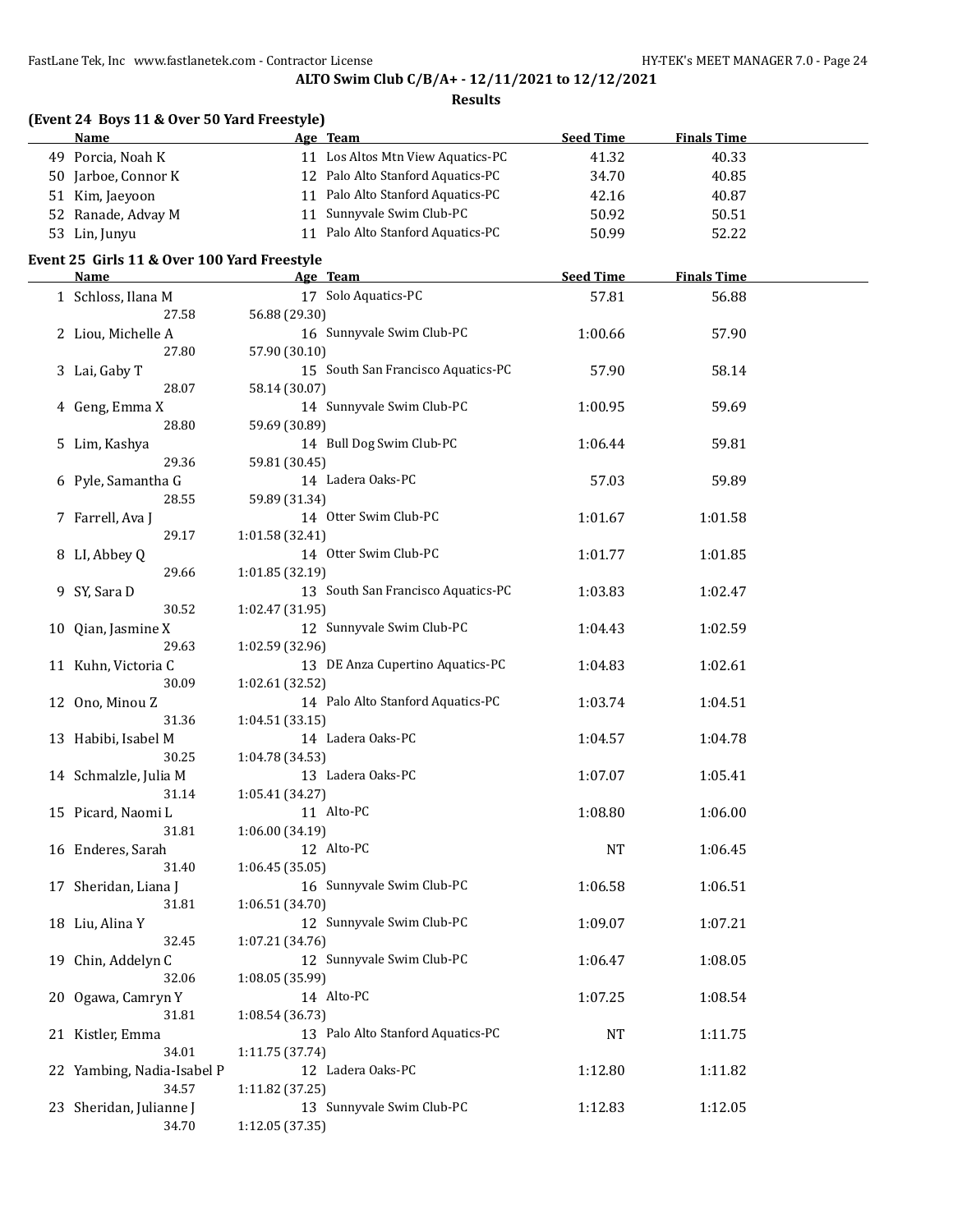| (Event 25 Girls 11 & Over 100 Yard Freestyle) |
|-----------------------------------------------|
|-----------------------------------------------|

| <b>Name</b>                 | Age Team                           | <b>Seed Time</b> | <b>Finals Time</b> |  |
|-----------------------------|------------------------------------|------------------|--------------------|--|
| 24 Seshaadri, Kaathya       | 12 DE Anza Cupertino Aquatics-PC   | 1:11.79          | 1:12.17            |  |
| 35.32                       | 1:12.17 (36.85)                    |                  |                    |  |
| 25 Dearing, Anna F          | 13 Palo Alto Stanford Aquatics-PC  | 1:09.66          | 1:12.25            |  |
| 34.54                       | 1:12.25 (37.71)                    |                  |                    |  |
| 26 Kistler, Sophie H        | 13 Palo Alto Stanford Aquatics-PC  | 1:13.19          | 1:12.76            |  |
| 34.85                       | 1:12.76 (37.91)                    |                  |                    |  |
|                             | 14 Bull Dog Swim Club-PC           |                  |                    |  |
| 27 Gevorgyan, Anna          |                                    | 1:21.61          | 1:12.94            |  |
| 33.90                       | 1:12.94 (39.04)                    |                  |                    |  |
| *28 Vander Kooi, Kaitlin J  | 12 DE Anza Cupertino Aquatics-PC   | 1:16.01          | 1:13.35            |  |
| 36.92                       | 1:13.35(36.43)                     |                  |                    |  |
| *28 Simon, Isla             | 12 DE Anza Cupertino Aquatics-PC   | 1:13.83          | 1:13.35            |  |
| 35.83                       | 1:13.35 (37.52)                    |                  |                    |  |
| 30 Chang, Allison H         | 13 DE Anza Cupertino Aquatics-PC   | 1:13.79          | 1:13.42            |  |
| 36.03                       | 1:13.42 (37.39)                    |                  |                    |  |
| 31 HE, Jasmine S            | 11 Alto-PC                         | 1:15.73          | 1:14.73            |  |
| 36.02                       | 1:14.73 (38.71)                    |                  |                    |  |
| 32 Williams, Harper R       | 12 Solo Aquatics-PC                | 1:17.60          | 1:15.07            |  |
| 36.11                       | 1:15.07 (38.96)                    |                  |                    |  |
| 33 Barajas, Juliana A       | 11 Sunnyvale Swim Club-PC          | 1:26.05          | 1:15.32            |  |
| 36.71                       | 1:15.32 (38.61)                    |                  |                    |  |
|                             | 12 Alto-PC                         |                  |                    |  |
| 34 Chang, Elise             |                                    | 1:15.68          | 1:16.62            |  |
| 37.48                       | 1:16.62(39.14)                     |                  |                    |  |
| 35 HU, Kaylee M             | 12 South San Francisco Aquatics-PC | 1:13.49          | 1:16.99            |  |
| 36.02                       | 1:16.99 (40.97)                    |                  |                    |  |
| 36 Stern, Evie              | 13 Bull Dog Swim Club-PC           | <b>NT</b>        | 1:17.24            |  |
| 36.70                       | 1:17.24 (40.54)                    |                  |                    |  |
| 37 Xie, Sophie              | 11 Palo Alto Stanford Aquatics-PC  | 1:20.60          | 1:19.50            |  |
| 37.34                       | 1:19.50 (42.16)                    |                  |                    |  |
| 38 Zahedi, Kiana            | 16 Alto-PC                         | 1:20.04          | 1:20.63            |  |
| 38.01                       | 1:20.63 (42.62)                    |                  |                    |  |
| 39 Bowler, Julia J          | 11 Burlingame Aquatics-PC          | 1:25.58          | 1:22.86            |  |
| 39.83                       | 1:22.86 (43.03)                    |                  |                    |  |
| 40 Bourdon-Molina, Lola X   | 13 South San Francisco Aquatics-PC | 1:18.15          | 1:23.83            |  |
| 40.96                       | 1:23.83 (42.87)                    |                  |                    |  |
| 41 Prasad, Riddhima P       | 11 Alto-PC                         | 1:26.42          | 1:24.41            |  |
| 39.66                       | 1:24.41 (44.75)                    |                  |                    |  |
|                             | 11 Burlingame Aquatics-PC          | 1:27.51          | 1:26.40            |  |
| 42 Wells, Brylie M<br>41.34 | 1:26.40 (45.06)                    |                  |                    |  |
|                             |                                    |                  |                    |  |
| 43 Manitsas, Noelle         | 11 Bull Dog Swim Club-PC           | <b>NT</b>        | 1:28.72            |  |
| 41.49                       | 1:28.72 (47.23)                    |                  |                    |  |
| 44 Zweig, Riley             | 12 Ladera Oaks-PC                  | NT               | 1:29.29            |  |
| 40.63                       | 1:29.29 (48.66)                    |                  |                    |  |
| 45 Brottem, Alexandra J     | 11 Solo Aquatics-PC                | 1:27.83          | 1:30.55            |  |
| 42.31                       | 1:30.55 (48.24)                    |                  |                    |  |
| 46 Capak, Meena             | 13 Los Altos Mtn View Aquatics-PC  | <b>NT</b>        | 1:34.28            |  |
| 45.42                       | 1:34.28 (48.86)                    |                  |                    |  |
| 47 Birch, Amaya C           | 13 South San Francisco Aquatics-PC | <b>NT</b>        | 1:49.89            |  |
| 52.10                       | 1:49.89 (57.79)                    |                  |                    |  |
| 48 Brottem, Avery V         | 11 Solo Aquatics-PC                | 1:44.00          | 1:54.85            |  |
| 53.50                       | 1:54.85 (1:01.35)                  |                  |                    |  |
|                             |                                    |                  |                    |  |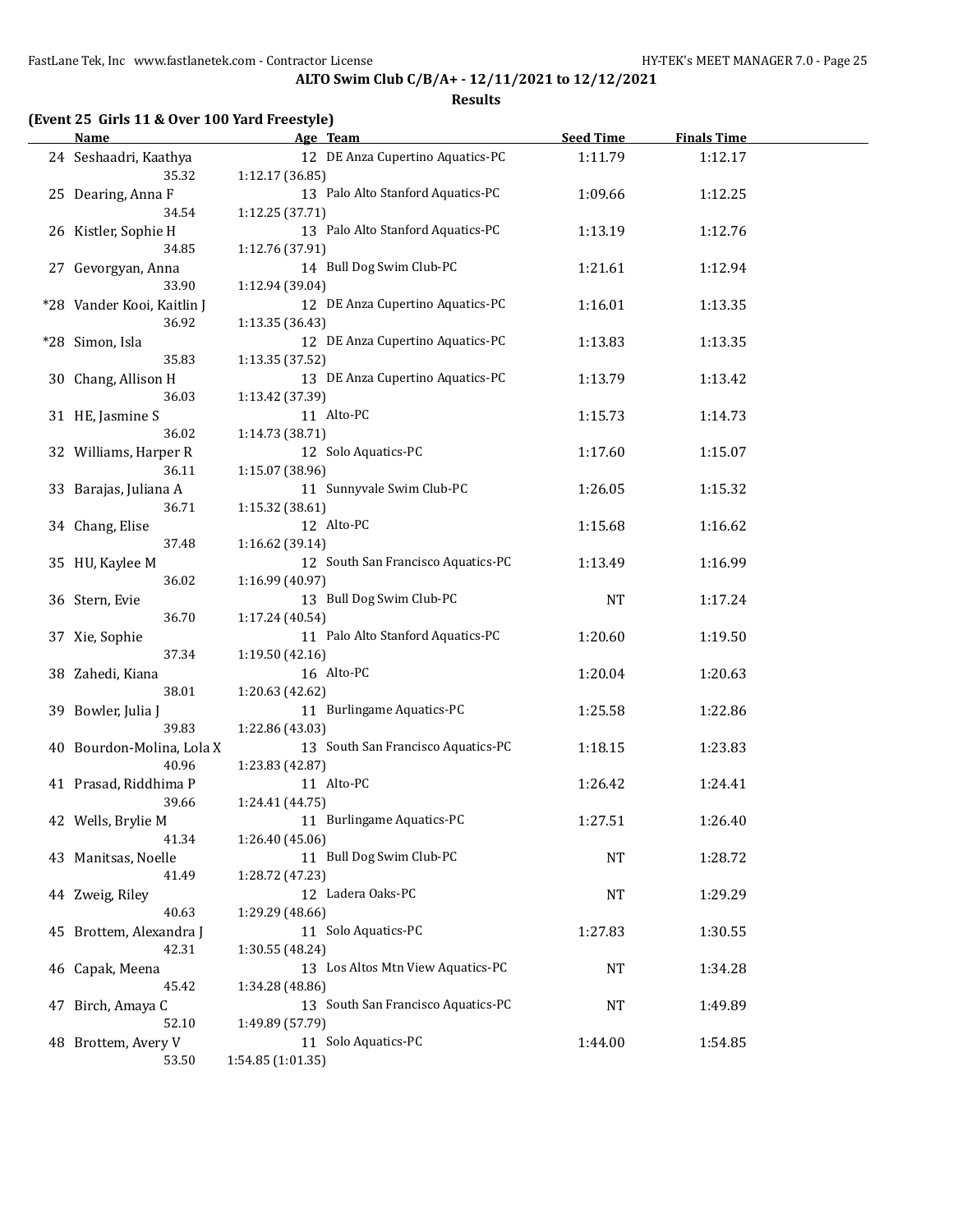#### **Results**

# **Event 26 Boys 11 & Over 100 Yard Freestyle**

| <b>Name</b>             | Age Team                           | <b>Seed Time</b> | <b>Finals Time</b> |  |
|-------------------------|------------------------------------|------------------|--------------------|--|
| 1 Collet, Seth J        | 15 Ladera Oaks-PC                  | 48.49            | 49.28              |  |
| 23.46                   | 49.28 (25.82)                      |                  |                    |  |
| 2 Grant, Connor A       | 15 Ladera Oaks-PC                  | 50.03            | 50.24              |  |
| 24.11                   | 50.24 (26.13)                      |                  |                    |  |
| 3 Farnham, Max K        | 16 Sunnyvale Swim Club-PC          | 52.36            | 51.66              |  |
| 24.91                   | 51.66 (26.75)                      |                  |                    |  |
|                         | 14 Ladera Oaks-PC                  |                  |                    |  |
| 4 Wang, Jayden M        |                                    | 53.41            | 53.94              |  |
| 25.25                   | 53.94 (28.69)                      |                  |                    |  |
| 5 Lai, Sean             | 16 Ladera Oaks-PC                  | 54.38            | 54.24              |  |
| 25.82                   | 54.24 (28.42)                      |                  |                    |  |
| 6 Garcia-Osorio, Jose A | 15 South San Francisco Aquatics-PC | 54.63            | 54.53              |  |
| 26.41                   | 54.53 (28.12)                      |                  |                    |  |
| 7 Lam, Kyle Z           | 13 South San Francisco Aquatics-PC | 55.95            | 54.68              |  |
| 26.20                   | 54.68 (28.48)                      |                  |                    |  |
| 8 Lim, Ryan K           | 14 Los Altos Mtn View Aquatics-PC  | 55.11            | 54.88              |  |
| 26.26                   | 54.88 (28.62)                      |                  |                    |  |
| 9 Helmers, William H    | 14 Alto-PC                         | 56.47            | 55.50              |  |
| 26.59                   | 55.50 (28.91)                      |                  |                    |  |
| 10 HO, Felix Y          | 14 Los Altos Mtn View Aquatics-PC  | 56.80            | 57.60              |  |
| 27.32                   | 57.60 (30.28)                      |                  |                    |  |
| 11 AN, Alexander S      | 16 Alto-PC                         | 56.96            | 57.85              |  |
| 27.15                   | 57.85 (30.70)                      |                  |                    |  |
| 12 Kawaja, Reid S       | 11 Ladera Oaks-PC                  | 57.44            | 58.87              |  |
| 28.06                   | 58.87 (30.81)                      |                  |                    |  |
|                         | 12 Alto-PC                         |                  |                    |  |
| 13 Chung, Kai K         |                                    | 1:04.67          | 59.51              |  |
| 28.86                   | 59.51 (30.65)                      |                  |                    |  |
| 14 Rai, Adit H          | 16 South San Francisco Aquatics-PC | 1:09.03          | 59.72              |  |
| 28.81                   | 59.72 (30.91)                      |                  |                    |  |
| 15 LI, David X          | 13 South San Francisco Aquatics-PC | 1:04.82          | 1:00.14            |  |
| 28.26                   | 1:00.14 (31.88)                    |                  |                    |  |
| 16 HU, Adam             | 13 South San Francisco Aquatics-PC | 59.21            | 1:00.45            |  |
| 28.87                   | 1:00.45 (31.58)                    |                  |                    |  |
| 17 Sutherland, Graham O | 12 Ladera Oaks-PC                  | 1:00.69          | 1:00.53            |  |
| 29.45                   | 1:00.53 (31.08)                    |                  |                    |  |
| 18 Johnston, Maximus    | 13 Otter Swim Club-PC              | 58.99            | 1:00.88            |  |
| 28.78                   | 1:00.88 (32.10)                    |                  |                    |  |
| 19 Bychkov, Yury        | 13 Ladera Oaks-PC                  | 1:03.34          | 1:01.24            |  |
| 29.37                   | 1:01.24 (31.87)                    |                  |                    |  |
| 20 HU, Henry Y          | 13 Sunnyvale Swim Club-PC          | 1:06.43          | 1:02.03            |  |
| 29.38                   | 1:02.03(32.65)                     |                  |                    |  |
| 21 Hong, Matthew J      | 11 Alto-PC                         | 1:05.23          | 1:02.66            |  |
| 30.48                   | 1:02.66 (32.18)                    |                  |                    |  |
| 22 Gafton, Andrew C     | 12 Alto-PC                         |                  |                    |  |
|                         |                                    | 1:06.19          | 1:03.15            |  |
| 30.28                   | 1:03.15 (32.87)                    |                  |                    |  |
| 23 Yong, Jerrick Y      | 12 Alto-PC                         | 1:07.57          | 1:03.62            |  |
| 30.52                   | 1:03.62 (33.10)                    |                  |                    |  |
| 24 Vos, Finn            | 12 Bull Dog Swim Club-PC           | 1:09.68          | 1:03.96            |  |
| 30.41                   | 1:03.96 (33.55)                    |                  |                    |  |
| 25 Taysi, Griffin C     | 12 DE Anza Cupertino Aquatics-PC   | 1:14.89          | 1:04.10            |  |
| 29.78                   | 1:04.10 (34.32)                    |                  |                    |  |
| 26 Krasner, Ethan A     | 14 South San Francisco Aquatics-PC | 1:03.13          | 1:04.30            |  |
| 30.60                   | 1:04.30 (33.70)                    |                  |                    |  |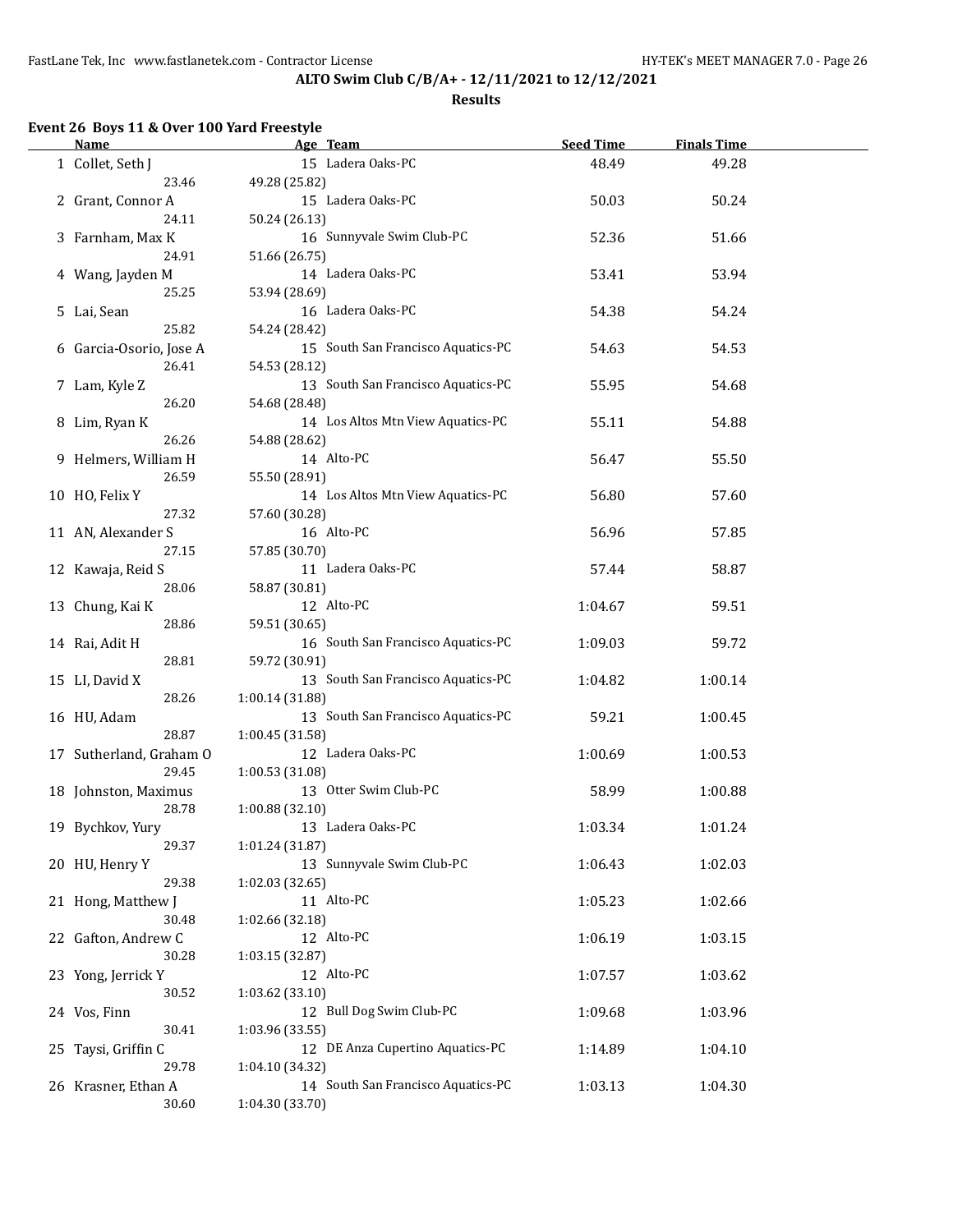| Age Team<br><b>Name</b> |                                    | <b>Seed Time</b> | <b>Finals Time</b> |  |
|-------------------------|------------------------------------|------------------|--------------------|--|
| 27 Yang, Michael K      | 13 South San Francisco Aquatics-PC | 1:05.95          | 1:05.21            |  |
| 31.07                   | 1:05.21(34.14)                     |                  |                    |  |
| 28 Kuusela, Niklas J    | 12 Alto-PC                         | 1:12.74          | 1:05.31            |  |
| 30.50                   | 1:05.31 (34.81)                    |                  |                    |  |
| 29 Zhang, Sean Z        | 12 Burlingame Aquatics-PC          | 1:07.17          | 1:05.35            |  |
| 31.56                   | 1:05.35 (33.79)                    |                  |                    |  |
|                         |                                    |                  |                    |  |
| 30 Stray, Christopher J | 13 Bull Dog Swim Club-PC           | 1:08.77          | 1:05.50            |  |
| 31.52                   | 1:05.50 (33.98)                    |                  |                    |  |
| 31 Wang, Gabriel        | 13 Alto-PC                         | <b>NT</b>        | 1:05.77            |  |
| 30.90                   | 1:05.77 (34.87)                    |                  |                    |  |
| 32 Araya, Agustin D     | 11 Alto-PC                         | 1:15.26          | 1:05.89            |  |
| 31.72                   | 1:05.89 (34.17)                    |                  |                    |  |
| 33 Reklis, Rylan K      | 12 Alto-PC                         | 1:05.51          | 1:06.60            |  |
| 31.68                   | 1:06.60 (34.92)                    |                  |                    |  |
| 34 Natarajan, Neebir B  | 14 DE Anza Cupertino Aquatics-PC   | 1:03.82          | 1:06.74            |  |
| 35 Lim, Michael D       | 13 Burlingame Aquatics-PC          | 1:11.92          | 1:07.65            |  |
| 33.64                   | 1:07.65 (34.01)                    |                  |                    |  |
| 36 Erickson, Julian A   | 11 Alto-PC                         | 1:06.80          | 1:07.76            |  |
| 32.22                   | 1:07.76 (35.54)                    |                  |                    |  |
| 37 Tannert, Rollan H    | 11 DE Anza Cupertino Aquatics-PC   | 1:15.82          | 1:07.89            |  |
| 31.90                   | 1:07.89 (35.99)                    |                  |                    |  |
| 38 Lin, Sebastian K     | 11 Bull Dog Swim Club-PC           | 1:10.95          | 1:08.19            |  |
| 32.20                   | 1:08.19 (35.99)                    |                  |                    |  |
|                         |                                    |                  |                    |  |
| 39 Grant, Evan M        | 11 Ladera Oaks-PC                  | 1:10.77          | 1:09.25            |  |
| 33.25                   | 1:09.25 (36.00)                    |                  |                    |  |
| 40 Luo, Anthony         | 13 DE Anza Cupertino Aquatics-PC   | <b>NT</b>        | 1:09.31            |  |
| 33.03                   | 1:09.31 (36.28)                    |                  |                    |  |
| 41 Paliska, Luca        | 17 Alto-PC                         | 1:12.55          | 1:09.97            |  |
| 31.87                   | 1:09.97 (38.10)                    |                  |                    |  |
| 42 Fan, Jonathan A      | 12 Alto-PC                         | 1:16.90          | 1:11.42            |  |
| 34.10                   | 1:11.42 (37.32)                    |                  |                    |  |
| 43 Camargo, Sebastian   | 13 Santa Clara Swim Club-PC        | 1:35.00          | 1:12.19            |  |
| 18.39                   | 1:12.19 (53.80)                    |                  |                    |  |
| 44 Guo, Tigris L        | 11 Palo Alto Stanford Aquatics-PC  | 1:41.64          | 1:13.12            |  |
| 33.50                   | 1:13.12 (39.62)                    |                  |                    |  |
| 45 Tsao, William B      | 13 South San Francisco Aquatics-PC | 1:16.52          | 1:13.38            |  |
| *46 NA, Chan            | 13 Alto-PC                         | 1:14.01          | 1:14.15            |  |
| 34.27                   | 1:14.15 (39.88)                    |                  |                    |  |
| *46 Jain, Moksh E       | 12 Palo Alto Stanford Aquatics-PC  | 1:16.00          | 1:14.15            |  |
| 35.10                   | 1:14.15 (39.05)                    |                  |                    |  |
| 48 Walti, Atticus M     | 13 Bull Dog Swim Club-PC           | NT               | 1:15.82            |  |
| 49 Cheong, Justin T     | 12 Alto-PC                         | 1:17.51          | 1:16.11            |  |
| 35.09                   | 1:16.11(41.02)                     |                  |                    |  |
|                         | 12 Alto-PC                         |                  |                    |  |
| 50 Ananth, Sanat        |                                    | 1:20.03          | 1:19.13            |  |
| 36.37                   | 1:19.13 (42.76)                    |                  |                    |  |
| 51 Zadeh, Matthew R     | 11 Palo Alto Stanford Aquatics-PC  | NT               | 1:21.37            |  |
| 38.23                   | 1:21.37 (43.14)                    |                  |                    |  |
| 52 Zheng, Zeen          | 11 Alto-PC                         | 1:21.42          | 1:21.80            |  |
| 38.86                   | 1:21.80 (42.94)                    |                  |                    |  |
| 53 Kashyap, Tejas       | 11 Otter Swim Club-PC              | 1:16.37          | 1:22.80            |  |
| 38.86                   | 1:22.80 (43.94)                    |                  |                    |  |
| 54 Wong, Kyle           | 13 Burlingame Aquatics-PC          | NT               | 1:22.93            |  |
| 38.19                   | 1:22.93 (44.74)                    |                  |                    |  |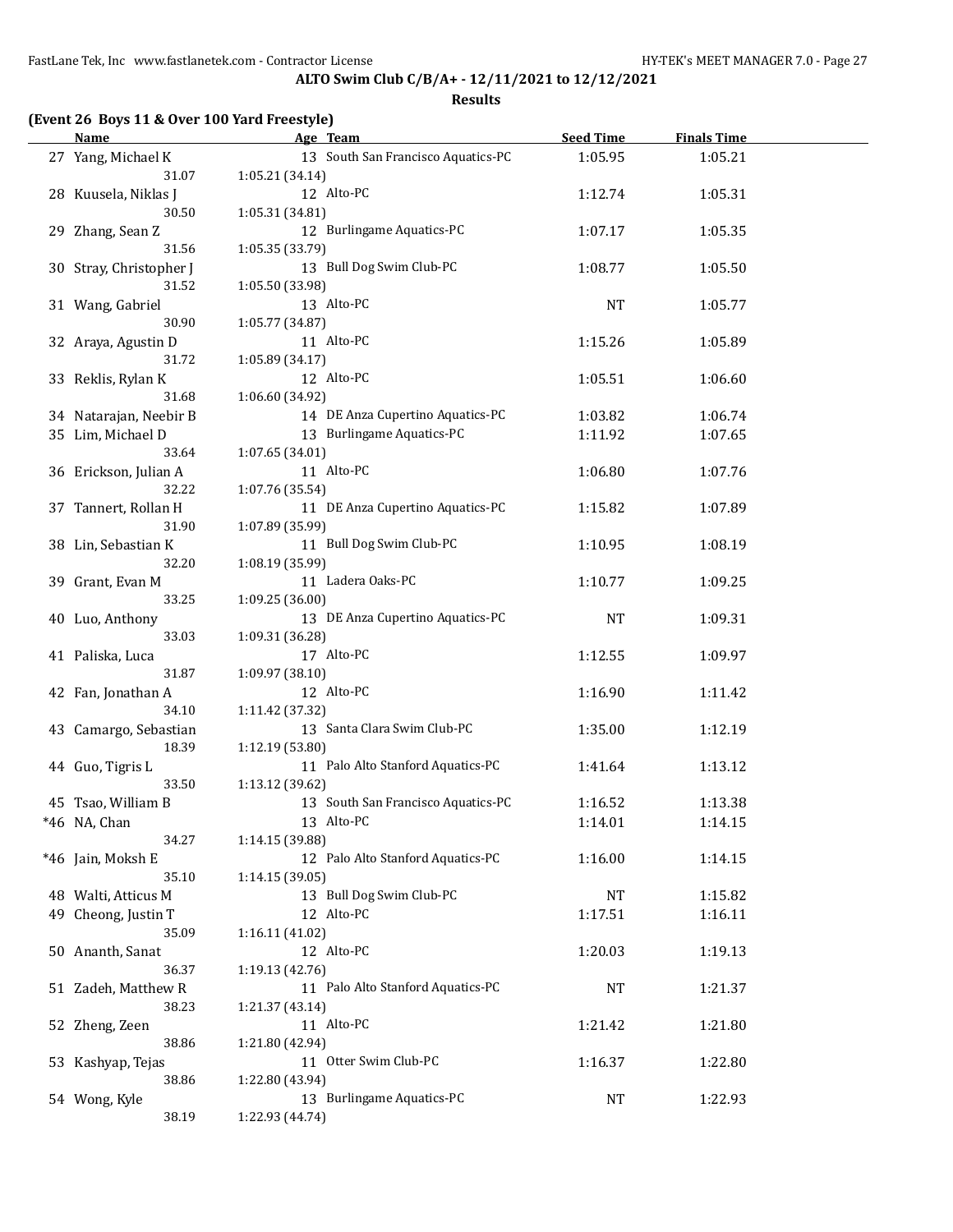#### **Results**

| (Event 26 Boys 11 & Over 100 Yard Freestyle) |                                    |                  |                    |
|----------------------------------------------|------------------------------------|------------------|--------------------|
| <b>Name</b>                                  | Age Team                           | <b>Seed Time</b> | <b>Finals Time</b> |
| 55 Pareigis-Heng, Jonathan A                 | 13 Los Altos Mtn View Aquatics-PC  | 1:25.58          | 1:23.03            |
| 38.00                                        | 1:23.03 (45.03)                    |                  |                    |
| 56 Liu, Jacob T                              | 11 South San Francisco Aquatics-PC | 1:22.84          | 1:23.32            |
| 40.07                                        | 1:23.32 (43.25)                    |                  |                    |
| 57 NG, Jonah T                               | 11 Bay Club Panthers-PC            | <b>NT</b>        | 1:23.73            |
| 38.08                                        | 1:23.73 (45.65)                    |                  |                    |
| 58 Yopp, Valen Z                             | 12 South San Francisco Aquatics-PC | 1:20.22          | 1:24.28            |
| 40.98                                        | 1:24.28 (43.30)                    |                  |                    |
| Casagrande, Nolan M<br>59.                   | 12 Pacifica Sea Lions-PC           | 1:27.02          | 1:25.34            |
| 39.78                                        | 1:25.34 (45.56)                    |                  |                    |
| 60 Lin, Oscar                                | 13 South San Francisco Aquatics-PC | <b>NT</b>        | 1:25.39            |
| 39.87                                        | 1:25.39 (45.52)                    |                  |                    |
| QI, Daxin<br>61                              | 13 Solo Aquatics-PC                | 1:44.44          | 1:31.15            |
| 46.07                                        | 1:31.15 (45.08)                    |                  |                    |
| 62 LI, Edward                                | 11 Burlingame Aquatics-PC          | NT               | 1:31.42            |
| 40.76                                        | 1:31.42 (50.66)                    |                  |                    |
| Pack, George E<br>63                         | 13 Sunnyvale Swim Club-PC          | 2:20.07          | 1:35.73            |
| 43.73                                        | 1:35.73 (52.00)                    |                  |                    |

#### **Event 27 Girls 11 & Over 200 Yard Freestyle**

| <b>Name</b>                                                   | <u>Age Team and Age Team</u>                        |                                                    |                 | <b>Seed Time</b> | <b>Finals Time</b> |  |
|---------------------------------------------------------------|-----------------------------------------------------|----------------------------------------------------|-----------------|------------------|--------------------|--|
| 1 Chen, Yoray I                                               | 13 Alto-PC                                          |                                                    |                 | 2:09.54          | 2:10.80            |  |
| 30.49                                                         | $1:03.48(32.99)$ $1:37.13(33.65)$ $2:10.80(33.67)$  |                                                    |                 |                  |                    |  |
| 2 Chin, Addelyn C                                             | 12 Sunnyvale Swim Club-PC                           |                                                    |                 | 2:25.32          | 2:28.01            |  |
| 33.76                                                         | $1:12.93(39.17)$ $1:52.50(39.57)$                   |                                                    | 2:28.01 (35.51) |                  |                    |  |
| 3 Floyd, Emily E                                              |                                                     | 14 Sunnyvale Swim Club-PC                          |                 | 2:12.31          | 2:28.17            |  |
|                                                               |                                                     | $1:13.20$ () $1:51.86$ (38.66)                     | 2:28.17(36.31)  |                  |                    |  |
| 4 Peig, Kassandra B                                           |                                                     | 12 South San Francisco Aquatics-PC 2:28.51         |                 |                  | 2:28.66            |  |
| 32.45                                                         |                                                     | $1:10.48(38.03)$ $1:50.47(39.99)$                  | 2:28.66 (38.19) |                  |                    |  |
| 5 Seshaadri, Shreya                                           |                                                     | 12 DE Anza Cupertino Aquatics-PC                   |                 | 2:32.58          | 2:32.22            |  |
| 35.01                                                         | 1:14.02 (39.01)                                     | 1:54.80 (40.78)                                    | 2:32.22 (37.42) |                  |                    |  |
| 6 Maigret, Fini M                                             | 12 Palo Alto Stanford Aquatics-PC                   |                                                    |                 | 2:40.06          | 2:32.99            |  |
| 35.70                                                         | 1:14.83 (39.13) 1:56.15 (41.32) 2:32.99 (36.84)     |                                                    |                 |                  |                    |  |
| 7 Cherukumilli, Misha                                         | 12 Otter Swim Club-PC                               |                                                    |                 | NT               | 2:33.84            |  |
| 36.92                                                         | $1:17.02(40.10)$ $1:56.39(39.37)$                   |                                                    | 2:33.84 (37.45) |                  |                    |  |
| 8 Haik, Sierra A                                              | 13 Sunnyvale Swim Club-PC                           |                                                    |                 | 2:28.48          | 2:34.09            |  |
| 33.76                                                         | $1:15.31(41.55)$ $1:56.17(40.86)$                   |                                                    | 2:34.09 (37.92) |                  |                    |  |
| 9 Habibi, Alexa                                               | 12 Ladera Oaks-PC                                   |                                                    |                 | 2:37.04          | 2:34.41            |  |
| 34.38                                                         |                                                     | $1:13.91(39.53)$ $1:54.40(40.49)$ $2:34.41(40.01)$ |                 |                  |                    |  |
| 10 Estala Steclaru, Stefania                                  | 12 DE Anza Cupertino Aquatics-PC 2:37.75            |                                                    |                 |                  | 2:35.70            |  |
|                                                               | $1:16.38$ () $2:35.70$ (1:19.32)                    |                                                    |                 |                  |                    |  |
| 11 Barki, Adriene                                             |                                                     | 13 South San Francisco Aquatics-PC                 |                 | 2:35.80          | 2:39.02            |  |
| 36.04                                                         | 1:17.42 (41.38) $1:59.70$ (42.28) $2:39.02$ (39.32) |                                                    |                 |                  |                    |  |
| 12 Vander Kooi, Kaitlin J                                     | 12 DE Anza Cupertino Aquatics-PC 2:50.04            |                                                    |                 |                  | 2:42.33            |  |
| 37.98                                                         |                                                     | $1:18.94(40.96)$ $2:02.80(43.86)$ $2:42.33(39.53)$ |                 |                  |                    |  |
| 13 Rathenberg, Ava I                                          | 17 Alto-PC                                          |                                                    |                 | <b>NT</b>        | 2:42.72            |  |
| 37.39                                                         | $1:18.95(41.56)$ $2:02.87(43.92)$                   |                                                    | 2:42.72 (39.85) |                  |                    |  |
| 14 Fung, Avery                                                | 11 South San Francisco Aquatics-PC                  |                                                    |                 | NT               | 2:46.09            |  |
| 37.04                                                         | $1:19.29(42.25)$ $2:03.78(44.49)$                   |                                                    | 2:46.09(42.31)  |                  |                    |  |
| 15 Miller-Bowen, Veronica S 11 Palo Alto Stanford Aquatics-PC |                                                     |                                                    |                 | 3:06.37          | 3:04.86            |  |
| 40.27                                                         | $1:27.32$ (47.05) $2:15.67$ (48.35)                 |                                                    | 3:04.86 (49.19) |                  |                    |  |
| 16 Gosselin, Phoebe S 12 Bay Club Panthers-PC                 |                                                     |                                                    |                 | 3:02.66          | 3:09.92            |  |
| 42.42                                                         |                                                     | $1:32.74(50.32)$ $2:24.73(51.99)$                  | 3:09.92 (45.19) |                  |                    |  |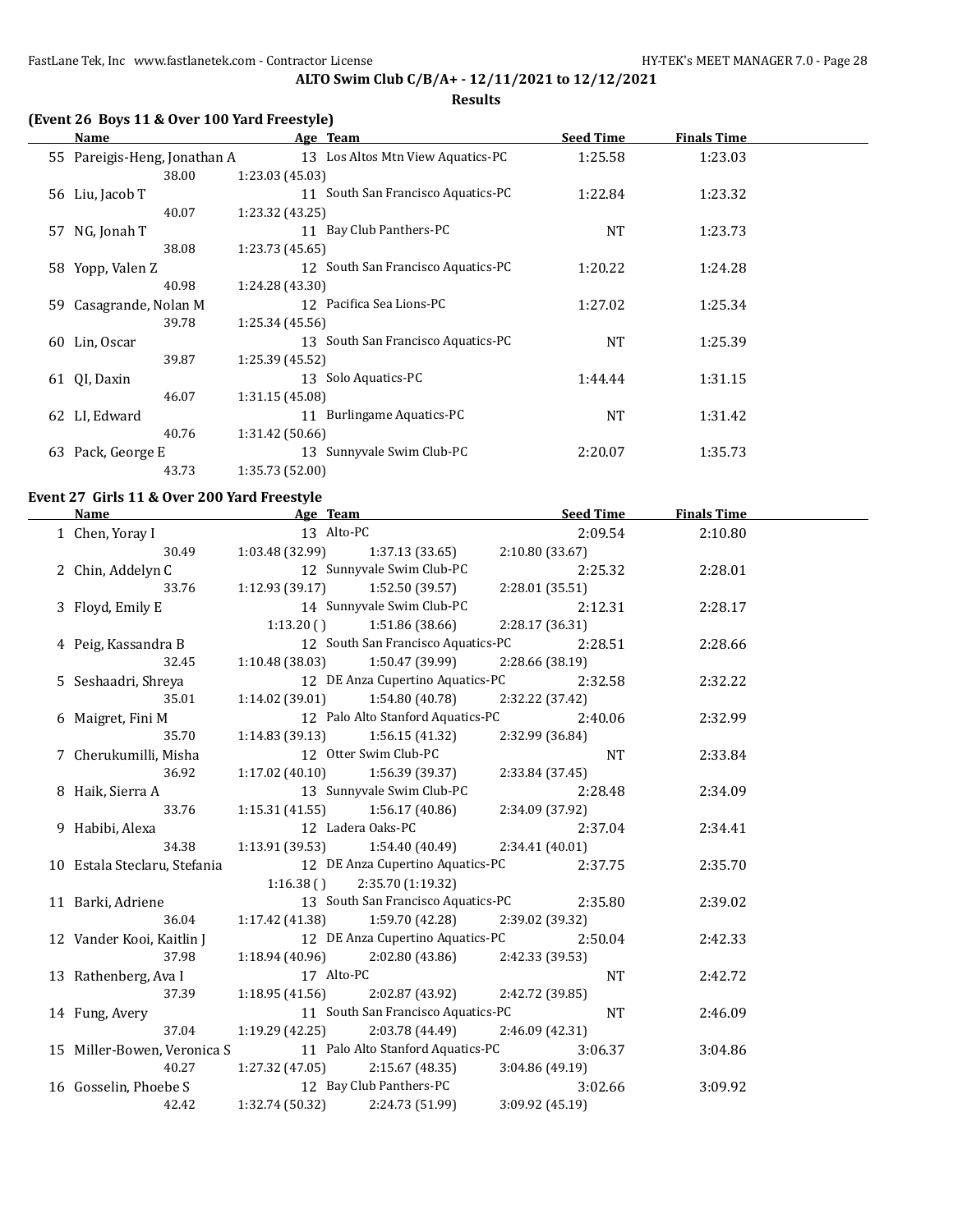FastLane Tek, Inc www.fastlanetek.com - Contractor License Manual According the HY-TEK's MEET MANAGER 7.0 - Page 29

### **ALTO Swim Club C/B/A+ - 12/11/2021 to 12/12/2021**

#### **Results**

# **Event 28 Boys 11 & Over 200 Yard Freestyle**

| Name                   |                                     | Age Team and the contract of the state of the state of the state of the state of the state of the state of the | <b>Seed Time</b> | <b>Finals Time</b> |  |
|------------------------|-------------------------------------|----------------------------------------------------------------------------------------------------------------|------------------|--------------------|--|
| 1 Kuhnen, Robert J     |                                     | 15 Solo Aquatics-PC                                                                                            | 1:59.80          | 2:00.15            |  |
| 27.98                  |                                     | 58.15 (30.17) 1:29.61 (31.46)                                                                                  | 2:00.15(30.54)   |                    |  |
| 2 Nagesh, Drew L       | 16 Alto-PC                          |                                                                                                                | 1:56.93          | 2:00.77            |  |
| 27.66                  |                                     | 57.62 (29.96) 1:29.00 (31.38)                                                                                  | 2:00.77(31.77)   |                    |  |
| 3 Jung, Jasper P       |                                     | 17 South San Francisco Aquatics-PC                                                                             | 2:04.59          | 2:01.65            |  |
| 27.64                  |                                     | 58.69 (31.05) 1:30.81 (32.12)                                                                                  | 2:01.65 (30.84)  |                    |  |
| 4 Baum, Ryan M         |                                     | 16 Pacifica Sea Lions-PC                                                                                       | 2:02.89          | 2:02.26            |  |
| 28.36                  |                                     | 57.86 (29.50) 1:29.19 (31.33)                                                                                  | 2:02.26 (33.07)  |                    |  |
| 5 Klemens, Thomas D    |                                     | 13 Ladera Oaks-PC                                                                                              | 2:07.63          | 2:02.34            |  |
| 28.14                  |                                     | 59.66 (31.52) 1:31.48 (31.82)                                                                                  | 2:02.34(30.86)   |                    |  |
| 6 Haiby, Ido           |                                     | 15 Sunnyvale Swim Club-PC                                                                                      | 2:04.98          | 2:03.94            |  |
| 28.86                  |                                     | $1:00.39(31.53)$ $1:32.96(32.57)$                                                                              | 2:03.94 (30.98)  |                    |  |
| 7 Lim, Andrew E        |                                     | 14 Burlingame Aquatics-PC                                                                                      | 2:13.40          | 2:04.69            |  |
| 28.41                  |                                     | 59.37 (30.96) 1:32.05 (32.68)                                                                                  | 2:04.69(32.64)   |                    |  |
| 8 Choong, Ryan T       |                                     | 13 Otter Swim Club-PC                                                                                          | 2:07.65          | 2:09.00            |  |
| 28.57                  |                                     | $1:00.86(32.29)$ $1:34.50(33.64)$                                                                              | 2:09.00(34.50)   |                    |  |
| 9 Guo, Jensen          |                                     | 16 Sunnyvale Swim Club-PC                                                                                      | 2:23.04          | 2:09.59            |  |
| 29.51                  |                                     | $1:02.24(32.73)$ $1:36.53(34.29)$                                                                              | 2:09.59(33.06)   |                    |  |
| 10 Wang, Euan B        |                                     | 13 DE Anza Cupertino Aquatics-PC                                                                               | 2:17.38          | 2:15.49            |  |
| 31.78                  |                                     | $1:06.91(35.13)$ $1:41.73(34.82)$                                                                              | 2:15.49 (33.76)  |                    |  |
| 11 Cheong, Arthur T    |                                     | 14 Sunnyvale Swim Club-PC                                                                                      | 2:10.74          | 2:19.22            |  |
| 30.88                  |                                     | $1:08.50(37.62)$ $1:45.94(37.44)$                                                                              | 2:19.22 (33.28)  |                    |  |
| 12 NG, Jacob           |                                     | 13 Bay Club Panthers-PC                                                                                        | <b>NT</b>        | 2:25.58            |  |
| 31.76                  |                                     | $1:08.36(36.60)$ $1:47.11(38.75)$                                                                              | 2:25.58 (38.47)  |                    |  |
| 13 Lin, Lucas C        |                                     | 11 Sunnyvale Swim Club-PC                                                                                      | 2:29.30          | 2:27.18            |  |
| 35.51                  | $1:12.79$ (37.28) $1:50.55$ (37.76) |                                                                                                                | 2:27.18 (36.63)  |                    |  |
| 14 Vir, Rithik         |                                     | 13 DE Anza Cupertino Aquatics-PC                                                                               | <b>NT</b>        | 2:28.95            |  |
| 33.08                  |                                     | $1:11.34(38.26)$ $1:50.81(39.47)$                                                                              | 2:28.95 (38.14)  |                    |  |
| 15 Thothadri, Nithin A |                                     | 11 Sunnyvale Swim Club-PC                                                                                      | 2:33.00          | 2:39.49            |  |
| 36.06                  | 1:17.91 (41.85)                     | 2:00.44 (42.53)                                                                                                | 2:39.49 (39.05)  |                    |  |
| 16 Tanabe, Kane F      |                                     | 12 Otter Swim Club-PC                                                                                          | NT               | 2:44.36            |  |
| 36.24                  | 1:18.57 (42.33)                     | 2:02.58 (44.01)                                                                                                | 2:44.36 (41.78)  |                    |  |

### **Event 29 Girls 11 & Over 400 Yard IM**

| Name                      | Age Team        |                                  | <b>Seed Time</b> | <b>Finals Time</b> |  |
|---------------------------|-----------------|----------------------------------|------------------|--------------------|--|
| 1 Lee, Michelle           |                 | 12 DE Anza Cupertino Aquatics-PC | 5:40.00          | 5:25.44            |  |
| 35.07                     | 1:16.38(41.31)  | 1:58.56(42.18)                   | 2:37.38 (38.82)  |                    |  |
| 3:27.09 (49.71)           | 4:14.24(47.15)  | 4:50.79 (36.55)                  | 5:25.44 (34.65)  |                    |  |
| 2 Schmalzle, Julia M      |                 | 13 Ladera Oaks-PC                | 5:37.39          | 5:32.64            |  |
| 35.91                     | 1:21.53(45.62)  | 2:05.13(43.60)                   | 2:48.77 (43.64)  |                    |  |
| 3:32.97 (44.20)           | 4:19.62(46.65)  | 4:56.94 (37.32)                  | 5:32.64 (35.70)  |                    |  |
| 3 Osipova, Margarita      | 12 Alto-PC      |                                  | 6:45.00          | 6:00.70            |  |
| 39.16                     | 1:23.22(44.06)  | 2:11.10(47.88)                   | 2:57.33 (46.23)  |                    |  |
| 3:50.07 (52.74)           | 4:42.86 (52.79) | 5:21.77 (38.91)                  | 6:00.70(38.93)   |                    |  |
| 4 Christensen, Julianne R |                 | 12 Ladera Oaks-PC                | 6:24.00          | 6:05.75            |  |
| 40.56                     | 1:33.23(52.67)  | 3:06.63(1:33.40)                 | 3:56.90 (50.27)  |                    |  |
| 4:47.70 (50.80)           | 5:28.68 (40.98) | 6:06.02(37.34)                   | 6:05.75()        |                    |  |
| 5 Shang, Katie            |                 | 12 DE Anza Cupertino Aquatics-PC | 6:07.00          | 6:15.71            |  |
| 39.96                     | 1:27.48 (47.52) | 2:15.89 (48.41)                  | 3:02.11(46.22)   |                    |  |
| 3:58.45(56.34)            | 4:55.53 (57.08) | 5:36.33 (40.80)                  | 6:15.71 (39.38)  |                    |  |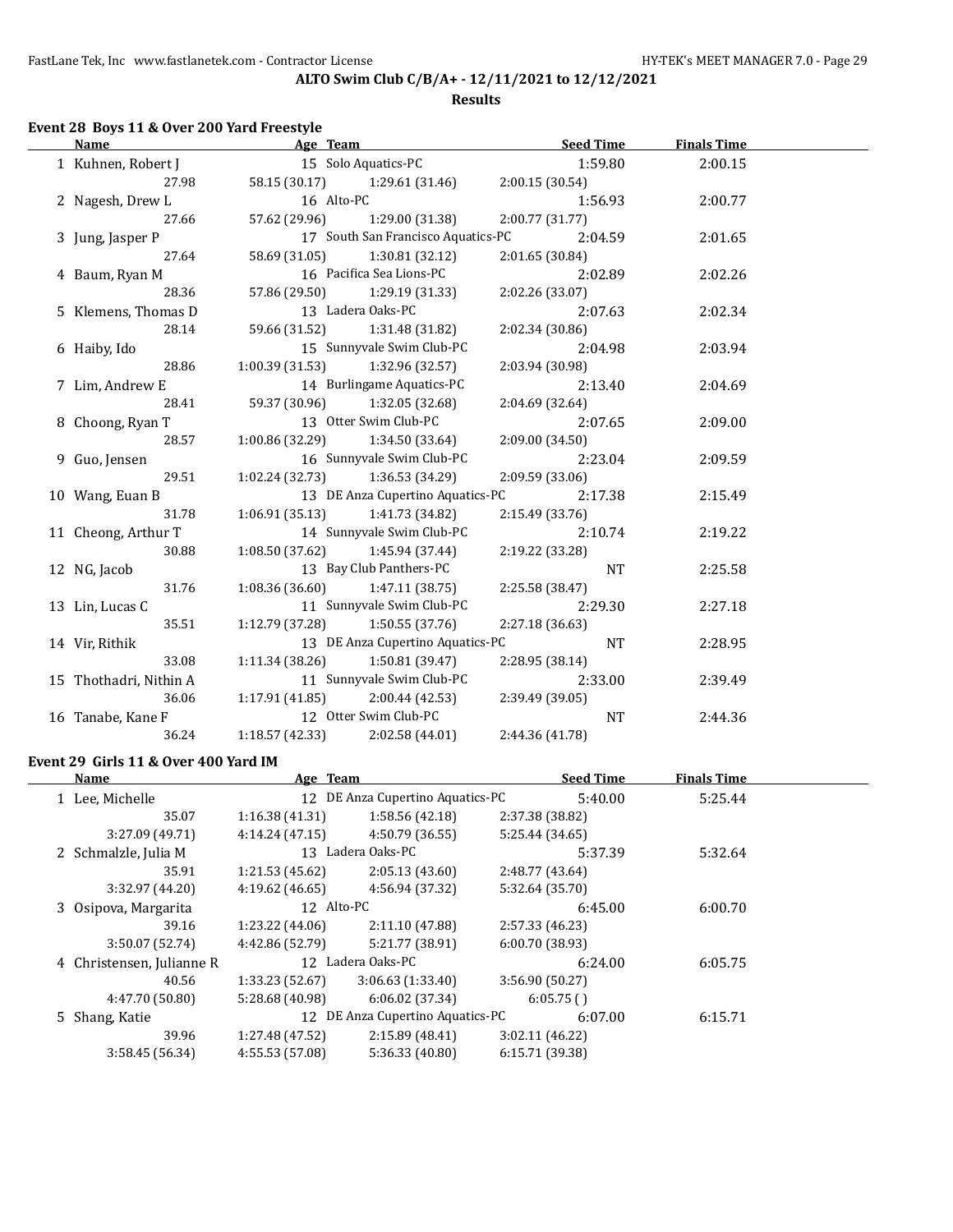**Results**

### **Event 30 Boys 11 & Over 400 Yard IM**

| Name                 | Age Team        |                                    |                 | <b>Seed Time</b> | <b>Finals Time</b> |  |
|----------------------|-----------------|------------------------------------|-----------------|------------------|--------------------|--|
| 1 Phan, Orion L      |                 | 13 Sunnyvale Swim Club-PC          |                 | 5:04.46          | 4:57.89            |  |
| 29.77                | 1:05.41(35.64)  | 1:44.99 (39.58)                    | 2:23.70 (38.71) |                  |                    |  |
| 3:07.50(43.80)       | 3:50.64(43.14)  | 4:24.27 (33.63)                    | 4:57.89 (33.62) |                  |                    |  |
| 2 Lai, Leo T         |                 | 12 South San Francisco Aquatics-PC |                 | 5:45.00          | 5:11.69            |  |
| 34.13                | 1:16.17(42.04)  | 1:53.56(37.39)                     | 2:31.89 (38.33) |                  |                    |  |
| 3:17.25(45.36)       | 4:02.50(45.25)  | 4:36.71(34.21)                     | 5:11.69 (34.98) |                  |                    |  |
| 3 HU, Adam           |                 | 13 South San Francisco Aquatics-PC |                 | 5:24.74          | 5:26.70            |  |
| 33.07                | 1:14.43(41.36)  | 1:58.14(43.71)                     | 2:39.58 (41.44) |                  |                    |  |
| 3:26.35(46.77)       | 4:13.76 (47.41) | 4:51.18 (37.42)                    | 5:26.70 (35.52) |                  |                    |  |
| 4 Partridge, Logan M |                 | 13 DE Anza Cupertino Aquatics-PC   |                 | 5:42.42          | 5:44.26            |  |
| 39.71                | 1:26.17(46.46)  | 2:10.06 (43.89)                    | 2:52.72 (42.66) |                  |                    |  |
| 3:42.43 (49.71)      | 4:32.59(50.16)  | 5:09.33 (36.74)                    | 5:44.26 (34.93) |                  |                    |  |
| 5 Krasner, Ethan A   |                 | 14 South San Francisco Aquatics-PC |                 | 5:38.98          | 5:46.61            |  |
| 39.06                | 1:25.38 (46.32) | 2:08.69(43.31)                     | 2:51.54 (42.85) |                  |                    |  |
| 3:40.91 (49.37)      | 4:29.32 (48.41) | 5:08.71 (39.39)                    | 5:46.61 (37.90) |                  |                    |  |
| 6 Fan, Jonathan A    | 12 Alto-PC      |                                    |                 | 6:41.48          | 6:07.97            |  |
| 38.84                | 1:25.81(46.97)  | 2:11.16(45.35)                     | 2:58.72 (47.56) |                  |                    |  |
| 3:52.46 (53.74)      | 4:46.52 (54.06) | 5:26.65(40.13)                     | 6:07.97(41.32)  |                  |                    |  |
|                      |                 |                                    |                 |                  |                    |  |

### **Event 31 Girls 11 & Over 500 Yard Freestyle**

| <b>Name</b>           | Age Team        |                                    | <b>Seed Time</b> |         | <b>Finals Time</b> |  |
|-----------------------|-----------------|------------------------------------|------------------|---------|--------------------|--|
| 1 Lai, Gaby T         |                 | 15 South San Francisco Aquatics-PC |                  | 5:34.11 | 5:33.56            |  |
| 30.83                 | 1:04.91 (34.08) | 1:39.56(34.65)                     | 2:13.29 (33.73)  |         |                    |  |
| 2:46.66 (33.37)       | 3:19.93(33.27)  | 3:53.63(33.70)                     | 4:27.30 (33.67)  |         |                    |  |
| 5:00.86 (33.56)       | 5:33.56 (32.70) |                                    |                  |         |                    |  |
| 2 Chen, Heidi I       |                 | 14 Ladera Oaks-PC                  |                  | 5:52.53 | 5:47.89            |  |
| 30.82                 | 1:05.11(34.29)  | 1:40.13(35.02)                     | 2:14.82 (34.69)  |         |                    |  |
| 2:49.39 (34.57)       | 3:25.50(36.11)  | 4:01.71 (36.21)                    | 4:37.32 (35.61)  |         |                    |  |
| 5:13.10 (35.78)       | 5:47.89 (34.79) |                                    |                  |         |                    |  |
| 3 Arude, Nadia P      |                 | 14 Sunnyvale Swim Club-PC          |                  | 6:04.34 | 6:11.38            |  |
| 31.34                 | 1:06.80(35.46)  | 1:44.32 (37.52)                    | 2:22.86 (38.54)  |         |                    |  |
| 3:00.46 (37.60)       | 3:39.16(38.70)  | 4:17.30(38.14)                     | 4:56.43 (39.13)  |         |                    |  |
| 5:35.04 (38.61)       | 6:11.38 (36.34) |                                    |                  |         |                    |  |
| 4 SY, Sara D          |                 | 13 South San Francisco Aquatics-PC |                  | 6:30.00 | 6:15.26            |  |
| 36.26                 | 1:14.18(37.92)  | 1:52.20(38.02)                     | 2:29.78 (37.58)  |         |                    |  |
| 3:08.13 (38.35)       | 3:46.16 (38.03) | 4:24.80 (38.64)                    | 5:02.21 (37.41)  |         |                    |  |
| 5:39.84 (37.63)       | 6:15.26(35.42)  |                                    |                  |         |                    |  |
| 5 Shick, Alexandria M |                 | 17 Mavericks-PC                    |                  | 6:19.31 | 6:21.39            |  |
| 34.97                 | 1:12.76 (37.79) | 1:51.00(38.24)                     | 2:29.85 (38.85)  |         |                    |  |
| 3:08.61 (38.76)       | 3:47.51 (38.90) | 4:26.35 (38.84)                    | 5:05.10 (38.75)  |         |                    |  |
| 5:43.74 (38.64)       | 6:21.39(37.65)  |                                    |                  |         |                    |  |
| 6 Thompson, Sadie     |                 | 13 DE Anza Cupertino Aquatics-PC   |                  | 6:27.42 | 6:38.33            |  |
| 33.39                 | 1:12.35(38.96)  | 1:52.53(40.18)                     | 2:33.95 (41.42)  |         |                    |  |
| 3:14.82 (40.87)       | 3:56.26(41.44)  | 4:37.59 (41.33)                    | 5:18.64(41.05)   |         |                    |  |
| 5:59.91 (41.27)       | 6:38.33 (38.42) |                                    |                  |         |                    |  |
| 7 Thompson, Dalia     |                 | 11 DE Anza Cupertino Aquatics-PC   |                  | 7:46.63 | 7:10.40            |  |
| 37.19                 | 1:19.44(42.25)  | 2:02.68(43.24)                     | 2:46.55 (43.87)  |         |                    |  |
| 3:30.84 (44.29)       | 4:15.47 (44.63) | 5:00.28(44.81)                     | 5:45.47 (45.19)  |         |                    |  |
| 6:30.10 (44.63)       | 7:10.40 (40.30) |                                    |                  |         |                    |  |
| 8 Hanigal, Danielle   | 11 Alto-PC      |                                    |                  | 7:46.96 | 7:27.09            |  |
| 36.73                 | 1:18.94 (42.21) | 2:04.70 (45.76)                    | 2:51.36 (46.66)  |         |                    |  |
| 3:38.07 (46.71)       | 4:24.60 (46.53) | 5:11.47(46.87)                     | 5:58.30 (46.83)  |         |                    |  |
| 6:45.06 (46.76)       | 7:27.09 (42.03) |                                    |                  |         |                    |  |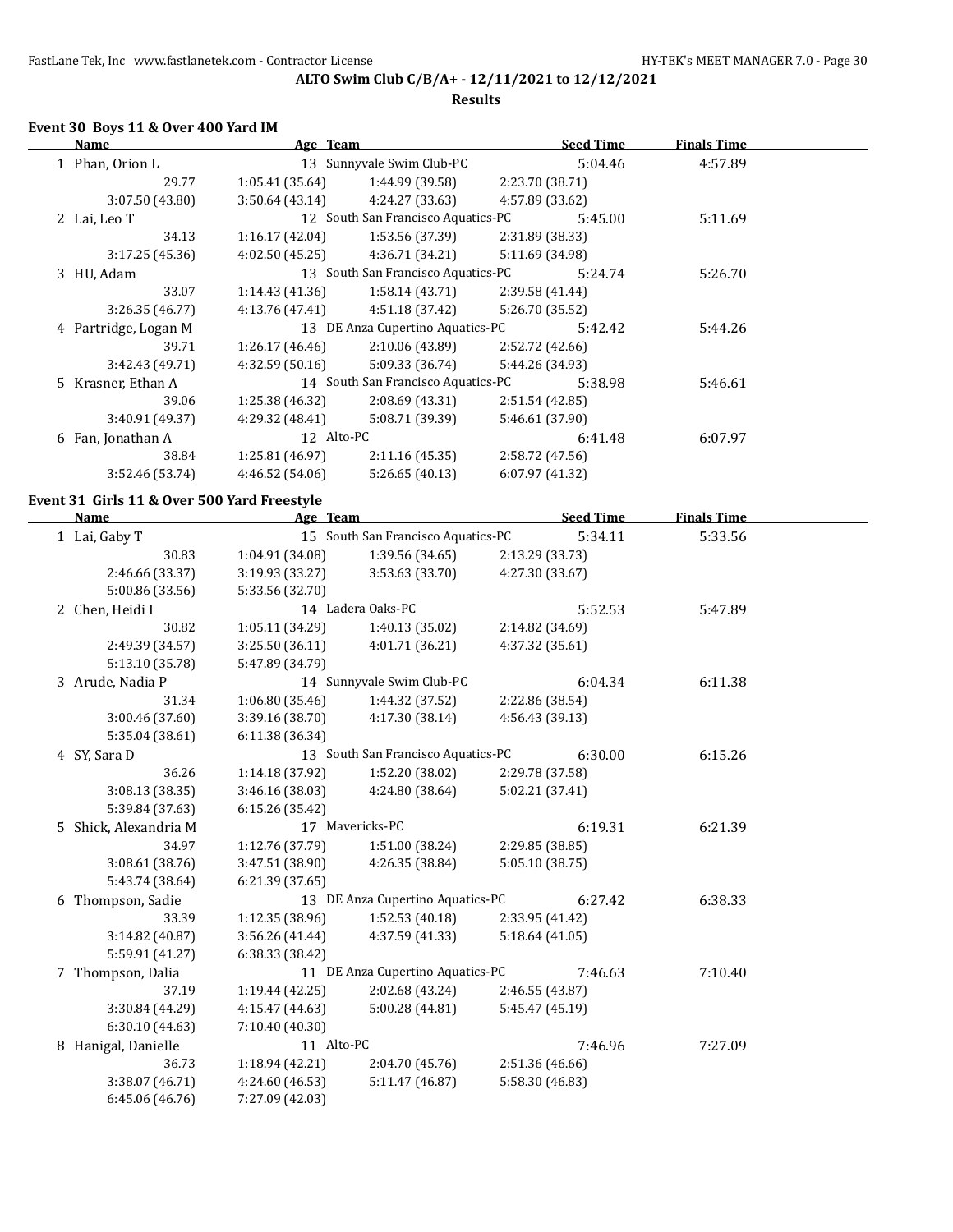**Results**

|  | (Event 31 Girls 11 & Over 500 Yard Freestyle)<br>Name | Age Team        |                                    | <b>Seed Time</b> | <b>Finals Time</b> |  |
|--|-------------------------------------------------------|-----------------|------------------------------------|------------------|--------------------|--|
|  |                                                       | 12 Alto-PC      |                                    |                  |                    |  |
|  | 9 Kaur, Jasmine                                       |                 |                                    | 7:00.00          | 7:52.46            |  |
|  | 41.48                                                 | 1:27.62 (46.14) | 2:15.53 (47.91)                    | 3:03.55 (48.02)  |                    |  |
|  | 3:51.73(48.18)                                        | 4:41.00 (49.27) | 5:30.58 (49.58)                    | 6:19.29 (48.71)  |                    |  |
|  | 7:08.10 (48.81)                                       | 7:52.46 (44.36) |                                    |                  |                    |  |
|  | 10 NG, Chloe Y                                        | 12 Alto-PC      |                                    | 8:14.09          | 7:55.18            |  |
|  | 38.28                                                 | 1:24.20 (45.92) | 2:12.83 (48.63)                    | 3:02.91 (50.08)  |                    |  |
|  | 3:52.24 (49.33)                                       | 4:41.63 (49.39) | 5:31.00 (49.37)                    | 6:20.52 (49.52)  |                    |  |
|  | 7:09.44 (48.92)                                       | 7:55.18 (45.74) |                                    |                  |                    |  |
|  | Event 32 Boys 11 & Over 500 Yard Freestyle            |                 |                                    |                  |                    |  |
|  | Name                                                  | Age Team        |                                    | <b>Seed Time</b> | <b>Finals Time</b> |  |
|  | 1 Farnham, Max K                                      |                 | 16 Sunnyvale Swim Club-PC          | 5:14.93          | 5:10.58            |  |
|  | 27.67                                                 | 58.11 (30.44)   | 1:29.31 (31.20)                    | 2:01.11 (31.80)  |                    |  |
|  | 2:33.12 (32.01)                                       | 3:05.24 (32.12) | 3:37.39 (32.15)                    | 4:09.16 (31.77)  |                    |  |
|  | 4:40.37 (31.21)                                       | 5:10.58 (30.21) |                                    |                  |                    |  |
|  | 2 Haiby, Ido                                          |                 | 15 Sunnyvale Swim Club-PC          | 5:18.25          | 5:25.43            |  |
|  | 30.21                                                 | 1:02.52 (32.31) | 1:35.75 (33.23)                    | 2:09.00 (33.25)  |                    |  |
|  | 2:42.17 (33.17)                                       | 3:15.09 (32.92) | 3:47.53 (32.44)                    | 4:20.62 (33.09)  |                    |  |
|  | 4:53.46 (32.84)                                       | 5:25.43 (31.97) |                                    |                  |                    |  |
|  | 3 Garcia-Osorio, Jose A                               |                 | 15 South San Francisco Aquatics-PC | 5:32.85          | 5:28.68            |  |
|  | 29.19                                                 | 1:01.27 (32.08) | 1:34.40(33.13)                     | 2:08.16 (33.76)  |                    |  |
|  | 2:42.10 (33.94)                                       | 3:15.16 (33.06) | 3:48.68 (33.52)                    | 4:22.43 (33.75)  |                    |  |
|  | 4:56.18 (33.75)                                       | 5:28.68 (32.50) |                                    |                  |                    |  |
|  | 4 Helmers, William H                                  | 14 Alto-PC      |                                    | 5:44.64          | 5:37.64            |  |
|  | 30.34                                                 | 1:04.14 (33.80) | 1:39.13 (34.99)                    | 2:14.35 (35.22)  |                    |  |
|  | 2:49.40 (35.05)                                       | 3:24.14 (34.74) | 3:58.29 (34.15)                    | 4:32.56 (34.27)  |                    |  |
|  | 5:06.48 (33.92)                                       | 5:37.64 (31.16) |                                    |                  |                    |  |
|  | 5 Lam, Kyle Z                                         |                 | 13 South San Francisco Aquatics-PC | 6:16.13          | 6:09.39            |  |
|  | 28.56                                                 | 1:02.22 (33.66) | 1:38.71 (36.49)                    | 2:16.74 (38.03)  |                    |  |
|  | 2:55.29 (38.55)                                       | 3:34.11 (38.82) | 4:13.79 (39.68)                    | 4:53.10 (39.31)  |                    |  |
|  | 5:32.19 (39.09)                                       | 6:09.39 (37.20) |                                    |                  |                    |  |
|  | 6 Wang, Bryen M                                       |                 | 17 South San Francisco Aquatics-PC | 6:24.89          | 6:22.13            |  |
|  | 32.98                                                 | 1:10.86 (37.88) | 1:50.85 (39.99)                    | 2:32.04 (41.19)  |                    |  |
|  | 3:10.63 (38.59)                                       | 3:49.76 (39.13) | 4:29.08 (39.32)                    | 5:08.24 (39.16)  |                    |  |
|  | 5:45.43 (37.19)                                       | 6:22.13 (36.70) |                                    |                  |                    |  |
|  | 7 Rea, Leo                                            |                 | 11 Burlingame Aquatics-PC          | 7:39.66          | 6:57.37            |  |
|  | 35.99                                                 | 1:17.42 (41.43) | 1:58.35 (40.93)                    | 2:40.58 (42.23)  |                    |  |
|  | 3:22.81 (42.23)                                       | 4:05.69 (42.88) | 4:49.82 (44.13)                    | 5:33.29 (43.47)  |                    |  |
|  | 6:15.74(42.45)                                        | 6:57.37 (41.63) |                                    |                  |                    |  |
|  | 8 Haik, Olivier J                                     |                 | 11 Sunnyvale Swim Club-PC          | 7:58.82          | 7:10.47            |  |
|  | 39.40                                                 | 1:24.90 (45.50) | 2:09.71 (44.81)                    | 2:53.99 (44.28)  |                    |  |
|  | 3:38.24 (44.25)                                       | 4:22.47 (44.23) | 5:06.29 (43.82)                    | 5:50.35 (44.06)  |                    |  |
|  | 6:33.53 (43.18)                                       | 7:10.47 (36.94) |                                    |                  |                    |  |
|  | 9 Pavlovsky, Anthony                                  |                 | 11 Burlingame Aquatics-PC          | 7:09.46          | 7:27.96            |  |
|  | 37.28                                                 | 1:22.81 (45.53) | 2:08.40 (45.59)                    | 2:54.20 (45.80)  |                    |  |
|  | 3:41.13 (46.93)                                       | 4:27.03 (45.90) | 5:14.31 (47.28)                    | 6:00.74(46.43)   |                    |  |
|  | 6:43.99 (43.25)                                       | 7:27.96 (43.97) |                                    |                  |                    |  |
|  | 10 Ortiz, Landon R                                    | 11 Alto-PC      |                                    | 6:50.00          | 8:12.69            |  |
|  | 1:36.50                                               | 2:31.45 (54.95) | 3:28.38 (56.93)                    | 4:26.96 (58.58)  |                    |  |
|  | 5:23.89 (56.93)                                       |                 |                                    | 6:21.58()        |                    |  |
|  | 7:17.48 (55.90)                                       | 8:12.69 (55.21) |                                    |                  |                    |  |
|  |                                                       |                 |                                    |                  |                    |  |
|  | Event 33 Girls 10 & Under 25 Yard Butterfly           |                 |                                    |                  |                    |  |
|  | Name                                                  | Age Team        |                                    | <b>Seed Time</b> | <b>Finals Time</b> |  |

1 Williams, Alexandra 10 Burlingame Aquatics-PC NT 12.07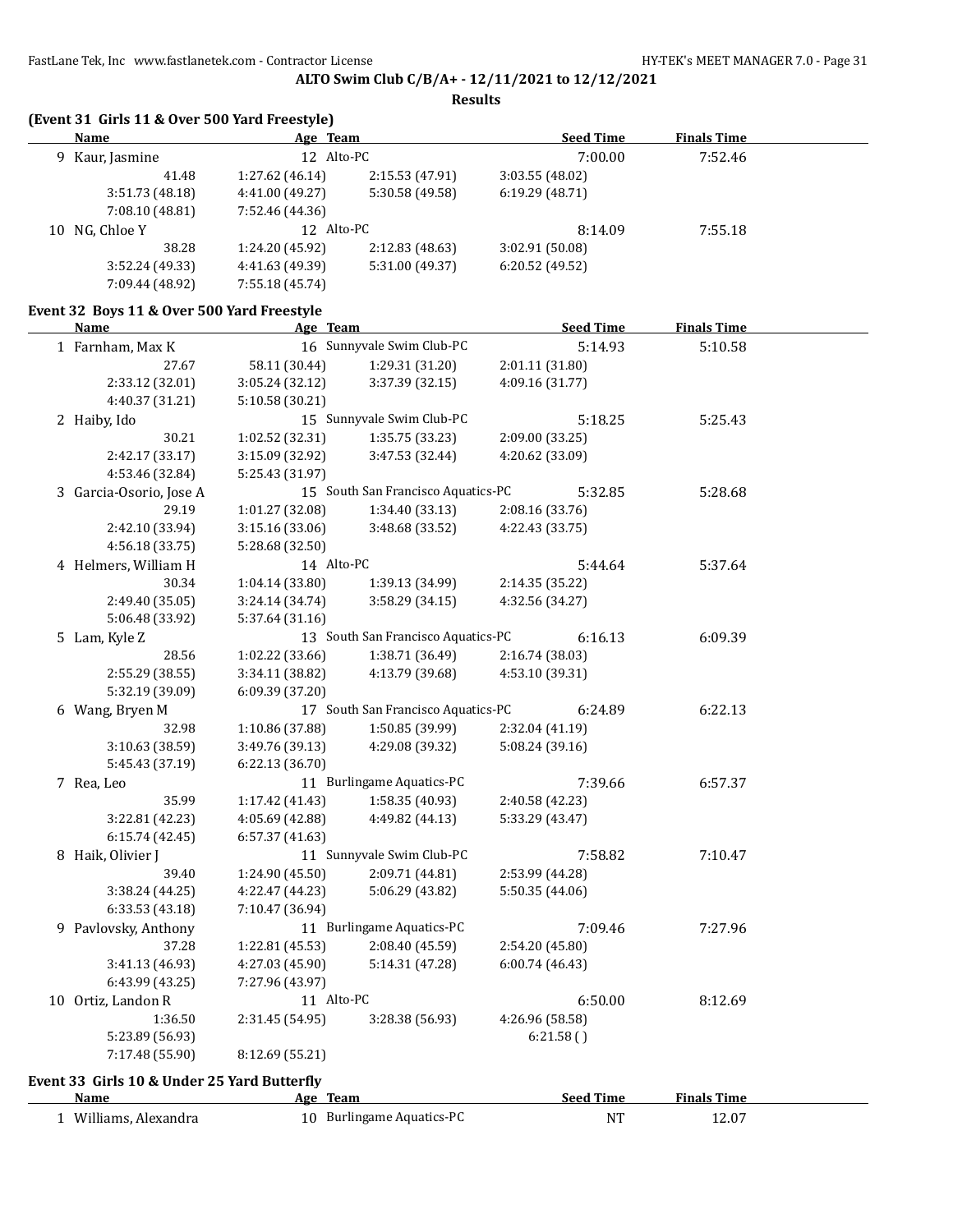#### **Results**

### **(Event 33 Girls 10 & Under 25 Yard Butterfly)**

|     | Name                |    | Age Team                       | <b>Seed Time</b> | <b>Finals Time</b> |  |
|-----|---------------------|----|--------------------------------|------------------|--------------------|--|
|     | 2 Diehn, Eva J      | 10 | Otter Swim Club-PC             | <b>NT</b>        | 17.54              |  |
| 3   | Arscott, Caroline N | 8  | <b>Burlingame Aquatics-PC</b>  | <b>NT</b>        | 20.88              |  |
| 4   | Guo, Luna           | 9  | Alto-PC                        | 28.00            | 21.04              |  |
| 5.  | Pham, Van-Anh       | 8  | DE Anza Cupertino Aquatics-PC  | <b>NT</b>        | 21.99              |  |
| *6  | Wang, Catherine     | 8  | DE Anza Cupertino Aquatics-PC  | 17.00            | 22.29              |  |
| *6  | Kennedy Yan, Cara   | 10 | Bull Dog Swim Club-PC          | <b>NT</b>        | 22.29              |  |
| 8   | Guenther, Lyla A    |    | Burlingame Aquatics-PC         | 20.92            | 23.19              |  |
| 9   | Mason, Caroline A   | 8  | Palo Alto Stanford Aquatics-PC | <b>NT</b>        | 23.56              |  |
| 10  | Lema, Adriana       | 8  | <b>Burlingame Aquatics-PC</b>  | 22.11            | 23.83              |  |
| 11  | Long, Alexandra G   | 8  | Ladera Oaks-PC                 | <b>NT</b>        | 25.99              |  |
| 12  | Wang, Emmy B        | 8  | Alto-PC                        | <b>NT</b>        | 27.42              |  |
| 13  | WU, Charlotte       | 7  | Alto-PC                        | <b>NT</b>        | 28.29              |  |
| 14  | Ahonen, Julia I     | 8  | Otter Swim Club-PC             | <b>NT</b>        | 30.31              |  |
| 15  | Shenoy, Samika      | 8  | Alto-PC                        | <b>NT</b>        | 30.81              |  |
| 16  | Meng, Angela J      | 8  | Alto-PC                        | <b>NT</b>        | 36.26              |  |
| 17  | Finn, Sloan         | 8  | Palo Alto Stanford Aquatics-PC | NT               | 37.96              |  |
| 18  | Kim, Joowon         | 10 | Los Altos Mtn View Aquatics-PC | NT               | 40.18              |  |
| --- | Harris, Scarlett J  |    | Palo Alto Stanford Aquatics-PC | <b>NT</b>        | DQ                 |  |
| --- | Pang, Jamielynn     | 10 | <b>Burlingame Aquatics-PC</b>  | <b>NT</b>        | DQ                 |  |
|     | Kumar, Tanvi        |    | Alto-PC                        | <b>NT</b>        | DQ                 |  |
|     | Ohanlon, Isla G     |    | Palo Alto Stanford Aquatics-PC | <b>NT</b>        | DQ                 |  |
| --- | Watson, Adelaide P  | 5. | Alto-PC                        | <b>NT</b>        | DQ                 |  |

### **Event 34 Boys 10 & Under 25 Yard Butterfly**

|          | Name                                        | <u>Age</u> | <b>Team</b>                      | <b>Seed Time</b> | <b>Finals Time</b> |  |  |
|----------|---------------------------------------------|------------|----------------------------------|------------------|--------------------|--|--|
|          | 1 Rodde, Owen A                             | 8          | Burlingame Aquatics-PC           | 29.00            | 21.01              |  |  |
|          | LI, Alex                                    | 10         | Burlingame Aquatics-PC           | <b>NT</b>        | 21.85              |  |  |
| 3        | Blaine, Leon                                | 10         | Bay Club Panthers-PC             | <b>NT</b>        | 21.86              |  |  |
| 4        | Morrison, Everett                           | 8          | Palo Alto Stanford Aquatics-PC   | <b>NT</b>        | 22.22              |  |  |
| 5        | Croskery, Andrew                            |            | <b>Burlingame Aquatics-PC</b>    | <b>NT</b>        | 22.34              |  |  |
| 6        | Malhotra, Nalin R                           | 10         | Ladera Oaks-PC                   | <b>NT</b>        | 23.74              |  |  |
|          | Caroompas, Nolan                            | 10         | Sunnyvale Swim Club-PC           | <b>NT</b>        | 23.82              |  |  |
| 8        | Abida, Fahd                                 | 9          | Bay Club Panthers-PC             | <b>NT</b>        | 25.35              |  |  |
| 9        | TU, Leroy G                                 | 8          | Alto-PC                          | <b>NT</b>        | 26.23              |  |  |
| 10       | Wartrakchit, Pakin                          | 8          | Alto-PC                          | <b>NT</b>        | 26.35              |  |  |
| 11       | Westerberg, Lucas D                         | 8          | Sunnyvale Swim Club-PC           | <b>NT</b>        | 27.57              |  |  |
| 12       | Chang, Elijah J                             | 8          | Alto-PC                          | <b>NT</b>        | 29.46              |  |  |
| 13       | Louie, Amos                                 | 8          | <b>Burlingame Aquatics-PC</b>    | <b>NT</b>        | 34.28              |  |  |
| 14       | Blaine, Raymond                             | 8          | Bay Club Panthers-PC             | <b>NT</b>        | 37.81              |  |  |
| $---$    | Lai, Ian E                                  | 8          | Palo Alto Stanford Aquatics-PC   | <b>NT</b>        | DQ                 |  |  |
|          | Williams, Lincoln                           | 8          | Burlingame Aquatics-PC           | <b>NT</b>        | DQ                 |  |  |
| $---$    | Liu, Lucas R                                |            | Alto-PC                          | <b>NT</b>        | DQ                 |  |  |
| $---$    | Fletcher, Wyatt                             | 8          | Alto-PC                          | <b>NT</b>        | DQ                 |  |  |
| ---      | Hunnargikar, Arjun                          |            | Burlingame Aquatics-PC           | <b>NT</b>        | DQ                 |  |  |
| $---$    | Randle, Ryder W                             | 7          | Los Altos Mtn View Aquatics-PC   | <b>NT</b>        | DQ                 |  |  |
| $\cdots$ | Karunanayake, Ishaan                        |            | 6 Palo Alto Stanford Aquatics-PC | NT               | DQ                 |  |  |
|          | Event 35 Girls 10 & Under 50 Yard Butterfly |            |                                  |                  |                    |  |  |
|          | Name                                        | Age        | <b>Team</b>                      | <b>Seed Time</b> | <b>Finals Time</b> |  |  |
|          | 1 Gere, Oasis N                             | 10         | Palo Alto Stanford Aquatics-PC   | 40.68            | 38.10              |  |  |
| 2        | Westerberg, Emelie A                        | 10         | Sunnyvale Swim Club-PC           | <b>NT</b>        | 38.21              |  |  |
|          | 3 Liang, Keira T                            | 9          | Burlingame Aquatics-PC           | 43.91            | 42.00              |  |  |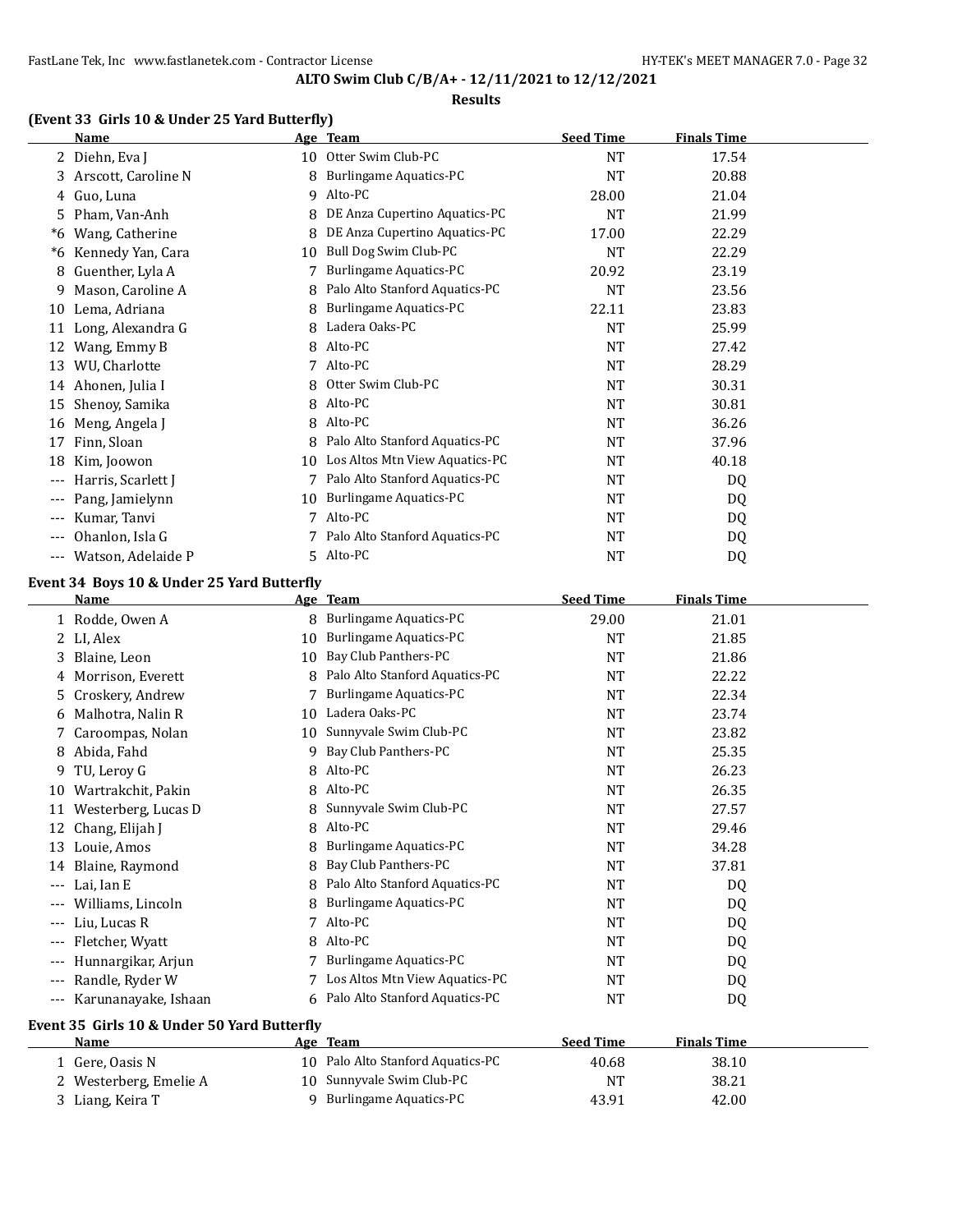#### **Results**

### **(Event 35 Girls 10 & Under 50 Yard Butterfly)**

|       | <b>Name</b>            |    | Age Team                        | <b>Seed Time</b> | <b>Finals Time</b> |  |
|-------|------------------------|----|---------------------------------|------------------|--------------------|--|
| 4     | Liu, Lillian S         | 10 | Palo Alto Stanford Aquatics-PC  | 38.51            | 42.59              |  |
| 5     | Billip, Imani H        | 10 | <b>Burlingame Aquatics-PC</b>   | <b>NT</b>        | 42.73              |  |
| 6     | Guo, Jocelyn J         | 10 | Palo Alto Stanford Aquatics-PC  | <b>NT</b>        | 42.86              |  |
| 7     | Srinivasan, Ira        | 9  | Alto-PC                         | 48.72            | 43.95              |  |
| 8     | Hopkins, Summer S      | 10 | DE Anza Cupertino Aquatics-PC   | 45.50            | 44.04              |  |
| 9     | Peredo, Kayla T        | 9  | South San Francisco Aquatics-PC | <b>NT</b>        | 44.62              |  |
| 10    | Deng, Celina           | 10 | Palo Alto Stanford Aquatics-PC  | 44.58            | 44.65              |  |
| 11    | Lai, Hana T            | 10 | Ladera Oaks-PC                  | 43.31            | 44.78              |  |
| 12    | Phillips, Evangeline R | 10 | Los Altos Mtn View Aquatics-PC  | 55.44            | 47.52              |  |
| 13    | Mishra, Ananya         | 9  | Sunnyvale Swim Club-PC          | <b>NT</b>        | 47.94              |  |
| 14    | Kennedy Yan, Cara      | 10 | Bull Dog Swim Club-PC           | <b>NT</b>        | 48.32              |  |
| 15    | Young, Ava             | 9  | <b>Burlingame Aquatics-PC</b>   | <b>NT</b>        | 48.51              |  |
| 16    | Modarres, Dahlia M     | 10 | Palo Alto Stanford Aquatics-PC  | 50.14            | 49.00              |  |
| 17    | Telischak, Olivia M    | 10 | Alto-PC                         | 50.75            | 49.92              |  |
| 18    | Bryant, Samantha K     | 10 | Los Altos Mtn View Aquatics-PC  | 1:00.36          | 49.99              |  |
| 19    | Chuang, lu yan E       | 7  | Bull Dog Swim Club-PC           | 59.86            | 53.13              |  |
| 20    | Moutsopoulos, Penny O  | 8  | Otter Swim Club-PC              | <b>NT</b>        | 54.71              |  |
| 21    | Christensen, Haylee M  | 10 | Ladera Oaks-PC                  | 1:02.67          | 1:00.53            |  |
| 22    | Gianotti, Maria J      | 9  | Alto-PC                         | 1:00.89          | 1:04.16            |  |
| 23    | Lundell, Kendall C     | 9  | Alto-PC                         | 59.79            | 1:06.76            |  |
| ---   | Chari, Keira S         | 10 | <b>Burlingame Aquatics-PC</b>   | 1:14.16          | DQ                 |  |
| ---   | Samachisa, Ada L       | 9  | Alto-PC                         | 1:17.96          | DQ                 |  |
| ---   | Nash, Aria S           | 10 | Palo Alto Stanford Aquatics-PC  | <b>NT</b>        | DQ                 |  |
| $---$ | Yang, Emma             | 9  | Palo Alto Stanford Aquatics-PC  | NT               | DQ                 |  |
| ---   | Moran, Helena C        | 9  | Palo Alto Stanford Aquatics-PC  | <b>NT</b>        | D <sub>0</sub>     |  |

## **Event 36 Boys 10 & Under 50 Yard Butterfly**

|     | <b>Name</b>          | Age | <b>Team</b>                     | <b>Seed Time</b> | <b>Finals Time</b> |  |
|-----|----------------------|-----|---------------------------------|------------------|--------------------|--|
|     | 1 Laster, Teddy M    | 10  | Palo Alto Stanford Aquatics-PC  | 1:05.00          | 39.09              |  |
| 2.  | Miller, Maxwell M    | 10  | DE Anza Cupertino Aquatics-PC   | 39.18            | 39.76              |  |
| 3.  | Choong, Greg T       | 10  | Otter Swim Club-PC              | 41.16            | 40.09              |  |
| 4   | Tolkachov, Michael A | 8   | South San Francisco Aquatics-PC | 43.00            | 42.03              |  |
| 5.  | Parris, Josiah M     | 10  | DE Anza Cupertino Aquatics-PC   | 44.24            | 42.75              |  |
| 6   | Yuan, Jesse          | 10  | Palo Alto Stanford Aquatics-PC  | 41.46            | 42.84              |  |
| 7.  | Arude, Yash P        | 9   | Sunnyvale Swim Club-PC          | 44.85            | 44.38              |  |
| 8   | Zheng, Kevin J       | 9   | Bay Club Panthers-PC            | 43.21            | 44.46              |  |
| 9   | NG, Jonas            | 10  | Bay Club Panthers-PC            | <b>NT</b>        | 46.47              |  |
| 10  | Naor, Ethan S        | 10  | Palo Alto Stanford Aquatics-PC  | 47.61            | 46.85              |  |
| 11  | Ratia, Rocky         | 10  | Palo Alto Stanford Aquatics-PC  | NT               | 49.99              |  |
| 12  | Lee, Connor J        | 9   | Palo Alto Stanford Aquatics-PC  | 50.65            | 51.85              |  |
| 13  | Dashouk, Michael     | 9   | Alto-PC                         | <b>NT</b>        | 53.43              |  |
| 14  | Thompson, Miles      | 8   | DE Anza Cupertino Aquatics-PC   | 56.03            | 53.63              |  |
| 15  | Harris, Calvin J     | 9   | Palo Alto Stanford Aquatics-PC  | 1:00.66          | 56.76              |  |
| 16  | Long, Darron J       | 9   | Alto-PC                         | <b>NT</b>        | 59.60              |  |
| 17  | Trounce, James       | 10  | Palo Alto Stanford Aquatics-PC  | <b>NT</b>        | 1:02.37            |  |
| 18  | Chen, Aaron          | 8   | DE Anza Cupertino Aquatics-PC   | <b>NT</b>        | 1:05.73            |  |
| 19  | Mai, Bryan S         | 9   | Alto-PC                         | 1:13.83          | 1:08.62            |  |
| 20  | Toda, Aidan          | 9   | <b>Burlingame Aquatics-PC</b>   | <b>NT</b>        | 1:13.94            |  |
| 21  | Xia, Daniel J        | 9   | Alto-PC                         | <b>NT</b>        | 1:18.29            |  |
| --- | Oliveira, Enzo P     | 9   | Alto-PC                         | <b>NT</b>        | DQ                 |  |
| --- | Sung, Ryan           | 9   | Alto-PC                         | <b>NT</b>        | DQ                 |  |
| --- | Young, Griffin C     | 9   | Ladera Oaks-PC                  | 51.50            | DQ                 |  |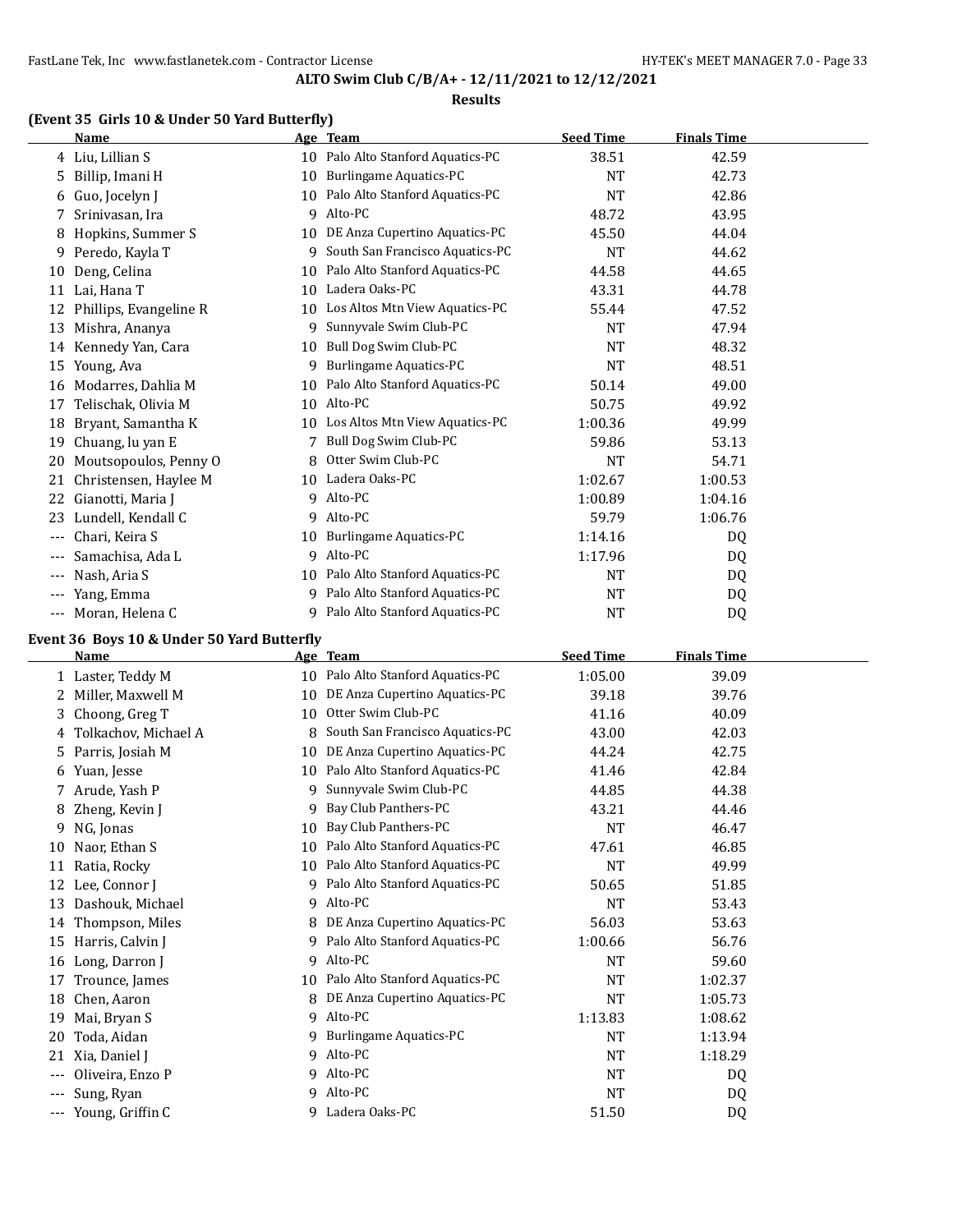**Results**

### **Event 37 Girls 10 & Under 100 Yard Butterfly**

 $\overline{a}$ 

|                     | Name                          | Age Team                         | <b>Seed Time</b> | <b>Finals Time</b> |  |
|---------------------|-------------------------------|----------------------------------|------------------|--------------------|--|
|                     | 1 Walther, Stephanie L        | 9 Alto-PC                        | 1:25.13          | 1:22.56            |  |
|                     | 37.51                         | 1:22.56 (45.05)                  |                  |                    |  |
|                     | 2 McClennan, Beatrice E       | 10 Sunnyvale Swim Club-PC        | <b>NT</b>        | 1:23.79            |  |
|                     | 37.33                         | 1:23.79 (46.46)                  |                  |                    |  |
|                     | 3 Enderes, Mia                | 10 Alto-PC                       | 1:29.35          | 1:25.67            |  |
|                     | 37.98                         | 1:25.67 (47.69)                  |                  |                    |  |
|                     | 4 Okyay, Hafsa F              | 10 Alto-PC                       | 1:34.15          | 1:25.94            |  |
|                     | 36.97                         | 1:25.94 (48.97)                  |                  |                    |  |
|                     | 5 Beim, Lauren                | 10 Alto-PC                       | 1:36.36          | 1:29.71            |  |
|                     | 42.51                         | 1:29.71 (47.20)                  |                  |                    |  |
|                     | 6 Lin, Abigail                | 8 Alto-PC                        | 1:42.86          | 1:30.37            |  |
|                     | 41.88                         | 1:30.37 (48.49)                  |                  |                    |  |
|                     | 7 Taylor, Madison J           | 9 Alto-PC                        | 1:51.57          | 1:36.90            |  |
|                     | 42.17                         | 1:36.90 (54.73)                  |                  |                    |  |
|                     | 8 Wong, Kate                  | 10 Alto-PC                       | 1:47.82          | 1:38.55            |  |
|                     | 45.68                         | 1:38.55 (52.87)                  |                  |                    |  |
|                     | 9 Blanco-Sarmiento, Ximena    | 10 DE Anza Cupertino Aquatics-PC | 1:46.09          | 1:40.74            |  |
|                     | 46.34                         | 1:40.74 (54.40)                  |                  |                    |  |
|                     | 10 Haemer, Elliot             | 10 Alto-PC                       | 1:54.92          | 1:49.07            |  |
|                     | 51.21                         | 1:49.07 (57.86)                  |                  |                    |  |
|                     | 11 Chan, Erica H              | 10 Alto-PC                       | 2:52.79          | 1:53.36            |  |
|                     | 50.19                         | 1:53.36 (1:03.17)                |                  |                    |  |
|                     | 12 Huibers, Emily T           | 9 Palo Alto Stanford Aquatics-PC | 1:54.53          | 1:55.59            |  |
|                     | 54.45                         | 1:55.59 (1:01.14)                |                  |                    |  |
|                     | 13 Rios, Adeline V            | 10 Alto-PC                       | <b>NT</b>        | 1:56.34            |  |
|                     | 51.63                         | 1:56.34 (1:04.71)                |                  |                    |  |
|                     | 14 Mortensen Lichtenwal, Lena | 10 Sunnyvale Swim Club-PC        | NT               | 1:58.04            |  |
|                     | 47.18                         | 1:58.04 (1:10.86)                |                  |                    |  |
|                     | 15 Wong, Zara Q               | 10 Alto-PC                       | 1:55.07          | 1:59.04            |  |
|                     | 52.19                         | 1:59.04 (1:06.85)                |                  |                    |  |
|                     | 16 Neuman, Julia N            | 10 Alto-PC                       | 2:10.23          | 1:59.21            |  |
|                     | 53.94                         | 1:59.21 (1:05.27)                |                  |                    |  |
|                     | 17 Akella, Leela              | 10 Burlingame Aquatics-PC        | NT               | 2:00.77            |  |
|                     | 46.11                         | 2:00.77 (1:14.66)                |                  |                    |  |
|                     | 18 Wang, Yumo                 | 9 Alto-PC                        | <b>NT</b>        | 2:14.91            |  |
|                     | 55.50                         | 2:14.91 (1:19.41)                |                  |                    |  |
|                     | --- Muston, Chloe             | 10 Alto-PC                       | 1:53.75          | DQ                 |  |
|                     | 49.79                         | DQ (1:00.24)                     |                  |                    |  |
|                     | --- Averyaskin, Mina          | 10 Alto-PC                       | NT               | DQ                 |  |
|                     | 51.80                         | DQ (1:00.87)                     |                  |                    |  |
| $---$               | Haemer, Chloe                 | 10 Alto-PC                       | <b>NT</b>        | DQ                 |  |
|                     | 53.19                         | DQ (58.48)<br>10 Alto-PC         |                  |                    |  |
| $\qquad \qquad - -$ | Gupta, Sonya N<br>49.79       |                                  | <b>NT</b>        | DQ                 |  |
|                     |                               | DQ (1:02.33)                     |                  |                    |  |

# **Event 38 Boys 10 & Under 100 Yard Butterfly**

| Name              | Age Team                  | <b>Seed Time</b> | <b>Finals Time</b> |  |
|-------------------|---------------------------|------------------|--------------------|--|
| 1 Bivol, Julien A | 10 Alto-PC                | 1:21.84          | 1:16.31            |  |
| 35.20             | 1:16.31(41.11)            |                  |                    |  |
| 2 Zhao, Dylan H   | 10 Sunnyvale Swim Club-PC | 1:23.16          | 1:18.55            |  |
| 35.37             | 1:18.55(43.18)            |                  |                    |  |
| 3 Erhard, Raphael | 10 Alto-PC                | 1:27.74          | 1:20.75            |  |
| 38.54             | 1:20.75(42.21)            |                  |                    |  |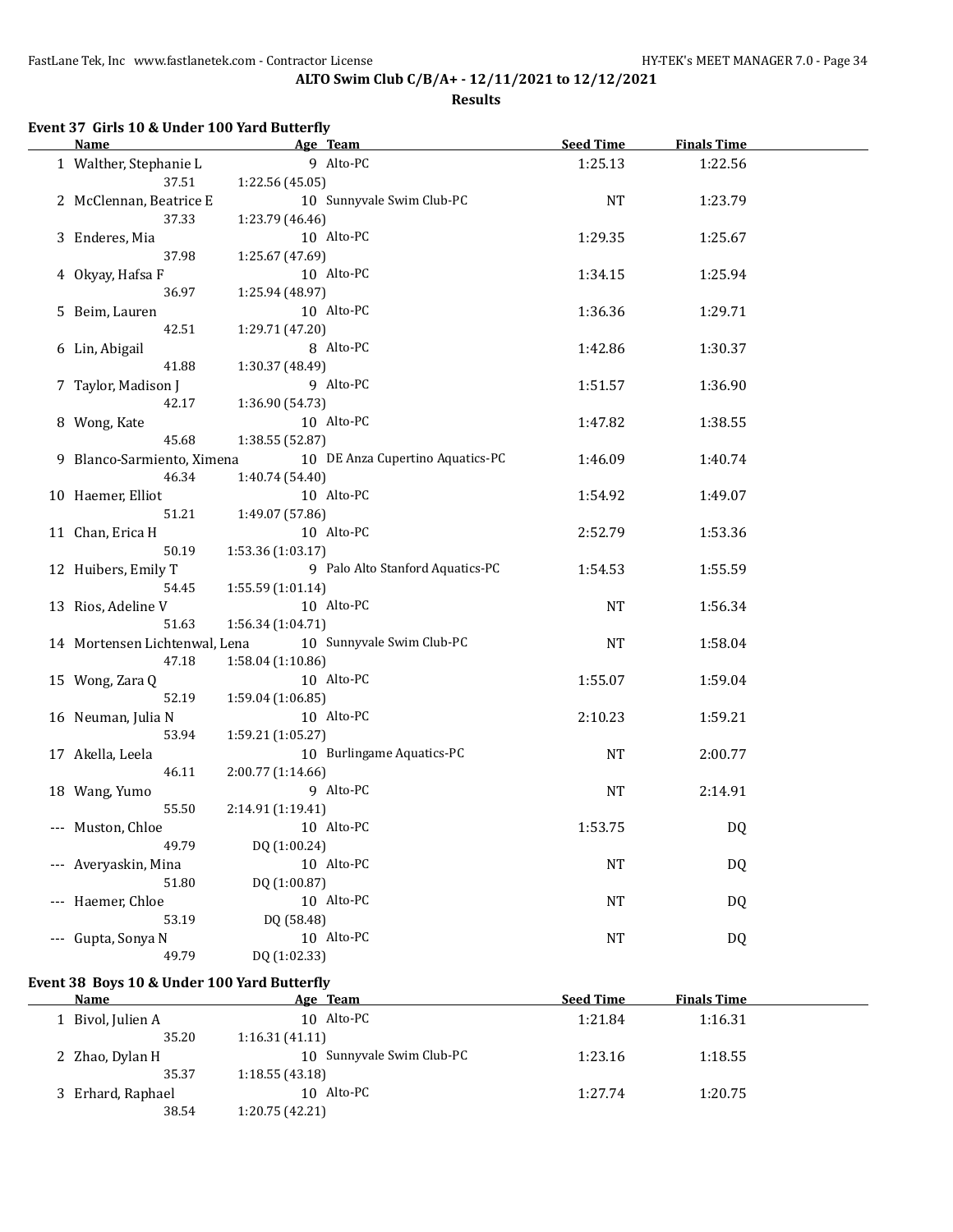**Results**

| <b>Name</b>                    | Age Team          |                                    | <b>Seed Time</b> | <b>Finals Time</b> |  |
|--------------------------------|-------------------|------------------------------------|------------------|--------------------|--|
| 4 Gotianse, Zane V             |                   | 10 South San Francisco Aquatics-PC | 1:30.64          | 1:23.69            |  |
| 37.78                          | 1:23.69 (45.91)   |                                    |                  |                    |  |
| 5 Wang, Siwei                  |                   | 10 Bay Club Panthers-PC            | 1:23.73          | 1:24.90            |  |
| 40.20                          | 1:24.90 (44.70)   |                                    |                  |                    |  |
| 6 Kuusela, Elias N             |                   | 10 Alto-PC                         | 1:29.86          | 1:27.14            |  |
| 39.91                          | 1:27.14 (47.23)   |                                    |                  |                    |  |
| 7 Deng, Daniel                 |                   | 10 Alto-PC                         | 1:28.08          | 1:28.08            |  |
| 41.27                          | 1:28.08 (46.81)   |                                    |                  |                    |  |
| 8 Bailey, Skye R               |                   | 9 Alto-PC                          | 1:50.22          | 1:28.96            |  |
| 40.43                          | 1:28.96 (48.53)   |                                    |                  |                    |  |
| 9 Chang, Eric                  |                   | 10 Alto-PC                         | 1:34.41          | 1:29.53            |  |
| 41.07                          | 1:29.53 (48.46)   |                                    |                  |                    |  |
| 10 Mortensen Lichtenwal, Bjorn |                   | 10 Sunnyvale Swim Club-PC          | <b>NT</b>        | 1:31.73            |  |
| 43.03                          | 1:31.73 (48.70)   |                                    |                  |                    |  |
| 11 Finn, Zane E                |                   | 10 Palo Alto Stanford Aquatics-PC  | 1:33.75          | 1:36.43            |  |
| 44.70                          | 1:36.43 (51.73)   |                                    |                  |                    |  |
| 12 Chen, Ethan                 |                   | 10 Palo Alto Stanford Aquatics-PC  | 1:41.02          | 1:40.74            |  |
| 45.61                          | 1:40.74 (55.13)   |                                    |                  |                    |  |
| 13 Bulankov, Phillip A         |                   | 9 Alto-PC                          | 1:57.61          | 1:45.52            |  |
| 41.37                          | 1:45.52(1:04.15)  |                                    |                  |                    |  |
| 14 YU, Felix                   |                   | 10 Alto-PC                         | 2:00.35          | 1:49.90            |  |
| 51.02                          | 1:49.90 (58.88)   |                                    |                  |                    |  |
| 15 Araya, Sebastian C          |                   | 9 Alto-PC                          | 1:56.93          | 1:50.16            |  |
| 49.83                          | 1:50.16 (1:00.33) | 10 Alto-PC                         |                  |                    |  |
| 16 Leung, Caleb K<br>49.61     | 1:54.72 (1:05.11) |                                    | <b>NT</b>        | 1:54.72            |  |
| 17 Tsao, Christopher           |                   | 9 South San Francisco Aquatics-PC  | 2:37.82          | 2:00.70            |  |
| 55.97                          | 2:00.70 (1:04.73) |                                    |                  |                    |  |
| 18 Anokhin, Petr M             |                   | 10 Palo Alto Stanford Aquatics-PC  | 2:06.31          | 2:04.36            |  |
| 52.52                          | 2:04.36 (1:11.84) |                                    |                  |                    |  |
| 19 Chan, Mason S               |                   | 10 Alto-PC                         | NT               | 2:28.20            |  |
| 1:12.54                        | 2:28.20 (1:15.66) |                                    |                  |                    |  |
| Tian, Jesse                    |                   | 10 Alto-PC                         | NT               | DQ                 |  |
| 55.54                          | DQ (1:06.71)      |                                    |                  |                    |  |
| --- Rust, Elliot K             |                   | 10 Alto-PC                         | <b>NT</b>        | DQ                 |  |
| 55.05                          | DQ (1:00.79)      |                                    |                  |                    |  |
|                                |                   |                                    |                  |                    |  |

#### **Event 39 Girls 10 & Under 25 Yard Backstroke**

|    | <b>Name</b>             |     | Age Team                           | <b>Seed Time</b> | <b>Finals Time</b> |  |
|----|-------------------------|-----|------------------------------------|------------------|--------------------|--|
|    | 1 Kennedy Yan, Cara     | 10  | Bull Dog Swim Club-PC              | <b>NT</b>        | 20.09              |  |
|    | 2 Lin, Abigail          |     | 8 Alto-PC                          | NT               | 20.30              |  |
|    | 3 Pham, Van-Anh         | 8   | DE Anza Cupertino Aquatics-PC      | NT               | 22.00              |  |
|    | 4 Perez Garcia, Allison |     | 10 South San Francisco Aquatics-PC | NT               | 22.38              |  |
|    | 5 Leung, Vesper R       | 9   | Unattached-PC                      | NT               | 22.73              |  |
|    | 6 Guo, Luna             |     | 9 Alto-PC                          | 30.00            | 23.92              |  |
|    | 7 Chuang, lu yan E      |     | Bull Dog Swim Club-PC              | NT               | 23.98              |  |
|    | 8 Pang, Jamielynn       | 10. | <b>Burlingame Aquatics-PC</b>      | <b>NT</b>        | 24.08              |  |
|    | 9 Shenoy, Samika        |     | 8 Alto-PC                          | NT               | 24.25              |  |
| 10 | Rhodes, Ava V           |     | 9 Bull Dog Swim Club-PC            | <b>NT</b>        | 24.81              |  |
| 11 | Lee, Amelia V           |     | 8 Palo Alto Stanford Aquatics-PC   | NT               | 24.90              |  |
| 12 | Wang, Emmy B            |     | 8 Alto-PC                          | <b>NT</b>        | 26.07              |  |
|    | 13 Finn, Sloan          |     | 8 Palo Alto Stanford Aquatics-PC   | NT               | 26.15              |  |
|    | 14 Liang, Miya T        | 6.  | Otter Swim Club-PC                 | 26.16            | 27.18              |  |
|    |                         |     |                                    |                  |                    |  |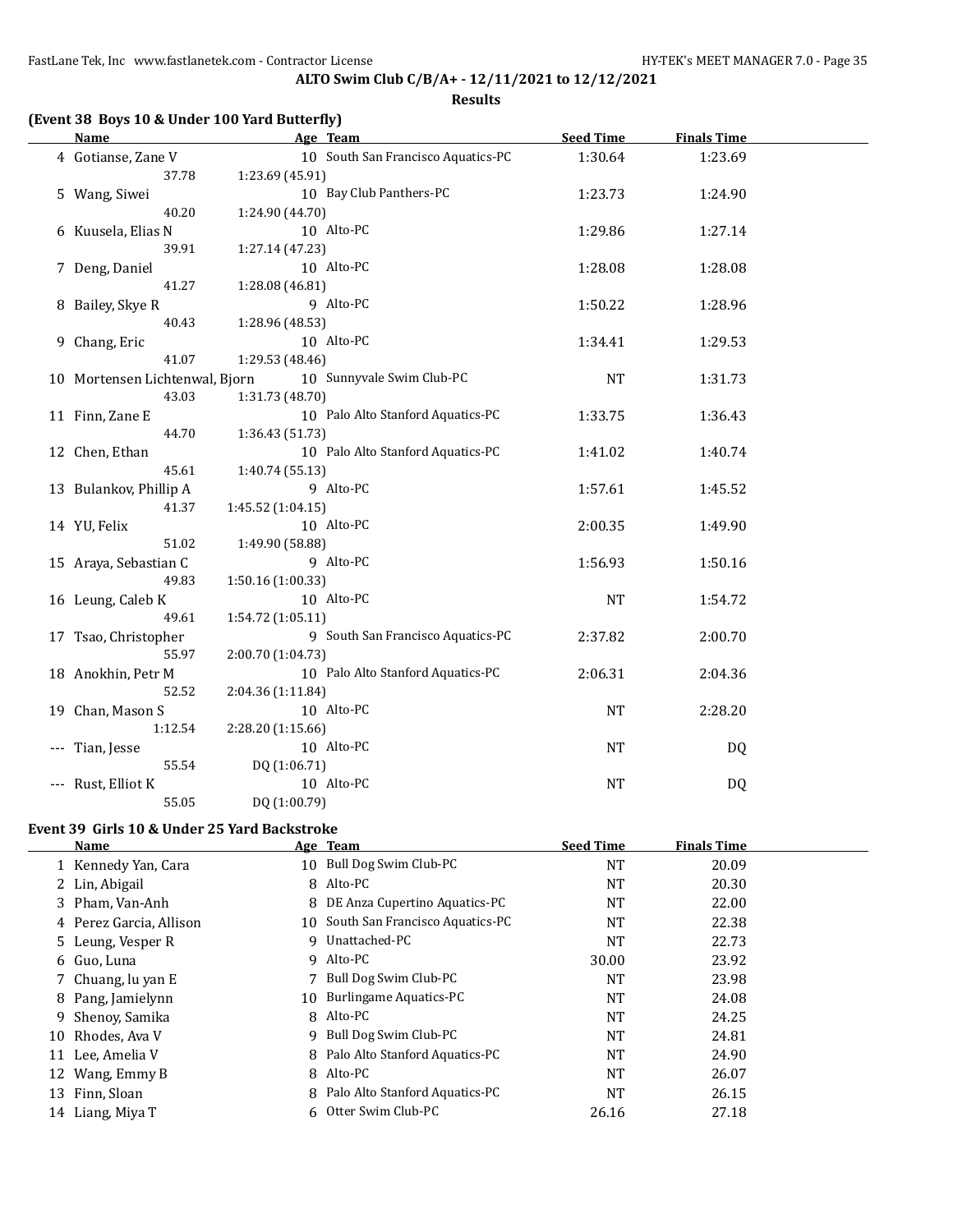### **Results**

### **(Event 39 Girls 10 & Under 25 Yard Backstroke)**

|     | Name                 |    | Age Team                        | <b>Seed Time</b> | <b>Finals Time</b> |  |
|-----|----------------------|----|---------------------------------|------------------|--------------------|--|
| 15  | Mason, Caroline A    | 8  | Palo Alto Stanford Aquatics-PC  | NT               | 27.75              |  |
| 16  | Brass, Emerson C     | 8  | Ladera Oaks-PC                  | NT               | 27.94              |  |
| 17  | Veatural, Emma       | 8  | South San Francisco Aquatics-PC | NT               | 27.96              |  |
| 18  | Lisson, Jane E       | 8  | Bay Club Panthers-PC            | NT               | 27.97              |  |
| 19  | Watson, Adelaide P   | 5. | Alto-PC                         | NT               | 28.42              |  |
| 20  | Yan, Raylene         |    | Palo Alto Stanford Aquatics-PC  | NT               | 28.45              |  |
| 21  | Long, Alexandra G    | 8  | Ladera Oaks-PC                  | NT               | 28.52              |  |
| 22  | Mekala, Uma          | 9  | South San Francisco Aquatics-PC | NT               | 29.02              |  |
| 23  | Dizitser, Emma       | 8  | Palo Alto Stanford Aquatics-PC  | NT               | 30.27              |  |
| 24  | WU, Charlotte        |    | Alto-PC                         | NT               | 31.59              |  |
| 25  | Kumar, Tanvi         |    | Alto-PC                         | <b>NT</b>        | 32.14              |  |
| 26  | Harris, Scarlett I   |    | Palo Alto Stanford Aquatics-PC  | NT               | 33.08              |  |
| 27  | Meng, Angela J       | 8  | Alto-PC                         | NT               | 34.96              |  |
| 28  | Ohanlon, Isla G      |    | Palo Alto Stanford Aquatics-PC  | NT               | 36.38              |  |
| 29. | Wojtowicz, Georgia E | 6  | Pacifica Sea Lions-PC           | NT               | 39.69              |  |

#### **Event 40 Boys 10 & Under 25 Yard Backstroke**

|                   | <b>Name</b>            |    | Age Team                         | <b>Seed Time</b> | <b>Finals Time</b> |  |
|-------------------|------------------------|----|----------------------------------|------------------|--------------------|--|
|                   | 1 Gellately, Fredrik M |    | 10 DE Anza Cupertino Aquatics-PC | <b>NT</b>        | 20.20              |  |
|                   | McMichael, Andrew      | 9  | Bay Club Panthers-PC             | <b>NT</b>        | 20.85              |  |
| 3.                | HE, Connor             | 10 | South San Francisco Aquatics-PC  | <b>NT</b>        | 21.63              |  |
| 4                 | Croskery, Andrew       |    | Burlingame Aquatics-PC           | 21.33            | 22.80              |  |
| 5.                | Ashcraft, Logan M      | 8  | Palo Alto Stanford Aquatics-PC   | <b>NT</b>        | 23.47              |  |
| 6                 | Abida, Fahd            | 9  | Bay Club Panthers-PC             | <b>NT</b>        | 23.52              |  |
|                   | Walker, Luke           | 10 | Ladera Oaks-PC                   | NT               | 23.57              |  |
| 8                 | Ryan, Thomas J         | 9  | Palo Alto Stanford Aquatics-PC   | <b>NT</b>        | 25.30              |  |
| 9                 | TU, Leroy G            | 8  | Alto-PC                          | <b>NT</b>        | 25.62              |  |
| 10                | Mizoi, Yota A          | 9  | Bay Club Panthers-PC             | <b>NT</b>        | 25.72              |  |
| 11                | Morrison, Everett      | 8  | Palo Alto Stanford Aquatics-PC   | <b>NT</b>        | 26.06              |  |
| 12                | Williams, Lincoln      | 8  | Burlingame Aquatics-PC           | <b>NT</b>        | 26.07              |  |
| 13                | Aseev, Savva           | 8  | Palo Alto Stanford Aquatics-PC   | NT               | 26.59              |  |
| 14                | Wartrakchit, Pakin     | 8  | Alto-PC                          | NT               | 26.68              |  |
| 15                | Madsen, Riley          | 10 | Pacifica Sea Lions-PC            | NT               | 28.18              |  |
| 16                | Fletcher, Wyatt        | 8  | Alto-PC                          | <b>NT</b>        | 28.37              |  |
| 17                | Westerberg, Lucas D    |    | Sunnyvale Swim Club-PC           | <b>NT</b>        | 28.44              |  |
| 18                | Yuan, Alexander S      | 8  | Palo Alto Stanford Aquatics-PC   | 28.39            | 29.12              |  |
| 19                | Lai, Ian E             | 8  | Palo Alto Stanford Aquatics-PC   | <b>NT</b>        | 29.80              |  |
| 20                | Liu, Lucas R           |    | Alto-PC                          | <b>NT</b>        | 30.66              |  |
| 21                | Chang, Elijah J        | 8  | Alto-PC                          | <b>NT</b>        | 31.94              |  |
| 22                | Hunnargikar, Arjun     |    | <b>Burlingame Aquatics-PC</b>    | <b>NT</b>        | 39.66              |  |
| $---$             | MACHNICKI, Ryan U      |    | Palo Alto Stanford Aquatics-PC   | <b>NT</b>        | DQ                 |  |
| $---$             | Randle, Ryder W        |    | Los Altos Mtn View Aquatics-PC   | <b>NT</b>        | DQ                 |  |
| $\qquad \qquad -$ | Karunanayake, Ishaan   | 6  | Palo Alto Stanford Aquatics-PC   | <b>NT</b>        | D <sub>0</sub>     |  |

#### **Event 41 Girls 10 & Under 50 Yard Backstroke**

| <b>Name</b>        | Age Team                          | <b>Seed Time</b> | <b>Finals Time</b> |
|--------------------|-----------------------------------|------------------|--------------------|
| 1 Diehn, Eva J     | 10 Otter Swim Club-PC             | 39.77            | 37.71              |
| 2 Enderes, Mia     | 10 Alto-PC                        | 39.35            | 38.20              |
| 3 Okyay, Hafsa F   | 10 Alto-PC                        | 39.02            | 38.46              |
| 4 Ryoo, Katrin     | 10 DE Anza Cupertino Aquatics-PC  | 42.97            | 40.63              |
| 5 Peredo, Kayla T  | 9 South San Francisco Aquatics-PC | 40.96            | 40.83              |
| 6 Averyaskin, Mina | 10 Alto-PC                        | NT               | 40.90              |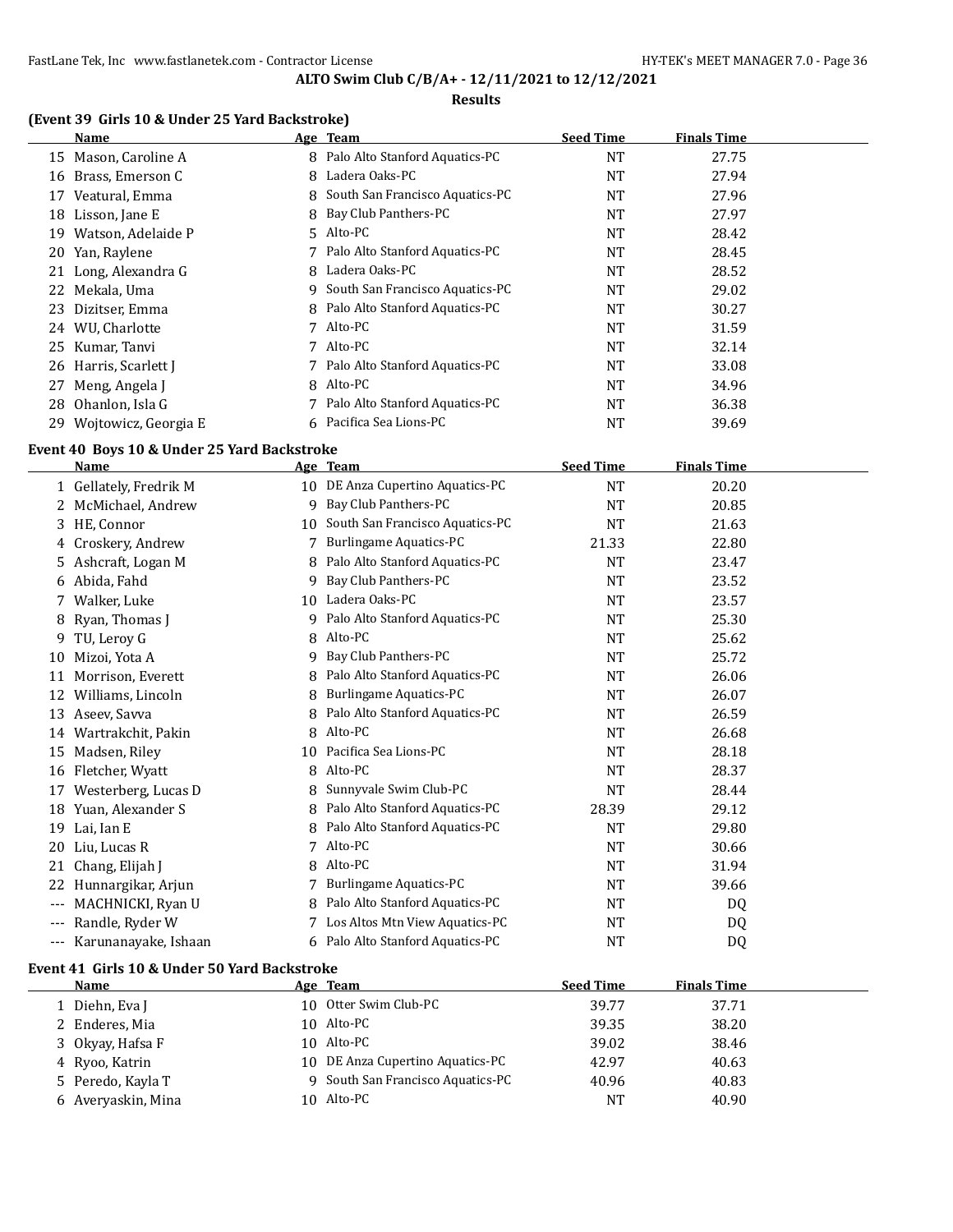### **Results**

# **(Event 41 Girls 10 & Under 50 Yard Backstroke)**

|                     | <b>Name</b>             |    | Age Team                          | <b>Seed Time</b> | <b>Finals Time</b> |  |
|---------------------|-------------------------|----|-----------------------------------|------------------|--------------------|--|
|                     | 7 Westerberg, Emelie A  |    | 10 Sunnyvale Swim Club-PC         | 42.60            | 41.19              |  |
|                     | 8 Beim, Lauren          |    | 10 Alto-PC                        | 43.88            | 41.26              |  |
| 9.                  | Liu, Lillian S          |    | 10 Palo Alto Stanford Aquatics-PC | 43.45            | 41.76              |  |
|                     | 10 Liang, Keira T       | 9  | <b>Burlingame Aquatics-PC</b>     | 42.84            | 42.63              |  |
|                     | 11 Walther, Stephanie L | 9  | Alto-PC                           | 43.19            | 42.65              |  |
| 12                  | Levin, Annelise S       | 9  | DE Anza Cupertino Aquatics-PC     | 49.92            | 42.70              |  |
| 13                  | Wong, Kate              |    | 10 Alto-PC                        | 45.30            | 42.88              |  |
| 14                  | Guo, Jocelyn J          |    | 10 Palo Alto Stanford Aquatics-PC | 43.47            | 42.94              |  |
| 15                  | Wang, Catherine         | 8  | DE Anza Cupertino Aquatics-PC     | 45.00            | 42.98              |  |
|                     | 16 Lema, Sierra         | 10 | <b>Burlingame Aquatics-PC</b>     | 44.44            | 43.79              |  |
| 17                  | Muston, Chloe           |    | 10 Alto-PC                        | 48.91            | 44.00              |  |
| 18                  | Thothadri, Arya N       |    | 8 Sunnyvale Swim Club-PC          | 45.18            | 44.77              |  |
| 19                  | Mayberry, Sierra V      |    | 10 Palo Alto Stanford Aquatics-PC | 44.52            | 44.88              |  |
| 20                  | Haemer, Elliot          |    | 10 Alto-PC                        | 47.88            | 45.41              |  |
| 21                  | Modarres, Dahlia M      | 10 | Palo Alto Stanford Aquatics-PC    | 44.51            | 45.86              |  |
| 22                  | Mishra, Ananya          | 9  | Sunnyvale Swim Club-PC            | 51.09            | 46.06              |  |
| 23                  | Shukla, Aanya           |    | 10 Palo Alto Stanford Aquatics-PC | 46.01            | 46.26              |  |
|                     | 24 Akella, Leela        | 10 | Burlingame Aquatics-PC            | <b>NT</b>        | 46.29              |  |
| 25                  | Neuman, Julia N         |    | 10 Alto-PC                        | 46.55            | 46.63              |  |
| 26                  | Chandra, Emily D        |    | 9 Sunnyvale Swim Club-PC          | 45.87            | 46.80              |  |
|                     | 27 Kennedy Yan, Cara    |    | 10 Bull Dog Swim Club-PC          | <b>NT</b>        | 47.16              |  |
|                     | 28 Srinivasan, Ira      |    | 9 Alto-PC                         | 48.71            | 47.22              |  |
| 29                  | Taylor, Madison J       | 9  | Alto-PC                           | 47.26            | 47.49              |  |
| 30                  | Arscott, Caroline N     | 8  | <b>Burlingame Aquatics-PC</b>     | NT               | 47.62              |  |
| 31                  | Perez Garcia, Allison   | 10 | South San Francisco Aquatics-PC   | <b>NT</b>        | 47.85              |  |
| 32                  | Haemer, Chloe           |    | 10 Alto-PC                        | 47.69            | 47.86              |  |
| 33                  | Rios, Adeline V         |    | 10 Alto-PC                        | 48.87            | 47.89              |  |
|                     | 34 Chan, Erica H        |    | 10 Alto-PC                        | 49.79            | 48.11              |  |
|                     | 35 Yan, Raewen          |    | 9 Palo Alto Stanford Aquatics-PC  | <b>NT</b>        | 48.25              |  |
|                     | 36 Wang, Yumo           |    | 9 Alto-PC                         | 47.37            | 48.83              |  |
|                     | 37 Kirk, Lily           |    | 10 Pacifica Sea Lions-PC          | <b>NT</b>        | 49.19              |  |
| 38                  | Wong, Zara Q            |    | 10 Alto-PC                        | 45.55            | 49.20              |  |
| 39                  | Lai, Chloe T            |    | 10 Ladera Oaks-PC                 | 52.31            | 49.35              |  |
| 40                  | Guenther, Lyla A        | 7  | <b>Burlingame Aquatics-PC</b>     | <b>NT</b>        | 49.42              |  |
|                     | 41 Gupta, Sonya N       |    | 10 Alto-PC                        | 50.32            | 49.85              |  |
|                     | 42 Telischak, Olivia M  |    | 10 Alto-PC                        | 49.35            | 50.35              |  |
| 43                  | Chari, Keira S          |    | 10 Burlingame Aquatics-PC         | 54.01            | 50.84              |  |
| 44                  | Karunanayake, Maya      |    | 8 Palo Alto Stanford Aquatics-PC  | 59.83            | 51.36              |  |
| 45                  | Lundell, Kendall C      |    | 9 Alto-PC                         | 54.70            | 51.78              |  |
| 46                  | Gianotti, Maria J       |    | 9 Alto-PC                         | 53.87            | 52.13              |  |
| 47                  | Tam, Logan              | 9  | South San Francisco Aquatics-PC   | 56.31            | 53.48              |  |
| 48                  | Mohan, Mira N           | 9  | <b>Burlingame Aquatics-PC</b>     | 59.06            | 54.14              |  |
| 49                  | Veatural, Emma          | 8  | South San Francisco Aquatics-PC   | <b>NT</b>        | 59.42              |  |
| 50                  | Samachisa, Ada L        | 9  | Alto-PC                           | 1:18.16          | 1:02.96            |  |
|                     | 51 Mekala, Uma          | 9  | South San Francisco Aquatics-PC   | 1:00.35          | 1:03.56            |  |
| 52                  | Christensen, Olivia C   | 7  | Ladera Oaks-PC                    | NT               | 1:09.67            |  |
| $\qquad \qquad - -$ | Rai, Maithili           | 10 | Otter Swim Club-PC                | <b>NT</b>        | DQ                 |  |
| $---$               | Brass, Sydney M         | 10 | Ladera Oaks-PC                    | 49.44            | DQ                 |  |
| $---$               | Alexander, Marigold J   |    | 7 Pacifica Sea Lions-PC           | NT               | DQ                 |  |
|                     | --- Nash, Aria S        |    | 10 Palo Alto Stanford Aquatics-PC | <b>NT</b>        | DQ                 |  |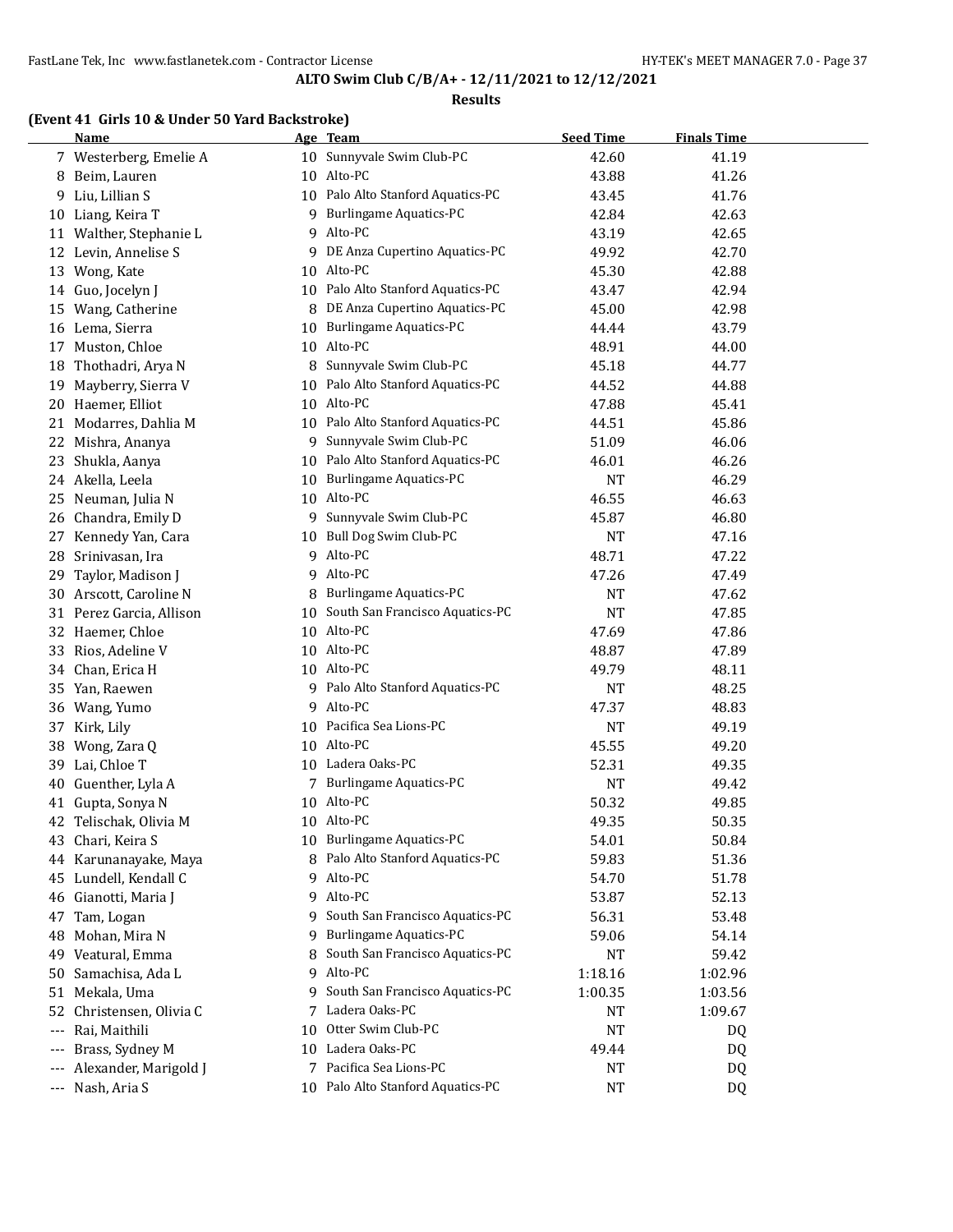### **Results**

# **Event 42 Boys 10 & Under 50 Yard Backstroke**

|     | <b>Name</b>                           |                 | Age Team                          | <b>Seed Time</b> | <b>Finals Time</b> |  |
|-----|---------------------------------------|-----------------|-----------------------------------|------------------|--------------------|--|
|     | 1 Bulankov, Phillip A                 |                 | 9 Alto-PC                         | 39.21            | 37.65              |  |
| 2   | Deng, Daniel                          | 10              | Alto-PC                           | 38.39            | 38.62              |  |
|     | 3 Bailey, Skye R                      | 9               | Alto-PC                           | 37.99            | 39.51              |  |
|     | 4 Chu, Miles                          | 10              | Bay Club Panthers-PC              | 41.13            | 39.85              |  |
| 5.  | Kuusela, Elias N                      | 10              | Alto-PC                           | 40.87            | 39.97              |  |
| 6   | Chang, Eric                           |                 | 10 Alto-PC                        | 42.65            | 41.07              |  |
| 7   | Zhang, Oscar Z                        |                 | 10 Burlingame Aquatics-PC         | 43.28            | 42.74              |  |
| 8   | YU, Felix                             | 10              | Alto-PC                           | 44.41            | 43.21              |  |
| 9   | Arude, Yash P                         | 9               | Sunnyvale Swim Club-PC            | 48.26            | 43.49              |  |
| 10  | Gellately, Fredrik M                  | 10              | DE Anza Cupertino Aquatics-PC     | 45.73            | 43.88              |  |
| 11  | NG, Jonas                             | 10              | Bay Club Panthers-PC              | <b>NT</b>        | 44.14              |  |
| 12  | Leung, Caleb K                        | 10              | Alto-PC                           | 48.40            | 44.40              |  |
|     | 13 McMichael, Andrew                  | 9               | Bay Club Panthers-PC              | <b>NT</b>        | 44.46              |  |
| 14  | Zheng, Kevin J                        | 9               | Bay Club Panthers-PC              | 44.96            | 44.52              |  |
|     | 15 Lee, Connor J                      | 9               | Palo Alto Stanford Aquatics-PC    | 45.56            | 44.71              |  |
|     | 16 Naor, Ethan S                      | 10              | Palo Alto Stanford Aquatics-PC    | 52.02            | 45.97              |  |
| 17  | Brubaker, Benjamin S                  | 9               | Palo Alto Stanford Aquatics-PC    | NT               | 46.45              |  |
|     | 18 HE, Connor                         | 10              | South San Francisco Aquatics-PC   | <b>NT</b>        | 46.48              |  |
|     | 19 Blaine, Leon                       | 10              | Bay Club Panthers-PC              | 50.67            | 46.52              |  |
| 20  | Thompson, Miles                       | 8               | DE Anza Cupertino Aquatics-PC     | 46.86            | 46.75              |  |
|     |                                       | 9               | Alto-PC                           |                  |                    |  |
| 21  | Araya, Sebastian C                    |                 | 10 Alto-PC                        | 50.40            | 47.71              |  |
| 22  | Tian, Jesse                           |                 | 10 Alto-PC                        | 54.36            | 48.21              |  |
| 23  | Rust, Elliot K                        |                 |                                   | 47.96            | 48.50              |  |
|     | 24 Harris, Calvin J                   |                 | 9 Palo Alto Stanford Aquatics-PC  | 51.69            | 49.01              |  |
| 25  | Goel, Arnav                           | 10              | Palo Alto Stanford Aquatics-PC    | 57.25            | 50.19              |  |
| 26  | Dashouk, Michael                      | 9               | Alto-PC                           | <b>NT</b>        | 50.44              |  |
| 27  | Choe, Anthony T                       | 9               | South San Francisco Aquatics-PC   | <b>NT</b>        | 51.13              |  |
| 28  | Ratia, Rocky                          | 10              | Palo Alto Stanford Aquatics-PC    | NT               | 51.87              |  |
| 29  | Repeshko, Leo                         | 9               | Palo Alto Stanford Aquatics-PC    | 59.01            | 52.64              |  |
| 30  | Toda, Aidan                           | 9               | <b>Burlingame Aquatics-PC</b>     | <b>NT</b>        | 53.43              |  |
| 31  | Chan, Mason S                         | 10              | Alto-PC                           | 54.69            | 53.72              |  |
|     | 32 Long, Darron J                     | 9               | Alto-PC                           | <b>NT</b>        | 54.73              |  |
|     | 33 Caroompas, Nolan                   | 10              | Sunnyvale Swim Club-PC            | <b>NT</b>        | 54.75              |  |
|     | 34 Wong, Damon                        | 10              | South San Francisco Aquatics-PC   | NT               | 55.50              |  |
|     | 35 Chen, Aaron                        | 8               | DE Anza Cupertino Aquatics-PC     | <b>NT</b>        | 57.26              |  |
|     | 36 Mai, Bryan S                       | 9               | Alto-PC                           | 1:00.51          | 57.48              |  |
|     | 37 Sung, Ryan                         |                 | 9 Alto-PC                         | <b>NT</b>        | 58.87              |  |
|     | 38 Martin, Quinton J                  | 9               | Pacifica Sea Lions-PC             | <b>NT</b>        | 59.22              |  |
|     | 39 Xia, Daniel J                      | 9               | Alto-PC                           | <b>NT</b>        | 1:00.58            |  |
|     | 40 Lindstrom, Madison                 | 7               | <b>Burlingame Aquatics-PC</b>     | <b>NT</b>        | 1:04.44            |  |
| 41  | Oliveira, Enzo P                      | 9               | Alto-PC                           | <b>NT</b>        | 1:10.41            |  |
| 42  | Bakunin, Emil O                       | 9               | Palo Alto Stanford Aquatics-PC    | <b>NT</b>        | 1:13.89            |  |
| --- | Louie, Amos                           |                 | <b>Burlingame Aquatics-PC</b>     | 1:06.19          | DQ                 |  |
| --- | Blaine, Raymond                       | 8               | Bay Club Panthers-PC              | 1:14.20          | DQ                 |  |
| --- | Aseev, Savva                          | 8               | Palo Alto Stanford Aquatics-PC    | 1:02.99          | DQ                 |  |
|     | Event 43 Girls 10 & Under 200 Yard IM |                 |                                   |                  |                    |  |
|     | <b>Name</b>                           |                 | Age Team                          | <b>Seed Time</b> | <b>Finals Time</b> |  |
|     | 1 Gere, Oasis N                       |                 | 10 Palo Alto Stanford Aquatics-PC | 3:15.38          | 3:09.28            |  |
|     | 43.27                                 | 1:31.02 (47.75) | 2:27.38 (56.36)                   | 3:09.28 (41.90)  |                    |  |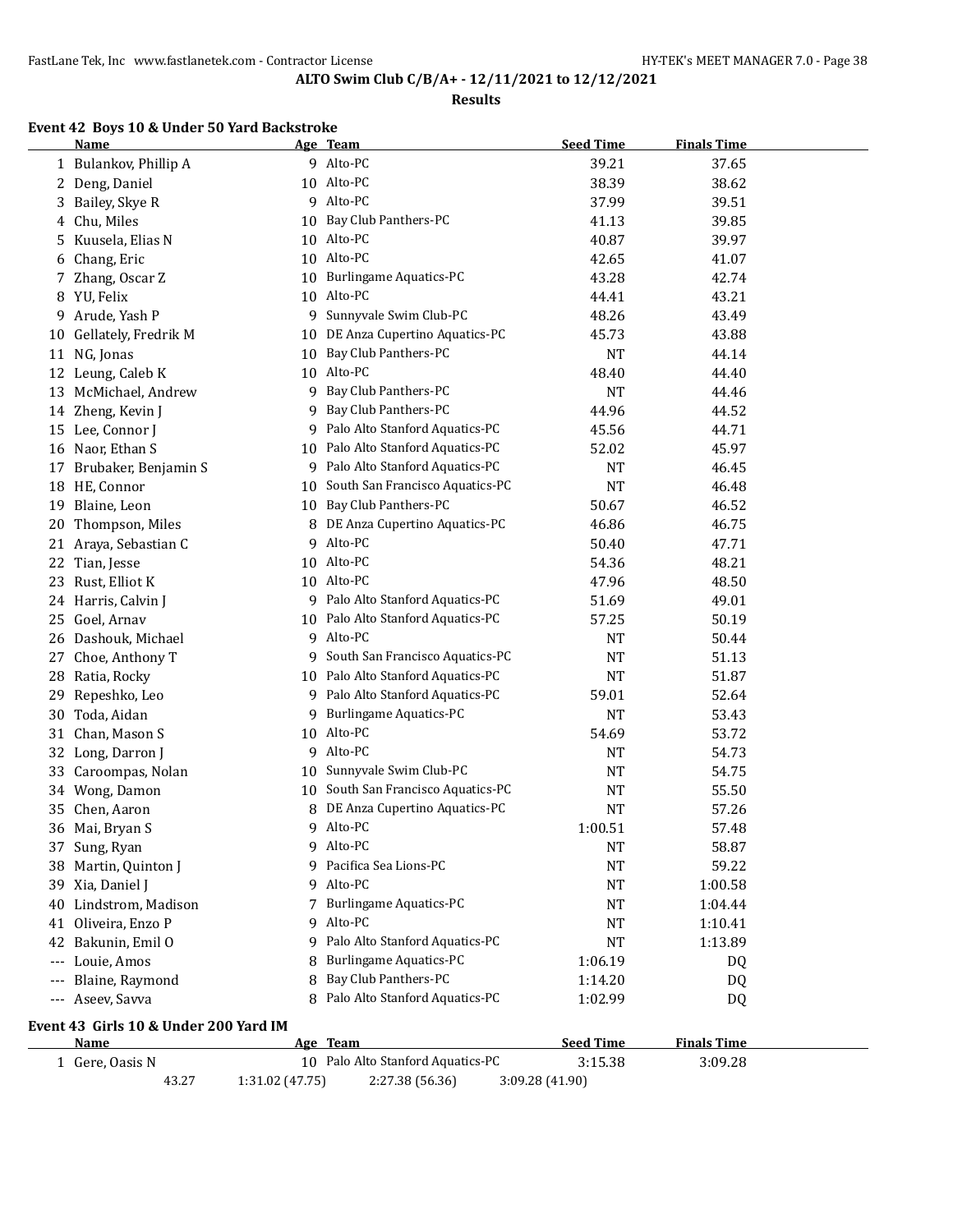#### **Results**

| Name                         | Age Team        |                                   |                 | <b>Seed Time</b> | <b>Finals Time</b> |  |
|------------------------------|-----------------|-----------------------------------|-----------------|------------------|--------------------|--|
| 2 Peredo, Kayla T            |                 | 9 South San Francisco Aquatics-PC |                 | 3:17.57          | 3:13.30            |  |
| 45.29                        | 1:31.53(46.24)  | 2:26.74(55.21)                    | 3:13.30(46.56)  |                  |                    |  |
| 3 Mortensen Lichtenwal, Lena |                 | 10 Sunnyvale Swim Club-PC         |                 | NT               | 3:23.18            |  |
| 1:39.93                      |                 | 2:39.44(                          | 3:23.18 (43.74) |                  |                    |  |
| 4 Wang, Catherine            |                 | 8 DE Anza Cupertino Aquatics-PC   |                 | <b>NT</b>        | 3:32.41            |  |
| 49.62                        | 1:40.43(50.81)  | 2:47.82 (1:07.39)                 | 3:32.41 (44.59) |                  |                    |  |
| 5 Huibers, Emily T           |                 | 9 Palo Alto Stanford Aquatics-PC  |                 | <b>NT</b>        | 3:41.64            |  |
| 58.00                        | 1:56.95(58.95)  | 2:57.17(1:00.22)                  | 3:41.64(44.47)  |                  |                    |  |
| --- McClennan, Beatrice E    |                 | 10 Sunnyvale Swim Club-PC         |                 | NT               | DQ                 |  |
| 38.70                        | 1:22.24 (43.54) | 2:21.61 (59.37)                   | DO (36.57)      |                  |                    |  |

### **Event 44 Boys 10 & Under 200 Yard IM**

| <b>Name</b>                                               | Age Team          |                                       |                 | <b>Seed Time</b> | <b>Finals Time</b> |  |
|-----------------------------------------------------------|-------------------|---------------------------------------|-----------------|------------------|--------------------|--|
| 1 Gotianse, Zane V                                        |                   | 10 South San Francisco Aquatics-PC    |                 | 2:55.34          | 2:49.34            |  |
| 39.41                                                     |                   | $1:22.14(42.73)$ $2:12.04(49.90)$     | 2:49.34 (37.30) |                  |                    |  |
| 2 Bivol, Julien A                                         | 10 Alto-PC        |                                       |                 | 2:59.75          | 2:49.64            |  |
| 37.19                                                     | 1:21.85 (44.66)   | 2:13.46 (51.61)                       | 2:49.64(36.18)  |                  |                    |  |
| 3 Chu, Miles                                              |                   | 10 Bay Club Panthers-PC               |                 | 3:25.50          | 3:10.08            |  |
| 47.41                                                     |                   | $1:34.26(46.85)$ $2:29.67(55.41)$     | 3:10.08(40.41)  |                  |                    |  |
| 4 Yuan, Jesse                                             |                   | 10 Palo Alto Stanford Aquatics-PC     |                 | <b>NT</b>        | 3:11.50            |  |
| 43.77                                                     | 1:38.15 (54.38)   | 2:27.37 (49.22)                       | 3:11.50(44.13)  |                  |                    |  |
| 5 Parris, Josiah M                                        |                   | 10 DE Anza Cupertino Aquatics-PC      |                 | <b>NT</b>        | 3:14.36            |  |
| 45.41                                                     |                   | $1:37.03(51.62)$ $2:32.39(55.36)$     | 3:14.36(41.97)  |                  |                    |  |
| 6 Tolkachov, Michael A                                    |                   | 8 South San Francisco Aquatics-PC     |                 | 3:57.49          | 3:25.84            |  |
| 46.26                                                     |                   | $1:38.30(52.04)$ $2:39.48(1:01.18)$   | 3:25.84(46.36)  |                  |                    |  |
| 7 Young, Griffin C                                        |                   | 9 Ladera Oaks-PC                      |                 | <b>NT</b>        | 4:00.60            |  |
| 56.22                                                     |                   | $2:04.42(1:08.20)$ $3:11.27(1:06.85)$ | 4:00.60(49.33)  |                  |                    |  |
| --- Erhard, Raphael                                       | 10 Alto-PC        |                                       |                 | 2:52.88          | DQ                 |  |
| 39.25                                                     | 1:20.05 (40.80)   | 2:08.62 (48.57)                       | DQ (37.48)      |                  |                    |  |
| --- Mortensen Lichtenwal, Bjorn 10 Sunnyvale Swim Club-PC |                   |                                       |                 | <b>NT</b>        | DQ                 |  |
| 43.59                                                     |                   | $1:31.74(48.15)$ $2:24.77(53.03)$     | DQ (40.31)      |                  |                    |  |
| Tsao, Christopher                                         |                   | 9 South San Francisco Aquatics-PC     |                 | NT               | DQ                 |  |
| 56.38                                                     | 1:58.94 (1:02.56) | 3:12.94(1:14.00)                      | DQ (49.01)      |                  |                    |  |

## **Event 45 Girls 10 & Under 25 Yard Breaststroke**

|    | Name                 |    | Age Team                          | <b>Seed Time</b> | <b>Finals Time</b> |  |
|----|----------------------|----|-----------------------------------|------------------|--------------------|--|
|    | 1 Hopkins, Summer S  | 10 | DE Anza Cupertino Aquatics-PC     | 19.98            | 22.65              |  |
|    | 2 Bryant, Samantha K |    | 10 Los Altos Mtn View Aquatics-PC | NT               | 24.16              |  |
|    | 3 Leung, Vesper R    | 9  | Unattached-PC                     | <b>NT</b>        | 24.40              |  |
|    | 4 Pham, Van-Anh      | 8  | DE Anza Cupertino Aquatics-PC     | <b>NT</b>        | 24.95              |  |
|    | 5 Rhodes, Ava V      | 9  | Bull Dog Swim Club-PC             | NT               | 25.83              |  |
|    | 6 Guo, Luna          | 9  | Alto-PC                           | 25.00            | 25.99              |  |
|    | 7 Lema, Adriana      | 8  | Burlingame Aquatics-PC            | 26.17            | 26.66              |  |
|    | 8 Lamure, Victoire I | 9  | Palo Alto Stanford Aquatics-PC    | <b>NT</b>        | 27.13              |  |
| 9  | Pang, Jamielynn      | 10 | Burlingame Aquatics-PC            | NT               | 27.40              |  |
| 10 | Chuang, lu yan E     |    | Bull Dog Swim Club-PC             | NT               | 27.94              |  |
| 11 | Tam, Logan           | 9  | South San Francisco Aquatics-PC   | NT               | 29.52              |  |
| 12 | Thothadri, Arya N    | 8  | Sunnyvale Swim Club-PC            | 29.26            | 29.86              |  |
| 13 | Lee, Amelia V        | 8  | Palo Alto Stanford Aquatics-PC    | <b>NT</b>        | 30.28              |  |
| 14 | Lin, Abigail         | 8  | Alto-PC                           | <b>NT</b>        | 30.52              |  |
| 15 | WU, Charlotte        |    | Alto-PC                           | NT               | 30.89              |  |
| 16 | Liang, Miya T        |    | 6 Otter Swim Club-PC              | 30.36            | 31.51              |  |
| 17 | Yan, Raylene         |    | Palo Alto Stanford Aquatics-PC    | NT               | 32.08              |  |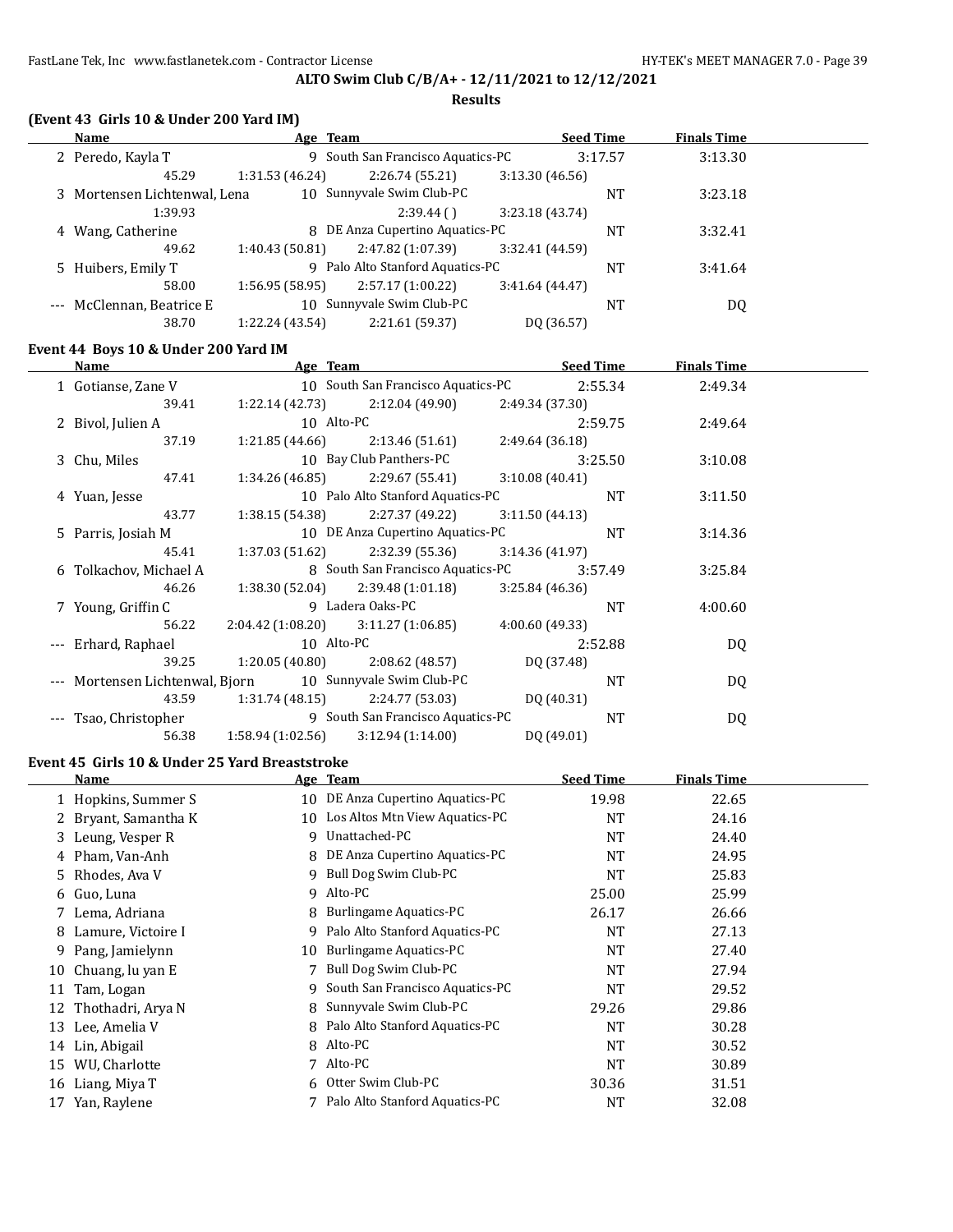**Results**

## **(Event 45 Girls 10 & Under 25 Yard Breaststroke)**

| Name                     | Age Team             | <b>Seed Time</b> | <b>Finals Time</b> |
|--------------------------|----------------------|------------------|--------------------|
| 18 Wang, Emmy B          | 8 Alto-PC            | NT               | 34.85              |
| 19 Meng, Angela J        | 8 Alto-PC            | NT               | 35.53              |
| 20 Shenoy, Samika        | 8 Alto-PC            | NT               | 36.37              |
| 21 Christensen, Olivia C | 7 Ladera Oaks-PC     | NT               | 37.56              |
| --- Watson, Adelaide P   | 5 Alto-PC            | NT               | DQ                 |
| --- Kumar, Tanvi         | 7 Alto-PC            | NT               | DQ                 |
| --- Brass, Emerson C     | 8 Ladera Oaks-PC     | NT               | DQ                 |
| --- Ahonen, Julia I      | 8 Otter Swim Club-PC | <b>NT</b>        | D0                 |

## **Event 46 Boys 10 & Under 25 Yard Breaststroke**

|                   | Name                 |    | Age Team                          | <b>Seed Time</b> | <b>Finals Time</b> |  |
|-------------------|----------------------|----|-----------------------------------|------------------|--------------------|--|
|                   | 1 Madtha, Aryan      |    | 10 DE Anza Cupertino Aquatics-PC  | NT               | 20.67              |  |
|                   | 2 Wartrakchit, Pakin | 8  | Alto-PC                           | NT               | 24.80              |  |
|                   | 3 Morrison, Everett  |    | Palo Alto Stanford Aquatics-PC    | NT               | 25.75              |  |
|                   | 4 TU, Leroy G        | 8  | Alto-PC                           | NT               | 28.95              |  |
|                   | 5 Ashcraft, Logan M  |    | 8 Palo Alto Stanford Aquatics-PC  | NT               | 29.60              |  |
|                   | 6 Chang, Elijah J    | 8  | Alto-PC                           | <b>NT</b>        | 33.29              |  |
|                   | 7 Choe, Anthony T    |    | 9 South San Francisco Aquatics-PC | NT               | 37.78              |  |
|                   | 8 Fletcher, Wyatt    |    | 8 Alto-PC                         | <b>NT</b>        | 37.96              |  |
|                   | 9 Liu, Lucas R       |    | Alto-PC                           | <b>NT</b>        | 38.43              |  |
| 10                | Blaine, Raymond      | 8  | Bay Club Panthers-PC              | <b>NT</b>        | 39.61              |  |
| 11                | Yuan, Alexander S    | 8  | Palo Alto Stanford Aquatics-PC    | 42.35            | 43.59              |  |
| $---$             | Hunnargikar, Arjun   |    | <b>Burlingame Aquatics-PC</b>     | <b>NT</b>        | DQ                 |  |
| $---$             | Madsen, Riley        | 10 | Pacifica Sea Lions-PC             | NT               | DQ                 |  |
| $---$             | Wong, Damon          | 10 | South San Francisco Aquatics-PC   | <b>NT</b>        | DQ                 |  |
| $---$             | Tejero, Mateo        |    | Palo Alto Stanford Aquatics-PC    | NT               | DQ                 |  |
| $\qquad \qquad -$ | Mizoi, Yota A        | 9  | Bay Club Panthers-PC              | NT               | DQ                 |  |

### **Event 47 Girls 10 & Under 50 Yard Breaststroke**

|    | <b>Name</b>           |    | Age Team                        | <b>Seed Time</b> | <b>Finals Time</b> |  |
|----|-----------------------|----|---------------------------------|------------------|--------------------|--|
| 1  | Daron, Alana C        | 10 | Sunnyvale Swim Club-PC          | 42.95            | 43.67              |  |
|    | Diehn, Eva J          | 10 | Otter Swim Club-PC              | 48.16            | 44.26              |  |
| 3  | Lai, Hana T           | 10 | Ladera Oaks-PC                  | 45.63            | 46.47              |  |
| 4  | Brass, Sydney M       | 10 | Ladera Oaks-PC                  | 52.65            | 47.21              |  |
| 5  | Hopkins, Summer S     | 10 | DE Anza Cupertino Aquatics-PC   | 45.80            | 48.50              |  |
| 6  | Levin, Annelise S     | 9  | DE Anza Cupertino Aquatics-PC   | 48.07            | 49.16              |  |
|    | Liu, Lillian S        | 10 | Palo Alto Stanford Aquatics-PC  | 50.88            | 50.77              |  |
| 8  | Liang, Keira T        | 9  | <b>Burlingame Aquatics-PC</b>   | 49.07            | 51.28              |  |
| 9  | Barba, Brooke         | 10 | DE Anza Cupertino Aquatics-PC   | <b>NT</b>        | 51.57              |  |
| 10 | Mayberry, Sierra V    | 10 | Palo Alto Stanford Aquatics-PC  | 52.03            | 52.16              |  |
| 11 | Lema, Sierra          | 10 | Burlingame Aquatics-PC          | 52.33            | 53.18              |  |
| 12 | Arscott, Caroline N   | 8  | <b>Burlingame Aquatics-PC</b>   | 1:16.29          | 53.22              |  |
| 13 | Yan, Raewen           | 9  | Palo Alto Stanford Aquatics-PC  | 53.55            | 53.40              |  |
|    | 14 Kirk, Lily         | 10 | Pacifica Sea Lions-PC           | NT               | 57.79              |  |
| 15 | Christensen, Haylee M | 10 | Ladera Oaks-PC                  | 1:06.07          | 58.63              |  |
| 16 | Rai, Maithili         | 10 | Otter Swim Club-PC              | NT               | 59.57              |  |
| 17 | Lisson, Jane E        | 8  | Bay Club Panthers-PC            | NT               | 1:03.22            |  |
| 18 | Perez Garcia, Allison | 10 | South San Francisco Aquatics-PC | <b>NT</b>        | 1:04.04            |  |
| 19 | Nash, Aria S          | 10 | Palo Alto Stanford Aquatics-PC  | NT               | 1:05.52            |  |
| 20 | Moran, Helena C       | 9  | Palo Alto Stanford Aquatics-PC  | 1:06.44          | 1:09.21            |  |
| 21 | Gianotti, Maria J     | 9  | Alto-PC                         | 1:19.97          | 1:10.08            |  |
| 22 | Finn, Sloan           | 8  | Palo Alto Stanford Aquatics-PC  | <b>NT</b>        | 1:11.65            |  |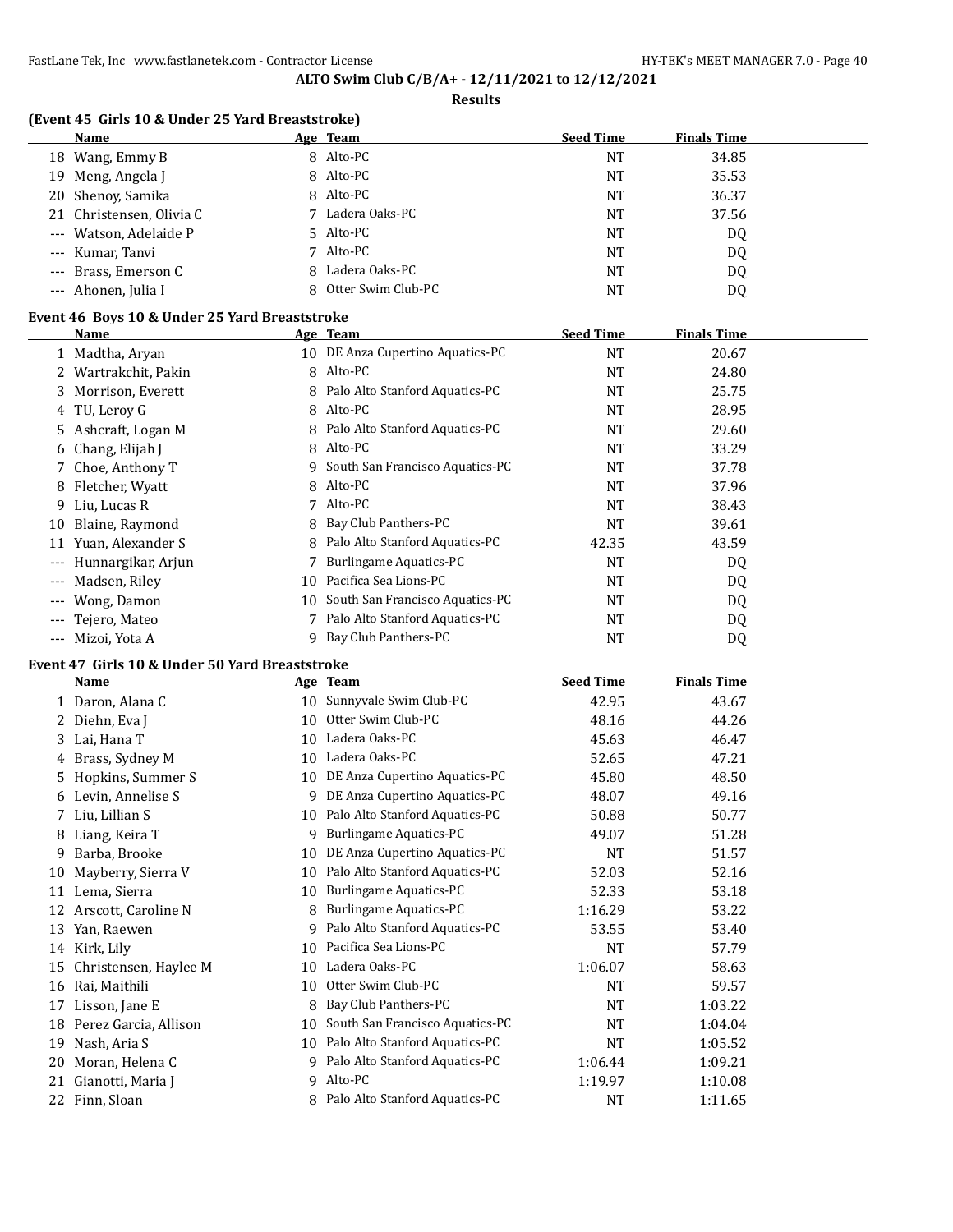#### **Results**

## **(Event 47 Girls 10 & Under 50 Yard Breaststroke)**

| Name                      | Age Team                          | <b>Seed Time</b> | <b>Finals Time</b> |  |
|---------------------------|-----------------------------------|------------------|--------------------|--|
| 23 Parris, Aviah M        | 8 Sunnyvale Swim Club-PC          | NT               | 1:18.64            |  |
| --- Mekala, Uma           | 9 South San Francisco Aquatics-PC | NT               | DQ                 |  |
| --- Liang, Miya T         | 6 Otter Swim Club-PC              | NT               | DO                 |  |
| --- Moutsopoulos, Penny O | 8 Otter Swim Club-PC              | 1:08.95          | DQ                 |  |
| --- LI, Vera W            | 10 Palo Alto Stanford Aquatics-PC | 48.24            | D <sub>0</sub>     |  |

## **Event 48 Boys 10 & Under 50 Yard Breaststroke**

|         | <b>Name</b>          |                 | Age Team                        | <b>Seed Time</b> | <b>Finals Time</b> |  |
|---------|----------------------|-----------------|---------------------------------|------------------|--------------------|--|
|         | 1 Erhard, Raphael    |                 | 10 Alto-PC                      | 42.49            | 41.25              |  |
| 2.      | Yuan, Jesse          | 10 <sup>1</sup> | Palo Alto Stanford Aquatics-PC  | 40.85            | 42.11              |  |
| 3       | Wang, Siwei          | 10              | Bay Club Panthers-PC            | 43.19            | 45.37              |  |
| 4       | Bivol, Julien A      | 10              | Alto-PC                         | 45.64            | 45.90              |  |
| 5.      | Madtha, Aryan        | 10              | DE Anza Cupertino Aquatics-PC   | 55.62            | 46.19              |  |
| 6       | Choong, Greg T       | 10              | Otter Swim Club-PC              | 47.04            | 46.32              |  |
| 7       | Parris, Josiah M     | 10              | DE Anza Cupertino Aquatics-PC   | 47.29            | 48.48              |  |
| 8       | Trounce, James       | 10              | Palo Alto Stanford Aquatics-PC  | 57.21            | 49.38              |  |
| 9       | Rodde, Owen A        | 8               | <b>Burlingame Aquatics-PC</b>   | 51.00            | 50.61              |  |
| 10      | Croskery, Andrew     |                 | <b>Burlingame Aquatics-PC</b>   | 52.73            | 53.35              |  |
| 11      | Blaine, Leon         | 10              | Bay Club Panthers-PC            | 52.77            | 53.39              |  |
| 12      | Lee, Connor J        | 9               | Palo Alto Stanford Aquatics-PC  | 55.03            | 53.77              |  |
| 13      | Suh, Noah            | 10              | Palo Alto Stanford Aquatics-PC  | 56.26            | 55.13              |  |
| 14      | Czajkowski, Robert P | 10              | Palo Alto Stanford Aquatics-PC  | 55.51            | 55.70              |  |
| 15      | Repeshko, Leo        | 9               | Palo Alto Stanford Aquatics-PC  | <b>NT</b>        | 56.49              |  |
| 16      | Young, Griffin C     | 9               | Ladera Oaks-PC                  | 54.22            | 58.19              |  |
| 17      | Goel, Arnav          | 10              | Palo Alto Stanford Aquatics-PC  | 58.59            | 1:00.76            |  |
| 18      | Westerberg, Lucas D  | 8               | Sunnyvale Swim Club-PC          | NT               | 1:04.23            |  |
| 19      | Toda, Aidan          | 9               | Burlingame Aquatics-PC          | <b>NT</b>        | 1:04.57            |  |
| 20      | Tsao, Christopher    | 9               | South San Francisco Aquatics-PC | 59.86            | 1:05.18            |  |
| 21      | Ratia, Rocky         | 10              | Palo Alto Stanford Aquatics-PC  | <b>NT</b>        | 1:08.12            |  |
| 22      | Lai, Ian E           | 8               | Palo Alto Stanford Aquatics-PC  | <b>NT</b>        | 1:09.04            |  |
| 23      | Louie, Amos          | 8               | Burlingame Aquatics-PC          | NT               | 1:21.25            |  |
| $- - -$ | Choe, Anthony T      | 9               | South San Francisco Aquatics-PC | NT               | D <sub>0</sub>     |  |
| $- - -$ | Randle, Ryder W      |                 | Los Altos Mtn View Aquatics-PC  | NT               | DQ.                |  |
| $---$   | Bakunin, Emil O      | 9               | Palo Alto Stanford Aquatics-PC  | NT               | DQ                 |  |
|         | Walker, Luke         | 10              | Ladera Oaks-PC                  | NT               | DQ.                |  |
| $---$   | HE, Connor           | 10              | South San Francisco Aquatics-PC | <b>NT</b>        | DQ                 |  |

### **Event 49 Girls 10 & Under 100 Yard Breaststroke**

| <b>Name</b>       | Age Team                             | <b>Seed Time</b> | <b>Finals Time</b> |  |
|-------------------|--------------------------------------|------------------|--------------------|--|
| 1 Billip, Imani H | <b>Burlingame Aquatics-PC</b><br>10  | 1:48.85          | 1:32.78            |  |
| 45.06             | 1:32.78 (47.72)                      |                  |                    |  |
| 2 Enderes, Mia    | 10 Alto-PC                           | 1:37.28          | 1:37.77            |  |
| 45.69             | 1:37.77 (52.08)                      |                  |                    |  |
| 3 Deng, Celina    | Palo Alto Stanford Aquatics-PC<br>10 | 1:50.33          | 1:38.61            |  |
| 49.04             | 1:38.61 (49.57)                      |                  |                    |  |
| 4 Jarboe, Kaya R  | Palo Alto Stanford Aquatics-PC<br>10 | <b>NT</b>        | 1:38.95            |  |
| 46.24             | 1:38.95 (52.71)                      |                  |                    |  |
| 5 Gere, Oasis N   | Palo Alto Stanford Aquatics-PC<br>10 | 1:33.55          | 1:39.16            |  |
| 46.99             | 1:39.16 (52.17)                      |                  |                    |  |
| 6 Guo, Jocelyn J  | Palo Alto Stanford Aquatics-PC<br>10 | 1:36.49          | 1:39.25            |  |
| 45.98             | 1:39.25(53.27)                       |                  |                    |  |
| 7 Kim, Joowon     | Los Altos Mtn View Aquatics-PC<br>10 | 1:43.59          | 1:40.29            |  |
| 49.05             | 1:40.29 (51.24)                      |                  |                    |  |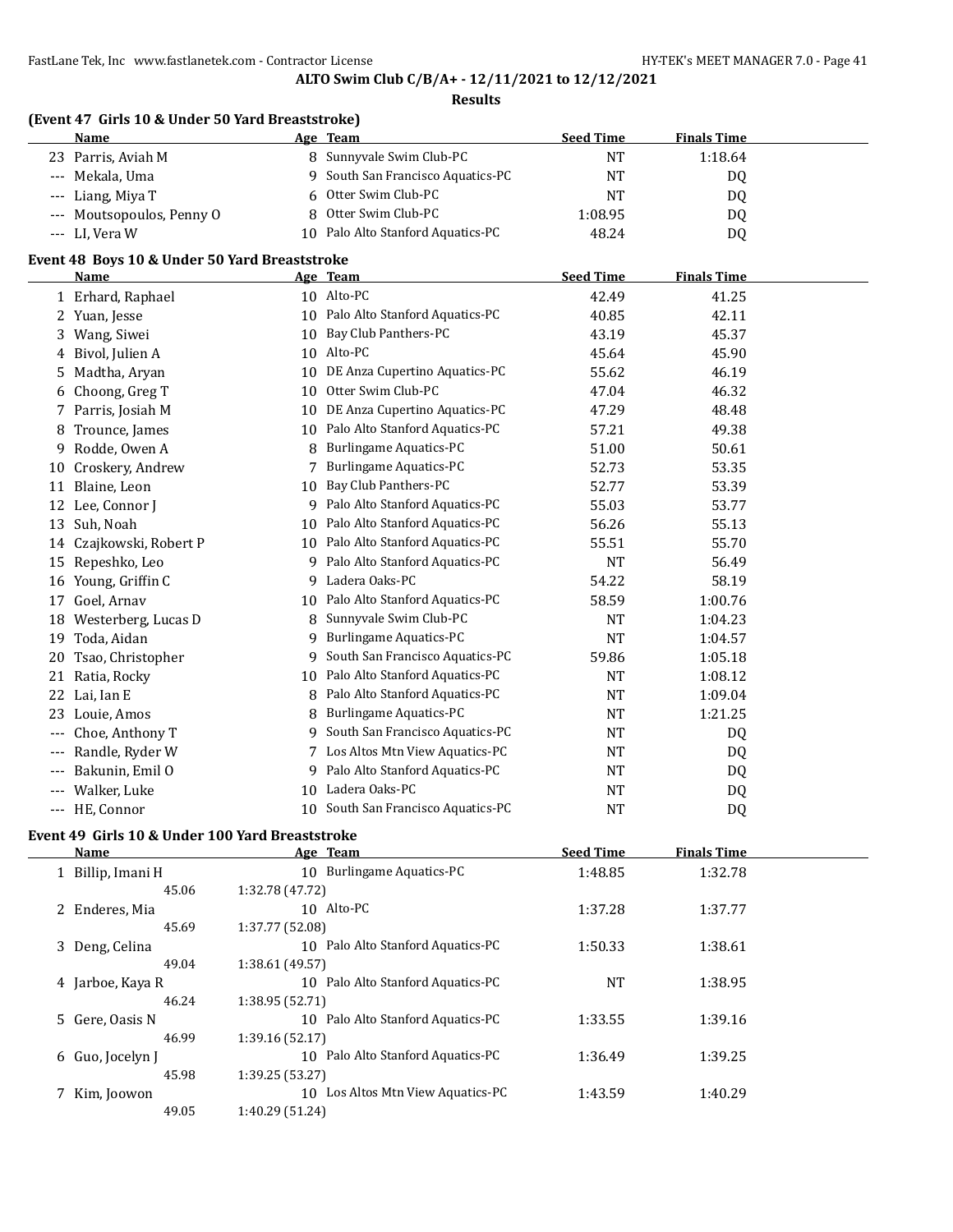FastLane Tek, Inc www.fastlanetek.com - Contractor License **HY-TEK's MEET MANAGER 7.0** - Page 42

**ALTO Swim Club C/B/A+ - 12/11/2021 to 12/12/2021**

**Results**

| (Event 49 Girls 10 & Under 100 Yard Breaststroke) |                                   |                  |                    |  |  |  |  |  |  |  |
|---------------------------------------------------|-----------------------------------|------------------|--------------------|--|--|--|--|--|--|--|
| Name                                              | Age Team                          | <b>Seed Time</b> | <b>Finals Time</b> |  |  |  |  |  |  |  |
| 8 Peredo, Kayla T                                 | 9 South San Francisco Aquatics-PC | 1:42.13          | 1:41.15            |  |  |  |  |  |  |  |
| 48.13                                             | 1:41.15(53.02)                    |                  |                    |  |  |  |  |  |  |  |
| 9 LI, Vera W                                      | 10 Palo Alto Stanford Aquatics-PC | 1:50.16          | 1:41.88            |  |  |  |  |  |  |  |
|                                                   |                                   |                  |                    |  |  |  |  |  |  |  |

| 48.13                         | 1:41.15 (53.02)                   |           |         |  |
|-------------------------------|-----------------------------------|-----------|---------|--|
| 9 LI, Vera W                  | 10 Palo Alto Stanford Aquatics-PC | 1:50.16   | 1:41.88 |  |
| 47.83                         | 1:41.88 (54.05)                   |           |         |  |
| 10 Lai, Chloe T               | 10 Ladera Oaks-PC                 | 1:40.60   | 1:42.24 |  |
| 49.09                         | 1:42.24 (53.15)                   |           |         |  |
| 11 Blanco-Sarmiento, Ximena   | 10 DE Anza Cupertino Aquatics-PC  | 1:46.86   | 1:42.64 |  |
| 50.03                         | 1:42.64 (52.61)                   |           |         |  |
| 12 Okyay, Hafsa F             | 10 Alto-PC                        | 1:43.40   | 1:43.13 |  |
| 49.26                         | 1:43.13 (53.87)                   |           |         |  |
|                               | 10 Sunnyvale Swim Club-PC         |           |         |  |
| 13 Westerberg, Emelie A       |                                   | NT        | 1:44.22 |  |
| 49.73                         | 1:44.22 (54.49)                   |           |         |  |
| 14 Beim, Lauren               | 10 Alto-PC                        | 1:48.14   | 1:45.84 |  |
| 50.08                         | 1:45.84 (55.76)                   |           |         |  |
| 15 Wong, Kate                 | 10 Alto-PC                        | 1:48.11   | 1:47.60 |  |
| 52.25                         | 1:47.60 (55.35)                   |           |         |  |
| 16 Chan, Erica H              | 10 Alto-PC                        | 1:46.32   | 1:48.18 |  |
| 52.34                         | 1:48.18 (55.84)                   |           |         |  |
| 17 Neuman, Julia N            | 10 Alto-PC                        | 1:53.69   | 1:48.65 |  |
| 52.97                         | 1:48.65 (55.68)                   |           |         |  |
| 18 Phillips, Evangeline R     | 10 Los Altos Mtn View Aquatics-PC | 1:57.96   | 1:49.37 |  |
| 51.96                         | 1:49.37 (57.41)                   |           |         |  |
| 19 Mortensen Lichtenwal, Lena | 10 Sunnyvale Swim Club-PC         | 1:49.17   | 1:49.55 |  |
| 52.80                         | 1:49.55 (56.75)                   |           |         |  |
| 20 Chandra, Emily D           | 9 Sunnyvale Swim Club-PC          | 1:48.42   | 1:49.60 |  |
| 51.38                         | 1:49.60 (58.22)                   |           |         |  |
|                               | 10 DE Anza Cupertino Aquatics-PC  | NT        |         |  |
| 21 Barba, Brooke<br>54.12     |                                   |           | 1:49.66 |  |
|                               | 1:49.66 (55.54)                   |           |         |  |
| 22 Walther, Stephanie L       | 9 Alto-PC                         | 1:50.24   | 1:51.25 |  |
| 53.43                         | 1:51.25 (57.82)                   |           |         |  |
| 23 Wang, Yumo                 | 9 Alto-PC                         | 1:53.27   | 1:51.73 |  |
| 55.06                         | 1:51.73 (56.67)                   |           |         |  |
| 24 Wong, Zara Q               | 10 Alto-PC                        | 1:51.22   | 1:52.74 |  |
| 55.31                         | 1:52.74 (57.43)                   |           |         |  |
| 25 Averyaskin, Mina           | 10 Alto-PC                        | NT        | 1:55.16 |  |
| 55.00                         | 1:55.16 (1:00.16)                 |           |         |  |
| 26 Pham, Van-Anh              | 8 DE Anza Cupertino Aquatics-PC   | NT        | 1:55.52 |  |
| 54.65                         | 1:55.52 (1:00.87)                 |           |         |  |
| 27 Ryoo, Katrin               | 10 DE Anza Cupertino Aquatics-PC  | <b>NT</b> | 1:56.23 |  |
| 51.11                         | 1:56.23 (1:05.12)                 |           |         |  |
| 28 Huibers, Emily T           | 9 Palo Alto Stanford Aquatics-PC  | 1:53.57   | 1:56.79 |  |
| 58.69                         | 1:56.79 (58.10)                   |           |         |  |
| 29 Taylor, Madison J          | 9 Alto-PC                         | 2:03.83   | 2:01.24 |  |
| 55.69                         | 2:01.24 (1:05.55)                 |           |         |  |
| 30 Telischak, Olivia M        | 10 Alto-PC                        | 2:08.71   | 2:02.51 |  |
| 58.14                         |                                   |           |         |  |
|                               | 2:02.51 (1:04.37)                 |           |         |  |
| 31 Haemer, Chloe              | 10 Alto-PC                        | 2:09.61   | 2:02.61 |  |
| 58.14                         | 2:02.61 (1:04.47)                 |           |         |  |
| 32 Shukla, Aanya              | 10 Palo Alto Stanford Aquatics-PC | NT        | 2:03.84 |  |
| 57.95                         | 2:03.84 (1:05.89)                 |           |         |  |
| 33 Chari, Keira S             | 10 Burlingame Aquatics-PC         | 2:14.00   | 2:08.86 |  |
| 1:00.85                       | 2:08.86 (1:08.01)                 |           |         |  |
| 34 Gupta, Sonya N             | 10 Alto-PC                        | NT        | 2:11.18 |  |
| 1:03.09                       | 2:11.18 (1:08.09)                 |           |         |  |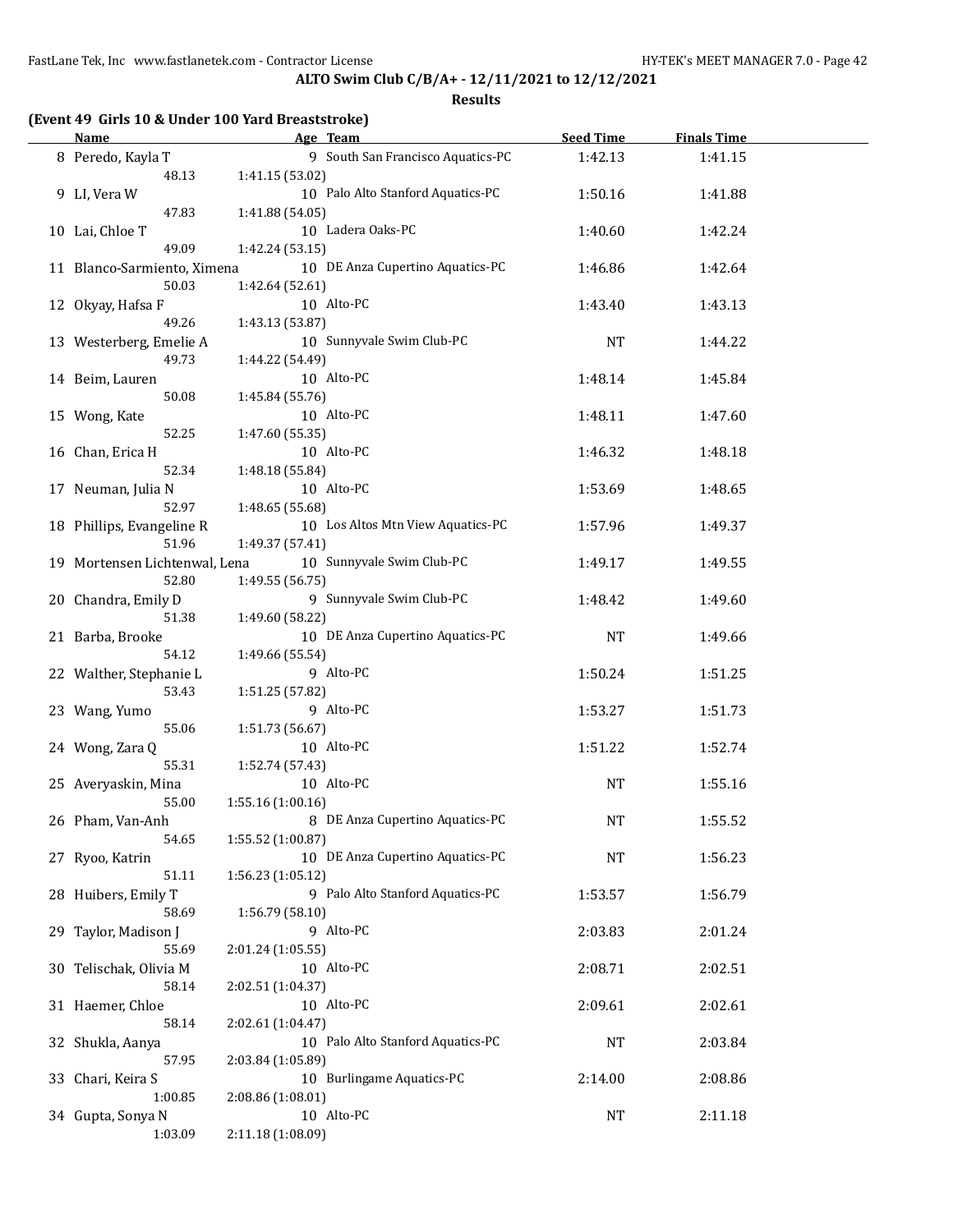# **ALTO Swim Club C/B/A+ - 12/11/2021 to 12/12/2021**

**Results**

| (Event 49 Girls 10 & Under 100 Yard Breaststroke) |                   |                                    |                  |                    |  |
|---------------------------------------------------|-------------------|------------------------------------|------------------|--------------------|--|
| <b>Name</b>                                       |                   | Age Team                           | <b>Seed Time</b> | <b>Finals Time</b> |  |
| 35 Samachisa, Ada L                               |                   | 9 Alto-PC                          | NT               | 2:11.50            |  |
| 1:04.14                                           | 2:11.50 (1:07.36) |                                    |                  |                    |  |
| 36 Lundell, Kendall C                             |                   | 9 Alto-PC                          | 2:07.12          | 2:21.54            |  |
| 1:06.75                                           | 2:21.54 (1:14.79) |                                    |                  |                    |  |
| Muston, Chloe                                     |                   | 10 Alto-PC                         | 1:51.28          | DQ                 |  |
| 51.17                                             | DQ (53.76)        |                                    |                  |                    |  |
| Srinivasan, Ira                                   |                   | 9 Alto-PC                          | 2:33.31          | DQ                 |  |
| 57.10                                             | DQ (1:02.19)      |                                    |                  |                    |  |
| Rios, Adeline V                                   |                   | 10 Alto-PC                         | 2:36.74          |                    |  |
| 1:10.51                                           |                   |                                    |                  | DQ                 |  |
|                                                   | DQ (1:08.87)      |                                    |                  |                    |  |
| Mohan, Mira N                                     |                   | 9 Burlingame Aquatics-PC           | 2:15.21          | DQ                 |  |
| --- Haemer, Elliot                                |                   | 10 Alto-PC                         | 2:06.54          | DQ                 |  |
| 1:00.90                                           | DQ (1:06.62)      |                                    |                  |                    |  |
| Event 50 Boys 10 & Under 100 Yard Breaststroke    |                   |                                    |                  |                    |  |
| Name                                              |                   | Age Team                           | <b>Seed Time</b> | <b>Finals Time</b> |  |
| 1 Zhao, Dylan H                                   |                   | 10 Sunnyvale Swim Club-PC          | 1:25.30          | 1:25.35            |  |
| 40.48                                             | 1:25.35 (44.87)   |                                    |                  |                    |  |
| 2 Bailey, Skye R                                  |                   | 9 Alto-PC                          | 1:29.63          | 1:32.46            |  |
| 44.92                                             | 1:32.46 (47.54)   |                                    |                  |                    |  |
|                                                   |                   | 10 Alto-PC                         | 1:37.13          |                    |  |
| 3 Chang, Eric<br>45.82                            |                   |                                    |                  | 1:34.74            |  |
|                                                   | 1:34.74 (48.92)   |                                    |                  |                    |  |
| 4 Gotianse, Zane V                                |                   | 10 South San Francisco Aquatics-PC | NT               | 1:37.54            |  |
| 46.46                                             | 1:37.54 (51.08)   |                                    |                  |                    |  |
| 5 Mortensen Lichtenwal, Bjorn                     |                   | 10 Sunnyvale Swim Club-PC          | 1:38.46          | 1:40.16            |  |
| 48.43                                             | 1:40.16 (51.73)   |                                    |                  |                    |  |
| 6 Arude, Yash P                                   |                   | 9 Sunnyvale Swim Club-PC           | 1:39.08          | 1:41.34            |  |
| 49.72                                             | 1:41.34 (51.62)   |                                    |                  |                    |  |
| 7 Finn, Zane E                                    |                   | 10 Palo Alto Stanford Aquatics-PC  | 1:38.72          | 1:42.38            |  |
| 49.99                                             | 1:42.38 (52.39)   |                                    |                  |                    |  |
| 8 Chu, Miles                                      |                   | 10 Bay Club Panthers-PC            | 1:47.04          | 1:43.16            |  |
| 51.30                                             | 1:43.16 (51.86)   |                                    |                  |                    |  |
| 9 Kuusela, Elias N                                |                   | 10 Alto-PC                         | 1:47.22          | 1:43.38            |  |
| 50.10                                             | 1:43.38 (53.28)   |                                    |                  |                    |  |
| 10 Lieuw, Alexander M                             |                   | 10 Palo Alto Stanford Aquatics-PC  | NT               | 1:43.57            |  |
| 48.69                                             | 1:43.57 (54.88)   |                                    |                  |                    |  |
| 11 Deng, Daniel                                   |                   | 10 Alto-PC                         | 1:42.90          | 1:44.03            |  |
| 50.07                                             | 1:44.03 (53.96)   |                                    |                  |                    |  |
| 12 Leung, Caleb K                                 |                   | 10 Alto-PC                         | 1:50.33          | 1:44.20            |  |
| 50.26                                             | 1:44.20 (53.94)   |                                    |                  |                    |  |
| 13 Tian, Jesse                                    |                   | 10 Alto-PC                         | 1:56.15          | 1:46.33            |  |
| 52.63                                             | 1:46.33 (53.70)   |                                    |                  |                    |  |
| 14 Rust, Elliot K                                 |                   | 10 Alto-PC                         | 1:49.69          | 1:47.87            |  |
| 53.41                                             | 1:47.87 (54.46)   |                                    |                  |                    |  |
|                                                   |                   | 10 Alto-PC                         |                  |                    |  |
| 15 YU, Felix                                      |                   |                                    | 1:48.94          | 1:48.65            |  |
| 52.80                                             | 1:48.65 (55.85)   |                                    |                  |                    |  |
| 16 Naor, Ethan S                                  |                   | 10 Palo Alto Stanford Aquatics-PC  | 2:02.02          | 1:50.33            |  |
| 52.96                                             | 1:50.33 (57.37)   |                                    |                  |                    |  |
| 17 Bulankov, Phillip A                            |                   | 9 Alto-PC                          | 1:46.17          | 1:52.42            |  |
| 51.86                                             | 1:52.42 (1:00.56) |                                    |                  |                    |  |
| 18 NG, Jonas                                      |                   | 10 Bay Club Panthers-PC            | NT               | 1:53.93            |  |
| 54.34                                             | 1:53.93 (59.59)   |                                    |                  |                    |  |

19 Chan, Mason S 10 Alto-PC 2:17.68 1:54.46

55.35 1:54.46 (59.11)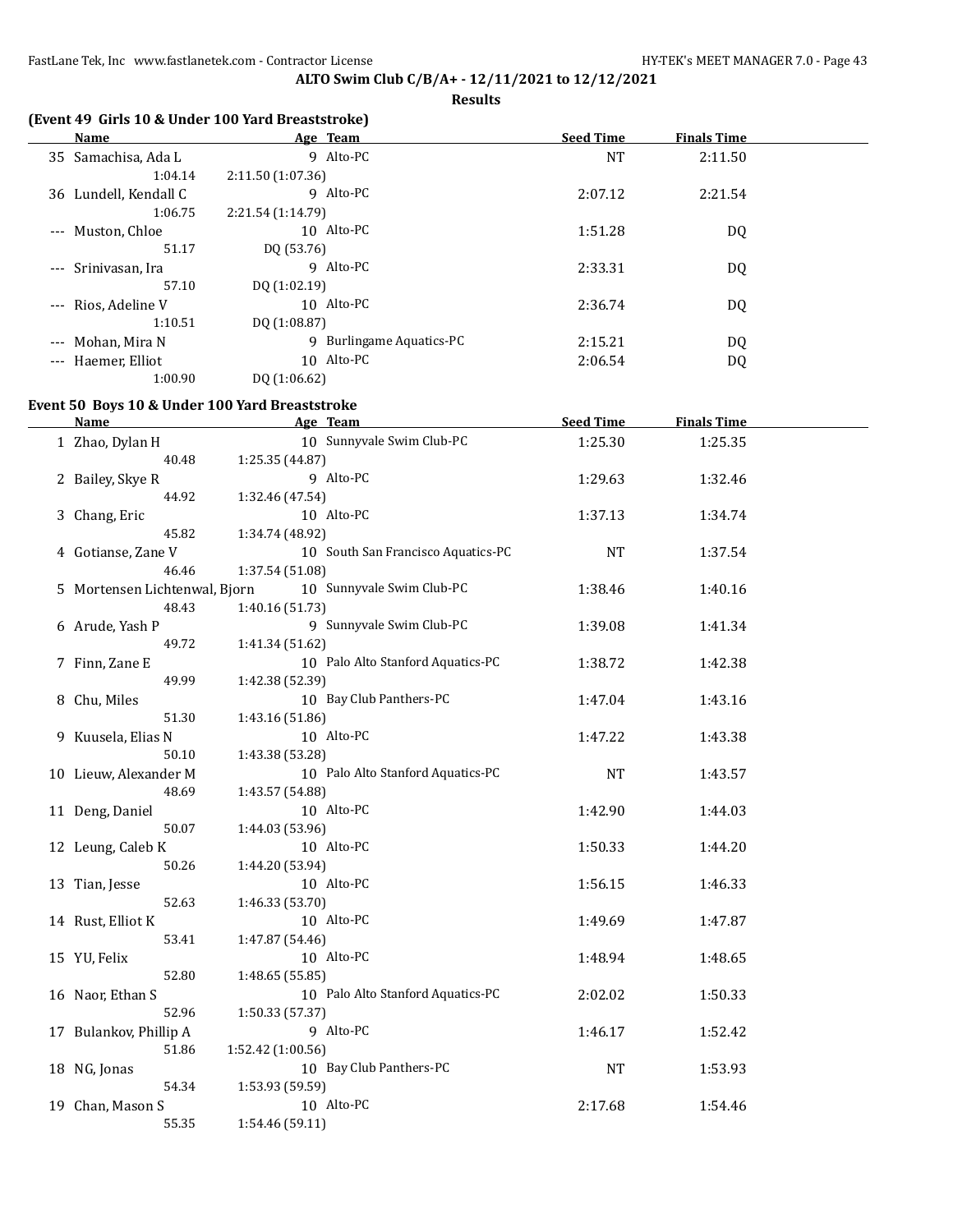**Results**

## **(Event 50 Boys 10 & Under 100 Yard Breaststroke)**

| Name                         |         |                   | Age Team                           | <b>Seed Time</b> | <b>Finals Time</b> |  |
|------------------------------|---------|-------------------|------------------------------------|------------------|--------------------|--|
| 20 Tolkachov, Michael A      |         |                   | 8 South San Francisco Aquatics-PC  | NT               | 1:57.74            |  |
|                              | 57.26   | 1:57.74(1:00.48)  |                                    |                  |                    |  |
| 21 Zhang, Oscar Z            |         |                   | 10 Burlingame Aquatics-PC          | <b>NT</b>        | 2:00.56            |  |
|                              | 57.78   | 2:00.56 (1:02.78) |                                    |                  |                    |  |
| 22 Araya, Sebastian C        |         |                   | 9 Alto-PC                          | 2:05.32          | 2:01.91            |  |
|                              | 59.12   | 2:01.91 (1:02.79) |                                    |                  |                    |  |
| 23 Wong, Damon               |         |                   | 10 South San Francisco Aquatics-PC | <b>NT</b>        | 2:16.25            |  |
|                              | 1:03.14 | 2:16.25(1:13.11)  |                                    |                  |                    |  |
| 24 Mai, Bryan S              |         |                   | 9 Alto-PC                          | NT               | 2:21.16            |  |
|                              | 1:10.67 | 2:21.16 (1:10.49) |                                    |                  |                    |  |
| --- Long, Darron J           |         |                   | 9 Alto-PC                          | NT               | DQ                 |  |
|                              | 1:01.01 | DQ (1:09.52)      |                                    |                  |                    |  |
| --- Xia, Daniel J            |         |                   | 9 Alto-PC                          | <b>NT</b>        | DQ                 |  |
|                              | 1:09.10 | DQ(1:12.06)       |                                    |                  |                    |  |
| Dashouk, Michael<br>$---$    |         |                   | 9 Alto-PC                          | <b>NT</b>        | DQ                 |  |
|                              | 58.67   | DQ (1:04.01)      |                                    |                  |                    |  |
| Sung, Ryan<br>$---$          |         |                   | 9 Alto-PC                          | <b>NT</b>        | DQ                 |  |
|                              | 1:08.25 | DQ(1:10.95)       |                                    |                  |                    |  |
| Oliveira, Enzo P<br>$\cdots$ |         |                   | 9 Alto-PC                          | <b>NT</b>        | DQ                 |  |
|                              | 1:21.63 | DQ (1:20.01)      |                                    |                  |                    |  |

### **Event 51 Girls 10 & Under 25 Yard Freestyle**

|    | <b>Name</b>             |   | Age Team                          | <b>Seed Time</b> | <b>Finals Time</b> |  |
|----|-------------------------|---|-----------------------------------|------------------|--------------------|--|
|    | 1 Guenther, Lyla A      |   | <b>Burlingame Aquatics-PC</b>     | 18.57            | 18.28              |  |
|    | 2 Rhodes, Ava V         | 9 | Bull Dog Swim Club-PC             | NT               | 20.06              |  |
|    | 3 Moutsopoulos, Penny O |   | 8 Otter Swim Club-PC              | <b>NT</b>        | 20.71              |  |
|    | 4 Tam, Logan            | 9 | South San Francisco Aquatics-PC   | NT               | 21.09              |  |
|    | 5 Lee, Amelia V         |   | 8 Palo Alto Stanford Aquatics-PC  | NT               | 21.10              |  |
|    | 6 Liang, Miya T         |   | 6 Otter Swim Club-PC              | 22.86            | 23.01              |  |
|    | 7 Yan, Raylene          |   | 7 Palo Alto Stanford Aquatics-PC  | NT               | 23.59              |  |
| 8  | Ohanlon, Isla G         |   | 7 Palo Alto Stanford Aquatics-PC  | NT               | 24.77              |  |
| 9. | Lisson, Jane E          |   | 8 Bay Club Panthers-PC            | NT               | 25.69              |  |
| 10 | Harris, Scarlett I      |   | 7 Palo Alto Stanford Aquatics-PC  | NT               | 26.30              |  |
| 11 | Christensen, Olivia C   |   | 7 Ladera Oaks-PC                  | <b>NT</b>        | 26.48              |  |
| 12 | Veatural, Emma          |   | 8 South San Francisco Aquatics-PC | NT               | 27.96              |  |
|    | 13 Wojtowicz, Georgia E |   | 6 Pacifica Sea Lions-PC           | NT               | 41.51              |  |

# **Event 52 Boys 10 & Under 25 Yard Freestyle**

|    | <b>Name</b>             |    | Age Team                         | <b>Seed Time</b> | <b>Finals Time</b> |  |
|----|-------------------------|----|----------------------------------|------------------|--------------------|--|
|    | 1 Blaine, Leon          | 10 | Bay Club Panthers-PC             | <b>NT</b>        | 15.91              |  |
|    | 2 Laster, Teddy M       | 10 | Palo Alto Stanford Aquatics-PC   | 20.00            | 16.29              |  |
|    | 3 Morrison, Everett     | 8  | Palo Alto Stanford Aquatics-PC   | <b>NT</b>        | 18.47              |  |
|    | 4 McMichael, Andrew     | 9  | Bay Club Panthers-PC             | <b>NT</b>        | 18.65              |  |
|    | 5 Malhotra, Nalin R     | 10 | Ladera Oaks-PC                   | <b>NT</b>        | 19.04              |  |
|    | 6 Caroompas, Nolan      |    | 10 Sunnyvale Swim Club-PC        | <b>NT</b>        | 19.98              |  |
|    | 7 Abida, Fahd           | 9  | Bay Club Panthers-PC             | <b>NT</b>        | 20.46              |  |
|    | 8 Aseev, Savva          |    | 8 Palo Alto Stanford Aquatics-PC | <b>NT</b>        | 20.66              |  |
|    | 9 Ryan, Thomas J        | 9  | Palo Alto Stanford Aquatics-PC   | <b>NT</b>        | 21.48              |  |
|    | 10 Karunanayake, Ishaan |    | 6 Palo Alto Stanford Aquatics-PC | <b>NT</b>        | 23.64              |  |
| 11 | Yuan, Alexander S       |    | 8 Palo Alto Stanford Aquatics-PC | 23.76            | 23.65              |  |
| 12 | Westerberg, Lucas D     |    | 8 Sunnyvale Swim Club-PC         | <b>NT</b>        | 24.27              |  |
| 13 | MACHNICKI, Ryan U       | 8  | Palo Alto Stanford Aquatics-PC   | <b>NT</b>        | 26.14              |  |
| 14 | Madsen, Riley           | 10 | Pacifica Sea Lions-PC            | <b>NT</b>        | 26.60              |  |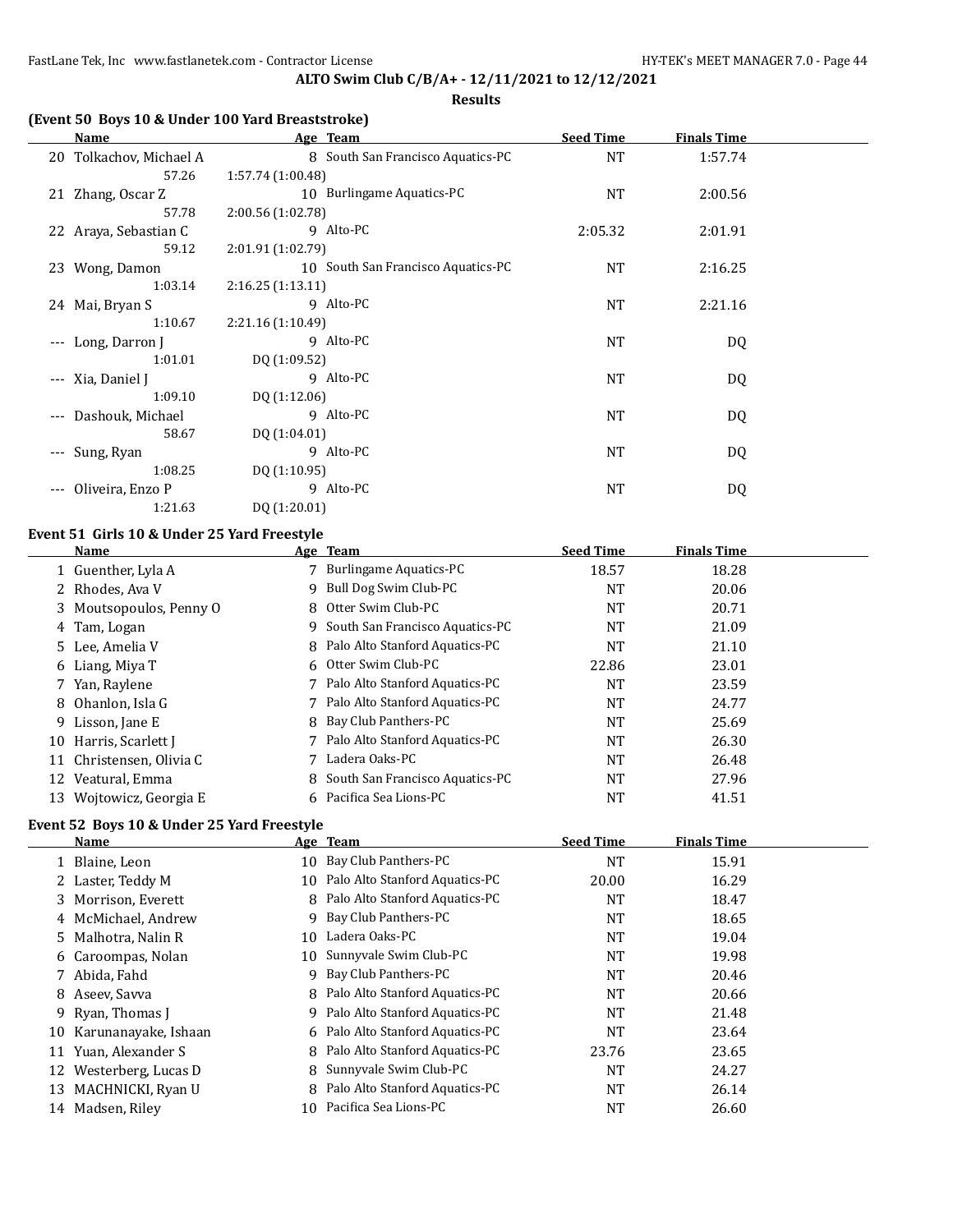### **Results**

| (Event 52 Boys 10 & Under 25 Yard Freestyle) |          |                  |                    |
|----------------------------------------------|----------|------------------|--------------------|
| <b>Name</b>                                  | Age Team | <b>Seed Time</b> | <b>Finals Time</b> |

|    | <u>Name</u>                                         |    | <u>Age leam</u>                   | <u>Seed Time</u> | <u>Finals Time</u> |  |
|----|-----------------------------------------------------|----|-----------------------------------|------------------|--------------------|--|
|    | 15 Hunnargikar, Arjun                               |    | 7 Burlingame Aquatics-PC          | <b>NT</b>        | 30.48              |  |
|    | Event 53 Girls 10 & Under 50 Yard Freestyle<br>Name |    | Age Team                          | <b>Seed Time</b> | <b>Finals Time</b> |  |
|    | 1 McClennan, Beatrice E                             |    | 10 Sunnyvale Swim Club-PC         | 31.36            | 32.02              |  |
|    | 2 Diehn, Eva J                                      |    | 10 Otter Swim Club-PC             | 31.82            | 32.40              |  |
| 3  | Okyay, Hafsa F                                      |    | 10 Alto-PC                        | 30.87            | 32.59              |  |
| 4  | Brass, Sydney M                                     |    | 10 Ladera Oaks-PC                 | 36.92            | 33.45              |  |
| 5. | Gere, Oasis N                                       |    | 10 Palo Alto Stanford Aquatics-PC | 32.99            | 33.99              |  |
| 6  | Daron, Alana C                                      |    | 10 Sunnyvale Swim Club-PC         | 33.37            | 34.04              |  |
|    | 7 Enderes, Mia                                      |    | 10 Alto-PC                        | 33.42            | 34.08              |  |
|    | 8 Lai, Hana T                                       |    | 10 Ladera Oaks-PC                 | 35.93            | 34.63              |  |
| 9. | Walther, Stephanie L                                |    | 9 Alto-PC                         | 34.41            | 35.32              |  |
|    | 10 Beim, Lauren                                     |    | 10 Alto-PC                        | 34.69            | 35.52              |  |
|    | 11 Chandra, Emily D                                 |    | 9 Sunnyvale Swim Club-PC          | 35.21            | 36.39              |  |
|    | 12 LI, Vera W                                       |    | 10 Palo Alto Stanford Aquatics-PC | 34.22            | 36.49              |  |
|    | 13 Levin, Annelise S                                |    | 9 DE Anza Cupertino Aquatics-PC   | 35.38            | 37.45              |  |
|    | 14 Modarres, Dahlia M                               |    | 10 Palo Alto Stanford Aquatics-PC | 35.22            | 37.77              |  |
|    | 15 Muston, Chloe                                    |    | 10 Alto-PC                        | 38.26            | 37.84              |  |
|    | 16 Liang, Keira T                                   |    | 9 Burlingame Aquatics-PC          | 35.86            | 38.06              |  |
|    | 17 Averyaskin, Mina                                 |    | 10 Alto-PC                        | <b>NT</b>        | 38.43              |  |
|    | 18 Wang, Yumo                                       |    | 9 Alto-PC                         | 37.20            | 38.71              |  |
|    | 19 Neuman, Julia N                                  |    | 10 Alto-PC                        | 39.77            | 39.07              |  |
| 20 | Barba, Brooke                                       |    | 10 DE Anza Cupertino Aquatics-PC  | <b>NT</b>        | 39.37              |  |
|    | 21 Lin, Abigail                                     |    | 8 Alto-PC                         | 43.93            | 39.62              |  |
|    | 22 Deng, Celina                                     |    | 10 Palo Alto Stanford Aquatics-PC | 39.41            | 39.72              |  |
|    | 23 Taylor, Madison J                                |    | 9 Alto-PC                         | 40.61            | 39.81              |  |
|    | 24 Shukla, Aanya                                    |    | 10 Palo Alto Stanford Aquatics-PC | 36.82            | 40.60              |  |
|    | 25 Haemer, Elliot                                   |    | 10 Alto-PC                        | 39.62            | 40.72              |  |
|    | 26 Gupta, Sonya N                                   |    | 10 Alto-PC                        | 40.02            | 40.97              |  |
|    | 27 Haemer, Chloe                                    |    | 10 Alto-PC                        | 39.93            | 41.11              |  |
|    | 28 Lamure, Victoire I                               |    | 9 Palo Alto Stanford Aquatics-PC  | 38.92            | 41.41              |  |
|    | 29 Wong, Kate                                       |    | 10 Alto-PC                        | 42.79            | 41.75              |  |
|    | 30 Srinivasan, Ira                                  |    | 9 Alto-PC                         | 42.51            | 41.90              |  |
|    | 31 Mishra, Ananya                                   |    | 9 Sunnyvale Swim Club-PC          | 51.16            | 41.98              |  |
|    | 32 Wong, Zara Q                                     |    | 10 Alto-PC                        | 42.23            | 42.16              |  |
|    | 33 Rios, Adeline V                                  |    | 10 Alto-PC                        | 40.93            | 42.25              |  |
|    | 34 Chan, Erica H                                    |    | 10 Alto-PC                        | 42.62            | 42.27              |  |
|    | 35 Nash, Aria S                                     |    | 10 Palo Alto Stanford Aquatics-PC | <b>NT</b>        | 42.69              |  |
|    | 36 Kirk, Lily                                       |    | 10 Pacifica Sea Lions-PC          | 42.80            | 42.71              |  |
| 37 | Telischak, Olivia M                                 |    | 10 Alto-PC                        | 43.01            | 42.86              |  |
|    | 38 Yan, Raewen                                      |    | 9 Palo Alto Stanford Aquatics-PC  | NT               | 43.22              |  |
| 39 | Rai, Maithili                                       | 10 | Otter Swim Club-PC                | NT               | 43.58              |  |
| 40 | Perez Garcia, Allison                               | 10 | South San Francisco Aquatics-PC   | NT               | 43.90              |  |
|    | 41 Thothadri, Arya N                                | 8. | Sunnyvale Swim Club-PC            | 43.13            | 44.24              |  |
|    | 42 Young, Ava                                       |    | 9 Burlingame Aquatics-PC          | <b>NT</b>        | 44.28              |  |
|    | 43 Lundell, Kendall C                               |    | 9 Alto-PC                         | 42.23            | 45.78              |  |
|    | 44 Wang, Emmy B                                     |    | 8 Alto-PC                         | NT               | 46.04              |  |
|    | 45 Lema, Adriana                                    | 8. | <b>Burlingame Aquatics-PC</b>     | 49.51            | 47.12              |  |
| 46 | Gianotti, Maria J                                   | 9  | Alto-PC                           | 53.58            | 47.70              |  |
|    | 47 Karunanayake, Maya                               | 8  | Palo Alto Stanford Aquatics-PC    | 52.52            | 47.74              |  |
|    | 48 Mohan, Mira N                                    |    | 9 Burlingame Aquatics-PC          |                  | 48.73              |  |
|    |                                                     |    |                                   | 54.35            |                    |  |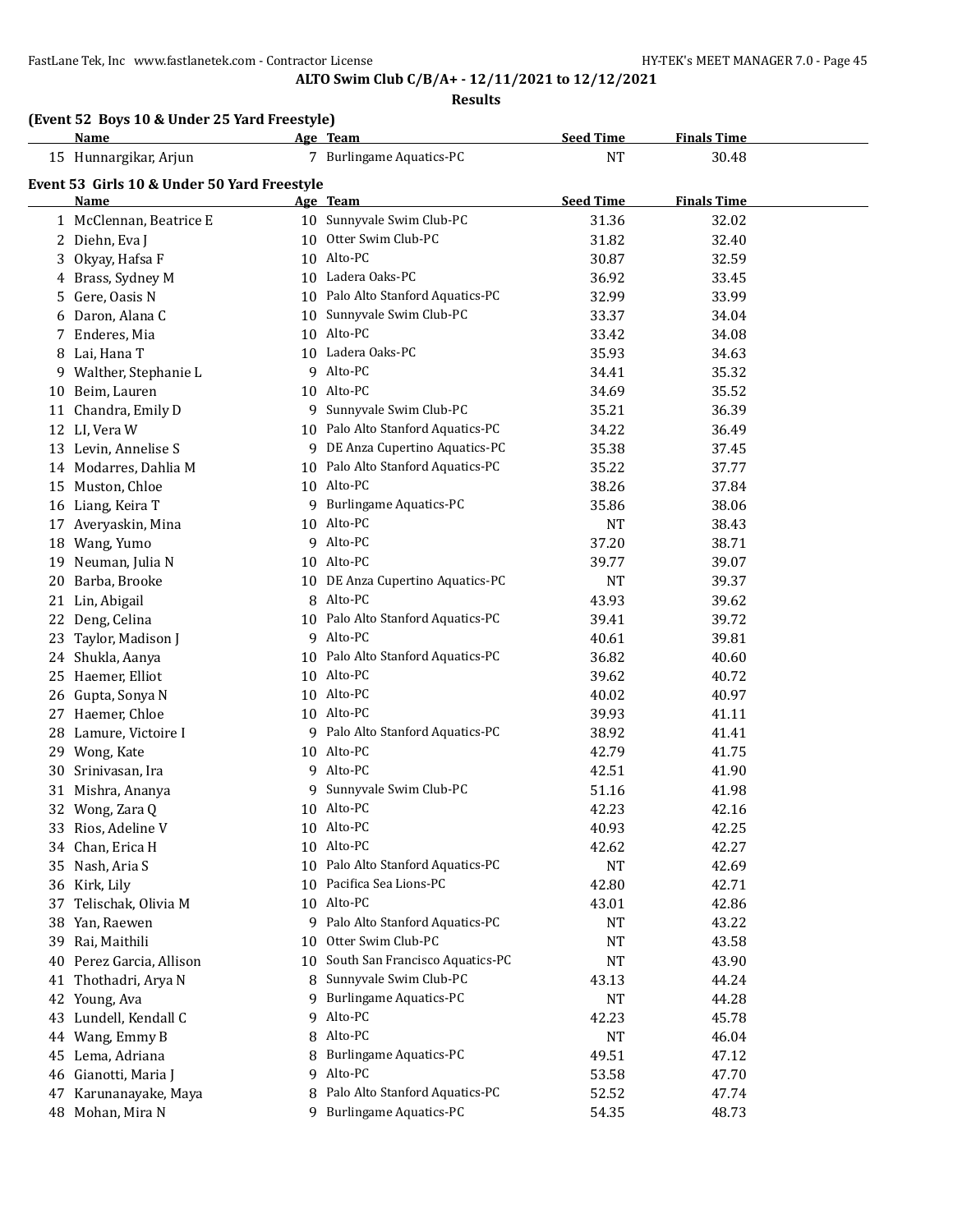### **Results**

## **(Event 53 Girls 10 & Under 50 Yard Freestyle)**

|     | Name                |    | Age Team                          | <b>Seed Time</b> | <b>Finals Time</b> |  |
|-----|---------------------|----|-----------------------------------|------------------|--------------------|--|
| 49  | Tam, Logan          |    | 9 South San Francisco Aquatics-PC | 48.36            | 48.90              |  |
| 50  | Brass, Emerson C    | 8. | Ladera Oaks-PC                    | 53.04            | 49.01              |  |
| 51  | Ahonen, Julia I     |    | 8 Otter Swim Club-PC              | 47.61            | 49.22              |  |
|     | 52 Mekala, Uma      | 9. | South San Francisco Aquatics-PC   | 55.61            | 52.88              |  |
|     | 53 Finn, Sloan      |    | 8 Palo Alto Stanford Aquatics-PC  | <b>NT</b>        | 52.94              |  |
|     | 54 Shenoy, Samika   |    | 8 Alto-PC                         | <b>NT</b>        | 53.49              |  |
| 55. | WU, Charlotte       | 7  | Alto-PC                           | <b>NT</b>        | 54.05              |  |
|     | 56 Yan, Raylene     |    | 7 Palo Alto Stanford Aquatics-PC  | 51.68            | 54.49              |  |
| 57  | Veatural, Emma      |    | 8 South San Francisco Aquatics-PC | <b>NT</b>        | 58.46              |  |
|     | 58 Samachisa, Ada L |    | 9 Alto-PC                         | 52.37            | 58.48              |  |
| 59  | Dizitser, Emma      |    | 8 Palo Alto Stanford Aquatics-PC  | 1:00.98          | 59.66              |  |
| 60  | Meng, Angela J      | 8  | Alto-PC                           | <b>NT</b>        | 59.69              |  |
| 61  | Parris, Aviah M     |    | 8 Sunnyvale Swim Club-PC          | <b>NT</b>        | 1:05.59            |  |
| 62  | Kumar, Tanvi        |    | Alto-PC                           | <b>NT</b>        | 1:07.36            |  |
| 63  | Watson, Adelaide P  |    | 5 Alto-PC                         | NT               | 1:10.61            |  |

#### **Event 54 Boys 10 & Under 50 Yard Freestyle**

|      | Name                     |    | Age Team                           | <b>Seed Time</b> | <b>Finals Time</b> |
|------|--------------------------|----|------------------------------------|------------------|--------------------|
|      | 1 Zhao, Dylan H          |    | 10 Sunnyvale Swim Club-PC          | 30.42            | 30.20              |
|      | 2 Erhard, Raphael        |    | 10 Alto-PC                         | 31.79            | 31.19              |
| 3    | Bailey, Skye R           | 9  | Alto-PC                            | 30.79            | 31.50              |
| 4    | Bivol, Julien A          | 10 | Alto-PC                            | 31.92            | 32.07              |
| 5    | Gotianse, Zane V         | 10 | South San Francisco Aquatics-PC    | 33.56            | 32.60              |
| $*6$ | Finn, Zane E             |    | 10 Palo Alto Stanford Aquatics-PC  | 33.80            | 33.67              |
| *6   | Choong, Greg T           | 10 | Otter Swim Club-PC                 | 33.53            | 33.67              |
| 8    | Wang, Siwei              | 10 | Bay Club Panthers-PC               | 31.84            | 33.68              |
| 9    | Kuusela, Elias N         | 10 | Alto-PC                            | 34.76            | 33.83              |
| 10   | Deng, Daniel             |    | 10 Alto-PC                         | 33.76            | 34.17              |
| 11   | Zhang, Oscar Z           | 10 | <b>Burlingame Aquatics-PC</b>      | 34.87            | 34.90              |
| 12   | Chen, Ethan              | 10 | Palo Alto Stanford Aquatics-PC     | 36.00            | 36.01              |
| 13   | Chu, Miles               | 10 | Bay Club Panthers-PC               | 40.54            | 36.18              |
|      | 14 Parris, Josiah M      |    | 10 DE Anza Cupertino Aquatics-PC   | 35.48            | 36.50              |
| 15   | Chang, Eric              | 10 | Alto-PC                            | 36.25            | 36.58              |
|      | 16 YU, Felix             | 10 | Alto-PC                            | 35.71            | 37.31              |
| 17   | Zheng, Kevin J           | 9  | Bay Club Panthers-PC               | 36.47            | 38.21              |
| 18   | Caroompas, Nolan         | 10 | Sunnyvale Swim Club-PC             | <b>NT</b>        | 38.61              |
| 19   | Lee, Connor J            | 9  | Palo Alto Stanford Aquatics-PC     | 37.89            | 38.69              |
|      | 20 Lieuw, Alexander M    | 10 | Palo Alto Stanford Aquatics-PC     | 37.32            | 38.80              |
|      | 21 Young, Griffin C      | 9. | Ladera Oaks-PC                     | 37.96            | 39.05              |
| 22   | Suh, Noah                | 10 | Palo Alto Stanford Aquatics-PC     | 39.95            | 39.23              |
| 23   | Czajkowski, Robert P     | 10 | Palo Alto Stanford Aquatics-PC     | 35.68            | 39.60              |
|      | 24 Rust, Elliot K        | 10 | Alto-PC                            | 41.19            | 39.83              |
| 25   | Leung, Caleb K           |    | 10 Alto-PC                         | 40.52            | 40.04              |
|      | 26 Bulankov, Phillip A   | 9  | Alto-PC                            | 34.27            | 40.06              |
| 27   | Tolkachov, Michael A     | 8  | South San Francisco Aquatics-PC    | 43.57            | 40.24              |
|      | 28 Madtha, Aryan         |    | 10 DE Anza Cupertino Aquatics-PC   | 47.52            | 40.43              |
| 29   | Chan, Mason S            |    | 10 Alto-PC                         | 44.13            | 40.91              |
|      | 30 Araya, Sebastian C    | 9  | Alto-PC                            | 41.50            | 41.33              |
|      | *31 Tsao, Christopher    | 9  | South San Francisco Aquatics-PC    | 44.43            | 43.30              |
|      | *31 Brubaker, Benjamin S | 9  | Palo Alto Stanford Aquatics-PC     | <b>NT</b>        | 43.30              |
| 33   | Thompson, Miles          | 8  | DE Anza Cupertino Aquatics-PC      | 43.21            | 43.32              |
|      | 34 HE, Connor            |    | 10 South San Francisco Aquatics-PC | <b>NT</b>        | 44.32              |
|      |                          |    |                                    |                  |                    |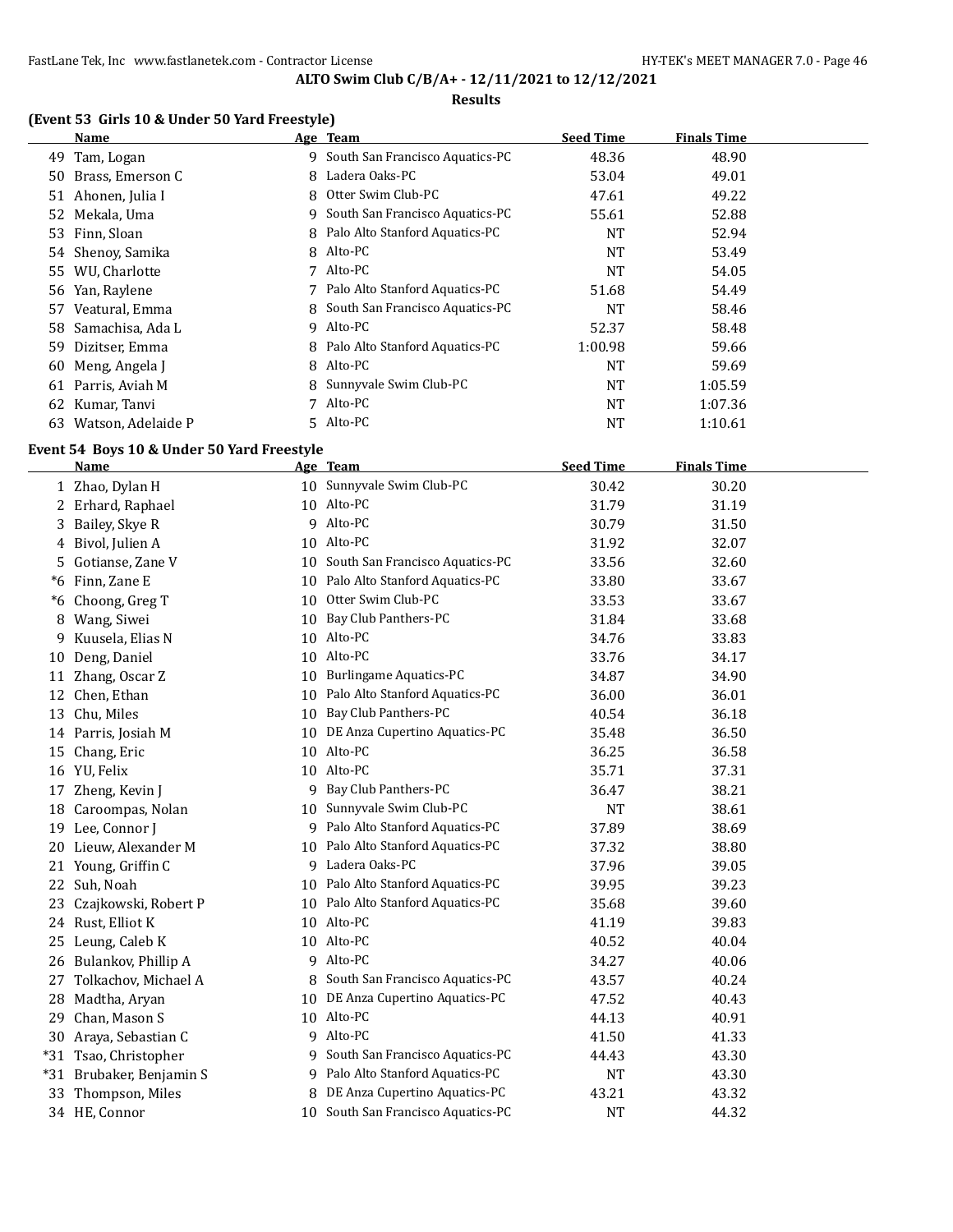### **Results**

# **(Event 54 Boys 10 & Under 50 Yard Freestyle)**

|       | <b>Name</b>                           |                 | Age Team                         | <b>Seed Time</b> | <b>Finals Time</b> |  |
|-------|---------------------------------------|-----------------|----------------------------------|------------------|--------------------|--|
|       | 35 Wong, Damon                        | 10              | South San Francisco Aquatics-PC  | <b>NT</b>        | 45.13              |  |
|       | 36 Goel, Arnav                        | 10              | Palo Alto Stanford Aquatics-PC   | 44.12            | 45.17              |  |
| 37    | Tian, Jesse                           | 10              | Alto-PC                          | 43.41            | 45.38              |  |
| 38    | Ratia, Rocky                          | 10              | Palo Alto Stanford Aquatics-PC   | <b>NT</b>        | 45.46              |  |
| 39    | Chen, Aaron                           | 8               | DE Anza Cupertino Aquatics-PC    | 47.91            | 45.51              |  |
| 40    | Harris, Calvin J                      | 9               | Palo Alto Stanford Aquatics-PC   | 41.63            | 45.52              |  |
| 41    | Wartrakchit, Pakin                    | 8               | Alto-PC                          | <b>NT</b>        | 45.88              |  |
| 42    | Ashcraft, Logan M                     | 8               | Palo Alto Stanford Aquatics-PC   | 44.03            | 46.09              |  |
| 43    | Aseev, Savva                          | 8               | Palo Alto Stanford Aquatics-PC   | 56.73            | 46.78              |  |
| 44    | TU, Leroy G                           | 8               | Alto-PC                          | 54.70            | 47.23              |  |
| 45    | Long, Darron J                        | 9               | Alto-PC                          | <b>NT</b>        | 47.26              |  |
| 46    | Repeshko, Leo                         | 9               | Palo Alto Stanford Aquatics-PC   | 51.26            | 47.63              |  |
| 47    | Walker, Luke                          | 10              | Ladera Oaks-PC                   | <b>NT</b>        | 48.20              |  |
| 48    | Trounce, James                        | 10              | Palo Alto Stanford Aquatics-PC   | 50.69            | 49.30              |  |
| 49    | Mizoi, Yota A                         | 9               | Bay Club Panthers-PC             | <b>NT</b>        | 49.75              |  |
| 50    | Lai, Ian E                            | 8               | Palo Alto Stanford Aquatics-PC   | 43.78            | 50.71              |  |
| 51    | Dashouk, Michael                      |                 | 9 Alto-PC                        | <b>NT</b>        | 51.41              |  |
| 52    | Choe, Anthony T                       | 9               | South San Francisco Aquatics-PC  | <b>NT</b>        | 51.90              |  |
| 53    | Mai, Bryan S                          | 9               | Alto-PC                          | 53.78            | 54.20              |  |
| 54    | Martin, Quinton J                     | 9.              | Pacifica Sea Lions-PC            | 52.15            | 55.14              |  |
| 55    | Yuan, Alexander S                     | 8               | Palo Alto Stanford Aquatics-PC   | 56.18            | 55.33              |  |
| 56    | Blaine, Raymond                       | 8               | Bay Club Panthers-PC             | <b>NT</b>        | 56.27              |  |
| 57    | Fletcher, Wyatt                       | 8               | Alto-PC                          | <b>NT</b>        | 59.48              |  |
| 58    | Liu, Lucas R                          |                 | 7 Alto-PC                        | <b>NT</b>        | 59.52              |  |
| 59    | Xia, Daniel J                         | 9               | Alto-PC                          | 1:00.49          | 1:01.04            |  |
| 60    | Madsen, Riley                         |                 | 10 Pacifica Sea Lions-PC         | <b>NT</b>        | 1:01.26            |  |
| $*61$ | Oliveira, Enzo P                      |                 | 9 Alto-PC                        | <b>NT</b>        | 1:03.62            |  |
|       | *61 Sung, Ryan                        | 9               | Alto-PC                          | <b>NT</b>        | 1:03.62            |  |
| 63    | Chang, Elijah J                       | 8               | Alto-PC                          | <b>NT</b>        | 1:05.93            |  |
|       | 64 Lindstrom, Madison                 | 7               | Burlingame Aquatics-PC           | <b>NT</b>        | 1:06.27            |  |
| 65    | Randle, Ryder W                       |                 | 7 Los Altos Mtn View Aquatics-PC | <b>NT</b>        | 1:13.60            |  |
|       | 66 Bakunin, Emil O                    |                 | 9 Palo Alto Stanford Aquatics-PC | <b>NT</b>        | 1:16.70            |  |
|       | Event 55 Girls 10 & Under 100 Yard IM |                 |                                  |                  |                    |  |
|       | Name                                  |                 | Age Team                         | <b>Seed Time</b> | <b>Finals Time</b> |  |
|       | 1 Billip, Imani H                     |                 | 10 Burlingame Aquatics-PC        | <b>NT</b>        | 1:29.56            |  |
|       | 43.18                                 | 1:29.56 (46.38) |                                  |                  |                    |  |
|       |                                       |                 |                                  | $\sim$ $\sim$    |                    |  |

|   | 1 Billip, Imani H            |                 | 10 Burlingame Aquatics-PC         | <b>NT</b> | 1:29.56 |
|---|------------------------------|-----------------|-----------------------------------|-----------|---------|
|   | 43.18                        | 1:29.56 (46.38) |                                   |           |         |
|   | 2 Westerberg, Emelie A       |                 | 10 Sunnyvale Swim Club-PC         | 1:35.06   | 1:31.26 |
|   | 42.61                        | 1:31.26(48.65)  |                                   |           |         |
|   | 3 Blanco-Sarmiento, Ximena   |                 | 10 DE Anza Cupertino Aquatics-PC  | 1:36.21   | 1:34.72 |
|   | 45.85                        | 1:34.72 (48.87) |                                   |           |         |
|   | 4 Liu, Lillian S             |                 | 10 Palo Alto Stanford Aquatics-PC | 1:32.15   | 1:35.44 |
|   | 43.50                        | 1:35.44 (51.94) |                                   |           |         |
|   | 5 Lai, Chloe T               |                 | 10 Ladera Oaks-PC                 | 1:36.37   | 1:38.84 |
|   | 51.26                        | 1:38.84 (47.58) |                                   |           |         |
|   | 6 Mayberry, Sierra V         |                 | 10 Palo Alto Stanford Aquatics-PC | 1:39.63   | 1:40.15 |
|   | 49.72                        | 1:40.15(50.43)  |                                   |           |         |
|   | 7 Mortensen Lichtenwal, Lena |                 | 10 Sunnyvale Swim Club-PC         | 1:36.93   | 1:40.18 |
|   | 46.58                        | 1:40.18(53.60)  |                                   |           |         |
| 8 | Kim, Joowon                  | 10              | Los Altos Mtn View Aquatics-PC    | <b>NT</b> | 1:40.72 |
|   | 49.69                        | 1:40.72 (51.03) |                                   |           |         |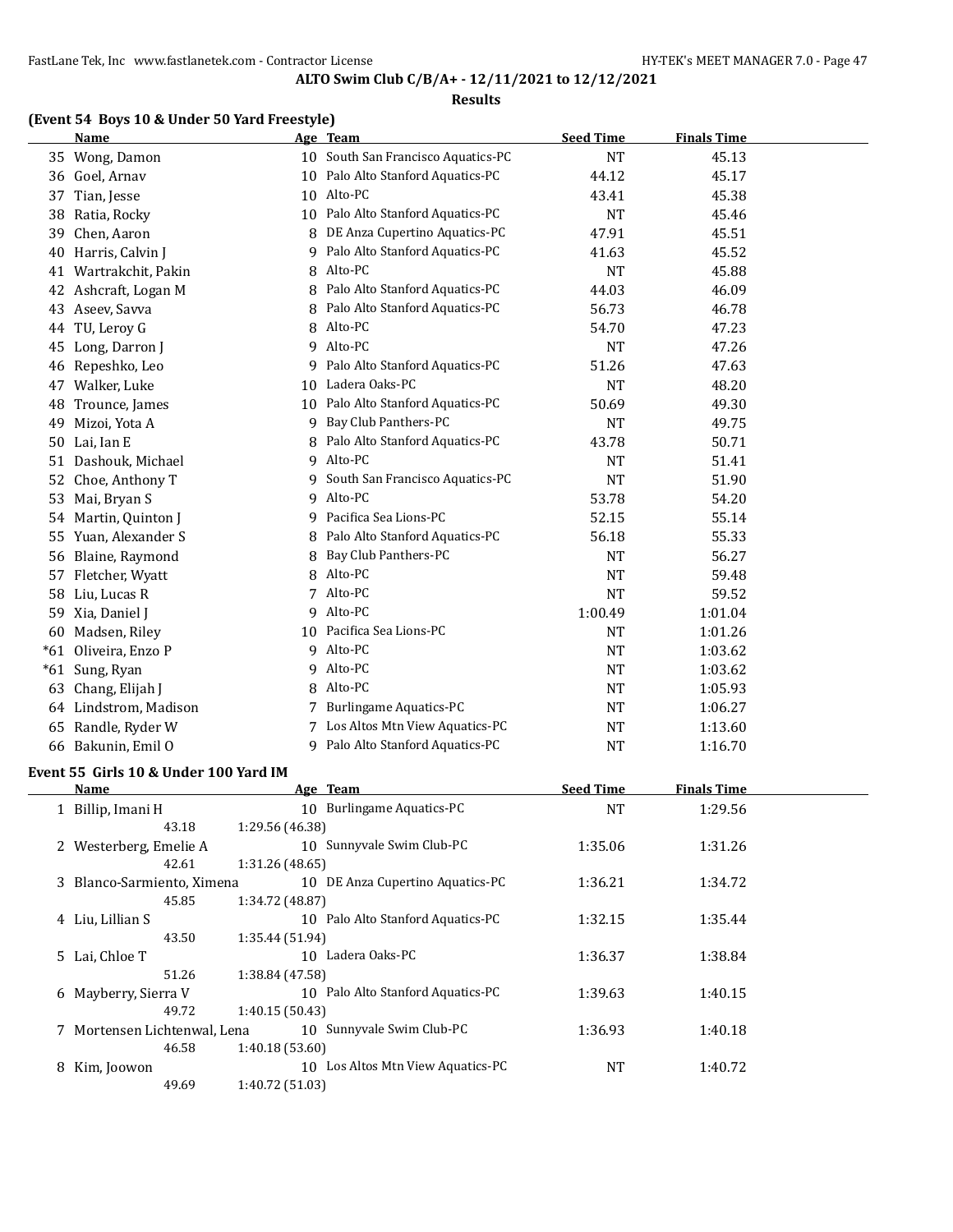## FastLane Tek, Inc www.fastlanetek.com - Contractor License **HY-TEK's MEET MANAGER 7.0** - Page 48

# **ALTO Swim Club C/B/A+ - 12/11/2021 to 12/12/2021**

**Results**

| <u>Name</u>               | Age Team          |                                   | <b>Seed Time</b> | <b>Finals Time</b> |  |
|---------------------------|-------------------|-----------------------------------|------------------|--------------------|--|
| 9 Hopkins, Summer S       |                   | 10 DE Anza Cupertino Aquatics-PC  | 1:42.14          | 1:41.64            |  |
| 49.85                     | 1:41.64 (51.79)   |                                   |                  |                    |  |
| 10 Bryant, Samantha K     |                   | 10 Los Altos Mtn View Aquatics-PC | 1:52.14          | 1:41.85            |  |
| 51.01                     | 1:41.85 (50.84)   |                                   |                  |                    |  |
| 11 Jarboe, Kaya R         |                   | 10 Palo Alto Stanford Aquatics-PC | 1:34.15          | 1:42.59            |  |
| 52.20                     | 1:42.59 (50.39)   |                                   |                  |                    |  |
| 12 Arscott, Caroline N    |                   | 8 Burlingame Aquatics-PC          | 1:42.67          | 1:43.51            |  |
| 47.08                     | 1:43.51 (56.43)   |                                   |                  |                    |  |
| 13 Phillips, Evangeline R |                   | 10 Los Altos Mtn View Aquatics-PC | <b>NT</b>        | 1:44.00            |  |
| 50.48                     | 1:44.00 (53.52)   |                                   |                  |                    |  |
| 14 Wang, Catherine        |                   | 8 DE Anza Cupertino Aquatics-PC   | 1:41.00          | 1:44.01            |  |
| 49.09                     | 1:44.01 (54.92)   |                                   |                  |                    |  |
| 15 Mishra, Ananya         |                   | 9 Sunnyvale Swim Club-PC          | <b>NT</b>        | 1:45.63            |  |
| 51.78                     | 1:45.63 (53.85)   |                                   |                  |                    |  |
| 16 Chandra, Emily D       |                   | 9 Sunnyvale Swim Club-PC          | <b>NT</b>        | 1:48.14            |  |
| 51.47                     | 1:48.14 (56.67)   |                                   |                  |                    |  |
| 17 Chuang, lu yan E       |                   | 7 Bull Dog Swim Club-PC           | 1:53.91          | 1:50.41            |  |
| 55.31                     | 1:50.41(55.10)    |                                   |                  |                    |  |
| 18 Guenther, Lyla A       |                   | 7 Burlingame Aquatics-PC          | NT               | 1:52.34            |  |
| 52.15                     | 1:52.34 (1:00.19) |                                   |                  |                    |  |
| 19 Leung, Vesper R        |                   | 9 Unattached-PC                   | 1:57.55          | 1:54.03            |  |
| 59.28                     | 1:54.03 (54.75)   |                                   |                  |                    |  |
| 20 Moutsopoulos, Penny O  |                   | 8 Otter Swim Club-PC              | 2:13.01          | 1:54.53            |  |
| 55.53                     | 1:54.53 (59.00)   |                                   |                  |                    |  |
| 21 Rai, Maithili          |                   | 10 Otter Swim Club-PC             | NT               | 1:55.92            |  |
| 22 Christensen, Haylee M  |                   | 10 Ladera Oaks-PC                 | 2:16.10          | 2:00.63            |  |
| 59.26                     | 2:00.63 (1:01.37) |                                   |                  |                    |  |
| 23 Chari, Keira S         |                   | 10 Burlingame Aquatics-PC         | 2:02.10          | 2:00.93            |  |
| 58.41                     | 2:00.93 (1:02.52) |                                   |                  |                    |  |
| 24 Karunanayake, Maya     |                   | 8 Palo Alto Stanford Aquatics-PC  | <b>NT</b>        | 2:04.56            |  |
| 58.89                     | 2:04.56 (1:05.67) |                                   |                  |                    |  |
| 25 Parris, Aviah M        |                   | 8 Sunnyvale Swim Club-PC          | <b>NT</b>        | 2:32.19            |  |
| 1:11.18                   | 2:32.19 (1:21.01) |                                   |                  |                    |  |
| Daron, Alana C            |                   | 10 Sunnyvale Swim Club-PC         | 1:26.09          | DQ                 |  |
| 44.06                     | DQ (42.70)        |                                   |                  |                    |  |
| Lema, Sierra              |                   | 10 Burlingame Aquatics-PC         | 1:41.23          | <b>DQ</b>          |  |
| 47.78                     | DQ (49.46)        |                                   |                  |                    |  |
| Kirk, Lily                |                   | 10 Pacifica Sea Lions-PC          | <b>NT</b>        | DQ                 |  |
| 53.98                     | DQ (59.14)        |                                   |                  |                    |  |
| Mohan, Mira N             |                   | 9 Burlingame Aquatics-PC          | NT               | DQ                 |  |
| 1:12.07                   | DQ (1:07.90)      |                                   |                  |                    |  |

## **Event 56 Boys 10 & Under 100 Yard IM**

| Name                          | Age Team                             | <b>Seed Time</b> | <b>Finals Time</b> |  |
|-------------------------------|--------------------------------------|------------------|--------------------|--|
| 1 Mortensen Lichtenwal, Bjorn | 10 Sunnyvale Swim Club-PC            | 1:25.06          | 1:22.30            |  |
| 40.12                         | 1:22.30 (42.18)                      |                  |                    |  |
| 2 Wang, Siwei                 | Bay Club Panthers-PC<br>10           | 1:24.38          | 1:22.97            |  |
| 40.15                         | 1:22.97 (42.82)                      |                  |                    |  |
| 3 Finn, Zane E                | Palo Alto Stanford Aquatics-PC<br>10 | 1:22.84          | 1:25.34            |  |
| 41.22                         | 1:25.34 (44.12)                      |                  |                    |  |
| 4 Choong, Greg T              | Otter Swim Club-PC<br>10             | 1:24.92          | 1:26.15            |  |
| 41.64                         | 1:26.15(44.51)                       |                  |                    |  |
| 5 Chen, Ethan                 | Palo Alto Stanford Aquatics-PC<br>10 | 1:40.82          | 1:30.89            |  |
| 42.58                         | 1:30.89 (48.31)                      |                  |                    |  |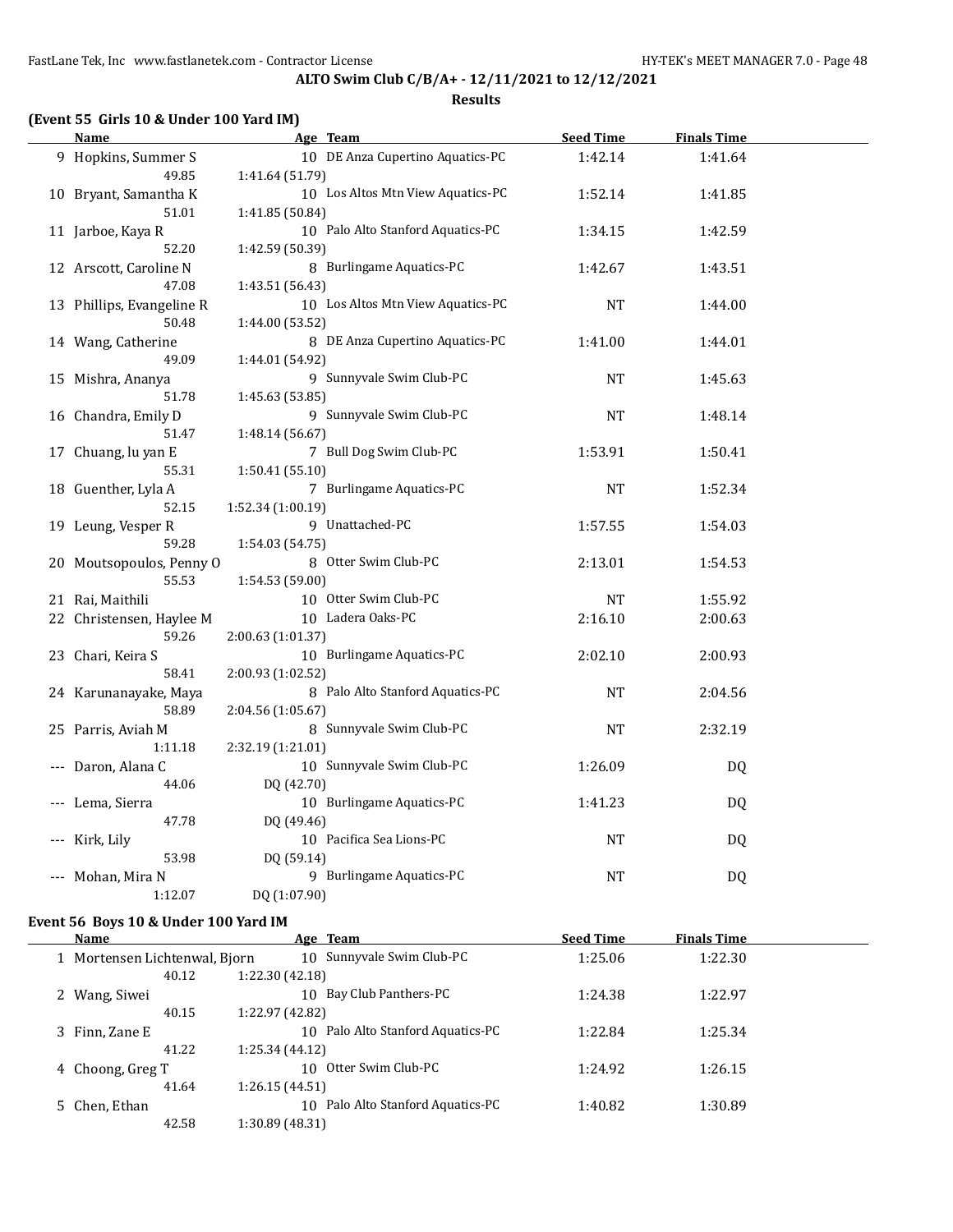### **Results**

## **(Event 56 Boys 10 & Under 100 Yard IM)**

|                     | Name                  | Age Team                          | <b>Seed Time</b> | <b>Finals Time</b> |  |
|---------------------|-----------------------|-----------------------------------|------------------|--------------------|--|
|                     | 6 Laster, Teddy M     | 10 Palo Alto Stanford Aquatics-PC | 1:50.00          | 1:31.46            |  |
|                     | 43.11                 | 1:31.46(48.35)                    |                  |                    |  |
|                     | 7 Anokhin, Petr M     | 10 Palo Alto Stanford Aquatics-PC | 1:33.78          | 1:35.76            |  |
|                     | 45.95                 | 1:35.76 (49.81)                   |                  |                    |  |
|                     | 8 Arude, Yash P       | 9 Sunnyvale Swim Club-PC          | 1:41.38          | 1:36.43            |  |
|                     | 48.70                 | 1:36.43 (47.73)                   |                  |                    |  |
|                     | 9 Zheng, Kevin J      | 9 Bay Club Panthers-PC            | 1:39.52          | 1:38.34            |  |
|                     | 48.05                 | 1:38.34 (50.29)                   |                  |                    |  |
|                     | 10 Lieuw, Alexander M | 10 Palo Alto Stanford Aquatics-PC | <b>NT</b>        | 1:43.58            |  |
|                     | 51.56                 | 1:43.58 (52.02)                   |                  |                    |  |
|                     | 11 Croskery, Andrew   | 7 Burlingame Aquatics-PC          | <b>NT</b>        | 1:46.82            |  |
|                     | 52.22                 | 1:46.82(54.60)                    |                  |                    |  |
|                     | 12 Suh, Noah          | 10 Palo Alto Stanford Aquatics-PC | 1:49.21          | 1:47.13            |  |
|                     | 51.67                 | 1:47.13 (55.46)                   |                  |                    |  |
|                     | 13 McMichael, Andrew  | 9 Bay Club Panthers-PC            | <b>NT</b>        | 1:52.58            |  |
|                     | 55.32                 | 1:52.58(57.26)                    |                  |                    |  |
|                     | 14 Ashcraft, Logan M  | 8 Palo Alto Stanford Aquatics-PC  | 2:01.65          | 1:53.13            |  |
|                     | 54.20                 | 1:53.13 (58.93)                   |                  |                    |  |
|                     | 15 Repeshko, Leo      | 9 Palo Alto Stanford Aquatics-PC  | 2:12.36          | 2:00.92            |  |
|                     | 1:00.31               | 2:00.92 (1:00.61)                 |                  |                    |  |
| $\qquad \qquad - -$ | NG, Jonas             | 10 Bay Club Panthers-PC           | 1:37.85          | DQ                 |  |
|                     | 45.25                 | DQ (49.87)                        |                  |                    |  |
|                     | Goel, Arnav           | 10 Palo Alto Stanford Aquatics-PC | 1:51.88          | DQ                 |  |
|                     | 55.81                 | DQ (58.53)                        |                  |                    |  |
|                     | Toda, Aidan           | 9 Burlingame Aquatics-PC          | <b>NT</b>        | DQ                 |  |
|                     | 1:02.74               | DQ (1:06.97)                      |                  |                    |  |
|                     | Chen, Aaron           | 8 DE Anza Cupertino Aquatics-PC   | <b>NT</b>        | DQ                 |  |
|                     | 1:06.57               | DQ (1:07.36)                      |                  |                    |  |

### **Event 58 Boys 10 & Under 500 Yard Freestyle**

| <b>Name</b>            | Age Team        |                                   | <b>Seed Time</b> | <b>Finals Time</b> |  |
|------------------------|-----------------|-----------------------------------|------------------|--------------------|--|
| 1 Czajkowski, Robert P |                 | 10 Palo Alto Stanford Aquatics-PC | 8:19.32          | 8:42.35            |  |
| 41.72                  | 1:30.99 (49.27) | 2:23.04(52.05)                    | 3:18.68(55.64)   |                    |  |
| 4:10.97 (52.29)        | 5:05.80(54.83)  | 6:01.18(55.38)                    | 6:56.79(55.61)   |                    |  |
| 7:52.63 (55.84)        | 8:42.35 (49.72) |                                   |                  |                    |  |

### **Event 59 Girls 11 & Over 200 Yard Freestyle**

| Name                 | Age Team        |                                    | <b>Seed Time</b> | <b>Finals Time</b> |  |
|----------------------|-----------------|------------------------------------|------------------|--------------------|--|
| 1 Chen, Heidi I      |                 | 14 Ladera Oaks-PC                  | 2:08.01          | 2:05.48            |  |
| 29.32                | 1:01.75(32.43)  | 1:34.03 (32.28)                    | 2:05.48(31.45)   |                    |  |
| 2 Curran, Sophia M   |                 | 12 Ladera Oaks-PC                  | 2:07.33          | 2:05.70            |  |
| 29.69                | 1:01.82(32.13)  | 1:33.87 (32.05)                    | 2:05.70(31.83)   |                    |  |
| 3 LI, Abbey Q        |                 | 14 Otter Swim Club-PC              | 2:15.40          | 2:13.90            |  |
| 30.30                | 1:03.76 (33.46) | 1:39.21 (35.45)                    | 2:13.90 (34.69)  |                    |  |
| 4 Lee, Michelle      |                 | 12 DE Anza Cupertino Aquatics-PC   | 2:14.71          | 2:18.29            |  |
| 31.01                | 1:05.67(34.66)  | 1:41.98 (36.31)                    | 2:18.29(36.31)   |                    |  |
| 5 SO, Casey J        |                 | 17 South San Francisco Aquatics-PC | 2:17.19          | 2:19.07            |  |
| 31.61                | 1:06.83(35.22)  | 1:43.08 (36.25)                    | 2:19.07 (35.99)  |                    |  |
| 6 Schmalzle, Julia M |                 | 13 Ladera Oaks-PC                  | 2:22.05          | 2:22.38            |  |
| 32.64                | 1:09.07 (36.43) | 1:46.00 (36.93)                    | 2:22.38 (36.38)  |                    |  |
| 7 SY, Sara D         |                 | 13 South San Francisco Aquatics-PC | 2:23.33          | 2:23.55            |  |
| 34.59                | 1:11.55 (36.96) | 1:48.59 (37.04)                    | 2:23.55 (34.96)  |                    |  |
| 8 Enderes, Sarah     | 12 Alto-PC      |                                    | <b>NT</b>        | 2:26.36            |  |
| 32.53                | 1:10.35(37.82)  | 1:49.24 (38.89)                    | 2:26.36 (37.12)  |                    |  |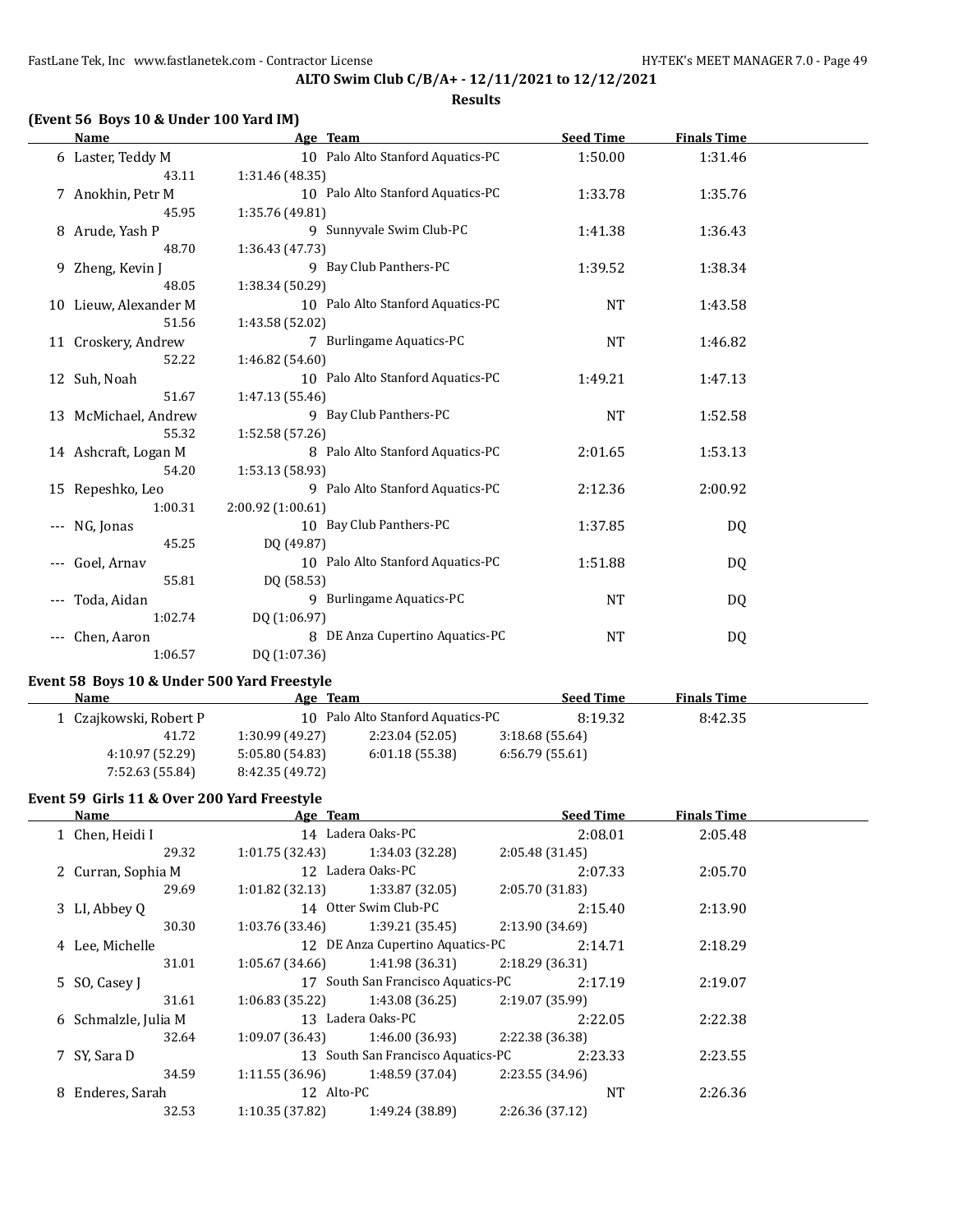FastLane Tek, Inc www.fastlanetek.com - Contractor License **HY-TEK's MEET MANAGER 7.0** - Page 50

## **ALTO Swim Club C/B/A+ - 12/11/2021 to 12/12/2021**

### **Results**

# **(Event 59 Girls 11 & Over 200 Yard Freestyle)**

| <b>Name</b>                | <b>Example 2018 Age Team Age Team Seed Time Seed Time Age Team Age Team Seed Time Age Age Age Age Age Age Age Age</b> |                 | <b>Finals Time</b> |  |
|----------------------------|-----------------------------------------------------------------------------------------------------------------------|-----------------|--------------------|--|
| 9 Sainani, Anika           | 11 DE Anza Cupertino Aquatics-PC 2:28.20                                                                              |                 | 2:27.45            |  |
| 32.88                      | $1:11.35(38.47)$ $1:50.33(38.98)$                                                                                     | 2:27.45 (37.12) |                    |  |
| 10 Marjon, Lilli           | 13 Alto-PC                                                                                                            | 2:32.64         | 2:29.30            |  |
| 32.34                      | $1:10.60(38.26)$ $1:49.68(39.08)$                                                                                     | 2:29.30 (39.62) |                    |  |
| 11 Ene, Mina C             | 13 Alto-PC                                                                                                            | 2:23.91         | 2:29.45            |  |
| 34.29                      | 1:12.11 (37.82)<br>1:51.67 (39.56)                                                                                    | 2:29.45 (37.78) |                    |  |
| 12 Picard, Naomi L         | 11 Alto-PC                                                                                                            | 2:31.79         | 2:30.25            |  |
| 33.55                      | 1:11.84 (38.29)<br>1:51.74 (39.90)                                                                                    | 2:30.25 (38.51) |                    |  |
| 13 Ogawa, Camryn Y         | 14 Alto-PC                                                                                                            | 2:30.08         | 2:31.99            |  |
| 33.76                      | 1:51.74 (39.50)<br>1:12.24 (38.48)                                                                                    | 2:31.99 (40.25) |                    |  |
| 14 Stenfort, Hope L        | 12 DE Anza Cupertino Aquatics-PC                                                                                      | 3:02.00         | 2:33.34            |  |
| 35.47                      | 1:14.37 (38.90)<br>1:54.22 (39.85)                                                                                    | 2:33.34 (39.12) |                    |  |
| 15 Christensen, Julianne R | 12 Ladera Oaks-PC                                                                                                     | 2:35.46         | 2:34.18            |  |
| 34.89                      | 1:55.18 (40.70)<br>1:14.48 (39.59)                                                                                    | 2:34.18 (39.00) |                    |  |
| 16 Simon, Isla             | 12 DE Anza Cupertino Aquatics-PC                                                                                      | 2:38.46         | 2:37.07            |  |
| 37.47                      | $1:18.36(40.89)$ $1:59.88(41.52)$                                                                                     | 2:37.07 (37.19) |                    |  |
| 17 Kao, Leila              | 11 Palo Alto Stanford Aquatics-PC 2:42.06                                                                             |                 | 2:37.19            |  |
| 35.74                      | $1:15.28(39.54)$ $1:56.88(41.60)$                                                                                     | 2:37.19 (40.31) |                    |  |
| 18 Partridge, Lily G       | 13 DE Anza Cupertino Aquatics-PC                                                                                      | NT              | 2:37.57            |  |
| 35.95                      | $1:16.57(40.62)$ $1:57.09(40.52)$                                                                                     | 2:37.57 (40.48) |                    |  |
| 19 Seshaadri, Aarya        | 12 DE Anza Cupertino Aquatics-PC                                                                                      | 2:38.32         | 2:39.30            |  |
| 37.45                      | $1:18.77(41.32)$ $2:00.19(41.42)$                                                                                     | 2:39.30 (39.11) |                    |  |
| 20 Kreps, Esme C           | 11 Palo Alto Stanford Aquatics-PC                                                                                     | 2:33.24         | 2:40.11            |  |
| 35.70                      | $1:16.65(40.95)$ $1:59.30(42.65)$                                                                                     | 2:40.11 (40.81) |                    |  |
| 21 HE, Jasmine S           | 11 Alto-PC                                                                                                            | 2:44.91         | 2:43.74            |  |
| 37.88                      | $1:20.58(42.70)$ $2:03.53(42.95)$                                                                                     | 2:43.74 (40.21) |                    |  |
| 22 Chang, Elise            | 12 Alto-PC                                                                                                            | 2:44.81         | 2:43.99            |  |
| 37.69                      | $1:19.56(41.87)$ $2:01.76(42.20)$                                                                                     | 2:43.99 (42.23) |                    |  |
| 23 Hanigal, Danielle       | 11 Alto-PC                                                                                                            | 2:58.34         | 2:44.20            |  |
| 36.18                      | $1:17.56(41.38)$ $2:01.76(44.20)$                                                                                     | 2:44.20 (42.44) |                    |  |
| 24 Yang, Audrey E          | 15 DE Anza Cupertino Aquatics-PC                                                                                      | 2:59.05         | 2:47.80            |  |
| 39.61                      | $1:26.25(46.64)$ $2:09.31(43.06)$                                                                                     | 2:47.80 (38.49) |                    |  |
| 25 Anderson, Isabelle Y    | 14 Bay Club Panthers-PC                                                                                               | 2:59.39         | 2:48.43            |  |
| 37.08                      | $1:18.93(41.85)$ $2:04.84(45.91)$                                                                                     | 2:48.43 (43.59) |                    |  |
| 26 Thompson, Dalia         | 11 DE Anza Cupertino Aquatics-PC                                                                                      | 2:54.23         | 2:50.52            |  |
| 37.71                      | $1:22.25(44.54)$ $2:08.62(46.37)$                                                                                     | 2:50.52 (41.90) |                    |  |
| 27 Zahedi, Kiana           | 16 Alto-PC                                                                                                            | 2:58.21         | 2:57.69            |  |
| 39.60                      | 1:24.83 (45.23)<br>2:12.15 (47.32)                                                                                    | 2:57.69 (45.54) |                    |  |
| 28 Kaur, Jasmine           | 12 Alto-PC                                                                                                            | 3:10.23         | 2:59.24            |  |
| 41.91                      | 2:15.55 (46.93)<br>1:28.62 (46.71)                                                                                    | 2:59.24 (43.69) |                    |  |
|                            | 12 Alto-PC                                                                                                            |                 |                    |  |
| 29 NG, Chloe Y             |                                                                                                                       | 3:05.24         | 2:59.57            |  |
| 38.45                      | 1:24.71(46.26)<br>2:14.10 (49.39)<br>11 Alto-PC                                                                       | 2:59.57 (45.47) |                    |  |
| 30 Prasad, Riddhima P      |                                                                                                                       | 3:23.88         | 3:09.18            |  |
| 41.73                      | 3:09.18 (1:36.73)<br>1:32.45 (50.72)<br>12 Alto-PC                                                                    |                 |                    |  |
| 31 XU, Eva                 |                                                                                                                       | <b>NT</b>       | 3:10.18            |  |
| 38.47                      | 2:19.16 (52.85)<br>1:26.31 (47.84)                                                                                    | 3:10.18 (51.02) |                    |  |
| 32 Sheth, Seona R          | 11 Los Altos Mtn View Aquatics-PC                                                                                     | 4:08.22         | 3:19.21            |  |
| 42.26                      | 2:26.50 (54.52)<br>1:31.98 (49.72)                                                                                    | 3:19.21 (52.71) |                    |  |
| --- Tse, Harmony H         | 12 Sunnyvale Swim Club-PC                                                                                             | 3:25.25         | <b>DQ</b>          |  |
| 40.20                      | 1:19.72 (39.52)<br>2:02.50 (42.78)                                                                                    | DQ (41.79)      |                    |  |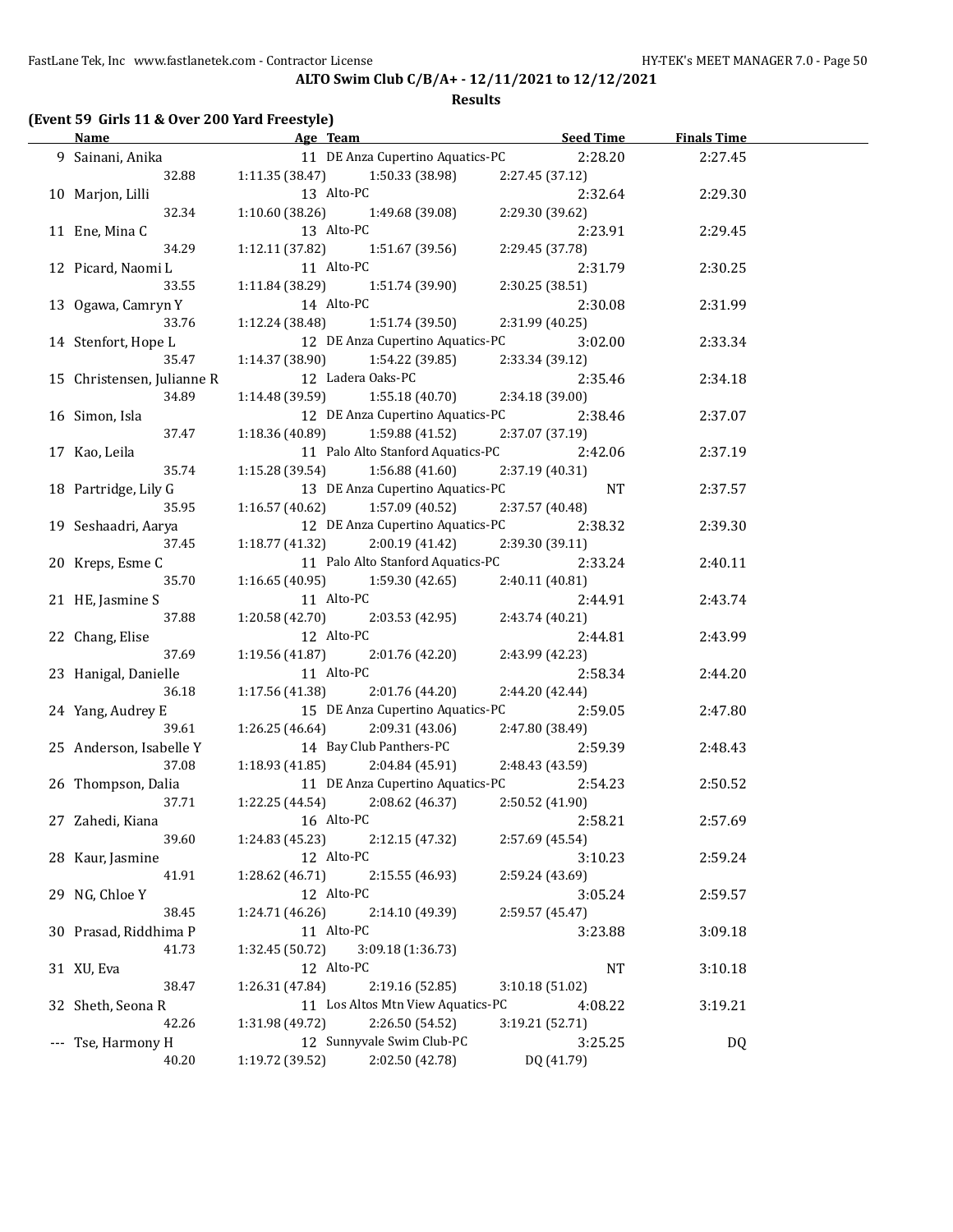**Results**

# **Event 60 Boys 11 & Over 200 Yard Freestyle**

 $\overline{a}$ 

| <b>Name</b>                 | Age Team and the state of the state of the state of the state of the state of the state of the state of the state of the state of the state of the state of the state of the state of the state of the state of the state of t | <b>Seed Time</b> | <b>Finals Time</b> |  |
|-----------------------------|--------------------------------------------------------------------------------------------------------------------------------------------------------------------------------------------------------------------------------|------------------|--------------------|--|
| 1 Collet, Seth J            | 15 Ladera Oaks-PC                                                                                                                                                                                                              | 1:49.94          | 1:47.32            |  |
| 24.77                       | 52.33 (27.56) 1:19.78 (27.45)                                                                                                                                                                                                  | 1:47.32 (27.54)  |                    |  |
| 2 Fetter, Peter J           | 14 Alto-PC                                                                                                                                                                                                                     | 1:53.68          | 1:50.28            |  |
| 25.49                       | 53.37 (27.88)<br>1:21.95 (28.58)                                                                                                                                                                                               | 1:50.28 (28.33)  |                    |  |
| 3 Grant, Connor A           | 15 Ladera Oaks-PC                                                                                                                                                                                                              | 1:56.95          | 1:52.54            |  |
| 25.36                       | 52.98 (27.62)<br>1:22.28 (29.30)                                                                                                                                                                                               | 1:52.54(30.26)   |                    |  |
| 4 Farnham, Max K            | 16 Sunnyvale Swim Club-PC                                                                                                                                                                                                      | 1:54.22          | 1:54.78            |  |
| 26.76                       | 55.92 (29.16)<br>1:25.65 (29.73)                                                                                                                                                                                               | 1:54.78 (29.13)  |                    |  |
| 5 Wong, Christien           | 16 Burlingame Aquatics-PC                                                                                                                                                                                                      | 1:53.90          | 1:56.19            |  |
| 26.35                       | 55.75 (29.40) 1:26.35 (30.60)                                                                                                                                                                                                  | 1:56.19 (29.84)  |                    |  |
| 6 Pistorino, Matthew J      | 15 Solo Aquatics-PC                                                                                                                                                                                                            | 2:07.04          | 1:58.03            |  |
| 26.48                       | 55.44 (28.96)<br>1:26.67 (31.23)                                                                                                                                                                                               | 1:58.03(31.36)   |                    |  |
|                             | 15 South San Francisco Aquatics-PC                                                                                                                                                                                             |                  |                    |  |
| 7 Garcia-Osorio, Jose A     |                                                                                                                                                                                                                                | 2:00.22          | 1:58.57            |  |
| 27.42                       | 57.32 (29.90)<br>1:28.14 (30.82)                                                                                                                                                                                               | 1:58.57 (30.43)  |                    |  |
| 8 Helmers, William H        | 14 Alto-PC                                                                                                                                                                                                                     | 2:06.32          | 2:01.37            |  |
| 27.76                       | 58.46 (30.70)<br>1:30.08(31.62)                                                                                                                                                                                                | 2:01.37 (31.29)  |                    |  |
| 9 Jung, Jasper P            | 17 South San Francisco Aquatics-PC                                                                                                                                                                                             | 2:04.59          | 2:02.82            |  |
| 27.67                       | 58.54 (30.87)<br>1:30.47 (31.93)                                                                                                                                                                                               | 2:02.82 (32.35)  |                    |  |
| 10 Lam, Kyle Z              | 13 South San Francisco Aquatics-PC                                                                                                                                                                                             | 2:18.04          | 2:07.50            |  |
| 27.61                       | 59.40 (31.79) 1:33.83 (34.43)                                                                                                                                                                                                  | 2:07.50 (33.67)  |                    |  |
| 11 Sunga, Jerrick           | 13 South San Francisco Aquatics-PC                                                                                                                                                                                             | 2:13.02          | 2:11.73            |  |
| 31.04                       | $1:05.42(34.38)$ $1:40.53(35.11)$                                                                                                                                                                                              | 2:11.73 (31.20)  |                    |  |
| 12 Johnston, Maximus        | 13 Otter Swim Club-PC                                                                                                                                                                                                          | 2:13.96          | 2:13.98            |  |
| 30.22                       | $1:04.94(34.72)$ $1:40.26(35.32)$                                                                                                                                                                                              | 2:13.98 (33.72)  |                    |  |
| 13 HU, Adam                 | 13 South San Francisco Aquatics-PC                                                                                                                                                                                             | 2:16.64          | 2:14.11            |  |
| 29.77                       | 1:40.53 (36.62)<br>1:03.91(34.14)                                                                                                                                                                                              | 2:14.11 (33.58)  |                    |  |
| 14 AN, Alexander S          | 16 Alto-PC                                                                                                                                                                                                                     | 2:22.97          | 2:14.12            |  |
| 27.90                       | 1:01.71(33.81)<br>1:39.64 (37.93)                                                                                                                                                                                              | 2:14.12 (34.48)  |                    |  |
| 15 Tendulkar, Aditya P      | 14 Burlingame Aquatics-PC                                                                                                                                                                                                      | 2:13.46          | 2:14.18            |  |
| 30.81                       | 1:05.50 (34.69)<br>1:41.55 (36.05)                                                                                                                                                                                             | 2:14.18 (32.63)  |                    |  |
| 16 Chung, Kai K             | 12 Alto-PC                                                                                                                                                                                                                     | 2:21.05          | 2:15.50            |  |
| 32.07                       | 1:08.24(36.17)<br>1:43.09 (34.85)                                                                                                                                                                                              | 2:15.50 (32.41)  |                    |  |
| 17 Gafton, Andrew C         | 12 Alto-PC                                                                                                                                                                                                                     | 2:23.52          | 2:15.93            |  |
| 31.40                       | $1:06.86(35.46)$ $1:41.78(34.92)$                                                                                                                                                                                              | 2:15.93(34.15)   |                    |  |
| *18 Kougiouris, Petros      | 14 DE Anza Cupertino Aquatics-PC                                                                                                                                                                                               | 2:20.13          | 2:16.41            |  |
| 30.96                       | $1:04.42$ (33.46) $1:40.87$ (36.45)                                                                                                                                                                                            | 2:16.41 (35.54)  |                    |  |
| *18 LI, David X             | 13 South San Francisco Aquatics-PC                                                                                                                                                                                             | 2:38.42          | 2:16.41            |  |
| 31.31                       | 1:40.51 (35.39)<br>1:05.12 (33.81)                                                                                                                                                                                             | 2:16.41 (35.90)  |                    |  |
| 20 Lopes DE Avila, Higor    | 14 DE Anza Cupertino Aquatics-PC                                                                                                                                                                                               | NT               | 2:18.37            |  |
| 30.95                       | 1:42.13 (36.84)<br>1:05.29 (34.34)                                                                                                                                                                                             | 2:18.37 (36.24)  |                    |  |
| 21 Holland, Thomas A        | 15 Ladera Oaks-PC                                                                                                                                                                                                              | 2:19.08          | 2:22.01            |  |
| 30.80                       | 1:46.10 (39.37)<br>1:06.73 (35.93)                                                                                                                                                                                             | 2:22.01 (35.91)  |                    |  |
|                             | 11 Alto-PC                                                                                                                                                                                                                     | 2:20.99          | 2:22.10            |  |
| 22 Hong, Matthew J<br>32.66 |                                                                                                                                                                                                                                | 2:22.10 (35.71)  |                    |  |
|                             | 1:08.86 (36.20)<br>1:46.39 (37.53)                                                                                                                                                                                             |                  |                    |  |
| 23 Johnston, Kai C          | 11 Otter Swim Club-PC                                                                                                                                                                                                          | 2:24.56          | 2:22.97            |  |
| 33.33                       | 1:09.92 (36.59)<br>1:46.89 (36.97)                                                                                                                                                                                             | 2:22.97 (36.08)  |                    |  |
| 24 Savard, Tyler S          | 11 Palo Alto Stanford Aquatics-PC                                                                                                                                                                                              | 2:22.69          | 2:23.90            |  |
| 32.51                       | 1:47.91 (37.70)<br>1:10.21 (37.70)                                                                                                                                                                                             | 2:23.90 (35.99)  |                    |  |
| 25 Kuusela, Niklas J        | 12 Alto-PC                                                                                                                                                                                                                     | 2:28.29          | 2:24.63            |  |
| 31.84                       | 1:47.88 (38.44)<br>1:09.44 (37.60)                                                                                                                                                                                             | 2:24.63 (36.75)  |                    |  |
| 26 Yong, Jerrick Y          | 12 Alto-PC                                                                                                                                                                                                                     | 2:25.53          | 2:24.75            |  |
| 32.19                       | 1:09.61 (37.42)<br>1:47.17 (37.56)                                                                                                                                                                                             | 2:24.75 (37.58)  |                    |  |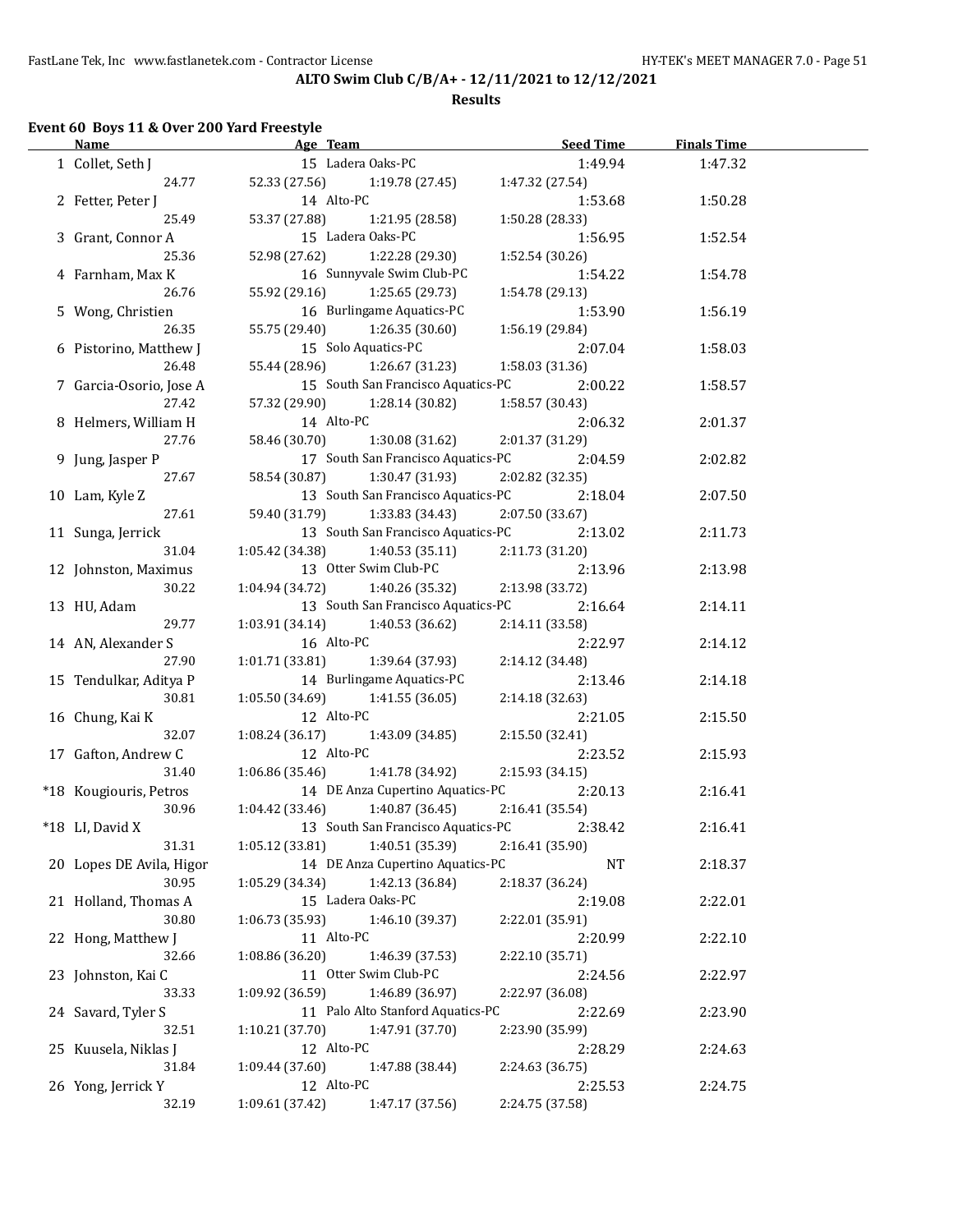FastLane Tek, Inc www.fastlanetek.com - Contractor License Manual According the HY-TEK's MEET MANAGER 7.0 - Page 52

## **ALTO Swim Club C/B/A+ - 12/11/2021 to 12/12/2021**

### **Results**

## **(Event 60 Boys 11 & Over 200 Yard Freestyle)**

| Name                                                          |                   | <b>Example 20 Age Team Age of Team Seed Time</b>            |                 |         | <b>Finals Time</b> |  |
|---------------------------------------------------------------|-------------------|-------------------------------------------------------------|-----------------|---------|--------------------|--|
| 27 Yang, Michael K 13 South San Francisco Aquatics-PC 3:27.45 |                   |                                                             |                 |         | 2:25.99            |  |
| 33.20                                                         |                   | $1:09.50(36.30)$ $1:48.29(38.79)$ $2:25.99(37.70)$          |                 |         |                    |  |
| 28 Araya, Agustin D                                           |                   | 11 Alto-PC<br>1:10.57 (38.06) 1:49.24 (38.67) 2:26.21 (36.9 |                 | 2:45.96 | 2:26.21            |  |
| 32.51                                                         |                   |                                                             | 2:26.21 (36.97) |         |                    |  |
| 29 Sawamura, Ivan                                             |                   | 11 Sunnyvale Swim Club-PC                                   |                 | 2:28.00 | 2:26.39            |  |
| 33.23                                                         |                   | $1:11.69$ (38.46) $1:50.66$ (38.97)                         | 2:26.39 (35.73) |         |                    |  |
| 30 Wang, Gabriel                                              | 13 Alto-PC        |                                                             | NT NT           |         | 2:26.60            |  |
| 31.57                                                         |                   | $1:08.74(37.17)$ $1:48.47(39.73)$                           | 2:26.60 (38.13) |         |                    |  |
| 31 Erickson, Julian A                                         | 11 Alto-PC        |                                                             |                 | 2:33.77 | 2:26.88            |  |
| 33.12                                                         |                   | $1:10.88(37.76)$ $1:49.52(38.64)$                           | 2:26.88 (37.36) |         |                    |  |
| 32 YU, Jaylen Z                                               |                   | 13 DE Anza Cupertino Aquatics-PC 2:31.31                    |                 |         | 2:28.47            |  |
| 30.86                                                         |                   | $1:10.25(39.39)$ $1:51.46(41.21)$                           | 2:28.47 (37.01) |         |                    |  |
| 33 Ramsey, Colton R                                           |                   | 13 South San Francisco Aquatics-PC 2:38.26                  |                 |         | 2:32.88            |  |
| 33.09                                                         |                   | $1:13.33(40.24)$ $1:54.53(41.20)$                           | 2:32.88 (38.35) |         |                    |  |
| 34 Chernyvsky, Michael                                        |                   | 11 Sunnyvale Swim Club-PC 2:30.22                           |                 |         | 2:33.52            |  |
| 35.19                                                         |                   | $1:14.36(39.17)$ $1:54.14(39.78)$                           | 2:33.52 (39.38) |         |                    |  |
| 35 Fan, Jonathan A                                            | 12 Alto-PC        |                                                             |                 | 2:42.71 | 2:36.56            |  |
| 34.32                                                         |                   | $1:15.00(40.68)$ $1:57.32(42.32)$                           | 2:36.56 (39.24) |         |                    |  |
| 36 Cheong, Justin T                                           | 12 Alto-PC        |                                                             | 2:53.30         |         | 2:46.51            |  |
| 36.69                                                         |                   | $1:21.03(44.34)$ $2:05.80(44.77)$                           | 2:46.51 (40.71) |         |                    |  |
| 37 NA, Chan                                                   | 13 Alto-PC        |                                                             |                 | 2:42.09 | 2:47.16            |  |
| 37.32                                                         |                   | $1:20.63(43.31)$ $2:03.93(43.30)$                           | 2:47.16 (43.23) |         |                    |  |
| 38 Zheng, Zeen                                                | 11 Alto-PC        |                                                             |                 | 3:04.21 | 2:51.39            |  |
| 38.83                                                         |                   | $1:21.37(42.54)$ $2:06.48(45.11)$                           | 2:51.39 (44.91) |         |                    |  |
| 39 Ananth, Sanat                                              | 12 Alto-PC        |                                                             |                 | 2:57.50 | 2:53.94            |  |
| 38.02                                                         |                   | $1:22.95(44.93)$ $2:09.35(46.40)$                           | 2:53.94 (44.59) |         |                    |  |
| 40 Wong, Kyle                                                 |                   | 13 Burlingame Aquatics-PC                                   | NT NT           |         | 3:00.17            |  |
| 39.58                                                         |                   | $1:26.05(46.47)$ $2:14.36(48.31)$                           | 3:00.17(45.81)  |         |                    |  |
| --- Sutherland, Graham O                                      | 12 Ladera Oaks-PC |                                                             |                 | 2:39.46 | <b>DQ</b>          |  |

### **Event 61 Girls 11 & Over 100 Yard Freestyle**

| Name                   | Age Team                           | <b>Seed Time</b> | <b>Finals Time</b> |  |
|------------------------|------------------------------------|------------------|--------------------|--|
| 1 Tambling, Ainsley J  | 17 Ladera Oaks-PC                  | 55.11            | 53.65              |  |
| 25.54                  | 53.65 (28.11)                      |                  |                    |  |
| 2 Hogan, Kayla A       | 17 Otter Swim Club-PC              | 56.98            | 56.07              |  |
| 26.77                  | 56.07 (29.30)                      |                  |                    |  |
| 3 Bernnaudin, Louann Y | 14 Burlingame Aquatics-PC          | 59.36            | 58.24              |  |
| 28.27                  | 58.24 (29.97)                      |                  |                    |  |
| 4 Curran, Sophia M     | 12 Ladera Oaks-PC                  | 58.26            | 58.25              |  |
| 28.24                  | 58.25 (30.01)                      |                  |                    |  |
| 5 McGuirk, Sydney E    | 16 Mavericks-PC                    | 58.26            | 1:00.05            |  |
| 28.49                  | 1:00.05(31.56)                     |                  |                    |  |
| 6 Chen, Yoray I        | 13 Alto-PC                         | 59.54            | 1:00.37            |  |
| 28.93                  | 1:00.37(31.44)                     |                  |                    |  |
| 7 Diehn, April A       | 12 Otter Swim Club-PC              | 1:00.72          | 1:01.34            |  |
| 28.94                  | 1:01.34(32.40)                     |                  |                    |  |
| 8 Amos, Chloe L        | 14 Solo Aquatics-PC                | 1:10.53          | 1:02.08            |  |
| 29.81                  | 1:02.08 (32.27)                    |                  |                    |  |
| 9 Chui, Alyssa T       | 16 South San Francisco Aquatics-PC | 1:03.32          | 1:02.72            |  |
| 30.38                  | 1:02.72 (32.34)                    |                  |                    |  |
| 10 LI, Katelyn A       | 13 DE Anza Cupertino Aquatics-PC   | 1:03.57          | 1:03.18            |  |
| 30.99                  | 1:03.18(32.19)                     |                  |                    |  |
| 11 SO, Caitlyn J       | 13 South San Francisco Aquatics-PC | 1:02.38          | 1:04.05            |  |
| 30.77                  | 1:04.05(33.28)                     |                  |                    |  |
|                        |                                    |                  |                    |  |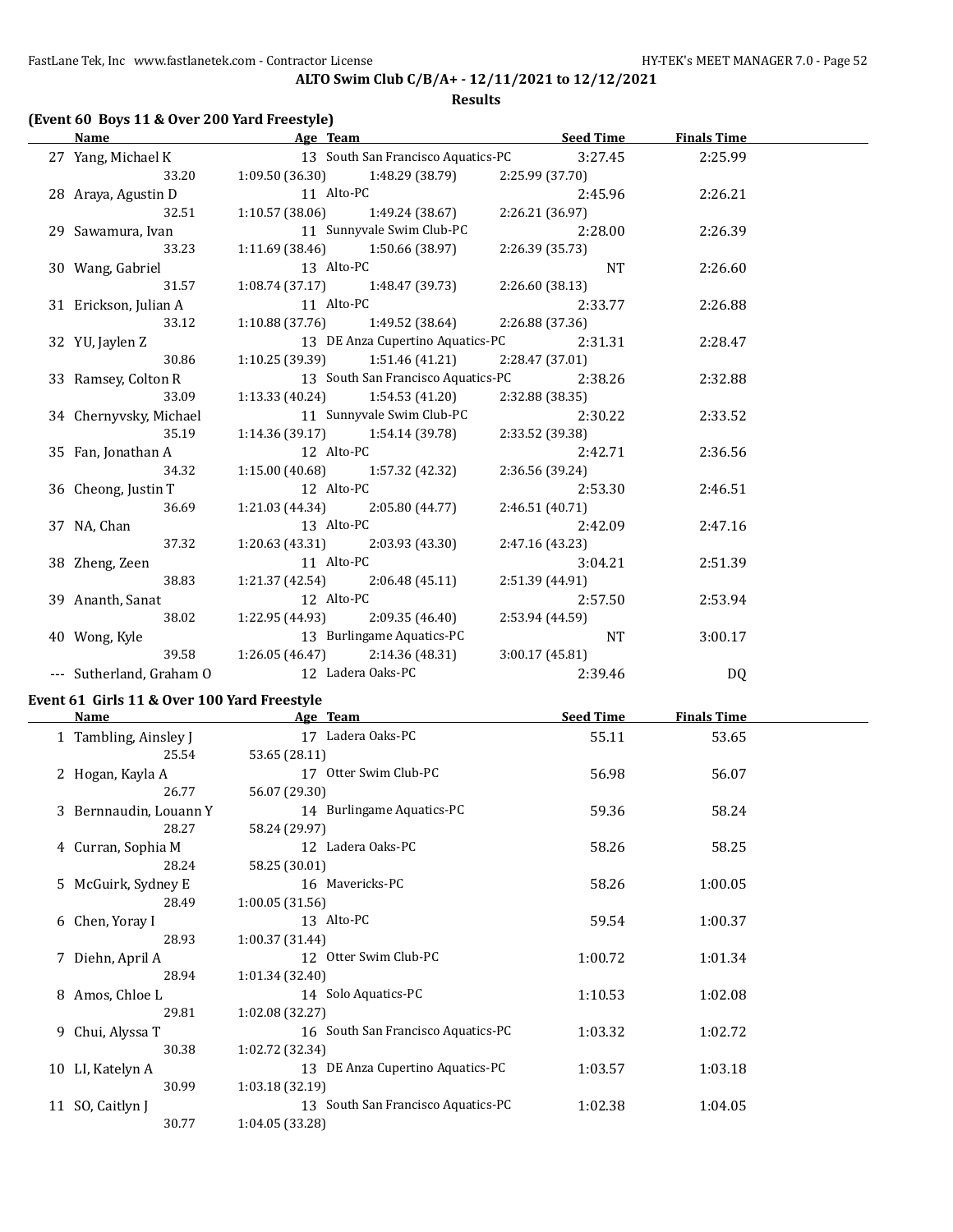#### **Results**

| (Event 61 Girls 11 & Over 100 Yard Freestyle) |                                   |                  |                    |  |
|-----------------------------------------------|-----------------------------------|------------------|--------------------|--|
| Name                                          | Age Team                          | <b>Seed Time</b> | <b>Finals Time</b> |  |
| 12 Lee, Victoria Y                            | 12 Burlingame Aquatics-PC         | 1:05.96          | 1:04.72            |  |
| 31.08                                         | 1:04.72 (33.64)                   |                  |                    |  |
| 13 Floyd, Emily E                             | 14 Sunnyvale Swim Club-PC         | 59.58            | 1:04.90            |  |
| 31.47                                         | 1:04.90 (33.43)                   |                  |                    |  |
| 14 Meyers, Sabrina R                          | 12 Solo Aquatics-PC               | 1:11.83          | 1:06.56            |  |
| 31.50                                         | 1:06.56 (35.06)                   |                  |                    |  |
| 15 Kripalani, Ana                             | 14 Sunnyvale Swim Club-PC         | 1:09.36          | 1:08.24            |  |
| 32.67                                         | 1:08.24 (35.57)                   |                  |                    |  |
|                                               | 11 DE Anza Cupertino Aquatics-PC  | 1:09.28          |                    |  |
| 16 Zhang, Tina X                              |                                   |                  | 1:08.95            |  |
| 33.01                                         | 1:08.95 (35.94)                   |                  |                    |  |
| 17 Seshaadri, Shreya                          | 12 DE Anza Cupertino Aquatics-PC  | 1:07.90          | 1:09.04            |  |
| 33.28                                         | 1:09.04 (35.76)                   |                  |                    |  |
| 18 Taner, Charis R                            | 12 Mavericks-PC                   | 1:18.21          | 1:10.34            |  |
| 33.29                                         | 1:10.34 (37.05)                   |                  |                    |  |
| 19 Cherukumilli, Misha                        | 12 Otter Swim Club-PC             | 1:09.09          | 1:10.62            |  |
| 34.63                                         | 1:10.62 (35.99)                   |                  |                    |  |
| 20 Habibi, Alexa                              | 12 Ladera Oaks-PC                 | 1:10.48          | 1:11.75            |  |
| 33.66                                         | 1:11.75 (38.09)                   |                  |                    |  |
| 21 Thompson, Sadie                            | 13 DE Anza Cupertino Aquatics-PC  | 1:09.88          | 1:11.93            |  |
| 33.72                                         | 1:11.93 (38.21)                   |                  |                    |  |
| 22 Lojek, Sydney L                            | 13 Unattached-PC                  | 1:15.21          | 1:12.88            |  |
| 35.29                                         | 1:12.88 (37.59)                   |                  |                    |  |
| 23 Baldwin, Isabella T                        | 12 DE Anza Cupertino Aquatics-PC  | 1:54.02          | 1:16.17            |  |
| 35.21                                         | 1:16.17 (40.96)                   |                  |                    |  |
| 24 Lashier, Peyton X                          | 13 DE Anza Cupertino Aquatics-PC  | 1:19.77          | 1:16.44            |  |
| 37.59                                         |                                   |                  |                    |  |
|                                               | 1:16.44 (38.85)                   |                  |                    |  |
| 25 Punzalan, Brianne S                        | 12 Bull Dog Swim Club-PC          | <b>NT</b>        | 1:17.28            |  |
| 36.63                                         | 1:17.28 (40.65)                   |                  |                    |  |
| 26 Pang, Julinka                              | 12 Alto-PC                        | 1:24.31          | 1:20.28            |  |
| 38.25                                         | 1:20.28 (42.03)                   |                  |                    |  |
| 27 Karam, Eliana                              | 11 Bay Club Panthers-PC           | <b>NT</b>        | 1:22.84            |  |
| 39.11                                         | 1:22.84 (43.73)                   |                  |                    |  |
| 28 Wells, Brylie M                            | 11 Burlingame Aquatics-PC         | 1:27.51          | 1:23.91            |  |
| 39.65                                         | 1:23.91 (44.26)                   |                  |                    |  |
| 29 Mendoza, StClaire A                        | 12 Bull Dog Swim Club-PC          | NT               | 1:26.08            |  |
| 40.81                                         | 1:26.08 (45.27)                   |                  |                    |  |
| 30 Shen, Hazel B                              | 11 Sunnyvale Swim Club-PC         | NT               | 1:26.27            |  |
| 38.76                                         | 1:26.27(47.51)                    |                  |                    |  |
| 31 Gosselin, Phoebe S                         | 12 Bay Club Panthers-PC           | 1:24.35          | 1:27.17            |  |
| 40.77                                         | 1:27.17 (46.40)                   |                  |                    |  |
| 32 Zhang, Xiyue                               | 11 Alto-PC                        | 1:31.62          | 1:27.99            |  |
| 40.43                                         | 1:27.99 (47.56)                   |                  |                    |  |
|                                               | 11 Los Altos Mtn View Aquatics-PC |                  |                    |  |
| 33 YU, Natalie J                              |                                   | NT               | 1:33.66            |  |
| 43.82                                         | 1:33.66 (49.84)                   |                  |                    |  |
| 34 Prachanda, Dyuti                           | 12 Otter Swim Club-PC             | NT               | 1:35.70            |  |
| 45.60                                         | 1:35.70(50.10)                    |                  |                    |  |

## **Event 62 Boys 11 & Over 100 Yard Freestyle**

| <b>Name</b>         | Age Team                  |                           | <b>Seed Time</b> | <b>Finals Time</b> |  |
|---------------------|---------------------------|---------------------------|------------------|--------------------|--|
| Phan, Orion L       |                           | 13 Sunnyvale Swim Club-PC | 56.58            | 55.57              |  |
| 26.45               | 55.58 (29.13)             | 1:24.33(28.75)            | 55.57()          |                    |  |
| 2 Chan, Alexander C | 13 Sunnyvale Swim Club-PC |                           | 57.79            | 55.97              |  |
| 27.07               | 55.95 (28.88)             | 1:17.88(21.93)            | 55.97()          |                    |  |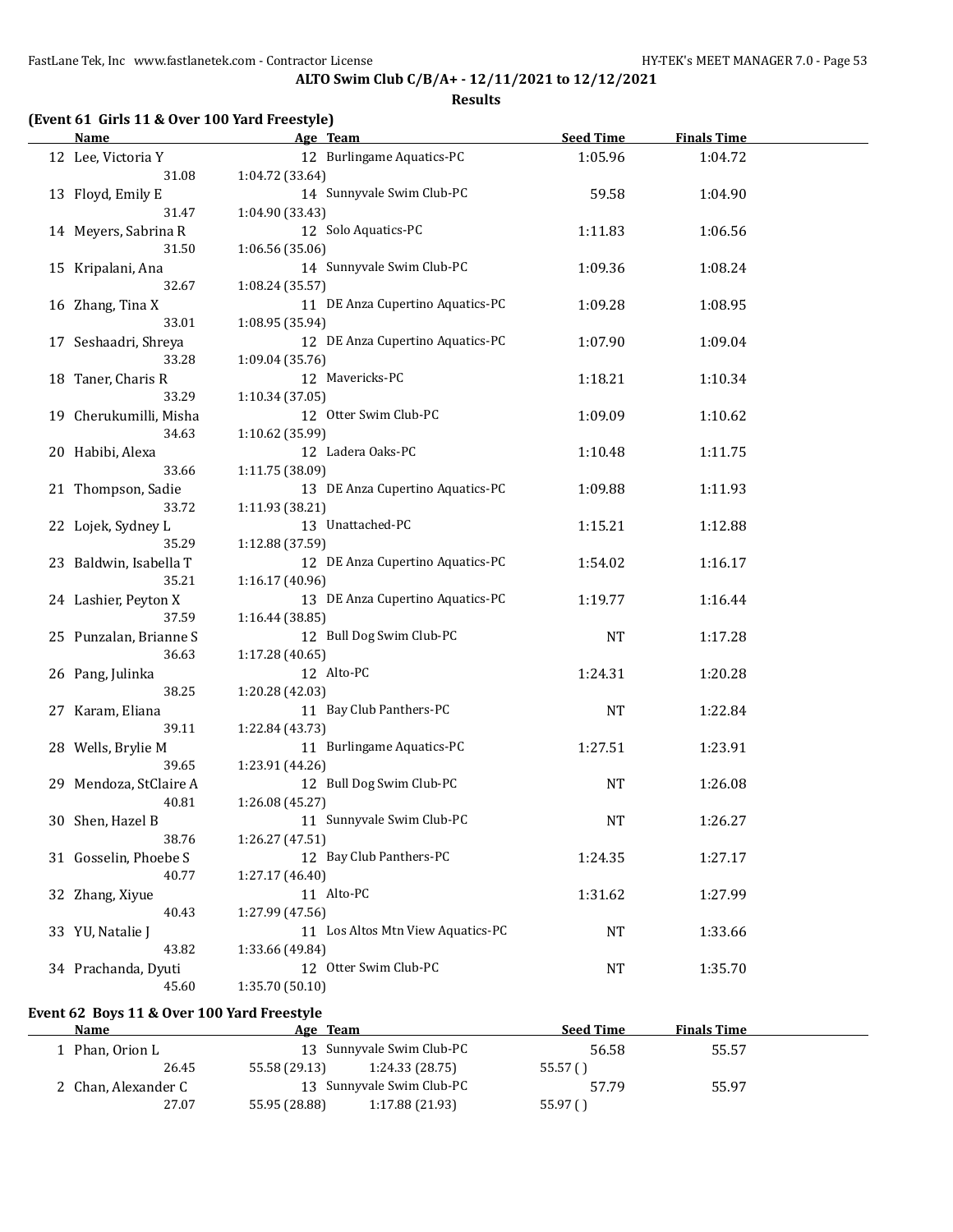**Results**

| <b>Name</b>                |                 | Age Team                           | <b>Seed Time</b> | <b>Finals Time</b> |  |
|----------------------------|-----------------|------------------------------------|------------------|--------------------|--|
| 3 Baum, Ryan M             |                 | 16 Pacifica Sea Lions-PC           | 57.35            | 56.15              |  |
| 27.25                      | 56.07 (28.82)   | 56.15 (0.08)                       |                  |                    |  |
| 4 Nagesh, Drew L           |                 | 16 Alto-PC                         | 55.60            | 56.37              |  |
| 27.48                      | 56.43 (28.95)   | 56.37()                            |                  |                    |  |
| 5 Poon, Kaden              |                 | 14 Sunnyvale Swim Club-PC          | 55.15            | 56.59              |  |
| 26.56                      | 1:05.07(38.51)  | 56.59()                            |                  |                    |  |
| 6 Powell, Michael A        |                 | 13 Ladera Oaks-PC                  | 1:00.28          | 56.67              |  |
| 27.52                      | 56.67 (29.15)   |                                    |                  |                    |  |
|                            |                 | 16 Sunnyvale Swim Club-PC          | 59.08            | 57.25              |  |
| 7 Guo, Jensen<br>27.26     | 57.25 (29.99)   |                                    |                  |                    |  |
|                            |                 | 14 Sunnyvale Swim Club-PC          |                  |                    |  |
| 8 Lawrence, Cornelius T    |                 |                                    | 1:19.21          | 58.21              |  |
| 27.81                      | 58.21 (30.40)   |                                    |                  |                    |  |
| 9 Haiby, Ido               |                 | 15 Sunnyvale Swim Club-PC          | 59.17            | 58.33              |  |
| 28.69                      | 58.33 (29.64)   |                                    |                  |                    |  |
| 10 Wang, Bryen M           |                 | 17 South San Francisco Aquatics-PC | 58.65            | 58.83              |  |
| 28.30                      | 59.03 (30.73)   | 58.83()                            |                  |                    |  |
| 11 Elepano, Manuel Jaime M |                 | 19 Pacifica Sea Lions-PC           | 58.21            | 1:00.00            |  |
| 28.74                      | 59.99 (31.25)   | 1:00.00(0.01)                      |                  |                    |  |
| 12 Clarke, Kieran W        |                 | 14 Burlingame Aquatics-PC          | 1:02.32          | 1:00.28            |  |
| 29.69                      | 1:00.28 (30.59) |                                    |                  |                    |  |
| 13 Choong, Ryan T          |                 | 13 Otter Swim Club-PC              | 59.43            | 1:01.46            |  |
| 29.20                      | 1:01.46 (32.26) |                                    |                  |                    |  |
| 14 HU, Henry Y             |                 | 13 Sunnyvale Swim Club-PC          | 1:06.43          | 1:01.73            |  |
| 29.89                      | 1:01.73 (31.84) |                                    |                  |                    |  |
| 15 Lopes DE Avila, Higor   |                 | 14 DE Anza Cupertino Aquatics-PC   | <b>NT</b>        | 1:02.23            |  |
| 18.98                      | 1:02.23 (43.25) |                                    |                  |                    |  |
| 16 Moon, Derek H           |                 | 13 Bull Dog Swim Club-PC           | 1:07.26          | 1:02.39            |  |
| 30.95                      | 1:02.39 (31.44) |                                    |                  |                    |  |
| 17 Kougiouris, Petros      |                 | 14 DE Anza Cupertino Aquatics-PC   | 1:04.52          | 1:02.95            |  |
| 30.63                      | 1:02.95 (32.32) |                                    |                  |                    |  |
| 18 Holland, Thomas A       |                 | 15 Ladera Oaks-PC                  | 1:02.01          | 1:03.19            |  |
| 29.97                      | 1:03.19 (33.22) |                                    |                  |                    |  |
| 19 Monsen, Kevin W         |                 | 15 Sunnyvale Swim Club-PC          | 1:05.74          | 1:03.56            |  |
| 30.18                      | 1:03.56 (33.38) |                                    |                  |                    |  |
| 20 Lee, Tristan            |                 | 12 Sunnyvale Swim Club-PC          | 1:09.00          | 1:05.17            |  |
| 21 Sutherland, Jacob       |                 | 14 Ladera Oaks-PC                  | <b>NT</b>        | 1:05.33            |  |
| 31.51                      | 1:05.33 (33.82) |                                    |                  |                    |  |
|                            |                 | 13 DE Anza Cupertino Aquatics-PC   |                  | 1:05.91            |  |
| 22 Partridge, Logan M      |                 |                                    | 1:07.62          |                    |  |
| 32.05                      | 1:05.91 (33.86) | 12 DE Anza Cupertino Aquatics-PC   |                  |                    |  |
| 23 Gao, David              |                 |                                    | 1:09.21          | 1:06.83            |  |
| 31.84                      | 1:06.83 (34.99) |                                    |                  |                    |  |
| 24 Ramsey, Colton R        |                 | 13 South San Francisco Aquatics-PC | 1:07.05          | 1:07.41            |  |
| 31.90                      | 1:07.41 (35.51) |                                    |                  |                    |  |
| 25 Spittle, Samuel J       |                 | 14 Bull Dog Swim Club-PC           | 1:10.15          | 1:08.96            |  |
| 33.23                      | 1:08.96 (35.73) |                                    |                  |                    |  |
| 26 Huo, Jiachen            |                 | 12 Otter Swim Club-PC              | 1:11.05          | 1:09.25            |  |
| 33.04                      | 1:09.25 (36.21) |                                    |                  |                    |  |
| 27 Lin, Lucas C            |                 | 11 Sunnyvale Swim Club-PC          | 1:13.29          | 1:10.90            |  |
| 34.11                      | 1:10.90 (36.79) |                                    |                  |                    |  |
| 28 Thothadri, Nithin A     |                 | 11 Sunnyvale Swim Club-PC          | 1:10.21          | 1:11.09            |  |
| 35.04                      | 1:11.09 (36.05) |                                    |                  |                    |  |
| 29 Alves, Joao Pedro       |                 | 13 Burlingame Aquatics-PC          | 1:12.61          | 1:11.49            |  |
| 33.90                      | 1:11.49 (37.59) |                                    |                  |                    |  |
|                            |                 |                                    |                  |                    |  |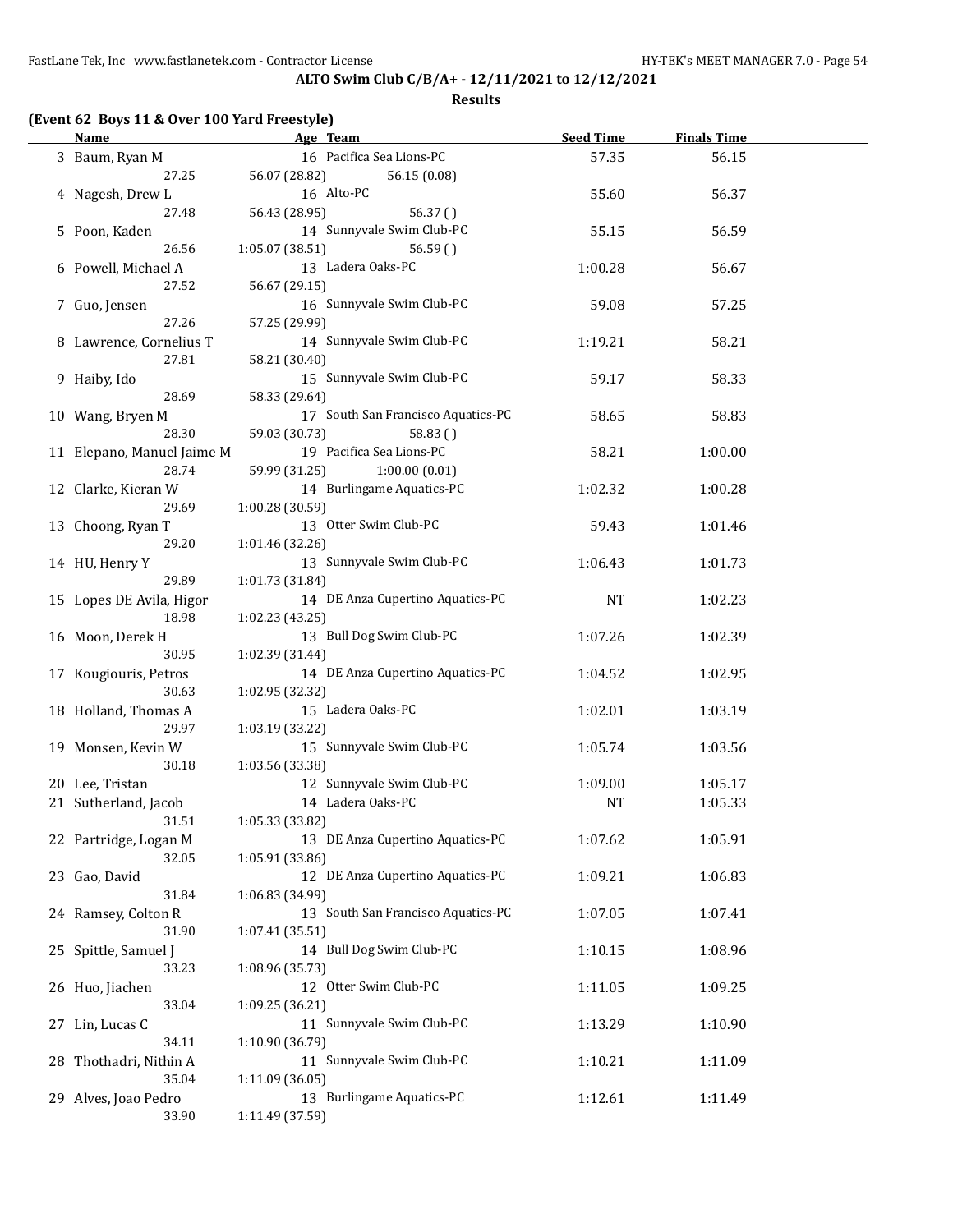|                                              | <b>Results</b>                     |                  |                    |  |
|----------------------------------------------|------------------------------------|------------------|--------------------|--|
| (Event 62 Boys 11 & Over 100 Yard Freestyle) |                                    |                  |                    |  |
| Name                                         | Age Team                           | <b>Seed Time</b> | <b>Finals Time</b> |  |
| 30 Tsao, William B                           | 13 South San Francisco Aquatics-PC | 1:16.52          | 1:13.81            |  |
| 34.48                                        | 1:13.81 (39.33)                    |                  |                    |  |
| 31 Tompkins, Joseph S                        | 12 Solo Aquatics-PC                | 1:20.00          | 1:14.56            |  |
| 34.70                                        | 1:14.56 (39.86)                    |                  |                    |  |
| 32 Chen, Charlie                             | 14 Alto-PC                         | <b>NT</b>        | 1:14.62            |  |
| 33.87                                        | 1:14.62 (40.75)                    |                  |                    |  |
| 33 Young, Collin S                           | 13 Solo Aquatics-PC                | 1:18.00          | 1:15.22            |  |
| 36.68                                        | 1:15.22 (38.54)                    |                  |                    |  |
| 34 Feng, Andrew S                            | 12 South San Francisco Aquatics-PC | 1:20.17          | 1:15.62            |  |
| 35.19                                        | 1:15.62(40.43)                     |                  |                    |  |
| 35 Pavlovsky, Anthony                        | 11 Burlingame Aquatics-PC          | 1:17.19          | 1:16.19            |  |
| 35.10                                        | 1:16.19(41.09)                     |                  |                    |  |
| 36 Guo, Kasen                                | 12 Sunnyvale Swim Club-PC          | 1:22.04          | 1:17.75            |  |
| 36.80                                        | 1:17.75 (40.95)                    |                  |                    |  |
| 37 Cooper, Dimitri A                         | 12 Bull Dog Swim Club-PC           | 1:20.24          | 1:19.56            |  |
| 37.76                                        | 1:19.56 (41.80)                    |                  |                    |  |
| 38 Vir, Rithik                               | 13 DE Anza Cupertino Aquatics-PC   | 1:23.45          | 1:21.58            |  |
| 37.73                                        | 1:21.58(43.85)                     |                  |                    |  |
| 39 Patnaik, Vikram                           | 12 Bull Dog Swim Club-PC           | 1:22.47          | 1:23.82            |  |
| 39.31                                        | 1:23.82 (44.51)                    |                  |                    |  |
| 40 Pang, Julian R                            | 11 Burlingame Aquatics-PC          | 1:33.14          | 1:25.24            |  |
| 41.74                                        | 1:25.24 (43.50)                    |                  |                    |  |
| 41 Higaki, Kai                               | 12 Mavericks-PC                    | 1:25.53          | 1:25.78            |  |
| 40.98                                        | 1:25.78 (44.80)                    |                  |                    |  |
| 42 Bhat, Aarnav                              | 12 Sunnyvale Swim Club-PC          | 1:28.06          | 1:28.04            |  |
| 41.49                                        | 1:28.04 (46.55)                    |                  |                    |  |
| 43 Sommer, Mathias L                         | 11 Palo Alto Stanford Aquatics-PC  | 1:40.97          | 1:39.98            |  |

## **Event 63 Girls 11 & Over 50 Yard Freestyle**

47.95 1:39.98 (52.03)

|    | <b>Name</b>         |    | Age Team                      | <b>Seed Time</b> | <b>Finals Time</b> |
|----|---------------------|----|-------------------------------|------------------|--------------------|
|    | 1 McGuirk, Sydney E | 16 | Mavericks-PC                  | 26.58            | 27.13              |
|    | 2 Curran, Sophia M  | 12 | Ladera Oaks-PC                | 29.05            | 27.34              |
|    | 3 Pyle, Samantha G  | 14 | Ladera Oaks-PC                | 26.03            | 27.50              |
|    | 4 Johnson, Kylie E  | 12 | Ladera Oaks-PC                | 27.83            | 27.94              |
|    | 5 Lee, Michelle     | 12 | DE Anza Cupertino Aquatics-PC | 28.45            | 28.16              |
|    | 6 LI, Abbey Q       | 14 | Otter Swim Club-PC            | 27.95            | 28.37              |
|    | Habibi, Isabel M    | 14 | Ladera Oaks-PC                | 29.35            | 29.24              |
| 8  | Brauneis, Sophie E  | 11 | Sunnyvale Swim Club-PC        | 29.65            | 29.95              |
| 9  | Barajas, Jasmine R  | 14 | Sunnyvale Swim Club-PC        | 28.84            | 30.02              |
| 10 | Fong, Joanne L      | 12 | DE Anza Cupertino Aquatics-PC | 34.58            | 30.20              |
| 11 | Chan, Marina S      | 14 | Bull Dog Swim Club-PC         | 31.26            | 31.04              |
| 12 | Shang, Katie        | 12 | DE Anza Cupertino Aquatics-PC | 30.07            | 31.38              |
| 13 | Tse, Harmony H      | 12 | Sunnyvale Swim Club-PC        | NT               | 31.63              |
| 14 | Taner, Charis R     | 12 | Mavericks-PC                  | 30.53            | 32.37              |
| 15 | Chiguchi, Karen H   | 11 | Bull Dog Swim Club-PC         | <b>NT</b>        | 32.86              |
| 16 | Kotani, Naomi J     | 13 | Bull Dog Swim Club-PC         | 36.04            | 33.25              |
| 17 | Lojek, Sydney L     | 13 | Unattached-PC                 | 42.39            | 33.31              |
| 18 | Williams, Harper R  | 12 | Solo Aquatics-PC              | 35.85            | 33.47              |
| 19 | Chang, Allison H    | 13 | DE Anza Cupertino Aquatics-PC | 33.13            | 33.56              |
| 20 | Simon, Isla         | 12 | DE Anza Cupertino Aquatics-PC | 34.43            | 33.91              |
| 21 | Malloy, Lila J      | 11 | Otter Swim Club-PC            | 36.37            | 33.92              |
| 22 | Neben, Seraphina E  | 12 | Sunnyvale Swim Club-PC        | 36.50            | 34.60              |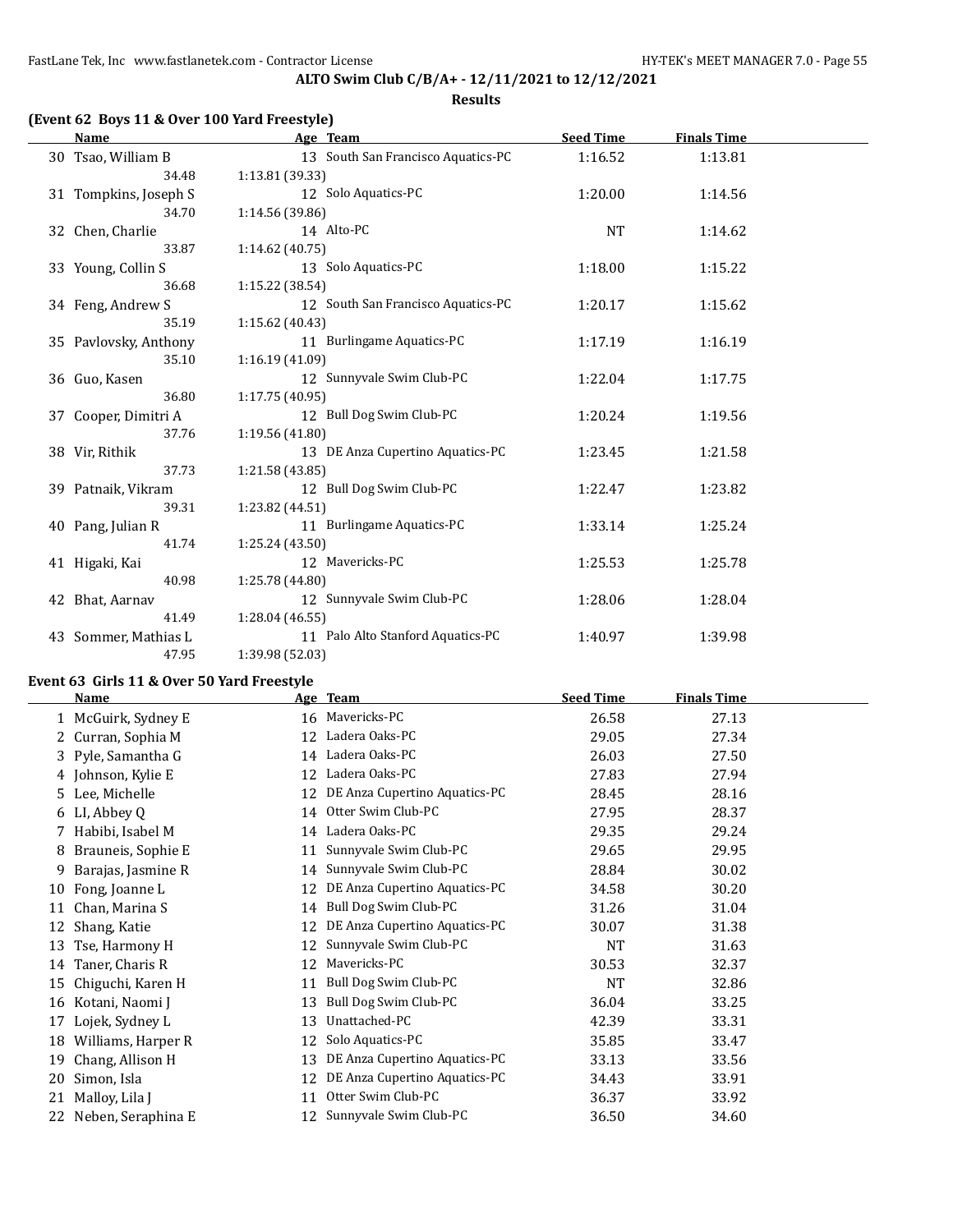#### **Results**

## **(Event 63 Girls 11 & Over 50 Yard Freestyle)**

|    | (Event os Girls II & Over 50 faid Freestyle) |    |                                   |                  |                    |  |
|----|----------------------------------------------|----|-----------------------------------|------------------|--------------------|--|
|    | Name                                         |    | Age Team                          | <b>Seed Time</b> | <b>Finals Time</b> |  |
|    | 23 XU, Eva                                   |    | 12 Alto-PC                        | 33.77            | 34.95              |  |
|    | 24 Dimitrov, Ivana                           |    | 13 Pacifica Sea Lions-PC          | NT               | 35.30              |  |
|    | 25 Zahedi, Kiana                             |    | 16 Alto-PC                        | 35.31            | 36.10              |  |
| 26 | Manuele, Maia                                |    | 11 Mavericks-PC                   | <b>NT</b>        | 36.12              |  |
| 27 | Thompson, Dalia                              | 11 | DE Anza Cupertino Aquatics-PC     | 33.88            | 36.74              |  |
| 28 | Bowler, Julia J                              | 11 | <b>Burlingame Aquatics-PC</b>     | 39.96            | 38.44              |  |
| 29 | Mendoza, StClaire A                          | 12 | Bull Dog Swim Club-PC             | <b>NT</b>        | 38.77              |  |
| 30 | Wells, Brylie M                              | 11 | Burlingame Aquatics-PC            | 37.50            | 39.39              |  |
| 31 | Chiguchi, Sara M                             | 11 | Bull Dog Swim Club-PC             | <b>NT</b>        | 40.83              |  |
|    | 32 Prachanda, Dyuti                          | 12 | Otter Swim Club-PC                | 40.06            | 41.02              |  |
|    | Event 64 Boys 11 & Over 50 Yard Freestyle    |    |                                   |                  |                    |  |
|    | <b>Name</b>                                  |    | Age Team                          | <b>Seed Time</b> | <b>Finals Time</b> |  |
|    | 1 Collet, Seth J                             |    | 15 Ladera Oaks-PC                 | 22.96            | 22.61              |  |
| 2  | Grant, Connor A                              |    | 15 Ladera Oaks-PC                 | 24.26            | 23.15              |  |
| 3  | Farnham, Max K                               |    | 16 Sunnyvale Swim Club-PC         | 24.08            | 24.12              |  |
| 4  | Lam, Kyle Z                                  | 13 | South San Francisco Aquatics-PC   | 25.45            | 24.31              |  |
| 5  | AN, Alexander S                              |    | 16 Alto-PC                        | 24.56            | 24.65              |  |
| 6  | Wong, Christien                              |    | 16 Burlingame Aquatics-PC         | 24.32            | 24.76              |  |
| 7  | Garcia-Osorio, Jose A                        | 15 | South San Francisco Aquatics-PC   | 25.61            | 25.33              |  |
| 8  | Lim, Ryan K                                  |    | 14 Los Altos Mtn View Aquatics-PC | 24.50            | 25.34              |  |
| 9  | HO, Felix Y                                  |    | 14 Los Altos Mtn View Aquatics-PC | 25.88            | 25.70              |  |
| 10 | Cheong, Arthur T                             | 14 | Sunnyvale Swim Club-PC            | 25.69            | 26.43              |  |
| 11 | Wang, Euan B                                 | 13 | DE Anza Cupertino Aquatics-PC     | 30.22            | 26.55              |  |
| 12 | KO, Ryan B                                   | 15 | DE Anza Cupertino Aquatics-PC     | 28.26            | 26.72              |  |
| 13 | Johnston, Maximus                            | 13 | Otter Swim Club-PC                | 26.70            | 27.10              |  |
|    | 14 LI, David X                               | 13 | South San Francisco Aquatics-PC   | 28.87            | 27.15              |  |
|    | 15 Haiby, Ido                                | 15 | Sunnyvale Swim Club-PC            | 27.41            | 27.35              |  |
| 16 | Sutherland, Graham O                         |    | 12 Ladera Oaks-PC                 | 27.68            | 27.97              |  |
| 17 | Kougiouris, Petros                           | 14 | DE Anza Cupertino Aquatics-PC     | 29.49            | 28.65              |  |
| 18 | Mirgorodskiy, George A                       | 13 | Bull Dog Swim Club-PC             | 32.35            | 28.67              |  |
|    | 19 Lee, Tristan                              | 12 | Sunnyvale Swim Club-PC            | 28.72            | 28.98              |  |
|    | 20 Yang, Michael K                           | 13 | South San Francisco Aquatics-PC   | 29.46            | 29.66              |  |
|    | 21 YU, Jaylen Z                              | 13 | DE Anza Cupertino Aquatics-PC     | 29.59            | 30.21              |  |
|    | 22 Sawamura, Ivan                            | 11 | Sunnyvale Swim Club-PC            | 30.65            | 30.52              |  |

 Camargo, Sebastian 13 Santa Clara Swim Club-PC 45.00 30.79 Johnston, Kai C 11 Otter Swim Club-PC 30.71 31.11 25 Murnin, Aidan 14 Solo Aquatics-PC NT NT 31.12 26 Lin, Noah A 11 Burlingame Aquatics-PC NT 31.16 Alves, Joao Pedro 13 Burlingame Aquatics-PC NT 31.18 Grant, Evan M 11 Ladera Oaks-PC 32.41 31.84 29 Gilbert-Fagen, Isaac L 13 DE Anza Cupertino Aquatics-PC 30.94 31.90 Yeom, Damin 13 DE Anza Cupertino Aquatics-PC 37.99 32.64 Sarwate, Jay A 13 DE Anza Cupertino Aquatics-PC NT 34.57 Vir, Rithik 13 DE Anza Cupertino Aquatics-PC 38.05 34.70 Walti, Atticus M 13 Bull Dog Swim Club-PC 43.54 34.71 34 Wong, Kyle **13 Burlingame Aquatics-PC** NT 35.17 Pareigis-Heng, Jonathan A 13 Los Altos Mtn View Aquatics-PC 34.94 35.42 36 Leung, Salinger L 11 Unattached-PC NT NT 35.44 Bian, Zion 12 Otter Swim Club-PC 35.45 35.78 Long, Jackson S 12 Mavericks-PC 36.59 36.20 Casagrande, Nolan M 12 Pacifica Sea Lions-PC 37.38 36.94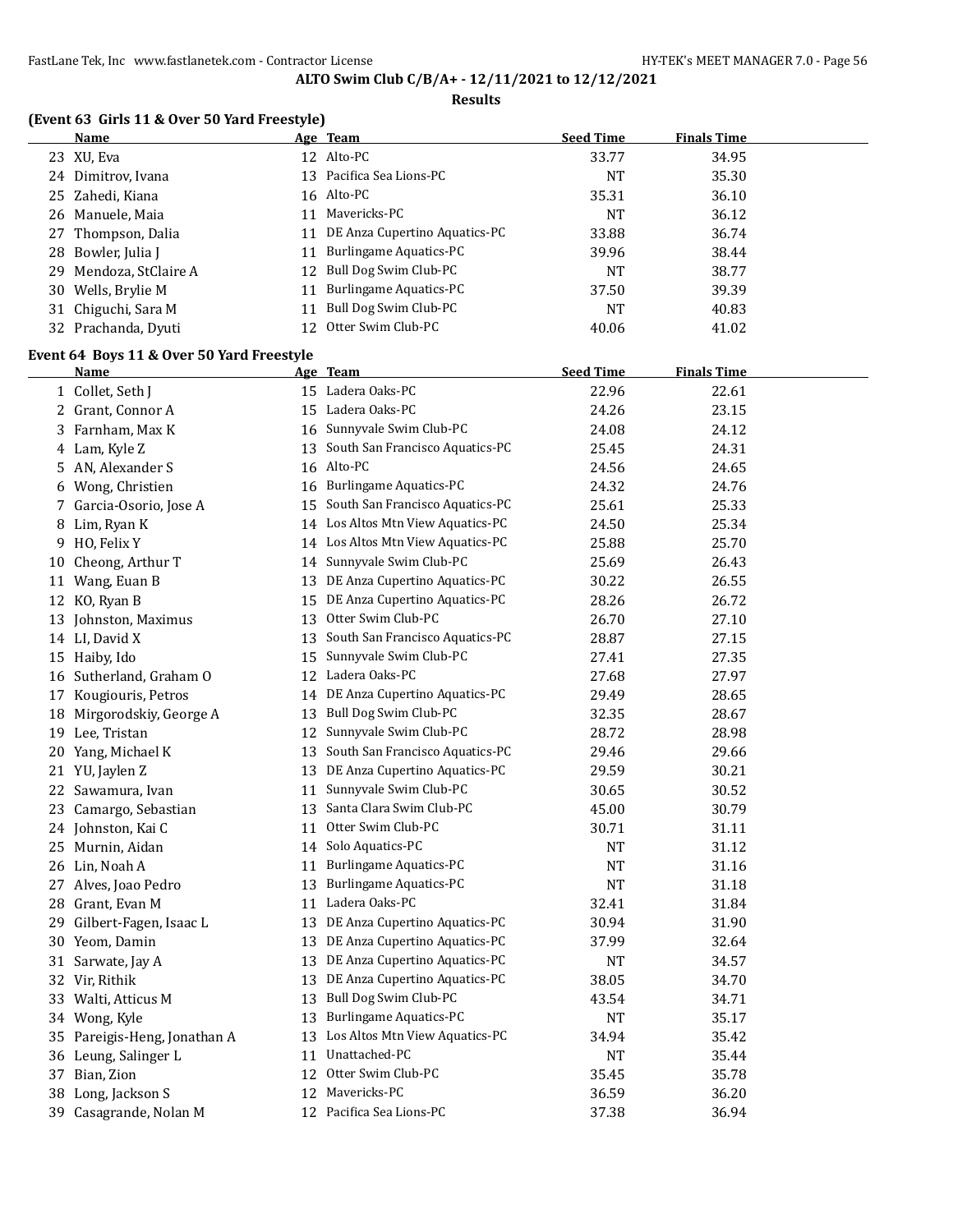FastLane Tek, Inc www.fastlanetek.com - Contractor License **HY-TEK's MEET MANAGER 7.0** - Page 57

## **ALTO Swim Club C/B/A+ - 12/11/2021 to 12/12/2021**

**Results**

| <b>Seed Time</b><br>Name<br>Age Team<br>11 Bay Club Panthers-PC<br><b>NT</b><br>40 Kapoor, Lucas K<br>12 Bull Dog Swim Club-PC<br>41 Patnaik, Vikram<br>35.38<br>14 Sunnyvale Swim Club-PC<br>--- Poon, Kaden<br>25.80<br>Event 65 Girls 11 & Over 200 Yard Breaststroke<br>and the second second second second second second second second second second second second second second second second second second second second second second second second second second second second second second seco<br><b>Name</b><br>15 South San Francisco Aquatics-PC<br>2:39.83<br>1 Lai, Gaby T<br>$2:02.92(42.12)$ $2:44.92(42.00)$<br>38.20<br>1:20.80 (42.60) | <b>Finals Time</b><br>37.17<br>40.20<br>DQ<br><b>Finals Time</b> |
|--------------------------------------------------------------------------------------------------------------------------------------------------------------------------------------------------------------------------------------------------------------------------------------------------------------------------------------------------------------------------------------------------------------------------------------------------------------------------------------------------------------------------------------------------------------------------------------------------------------------------------------------------------------|------------------------------------------------------------------|
|                                                                                                                                                                                                                                                                                                                                                                                                                                                                                                                                                                                                                                                              |                                                                  |
|                                                                                                                                                                                                                                                                                                                                                                                                                                                                                                                                                                                                                                                              |                                                                  |
|                                                                                                                                                                                                                                                                                                                                                                                                                                                                                                                                                                                                                                                              |                                                                  |
|                                                                                                                                                                                                                                                                                                                                                                                                                                                                                                                                                                                                                                                              |                                                                  |
|                                                                                                                                                                                                                                                                                                                                                                                                                                                                                                                                                                                                                                                              |                                                                  |
|                                                                                                                                                                                                                                                                                                                                                                                                                                                                                                                                                                                                                                                              |                                                                  |
|                                                                                                                                                                                                                                                                                                                                                                                                                                                                                                                                                                                                                                                              | 2:44.92                                                          |
|                                                                                                                                                                                                                                                                                                                                                                                                                                                                                                                                                                                                                                                              |                                                                  |
| 13 Ladera Oaks-PC<br>2 Schmalzle, Julia M<br>2:49.85                                                                                                                                                                                                                                                                                                                                                                                                                                                                                                                                                                                                         | 2:52.67                                                          |
| $1:22.95(44.28)$ $2:07.92(44.97)$ $2:52.67(44.75)$<br>38.67                                                                                                                                                                                                                                                                                                                                                                                                                                                                                                                                                                                                  |                                                                  |
| 16 South San Francisco Aquatics-PC<br>2:55.39<br>3 Chui, Alyssa T                                                                                                                                                                                                                                                                                                                                                                                                                                                                                                                                                                                            | 2:58.91                                                          |
| $1:25.10(44.78)$ $2:11.78(46.68)$<br>40.32<br>2:58.91(47.13)                                                                                                                                                                                                                                                                                                                                                                                                                                                                                                                                                                                                 |                                                                  |
| 14 Sunnyvale Swim Club-PC<br>4 Floyd, Emily E<br>2:47.19                                                                                                                                                                                                                                                                                                                                                                                                                                                                                                                                                                                                     | 3:04.05                                                          |
| $1:30.30(46.93)$ $2:19.04(48.74)$<br>43.37<br>3:04.05(45.01)                                                                                                                                                                                                                                                                                                                                                                                                                                                                                                                                                                                                 |                                                                  |
| 13 DE Anza Cupertino Aquatics-PC<br>3:04.46<br>5 Yang, Kelsey E                                                                                                                                                                                                                                                                                                                                                                                                                                                                                                                                                                                              | 3:06.14                                                          |
| 42.87<br>$1:30.07(47.20)$ $2:18.41(48.34)$<br>3:06.14(47.73)                                                                                                                                                                                                                                                                                                                                                                                                                                                                                                                                                                                                 |                                                                  |
| 14 Bay Club Panthers-PC<br>6 Anderson, Isabelle Y<br>3:23.13                                                                                                                                                                                                                                                                                                                                                                                                                                                                                                                                                                                                 | 3:16.66                                                          |
| $1:35.18(50.30)$ $2:26.86(51.68)$<br>44.88<br>3:16.66(49.80)                                                                                                                                                                                                                                                                                                                                                                                                                                                                                                                                                                                                 |                                                                  |
| 13 DE Anza Cupertino Aquatics-PC<br><b>NT</b><br>7 Partridge, Lily G                                                                                                                                                                                                                                                                                                                                                                                                                                                                                                                                                                                         | 3:21.47                                                          |
| $1:38.73(52.26)$ $2:30.97(52.24)$<br>46.47<br>3:21.47(50.50)                                                                                                                                                                                                                                                                                                                                                                                                                                                                                                                                                                                                 |                                                                  |
| 12 Alto-PC<br>8 NG, Chloe Y<br>3:37.00                                                                                                                                                                                                                                                                                                                                                                                                                                                                                                                                                                                                                       | 3:41.97                                                          |
| 49.09<br>$1:46.87(57.78)$ 2:46.73 (59.86)<br>3:41.97 (55.24)                                                                                                                                                                                                                                                                                                                                                                                                                                                                                                                                                                                                 |                                                                  |
| 11 Alto-PC<br><b>NT</b><br>9 Hanigal, Danielle                                                                                                                                                                                                                                                                                                                                                                                                                                                                                                                                                                                                               | 3:54.09                                                          |
| 51.52<br>$1:51.75(1:00.23)$ $2:54.35(1:02.60)$<br>3:54.09(59.74)                                                                                                                                                                                                                                                                                                                                                                                                                                                                                                                                                                                             |                                                                  |
| 12 Alto-PC<br>10 Kaur, Jasmine<br><b>NT</b>                                                                                                                                                                                                                                                                                                                                                                                                                                                                                                                                                                                                                  | 3:56.87                                                          |
| $1:56.03(1:01.38)$ $2:57.82(1:01.79)$<br>3:56.87 (59.05)<br>54.65                                                                                                                                                                                                                                                                                                                                                                                                                                                                                                                                                                                            |                                                                  |

# **Event 66 Boys 11 & Over 200 Yard Breaststroke**

| Name                      | Age Team        |                                    |                 | <b>Seed Time</b> | <b>Finals Time</b> |  |
|---------------------------|-----------------|------------------------------------|-----------------|------------------|--------------------|--|
| 1 Elepano, Manuel Jaime M |                 | 19 Pacifica Sea Lions-PC           |                 | 2:39.70          | 2:37.52            |  |
| 35.22                     | 1:14.82 (39.60) | 1:56.36 (41.54)                    | 2:37.52(41.16)  |                  |                    |  |
| 2 Lai, Leo T              |                 | 12 South San Francisco Aquatics-PC |                 | 2:44.65          | 2:50.20            |  |
| 38.26                     | 1:22.80 (44.54) | 2:07.27 (44.47)                    | 2:50.20 (42.93) |                  |                    |  |
| 3 Clarke, Kieran W        |                 | 14 Burlingame Aquatics-PC          |                 | 2:54.37          | 2:50.67            |  |
| 37.89                     | 1:21.31 (43.42) | 2:06.84 (45.53)                    | 2:50.67 (43.83) |                  |                    |  |
| 4 HO, Felix Y             |                 | 14 Los Altos Mtn View Aquatics-PC  |                 | 2:42.78          | 2:53.78            |  |
| 37.72                     |                 | $1:23.15(45.43)$ $2:09.50(46.35)$  | 2:53.78 (44.28) |                  |                    |  |
| 5 West, Jack T            |                 | 14 Pacifica Sea Lions-PC           |                 | 2:50.88          | 2:54.39            |  |
| 39.06                     |                 | $1:22.78(43.72)$ $2:08.84(46.06)$  | 2:54.39 (45.55) |                  |                    |  |
| 6 Lin, Noah A             |                 | 11 Burlingame Aquatics-PC          |                 | 2:56.15          | 2:59.96            |  |
| 43.17                     |                 | $1:28.60(45.43)$ $2:15.40(46.80)$  | 2:59.96 (44.56) |                  |                    |  |
| 7 Strots, Alexander       |                 | 11 DE Anza Cupertino Aquatics-PC   |                 | <b>NT</b>        | 3:03.29            |  |
| 41.07                     | 1:28.19 (47.12) | 2:15.54 (47.35)                    | 3:03.29 (47.75) |                  |                    |  |
| 8 Spittle, Samuel J       |                 | 14 Bull Dog Swim Club-PC           |                 | 3:04.92          | 3:06.99            |  |
| 42.73                     |                 | $1:32.01(49.28)$ $2:19.90(47.89)$  | 3:06.99 (47.09) |                  |                    |  |
| 9 Shang, Kevin            |                 | 12 DE Anza Cupertino Aquatics-PC   |                 | <b>NT</b>        | 3:21.77            |  |
| 45.36                     | 1:37.19 (51.83) | 2:29.45 (52.26)                    | 3:21.77(52.32)  |                  |                    |  |
| 10 Kashyap, Tejas         |                 | 11 Otter Swim Club-PC              |                 | 4:01.29          | 3:23.40            |  |
| 47.80                     |                 | $1:40.05(52.25)$ $2:32.10(52.05)$  | 3:23.40(51.30)  |                  |                    |  |
| 11 Tsao, William B        |                 | 13 South San Francisco Aquatics-PC |                 | 3:34.69          | 3:33.78            |  |
| 46.43                     | 1:42.17 (55.74) | 2:39.76 (57.59)                    | 3:33.78 (54.02) |                  |                    |  |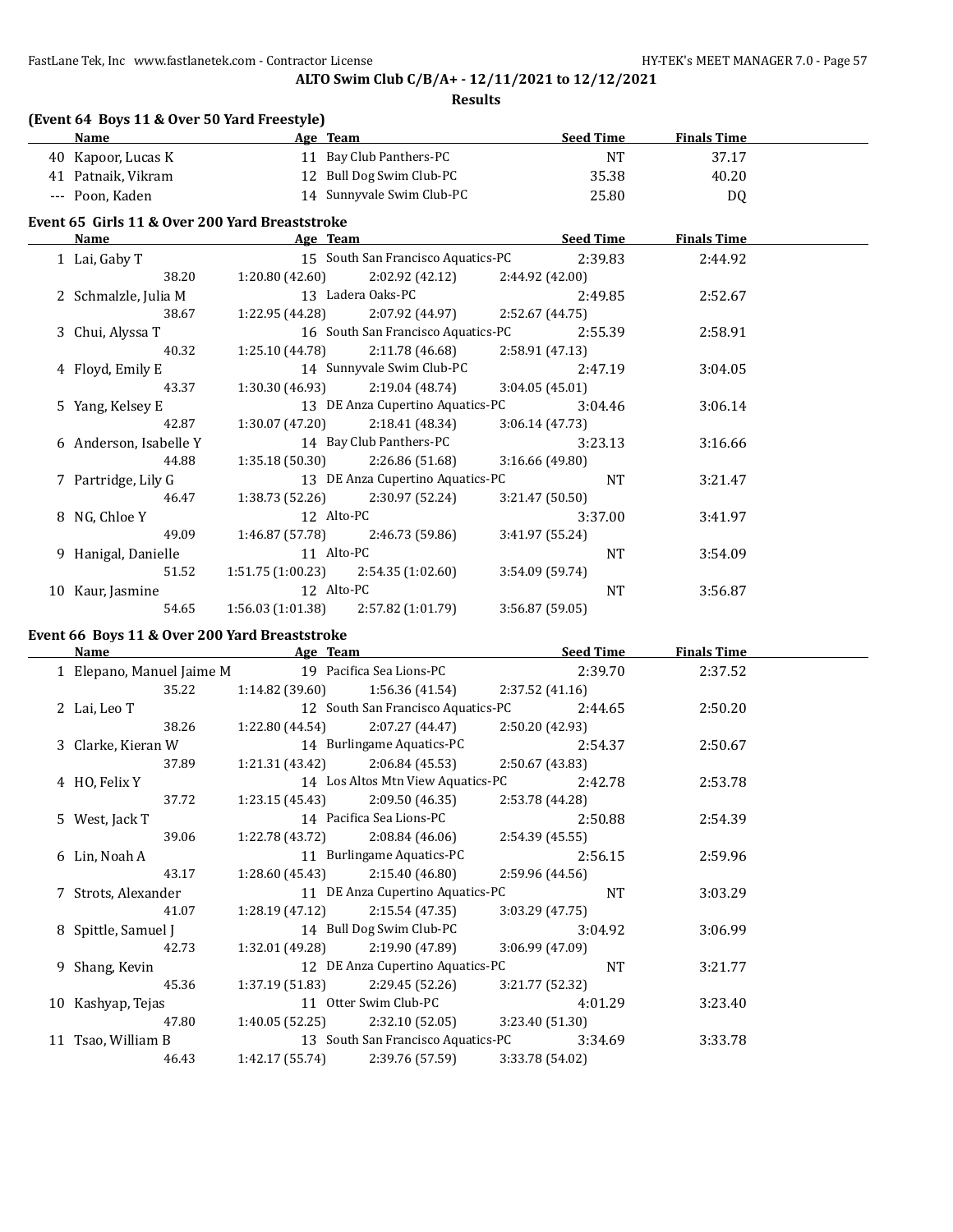### **Results**

# **Event 67 Girls 11 & Over 100 Yard Breaststroke**

 $\overline{a}$ 

| Name                     | Age Team                           | <b>Seed Time</b> | <b>Finals Time</b> |  |
|--------------------------|------------------------------------|------------------|--------------------|--|
| 1 Lee, Michelle          | 12 DE Anza Cupertino Aquatics-PC   | 1:19.64          | 1:19.42            |  |
| 37.51                    | 1:19.42 (41.91)                    |                  |                    |  |
| 2 LI, Abbey Q            | 14 Otter Swim Club-PC              | 1:21.70          | 1:21.58            |  |
| 39.56                    | 1:21.58 (42.02)                    |                  |                    |  |
| 3 Chin, Addelyn C        | 12 Sunnyvale Swim Club-PC          | 1:22.04          | 1:23.37            |  |
| 39.04                    | 1:23.37 (44.33)                    |                  |                    |  |
|                          | 17 South San Francisco Aquatics-PC |                  |                    |  |
| 4 SO, Casey J            |                                    | 1:23.48          | 1:23.95            |  |
| 40.30                    | 1:23.95 (43.65)                    |                  |                    |  |
| 5 Chan, Marina S         | 14 Bull Dog Swim Club-PC           | 1:26.31          | 1:25.41            |  |
| 40.44                    | 1:25.41 (44.97)                    |                  |                    |  |
| 6 LI, Katelyn A          | 13 DE Anza Cupertino Aquatics-PC   | 1:28.53          | 1:25.45            |  |
| 40.84                    | 1:25.45 (44.61)                    |                  |                    |  |
| 7 Fong, Joanne L         | 12 DE Anza Cupertino Aquatics-PC   | 1:27.54          | 1:25.71            |  |
| 40.03                    | 1:25.71 (45.68)                    |                  |                    |  |
| 8 Chen, Yoray I          | 13 Alto-PC                         | 1:24.64          | 1:25.80            |  |
| 41.20                    | 1:25.80 (44.60)                    |                  |                    |  |
| 9 Zhang, Tina X          | 11 DE Anza Cupertino Aquatics-PC   | 1:31.16          | 1:26.56            |  |
| 40.40                    | 1:26.56 (46.16)                    |                  |                    |  |
| 10 SY, Sara D            | 13 South San Francisco Aquatics-PC | 1:31.78          | 1:27.85            |  |
| 42.03                    | 1:27.85 (45.82)                    |                  |                    |  |
|                          | 12 Alto-PC                         | 1:28.58          | 1:29.84            |  |
| 11 Chang, Elise<br>42.45 |                                    |                  |                    |  |
|                          | 1:29.84 (47.39)                    |                  |                    |  |
| 12 Enderes, Sarah        | 12 Alto-PC                         | <b>NT</b>        | 1:31.00            |  |
| 42.49                    | 1:31.00 (48.51)                    |                  |                    |  |
| 13 Kao, Leila            | 11 Palo Alto Stanford Aquatics-PC  | 1:32.10          | 1:31.03            |  |
| 43.14                    | 1:31.03 (47.89)                    |                  |                    |  |
| 14 Chang, Allison H      | 13 DE Anza Cupertino Aquatics-PC   | 1:38.97          | 1:31.18            |  |
| 44.25                    | 1:31.18 (46.93)                    |                  |                    |  |
| 15 HE, Jasmine S         | 11 Alto-PC                         | 1:33.07          | 1:33.04            |  |
| 43.86                    | 1:33.04 (49.18)                    |                  |                    |  |
| 16 Punzalan, Brianne S   | 12 Bull Dog Swim Club-PC           | <b>NT</b>        | 1:34.04            |  |
| 45.42                    | 1:34.04 (48.62)                    |                  |                    |  |
| 17 Picard, Naomi L       | 11 Alto-PC                         | 1:35.15          | 1:34.57            |  |
| 45.79                    | 1:34.57 (48.78)                    |                  |                    |  |
| 18 Ogawa, Camryn Y       | 14 Alto-PC                         | 1:30.96          | 1:35.37            |  |
| 44.36                    | 1:35.37 (51.01)                    |                  |                    |  |
| 19 Cherukumilli, Misha   | 12 Otter Swim Club-PC              | 1:33.80          | 1:35.43            |  |
| 46.55                    | 1:35.43 (48.88)                    |                  |                    |  |
|                          | 13 Bull Dog Swim Club-PC           |                  |                    |  |
| 20 Kotani, Naomi J       |                                    | 1:40.37          | 1:36.87            |  |
| 45.99                    | 1:36.87 (50.88)                    |                  |                    |  |
| 21 Amos, Chloe L         | 14 Solo Aquatics-PC                | 1:41.79          | 1:39.76            |  |
| 48.05                    | 1:39.76 (51.71)                    |                  |                    |  |
| 22 Pang, Julinka         | 12 Alto-PC                         | NT               | 1:49.23            |  |
| 51.01                    | 1:49.23 (58.22)                    |                  |                    |  |
| 23 Chiguchi, Sara M      | 11 Bull Dog Swim Club-PC           | <b>NT</b>        | 1:55.08            |  |
| 57.01                    | 1:55.08 (58.07)                    |                  |                    |  |
| 24 Sheth, Seona R        | 11 Los Altos Mtn View Aquatics-PC  | 2:15.29          | 1:59.61            |  |
| 58.32                    | 1:59.61 (1:01.29)                  |                  |                    |  |
| 25 Manuele, Maia         | 11 Mavericks-PC                    | NT               | 2:01.89            |  |
| 26 Wells, Brylie M       | 11 Burlingame Aquatics-PC          | 2:02.70          | 2:02.00            |  |
| 59.49                    | 2:02.00 (1:02.51)                  |                  |                    |  |
|                          |                                    |                  |                    |  |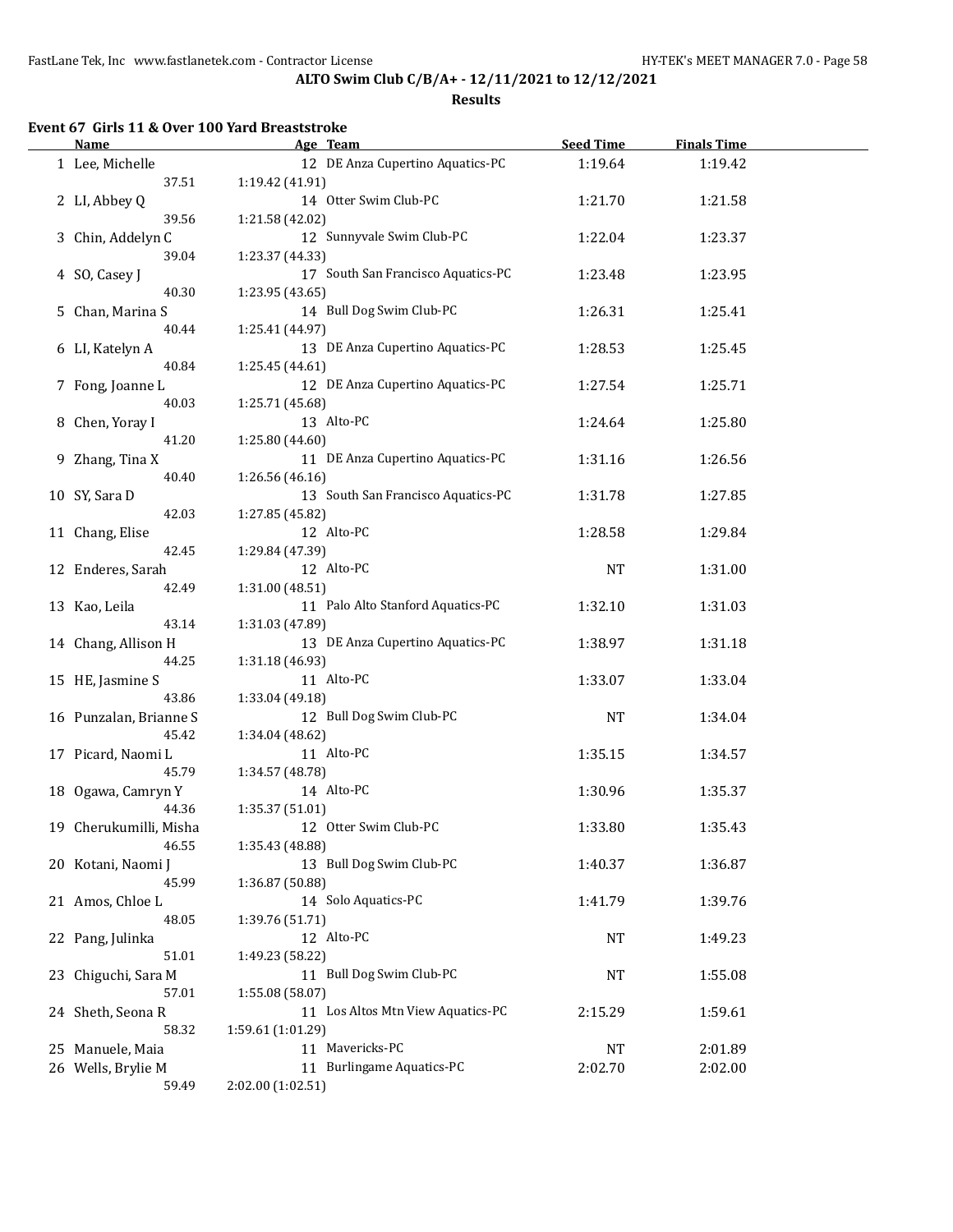### **Results**

# **Event 68 Boys 11 & Over 100 Yard Breaststroke**

 $\overline{a}$ 

| <b>Name</b>               | Age Team                                              | <b>Seed Time</b> | <b>Finals Time</b> |  |
|---------------------------|-------------------------------------------------------|------------------|--------------------|--|
| 1 Phan, Orion L           | 13 Sunnyvale Swim Club-PC                             | 1:21.80          | 1:11.81            |  |
| 34.51                     | 1:11.81 (37.30)                                       |                  |                    |  |
| 2 Tendulkar, Aditya P     | 14 Burlingame Aquatics-PC                             | 1:09.25          | 1:12.14            |  |
| 34.71                     | 1:12.14 (37.43)                                       |                  |                    |  |
| 3 KO, Ryan B              | 15 DE Anza Cupertino Aquatics-PC                      | 1:19.45          | 1:12.79            |  |
|                           |                                                       |                  |                    |  |
| 34.73                     | 1:12.79 (38.06)                                       |                  |                    |  |
| 4 Chan, Alexander C       | 13 Sunnyvale Swim Club-PC                             | 1:13.60          | 1:13.31            |  |
| 34.82                     | 1:13.31 (38.49)                                       |                  |                    |  |
| 5 Fetter, Peter J         | 14 Alto-PC                                            | 1:16.81          | 1:13.65            |  |
| 35.14                     | 1:13.65 (38.51)                                       |                  |                    |  |
| 6 Guo, Jensen             | 16 Sunnyvale Swim Club-PC                             | 1:17.29          | 1:13.82            |  |
| 35.23                     | 1:13.82 (38.59)                                       |                  |                    |  |
| 7 Powell, Alex D          | 13 Ladera Oaks-PC                                     | 1:19.80          | 1:14.31            |  |
| 34.87                     | 1:14.31 (39.44)                                       |                  |                    |  |
| 8 Jung, Jasper P          | 17 South San Francisco Aquatics-PC                    | 1:17.53          | 1:15.00            |  |
| 35.06                     | 1:15.00 (39.94)                                       |                  |                    |  |
| 9 Lawrence, Cornelius T   | 14 Sunnyvale Swim Club-PC                             | 2:02.30          | 1:15.43            |  |
| 35.75                     | 1:15.43 (39.68)                                       |                  |                    |  |
| 10 Pistorino, Matthew J   | 15 Solo Aquatics-PC                                   | 1:26.13          | 1:17.02            |  |
| 36.31                     | 1:17.02 (40.71)                                       |                  |                    |  |
| 11 Helmers, William H     | 14 Alto-PC                                            | 1:17.52          | 1:17.17            |  |
| 36.04                     | 1:17.17(41.13)                                        |                  |                    |  |
| 12 Choong, Ryan T         | 13 Otter Swim Club-PC                                 | 1:27.99          | 1:21.25            |  |
| 39.81                     | 1:21.25 (41.44)                                       |                  |                    |  |
| 13 LI, David X            | 13 South San Francisco Aquatics-PC                    | 1:22.88          | 1:21.83            |  |
| 38.75                     | 1:21.83 (43.08)                                       |                  |                    |  |
| 14 Gao, David             | 12 DE Anza Cupertino Aquatics-PC                      | 1:20.23          | 1:21.92            |  |
| 38.35                     | 1:21.92 (43.57)                                       |                  |                    |  |
| 15 HU, Adam               | 13 South San Francisco Aquatics-PC                    | 1:18.31          | 1:22.66            |  |
| 38.67                     |                                                       |                  |                    |  |
|                           | 1:22.66 (43.99)<br>13 South San Francisco Aquatics-PC |                  |                    |  |
| 16 Yang, Michael K        |                                                       | 1:23.85          | 1:24.70            |  |
| 40.65                     | 1:24.70 (44.05)                                       |                  |                    |  |
| 17 Hong, Matthew J        | 11 Alto-PC                                            | 1:22.76          | 1:24.80            |  |
| 40.25                     | 1:24.80 (44.55)                                       |                  |                    |  |
| 18 Araya, Agustin D       | 11 Alto-PC                                            | 1:36.14          | 1:25.49            |  |
| 41.63                     | 1:25.49 (43.86)                                       |                  |                    |  |
| 19 Yong, Jerrick Y        | 12 Alto-PC                                            | 1:26.73          | 1:25.62            |  |
| 40.32                     | 1:25.62 (45.30)                                       |                  |                    |  |
| 20 HU, Henry Y            | 13 Sunnyvale Swim Club-PC                             | 1:32.65          | 1:26.43            |  |
| 41.87                     | 1:26.43 (44.56)                                       |                  |                    |  |
| 21 Mirgorodskiy, George A | 13 Bull Dog Swim Club-PC                              | 1:34.24          | 1:26.52            |  |
| 40.54                     | 1:26.52 (45.98)                                       |                  |                    |  |
| 22 Monsen, Kevin W        | 15 Sunnyvale Swim Club-PC                             | 1:28.56          | 1:27.54            |  |
| 41.28                     | 1:27.54 (46.26)                                       |                  |                    |  |
| 23 Grant, Evan M          | 11 Ladera Oaks-PC                                     | 1:28.09          | 1:27.96            |  |
| 43.06                     | 1:27.96 (44.90)                                       |                  |                    |  |
| 24 Savard, Tyler S        | 11 Palo Alto Stanford Aquatics-PC                     | 1:23.37          | 1:28.15            |  |
| 41.10                     | 1:28.15 (47.05)                                       |                  |                    |  |
| 25 Gilbert-Fagen, Isaac L | 13 DE Anza Cupertino Aquatics-PC                      | 1:31.21          | 1:29.33            |  |
| 42.92                     | 1:29.33 (46.41)                                       |                  |                    |  |
| 26 Wang, Gabriel          | 13 Alto-PC                                            | NT               | 1:30.16            |  |
| 42.59                     | 1:30.16 (47.57)                                       |                  |                    |  |
|                           |                                                       |                  |                    |  |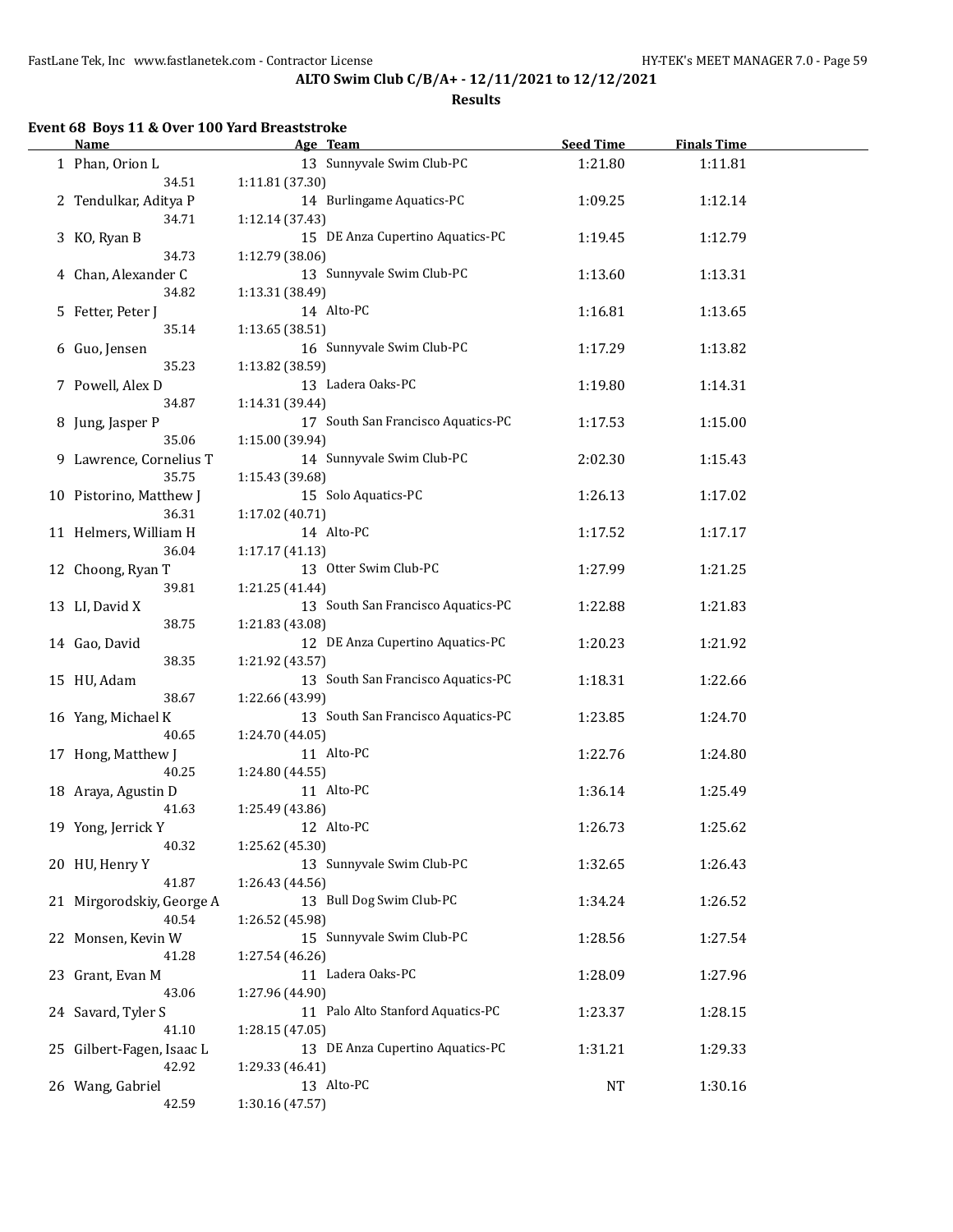**Results**

|     | <b>Name</b>                  | Age Team                                           | <b>Seed Time</b> | <b>Finals Time</b> |  |
|-----|------------------------------|----------------------------------------------------|------------------|--------------------|--|
|     | 27 Gafton, Andrew C          | 12 Alto-PC                                         | 1:37.90          | 1:31.01            |  |
|     | 43.48                        | 1:31.01 (47.53)                                    |                  |                    |  |
|     | 28 Chung, Kai K              | 12 Alto-PC                                         | 1:32.75          | 1:32.18            |  |
|     | 45.70                        | 1:32.18 (46.48)                                    |                  |                    |  |
|     | 29 Erickson, Julian A        | 11 Alto-PC                                         | 1:30.53          | 1:33.38            |  |
|     | 44.81                        | 1:33.38 (48.57)                                    |                  |                    |  |
|     | 30 Kuusela, Niklas J         | 12 Alto-PC                                         | 1:32.66          | 1:34.39            |  |
|     | 44.39                        | 1:34.39 (50.00)                                    |                  |                    |  |
|     | 31 Lin, Lucas C              | 11 Sunnyvale Swim Club-PC                          | 1:34.28          | 1:34.46            |  |
|     | 46.37                        | 1:34.46 (48.09)                                    |                  |                    |  |
|     | 32 Chernyvsky, Michael       | 11 Sunnyvale Swim Club-PC                          | 1:35.05          | 1:34.92            |  |
|     | 45.89                        | 1:34.92 (49.03)                                    |                  |                    |  |
|     | 33 NA, Chan                  | 13 Alto-PC                                         | 1:44.27          | 1:36.41            |  |
|     | 45.18                        | 1:36.41 (51.23)                                    |                  |                    |  |
|     | 34 Leung, Salinger L         | 11 Unattached-PC                                   | 1:34.80          | 1:37.10            |  |
|     | 47.93                        | 1:37.10 (49.17)                                    |                  |                    |  |
|     | 35 Young, Collin S           | 13 Solo Aquatics-PC                                | 1:37.58          | 1:39.47            |  |
|     | 47.67                        | 1:39.47 (51.80)                                    |                  |                    |  |
|     | 36 Sarwate, Jay A            | 13 DE Anza Cupertino Aquatics-PC                   | NT               | 1:39.52            |  |
|     | 48.11                        | 1:39.52 (51.41)                                    |                  |                    |  |
|     | 37 Ananth, Sanat             | 12 Alto-PC                                         | 1:46.40          | 1:39.61            |  |
|     | 47.80                        | 1:39.61 (51.81)                                    |                  |                    |  |
|     | 38 Fan, Jonathan A           | 12 Alto-PC                                         | 1:48.97          | 1:40.57            |  |
|     | 49.16                        | 1:40.57(51.41)                                     |                  |                    |  |
|     | 39 Zheng, Zeen               | 11 Alto-PC                                         | 1:53.85          | 1:41.60            |  |
|     | 50.07                        | 1:41.60 (51.53)                                    |                  |                    |  |
|     | 40 Guo, Kasen                | 12 Sunnyvale Swim Club-PC                          | NT               | 1:43.12            |  |
|     | 47.90                        | 1:43.12 (55.22)                                    |                  |                    |  |
|     | 41 Walti, Atticus M          | 13 Bull Dog Swim Club-PC                           | NT               | 1:44.22            |  |
|     | 48.51                        | 1:44.22 (55.71)                                    |                  |                    |  |
|     | 42 Pavlovsky, Anthony        | 11 Burlingame Aquatics-PC                          | 1:41.86          | 1:47.16            |  |
|     | 49.68                        | 1:47.16 (57.48)                                    |                  |                    |  |
|     | 43 Cheong, Justin T          | 12 Alto-PC                                         | 1:42.90          | 1:49.80            |  |
|     | 52.44                        | 1:49.80 (57.36)                                    |                  |                    |  |
|     | 44 Feng, Andrew S            | 12 South San Francisco Aquatics-PC                 | 1:58.69          | 1:50.28            |  |
|     | 54.56                        | 1:50.28 (55.72)                                    |                  |                    |  |
|     | 45 Bhat, Aarnav              | 12 Sunnyvale Swim Club-PC                          | 1:55.00          | 1:56.06            |  |
|     | 55.97                        | 1:56.06 (1:00.09)                                  |                  |                    |  |
|     | 46 Pang, Julian R<br>1:08.99 | 11 Burlingame Aquatics-PC                          | NT               | 2:21.55            |  |
|     |                              | 2:21.55 (1:12.56)                                  |                  |                    |  |
|     | Sutherland, Jacob            | 14 Ladera Oaks-PC                                  | NT               | DQ                 |  |
|     | 41.71                        | DQ (45.14)<br>11 Alto-PC                           |                  |                    |  |
| --- | Ortiz, Landon R              |                                                    | NT               | DQ                 |  |
|     | 58.36<br>Ramsey, Colton R    | DQ (1:09.47)<br>13 South San Francisco Aquatics-PC | 1:33.50          |                    |  |
| --- | 44.19                        | DQ (49.65)                                         |                  | <b>DQ</b>          |  |
|     |                              |                                                    |                  |                    |  |
|     |                              |                                                    |                  |                    |  |

### **Event 69 Girls 11 & Over 50 Yard Breaststroke**

| <b>Name</b>         | Age Team                         | <b>Seed Time</b> | <b>Finals Time</b> |  |
|---------------------|----------------------------------|------------------|--------------------|--|
| Diehn, April A      | 12 Otter Swim Club-PC            | 36.47            | 37.56              |  |
| 2 Stenfort, Hope L  | 12 DE Anza Cupertino Aquatics-PC | 39.95            | 39.95              |  |
| 3 Seshaadri, Aarya  | 12 DE Anza Cupertino Aquatics-PC | 42.91            | 42.75              |  |
| 4 Chiguchi, Karen H | 11 Bull Dog Swim Club-PC         | NT               | 42.87              |  |
| Barajas, Juliana A  | Sunnyvale Swim Club-PC<br>11     | 49.18            | 43.68              |  |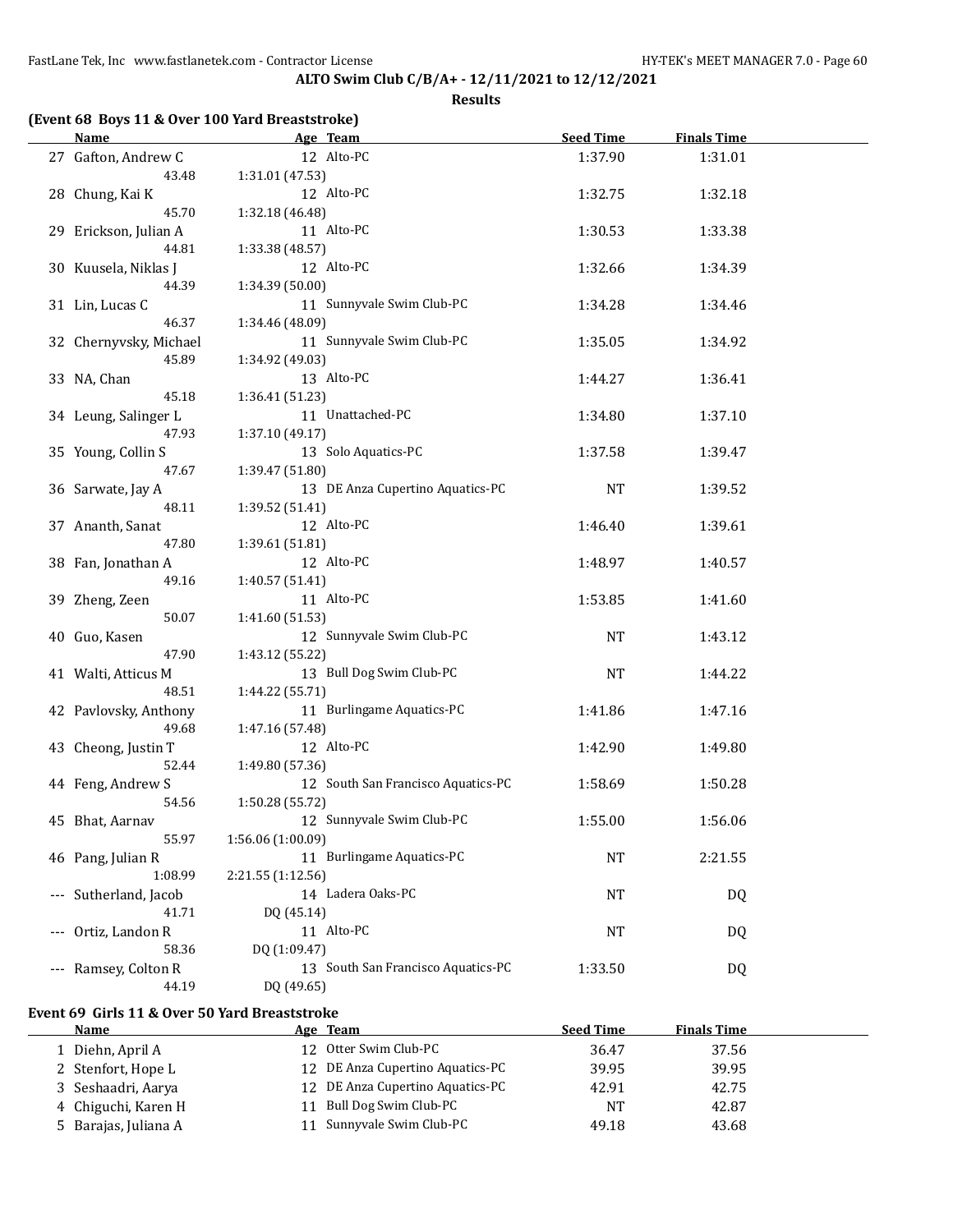#### **Results**

## **(Event 69 Girls 11 & Over 50 Yard Breaststroke)**

|    | <b>Name</b>          |    | <u>Age Team</u>                   | <b>Seed Time</b> | <b>Finals Time</b> |
|----|----------------------|----|-----------------------------------|------------------|--------------------|
|    | 6 Neben, Seraphina E |    | 12 Sunnyvale Swim Club-PC         | 43.97            | 44.82              |
|    | 7 Williams, Harper R |    | 12 Solo Aquatics-PC               | 46.28            | 44.91              |
|    | 8 Seshaadri, Kaathya |    | 12 DE Anza Cupertino Aquatics-PC  | 48.53            | 45.14              |
|    | 9 Kreps, Esme C      |    | 11 Palo Alto Stanford Aquatics-PC | 43.27            | 45.28              |
|    | 10 Yang, Audrey E    |    | 15 DE Anza Cupertino Aquatics-PC  | 52.51            | 50.09              |
| 11 | Sheth, Seona R       | 11 | Los Altos Mtn View Aquatics-PC    | 1:02.93          | 53.23              |
|    | 12 Dimitrov, Ivana   |    | 13 Pacifica Sea Lions-PC          | <b>NT</b>        | 55.26              |
|    | 13 Manuele, Maia     |    | Mavericks-PC                      | <b>NT</b>        | 56.36              |
|    | 14 Karam, Eliana     |    | Bay Club Panthers-PC              | <b>NT</b>        | 1:01.67            |

## **Event 70 Boys 11 & Over 50 Yard Breaststroke**

|     | Name                      |    | Age Team                       | <b>Seed Time</b> | <b>Finals Time</b> |  |
|-----|---------------------------|----|--------------------------------|------------------|--------------------|--|
|     | 1 Elepano, Manuel Jaime M | 19 | Pacifica Sea Lions-PC          | 32.00            | 32.75              |  |
|     | Gao, David                | 12 | DE Anza Cupertino Aquatics-PC  | 36.69            | 37.20              |  |
|     | 3 Kougiouris, Petros      | 14 | DE Anza Cupertino Aquatics-PC  | 38.96            | 37.35              |  |
| 4   | Cheong, Arthur T          |    | 14 Sunnyvale Swim Club-PC      | NT               | 38.65              |  |
| 5.  | Lin, Noah A               | 11 | Burlingame Aquatics-PC         | NT               | 39.36              |  |
| 6   | Thothadri, Nithin A       | 11 | Sunnyvale Swim Club-PC         | 48.62            | 41.67              |  |
|     | Gilbert-Fagen, Isaac L    | 13 | DE Anza Cupertino Aquatics-PC  | 42.60            | 41.96              |  |
| 8   | Tannert, Rollan H         | 11 | DE Anza Cupertino Aquatics-PC  | 48.11            | 42.32              |  |
| 9.  | Camargo, Sebastian        | 13 | Santa Clara Swim Club-PC       | 55.00            | 42.93              |  |
| 10  | Murnin, Aidan             |    | 14 Solo Aquatics-PC            | NT               | 43.32              |  |
| 11  | Moon, Derek H             | 13 | Bull Dog Swim Club-PC          | 54.19            | 43.73              |  |
| 12  | Kashyap, Tejas            | 11 | Otter Swim Club-PC             | 44.23            | 45.49              |  |
| 13  | Casagrande, Nolan M       | 12 | Pacifica Sea Lions-PC          | 52.34            | 46.91              |  |
| 14  | Wong, Kyle                | 13 | <b>Burlingame Aquatics-PC</b>  | <b>NT</b>        | 47.33              |  |
| 15  | Bian, Zion                | 12 | Otter Swim Club-PC             | 48.73            | 48.18              |  |
| 16  | Long, Jackson S           | 12 | Mavericks-PC                   | 48.00            | 50.48              |  |
| 17  | Kapoor, Lucas K           | 11 | Bay Club Panthers-PC           | <b>NT</b>        | 1:00.95            |  |
|     | Tompkins, Joseph S        | 12 | Solo Aquatics-PC               | NT               | DQ                 |  |
| --- | Sommer, Mathias L         | 11 | Palo Alto Stanford Aquatics-PC | NT               | DQ                 |  |

#### **Event 71 Girls 11 & Over 200 Yard IM**

| Name                 | Age Team        |                                    |                 | <b>Seed Time</b> | <b>Finals Time</b> |  |
|----------------------|-----------------|------------------------------------|-----------------|------------------|--------------------|--|
| 1 Lee, Michelle      |                 | 12 DE Anza Cupertino Aquatics-PC   |                 | 2:31.99          | 2:33.00            |  |
| 33.54                | 1:11.61 (38.07) | 1:57.63 (46.02)                    | 2:33.00 (35.37) |                  |                    |  |
| 2 Arude, Nadia P     |                 | 14 Sunnyvale Swim Club-PC          |                 | 2:41.91          | 2:34.40            |  |
| 32.74                | 1:13.18 (40.44) | 2:00.45 (47.27)                    | 2:34.40 (33.95) |                  |                    |  |
| 3 Chui, Alyssa T     |                 | 16 South San Francisco Aquatics-PC |                 | 2:36.91          | 2:37.64            |  |
| 33.79                | 1:13.81 (40.02) | 2:01.43 (47.62)                    | 2:37.64 (36.21) |                  |                    |  |
| 4 Schmalzle, Julia M |                 | 13 Ladera Oaks-PC                  |                 | 2:40.08          | 2:39.16            |  |
| 34.59                |                 | $1:18.76(44.17)$ 2:03.33 (44.57)   | 2:39.16 (35.83) |                  |                    |  |
| 5 Habibi, Isabel M   |                 | 14 Ladera Oaks-PC                  |                 | 2:43.51          | 2:42.31            |  |
| 35.45                |                 | $1:17.24(41.79)$ $2:07.56(50.32)$  | 2:42.31 (34.75) |                  |                    |  |
| 6 Kripalani, Ana     |                 | 14 Sunnyvale Swim Club-PC          |                 | 2:42.50          | 2:44.07            |  |
| 35.90                |                 | $1:18.66(42.76)$ 2:06.98 (48.32)   | 2:44.07 (37.09) |                  |                    |  |
| 7 Lee, Victoria Y    |                 | 12 Burlingame Aquatics-PC          |                 | 3:10.12          | 2:46.04            |  |
| 32.76                | 1:14.38 (41.62) | 2:07.84 (53.46)                    | 2:46.04(38.20)  |                  |                    |  |
| 8 Chan, Marina S     |                 | 14 Bull Dog Swim Club-PC           |                 | 2:49.37          | 2:48.17            |  |
| 36.63                |                 | $1:20.32(43.69)$ $2:09.78(49.46)$  | 2:48.17 (38.39) |                  |                    |  |
| 9 Johnson, Kylie E   |                 | 12 Ladera Oaks-PC                  |                 | 2:46.12          | 2:48.93            |  |
| 33.08                | 1:16.89 (43.81) | 2:11.45(54.56)                     | 2:48.93 (37.48) |                  |                    |  |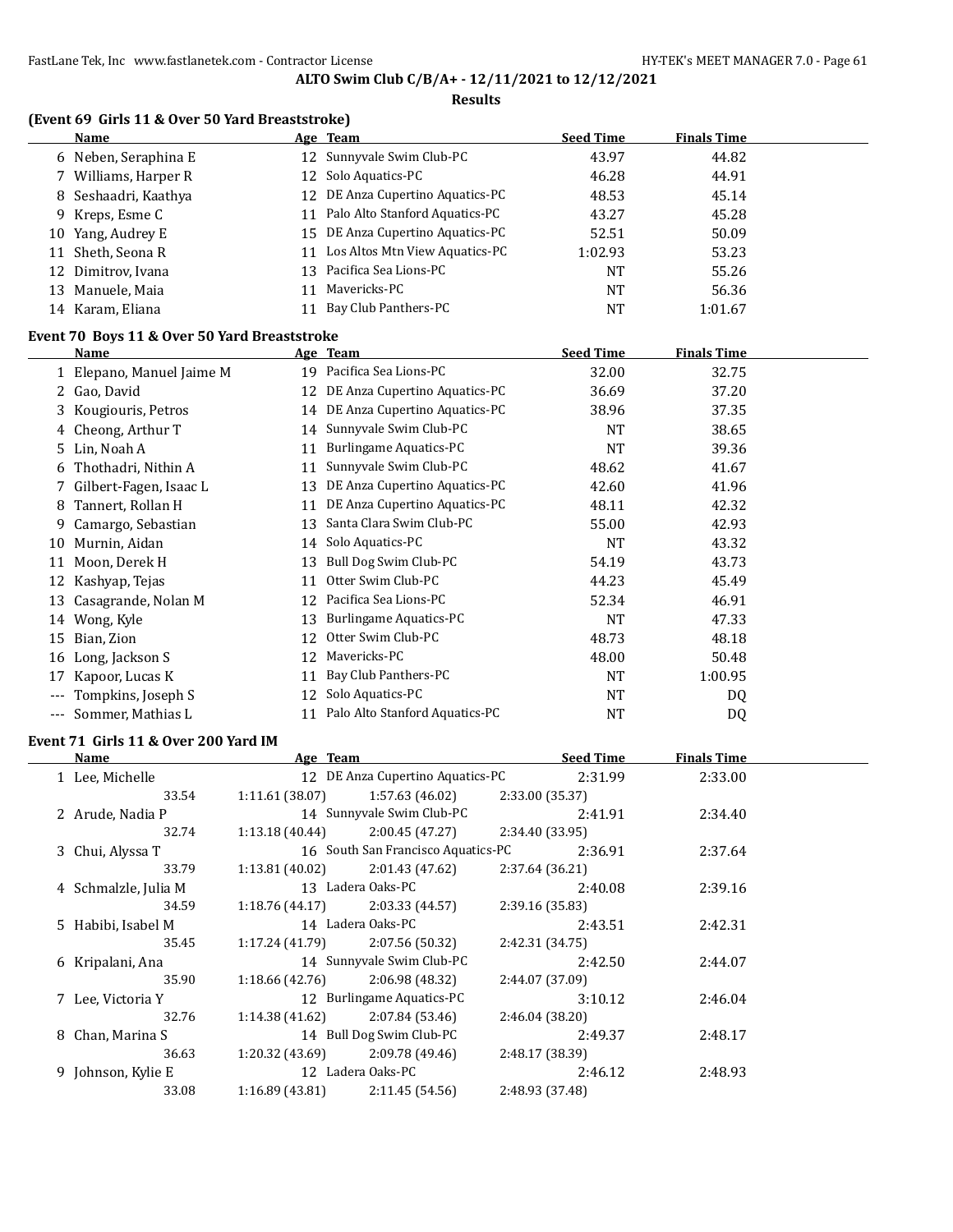#### **Results**

## **(Event 71 Girls 11 & Over 200 Yard IM)**

| <u>Name</u>                | <b>Example 2</b> Age Team |                                   | <b>Seed Time</b> | <b>Finals Time</b> |  |
|----------------------------|---------------------------|-----------------------------------|------------------|--------------------|--|
| 10 Christensen, Julianne R |                           | 12 Ladera Oaks-PC                 | 2:50.75          | 2:51.06            |  |
| 36.98                      | 1:22.86 (45.88)           | 2:14.45(51.59)                    | 2:51.06 (36.61)  |                    |  |
| 11 Meyers, Sabrina R       |                           | 12 Solo Aquatics-PC               | NT               | 2:51.19            |  |
| 34.34                      | 1:18.84(44.50)            | 2:12.56 (53.72)                   | 2:51.19 (38.63)  |                    |  |
| 12 Picard, Naomi L         | 11 Alto-PC                |                                   | 2:57.92          | 2:51.30            |  |
| 34.91                      | 1:17.50(42.59)            | 2:14.15(56.65)                    | 2:51.30 (37.15)  |                    |  |
| 13 HE, Jasmine S           | 11 Alto-PC                |                                   | 2:51.30          | 2:52.46            |  |
| 38.45                      | 1:22.28 (43.83)           | 2:12.06 (49.78)                   | 2:52.46 (40.40)  |                    |  |
| 14 Enderes, Sarah          | 12 Alto-PC                |                                   | NT.              | 2:53.40            |  |
| 41.81                      | 1:28.89 (47.08)           | 2:17.09 (48.20)                   | 2:53.40 (36.31)  |                    |  |
| 15 Thompson, Sadie         |                           | 13 DE Anza Cupertino Aquatics-PC  | 2:50.14          | 2:53.82            |  |
| 37.21                      | 1:20.76(43.55)            | 2:16.41(55.65)                    | 2:53.82 (37.41)  |                    |  |
| 16 Shang, Katie            |                           | 12 DE Anza Cupertino Aquatics-PC  | 2:58.04          | 2:55.48            |  |
| 37.14                      | 1:21.33 (44.19)           | 2:17.70 (56.37)                   | 2:55.48 (37.78)  |                    |  |
| 17 Chang, Elise            | 12 Alto-PC                |                                   | 2:58.83          | 2:56.18            |  |
| 40.18                      | 1:24.92 (44.74)           | 2:13.91 (48.99)                   | 2:56.18(42.27)   |                    |  |
| 18 Brauneis, Sophie E      |                           | 11 Sunnyvale Swim Club-PC         | $\rm{NT}$        | 2:57.16            |  |
| 39.45                      | 1:26.06(46.61)            | 2:17.61(51.55)                    | 2:57.16 (39.55)  |                    |  |
| 19 Lojek, Sydney L         |                           | 13 Unattached-PC                  | 3:29.14          | 2:59.49            |  |
| 43.50                      | 1:29.39 (45.89)           | 2:21.44 (52.05)                   | 2:59.49 (38.05)  |                    |  |
| 20 Marjon, Lilli           | 13 Alto-PC                |                                   | 3:04.77          | 3:01.21            |  |
| 41.89                      | 1:29.39(47.50)            | 2:20.09 (50.70)                   | 3:01.21(41.12)   |                    |  |
| 21 Baldwin, Isabella T     |                           | 12 DE Anza Cupertino Aquatics-PC  | NT               | 3:02.82            |  |
| 40.75                      | 1:26.86(46.11)            | 2:19.51 (52.65)                   | 3:02.82 (43.31)  |                    |  |
| 22 Taner, Charis R         |                           | 12 Mavericks-PC                   | NT               | 3:03.42            |  |
| 43.26                      |                           | $1:30.97(47.71)$ $2:21.91(50.94)$ | 3:03.42(41.51)   |                    |  |
| 23 Thompson, Dalia         |                           | 11 DE Anza Cupertino Aquatics-PC  | 3:57.89          | 3:12.96            |  |
| 42.08                      | 1:28.85(46.77)            | 2:29.49 (1:00.64)                 | 3:12.96 (43.47)  |                    |  |
| 24 Hanigal, Danielle       | 11 Alto-PC                |                                   | 3:19.46          | 3:16.61            |  |
| 41.90                      | 1:31.81 (49.91)           | 2:33.95 (1:02.14)                 | 3:16.61 (42.66)  |                    |  |
| 25 NG, Chloe Y             | 12 Alto-PC                |                                   | 3:20.37          | 3:16.83            |  |
| 41.61                      | 1:33.27 (51.66)           | 2:34.44(1:01.17)                  | 3:16.83 (42.39)  |                    |  |
| 26 Kaur, Jasmine           | 12 Alto-PC                |                                   | NT               | 3:25.24            |  |
| 48.96                      | 1:39.24(50.28)            | 2:40.07 (1:00.83)                 | 3:25.24(45.17)   |                    |  |
| 27 Bowler, Julia J         |                           | 11 Burlingame Aquatics-PC         | 3:31.58          | 3:26.53            |  |
| 49.29                      |                           | $1:44.75(55.46)$ 2:44.38(59.63)   | 3:26.53 (42.15)  |                    |  |
| 28 Gosselin, Phoebe S      |                           | 12 Bay Club Panthers-PC           | 3:23.27          | 3:29.50            |  |
| 55.66                      | 1:48.68 (53.02)           | 2:45.21 (56.53)                   | 3:29.50 (44.29)  |                    |  |
| 29 Zhang, Xiyue            | 11 Alto-PC                |                                   | $\rm{NT}$        | 3:30.73            |  |
| 50.04                      |                           | 2:45.96()                         | 3:30.73 (44.77)  |                    |  |
|                            |                           |                                   |                  |                    |  |

### **Event 72 Boys 11 & Over 200 Yard IM**

| Name                | Age Team       |                                   | <b>Seed Time</b> | <b>Finals Time</b> |  |
|---------------------|----------------|-----------------------------------|------------------|--------------------|--|
| 1 Wong, Christien   |                | 16 Burlingame Aquatics-PC         | 2:11.96          | 2:09.34            |  |
| 28.28               | 1:02.08(33.80) | 1:39.82 (37.74)                   | 2:09.34 (29.52)  |                    |  |
| 2 Nagesh, Drew L    | 16 Alto-PC     |                                   | 2:25.03          | 2:19.21            |  |
| 30.05               | 1:06.59(36.54) | 1:48.20(41.61)                    | 2:19.21(31.01)   |                    |  |
| 3 Jung, Jasper P    |                | South San Francisco Aquatics-PC   | 2:21.61          | 2:22.10            |  |
| 28.60               | 1:06.43(37.83) | 1:48.18(41.75)                    | 2:22.10 (33.92)  |                    |  |
| 4 Klemens, Thomas D | 13             | Ladera Oaks-PC                    | 2:31.01          | 2:25.38            |  |
| 30.72               | 1:06.14(35.42) | 1:54.52 (48.38)                   | 2:25.38 (30.86)  |                    |  |
| 5 Lim, Ryan K       |                | 14 Los Altos Mtn View Aquatics-PC | 2:24.00          | 2:26.95            |  |
| 29.72               | 1:06.31(36.59) | 1:51.64(45.33)                    | 2:26.95 (35.31)  |                    |  |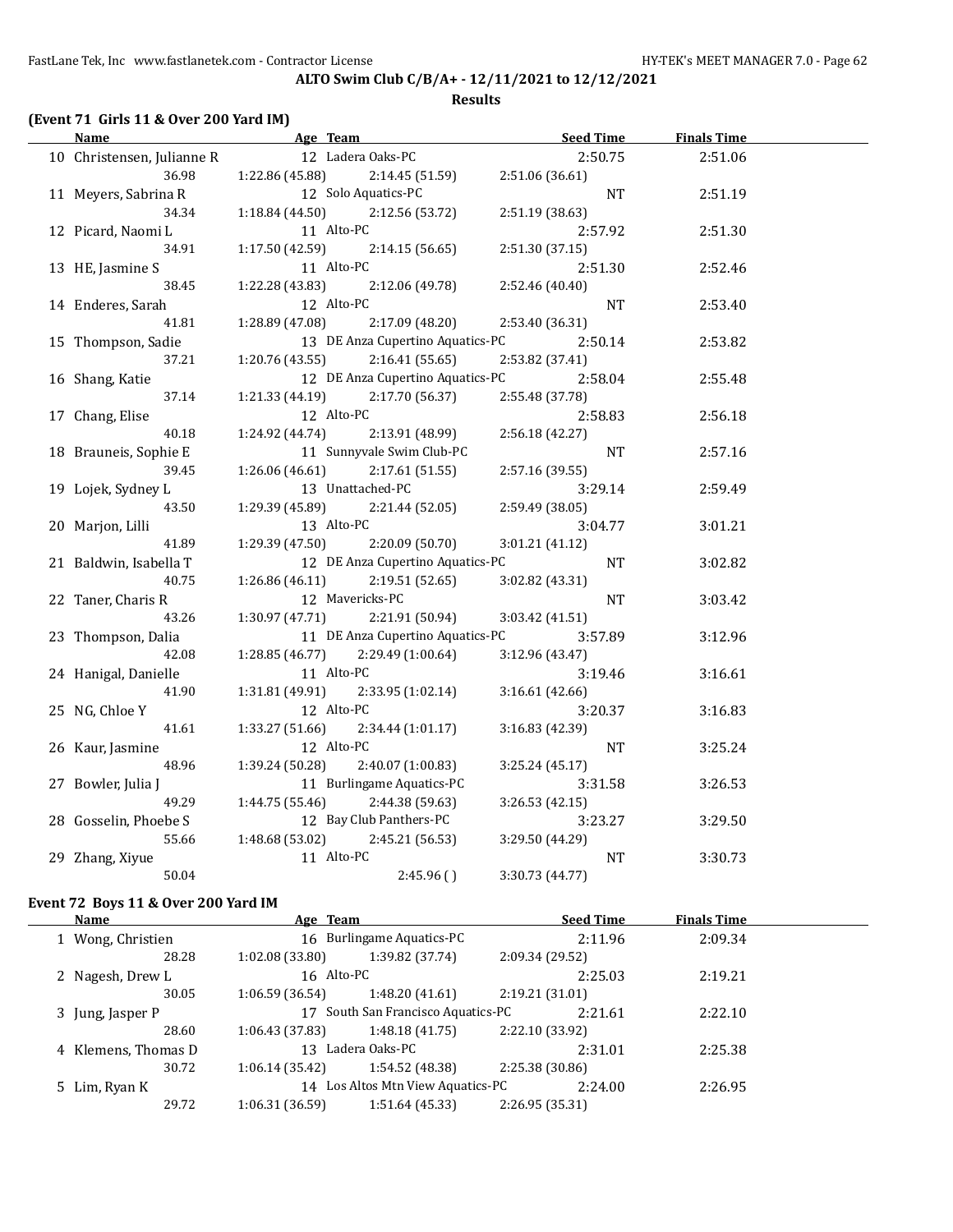### **Results**

# **(Event 72 Boys 11 & Over 200 Yard IM)**

| Name                      |                                   |                                    | Age Team Seed Time | <b>Finals Time</b> |  |
|---------------------------|-----------------------------------|------------------------------------|--------------------|--------------------|--|
| 6 Guo, Jensen             |                                   | 16 Sunnyvale Swim Club-PC          | 2:39.60            | 2:27.29            |  |
| 32.88                     | $1:11.86(38.98)$ $1:54.85(42.99)$ |                                    | 2:27.29 (32.44)    |                    |  |
| 7 Elepano, Manuel Jaime M |                                   | 19 Pacifica Sea Lions-PC           | 2:27.27            | 2:28.59            |  |
| 30.97                     | $1:11.93(40.96)$ $1:53.47(41.54)$ |                                    | 2:28.59 (35.12)    |                    |  |
| 8 Wang, Euan B            |                                   | 13 DE Anza Cupertino Aquatics-PC   | 2:28.65            | 2:29.81            |  |
| 33.80                     | $1:12.80(39.00)$ $1:56.10(43.30)$ |                                    | 2:29.81 (33.71)    |                    |  |
| 9 Clarke, Kieran W        |                                   | 14 Burlingame Aquatics-PC          | NT                 | 2:31.41            |  |
| 34.50                     | 1:12.50(38.00)                    | 1:57.55 (45.05)                    | 2:31.41 (33.86)    |                    |  |
| 10 Tendulkar, Aditya P    |                                   | 14 Burlingame Aquatics-PC          | 2:36.40            | 2:31.64            |  |
| 31.95                     | $1:13.27(41.32)$ $1:56.39(43.12)$ |                                    | 2:31.64 (35.25)    |                    |  |
| 11 Yong, Jerrick Y        | 12 Alto-PC                        |                                    | 2:41.19            | 2:34.22            |  |
| 33.99                     | 1:12.23 (38.24)                   | 2:00.37 (48.14)                    | 2:34.22 (33.85)    |                    |  |
| 12 AN, Alexander S        | 16 Alto-PC                        |                                    | 2:42.23            | 2:35.61            |  |
| 32.95                     | 1:14.09 (41.14)                   | 2:01.55(47.46)                     | 2:35.61 (34.06)    |                    |  |
|                           |                                   | 11 DE Anza Cupertino Aquatics-PC   |                    |                    |  |
| 13 Strots, Alexander      |                                   |                                    | 2:39.38            | 2:37.59            |  |
| 32.53                     | 1:14.28 (41.75)                   | 2:03.36 (49.08)                    | 2:37.59 (34.23)    |                    |  |
| 14 Chung, Kai K           | 12 Alto-PC                        |                                    | 2:46.11            | 2:39.60            |  |
| 35.51                     | 1:16.33 (40.82)                   | 2:06.51(50.18)                     | 2:39.60 (33.09)    |                    |  |
| 15 Hong, Matthew J        | 11 Alto-PC                        |                                    | 2:41.02            | 2:42.45            |  |
| 35.87                     | 1:20.06 (44.19)                   | 2:08.33 (48.27)                    | 2:42.45 (34.12)    |                    |  |
| 16 Savard, Tyler S        |                                   | 11 Palo Alto Stanford Aquatics-PC  | 2:44.57            | 2:42.47            |  |
| 36.18                     | 1:19.47 (43.29)                   | 2:07.68(48.21)                     | 2:42.47 (34.79)    |                    |  |
| 17 Gafton, Andrew C       | 12 Alto-PC                        |                                    | 2:47.22            | 2:44.74            |  |
| 36.39                     | 1:18.05 (41.66)                   | 2:09.87 (51.82)                    | 2:44.74 (34.87)    |                    |  |
| 18 Erickson, Julian A     | 11 Alto-PC                        |                                    | 2:51.86            | 2:44.83            |  |
| 36.91                     | 1:19.41(42.50)                    | 2:08.99 (49.58)                    | 2:44.83 (35.84)    |                    |  |
| 19 YU, Jaylen Z           |                                   | 13 DE Anza Cupertino Aquatics-PC   | 2:45.98            | 2:45.48            |  |
| 35.95                     | 1:17.72 (41.77)                   | 2:09.51 (51.79)                    | 2:45.48 (35.97)    |                    |  |
| 20 Wang, Gabriel          | 13 Alto-PC                        |                                    | NT                 | 2:45.78            |  |
| 35.83                     | $1:15.97(40.14)$ $2:09.83(53.86)$ |                                    | 2:45.78 (35.95)    |                    |  |
| 21 Huo, Jiachen           |                                   | 12 Otter Swim Club-PC              | 4:00.18            | 2:46.09            |  |
| 35.82                     | 1:16.53(40.71)                    | 2:07.98 (51.45)                    | 2:46.09 (38.11)    |                    |  |
| 22 Sawamura, Ivan         |                                   | 11 Sunnyvale Swim Club-PC          | 2:55.00            | 2:50.85            |  |
| 40.42                     | 1:24.45 (44.03)                   | 2:13.10(48.65)                     | 2:50.85 (37.75)    |                    |  |
| 23 Kuusela, Niklas J      | 12 Alto-PC                        |                                    | 2:59.13            | 2:53.91            |  |
| 37.70                     | $1:24.22(46.52)$ $2:19.07(54.85)$ |                                    | 2:53.91 (34.84)    |                    |  |
| 24 Fan, Jonathan A        | 12 Alto-PC                        |                                    | 3:06.65            | 2:59.76            |  |
| 39.26                     | 1:23.30 (44.04)                   | 2:19.96 (56.66)                    | 2:59.76 (39.80)    |                    |  |
| 25 Shang, Kevin           |                                   | 12 DE Anza Cupertino Aquatics-PC   | NT                 | 3:01.57            |  |
| 43.15                     | 1:27.98 (44.83)                   | 2:20.50 (52.52)                    | 3:01.57 (41.07)    |                    |  |
| 26 NA, Chan               | 13 Alto-PC                        |                                    | 3:14.02            | 3:12.94            |  |
| 45.86                     | 1:33.12 (47.26)                   | 2:31.13 (58.01)                    | 3:12.94 (41.81)    |                    |  |
| 27 Zheng, Zeen            | 11 Alto-PC                        |                                    | 3:45.76            | 3:19.87            |  |
| 46.24                     | 1:37.20 (50.96)                   | 2:35.11 (57.91)                    | 3:19.87 (44.76)    |                    |  |
| 28 Ananth, Sanat          | 12 Alto-PC                        |                                    |                    | 3:41.18            |  |
| 1:05.27                   |                                   |                                    | 3:41.61            |                    |  |
|                           | 2:00.11 (54.84)<br>12 Alto-PC     | 2:58.62 (58.51)                    | 3:41.18 (42.56)    |                    |  |
| --- Cheong, Justin T      |                                   |                                    | 3:20.53            | DQ                 |  |
| 47.73                     | 1:36.46 (48.73)                   | 2:39.29 (1:02.83)                  | DQ (42.70)         |                    |  |
| --- Walti, Atticus M      |                                   | 13 Bull Dog Swim Club-PC           | NT                 | DQ                 |  |
|                           | 1:36.28()                         | 2:35.35 (59.07)                    | DQ (42.66)         |                    |  |
| --- Camargo, Sebastian    |                                   | 13 Santa Clara Swim Club-PC        | 4:00.00            | DQ                 |  |
| 41.91                     | 1:30.85 (48.94)                   | 2:26.41 (55.56)                    | DQ (40.64)         |                    |  |
| --- Tsao, William B       |                                   | 13 South San Francisco Aquatics-PC | 3:12.58            | <b>DQ</b>          |  |
| 46.98                     | 1:36.11 (49.13)                   | 2:28.13 (52.02)                    | DQ (43.10)         |                    |  |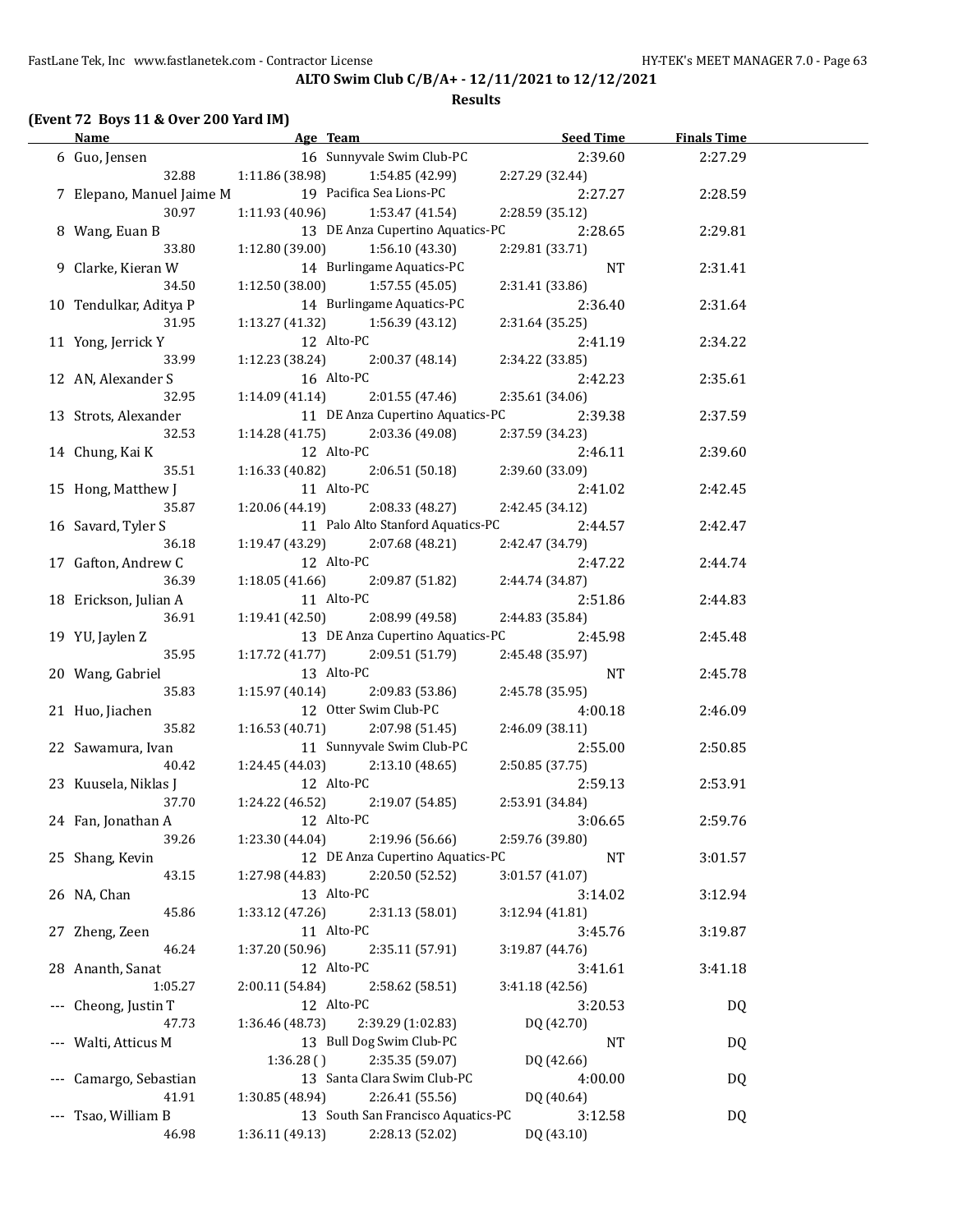### **Results**

# **Event 73 Girls 11 & Over 200 Yard Backstroke**

| Name                   | Age Team        |                                    |                 | <b>Seed Time</b> | <b>Finals Time</b> |  |
|------------------------|-----------------|------------------------------------|-----------------|------------------|--------------------|--|
| 1 Lai, Gaby T          |                 | 15 South San Francisco Aquatics-PC |                 | 2:18.13          | 2:18.77            |  |
| 33.36                  | 1:08.60(35.24)  | 1:43.89 (35.29)                    | 2:18.77 (34.88) |                  |                    |  |
| 2 Bernnaudin, Louann Y |                 | 14 Burlingame Aquatics-PC          |                 | 2:29.29          | 2:20.21            |  |
| 33.47                  | 1:08.94(35.47)  | 1:45.10 (36.16)                    | 2:20.21(35.11)  |                  |                    |  |
| 3 SO, Caitlyn J        |                 | 13 South San Francisco Aquatics-PC |                 | 2:28.74          | 2:31.57            |  |
| 36.98                  | 1:15.06(38.08)  | 1:53.75 (38.69)                    | 2:31.57 (37.82) |                  |                    |  |
| 4 Seshaadri, Kaathya   |                 | 12 DE Anza Cupertino Aquatics-PC   |                 | 2:44.10          | 2:44.20            |  |
| 41.04                  | 1:22.74(41.70)  | 2:04.35(41.61)                     | 2:44.20 (39.85) |                  |                    |  |
| 5 Cherukumilli, Misha  |                 | 12 Otter Swim Club-PC              |                 | 2:46.47          | 2:47.36            |  |
| 40.41                  | 1:23.08(42.67)  | 2:06.37(43.29)                     | 2:47.36 (40.99) |                  |                    |  |
| 6 Fong, Joanne L       |                 | 12 DE Anza Cupertino Aquatics-PC   |                 | <b>NT</b>        | 2:51.06            |  |
| 38.17                  | 1:21.56 (43.39) | 2:06.77(45.21)                     | 2:51.06 (44.29) |                  |                    |  |
| 7 Zhang, Tina X        |                 | 11 DE Anza Cupertino Aquatics-PC   |                 | 2:58.00          | 2:58.34            |  |
| 42.42                  | 1:28.24 (45.82) | 2:14.83(46.59)                     | 2:58.34(43.51)  |                  |                    |  |

## **Event 74 Boys 11 & Over 200 Yard Backstroke**

 $\overline{a}$ 

| Name                 | Age Team        |                                    |                 | <b>Seed Time</b> | <b>Finals Time</b> |  |
|----------------------|-----------------|------------------------------------|-----------------|------------------|--------------------|--|
| 1 Farnham, Max K     |                 | 16 Sunnyvale Swim Club-PC          |                 | 2:05.92          | 2:03.61            |  |
| 29.64                | 1:00.67(31.03)  | 1:32.29 (31.62)                    | 2:03.61(31.32)  |                  |                    |  |
| 2 Helmers, William H | 14 Alto-PC      |                                    |                 | 2:20.52          | 2:19.86            |  |
| 32.11                | 1:07.33(35.22)  | 1:44.23 (36.90)                    | 2:19.86 (35.63) |                  |                    |  |
| 3 Sunga, Jerrick     |                 | 13 South San Francisco Aquatics-PC |                 | 2:30.22          | 2:26.61            |  |
| 33.55                | 1:11.31(37.76)  | 1:51.09 (39.78)                    | 2:26.61 (35.52) |                  |                    |  |
| 4 Wang, Bryen M      |                 | 17 South San Francisco Aquatics-PC |                 | 2:26.16          | 2:29.21            |  |
| 35.37                | 1:13.24(37.87)  | 1:51.83 (38.59)                    | 2:29.21 (37.38) |                  |                    |  |
| 5 LI, David X        |                 | 13 South San Francisco Aquatics-PC |                 | 3:18.67          | 2:48.00            |  |
| 39.51                | 1:21.97 (42.46) | 2:05.60 (43.63)                    | 2:48.00(42.40)  |                  |                    |  |
| 6 Feng, Andrew S     |                 | 12 South San Francisco Aquatics-PC |                 | <b>NT</b>        | 2:57.37            |  |
| 1:29.25              | 2:14.09(44.84)  | 2:57.37 (43.28)                    |                 |                  |                    |  |
| 7 Patnaik, Vikram    |                 | 12 Bull Dog Swim Club-PC           |                 | 3:08.79          | 3:07.96            |  |
| 43.77                | 1:32.45 (48.68) | 2:21.88 (49.43)                    | 3:07.96 (46.08) |                  |                    |  |
| 8 Ramsey, Colton R   |                 | 13 South San Francisco Aquatics-PC |                 | 3:06.85          | 3:12.64            |  |
| 44.75                | 1:34.41(49.66)  | 3:12.77(1:38.36)                   | 3:12.64()       |                  |                    |  |

# **Event 75 Girls 11 & Over 100 Yard Backstroke**

| Name                  | Age Team                               | <b>Seed Time</b> | <b>Finals Time</b> |  |
|-----------------------|----------------------------------------|------------------|--------------------|--|
| 1 Tambling, Ainsley J | Ladera Oaks-PC<br>17                   | 1:02.66          | 1:02.35            |  |
| 30.13                 | 1:02.35(32.22)                         |                  |                    |  |
| 2 Chen, Heidi I       | 14 Ladera Oaks-PC                      | 1:06.25          | 1:06.02            |  |
| 31.92                 | 1:06.02(34.10)                         |                  |                    |  |
| 3 LI, Abbey Q         | 14 Otter Swim Club-PC                  | 1:09.46          | 1:09.68            |  |
| 33.77                 | 1:09.68 (35.91)                        |                  |                    |  |
| 4 McGuirk, Sydney E   | 16 Mavericks-PC                        | 1:07.23          | 1:10.11            |  |
| 34.72                 | 1:10.11 (35.39)                        |                  |                    |  |
| 5 SY, Sara D          | South San Francisco Aquatics-PC<br>13. | 1:13.13          | 1:11.21            |  |
| 34.20                 | 1:11.21(37.01)                         |                  |                    |  |
| 6 LI, Katelyn A       | DE Anza Cupertino Aquatics-PC<br>13.   | 1:12.10          | 1:11.63            |  |
| 35.03                 | 1:11.63(36.60)                         |                  |                    |  |
| 7 Chen, Yoray I       | 13 Alto-PC                             | 1:12.57          | 1:11.80            |  |
| 34.70                 | 1:11.80(37.10)                         |                  |                    |  |
| Amos, Chloe L<br>8    | Solo Aquatics-PC<br>14                 | 1:21.53          | 1:13.22            |  |
| 35.59                 | 1:13.22 (37.63)                        |                  |                    |  |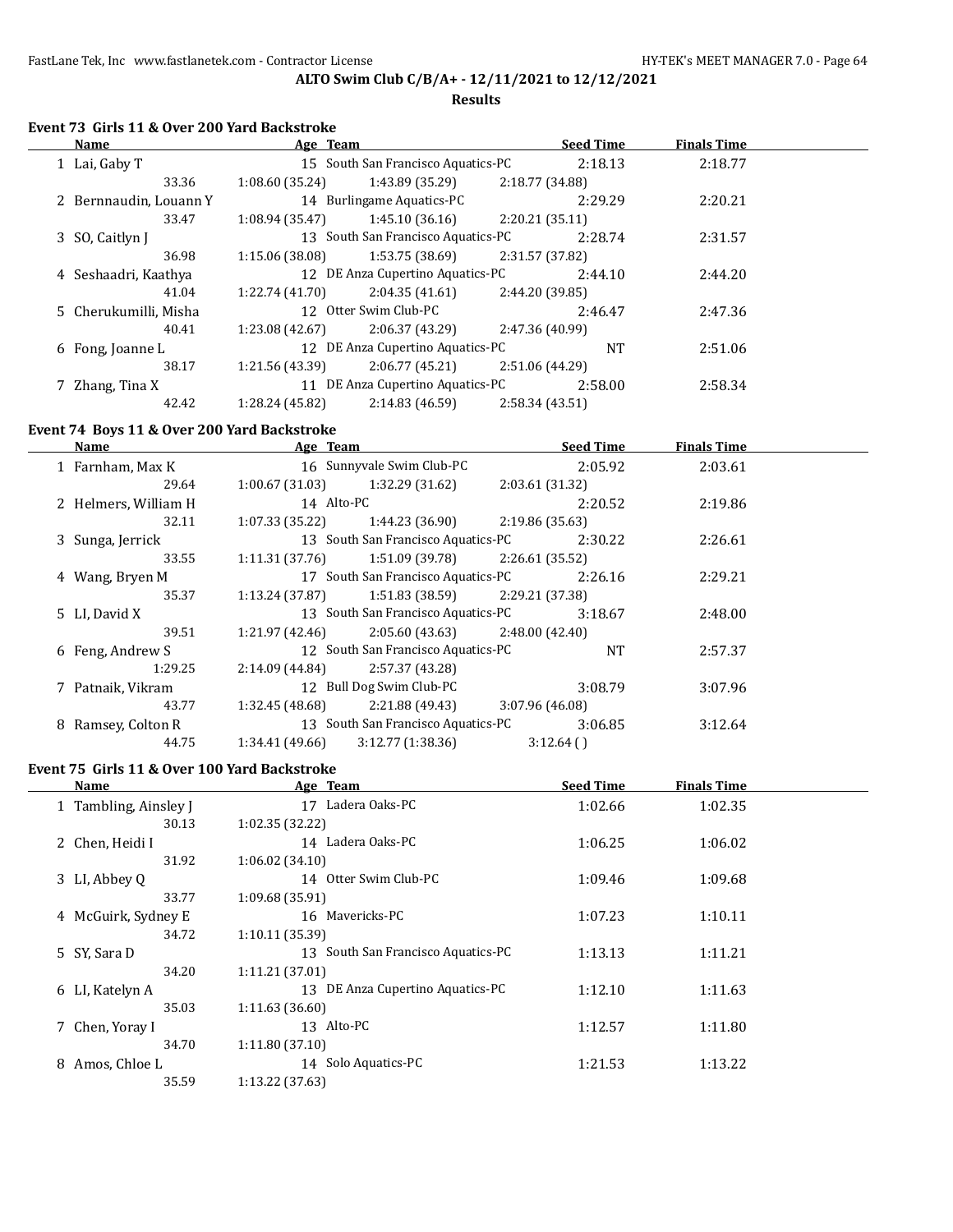**Results**

|  |  |  | (Event 75 Girls 11 & Over 100 Yard Backstroke) |  |
|--|--|--|------------------------------------------------|--|
|--|--|--|------------------------------------------------|--|

| Name                    | Age Team                                                                                                                                                                                                                                                                                                                           | <b>Seed Time</b> | <b>Finals Time</b> |  |
|-------------------------|------------------------------------------------------------------------------------------------------------------------------------------------------------------------------------------------------------------------------------------------------------------------------------------------------------------------------------|------------------|--------------------|--|
| 9 Thery, Emma           | 13 Bay Club Panthers-PC                                                                                                                                                                                                                                                                                                            | 1:05.00          | 1:17.28            |  |
| 37.74                   | 1:17.28 (39.54)                                                                                                                                                                                                                                                                                                                    |                  |                    |  |
| 10 Schmalzle, Julia M   | 13 Ladera Oaks-PC                                                                                                                                                                                                                                                                                                                  | 1:27.02          | 1:20.19            |  |
| 38.87                   | 1:20.19 (41.32)                                                                                                                                                                                                                                                                                                                    |                  |                    |  |
| 11 Lojek, Sydney L      | 13 Unattached-PC                                                                                                                                                                                                                                                                                                                   | 1:32.68          | 1:20.55            |  |
| 40.33                   | 1:20.55 (40.22)                                                                                                                                                                                                                                                                                                                    |                  |                    |  |
| 12 Ogawa, Camryn Y      | 14 Alto-PC                                                                                                                                                                                                                                                                                                                         | 1:15.05          | 1:21.07            |  |
| 38.59                   | 1:21.07 (42.48)                                                                                                                                                                                                                                                                                                                    |                  |                    |  |
| 13 Ene, Mina C          | 13 Alto-PC                                                                                                                                                                                                                                                                                                                         | 1:19.75          | 1:21.26            |  |
| 39.49                   | 1:21.26 (41.77)                                                                                                                                                                                                                                                                                                                    |                  |                    |  |
| 14 Kreps, Esme C        | 11 Palo Alto Stanford Aquatics-PC                                                                                                                                                                                                                                                                                                  | 1:23.78          | 1:23.39            |  |
| 41.17                   | 1:23.39 (42.22)                                                                                                                                                                                                                                                                                                                    |                  |                    |  |
| 15 Marjon, Lilli        | 13 Alto-PC                                                                                                                                                                                                                                                                                                                         | 1:25.70          | 1:26.63            |  |
| 40.60                   | 1:26.63 (46.03)                                                                                                                                                                                                                                                                                                                    |                  |                    |  |
| 16 Anderson, Isabelle Y | 14 Bay Club Panthers-PC                                                                                                                                                                                                                                                                                                            | 1:30.06          | 1:31.57            |  |
| 17 XU, Eva              | 12 Alto-PC                                                                                                                                                                                                                                                                                                                         | NT               | 1:38.68            |  |
| 47.13                   | 1:38.68(51.55)                                                                                                                                                                                                                                                                                                                     |                  |                    |  |
| 18 Zahedi, Kiana        | 16 Alto-PC                                                                                                                                                                                                                                                                                                                         | NT               | 1:39.74            |  |
| 47.25                   | 1:39.74 (52.49)                                                                                                                                                                                                                                                                                                                    |                  |                    |  |
| 19 Gosselin, Phoebe S   | 12 Bay Club Panthers-PC                                                                                                                                                                                                                                                                                                            | 1:36.91          | 1:41.41            |  |
| 50.13                   | 1:41.41 (51.28)                                                                                                                                                                                                                                                                                                                    |                  |                    |  |
| 20 Simon, Isla          | 12 DE Anza Cupertino Aquatics-PC                                                                                                                                                                                                                                                                                                   | <b>NT</b>        | 1:46.43            |  |
| 39.16                   | 1:46.43 (1:07.27)                                                                                                                                                                                                                                                                                                                  |                  |                    |  |
| 21 Zhang, Xiyue         | 11 Alto-PC                                                                                                                                                                                                                                                                                                                         | 1:42.02          | 1:47.07            |  |
| 49.68                   | 1:47.07 (57.39)                                                                                                                                                                                                                                                                                                                    |                  |                    |  |
| 22 Pang, Julinka        | 12 Alto-PC                                                                                                                                                                                                                                                                                                                         | <b>NT</b>        | 1:47.57            |  |
| 53.09                   | 1:47.57 (54.48)                                                                                                                                                                                                                                                                                                                    |                  |                    |  |
| --- Shen, Hazel B       | 11 Sunnyvale Swim Club-PC                                                                                                                                                                                                                                                                                                          | <b>NT</b>        | DQ                 |  |
| 49.40                   | DQ (57.76)                                                                                                                                                                                                                                                                                                                         |                  |                    |  |
|                         | $\overline{a}$ and $\overline{a}$ and $\overline{a}$ and $\overline{a}$ and $\overline{a}$ and $\overline{a}$ and $\overline{a}$ and $\overline{a}$ and $\overline{a}$ and $\overline{a}$ and $\overline{a}$ and $\overline{a}$ and $\overline{a}$ and $\overline{a}$ and $\overline{a}$ and $\overline{a}$ and $\overline{a}$ and |                  |                    |  |

## **Event 76 Boys 11 & Over 100 Yard Backstroke**

|    | Name                   | Age Team                           | <b>Seed Time</b> | <b>Finals Time</b> |  |
|----|------------------------|------------------------------------|------------------|--------------------|--|
|    | 1 Collet, Seth J       | 15 Ladera Oaks-PC                  | 55.27            | 55.50              |  |
|    | 26.80                  | 55.50 (28.70)                      |                  |                    |  |
|    | 2 Klemens, Thomas D    | 13 Ladera Oaks-PC                  | 1:05.90          | 1:04.19            |  |
|    | 31.44                  | 1:04.19(32.75)                     |                  |                    |  |
|    | 3 Phan, Orion L        | 13 Sunnyvale Swim Club-PC          | 1:06.75          | 1:04.45            |  |
|    | 30.56                  | 1:04.45 (33.89)                    |                  |                    |  |
|    | 4 Pistorino, Matthew J | 15 Solo Aquatics-PC                | 1:08.23          | 1:04.53            |  |
|    | 31.05                  | 1:04.53(33.48)                     |                  |                    |  |
|    | 5 KO, Ryan B           | 15 DE Anza Cupertino Aquatics-PC   | 1:09.69          | 1:05.59            |  |
|    | 31.52                  | 1:05.59(34.07)                     |                  |                    |  |
|    | 6 Lai, Leo T           | 12 South San Francisco Aquatics-PC | 1:16.18          | 1:10.71            |  |
|    | 34.46                  | 1:10.71(36.25)                     |                  |                    |  |
|    | 7 Monsen, Kevin W      | 15 Sunnyvale Swim Club-PC          | 1:12.02          | 1:10.75            |  |
|    | 33.69                  | 1:10.75(37.06)                     |                  |                    |  |
|    | 8 Johnston, Maximus    | 13 Otter Swim Club-PC              | 1:10.19          | 1:11.16            |  |
|    | 35.02                  | 1:11.16 (36.14)                    |                  |                    |  |
|    | 9 HO, Felix Y          | 14 Los Altos Mtn View Aquatics-PC  | 1:09.48          | 1:11.68            |  |
| 10 | Wang, Gabriel          | 13 Alto-PC                         | <b>NT</b>        | 1:15.78            |  |
|    | 36.70                  | 1:15.78 (39.08)                    |                  |                    |  |
|    | 11 Yang, Michael K     | 13 South San Francisco Aquatics-PC | 1:18.31          | 1:17.76            |  |
|    | 37.91                  | 1:17.76 (39.85)                    |                  |                    |  |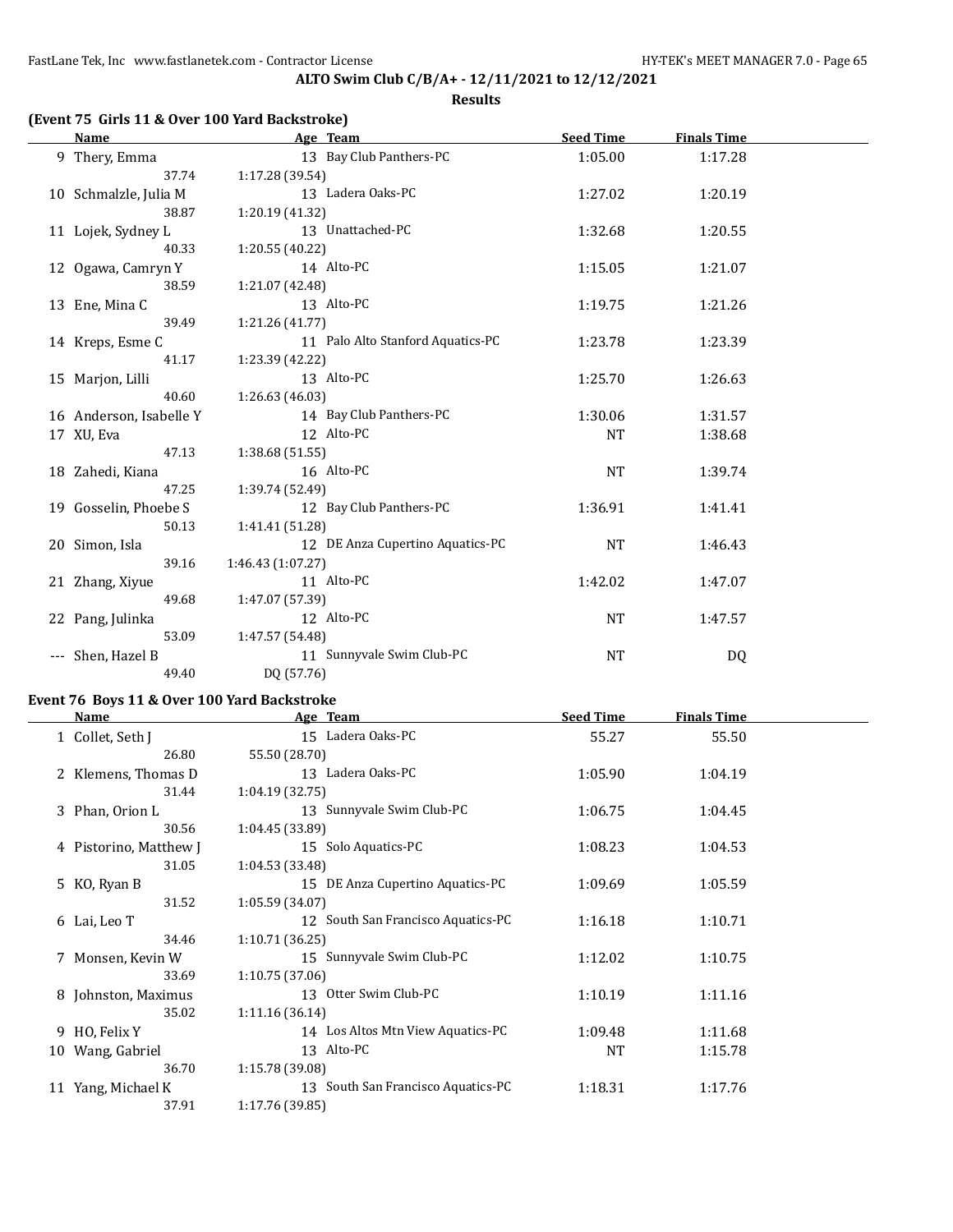FastLane Tek, Inc www.fastlanetek.com - Contractor License **HY-TEK's MEET MANAGER 7.0** - Page 66

## **ALTO Swim Club C/B/A+ - 12/11/2021 to 12/12/2021**

**Results**

|  |  |  | (Event 76 Boys 11 & Over 100 Yard Backstroke) |
|--|--|--|-----------------------------------------------|
|--|--|--|-----------------------------------------------|

|     | Name                         | Age Team                           | <b>Seed Time</b> | <b>Finals Time</b> |  |
|-----|------------------------------|------------------------------------|------------------|--------------------|--|
|     | 12 Partridge, Logan M        | 13 DE Anza Cupertino Aquatics-PC   | 1:29.75          | 1:19.61            |  |
|     | 39.63                        | 1:19.61(39.98)                     |                  |                    |  |
|     | 13 Johnston, Kai C           | 11 Otter Swim Club-PC              | 1:18.23          | 1:20.58            |  |
|     | 39.19                        | 1:20.58 (41.39)                    |                  |                    |  |
|     | 14 Rea, Leo                  | 11 Burlingame Aquatics-PC          | 1:25.33          | 1:21.28            |  |
|     | 38.67                        | 1:21.28 (42.61)                    |                  |                    |  |
| 15  | Moon, Derek H                | 13 Bull Dog Swim Club-PC           | NT               | 1:22.37            |  |
|     | 39.83                        | 1:22.37 (42.54)                    |                  |                    |  |
|     | 16 Tsao, William B           | 13 South San Francisco Aquatics-PC | 1:26.55          | 1:26.51            |  |
|     | 41.48                        | 1:26.51(45.03)                     |                  |                    |  |
|     | 17 Pareigis-Heng, Jonathan A | 13 Los Altos Mtn View Aquatics-PC  | 1:27.43          | 1:28.61            |  |
|     | 41.32                        | 1:28.61 (47.29)                    |                  |                    |  |
|     | 18 NA, Chan                  | 13 Alto-PC                         | 1:29.96          | 1:29.70            |  |
|     | 42.79                        | 1:29.70 (46.91)                    |                  |                    |  |
|     | 19 Vir, Rithik               | 13 DE Anza Cupertino Aquatics-PC   | 1:42.53          | 1:39.29            |  |
|     | 46.66                        | 1:39.29 (52.63)                    |                  |                    |  |
|     | 20 Pang, Julian R            | 11 Burlingame Aquatics-PC          | NT               | 1:54.18            |  |
|     | 54.68                        | 1:54.18(59.50)                     |                  |                    |  |
| --- | Chen, Charlie                | 14 Alto-PC                         | <b>NT</b>        | DQ                 |  |
|     | Walti, Atticus M             | 13 Bull Dog Swim Club-PC           | <b>NT</b>        | DQ                 |  |
|     | 46.56                        | DQ (46.20)                         |                  |                    |  |

### **Event 77 Girls 11 & Over 50 Yard Backstroke**

|                                            | <b>Name</b>         |    | Age Team                      | <b>Seed Time</b> | <b>Finals Time</b> |  |  |
|--------------------------------------------|---------------------|----|-------------------------------|------------------|--------------------|--|--|
|                                            | 1 Lee, Victoria Y   | 12 | <b>Burlingame Aquatics-PC</b> | 34.48            | 34.73              |  |  |
| 2                                          | Seshaadri, Shreya   | 12 | DE Anza Cupertino Aquatics-PC | 34.78            | 34.98              |  |  |
| 3                                          | Seshaadri, Kaathya  | 12 | DE Anza Cupertino Aquatics-PC | 35.25            | 36.19              |  |  |
| 4                                          | Chin, Addelyn C     | 12 | Sunnyvale Swim Club-PC        | 39.16            | 36.48              |  |  |
| 5.                                         | Sainani, Anika      | 11 | DE Anza Cupertino Aquatics-PC | 37.74            | 36.83              |  |  |
| 6                                          | Meyers, Sabrina R   | 12 | Solo Aquatics-PC              | 40.91            | 36.93              |  |  |
|                                            | Malloy, Lila J      | 11 | Otter Swim Club-PC            | 38.92            | 38.49              |  |  |
| 8                                          | Stenfort, Hope L    | 12 | DE Anza Cupertino Aquatics-PC | 40.82            | 39.83              |  |  |
| 9.                                         | Lashier, Peyton X   | 13 | DE Anza Cupertino Aquatics-PC | 40.98            | 39.88              |  |  |
| 10                                         | Thompson, Dalia     | 11 | DE Anza Cupertino Aquatics-PC | 40.01            | 40.20              |  |  |
| 11                                         | Baldwin, Isabella T | 12 | DE Anza Cupertino Aquatics-PC | 40.60            | 40.86              |  |  |
| 12                                         | Barajas, Juliana A  | 11 | Sunnyvale Swim Club-PC        | 42.45            | 41.46              |  |  |
| 13                                         | Yang, Audrey E      | 15 | DE Anza Cupertino Aquatics-PC | 48.26            | 42.60              |  |  |
| 14                                         | Manitsas, Noelle    | 11 | Bull Dog Swim Club-PC         | <b>NT</b>        | 44.49              |  |  |
| 15                                         | Manuele, Maia       | 11 | Mavericks-PC                  | <b>NT</b>        | 46.07              |  |  |
| 16                                         | Wells, Brylie M     | 11 | Burlingame Aquatics-PC        | 48.56            | 47.57              |  |  |
| 17                                         | Dimitrov, Ivana     | 13 | Pacifica Sea Lions-PC         | NT               | 48.73              |  |  |
| 18                                         | Bowler, Julia J     | 11 | <b>Burlingame Aquatics-PC</b> | 52.32            | 49.17              |  |  |
| 19                                         | Chiguchi, Sara M    | 11 | Bull Dog Swim Club-PC         | <b>NT</b>        | 50.86              |  |  |
| $\cdots$                                   | Partridge, Lily G   | 13 | DE Anza Cupertino Aquatics-PC | NT               | DQ                 |  |  |
| Event 78 Boys 11 & Over 50 Yard Backstroke |                     |    |                               |                  |                    |  |  |

| <b>Name</b>              | Age Team                         | <b>Seed Time</b> | <b>Finals Time</b> |  |
|--------------------------|----------------------------------|------------------|--------------------|--|
| 1 Cheong, Arthur T       | 14 Sunnyvale Swim Club-PC        | NT               | 31.68              |  |
| 2 Lee, Tristan           | 12 Sunnyvale Swim Club-PC        | 33.75            | 33.77              |  |
| 3 Strots, Alexander      | 11 DE Anza Cupertino Aquatics-PC | 33.85            | 34.10              |  |
| 4 HU, Henry Y            | 13 Sunnyvale Swim Club-PC        | 46.39            | 35.23              |  |
| 5 Mirgorodskiy, George A | 13 Bull Dog Swim Club-PC         | 40.00            | 35.29              |  |
| 6 Huo, Jiachen           | 12 Otter Swim Club-PC            | 40.42            | 35.39              |  |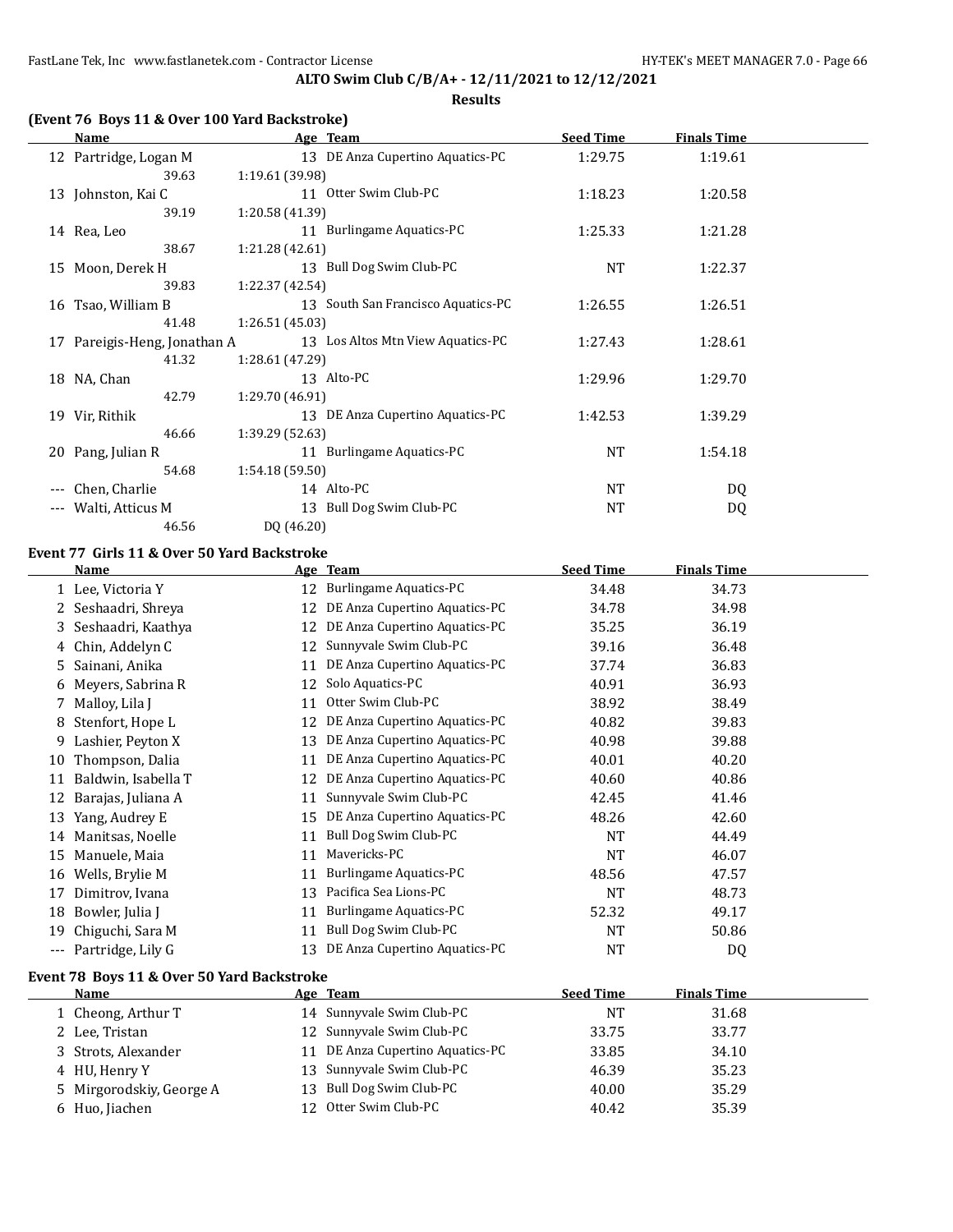### **Results**

# **(Event 78 Boys 11 & Over 50 Yard Backstroke)**

|    | TERCIIL 70 DOVS II & OVEL JO TATU DAUNSLIONET<br><b>Name</b> | Age Team                                            | <b>Seed Time</b> | <b>Finals Time</b> |  |
|----|--------------------------------------------------------------|-----------------------------------------------------|------------------|--------------------|--|
|    | 7 Savard, Tyler S                                            | 11 Palo Alto Stanford Aquatics-PC                   | 37.98            | 35.91              |  |
|    | 8 Tannert, Rollan H                                          | 11 DE Anza Cupertino Aquatics-PC                    | 41.04            | 38.20              |  |
|    | 9 Murnin, Aidan                                              | 14 Solo Aquatics-PC                                 | NT               | 39.05              |  |
|    | 10 Feng, Andrew S                                            | 12 South San Francisco Aquatics-PC                  | 39.59            | 39.75              |  |
|    | 11 Tompkins, Joseph S                                        | 12 Solo Aquatics-PC                                 | 45.00            | 39.90              |  |
|    | 12 Pavlovsky, Anthony                                        | 11 Burlingame Aquatics-PC                           | 41.66            | 39.97              |  |
|    | 13 Sarwate, Jay A                                            | 13 DE Anza Cupertino Aquatics-PC                    | <b>NT</b>        | 40.78              |  |
|    | 14 Wong, Kyle                                                | 13 Burlingame Aquatics-PC                           | <b>NT</b>        | 40.88              |  |
|    | 15 Patnaik, Vikram                                           | 12 Bull Dog Swim Club-PC                            | 42.03            | 41.02              |  |
|    | 16 Bian, Zion                                                | 12 Otter Swim Club-PC                               | <b>NT</b>        | 42.24              |  |
|    | 17 Higaki, Kai                                               | 12 Mavericks-PC                                     | 48.17            | 48.82              |  |
|    | 18 Bhat, Aarnav                                              | 12 Sunnyvale Swim Club-PC                           | 47.84            | 49.60              |  |
|    |                                                              | Bay Club Panthers-PC<br>11                          |                  |                    |  |
| 19 | Kapoor, Lucas K                                              | 11 Palo Alto Stanford Aquatics-PC                   | <b>NT</b>        | 49.98              |  |
|    | 20 Sommer, Mathias L                                         |                                                     | 1:07.14          | 54.91              |  |
|    | Event 79 Girls 11 & Over 100 Yard IM                         |                                                     |                  |                    |  |
|    | <b>Name</b>                                                  | Age Team                                            | <b>Seed Time</b> | <b>Finals Time</b> |  |
|    | 1 Hogan, Kayla A                                             | 17 Otter Swim Club-PC                               | 1:10.10          | 1:05.22            |  |
|    | 30.41                                                        | 1:05.22 (34.81)                                     |                  |                    |  |
|    | 2 Bernnaudin, Louann Y                                       | 14 Burlingame Aquatics-PC                           | 1:04.14          | 1:05.67            |  |
|    | 30.08                                                        | 1:05.67 (35.59)                                     |                  |                    |  |
|    | 3 Floyd, Emily E                                             | 14 Sunnyvale Swim Club-PC                           | 1:09.32          | 1:15.78            |  |
|    | 36.77                                                        | 1:15.78 (39.01)                                     |                  |                    |  |
|    | 4 Chin, Addelyn C                                            | 12 Sunnyvale Swim Club-PC                           | 1:18.81          | 1:17.16            |  |
|    | 38.13                                                        | 1:17.16 (39.03)                                     |                  |                    |  |
|    | 5 Chan, Marina S                                             | 14 Bull Dog Swim Club-PC                            | 1:21.99          | 1:18.11            |  |
|    | 36.17                                                        | 1:18.11 (41.94)                                     |                  |                    |  |
|    | 6 Barajas, Jasmine R                                         | 14 Sunnyvale Swim Club-PC                           | 1:15.77          | 1:18.44            |  |
|    | 36.06                                                        | 1:18.44 (42.38)                                     |                  |                    |  |
|    | 7 Yang, Kelsey E                                             | 13 DE Anza Cupertino Aquatics-PC                    | 1:18.60          | 1:18.80            |  |
|    | 37.12                                                        | 1:18.80 (41.68)                                     |                  |                    |  |
|    | 8 Tse, Harmony H                                             | 12 Sunnyvale Swim Club-PC                           | NT               | 1:20.29            |  |
|    | 38.29                                                        | 1:20.29 (42.00)<br>12 DE Anza Cupertino Aquatics-PC |                  |                    |  |
|    | 9 Fong, Joanne L                                             | 1:20.40 (42.54)                                     | 1:17.59          | 1:20.40            |  |
|    | 37.86                                                        | 12 Ladera Oaks-PC                                   |                  | 1:20.85            |  |
|    | 10 Habibi, Alexa<br>37.19                                    | 1:20.85 (43.66)                                     | 1:22.23          |                    |  |
|    |                                                              | 12 DE Anza Cupertino Aquatics-PC                    | 1:25.26          | 1:21.44            |  |
|    | 11 Shang, Katie<br>37.45                                     | 1:21.44 (43.99)                                     |                  |                    |  |
|    | 12 Seshaadri, Aarya                                          | 12 DE Anza Cupertino Aquatics-PC                    | 1:23.73          | 1:21.92            |  |
|    | 39.14                                                        | 1:21.92 (42.78)                                     |                  |                    |  |
|    | 13 Stenfort, Hope L                                          | 12 DE Anza Cupertino Aquatics-PC                    | 1:22.95          | 1:22.47            |  |
|    | 39.40                                                        | 1:22.47 (43.07)                                     |                  |                    |  |
|    | 14 Kao, Leila                                                | 11 Palo Alto Stanford Aquatics-PC                   | 1:24.65          | 1:25.75            |  |
|    | 41.81                                                        | 1:25.75 (43.94)                                     |                  |                    |  |
|    | 15 Chiguchi, Karen H                                         | 11 Bull Dog Swim Club-PC                            | NT               | 1:25.79            |  |
|    | 42.14                                                        | 1:25.79 (43.65)                                     |                  |                    |  |
|    | 16 Kotani, Naomi J                                           | 13 Bull Dog Swim Club-PC                            | 1:30.25          | 1:26.86            |  |
|    | 41.31                                                        | 1:26.86 (45.55)                                     |                  |                    |  |
|    | 17 Williams, Harper R                                        | 12 Solo Aquatics-PC                                 | 1:31.18          | 1:26.92            |  |
|    | 41.30                                                        | 1:26.92 (45.62)                                     |                  |                    |  |

18 Lashier, Peyton X 13 DE Anza Cupertino Aquatics-PC 1:28.38 1:27.55

41.58 1:27.55 (45.97)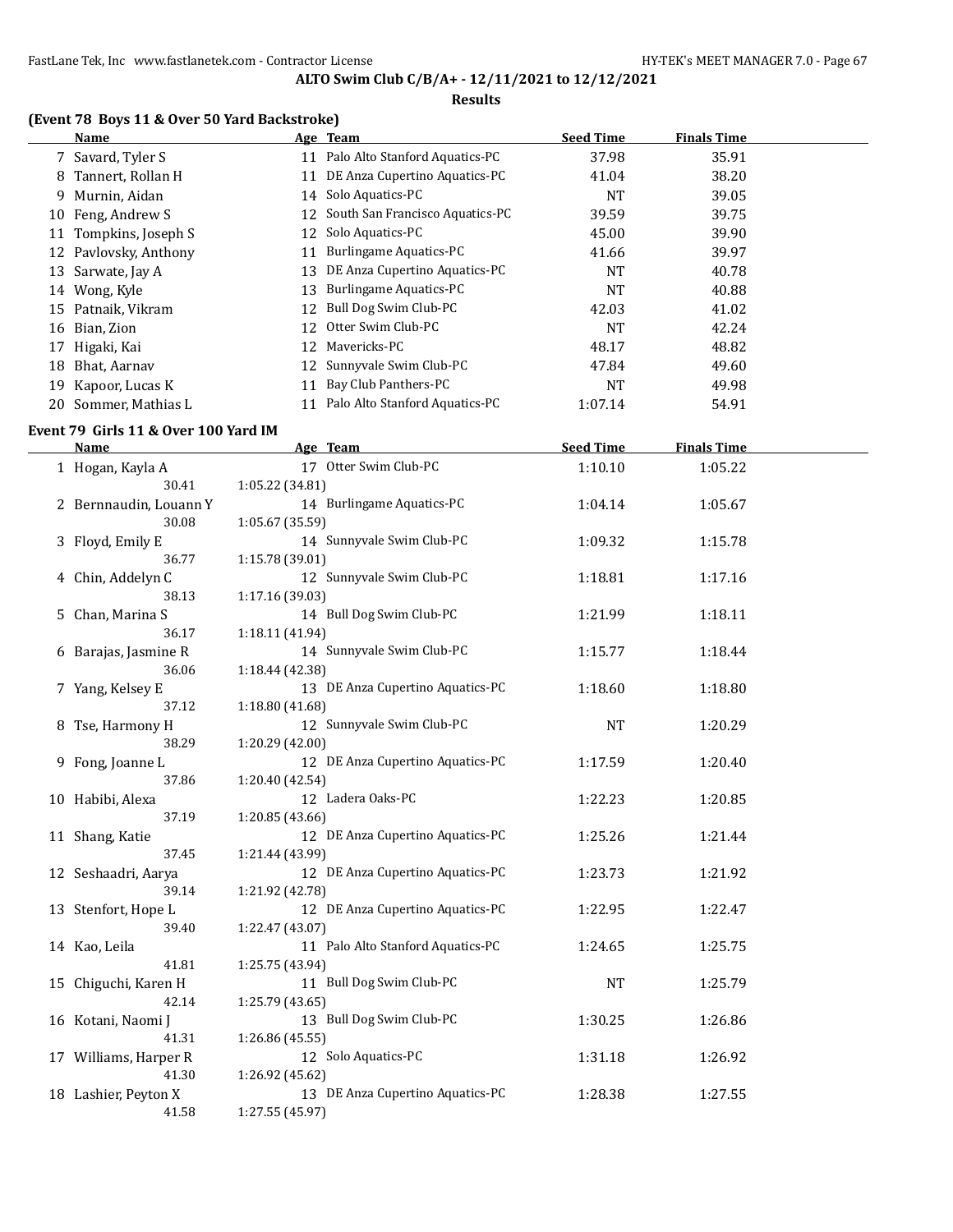## **ALTO Swim Club C/B/A+ - 12/11/2021 to 12/12/2021 Results**

# **(Event 79 Girls 11 & Over 100 Yard IM)**

|          | Name                   | Age Team                          | <b>Seed Time</b> | <b>Finals Time</b> |  |
|----------|------------------------|-----------------------------------|------------------|--------------------|--|
|          | *19 Neben, Seraphina E | 12 Sunnyvale Swim Club-PC         | 1:31.07          | 1:29.14            |  |
|          | 43.74                  | 1:29.14(45.40)                    |                  |                    |  |
| $*19$    | Malloy, Lila J         | Otter Swim Club-PC<br>11          | 1:32.51          | 1:29.14            |  |
|          | 42.51                  | 1:29.14 (46.63)                   |                  |                    |  |
| 21       | Barajas, Juliana A     | 11 Sunnyvale Swim Club-PC         | 1:32.45          | 1:30.62            |  |
|          | 43.38                  | 1:30.62 (47.24)                   |                  |                    |  |
|          | 22 Manitsas, Noelle    | 11 Bull Dog Swim Club-PC          | <b>NT</b>        | 1:32.56            |  |
|          | 46.40                  | 1:32.56(46.16)                    |                  |                    |  |
|          | 23 Shen, Hazel B       | 11 Sunnyvale Swim Club-PC         | <b>NT</b>        | 1:39.25            |  |
|          | 45.39                  | 1:39.25 (53.86)                   |                  |                    |  |
|          | 24 Zahedi, Kiana       | 16 Alto-PC                        | <b>NT</b>        | 1:42.10            |  |
|          | 46.69                  | 1:42.10 (55.41)                   |                  |                    |  |
|          | --- YU, Natalie J      | 11 Los Altos Mtn View Aquatics-PC | <b>NT</b>        | DQ                 |  |
|          | 56.76                  | DQ (56.05)                        |                  |                    |  |
|          | --- XU, Eva            | 12 Alto-PC                        | 1:28.45          | DQ                 |  |
|          | 44.25                  | DQ (47.53)                        |                  |                    |  |
| $\cdots$ | Habibi, Isabel M       | 14 Ladera Oaks-PC                 | 1:18.49          | DQ                 |  |
|          | 34.60                  | DQ (40.60)                        |                  |                    |  |

#### **Event 80 Boys 11 & Over 100 Yard IM**

| <b>Name</b>              | Age Team                          | <b>Seed Time</b> | <b>Finals Time</b> |  |
|--------------------------|-----------------------------------|------------------|--------------------|--|
| 1 Farnham, Max K         | 16 Sunnyvale Swim Club-PC         | 1:08.12          | 1:00.45            |  |
| 28.67                    | 1:00.45 (31.78)                   |                  |                    |  |
| 2 Lim, Ryan K            | 14 Los Altos Mtn View Aquatics-PC | 1:05.08          | 1:04.91            |  |
| 30.04                    | 1:04.91 (34.87)                   |                  |                    |  |
| 3 HO, Felix Y            | 14 Los Altos Mtn View Aquatics-PC | <b>NT</b>        | 1:10.68            |  |
| 33.38                    | 1:10.68 (37.30)                   |                  |                    |  |
| 4 Partridge, Logan M     | 13 DE Anza Cupertino Aquatics-PC  | 1:16.18          | 1:14.42            |  |
| 35.40                    | 1:14.42 (39.02)                   |                  |                    |  |
| 5 Gao, David             | 12 DE Anza Cupertino Aquatics-PC  | 1:21.60          | 1:14.99            |  |
| 35.65                    | 1:14.99 (39.34)                   |                  |                    |  |
| 6 Mirgorodskiy, George A | 13 Bull Dog Swim Club-PC          | 1:26.07          | 1:15.36            |  |
| 35.52                    | 1:15.36 (39.84)                   |                  |                    |  |
| 7 Lee, Tristan           | 12 Sunnyvale Swim Club-PC         | 1:14.20          | 1:15.74            |  |
| 33.92                    | 1:15.74 (41.82)                   |                  |                    |  |
| 8 Lin, Noah A            | 11 Burlingame Aquatics-PC         | <b>NT</b>        | 1:18.74            |  |
| 38.16                    | 1:18.74 (40.58)                   |                  |                    |  |
| 9 Spittle, Samuel J      | 14 Bull Dog Swim Club-PC          | 1:33.62          | 1:21.30            |  |
| 39.19                    | 1:21.30 (42.11)                   |                  |                    |  |
| 10 Chernyvsky, Michael   | 11 Sunnyvale Swim Club-PC         | 1:26.22          | 1:21.79            |  |
| 39.90                    | 1:21.79 (41.89)                   |                  |                    |  |
| 11 Shang, Kevin          | 12 DE Anza Cupertino Aquatics-PC  | <b>NT</b>        | 1:22.40            |  |
| 40.19                    | 1:22.40 (42.21)                   |                  |                    |  |
| 12 Lin, Lucas C          | 11 Sunnyvale Swim Club-PC         | 1:25.88          | 1:22.42            |  |
| 40.73                    | 1:22.42 (41.69)                   |                  |                    |  |
| 13 Guo, Kasen            | 12 Sunnyvale Swim Club-PC         | 1:36.15          | 1:28.32            |  |
| 41.41                    | 1:28.32 (46.91)                   |                  |                    |  |
| 14 Camargo, Sebastian    | 13 Santa Clara Swim Club-PC       | 1:50.00          | 1:28.37            |  |
| 41.15                    | 1:28.37 (47.22)                   |                  |                    |  |
| 15 Kashyap, Tejas        | 11 Otter Swim Club-PC             | 1:27.45          | 1:29.00            |  |
| 43.64                    | 1:29.00 (45.36)                   |                  |                    |  |
| 16 Cooper, Dimitri A     | 12 Bull Dog Swim Club-PC          | 1:32.06          | 1:29.73            |  |
| 42.77                    | 1:29.73 (46.96)                   |                  |                    |  |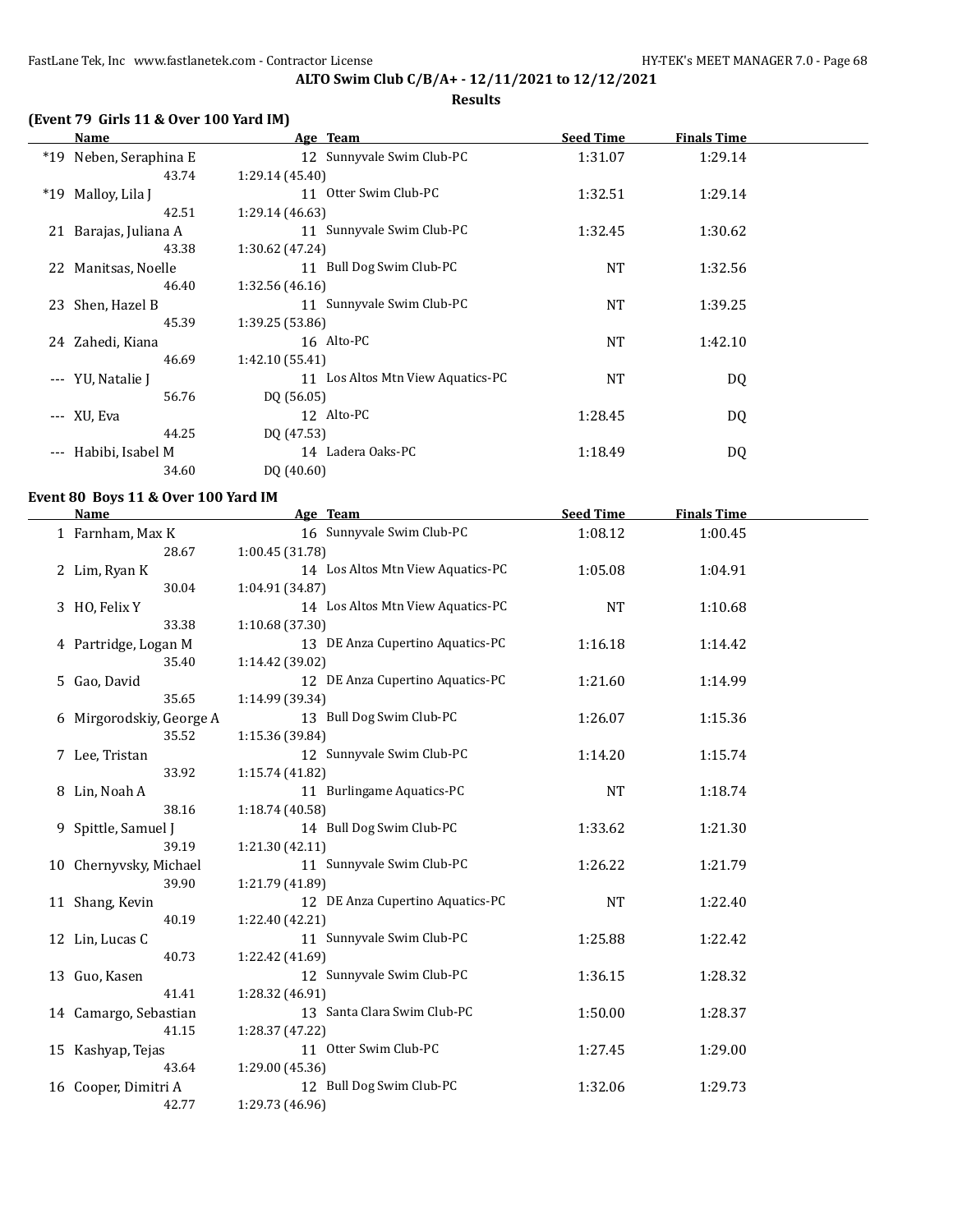**Results**

## **(Event 80 Boys 11 & Over 100 Yard IM)**

|     | Name                         | Age Team                          | <b>Seed Time</b> | <b>Finals Time</b> |  |
|-----|------------------------------|-----------------------------------|------------------|--------------------|--|
| 17  | Young, Collin S              | Solo Aquatics-PC<br>13            | 1:25.00          | 1:35.29            |  |
|     | 48.12                        | 1:35.29(47.17)                    |                  |                    |  |
|     | 18 Pareigis-Heng, Jonathan A | 13 Los Altos Mtn View Aquatics-PC | 1:40.74          | 1:36.25            |  |
|     | 41.97                        | 1:36.25(54.28)                    |                  |                    |  |
| 19. | Casagrande, Nolan M          | 12 Pacifica Sea Lions-PC          | 1:38.76          | 1:36.67            |  |
|     | 46.47                        | 1:36.67(50.20)                    |                  |                    |  |
|     | --- Chen, Charlie            | 14 Alto-PC                        | NT               | DQ                 |  |
|     | --- Yeom, Damin              | 13 DE Anza Cupertino Aquatics-PC  | <b>NT</b>        | DQ                 |  |
|     | 36.90                        | DQ (42.27)                        |                  |                    |  |
|     | Ortiz, Landon R              | Alto-PC<br>11                     | <b>NT</b>        | DQ                 |  |
|     | 50.99                        | DQ(1:05.26)                       |                  |                    |  |

## **Event 81 Girls 11 & Over 200 Yard Butterfly**

| Name                   | Age Team        |                                    | <b>Seed Time</b> |           | <b>Finals Time</b> |
|------------------------|-----------------|------------------------------------|------------------|-----------|--------------------|
| 1 Hegblom, Katherine E |                 | 16 Sunnyvale Swim Club-PC          | 2:34.49          |           | 2:19.83            |
| 29.97                  | 1:04.14 (34.17) | 1:41.44 (37.30)                    | 2:19.83 (38.39)  |           |                    |
| 2 Hogan, Kayla A       |                 | 17 Otter Swim Club-PC              | 2:31.30          |           | 2:22.44            |
| 31.18                  | 1:06.78 (35.60) | 1:44.17 (37.39)                    | 2:22.44 (38.27)  |           |                    |
| 3 Diehn, April A       |                 | 12 Otter Swim Club-PC              | 2:34.11          |           | 2:32.55            |
| 34.43                  | 1:12.75 (38.32) | 1:52.10 (39.35)                    | 2:32.55(40.45)   |           |                    |
| 4 SO, Caitlyn J        |                 | 13 South San Francisco Aquatics-PC | 2:39.42          |           | 2:38.80            |
| 35.13                  | 1:16.39 (41.26) | 1:57.05 (40.66)                    | 2:38.80(41.75)   |           |                    |
| 5 Arude, Nadia P       |                 | 14 Sunnyvale Swim Club-PC          | 2:41.45          |           | 2:43.84            |
| 36.01                  | 1:17.77 (41.76) | 2:01.46 (43.69)                    | 2:43.84 (42.38)  |           |                    |
| 6 SY, Sara D           |                 | 13 South San Francisco Aquatics-PC |                  | <b>NT</b> | 2:57.03            |
| 39.51                  | 1:24.80 (45.29) | 2:12.67 (47.87)                    | 2:57.03 (44.36)  |           |                    |
| 7 Picard, Naomi L      | 11 Alto-PC      |                                    |                  | <b>NT</b> | 3:04.73            |
| 37.67                  | 1:23.55 (45.88) | 2:13.64(50.09)                     | 3:04.73(51.09)   |           |                    |
| 8 Hanigal, Danielle    | 11 Alto-PC      |                                    |                  | <b>NT</b> | 3:34.90            |
| 44.19                  | 1:39.61(55.42)  | 2:38.68 (59.07)                    | 3:34.90 (56.22)  |           |                    |

### **Event 82 Boys 11 & Over 200 Yard Butterfly**

 $\overline{a}$ 

| Name                    | Age Team        |                                                    |                 | <b>Seed Time</b> | <b>Finals Time</b> |  |
|-------------------------|-----------------|----------------------------------------------------|-----------------|------------------|--------------------|--|
| 1 Garcia-Osorio, Jose A |                 | 15 South San Francisco Aquatics-PC                 | 2:19.59         |                  | 2:11.00            |  |
| 29.90                   |                 | $1:02.59(32.69)$ $1:36.74(34.15)$                  | 2:11.00(34.26)  |                  |                    |  |
| 2 Nagesh, Drew L        |                 | 16 Alto-PC                                         |                 | 2:13.50          | 2:18.73            |  |
| 30.81                   |                 | $1:05.41(34.60)$ $1:41.37(35.96)$                  | 2:18.73(37.36)  |                  |                    |  |
| 3 Lam, Kyle Z           |                 | 13 South San Francisco Aquatics-PC                 |                 | 2:41.73          | 2:29.06            |  |
| 29.99                   |                 | $1:06.87(36.88)$ $1:47.91(41.04)$ $2:29.06(41.15)$ |                 |                  |                    |  |
| 4 Haiby, Ido            |                 | 15 Sunnyvale Swim Club-PC                          |                 | 2:56.19          | 2:32.97            |  |
| 33.73                   |                 | $1:12.78(39.05)$ $1:53.41(40.63)$ $2:32.97(39.56)$ |                 |                  |                    |  |
| 5 Sunga, Jerrick        |                 | 13 South San Francisco Aquatics-PC                 |                 | NT               | 2:35.96            |  |
| 34.08                   |                 | $1:13.44(39.36)$ $1:54.17(40.73)$ $2:35.96(41.79)$ |                 |                  |                    |  |
| 6 Jung, Jasper P        |                 | 17 South San Francisco Aquatics-PC                 |                 | 2:45.45          | 2:38.92            |  |
| 31.14                   |                 | $1:09.57(38.43)$ $1:52.96(43.39)$                  | 2:38.92 (45.96) |                  |                    |  |
| 7 Lai, Leo T            |                 | 12 South San Francisco Aquatics-PC                 |                 | <b>NT</b>        | 2:43.40            |  |
| 36.93                   |                 | $1:18.98(42.05)$ $2:01.91(42.93)$                  | 2:43.40 (41.49) |                  |                    |  |
| 8 HU, Adam              |                 | 13 South San Francisco Aquatics-PC                 |                 | 2:54.87          | 2:54.09            |  |
| 33.74                   |                 | $1:17.07(43.33)$ $2:05.74(48.67)$ $2:54.09(48.35)$ |                 |                  |                    |  |
| 9 Fan, Jonathan A       |                 | 12 Alto-PC                                         |                 | 3:25.96          | 2:56.76            |  |
| 38.89                   | 1:23.68 (44.79) | 2:12.25 (48.57)                                    | 2:56.76 (44.51) |                  |                    |  |
| 10 Chung, Kai K         |                 | 12 Alto-PC                                         |                 | 3:08.08          | 2:57.18            |  |
| 39.13                   | 1:26.36 (47.23) | 2:14.15 (47.79)                                    | 2:57.18(43.03)  |                  |                    |  |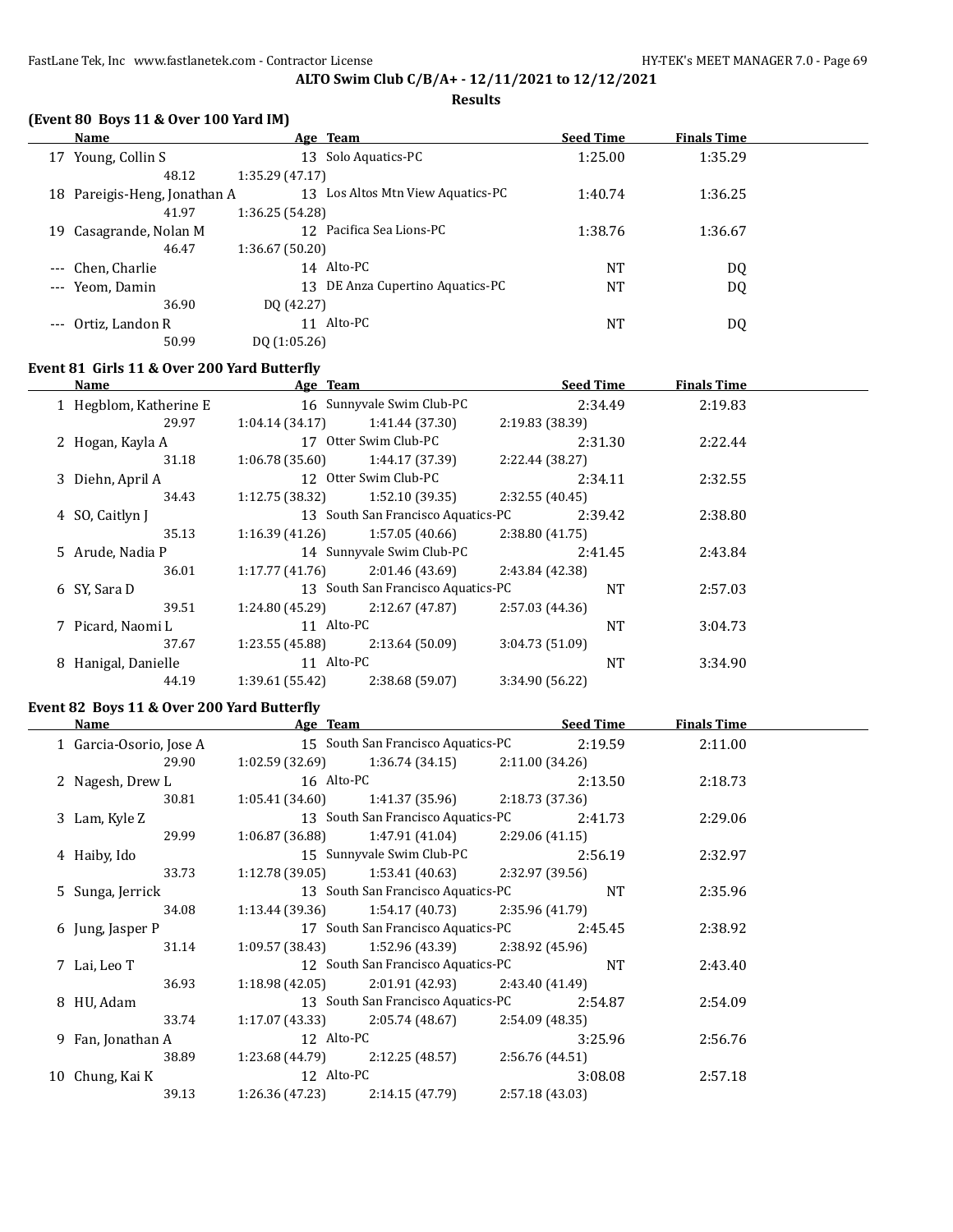**Results**

# **Event 87 Girls 10 & Under 100 Yard Freestyle**

| <b>Name</b>            |                 | Age Team                          | <b>Seed Time</b> | <b>Finals Time</b> |  |
|------------------------|-----------------|-----------------------------------|------------------|--------------------|--|
| 1 Diehn, Eva J         |                 | 10 Otter Swim Club-PC             | 1:15.73          | 1:11.85            |  |
| 33.75                  | 1:11.85(38.10)  |                                   |                  |                    |  |
| 2 Schmidt, Naia P      |                 | 10 Pacifica Sea Lions-PC          | 1:26.70          | 1:12.21            |  |
| 33.79                  | 1:12.21 (38.42) |                                   |                  |                    |  |
| 3 Okyay, Hafsa F       |                 | 10 Alto-PC                        | 1:12.36          | 1:12.76            |  |
| 34.77                  | 1:12.76 (37.99) |                                   |                  |                    |  |
| 4 Enderes, Mia         |                 | 10 Alto-PC                        | 1:12.98          | 1:13.07            |  |
| 34.49                  | 1:13.07 (38.58) |                                   |                  |                    |  |
| 5 Gere, Oasis N        |                 | 10 Palo Alto Stanford Aquatics-PC | 1:14.32          | 1:14.82            |  |
| 35.22                  | 1:14.82 (39.60) |                                   |                  |                    |  |
| 6 Lai, Hana T          |                 | 10 Ladera Oaks-PC                 | 1:18.16          | 1:16.06            |  |
| 36.90                  | 1:16.06 (39.16) |                                   |                  |                    |  |
| 7 Brass, Sydney M      |                 | 10 Ladera Oaks-PC                 | 1:18.18          | 1:16.75            |  |
| 36.00                  | 1:16.75(40.75)  |                                   |                  |                    |  |
| 8 Guo, Jocelyn J       |                 | 10 Palo Alto Stanford Aquatics-PC | 1:19.06          | 1:18.41            |  |
| 37.70                  | 1:18.41(40.71)  |                                   |                  |                    |  |
| 9 Walther, Stephanie L |                 | 9 Alto-PC                         | 1:22.00          | 1:19.52            |  |
| 37.15                  | 1:19.52 (42.37) |                                   |                  |                    |  |
| 10 Chandra, Emily D    |                 | 9 Sunnyvale Swim Club-PC          | 1:23.01          | 1:20.05            |  |
| 37.76                  | 1:20.05 (42.29) |                                   |                  |                    |  |
| 11 Senechal, Zara      |                 | 9 Bay Club Panthers-PC            | 1:22.50          | 1:21.45            |  |
| 38.98                  | 1:21.45 (42.47) |                                   |                  |                    |  |
| 12 Beim, Lauren        |                 | 10 Alto-PC                        | 1:22.19          | 1:21.52            |  |
| 39.69                  | 1:21.52 (41.83) |                                   |                  |                    |  |
| 13 Freedman, Leah M    |                 | 9 Palo Alto Stanford Aquatics-PC  | <b>NT</b>        | 1:23.73            |  |
| 37.99                  | 1:23.73 (45.74) |                                   |                  |                    |  |
| 14 Deng, Celina        |                 | 10 Palo Alto Stanford Aquatics-PC | 1:27.45          | 1:24.03            |  |
| 40.71                  | 1:24.03 (43.32) |                                   |                  |                    |  |
| 15 Wang, Catherine     |                 | 8 DE Anza Cupertino Aquatics-PC   | 1:26.00          | 1:24.14            |  |
| 39.90                  | 1:24.14 (44.24) |                                   |                  |                    |  |
| 16 Muston, Chloe       |                 | 10 Alto-PC                        | 1:25.23          | 1:25.49            |  |
| 40.20                  | 1:25.49 (45.29) |                                   |                  |                    |  |
| 17 Akella, Leela       |                 | 10 Burlingame Aquatics-PC         | NT               | 1:25.58            |  |
| 39.96                  | 1:25.58 (45.62) |                                   |                  |                    |  |
| 18 Wang, Yumo          |                 | 9 Alto-PC                         | 1:27.23          | 1:25.81            |  |
| 40.62                  | 1:25.81 (45.19) |                                   |                  |                    |  |
| 19 Kim, Joowon         |                 | 10 Los Altos Mtn View Aquatics-PC | 1:28.44          | 1:26.12            |  |
| 40.69                  | 1:26.12(45.43)  |                                   |                  |                    |  |
| 20 Haemer, Chloe       |                 | 10 Alto-PC                        | 1:31.41          | 1:26.85            |  |
| 41.64                  | 1:26.85 (45.21) |                                   |                  |                    |  |
| 21 Bryant, Samantha K  |                 | 10 Los Altos Mtn View Aquatics-PC | 1:33.07          | 1:26.93            |  |
| 40.16                  | 1:26.93 (46.77) |                                   |                  |                    |  |
| 22 Rios, Adeline V     |                 | 10 Alto-PC                        | 1:29.48          | 1:28.55            |  |
| 43.09                  | 1:28.55 (45.46) |                                   |                  |                    |  |
| 23 Kreps, Mina M       |                 | 9 Palo Alto Stanford Aquatics-PC  | 1:35.45          | 1:29.12            |  |
| 41.62                  | 1:29.12 (47.50) |                                   |                  |                    |  |
| 24 Neuman, Julia N     |                 | 10 Alto-PC                        | 1:26.78          | 1:29.85            |  |
| 43.06                  | 1:29.85 (46.79) |                                   |                  |                    |  |
| 25 Haemer, Elliot      |                 | 10 Alto-PC                        | 1:29.90          | 1:30.72            |  |
| 43.27                  | 1:30.72 (47.45) |                                   |                  |                    |  |
| 26 Taylor, Madison J   |                 | 9 Alto-PC                         | 1:38.55          | 1:30.74            |  |
| 42.42                  | 1:30.74 (48.32) |                                   |                  |                    |  |
|                        |                 |                                   |                  |                    |  |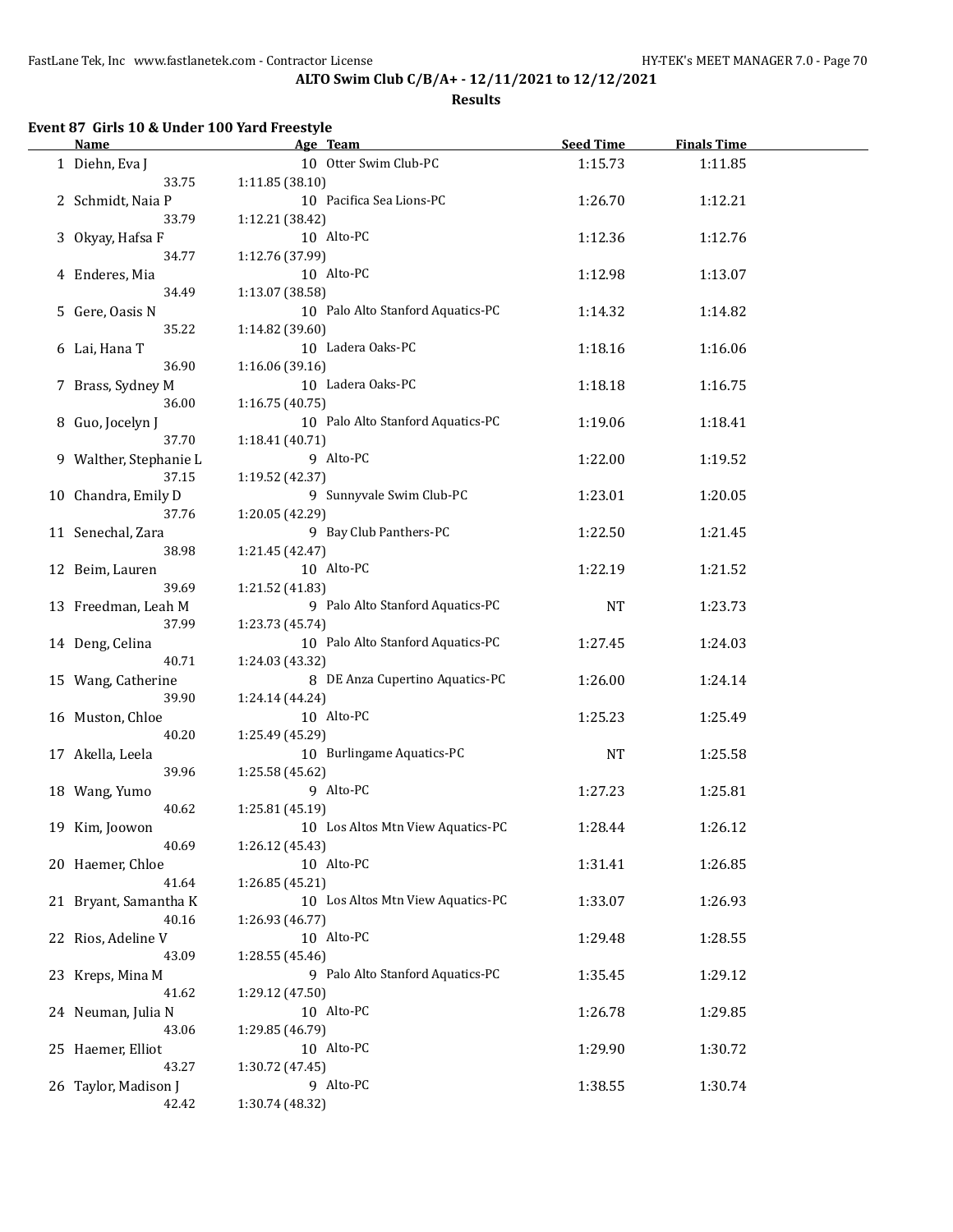**Results**

| <b>Name</b>               | Age Team                           | <b>Seed Time</b> | <b>Finals Time</b> |  |
|---------------------------|------------------------------------|------------------|--------------------|--|
| 27 Arscott, Caroline N    | 8 Burlingame Aquatics-PC           | <b>NT</b>        | 1:32.80            |  |
| 1:32.75                   | 1:32.80(0.05)                      |                  |                    |  |
| 28 Cheung, Keira Y        | 9 Otter Swim Club-PC               | 1:33.43          | 1:32.87            |  |
| 44.00                     | 1:32.87 (48.87)                    |                  |                    |  |
| 29 Averyaskin, Mina       | 10 Alto-PC                         | <b>NT</b>        | 1:33.02            |  |
| 43.30                     | 1:33.02 (49.72)                    |                  |                    |  |
| 30 Chan, Erica H          | 10 Alto-PC                         | 1:33.13          | 1:33.12            |  |
| 43.62                     | 1:33.12 (49.50)                    |                  |                    |  |
| 31 Wong, Zara Q           | 10 Alto-PC                         | 1:29.29          | 1:33.58            |  |
| 43.53                     | 1:33.58 (50.05)                    |                  |                    |  |
|                           | 10 Alto-PC                         | 1:38.09          | 1:33.89            |  |
| 32 Wong, Kate<br>44.09    |                                    |                  |                    |  |
|                           | 1:33.89 (49.80)                    |                  |                    |  |
| 33 Gupta, Sonya N         | 10 Alto-PC                         | 1:31.63          | 1:36.09            |  |
| 45.91                     | 1:36.09 (50.18)                    |                  |                    |  |
| 34 Young, Ava             | 9 Burlingame Aquatics-PC           | <b>NT</b>        | 1:36.39            |  |
| 1:37.90                   | 1:36.39(                           |                  |                    |  |
| 35 Perez Garcia, Allison  | 10 South San Francisco Aquatics-PC | <b>NT</b>        | 1:36.43            |  |
| 44.71                     | 1:36.43 (51.72)                    |                  |                    |  |
| 36 Guenther, Lyla A       | 7 Burlingame Aquatics-PC           | 1:41.70          | 1:36.90            |  |
| 45.15                     | 1:36.90 (51.75)                    |                  |                    |  |
| 37 Telischak, Olivia M    | 10 Alto-PC                         | 1:37.05          | 1:37.13            |  |
| 43.67                     | 1:37.13 (53.46)                    |                  |                    |  |
| 38 Ko-Wong, Ellie T       | 9 Pacifica Sea Lions-PC            | 1:40.22          | 1:37.22            |  |
| 47.48                     | 1:37.22 (49.74)                    |                  |                    |  |
| 39 Lundell, Kendall C     | 9 Alto-PC                          | 1:49.95          | 1:37.35            |  |
| 45.58                     | 1:37.35 (51.77)                    |                  |                    |  |
| 40 Srinivasan, Ira        | 9 Alto-PC                          | 1:39.26          | 1:38.09            |  |
| 43.41                     | 1:38.09 (54.68)                    |                  |                    |  |
| 41 Cypert, Siena          | 7 South San Francisco Aquatics-PC  | <b>NT</b>        | 1:39.13            |  |
| 52.86                     | 1:39.13 (46.27)                    |                  |                    |  |
| 42 Phillips, Evangeline R | 10 Los Altos Mtn View Aquatics-PC  | <b>NT</b>        | 1:40.24            |  |
| 43 Tam, Logan             | 9 South San Francisco Aquatics-PC  | 1:45.46          | 1:42.42            |  |
| 50.08                     | 1:42.42 (52.34)                    |                  |                    |  |
| 44 Chuang, lu yan E       | 7 Bull Dog Swim Club-PC            | <b>NT</b>        | 1:45.66            |  |
| 50.10                     | 1:45.66 (55.56)                    |                  |                    |  |
| 45 Chari, Keira S         | 10 Burlingame Aquatics-PC          | 1:46.16          | 1:47.84            |  |
| 47.10                     | 1:47.84 (1:00.74)                  |                  |                    |  |
| 46 Lema, Adriana          | 8 Burlingame Aquatics-PC           |                  |                    |  |
|                           |                                    | 1:52.93          | 1:48.56            |  |
| 52.48                     | 1:48.56 (56.08)                    |                  |                    |  |
| 47 Bunuan, Pia            | 8 South San Francisco Aquatics-PC  | <b>NT</b>        | 1:55.26            |  |
| 54.99                     | 1:55.26 (1:00.27)                  |                  |                    |  |
| 48 Veatural, Emma         | 8 South San Francisco Aquatics-PC  | <b>NT</b>        | 2:01.82            |  |
| 55.75                     | 2:01.82 (1:06.07)                  |                  |                    |  |
| 49 Samachisa, Ada L       | 9 Alto-PC                          | 2:12.30          | 2:05.47            |  |
| 1:00.05                   | 2:05.47 (1:05.42)                  |                  |                    |  |

## **Event 88 Boys 10 & Under 100 Yard Freestyle**

| Name              | Age Team       | <b>Seed Time</b> | <b>Finals Time</b> |  |
|-------------------|----------------|------------------|--------------------|--|
| 1 Erhard, Raphael | 10 Alto-PC     | 1:10.94          | 1:07.30            |  |
| 33.18             | 1:07.30(34.12) |                  |                    |  |
| 2 Bivol, Julien A | 10 Alto-PC     | 1:07.74          | 1:08.17            |  |
| 33.10             | 1:08.17(35.07) |                  |                    |  |
| 3 Bailey, Skye R  | 9 Alto-PC      | 1:08.02          | 1:08.44            |  |
| 33.11             | 1:08.44(35.33) |                  |                    |  |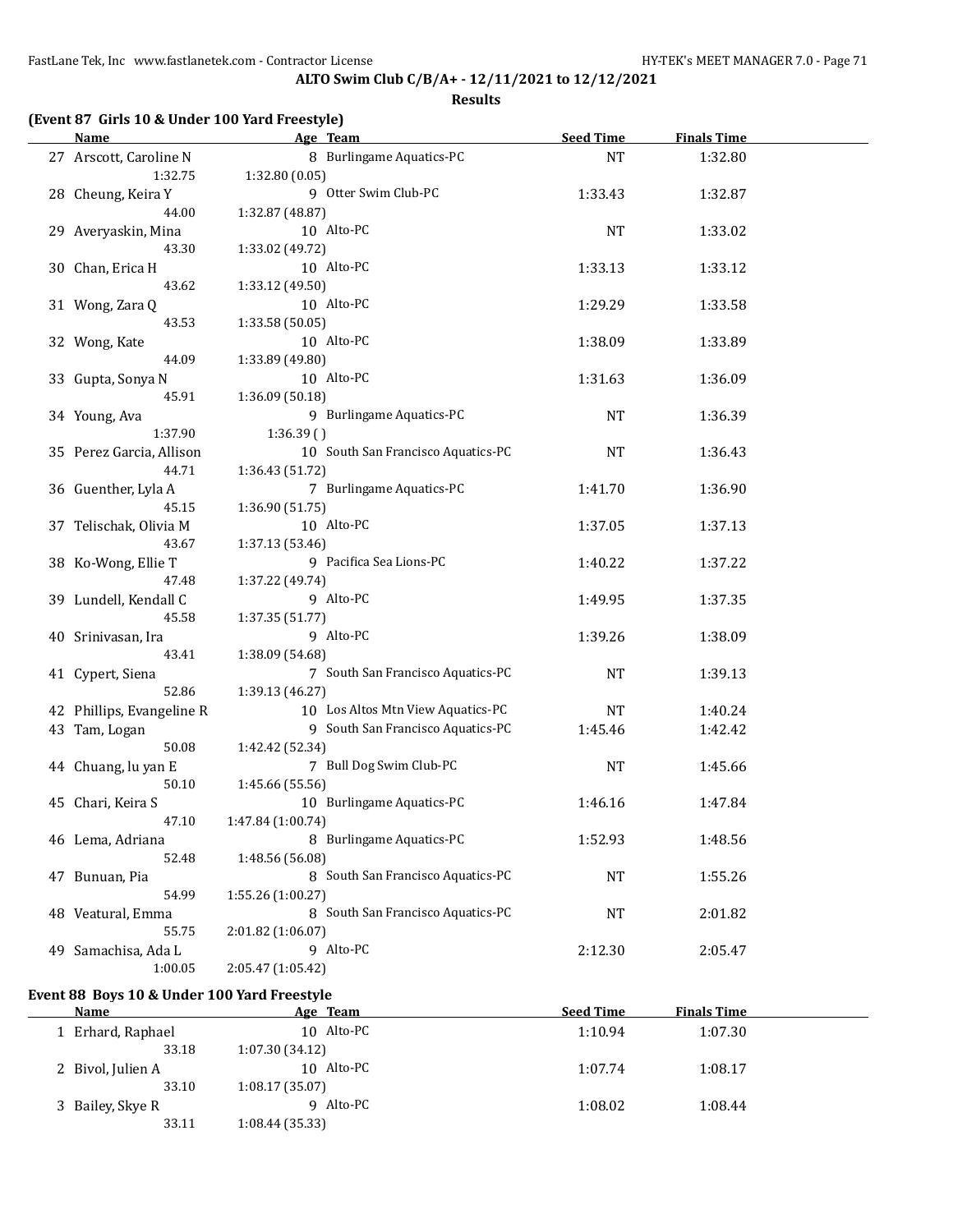**Results**

# **(Event 88 Boys 10 & Under 100 Yard Freestyle)**

| <b>Name</b>                | Age Team                           | <b>Seed Time</b> | <b>Finals Time</b> |  |
|----------------------------|------------------------------------|------------------|--------------------|--|
| 4 Baek, Haniel J           | 10 DE Anza Cupertino Aquatics-PC   | <b>NT</b>        | 1:09.82            |  |
| 32.71                      | 1:09.82 (37.11)                    |                  |                    |  |
| 5 Gotianse, Zane V         | 10 South San Francisco Aquatics-PC | 1:14.58          | 1:13.40            |  |
| 34.94                      | 1:13.40 (38.46)                    |                  |                    |  |
| 6 Wang, Siwei              | 10 Bay Club Panthers-PC            | 1:11.60          | 1:13.82            |  |
| 35.55                      | 1:13.82 (38.27)                    |                  |                    |  |
|                            | 10 Alto-PC                         |                  |                    |  |
| 7 Deng, Daniel<br>35.91    | 1:14.09 (38.18)                    | 1:12.64          | 1:14.09            |  |
|                            |                                    |                  |                    |  |
| 8 Kuusela, Elias N         | 10 Alto-PC                         | 1:14.75          | 1:14.60            |  |
| 35.62                      | 1:14.60 (38.98)                    |                  |                    |  |
| 9 Miller, Maxwell M        | 10 DE Anza Cupertino Aquatics-PC   | 1:16.57          | 1:15.00            |  |
| 34.67                      | 1:15.00 (40.33)                    |                  |                    |  |
| 10 Bulankov, Phillip A     | 9 Alto-PC                          | 1:12.36          | 1:15.39            |  |
| 35.18                      | 1:15.39 (40.21)                    |                  |                    |  |
| 11 Laster, Teddy M         | 10 Palo Alto Stanford Aquatics-PC  | 2:00.00          | 1:15.66            |  |
| 34.81                      | 1:15.66 (40.85)                    |                  |                    |  |
| 12 Chu, Miles              | 10 Bay Club Panthers-PC            | 1:21.11          | 1:17.44            |  |
| 37.55                      | 1:17.44 (39.89)                    |                  |                    |  |
| 13 Zhang, Oscar Z          | 10 Burlingame Aquatics-PC          | 1:18.99          | 1:17.83            |  |
| 36.29                      | 1:17.83 (41.54)                    |                  |                    |  |
| 14 Arude, Yash P           | 9 Sunnyvale Swim Club-PC           | 1:19.79          | 1:18.40            |  |
| 37.56                      | 1:18.40 (40.84)                    |                  |                    |  |
| 15 Cheng, Dylan            | 8 Burlingame Aquatics-PC           | 1:22.00          | 1:19.66            |  |
| 38.48                      | 1:19.66 (41.18)                    |                  |                    |  |
| 16 Chang, Eric             | 10 Alto-PC                         | 1:18.51          | 1:21.78            |  |
| 39.06                      | 1:21.78 (42.72)                    |                  |                    |  |
| 17 YU, Felix               | 10 Alto-PC                         | 1:19.12          | 1:21.93            |  |
| 38.55                      | 1:21.93 (43.38)                    |                  |                    |  |
|                            | 10 DE Anza Cupertino Aquatics-PC   |                  |                    |  |
| 18 Gellately, Fredrik M    |                                    | 1:21.40          | 1:22.47            |  |
| 39.83                      | 1:22.47 (42.64)                    |                  |                    |  |
| 19 Couloures, Sebastijan F | 10 Burlingame Aquatics-PC          | 1:27.15          | 1:23.50            |  |
| 39.14                      | 1:23.50 (44.36)                    |                  |                    |  |
| 20 Lee, Connor J           | 9 Palo Alto Stanford Aquatics-PC   | 1:26.20          | 1:23.67            |  |
| 38.36                      | 1:23.67 (45.31)                    |                  |                    |  |
| 21 Blaine, Leon            | 10 Bay Club Panthers-PC            | 1:32.04          | 1:23.75            |  |
| 40.14                      | 1:23.75 (43.61)                    |                  |                    |  |
| 22 Chui, Alex J            | 9 South San Francisco Aquatics-PC  | 1:34.81          | 1:27.78            |  |
| 41.12                      | 1:27.78 (46.66)                    |                  |                    |  |
| 23 Araya, Sebastian C      | 9 Alto-PC                          | 1:31.63          | 1:28.86            |  |
| 41.19                      | 1:28.86 (47.67)                    |                  |                    |  |
| 24 Czajkowski, Robert P    | 10 Palo Alto Stanford Aquatics-PC  | 1:48.14          | 1:29.10            |  |
| 41.19                      | 1:29.10 (47.91)                    |                  |                    |  |
| 25 McLaughlin, Kai C       | 9 Burlingame Aquatics-PC           | <b>NT</b>        | 1:33.64            |  |
| 44.37                      | 1:33.64 (49.27)                    |                  |                    |  |
| 26 Jedkins, Nathan M       | 10 Otter Swim Club-PC              | 1:41.28          | 1:34.06            |  |
| 42.23                      | 1:34.06 (51.83)                    |                  |                    |  |
| 27 James, Benjamin         | 9 DE Anza Cupertino Aquatics-PC    | 1:34.16          | 1:35.30            |  |
| 42.44                      | 1:35.30 (52.86)                    |                  |                    |  |
| 28 Tsao, Christopher       | 9 South San Francisco Aquatics-PC  | 1:35.30          | 1:35.60            |  |
| 45.82                      | 1:35.60 (49.78)                    |                  |                    |  |
|                            | 10 Alto-PC                         |                  |                    |  |
| 29 Chan, Mason S           |                                    | 1:38.60          | 1:36.88            |  |
| 44.95                      | 1:36.88 (51.93)                    |                  |                    |  |
| 30 Sun, Ian E              | 9 Palo Alto Stanford Aquatics-PC   | NT               | 1:38.78            |  |
| 47.84                      | 1:38.78 (50.94)                    |                  |                    |  |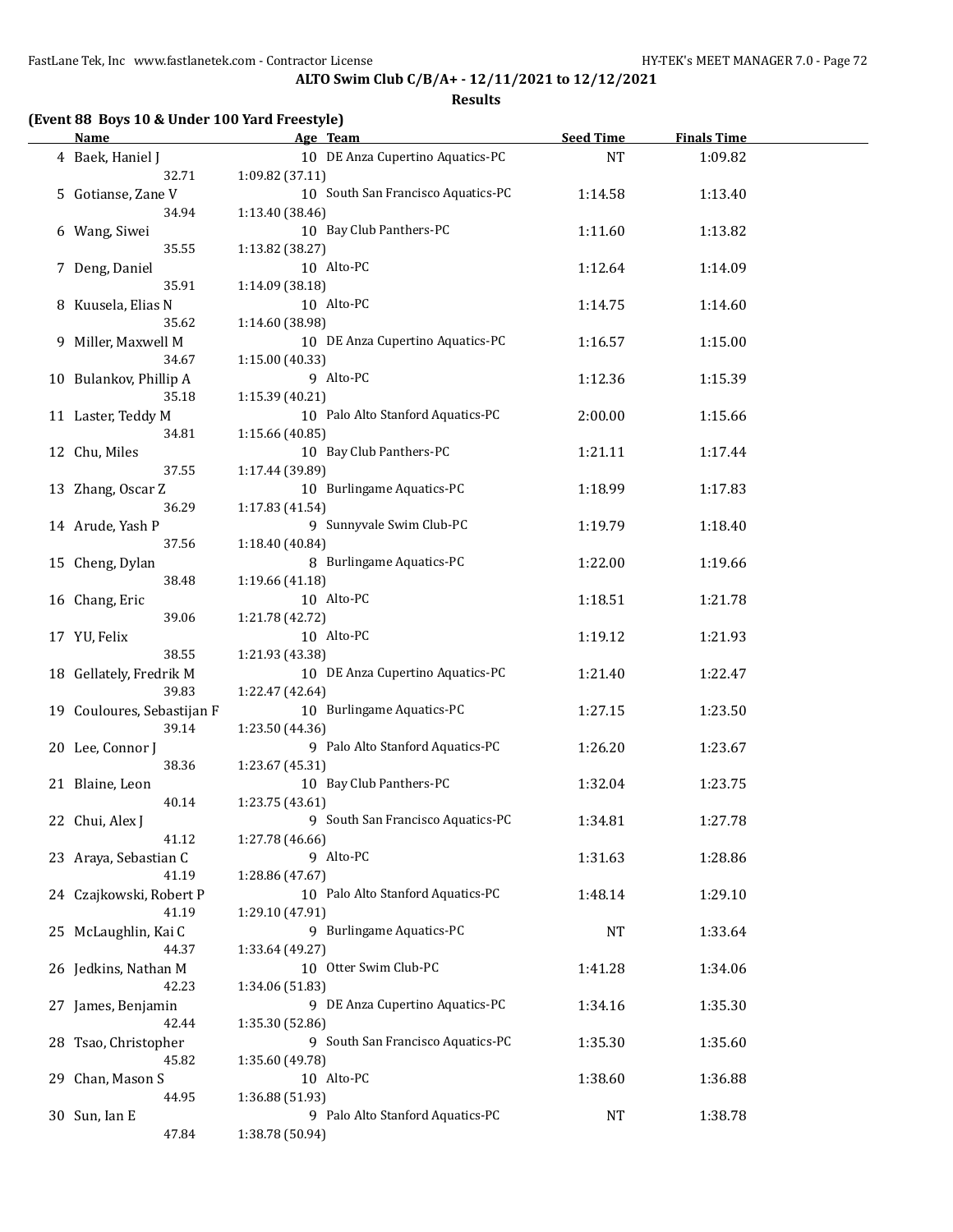#### **Results**

### **(Event 88 Boys 10 & Under 100 Yard Freestyle)**

|    | Name                 | Age Team          |                                    | <b>Seed Time</b> | <b>Finals Time</b> |  |
|----|----------------------|-------------------|------------------------------------|------------------|--------------------|--|
|    | 31 Lai, Ian E        |                   | 8 Palo Alto Stanford Aquatics-PC   | <b>NT</b>        | 1:41.01            |  |
|    | 43.35                | 1:41.01 (57.66)   |                                    |                  |                    |  |
|    | 32 Croskery, Andrew  |                   | 7 Burlingame Aquatics-PC           | 1:35.23          | 1:41.55            |  |
|    | 47.44                | 1:41.55(54.11)    |                                    |                  |                    |  |
|    | 33 HE, Connor        |                   | 10 South San Francisco Aquatics-PC | <b>NT</b>        | 1:42.52            |  |
|    | 47.15                | 1:42.52 (55.37)   |                                    |                  |                    |  |
|    | 34 Tian, Jesse       |                   | 10 Alto-PC                         | 1:37.14          | 1:43.11            |  |
|    | 49.27                | 1:43.11 (53.84)   |                                    |                  |                    |  |
|    | 35 Chen, Aaron       |                   | 8 DE Anza Cupertino Aquatics-PC    | <b>NT</b>        | 1:44.73            |  |
|    | 48.52                | 1:44.73 (56.21)   |                                    |                  |                    |  |
|    | 36 Dashouk, Michael  |                   | 9 Alto-PC                          | 1:48.65          | 1:48.74            |  |
|    | 50.44                | 1:48.74 (58.30)   |                                    |                  |                    |  |
|    | 37 Toda, Aidan       |                   | 9 Burlingame Aquatics-PC           | NT               | 1:51.26            |  |
|    | 51.71                | 1:51.26(59.55)    |                                    |                  |                    |  |
|    | 38 Choe, Anthony T   |                   | 9 South San Francisco Aquatics-PC  | <b>NT</b>        | 1:51.37            |  |
|    | 50.69                | 1:51.37 (1:00.68) |                                    |                  |                    |  |
|    | 39 Long, Darron J    |                   | 9 Alto-PC                          | 1:49.71          | 1:56.84            |  |
|    | 51.95                | 1:56.84(1:04.89)  |                                    |                  |                    |  |
|    | 40 Sung, Ryan        |                   | 9 Alto-PC                          | 2:25.33          | 2:05.62            |  |
|    | 41 Martin, Quinton J |                   | 9 Pacifica Sea Lions-PC            | <b>NT</b>        | 2:06.11            |  |
|    | 1:01.04              | 2:06.11(1:05.07)  |                                    |                  |                    |  |
|    | 42 Xia, Daniel J     |                   | 9 Alto-PC                          | 2:06.62          | 2:06.26            |  |
| 43 | Mai, Bryan S         |                   | 9 Alto-PC                          | 2:07.15          | 2:08.93            |  |
|    | 1:00.56              | 2:08.93 (1:08.37) |                                    |                  |                    |  |

## **Event 89 Girls 10 & Under 50 Yard Freestyle**

 $\overline{a}$ 

|     | Name                       |    | Age Team                         | <b>Seed Time</b> | <b>Finals Time</b> |  |
|-----|----------------------------|----|----------------------------------|------------------|--------------------|--|
| 1   | Kim, Emma M                | 10 | Burlingame Aquatics-PC           | 34.39            | 33.93              |  |
| 2   | Billip, Imani H            | 10 | Burlingame Aquatics-PC           | 40.53            | 35.00              |  |
| 3   | Tay, Sophia E              | 10 | DE Anza Cupertino Aquatics-PC    | 42.22            | 36.33              |  |
| 4   | Liang, Keira T             | 9  | Burlingame Aquatics-PC           | 35.86            | 36.43              |  |
| 5   | Yang, Victoria             | 9  | Palo Alto Stanford Aquatics-PC   | 34.24            | 36.49              |  |
| 6   | Nagy, Emma                 | 10 | Los Altos Mtn View Aquatics-PC   | 36.52            | 37.49              |  |
| 7   | Lema, Sierra               | 10 | Burlingame Aquatics-PC           | 37.63            | 37.87              |  |
| 8   | Ryoo, Katrin               | 10 | DE Anza Cupertino Aquatics-PC    | 37.73            | 38.29              |  |
| 9   | Lai, Chloe T               | 10 | Ladera Oaks-PC                   | 40.83            | 38.45              |  |
| 10  | Wang, Catherine            | 8  | DE Anza Cupertino Aquatics-PC    | 37.00            | 38.59              |  |
| 11  | Bui, Chi                   | 10 | Los Altos Mtn View Aquatics-PC   | <b>NT</b>        | 39.19              |  |
| 12  | Leung, Vesper R            | 9  | Unattached-PC                    | 45.35            | 41.36              |  |
| 13  | Wong, Claire Y             | 9  | Palo Alto Stanford Aquatics-PC   | 42.83            | 41.69              |  |
| 14  | Chari, Keira S             | 10 | Burlingame Aquatics-PC           | 46.70            | 42.31              |  |
| 15  | Thurman, Catherine R       | 8  | Palo Alto Stanford Aquatics-PC   | 44.41            | 45.09              |  |
| 16  | Christensen, Haylee M      | 10 | Ladera Oaks-PC                   | 47.60            | 47.53              |  |
| 17  | Last, Sarabella            | 8  | Los Altos Mtn View Aquatics-PC   | <b>NT</b>        | 47.70              |  |
| 18  | Afanasiev, Katherine M     | 8  | Solo Aquatics-PC                 | <b>NT</b>        | 49.24              |  |
| 19  | Mullins, Ashtyn R          | 9  | Palo Alto Stanford Aquatics-PC   | <b>NT</b>        | 50.93              |  |
| 20  | Long, Alexandra G          | 8  | Ladera Oaks-PC                   | 52.42            | 52.31              |  |
| 21  | Roat, Leia                 |    | 7 Los Altos Mtn View Aquatics-PC | 53.14            | 53.73              |  |
| 22  | Baron, Emma V              | 7  | Palo Alto Stanford Aquatics-PC   | 1:00.70          | 57.47              |  |
| 23  | Unzelman-Langsdorf, Audrey | 9  | Palo Alto Stanford Aquatics-PC   | 59.27            | 57.53              |  |
| 24  | Christensen, Olivia C      |    | Ladera Oaks-PC                   | 55.45            | 1:01.22            |  |
| --- | Pang, Jamielynn            | 10 | <b>Burlingame Aquatics-PC</b>    | <b>NT</b>        | D <sub>0</sub>     |  |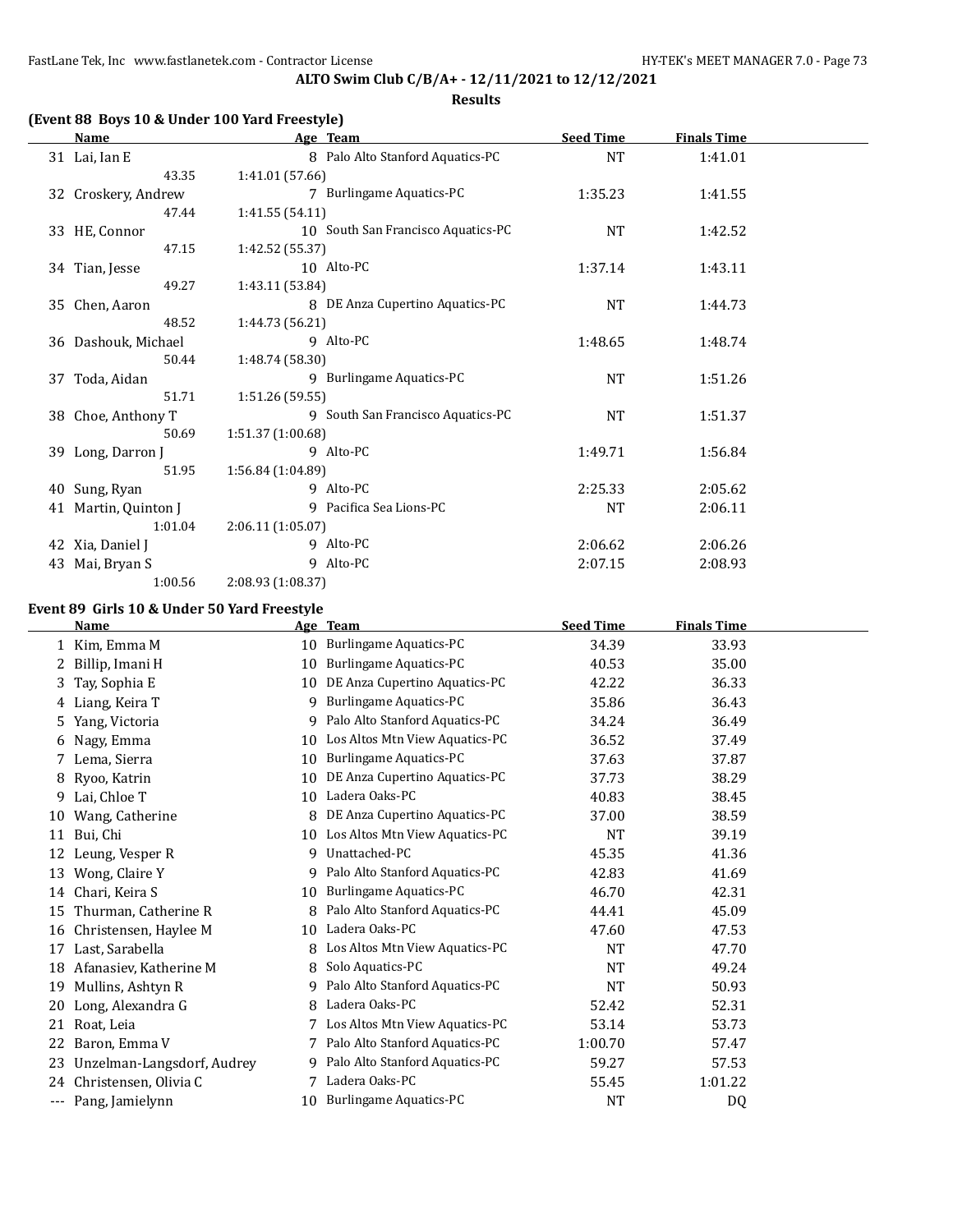### **Results**

## **Event 90 Boys 10 & Under 50 Yard Freestyle**

 $\overline{a}$ 

|    | Name                   |    | Age Team                          | <b>Seed Time</b> | <b>Finals Time</b> |  |
|----|------------------------|----|-----------------------------------|------------------|--------------------|--|
|    | 1 Lee, Alden           |    | 9 Palo Alto Stanford Aquatics-PC  | 32.74            | 33.99              |  |
|    | 2 Lee, Benjamin        | 10 | Palo Alto Stanford Aquatics-PC    | 36.13            | 34.03              |  |
|    | 3 Krueger, Cameron P   | 10 | Bay Club Panthers-PC              | 33.96            | 34.33              |  |
|    | 4 Gellately, Fredrik M | 10 | DE Anza Cupertino Aquatics-PC     | 37.06            | 36.86              |  |
|    | 5 Tolkachov, Michael A |    | 8 South San Francisco Aquatics-PC | 43.57            | 40.59              |  |
| 6  | Krueger, Logan         |    | 8 Bay Club Panthers-PC            | 45.57            | 40.91              |  |
|    | 7 Croskery, Andrew     |    | 7 Burlingame Aquatics-PC          | 41.00            | 41.53              |  |
| 8  | Lewis, Christopher D   |    | 9 Palo Alto Stanford Aquatics-PC  | 43.48            | 45.25              |  |
| 9  | Ratia, Rocky           |    | 10 Palo Alto Stanford Aquatics-PC | NT               | 45.49              |  |
| 10 | Lee, Micah             |    | 9 Palo Alto Stanford Aquatics-PC  | 43.79            | 46.47              |  |
|    | 11 LU, Daniel          |    | 8 Sunnyvale Swim Club-PC          | <b>NT</b>        | 46.55              |  |
|    | 12 Tammineedi, Rishi   | 9  | Sunnyvale Swim Club-PC            | NT               | 51.12              |  |
|    | 13 Nguyen, Nolan C     |    | 9 Palo Alto Stanford Aquatics-PC  | 53.88            | 54.04              |  |
| 14 | Blaine, Raymond        |    | 8 Bay Club Panthers-PC            | <b>NT</b>        | 54.20              |  |
|    | 15 Cheung, Rodderick L |    | Otter Swim Club-PC                | <b>NT</b>        | 54.73              |  |
|    | 16 Lam, Daylen J       |    | 9 Pacifica Sea Lions-PC           | 57.50            | 57.96              |  |

### **Event 91 Girls 10 & Under 25 Yard Freestyle**

|    | Name                  | Age Team                          | <b>Seed Time</b> | <b>Finals Time</b> |  |
|----|-----------------------|-----------------------------------|------------------|--------------------|--|
|    | 1 Leung, Vesper R     | 9 Unattached-PC                   | NT               | 17.90              |  |
|    | 2 Lin, Abigail        | 8 Alto-PC                         | <b>NT</b>        | 18.22              |  |
|    | 3 Shenoy, Samika      | 8 Alto-PC                         | <b>NT</b>        | 20.80              |  |
|    | 4 Wang, Emmy B        | 8 Alto-PC                         | NT               | 21.00              |  |
|    | 5 Liang, Miya T       | 6 Otter Swim Club-PC              | 22.86            | 23.20              |  |
|    | 6 Mullins, Ashtyn R   | 9 Palo Alto Stanford Aquatics-PC  | NT               | 23.48              |  |
|    | 7 Veatural, Emma      | 8 South San Francisco Aquatics-PC | <b>NT</b>        | 24.59              |  |
|    | 8 Brass, Emerson C    | 8 Ladera Oaks-PC                  | NT               | 24.77              |  |
|    | 9 Bunuan, Pia         | 8 South San Francisco Aquatics-PC | NT               | 25.01              |  |
|    | 10 Revenu, Julie      | 7 Otter Swim Club-PC              | NT               | 25.93              |  |
| 11 | Kumar, Tanvi          | 7 Alto-PC                         | NT               | 26.53              |  |
|    | 12 Watson, Adelaide P | 5 Alto-PC                         | NT               | 28.13              |  |

### **Event 92 Boys 10 & Under 25 Yard Freestyle**

|    | Name                   |    | Age Team                        | <b>Seed Time</b> | <b>Finals Time</b> |  |
|----|------------------------|----|---------------------------------|------------------|--------------------|--|
|    | 1 Blaine, Leon         |    | 10 Bay Club Panthers-PC         | <b>NT</b>        | 16.08              |  |
|    | 2 Saheb, Sami          | 8  | Bay Club Panthers-PC            | 18.34            | 17.23              |  |
|    | 3 McLaughlin, Kai C    | 9  | <b>Burlingame Aquatics-PC</b>   | <b>NT</b>        | 17.68              |  |
|    | 4 James, Benjamin      | 9  | DE Anza Cupertino Aquatics-PC   | <b>NT</b>        | 17.82              |  |
|    | 5 Gellately, Fredrik M | 10 | DE Anza Cupertino Aquatics-PC   | 16.63            | 17.89              |  |
|    | 6 Krueger, Logan       | 8  | Bay Club Panthers-PC            | <b>NT</b>        | 18.16              |  |
|    | 7 Tsao, Christopher    | 9. | South San Francisco Aquatics-PC | <b>NT</b>        | 18.64              |  |
|    | 8 HE, Connor           | 10 | South San Francisco Aquatics-PC | NT               | 19.08              |  |
| 9  | Abida, Fahd            | 9  | Bay Club Panthers-PC            | NT               | 19.63              |  |
| 10 | Brauneis, Owen J       |    | Sunnyvale Swim Club-PC          | 20.20            | 19.71              |  |
|    | 11 Sheth, Kyan         | 9. | Los Altos Mtn View Aquatics-PC  | 24.68            | 19.99              |  |
|    | 12 LI, Alex            | 10 | Burlingame Aquatics-PC          | <b>NT</b>        | 20.48              |  |
| 13 | Murnin, Declan         | 9  | Solo Aquatics-PC                | <b>NT</b>        | 21.18              |  |
| 14 | TU, Lerov G            | 8  | Alto-PC                         | <b>NT</b>        | 21.72              |  |
| 15 | Wartrakchit, Pakin     |    | 8 Alto-PC                       | <b>NT</b>        | 21.81              |  |
| 16 | Choe, Anthony T        | 9  | South San Francisco Aquatics-PC | <b>NT</b>        | 23.38              |  |
| 17 | Williams, Lincoln      | 8  | <b>Burlingame Aquatics-PC</b>   | NT               | 23.42              |  |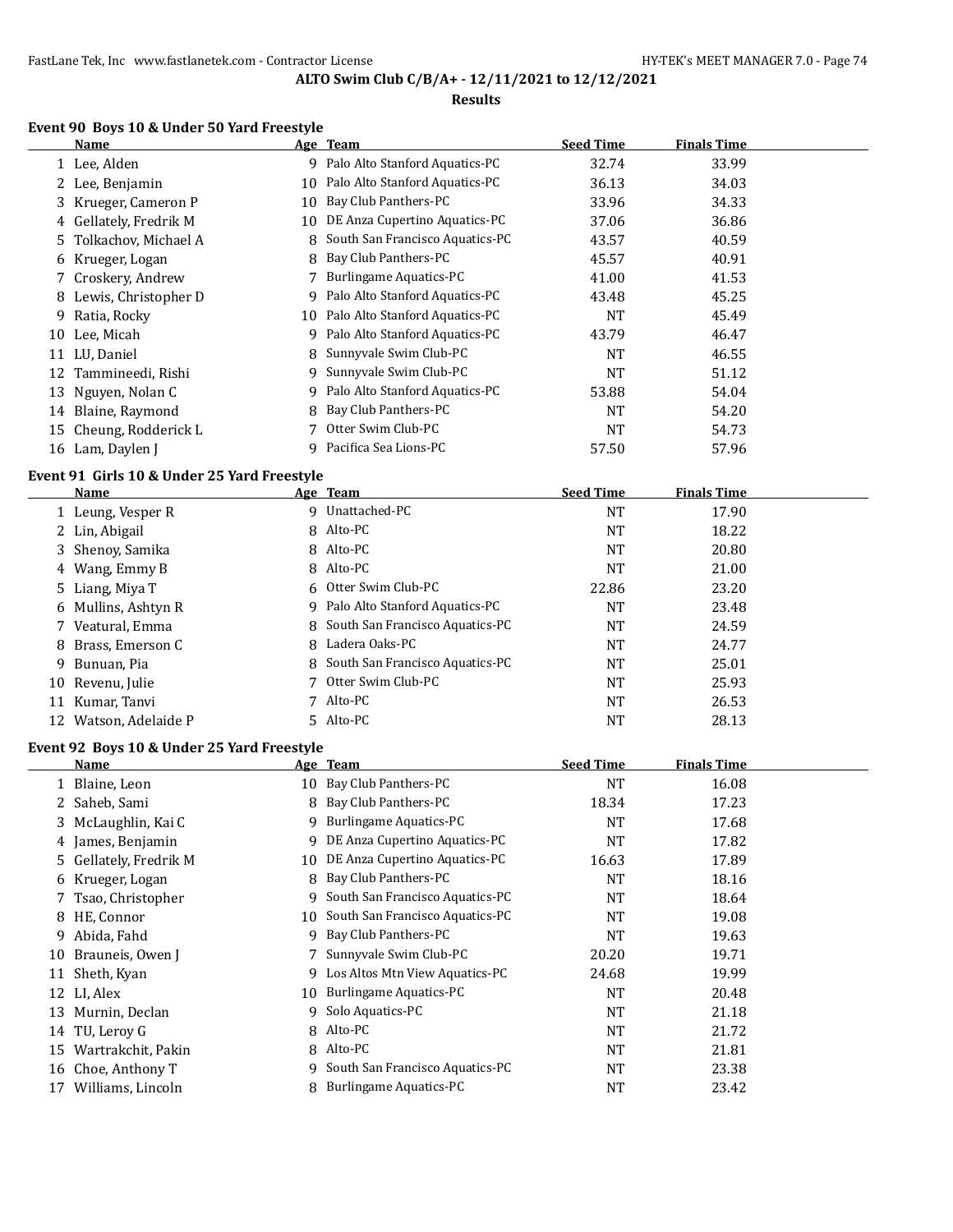**Results**

| (Event 92 Boys 10 & Under 25 Yard Freestyle) |  |
|----------------------------------------------|--|
|                                              |  |

| <b>Name</b>             | Age Team                         | <b>Seed Time</b> | <b>Finals Time</b> |  |
|-------------------------|----------------------------------|------------------|--------------------|--|
| 18 Tammineedi, Rishi    | 9 Sunnyvale Swim Club-PC         | NΤ               | 23.52              |  |
| 19 Karunanayake, Ishaan | 6 Palo Alto Stanford Aquatics-PC | NT               | 23.63              |  |
| 20 Liu, Lucas R         | Alto-PC                          | NT               | 25.45              |  |
| 21 Partridge, Reid T    | 8 DE Anza Cupertino Aquatics-PC  | NT               | 25.58              |  |
| 22 Chang, Elijah J      | 8 Alto-PC                        | NT               | 27.42              |  |
| 23 Last, Ari            | 6 Los Altos Mtn View Aquatics-PC | NT               | 30.88              |  |
| 24 Nguyen, Norris       | Palo Alto Stanford Aquatics-PC   | NT               | 31.24              |  |

### **Event 93 Girls 10 & Under 50 Yard Breaststroke**

|       | <b>Name</b>               |                 | Age Team                          | <b>Seed Time</b> | <b>Finals Time</b> |  |
|-------|---------------------------|-----------------|-----------------------------------|------------------|--------------------|--|
|       | 1 Gere, Oasis N           |                 | 10 Palo Alto Stanford Aquatics-PC | 42.77            | 43.52              |  |
|       | 2 Guo, Jocelyn J          |                 | 10 Palo Alto Stanford Aquatics-PC | 58.15            | 44.69              |  |
|       | 3 Hopkins, Summer S       |                 | 10 DE Anza Cupertino Aquatics-PC  | 45.80            | 45.90              |  |
|       | 4 Yang, Victoria          |                 | 9 Palo Alto Stanford Aquatics-PC  | 42.00            | 46.21              |  |
|       | 5 Lai, Chloe T            |                 | 10 Ladera Oaks-PC                 | 50.54            | 47.84              |  |
|       | 6 Deng, Celina            |                 | 10 Palo Alto Stanford Aquatics-PC | 47.76            | 48.14              |  |
|       | 7 Park, Zoey C            |                 | 10 DE Anza Cupertino Aquatics-PC  | 51.25            | 48.27              |  |
| 8     | Blanco-Sarmiento, Ximena  |                 | 10 DE Anza Cupertino Aquatics-PC  | 49.87            | 48.89              |  |
| 9     | Bui, Chi                  |                 | 10 Los Altos Mtn View Aquatics-PC | NT               | 50.00              |  |
| 10    | Leung, Vesper R           |                 | 9 Unattached-PC                   | NT               | 50.68              |  |
|       | 11 Liang, Keira T         | 9               | <b>Burlingame Aquatics-PC</b>     | 49.07            | 51.16              |  |
|       | 12 Chandra, Emily D       | 9               | Sunnyvale Swim Club-PC            | 50.52            | 51.58              |  |
| 13    | Nagy, Emma                |                 | 10 Los Altos Mtn View Aquatics-PC | NT               | 51.82              |  |
|       | 14 Ryoo, Katrin           | 10              | DE Anza Cupertino Aquatics-PC     | 54.87            | 52.34              |  |
| 15    | Freedman, Leah M          | 9               | Palo Alto Stanford Aquatics-PC    | 51.17            | 52.45              |  |
|       | 16 Wong, Claire Y         | 9               | Palo Alto Stanford Aquatics-PC    | 52.54            | 53.40              |  |
|       | 17 Phillips, Evangeline R | 10              | Los Altos Mtn View Aquatics-PC    | <b>NT</b>        | 53.50              |  |
| 18    | Chuang, lu yan E          |                 | 7 Bull Dog Swim Club-PC           | 57.10            | 54.22              |  |
| 19    | Rong, Kate Y              | 9               | Palo Alto Stanford Aquatics-PC    | NT               | 55.38              |  |
| 20    | Pang, Jamielynn           | 10              | <b>Burlingame Aquatics-PC</b>     | <b>NT</b>        | 56.23              |  |
|       | 21 Lema, Adriana          | 8               | <b>Burlingame Aquatics-PC</b>     | NT               | 56.54              |  |
|       | 22 Young, Ava             | 9               | <b>Burlingame Aquatics-PC</b>     | <b>NT</b>        | 56.73              |  |
|       | 23 Parekh, Sama P         |                 | 9 Los Altos Mtn View Aquatics-PC  | 1:02.90          | 59.84              |  |
| 24    | Tam, Logan                | 9               | South San Francisco Aquatics-PC   | 1:08.66          | 1:00.34            |  |
|       | 25 Lin, Abigail           | 8               | Alto-PC                           | 1:06.29          | 1:01.33            |  |
|       | 26 Cypert, Siena          | $7\overline{ }$ | South San Francisco Aquatics-PC   | NT               | 1:02.58            |  |
|       | 27 Samachisa, Ada L       |                 | 9 Alto-PC                         | 59.26            | 1:03.45            |  |
| 28    | Chari, Keira S            | 10              | <b>Burlingame Aquatics-PC</b>     | 1:03.81          | 1:04.03            |  |
|       | 29 Ko-Wong, Ellie T       |                 | 9 Pacifica Sea Lions-PC           | 1:04.44          | 1:05.62            |  |
| 30    | Wang, Emmy B              | 8               | Alto-PC                           | NT               | 1:05.68            |  |
| 31    | Long, Alexandra G         |                 | 8 Ladera Oaks-PC                  | 1:03.02          | 1:06.31            |  |
| 32    | Shenoy, Samika            | 8               | Alto-PC                           | 1:11.24          | 1:09.92            |  |
| $---$ | Kumar, Tanvi              | 7               | Alto-PC                           | <b>NT</b>        | DQ                 |  |
|       | Watson, Adelaide P        | 5               | Alto-PC                           | NT               | DQ                 |  |
| $---$ | Revenu, Julie             | 7               | Otter Swim Club-PC                | <b>NT</b>        | DQ                 |  |
|       | Roat, Leia                |                 | 7 Los Altos Mtn View Aquatics-PC  | <b>NT</b>        | DQ                 |  |
|       | Last, Sarabella           |                 | 8 Los Altos Mtn View Aquatics-PC  | NT               | DQ                 |  |
|       | Kreps, Mina M             |                 | 9 Palo Alto Stanford Aquatics-PC  | 51.06            | DQ                 |  |
| $---$ | Christensen, Olivia C     |                 | 7 Ladera Oaks-PC                  | NT               | D <sub>Q</sub>     |  |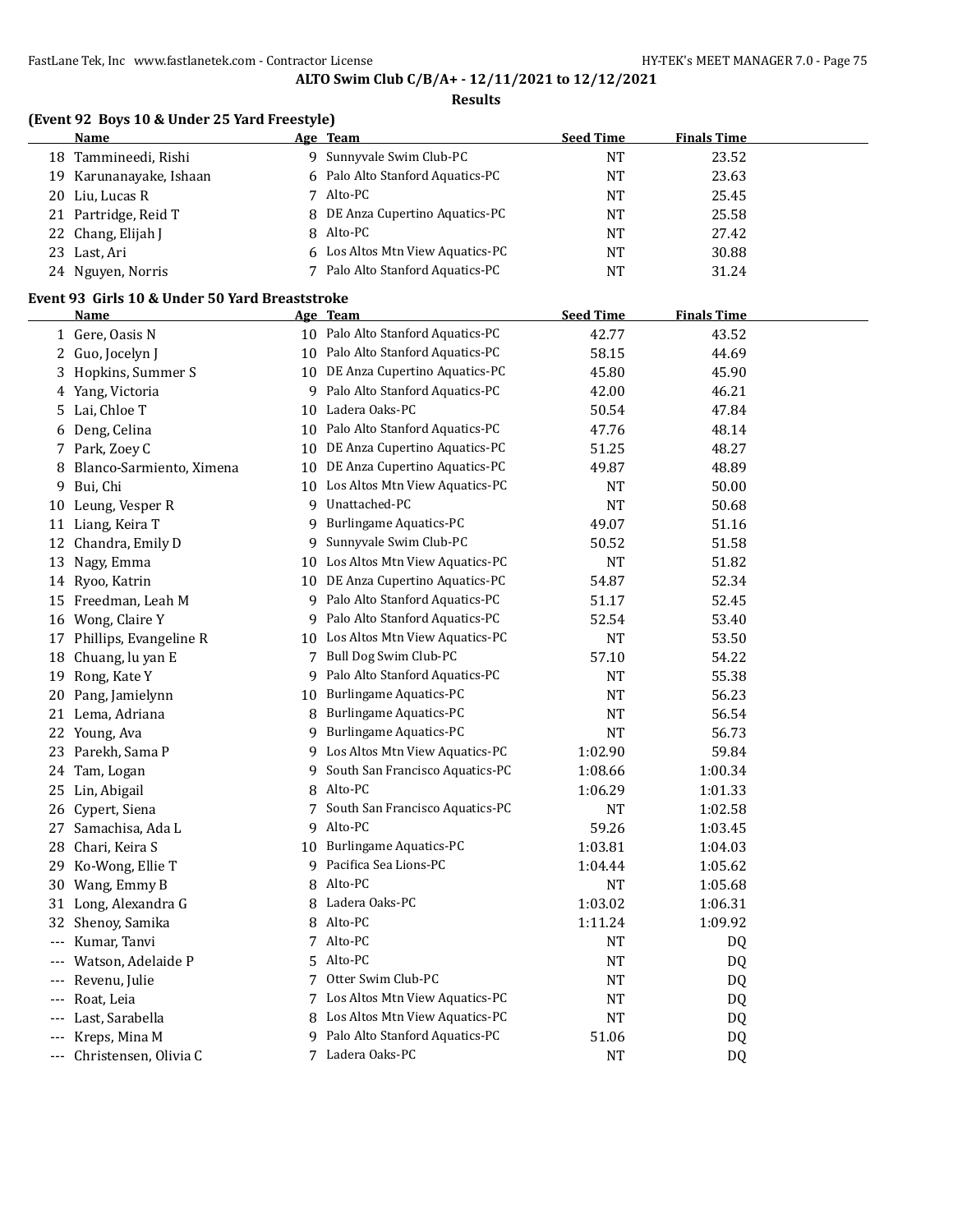### **Results**

# **Event 94 Boys 10 & Under 50 Yard Breaststroke**

|       | <b>Name</b>             |    | Age Team                          | <b>Seed Time</b> | <b>Finals Time</b> |  |
|-------|-------------------------|----|-----------------------------------|------------------|--------------------|--|
|       | 1 Zhao, Dylan H         | 10 | Sunnyvale Swim Club-PC            | 46.47            | 39.81              |  |
| 2     | Gotianse, Zane V        | 10 | South San Francisco Aquatics-PC   | 53.16            | 43.80              |  |
| 3     | Powell, Ryan A          | 10 | Ladera Oaks-PC                    | 45.82            | 45.43              |  |
| 4     | Lieuw, Alexander M      | 10 | Palo Alto Stanford Aquatics-PC    | 46.58            | 47.30              |  |
| 5     | Lee, Benjamin           | 10 | Palo Alto Stanford Aquatics-PC    | 48.53            | 48.27              |  |
| 6     | Arude, Yash P           | 9  | Sunnyvale Swim Club-PC            | 46.68            | 48.28              |  |
| 7     | Cheng, Dylan            | 8  | <b>Burlingame Aquatics-PC</b>     | 48.01            | 48.86              |  |
| 8     | Chu, Miles              | 10 | Bay Club Panthers-PC              | 49.24            | 49.90              |  |
| 9     | Lewis, Christopher D    | 9  | Palo Alto Stanford Aquatics-PC    | 51.32            | 50.66              |  |
| 10    | Couloures, Sebastijan F | 10 | <b>Burlingame Aquatics-PC</b>     | 49.99            | 50.78              |  |
| 11    | Saheb, Sami             | 8  | Bay Club Panthers-PC              | <b>NT</b>        | 53.50              |  |
| 12    | Jedkins, Nathan M       | 10 | Otter Swim Club-PC                | 1:01.47          | 53.80              |  |
| 13    | Tolkachov, Michael A    | 8  | South San Francisco Aquatics-PC   | 59.46            | 53.88              |  |
| 14    | Czajkowski, Robert P    | 10 | Palo Alto Stanford Aquatics-PC    | 55.51            | 55.39              |  |
| 15    | Wong, Damon             | 10 | South San Francisco Aquatics-PC   | <b>NT</b>        | 56.15              |  |
| 16    | Wartrakchit, Pakin      | 8  | Alto-PC                           | 54.97            | 57.33              |  |
| 17    | Zhang, Oscar Z          | 10 | <b>Burlingame Aquatics-PC</b>     | 53.23            | 57.65              |  |
| 18    | LU, Daniel              | 8  | Sunnyvale Swim Club-PC            | <b>NT</b>        | 58.59              |  |
| 19    | Long, Darron J          | 9  | Alto-PC                           | <b>NT</b>        | 1:01.77            |  |
| 20    | Sun, Ian E              | 9  | Palo Alto Stanford Aquatics-PC    | <b>NT</b>        | 1:02.38            |  |
| 21    | TU, Leroy G             | 8  | Alto-PC                           | 1:02.36          | 1:04.19            |  |
| 22    | Chen, Aaron             | 8  | DE Anza Cupertino Aquatics-PC     | <b>NT</b>        | 1:06.64            |  |
| 23    | Xia, Daniel J           | 9  | Alto-PC                           | 1:07.73          | 1:08.25            |  |
| 24    | Ratia, Rocky            |    | 10 Palo Alto Stanford Aquatics-PC | <b>NT</b>        | 1:08.35            |  |
| 25    | Sung, Ryan              | 9  | Alto-PC                           | 1:06.82          | 1:09.90            |  |
| 26    | Liu, Lucas R            |    | 7 Alto-PC                         | <b>NT</b>        | 1:10.27            |  |
| 27    | Mai, Bryan S            |    | 9 Alto-PC                         | 1:15.59          | 1:10.98            |  |
| 28    | Chang, Elijah J         |    | 8 Alto-PC                         | 1:20.71          | 1:11.89            |  |
| 29    | Cheung, Rodderick L     |    | 7 Otter Swim Club-PC              | 1:12.11          | 1:19.88            |  |
| 30    | Lam, Daylen J           | 9  | Pacifica Sea Lions-PC             | <b>NT</b>        | 1:22.12            |  |
| 31    | Blaine, Raymond         | 8  | Bay Club Panthers-PC              | <b>NT</b>        | 1:30.32            |  |
| $---$ | James, Benjamin         | 9  | DE Anza Cupertino Aquatics-PC     | <b>NT</b>        | DQ                 |  |
|       | Dashouk, Michael        | 9  | Alto-PC                           | 55.47            | DQ                 |  |
|       | Nguyen, Nolan C         |    | 9 Palo Alto Stanford Aquatics-PC  | <b>NT</b>        | DQ                 |  |
|       |                         |    |                                   |                  |                    |  |

## **Event 95 Girls 10 & Under 25 Yard Breaststroke**

| <b>Name</b> |                                                                                                                                                                                                                                                             | <b>Seed Time</b>                                                                                                                                                                                                                                                                                                                                                                                          | <b>Finals Time</b> |  |
|-------------|-------------------------------------------------------------------------------------------------------------------------------------------------------------------------------------------------------------------------------------------------------------|-----------------------------------------------------------------------------------------------------------------------------------------------------------------------------------------------------------------------------------------------------------------------------------------------------------------------------------------------------------------------------------------------------------|--------------------|--|
|             |                                                                                                                                                                                                                                                             | NT                                                                                                                                                                                                                                                                                                                                                                                                        | 25.80              |  |
|             |                                                                                                                                                                                                                                                             | 27.65                                                                                                                                                                                                                                                                                                                                                                                                     | 26.65              |  |
|             |                                                                                                                                                                                                                                                             | 27.12                                                                                                                                                                                                                                                                                                                                                                                                     | 28.56              |  |
|             |                                                                                                                                                                                                                                                             | NT                                                                                                                                                                                                                                                                                                                                                                                                        | 28.64              |  |
|             |                                                                                                                                                                                                                                                             | 30.36                                                                                                                                                                                                                                                                                                                                                                                                     | 30.41              |  |
|             |                                                                                                                                                                                                                                                             | NT                                                                                                                                                                                                                                                                                                                                                                                                        | 31.76              |  |
|             |                                                                                                                                                                                                                                                             | NT                                                                                                                                                                                                                                                                                                                                                                                                        | 34.79              |  |
|             | q                                                                                                                                                                                                                                                           | NT                                                                                                                                                                                                                                                                                                                                                                                                        | 38.75              |  |
|             |                                                                                                                                                                                                                                                             | NT                                                                                                                                                                                                                                                                                                                                                                                                        | DQ                 |  |
|             |                                                                                                                                                                                                                                                             | NT                                                                                                                                                                                                                                                                                                                                                                                                        | DQ                 |  |
|             |                                                                                                                                                                                                                                                             | NT                                                                                                                                                                                                                                                                                                                                                                                                        | DQ                 |  |
|             | 1 Arscott, Caroline N<br>2 Thurman, Catherine R<br>3 Guenther, Lyla A<br>4 Baron, Emma V<br>5 Liang, Miya T<br>6 Mullins, Ashtyn R<br>7 Perez Garcia, Allison<br>8 Unzelman-Langsdorf, Audrey<br>--- Liu, Sophia Z<br>--- Veatural, Emma<br>--- Bunuan. Pia | Age Team<br><b>Burlingame Aquatics-PC</b><br>8<br>8 Palo Alto Stanford Aquatics-PC<br><b>Burlingame Aquatics-PC</b><br>7 Palo Alto Stanford Aquatics-PC<br>6 Otter Swim Club-PC<br>9 Palo Alto Stanford Aquatics-PC<br>10 South San Francisco Aquatics-PC<br>Palo Alto Stanford Aquatics-PC<br>6 Palo Alto Stanford Aquatics-PC<br>8 South San Francisco Aquatics-PC<br>8 South San Francisco Aquatics-PC |                    |  |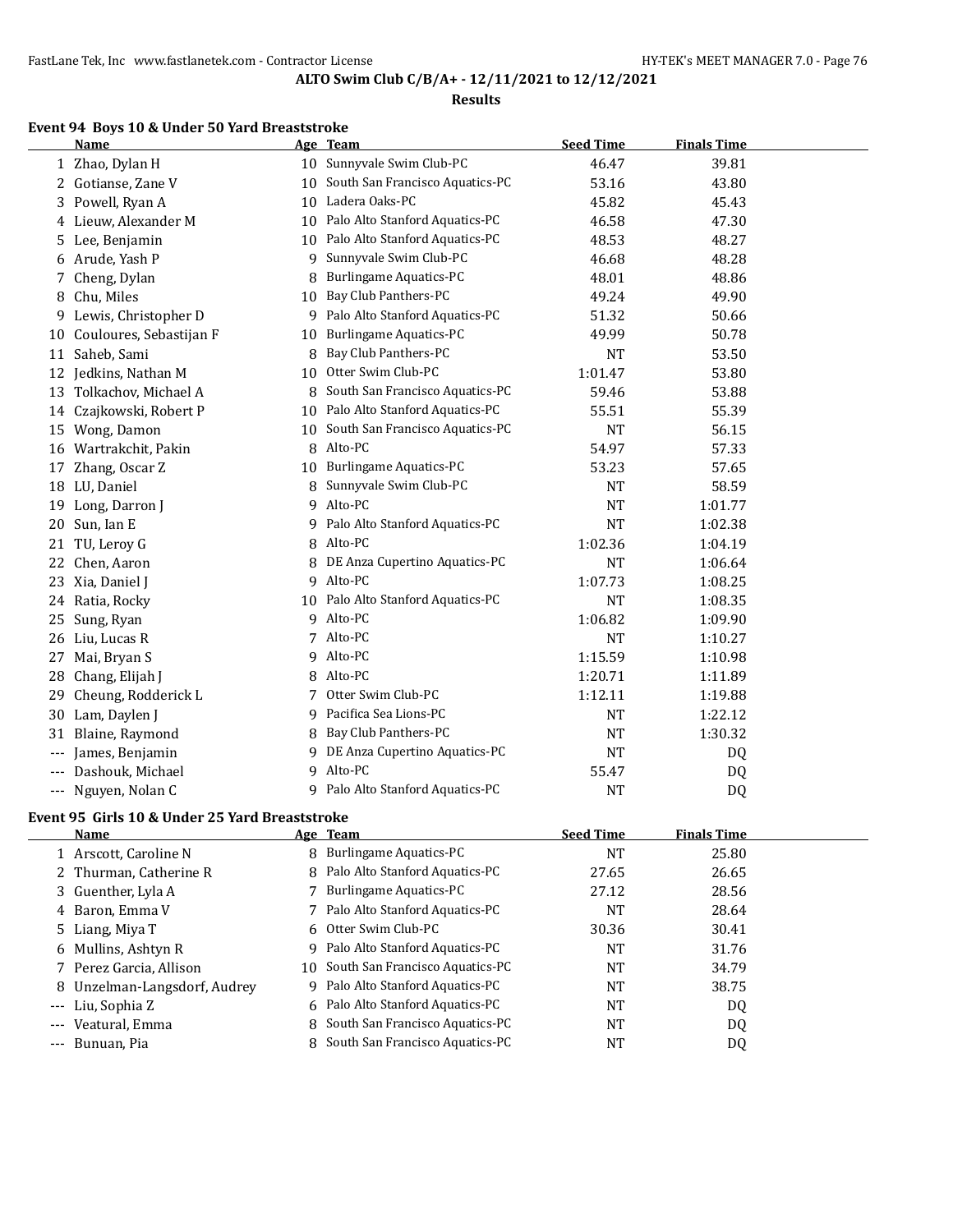### **Results**

## **Event 96 Boys 10 & Under 25 Yard Breaststroke**

| Name                |  | <b>Seed Time</b>                                                                                                                                                                                                                                                | <b>Finals Time</b> |
|---------------------|--|-----------------------------------------------------------------------------------------------------------------------------------------------------------------------------------------------------------------------------------------------------------------|--------------------|
| 1 Blaine, Leon      |  | NT                                                                                                                                                                                                                                                              | 24.47              |
| 2 Krueger, Logan    |  | 26.38                                                                                                                                                                                                                                                           | 24.74              |
| 3 Murnin, Declan    |  | <b>NT</b>                                                                                                                                                                                                                                                       | 26.81              |
| 4 Sheth, Kyan       |  | 32.81                                                                                                                                                                                                                                                           | 27.75              |
| 5 Nguyen, Norris    |  | NT                                                                                                                                                                                                                                                              | 33.72              |
| 6 Tammineedi, Rishi |  | NT                                                                                                                                                                                                                                                              | 34.37              |
| 7 Lai, Ian E        |  | NT                                                                                                                                                                                                                                                              | 35.87              |
| --- Last, Ari       |  | NT                                                                                                                                                                                                                                                              | D <sub>0</sub>     |
|                     |  | Age Team<br>10 Bay Club Panthers-PC<br>8 Bay Club Panthers-PC<br>9 Solo Aquatics-PC<br>9 Los Altos Mtn View Aquatics-PC<br>7 Palo Alto Stanford Aquatics-PC<br>9 Sunnyvale Swim Club-PC<br>8 Palo Alto Stanford Aquatics-PC<br>6 Los Altos Mtn View Aquatics-PC |                    |

### **Event 97 Girls 10 & Under 200 Yard IM**

 $\equiv$ 

| <u>Name</u>            | Age Team          |                                   | <b>Seed Time</b> | <b>Finals Time</b> |  |
|------------------------|-------------------|-----------------------------------|------------------|--------------------|--|
| 1 Enderes, Mia         | 10 Alto-PC        |                                   | 3:03.70          | 2:58.70            |  |
| 39.23                  | 1:24.60(45.37)    | 2:18.31(53.71)                    | 2:58.70 (40.39)  |                    |  |
| 2 Okyay, Hafsa F       | 10 Alto-PC        |                                   | 3:27.97          | 3:04.98            |  |
| 38.86                  | 1:25.55(46.69)    | 2:22.56 (57.01)                   | 3:04.98 (42.42)  |                    |  |
| 3 Schmidt, Naia P      |                   | 10 Pacifica Sea Lions-PC          | <b>NT</b>        | 3:07.11            |  |
| 39.51                  | 1:28.59 (49.08)   | 2:24.21 (55.62)                   | 3:07.11 (42.90)  |                    |  |
| 4 Beim, Lauren         | 10 Alto-PC        |                                   | 3:51.58          | 3:09.93            |  |
| 41.43                  | 1:31.39 (49.96)   | 2:27.99 (56.60)                   | 3:09.93 (41.94)  |                    |  |
| 5 Walther, Stephanie L | 9 Alto-PC         |                                   | 3:11.47          | 3:11.95            |  |
| 39.61                  | 1:30.95(51.34)    | 2:28.43 (57.48)                   | 3:11.95 (43.52)  |                    |  |
| 6 Senechal, Zara       |                   | 9 Bay Club Panthers-PC            | 3:21.60          | 3:22.61            |  |
| 48.15                  | 1:39.75(51.60)    | 2:40.15 (1:00.40)                 | 3:22.61 (42.46)  |                    |  |
| 7 Lema, Sierra         |                   | 10 Burlingame Aquatics-PC         | NT               | 3:27.41            |  |
| 51.04                  | 1:41.89(50.85)    | 2:43.18 (1:01.29)                 | 3:27.41 (44.23)  |                    |  |
| 8 Neuman, Julia N      | 10 Alto-PC        |                                   | NT               | 3:34.20            |  |
|                        | 1:47.46()         | 2:48.90 (1:01.44)                 | 3:34.20 (45.30)  |                    |  |
| 9 Taylor, Madison J    | 9 Alto-PC         |                                   | <b>NT</b>        | 3:36.33            |  |
| 43.90                  | 1:41.83 (57.93)   | 2:45.79 (1:03.96)                 | 3:36.33 (50.54)  |                    |  |
| 10 Chan, Erica H       | 10 Alto-PC        |                                   | 4:20.11          | 3:36.90            |  |
| 51.66                  | 1:46.99 (55.33)   | 2:48.03 (1:01.04)                 | 3:36.90 (48.87)  |                    |  |
| 11 Wang, Yumo          | 9 Alto-PC         |                                   | <b>NT</b>        | 3:37.60            |  |
| 55.92                  | 1:50.28 (54.36)   | 2:51.09 (1:00.81)                 | 3:37.60 (46.51)  |                    |  |
| 12 Wong, Zara Q        | 10 Alto-PC        |                                   | 4:35.61          | 3:38.31            |  |
| 52.85                  | 1:48.22 (55.37)   | 2:49.94 (1:01.72)                 | 3:38.31 (48.37)  |                    |  |
| 13 Wong, Kate          | 10 Alto-PC        |                                   | 4:22.45          | 3:39.76            |  |
| 48.74                  | 1:45.13 (56.39)   | 2:46.57 (1:01.44)                 | 3:39.76 (53.19)  |                    |  |
| 14 Rios, Adeline V     | 10 Alto-PC        |                                   | NT               | 3:40.86            |  |
| 48.49                  | 1:41.24 (52.75)   | 2:53.66 (1:12.42)                 | 3:40.86 (47.20)  |                    |  |
| 15 Telischak, Olivia M | 10 Alto-PC        |                                   | 3:59.12          | 3:58.81            |  |
| 56.96                  | 1:57.45 (1:00.49) | 3:05.98 (1:08.53)                 | 3:58.81 (52.83)  |                    |  |
| 16 Lundell, Kendall C  | 9 Alto-PC         |                                   | 4:08.97          | 4:15.62            |  |
| 1:06.64                | 2:06.76 (1:00.12) | 3:20.63(1:13.87)                  | 4:15.62 (54.99)  |                    |  |
| --- Deng, Celina       |                   | 10 Palo Alto Stanford Aquatics-PC | $\rm{NT}$        | <b>DQ</b>          |  |
| 48.47                  | 1:39.58(51.11)    | 2:32.71 (53.13)                   | DQ (44.53)       |                    |  |
| Srinivasan, Ira        | 9 Alto-PC         |                                   | NT               | DQ                 |  |
| 49.89                  | 1:48.20 (58.31)   | 2:54.30 (1:06.10)                 | DQ (54.33)       |                    |  |
| Averyaskin, Mina       | 10 Alto-PC        |                                   | <b>NT</b>        | DQ                 |  |
| 51.36                  | 1:41.13 (49.77)   | 2:45.62 (1:04.49)                 | DQ (51.03)       |                    |  |
| Gupta, Sonya N         | 10 Alto-PC        |                                   | NT               | DQ                 |  |
| 51.60                  | 1:49.53 (57.93)   | 2:59.69 (1:10.16)                 | DQ (50.00)       |                    |  |
| --- Haemer, Elliot     | 10 Alto-PC        |                                   | <b>NT</b>        | <b>DQ</b>          |  |
| 51.25                  | 1:47.95 (56.70)   | 2:59.49 (1:11.54)                 | DQ (48.99)       |                    |  |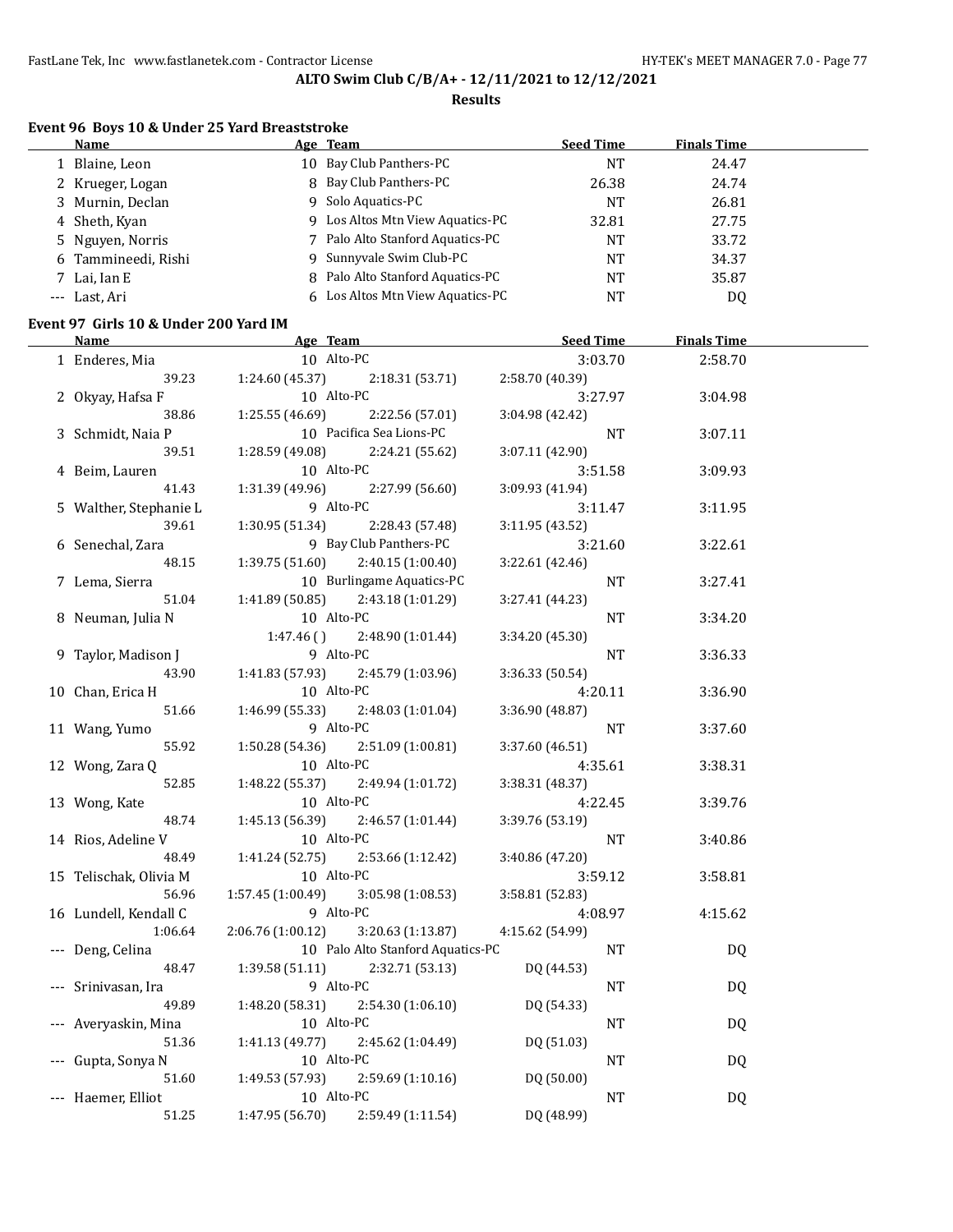45.43 1:33.21 (47.78)

# **ALTO Swim Club C/B/A+ - 12/11/2021 to 12/12/2021**

| (Event 97 Girls 10 & Under 200 Yard IM)<br>Name | Age Team                     |                                     | Seed Time Finals Time |                    |  |
|-------------------------------------------------|------------------------------|-------------------------------------|-----------------------|--------------------|--|
|                                                 | 10 Alto-PC                   |                                     | <b>NT</b>             |                    |  |
| --- Haemer, Chloe<br>51.55                      |                              | $1:50.39(58.84)$ $2:56.75(1:06.36)$ |                       | DQ                 |  |
|                                                 |                              |                                     | DQ (49.84)            |                    |  |
| Event 98 Boys 10 & Under 200 Yard IM<br>Name    |                              |                                     | <b>Seed Time</b>      |                    |  |
|                                                 | Age Team                     |                                     |                       | <b>Finals Time</b> |  |
| 1 Zhao, Dylan H                                 |                              | 10 Sunnyvale Swim Club-PC           | 2:59.93               | 2:39.45            |  |
| 34.70                                           | 1:17.18 (42.48)<br>9 Alto-PC | 2:03.85(46.67)                      | 2:39.45 (35.60)       |                    |  |
| 2 Bailey, Skye R                                |                              |                                     | 2:53.65               | 2:51.77            |  |
| 41.29                                           | 1:25.82 (44.53)              | 2:15.63 (49.81)                     | 2:51.77 (36.14)       |                    |  |
| 3 Powell, Ryan A                                |                              | 10 Ladera Oaks-PC                   | <b>NT</b>             | 2:52.31            |  |
| 41.61                                           | 1:21.47 (39.86)              | 2:16.76 (55.29)                     | 2:52.31 (35.55)       |                    |  |
| 4 Wang, Siwei                                   |                              | 10 Bay Club Panthers-PC             | 2:51.85               | 2:53.86            |  |
| 39.27                                           | 1:24.18(44.91)               | 2:15.91 (51.73)                     | 2:53.86 (37.95)       |                    |  |
| 5 Baek, Haniel J                                |                              | 10 DE Anza Cupertino Aquatics-PC    | <b>NT</b>             | 3:00.72            |  |
| 39.67                                           | 1:26.45(46.78)               | 2:21.78 (55.33)                     | 3:00.72 (38.94)       |                    |  |
| 6 Deng, Daniel                                  | 10 Alto-PC                   |                                     | 3:02.20               | 3:02.42            |  |
| 42.98                                           | 1:25.96 (42.98)              | 2:23.78 (57.82)                     | 3:02.42 (38.64)       |                    |  |
| 7 Kuusela, Elias N                              | 10 Alto-PC                   |                                     | 3:37.56               | 3:05.06            |  |
| 36.67                                           | 1:24.37 (47.70)              | 2:22.38 (58.01)                     | 3:05.06 (42.68)       |                    |  |
| 8 Chang, Eric                                   | 10 Alto-PC                   |                                     | 3:39.76               | 3:13.33            |  |
| 46.60                                           | 1:35.40 (48.80)              | 2:28.95 (53.55)                     | 3:13.33 (44.38)       |                    |  |
| 9 YU, Felix                                     | 10 Alto-PC                   |                                     | 3:26.51               | 3:17.40            |  |
| 48.10                                           | 1:37.95 (49.85)              | 2:35.19 (57.24)                     | 3:17.40 (42.21)       |                    |  |
| 10 Bulankov, Phillip A                          | 9 Alto-PC                    |                                     | 3:14.97               | 3:18.77            |  |
| 41.10                                           | 1:28.05 (46.95)              | 2:33.04 (1:04.99)                   | 3:18.77 (45.73)       |                    |  |
| 11 Araya, Sebastian C                           | 9 Alto-PC                    |                                     | 4:10.90               | 3:40.42            |  |
| 51.08                                           | 1:49.06 (57.98)              | 2:52.47 (1:03.41)                   | 3:40.42 (47.95)       |                    |  |
| 12 Chui, Alex J                                 |                              | 9 South San Francisco Aquatics-PC   | <b>NT</b>             | 3:44.82            |  |
| 52.18                                           | 1:45.64 (53.46)              | 3:00.14(1:14.50)                    | 3:44.82 (44.68)       |                    |  |
| 13 Chan, Mason S                                | 10 Alto-PC                   |                                     | NT                    | 4:07.95            |  |
| 1:10.33                                         | 2:12.11 (1:01.78)            | 3:16.58(1:04.47)                    | 4:07.95 (51.37)       |                    |  |
| --- Tian, Jesse                                 | 10 Alto-PC                   |                                     | <b>NT</b>             | DQ                 |  |
| 59.85                                           | 1:57.19 (57.34)              | 2:55.79 (58.60)                     | DQ (50.90)            |                    |  |
| Event 99 Girls 10 & Under 100 Yard Backstroke   |                              |                                     |                       |                    |  |
| <u>Name</u>                                     | Age Team                     |                                     | <b>Seed Time</b>      | <b>Finals Time</b> |  |
| 1 Diehn, Eva J                                  |                              | 10 Otter Swim Club-PC               | <b>NT</b>             | 1:21.45            |  |
| 38.56                                           | 1:21.45 (42.89)              |                                     |                       |                    |  |
| 2 Enderes, Mia                                  | 10 Alto-PC                   |                                     | 1:21.89               | 1:22.62            |  |
| 39.56                                           | 1:22.62 (43.06)              |                                     |                       |                    |  |
| 3 Okyay, Hafsa F                                | 10 Alto-PC                   |                                     | 1:23.89               | 1:24.06            |  |
| 41.32                                           | 1:24.06 (42.74)              |                                     |                       |                    |  |
| 4 Yang, Victoria                                |                              | 9 Palo Alto Stanford Aquatics-PC    | 1:25.64               | 1:29.25            |  |
| 43.82                                           | 1:29.25 (45.43)              |                                     |                       |                    |  |
| 5 Akella, Leela                                 |                              | 10 Burlingame Aquatics-PC           | 1:39.51               | 1:31.67            |  |
| 6 Walther, Stephanie L                          | 9 Alto-PC                    |                                     | 1:29.83               | 1:31.99            |  |
| 43.98                                           | 1:31.99 (48.01)              |                                     |                       |                    |  |
| 7 Gere, Oasis N                                 |                              | 10 Palo Alto Stanford Aquatics-PC   | 1:27.83               | 1:32.80            |  |
| 44.16                                           | 1:32.80 (48.64)              |                                     |                       |                    |  |
| 8 Blanco-Sarmiento, Ximena                      |                              | 10 DE Anza Cupertino Aquatics-PC    | 1:35.96               | 1:32.94            |  |
| 44.69                                           | 1:32.94 (48.25)              |                                     |                       |                    |  |
| 9 Beim, Lauren                                  | 10 Alto-PC                   |                                     | 1:30.65               | 1:33.21            |  |
|                                                 |                              |                                     |                       |                    |  |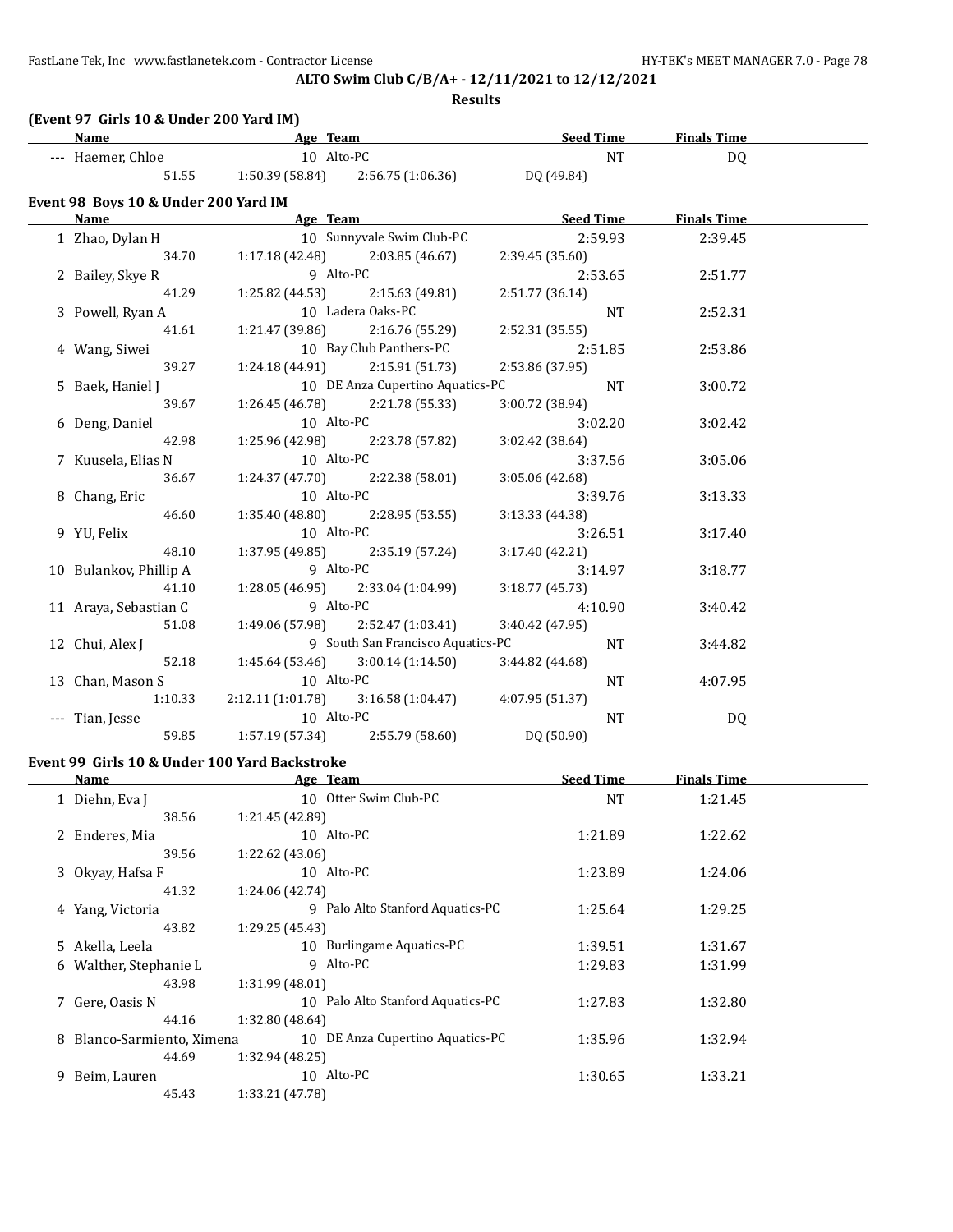|     | <u>Name</u>                 |                   | Age Team                           | Seed Time | <b>Finals Time</b> |  |
|-----|-----------------------------|-------------------|------------------------------------|-----------|--------------------|--|
|     | 10 Brass, Sydney M          |                   | 10 Ladera Oaks-PC                  | NT        | 1:33.88            |  |
|     | 44.46                       | 1:33.88 (49.42)   |                                    |           |                    |  |
|     | 11 Lin, Abigail             |                   | 8 Alto-PC                          | 1:37.38   | 1:34.16            |  |
|     | 46.11                       | 1:34.16(48.05)    |                                    |           |                    |  |
|     | 12 Neuman, Julia N          |                   | 10 Alto-PC                         | 1:38.82   | 1:37.56            |  |
|     | 46.66                       | 1:37.56 (50.90)   |                                    |           |                    |  |
|     | 13 Wang, Catherine          |                   | 8 DE Anza Cupertino Aquatics-PC    | <b>NT</b> | 1:38.86            |  |
|     | 48.46                       | 1:38.86 (50.40)   |                                    |           |                    |  |
|     | 14 Wang, Yumo               |                   | 9 Alto-PC                          | 1:43.59   | 1:41.80            |  |
|     | 50.04                       | 1:41.80 (51.76)   |                                    |           |                    |  |
|     | 15 Perez Garcia, Allison    |                   | 10 South San Francisco Aquatics-PC | NT        | 1:41.86            |  |
|     | 1:55.05                     | 1:41.86()         |                                    |           |                    |  |
|     | 16 Haemer, Elliot           |                   | 10 Alto-PC                         | 1:41.78   | 1:42.05            |  |
|     | 49.99                       | 1:42.05 (52.06)   |                                    |           |                    |  |
|     | 17 Taylor, Madison J        |                   | 9 Alto-PC                          | 1:38.08   | 1:43.09            |  |
|     | 49.32                       | 1:43.09 (53.77)   |                                    |           |                    |  |
|     | 18 Rios, Adeline V          |                   | 10 Alto-PC                         | 1:42.67   | 1:44.78            |  |
|     | 19 Srinivasan, Ira          |                   | 9 Alto-PC                          | 1:44.34   | 1:45.60            |  |
|     | 50.58                       | 1:45.60 (55.02)   |                                    |           |                    |  |
|     | 20 Chan, Erica H            |                   | 10 Alto-PC                         | 1:48.27   | 1:45.93            |  |
|     | 53.11                       | 1:45.93 (52.82)   |                                    |           |                    |  |
|     | 21 Haemer, Chloe<br>50.05   |                   | 10 Alto-PC                         | 1:44.42   | 1:46.33            |  |
|     | 22 Cypert, Siena            | 1:46.33 (56.28)   | 7 South San Francisco Aquatics-PC  | <b>NT</b> | 1:47.14            |  |
|     | 54.96                       | 1:47.14 (52.18)   |                                    |           |                    |  |
|     | 23 Wong, Zara Q             |                   | 10 Alto-PC                         | 1:41.02   | 1:50.41            |  |
|     | 54.42                       | 1:50.41 (55.99)   |                                    |           |                    |  |
|     | 24 Tam, Logan               |                   | 9 South San Francisco Aquatics-PC  | 2:06.48   | 1:54.69            |  |
|     | 55.36                       | 1:54.69 (59.33)   |                                    |           |                    |  |
|     | 25 Lundell, Kendall C       |                   | 9 Alto-PC                          | 1:53.41   | 1:54.92            |  |
|     | 53.31                       | 1:54.92 (1:01.61) |                                    |           |                    |  |
|     | 26 Telischak, Olivia M      |                   | 10 Alto-PC                         | 1:46.95   | 1:56.19            |  |
|     | 53.72                       | 1:56.19(1:02.47)  |                                    |           |                    |  |
|     | 27 Gupta, Sonya N           |                   | 10 Alto-PC                         | 1:52.32   | 1:56.34            |  |
|     | 55.32                       | 1:56.34(1:01.02)  |                                    |           |                    |  |
|     | 28 Chari, Keira S           |                   | 10 Burlingame Aquatics-PC          | 1:56.90   | 2:00.00            |  |
|     | 54.37                       | 2:00.00 (1:05.63) |                                    |           |                    |  |
|     | 29 Shenoy, Samika           |                   | 8 Alto-PC                          | <b>NT</b> | 2:02.61            |  |
|     | 56.15                       | 2:02.61 (1:06.46) |                                    |           |                    |  |
|     | 30 Wang, Emmy B             |                   | 8 Alto-PC                          | NT        | 2:19.15            |  |
|     | 1:02.66                     | 2:19.15 (1:16.49) |                                    |           |                    |  |
|     | 31 Watson, Adelaide P       |                   | 5 Alto-PC                          | NT        | 2:27.52            |  |
|     | 1:09.41                     | 2:27.52 (1:18.11) |                                    |           |                    |  |
|     | 32 Kumar, Tanvi             |                   | 7 Alto-PC                          | NT        | 2:31.01            |  |
|     | 1:09.85                     | 2:31.01 (1:21.16) |                                    |           |                    |  |
| --- | Wong, Kate                  |                   | 10 Alto-PC                         | 1:35.36   | DQ                 |  |
|     | 50.15                       | DQ (56.80)        |                                    |           |                    |  |
| --- | Veatural, Emma              |                   | 8 South San Francisco Aquatics-PC  | NT        | DQ                 |  |
|     | 1:03.31                     | DQ (1:15.92)      |                                    |           |                    |  |
| --- | Averyaskin, Mina            |                   | 10 Alto-PC                         | NT        | DQ                 |  |
|     | 43.94                       | DQ (47.61)        | 9 Alto-PC                          |           |                    |  |
| --- | Samachisa, Ada L<br>1:03.90 | DQ (1:13.39)      |                                    | 2:28.56   | DQ                 |  |
|     |                             |                   |                                    |           |                    |  |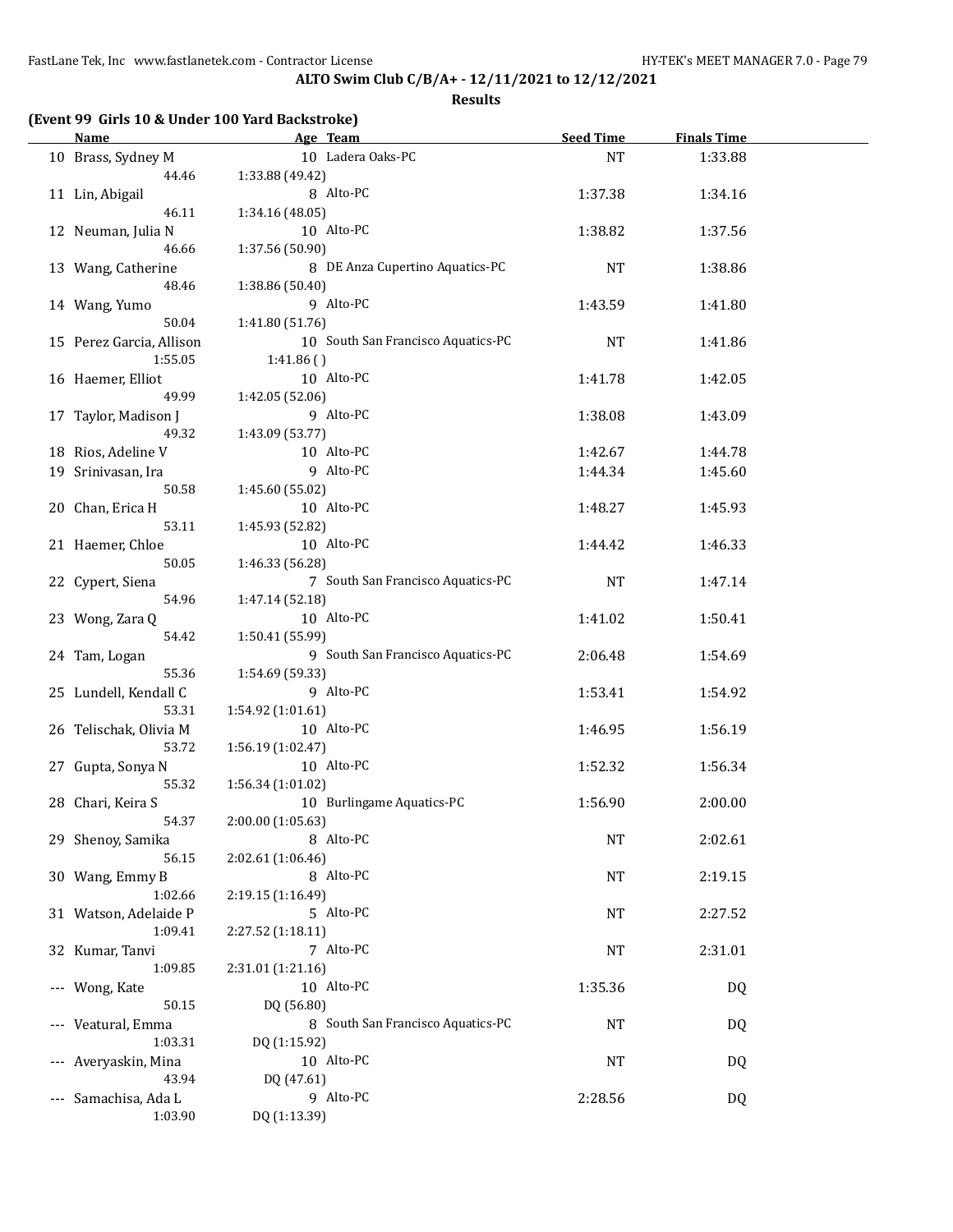**Results**

# **Event 100 Boys 10 & Under 100 Yard Backstroke**

| <b>Name</b>           | Age Team                           | <b>Seed Time</b> | <b>Finals Time</b> |  |
|-----------------------|------------------------------------|------------------|--------------------|--|
| 1 Zhao, Dylan H       | 10 Sunnyvale Swim Club-PC          | 1:16.82          | 1:17.33            |  |
| 37.95                 | 1:17.33 (39.38)                    |                  |                    |  |
| 2 Gotianse, Zane V    | 10 South San Francisco Aquatics-PC | 1:19.30          | 1:18.42            |  |
| 38.29                 | 1:18.42 (40.13)                    |                  |                    |  |
|                       | 10 Alto-PC                         |                  |                    |  |
| 3 Erhard, Raphael     |                                    | 1:20.75          | 1:22.23            |  |
| 40.64                 | 1:22.23 (41.59)                    |                  |                    |  |
| 4 Miller, Maxwell M   | 10 DE Anza Cupertino Aquatics-PC   | 1:26.63          | 1:22.75            |  |
| 40.26                 | 1:22.75 (42.49)                    |                  |                    |  |
| 5 Deng, Daniel        | 10 Alto-PC                         | 1:21.25          | 1:23.98            |  |
| 41.58                 | 1:23.98 (42.40)                    |                  |                    |  |
| 6 Kuusela, Elias N    | 10 Alto-PC                         | 1:26.77          | 1:24.11            |  |
| 40.76                 | 1:24.11 (43.35)                    |                  |                    |  |
| 7 Bivol, Julien A     | 10 Alto-PC                         | 1:23.26          | 1:25.04            |  |
| 42.14                 | 1:25.04 (42.90)                    |                  |                    |  |
| 8 Chu, Miles          | 10 Bay Club Panthers-PC            | 1:29.08          | 1:25.65            |  |
| 42.48                 | 1:25.65 (43.17)                    |                  |                    |  |
| 9 Bulankov, Phillip A | 9 Alto-PC                          | 1:24.49          | 1:26.49            |  |
| 41.29                 | 1:26.49 (45.20)                    |                  |                    |  |
|                       | 9 Alto-PC                          |                  |                    |  |
| 10 Bailey, Skye R     |                                    | 1:24.41          | 1:26.66            |  |
| 42.70                 | 1:26.66 (43.96)                    |                  |                    |  |
| 11 Chang, Eric        | 10 Alto-PC                         | 1:28.38          | 1:30.21            |  |
| 44.16                 | 1:30.21 (46.05)                    |                  |                    |  |
| 12 Laster, Teddy M    | 10 Palo Alto Stanford Aquatics-PC  | 1:30.00          | 1:30.55            |  |
| 43.98                 | 1:30.55 (46.57)                    |                  |                    |  |
| 13 Arude, Yash P      | 9 Sunnyvale Swim Club-PC           | <b>NT</b>        | 1:36.08            |  |
| 46.74                 | 1:36.08 (49.34)                    |                  |                    |  |
| 14 YU, Felix          | 10 Alto-PC                         | 1:33.59          | 1:36.74            |  |
| 45.34                 | 1:36.74 (51.40)                    |                  |                    |  |
| 15 Chui, Alex J       | 9 South San Francisco Aquatics-PC  | 1:39.01          | 1:37.74            |  |
| 49.08                 | 1:37.74 (48.66)                    |                  |                    |  |
| 16 Zhang, Oscar Z     | 10 Burlingame Aquatics-PC          | 1:35.76          | 1:39.64            |  |
| 47.94                 | 1:39.64 (51.70)                    |                  |                    |  |
| 17 HE, Connor         | 10 South San Francisco Aquatics-PC | <b>NT</b>        | 1:50.67            |  |
| 53.52                 | 1:50.67 (57.15)                    |                  |                    |  |
| 18 Tian, Jesse        | 10 Alto-PC                         | 1:43.78          | 1:51.08            |  |
|                       | 9 South San Francisco Aquatics-PC  | 1:51.22          | 1:54.35            |  |
| 19 Tsao, Christopher  |                                    |                  |                    |  |
| 55.95                 | 1:54.35 (58.40)                    |                  |                    |  |
| 20 TU, Leroy G        | 8 Alto-PC                          | 2:15.62          | 1:56.44            |  |
| 56.03                 | 1:56.44(1:00.41)                   |                  |                    |  |
| 21 Choe, Anthony T    | 9 South San Francisco Aquatics-PC  | NT               | 1:56.51            |  |
| 52.64                 | 1:56.51(1:03.87)                   |                  |                    |  |
| 22 Chan, Mason S      | 10 Alto-PC                         | 1:48.44          | 1:59.18            |  |
| 58.42                 | 1:59.18 (1:00.76)                  |                  |                    |  |
| 23 Wong, Damon        | 10 South San Francisco Aquatics-PC | NT               | 1:59.43            |  |
| 57.60                 | 1:59.43 (1:01.83)                  |                  |                    |  |
| 24 Dashouk, Michael   | 9 Alto-PC                          | NT               | 2:03.62            |  |
| 1:00.44               | 2:03.62 (1:03.18)                  |                  |                    |  |
| 25 Long, Darron J     | 9 Alto-PC                          | NT               | 2:07.24            |  |
| 26 Sung, Ryan         | 9 Alto-PC                          | <b>NT</b>        | 2:07.51            |  |
| 1:02.65               | 2:07.51 (1:04.86)                  |                  |                    |  |
| 27 Xia, Daniel J      | 9 Alto-PC                          | NT               | 2:12.88            |  |
| 1:05.78               | 2:12.88 (1:07.10)                  |                  |                    |  |
|                       |                                    |                  |                    |  |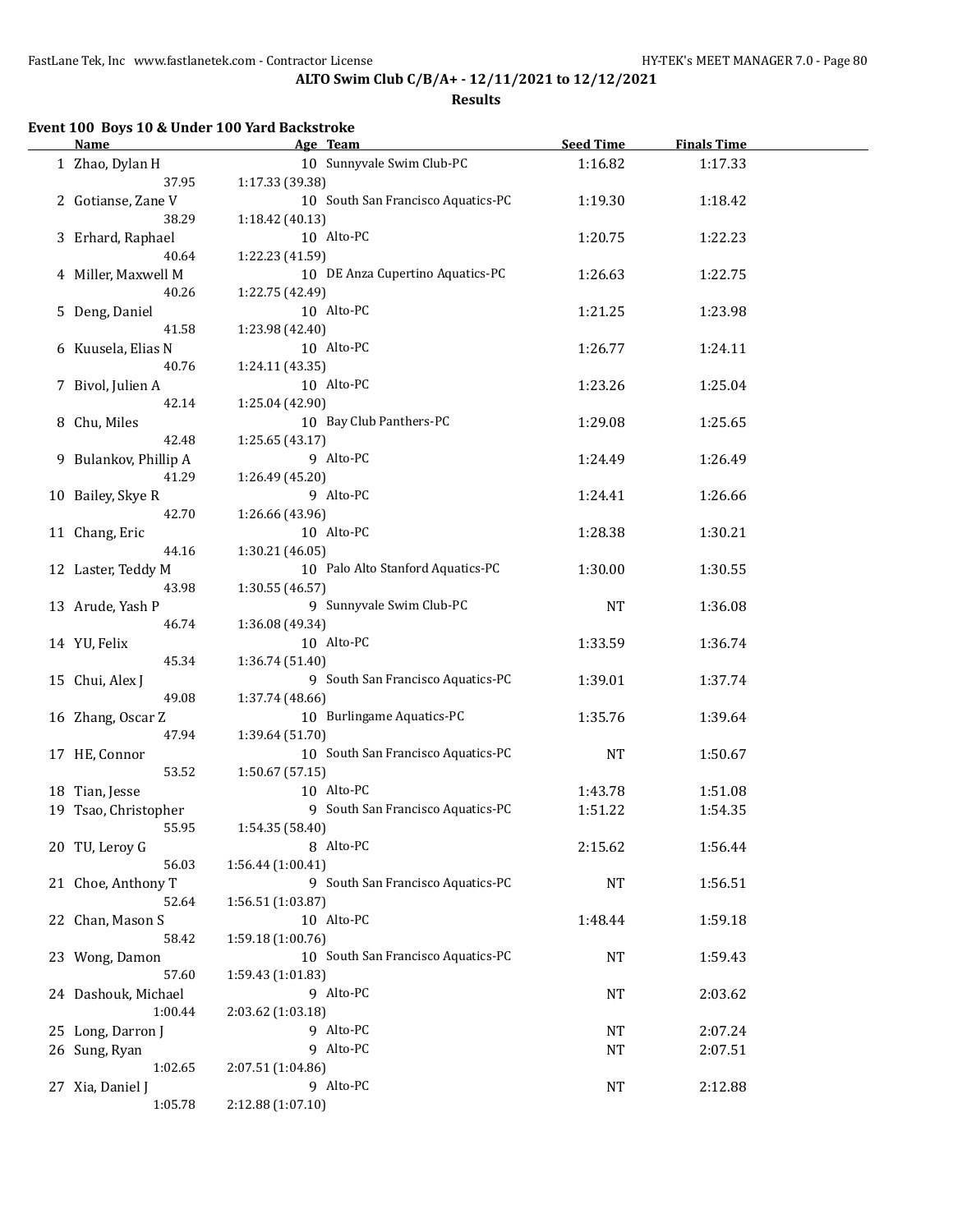**Results**

### **(Event 100 Boys 10 & Under 100 Yard Backstroke)**

| Name                          | Age Team                          | <b>Seed Time</b> | <b>Finals Time</b> |  |
|-------------------------------|-----------------------------------|------------------|--------------------|--|
| Mai, Bryan S<br>28            | 9 Alto-PC                         | 2:07.38          | 2:18.87            |  |
| 1:08.09                       | 2:18.87 (1:10.78)                 |                  |                    |  |
| 29 Liu, Lucas R               | Alto-PC<br>7                      | NT               | 2:19.56            |  |
| 1:08.82                       | 2:19.56 (1:10.74)                 |                  |                    |  |
| Chang, Elijah J<br>$---$      | 8 Alto-PC                         | <b>NT</b>        | DQ                 |  |
| Tolkachov, Michael A<br>$---$ | 8 South San Francisco Aquatics-PC | <b>NT</b>        | DQ                 |  |
| 47.33                         | DO (51.74)                        |                  |                    |  |
| --- Martin, Quinton J         | Pacifica Sea Lions-PC<br>q        | NT               | DQ                 |  |
| 1:01.40                       | DQ(1:15.50)                       |                  |                    |  |
| --- Wartrakchit, Pakin        | 8 Alto-PC                         | NT               | DQ                 |  |
| --- Araya, Sebastian C        | 9 Alto-PC                         | 1:44.81          | DQ                 |  |
| 50.66                         | DO (55.37)                        |                  |                    |  |

## **Event 101 Girls 10 & Under 50 Yard Backstroke**

|     | <b>Name</b>                |    | Age Team                        | <b>Seed Time</b> | <b>Finals Time</b> |  |
|-----|----------------------------|----|---------------------------------|------------------|--------------------|--|
|     | 1 Kim, Emma M              | 10 | Burlingame Aquatics-PC          | 52.33            | 42.33              |  |
|     | Park, Zoey C               | 10 | DE Anza Cupertino Aquatics-PC   | 41.46            | 42.95              |  |
| 3.  | Liang, Keira T             | 9  | Burlingame Aquatics-PC          | 42.84            | 43.83              |  |
| 4   | Lai, Hana T                | 10 | Ladera Oaks-PC                  | 47.90            | 45.52              |  |
| 5.  | Kim, Joowon                | 10 | Los Altos Mtn View Aquatics-PC  | 45.05            | 46.14              |  |
| 6   | Tay, Sophia E              | 10 | DE Anza Cupertino Aquatics-PC   | 46.19            | 46.43              |  |
|     | Kreps, Mina M              | 9  | Palo Alto Stanford Aquatics-PC  | 49.30            | 48.41              |  |
| 8   | Leung, Vesper R            | 9  | Unattached-PC                   | 53.95            | 50.18              |  |
| 9   | Rong, Kate Y               | 9  | Palo Alto Stanford Aquatics-PC  | <b>NT</b>        | 50.56              |  |
| 10  | Bryant, Samantha K         | 10 | Los Altos Mtn View Aquatics-PC  | 52.51            | 51.17              |  |
| 11  | Bui, Chi                   | 10 | Los Altos Mtn View Aquatics-PC  | 54.05            | 51.72              |  |
| 12  | Chuang, lu yan E           |    | Bull Dog Swim Club-PC           | 54.25            | 54.33              |  |
| 13  | Pang, Jamielynn            | 10 | Burlingame Aquatics-PC          | <b>NT</b>        | 56.86              |  |
| 14  | Young, Ava                 | 9  | Burlingame Aquatics-PC          | <b>NT</b>        | 58.30              |  |
| 15  | Bunuan, Pia                | 8  | South San Francisco Aquatics-PC | <b>NT</b>        | 59.31              |  |
| 16  | Christensen, Haylee M      | 10 | Ladera Oaks-PC                  | 58.34            | 1:00.66            |  |
| 17  | Brass, Emerson C           | 8  | Ladera Oaks-PC                  | NT               | 1:01.28            |  |
| 18  | Liang, Miya T              | 6  | Otter Swim Club-PC              | 55.32            | 1:05.88            |  |
| 19  | Yang, Emma                 | 9  | Palo Alto Stanford Aquatics-PC  | 1:06.10          | 1:07.50            |  |
| 20  | Unzelman-Langsdorf, Audrey | 9  | Palo Alto Stanford Aquatics-PC  | <b>NT</b>        | 1:11.82            |  |
| --- | Schmidt, Naia P            | 10 | Pacifica Sea Lions-PC           | 37.04            | DQ                 |  |

## **Event 102 Boys 10 & Under 50 Yard Backstroke**

|    | Name                      |    | Age Team                          | <b>Seed Time</b> | <b>Finals Time</b> |  |
|----|---------------------------|----|-----------------------------------|------------------|--------------------|--|
|    | 1 Wang, Siwei             |    | 10 Bay Club Panthers-PC           | 39.59            | 40.17              |  |
|    | 2 Lee, Alden              | 9  | Palo Alto Stanford Aquatics-PC    | 40.57            | 42.13              |  |
|    | 3 Krueger, Cameron P      |    | 10 Bay Club Panthers-PC           | NT               | 43.11              |  |
|    | 4 Lee, Benjamin           |    | 10 Palo Alto Stanford Aquatics-PC | 42.79            | 43.58              |  |
|    | 5 Cheng, Dylan            | 8  | <b>Burlingame Aquatics-PC</b>     | 42.68            | 43.66              |  |
|    | 6 Couloures, Sebastijan F | 10 | <b>Burlingame Aquatics-PC</b>     | 46.50            | 43.89              |  |
|    | 7 Jedkins, Nathan M       | 10 | Otter Swim Club-PC                | 49.54            | 46.22              |  |
|    | 8 Blaine, Leon            | 10 | Bay Club Panthers-PC              | 50.67            | 47.64              |  |
|    | 9 Lieuw, Alexander M      |    | 10 Palo Alto Stanford Aquatics-PC | <b>NT</b>        | 49.25              |  |
|    | 10 LU. Daniel             | 8  | Sunnyvale Swim Club-PC            | <b>NT</b>        | 53.71              |  |
|    | 11 Czajkowski, Robert P   |    | 10 Palo Alto Stanford Aquatics-PC | 50.31            | 54.98              |  |
|    | 12 Brauneis, Owen J       |    | Sunnyvale Swim Club-PC            | NT               | 58.34              |  |
| 13 | Lee, Micah                |    | Palo Alto Stanford Aquatics-PC    | 53.57            | 58.83              |  |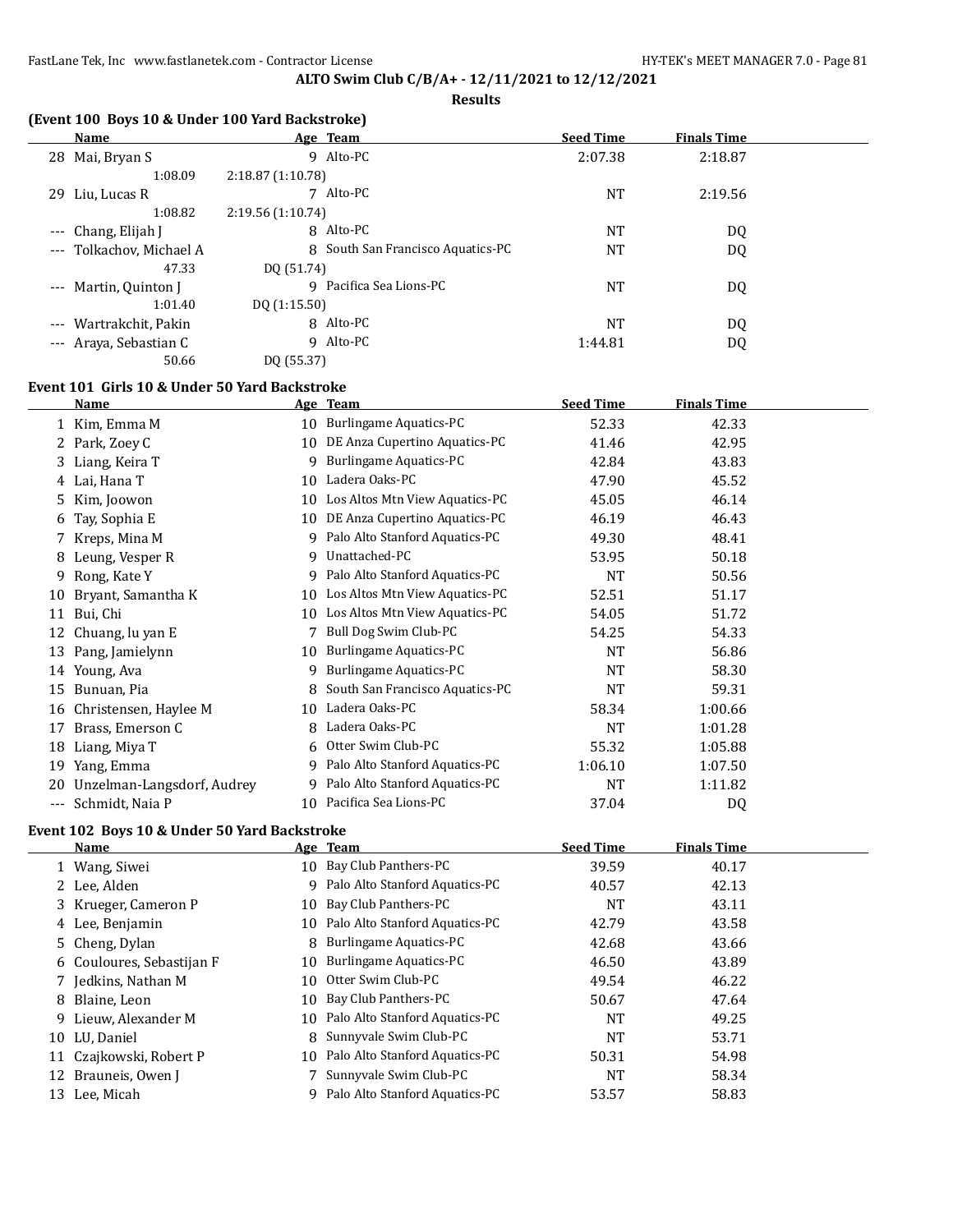#### **Results**

| (Event 102 Boys 10 & Under 50 Yard Backstroke) |                                      |                  |                    |  |  |  |  |  |  |
|------------------------------------------------|--------------------------------------|------------------|--------------------|--|--|--|--|--|--|
| <b>Name</b>                                    | Age Team                             | <b>Seed Time</b> | <b>Finals Time</b> |  |  |  |  |  |  |
| 14 Cheung, Rodderick L                         | Otter Swim Club-PC                   | 59.30            | 1:04.44            |  |  |  |  |  |  |
| 15 Nguyen, Nolan C                             | 9 Palo Alto Stanford Aquatics-PC     | 58.87            | 1:05.53            |  |  |  |  |  |  |
| 16 Lai, Ian E                                  | 8 Palo Alto Stanford Aquatics-PC     | <b>NT</b>        | 1:13.29            |  |  |  |  |  |  |
| --- Baek, Haniel J                             | DE Anza Cupertino Aquatics-PC<br>10. | <b>NT</b>        | DQ                 |  |  |  |  |  |  |
| --- Ratia, Rocky                               | Palo Alto Stanford Aquatics-PC<br>10 | NT               | DQ                 |  |  |  |  |  |  |

# **Event 103 Girls 10 & Under 25 Yard Backstroke**

|                   | Name                                         |    | Age Team                         | <b>Seed Time</b> | <b>Finals Time</b> |  |
|-------------------|----------------------------------------------|----|----------------------------------|------------------|--------------------|--|
|                   | 1 Arscott, Caroline N                        |    | 8 Burlingame Aquatics-PC         | NT               | 22.24              |  |
|                   | 2 Thurman, Catherine R                       |    | 8 Palo Alto Stanford Aquatics-PC | 23.86            | 23.18              |  |
|                   | 3 Guenther, Lyla A                           |    | <b>Burlingame Aquatics-PC</b>    | 21.50            | 23.97              |  |
|                   | 4 Lema, Adriana                              |    | 8 Burlingame Aquatics-PC         | <b>NT</b>        | 25.39              |  |
|                   | 5 Liang, Miya T                              |    | 6 Otter Swim Club-PC             | 26.16            | 27.51              |  |
|                   | 6 Revenu, Julie                              |    | Otter Swim Club-PC               | <b>NT</b>        | 29.38              |  |
|                   | 7 Baron, Emma V                              |    | 7 Palo Alto Stanford Aquatics-PC | NT               | 31.51              |  |
|                   | 8 Christensen, Olivia C                      |    | Ladera Oaks-PC                   | <b>NT</b>        | 31.69              |  |
|                   | 9 Liu, Sophia Z                              |    | 6 Palo Alto Stanford Aquatics-PC | NT               | 32.03              |  |
| $- - -$           | Cypert, Siena                                |    | South San Francisco Aquatics-PC  | NT               | DQ                 |  |
| $\qquad \qquad -$ | Afanasiev, Katherine M                       | 8  | Solo Aquatics-PC                 | <b>NT</b>        | DQ                 |  |
|                   | Event 104 Boys 10 & Under 25 Yard Backstroke |    |                                  |                  |                    |  |
|                   | Name                                         |    | Age Team                         | <b>Seed Time</b> | <b>Finals Time</b> |  |
|                   | 1 LI, Alex                                   | 10 | <b>Burlingame Aquatics-PC</b>    | NT               | 21.17              |  |

|    | 1 LI, Alex           | 10 | <b>Burlingame Aquatics-PC</b>     | <b>NT</b> | 21.17 |  |
|----|----------------------|----|-----------------------------------|-----------|-------|--|
|    | 2 Krueger, Logan     |    | 8 Bay Club Panthers-PC            | 20.10     | 21.68 |  |
| 3. | Abida, Fahd          |    | 9 Bay Club Panthers-PC            | <b>NT</b> | 22.70 |  |
|    | 4 Tsao, Christopher  |    | 9 South San Francisco Aquatics-PC | <b>NT</b> | 22.96 |  |
|    | 5 Wong, Damon        | 10 | South San Francisco Aquatics-PC   | <b>NT</b> | 23.49 |  |
| 6  | Murnin, Declan       |    | 9 Solo Aquatics-PC                | <b>NT</b> | 26.62 |  |
|    | Sheth, Kyan          |    | 9 Los Altos Mtn View Aquatics-PC  | 27.29     | 27.22 |  |
|    | 8 Choe, Anthony T    |    | 9 South San Francisco Aquatics-PC | <b>NT</b> | 27.61 |  |
| 9  | Karunanayake, Ishaan |    | 6 Palo Alto Stanford Aquatics-PC  | <b>NT</b> | 30.18 |  |
| 10 | Blaine, Raymond      |    | 8 Bay Club Panthers-PC            | <b>NT</b> | 31.15 |  |
| 11 | Nguyen, Norris       |    | 7 Palo Alto Stanford Aquatics-PC  | <b>NT</b> | 36.32 |  |
|    | --- HE, Connor       | 10 | South San Francisco Aquatics-PC   | NT        | DQ    |  |

### **Event 105 Girls 10 & Under 50 Yard Butterfly**

|    | Name                |     | Age Team                       | <b>Seed Time</b> | <b>Finals Time</b> |
|----|---------------------|-----|--------------------------------|------------------|--------------------|
|    | 1 Diehn, Eva J      | 10  | Otter Swim Club-PC             | 38.28            | 36.06              |
|    | 2 Billip, Imani H   | 10  | Burlingame Aquatics-PC         | NT               | 42.29              |
|    | 3 Freedman, Leah M  | 9   | Palo Alto Stanford Aquatics-PC | 40.48            | 42.51              |
|    | 4 Akella, Leela     | 10  | Burlingame Aquatics-PC         | 43.77            | 43.97              |
|    | 5 Park, Zoey C      | 10  | DE Anza Cupertino Aquatics-PC  | 42.35            | 45.70              |
|    | 6 Kim, Emma M       | 10  | Burlingame Aquatics-PC         | <b>NT</b>        | 45.89              |
|    | 7 Hopkins, Summer S | 10  | DE Anza Cupertino Aquatics-PC  | 45.50            | 47.68              |
|    | 8 Nagy, Emma        | 10. | Los Altos Mtn View Aquatics-PC | 43.16            | 47.94              |
| 9  | Arscott, Caroline N | 8   | Burlingame Aquatics-PC         | <b>NT</b>        | 48.03              |
| 10 | Lai, Chloe T        | 10  | Ladera Oaks-PC                 | 53.90            | 48.34              |
| 11 | Senechal, Zara      | 9   | Bay Club Panthers-PC           | 49.35            | 49.33              |
|    | 12 Chandra, Emily D |     | 9 Sunnyvale Swim Club-PC       | <b>NT</b>        | 51.06              |
| 13 | Cheung, Keira Y     | 9   | Otter Swim Club-PC             | <b>NT</b>        | 51.07              |
|    | 14 Lema, Sierra     | 10  | Burlingame Aquatics-PC         | 54.22            | 52.30              |
|    | 15 Bui, Chi         | 10  | Los Altos Mtn View Aquatics-PC | <b>NT</b>        | 56.16              |
|    |                     |     |                                |                  |                    |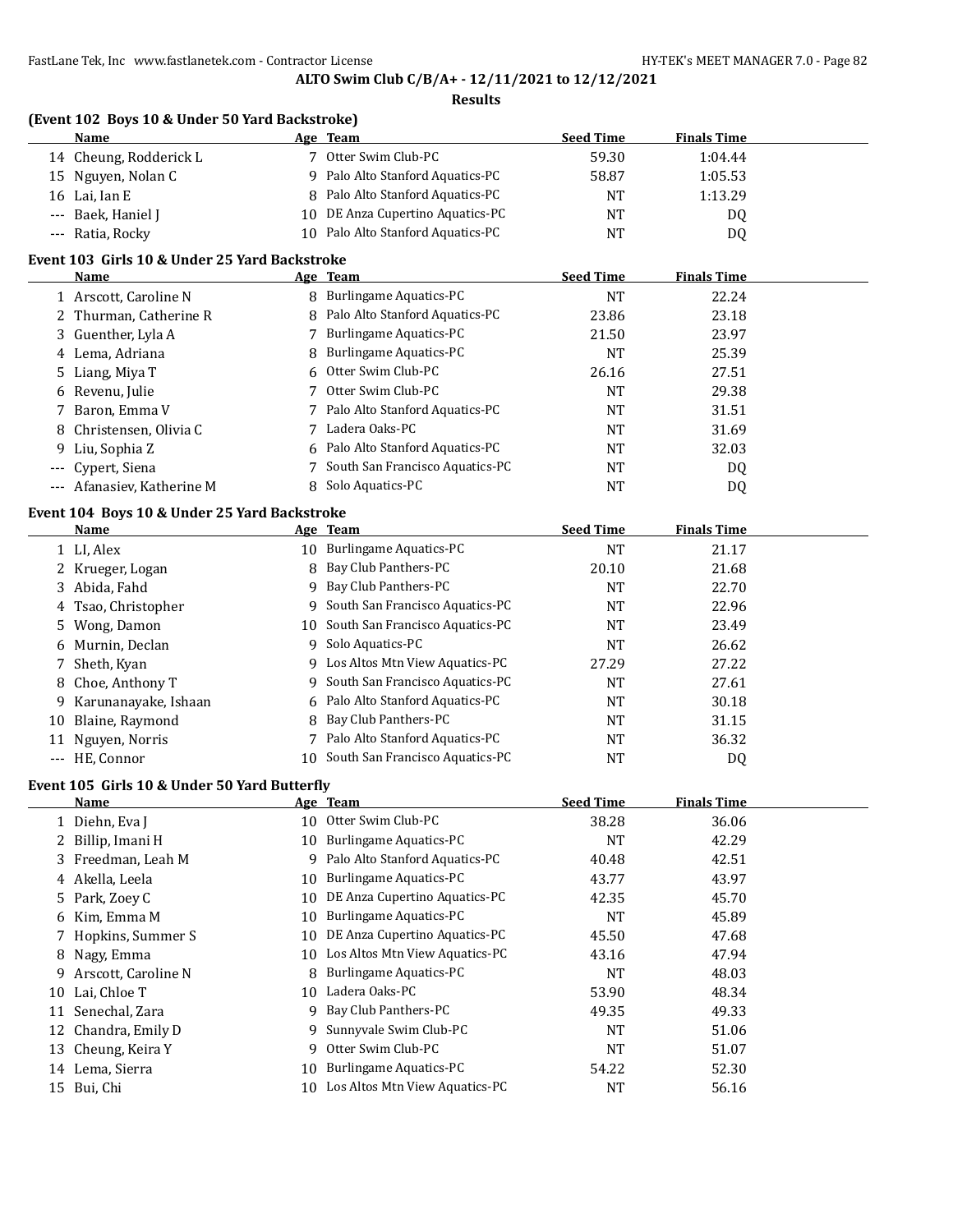# **ALTO Swim Club C/B/A+ - 12/11/2021 to 12/12/2021**

|       | (Event 105 Girls 10 & Under 50 Yard Butterfly)<br>Name |                 | Age Team                           | <b>Seed Time</b> | <b>Finals Time</b> |  |
|-------|--------------------------------------------------------|-----------------|------------------------------------|------------------|--------------------|--|
|       | 16 Guenther, Lyla A                                    |                 | 7 Burlingame Aquatics-PC           | <b>NT</b>        | 1:02.61            |  |
|       | 17 Ko-Wong, Ellie T                                    | 9               | Pacifica Sea Lions-PC              | 1:00.02          | 1:04.71            |  |
|       | 18 Parekh, Sama P                                      |                 | 9 Los Altos Mtn View Aquatics-PC   | <b>NT</b>        | 1:20.19            |  |
|       | --- Yang, Emma                                         |                 | 9 Palo Alto Stanford Aquatics-PC   | <b>NT</b>        | DQ                 |  |
|       | Event 106 Boys 10 & Under 50 Yard Butterfly            |                 |                                    |                  |                    |  |
|       | Name                                                   |                 | Age Team                           | <b>Seed Time</b> | <b>Finals Time</b> |  |
|       | 1 Bivol, Julien A                                      |                 | 10 Alto-PC                         | 34.65            | 35.60              |  |
|       | 2 Gotianse, Zane V                                     |                 | 10 South San Francisco Aquatics-PC | 37.92            | 37.27              |  |
| 3     | Powell, Ryan A                                         |                 | 10 Ladera Oaks-PC                  | 46.91            | 37.38              |  |
|       | 4 Erhard, Raphael                                      |                 | 10 Alto-PC                         | 36.71            | 37.58              |  |
| 5     | Wang, Siwei                                            | 10              | Bay Club Panthers-PC               | 37.75            | 38.16              |  |
|       | 6 Lee, Alden                                           | 9               | Palo Alto Stanford Aquatics-PC     | 41.03            | 40.82              |  |
|       | 7 Krueger, Cameron P                                   | 10              | Bay Club Panthers-PC               | 42.65            | 44.11              |  |
| 8     | Tolkachov, Michael A                                   | 8               | South San Francisco Aquatics-PC    | 43.00            | 45.30              |  |
| 9.    | Chu, Miles                                             | 10              | Bay Club Panthers-PC               | 45.08            | 45.79              |  |
|       | 10 McLaughlin, Kai C                                   | 9               | <b>Burlingame Aquatics-PC</b>      | <b>NT</b>        | 51.71              |  |
| 11    | Chui, Alex J                                           | 9               | South San Francisco Aquatics-PC    | 1:03.98          | 52.81              |  |
| 12    | Czajkowski, Robert P                                   | 10              | Palo Alto Stanford Aquatics-PC     | 54.09            | 53.18              |  |
|       | 13 Ratia, Rocky                                        | 10              | Palo Alto Stanford Aquatics-PC     | NT               | 53.44              |  |
|       | 14 Sun, Ian E                                          | 9               | Palo Alto Stanford Aquatics-PC     | <b>NT</b>        | 59.19              |  |
|       | 15 Lewis, Christopher D                                | 9               | Palo Alto Stanford Aquatics-PC     | 56.56            | 1:01.58            |  |
|       | --- Lee, Benjamin                                      | 10              | Palo Alto Stanford Aquatics-PC     | 47.65            | DQ                 |  |
|       | Event 107 Girls 10 & Under 25 Yard Butterfly           |                 |                                    |                  |                    |  |
|       | <b>Name</b>                                            |                 | Age Team                           | <b>Seed Time</b> | <b>Finals Time</b> |  |
|       | 1 Thurman, Catherine R                                 |                 | 8 Palo Alto Stanford Aquatics-PC   | 19.32            | 19.92              |  |
|       | 2 Christensen, Haylee M                                |                 | 10 Ladera Oaks-PC                  | <b>NT</b>        | 25.09              |  |
|       | 3 Chuang, lu yan E                                     |                 | 7 Bull Dog Swim Club-PC            | 25.36            | 25.98              |  |
|       | 4 Last, Sarabella                                      | 8               | Los Altos Mtn View Aquatics-PC     | <b>NT</b>        | 30.05              |  |
| 5.    | Roat, Leia                                             |                 | 7 Los Altos Mtn View Aquatics-PC   | 31.57            | 32.78              |  |
| 6     | Revenu, Julie                                          |                 | 7 Otter Swim Club-PC               | <b>NT</b>        | 39.44              |  |
| $---$ | Baron, Emma V                                          |                 | 7 Palo Alto Stanford Aquatics-PC   | NT               | DQ                 |  |
| ---   | Brass, Emerson C                                       | 8               | Ladera Oaks-PC                     | <b>NT</b>        | DQ                 |  |
|       | Event 108 Boys 10 & Under 25 Yard Butterfly            |                 |                                    |                  |                    |  |
|       | <u>Name</u>                                            |                 | <u>Age Team</u>                    | <b>Seed Time</b> | <b>Finals Time</b> |  |
|       | 1 Abida, Fahd                                          |                 | 9 Bay Club Panthers-PC             | <b>NT</b>        | 20.76              |  |
|       | 2 Lieuw, Alexander M                                   | 10              | Palo Alto Stanford Aquatics-PC     | <b>NT</b>        | 21.05              |  |
| 3     | Couloures, Sebastijan F                                | 10              | <b>Burlingame Aquatics-PC</b>      | NT               | 21.50              |  |
| 4     | Jedkins, Nathan M                                      | 10              | Otter Swim Club-PC                 | NT               | 25.63              |  |
| 5     | Brauneis, Owen J                                       | 7               | Sunnyvale Swim Club-PC             | NT               | 27.19              |  |
| ---   | Nguyen, Norris                                         | 7               | Palo Alto Stanford Aquatics-PC     | NT               | DQ                 |  |
| $---$ | Blaine, Raymond                                        | 8               | Bay Club Panthers-PC               | NT               | DQ                 |  |
| $---$ | Last, Ari                                              | 6               | Los Altos Mtn View Aquatics-PC     | NT               | DQ                 |  |
| ---   | Karunanayake, Ishaan                                   | 6               | Palo Alto Stanford Aquatics-PC     | NT               | DQ                 |  |
|       | Event 109 Girls 10 & Under 100 Yard IM<br>Name         |                 | Age Team                           | <b>Seed Time</b> | <b>Finals Time</b> |  |
|       | 1 Gere, Oasis N                                        |                 | 10 Palo Alto Stanford Aquatics-PC  | 1:23.42          | 1:27.59            |  |
|       |                                                        |                 |                                    |                  |                    |  |
|       |                                                        |                 |                                    |                  |                    |  |
|       | 41.10<br>2 Billip, Imani H                             | 1:27.59 (46.49) | 10 Burlingame Aquatics-PC          | NT               | 1:28.92            |  |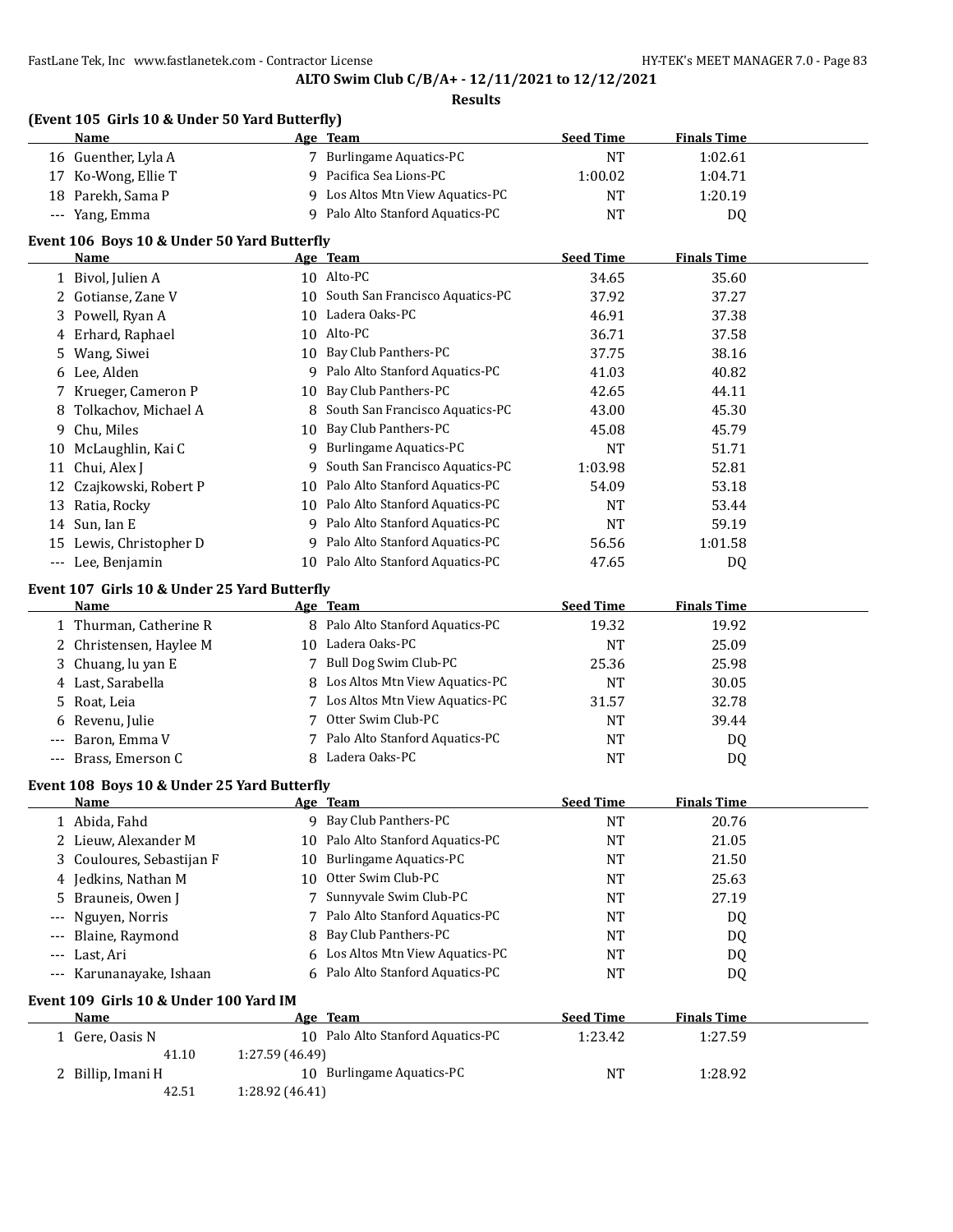|     | Name                     |                   | Age Team                           | <b>Seed Time</b> | <b>Finals Time</b> |  |
|-----|--------------------------|-------------------|------------------------------------|------------------|--------------------|--|
|     | 3 Yang, Victoria         |                   | 9 Palo Alto Stanford Aquatics-PC   | 1:25.33          | 1:30.47            |  |
|     | 44.56                    | 1:30.47 (45.91)   |                                    |                  |                    |  |
|     | 4 Lai, Hana T            |                   | 10 Ladera Oaks-PC                  | 1:35.30          | 1:31.15            |  |
|     | 44.99                    | 1:31.15(46.16)    |                                    |                  |                    |  |
|     | 5 Guo, Jocelyn J         |                   | 10 Palo Alto Stanford Aquatics-PC  | 1:29.34          | 1:31.90            |  |
|     | 44.15                    | 1:31.90 (47.75)   |                                    |                  |                    |  |
|     | 6 Deng, Celina           |                   | 10 Palo Alto Stanford Aquatics-PC  | 1:33.90          | 1:32.67            |  |
|     | 45.23                    | 1:32.67 (47.44)   |                                    |                  |                    |  |
|     | 7 Brass, Sydney M        |                   | 10 Ladera Oaks-PC                  | <b>NT</b>        | 1:33.65            |  |
|     | 45.47                    | 1:33.65 (48.18)   |                                    |                  |                    |  |
|     | 8 Ryoo, Katrin           |                   | 10 DE Anza Cupertino Aquatics-PC   | <b>NT</b>        | 1:34.78            |  |
|     | 44.29                    | 1:34.78 (50.49)   |                                    |                  |                    |  |
|     | 9 Kim, Emma M            |                   | 10 Burlingame Aquatics-PC          | 1:52.11          | 1:35.06            |  |
|     | 44.93                    | 1:35.06 (50.13)   |                                    |                  |                    |  |
|     | 10 Liang, Keira T        |                   | 9 Burlingame Aquatics-PC           | 1:38.31          | 1:35.90            |  |
|     | 42.69                    | 1:35.90 (53.21)   |                                    |                  |                    |  |
|     | 11 Freedman, Leah M      |                   | 9 Palo Alto Stanford Aquatics-PC   | 1:36.56          | 1:37.82            |  |
|     | 44.33                    | 1:37.82 (53.49)   |                                    |                  |                    |  |
|     | 12 Akella, Leela         |                   | 10 Burlingame Aquatics-PC          | <b>NT</b>        | 1:39.01            |  |
|     | 45.17                    | 1:39.01 (53.84)   |                                    |                  |                    |  |
|     | 13 Lin, Abigail          |                   | 8 Alto-PC                          | 1:40.49          | 1:39.02            |  |
|     | 44.82                    | 1:39.02 (54.20)   |                                    |                  |                    |  |
|     | 14 Senechal, Zara        |                   | 9 Bay Club Panthers-PC             | 1:36.79          | 1:40.65            |  |
|     | 49.03                    | 1:40.65 (51.62)   |                                    |                  |                    |  |
|     | 15 Nagy, Emma            |                   | 10 Los Altos Mtn View Aquatics-PC  | 1:41.92          | 1:41.88            |  |
|     | 48.38                    | 1:41.88 (53.50)   |                                    |                  |                    |  |
|     | 16 Hopkins, Summer S     |                   | 10 DE Anza Cupertino Aquatics-PC   | 1:42.14          | 1:42.27            |  |
|     | 51.56                    | 1:42.27 (50.71)   |                                    |                  |                    |  |
|     | 17 Cheung, Keira Y       |                   | 9 Otter Swim Club-PC               | 1:45.24          | 1:43.81            |  |
|     | 49.58                    | 1:43.81 (54.23)   |                                    |                  |                    |  |
|     | 18 Perez Garcia, Allison |                   | 10 South San Francisco Aquatics-PC | <b>NT</b>        | 1:57.69            |  |
|     | 51.21                    | 1:57.69 (1:06.48) |                                    |                  |                    |  |
|     | 19 Ko-Wong, Ellie T      |                   | 9 Pacifica Sea Lions-PC            | 2:02.84          | 1:57.74            |  |
|     | 54.42                    | 1:57.74 (1:03.32) |                                    |                  |                    |  |
|     | 20 Lema, Adriana         |                   | 8 Burlingame Aquatics-PC           | 2:02.16          | 2:03.78            |  |
|     | 1:04.05                  | 2:03.78 (59.73)   |                                    |                  |                    |  |
|     | 21 Wang, Emmy B          |                   | 8 Alto-PC                          | 2:15.04          | 2:08.59            |  |
|     | 1:02.80                  | 2:08.59 (1:05.79) |                                    |                  |                    |  |
|     | 22 Samachisa, Ada L      |                   | 9 Alto-PC                          | <b>NT</b>        | 2:13.99            |  |
|     | 1:10.11                  | 2:13.99 (1:03.88) |                                    |                  |                    |  |
| --- | Tam, Logan               |                   | 9 South San Francisco Aquatics-PC  | 2:03.57          | DQ                 |  |
|     | 55.32                    | DQ (58.72)        |                                    |                  |                    |  |
| --- | Watson, Adelaide P       |                   | 5 Alto-PC                          | NT               | DQ                 |  |
|     | 1:29.83                  | DQ (1:36.73)      |                                    |                  |                    |  |
|     | Shenoy, Samika           |                   | 8 Alto-PC                          | 2:16.73          | DQ                 |  |
|     | 1:04.87                  | DQ (1:09.63)      |                                    |                  |                    |  |
| --- | Yang, Emma               |                   | 9 Palo Alto Stanford Aquatics-PC   | NT               | DQ                 |  |
|     | 1:18.30                  | DQ (1:16.20)      |                                    |                  |                    |  |
|     | --- Kumar, Tanvi         |                   | 7 Alto-PC                          | <b>NT</b>        | <b>DQ</b>          |  |
|     | 1:21.63                  | DQ (1:34.55)      |                                    |                  |                    |  |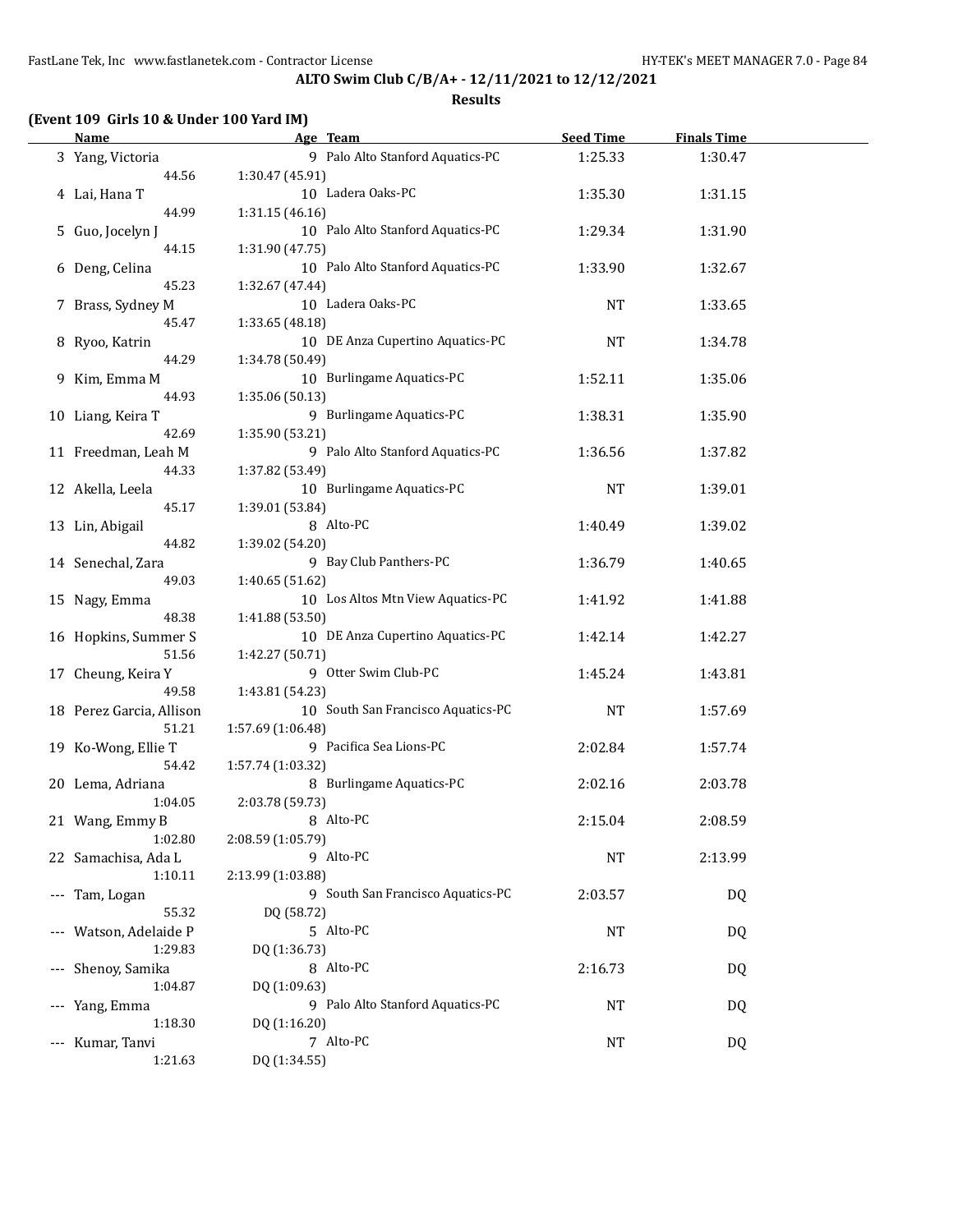**Results**

### **Event 110 Boys 10 & Under 100 Yard IM**

| Name                   | Age Team                          | <b>Seed Time</b> | <b>Finals Time</b> |  |
|------------------------|-----------------------------------|------------------|--------------------|--|
| 1 Erhard, Raphael      | 10 Alto-PC                        | 1:22.52          | 1:18.80            |  |
| 38.94                  | 1:18.80 (39.86)                   |                  |                    |  |
| 2 Bivol, Julien A      | 10 Alto-PC                        | 1:22.16          | 1:19.63            |  |
| 36.53                  | 1:19.63(43.10)                    |                  |                    |  |
| 3 Miller, Maxwell M    | 10 DE Anza Cupertino Aquatics-PC  | NT               | 1:29.11            |  |
| 41.30                  | 1:29.11 (47.81)                   |                  |                    |  |
| 4 Laster, Teddy M      | 10 Palo Alto Stanford Aquatics-PC | 1:30.00          | 1:30.53            |  |
| 42.09                  | 1:30.53 (48.44)                   |                  |                    |  |
| 5 Lee, Alden           | 9 Palo Alto Stanford Aquatics-PC  | 1:28.93          | 1:31.40            |  |
| 43.57                  | 1:31.40 (47.83)                   |                  |                    |  |
| 6 Cheng, Dylan         | 8 Burlingame Aquatics-PC          | 1:32.35          | 1:32.43            |  |
| 44.91                  | 1:32.43 (47.52)                   |                  |                    |  |
| 7 Krueger, Cameron P   | 10 Bay Club Panthers-PC           | 1:31.74          | 1:32.65            |  |
| 42.98                  | 1:32.65 (49.67)                   |                  |                    |  |
| 8 Lee, Connor J        | 9 Palo Alto Stanford Aquatics-PC  | 1:40.62          | 1:38.78            |  |
| 45.42                  | 1:38.78 (53.36)                   |                  |                    |  |
| 9 Zhang, Oscar Z       | 10 Burlingame Aquatics-PC         | 1:36.74          | 1:39.92            |  |
| 47.44                  | 1:39.92 (52.48)                   |                  |                    |  |
| 10 McLaughlin, Kai C   | 9 Burlingame Aquatics-PC          | <b>NT</b>        | 1:50.28            |  |
| 18.11                  | 1:50.28 (1:32.17)                 |                  |                    |  |
| 11 Dashouk, Michael    | 9 Alto-PC                         | 1:56.61          | 1:50.84            |  |
| 55.76                  | 1:50.84 (55.08)                   |                  |                    |  |
| 12 Sun, Ian E          | 9 Palo Alto Stanford Aquatics-PC  | 1:56.43          | 1:57.29            |  |
| 58.14                  | 1:57.29 (59.15)                   |                  |                    |  |
| 13 LU, Daniel          | 8 Sunnyvale Swim Club-PC          | <b>NT</b>        | 1:59.11            |  |
| 1:02.92                | 1:59.11 (56.19)                   |                  |                    |  |
| 14 Long, Darron J      | 9 Alto-PC                         | <b>NT</b>        | 2:01.80            |  |
| 57.81                  | 2:01.80 (1:03.99)                 |                  |                    |  |
| 15 Mai, Bryan S        | 9 Alto-PC                         | 2:12.30          | 2:22.49            |  |
| 1:12.32                | 2:22.49 (1:10.17)                 |                  |                    |  |
| 16 Chang, Elijah J     | 8 Alto-PC                         | 2:47.34          | 2:32.53            |  |
| 1:20.22                | 2:32.53 (1:12.31)                 |                  |                    |  |
| --- Lee, Micah         | 9 Palo Alto Stanford Aquatics-PC  | <b>NT</b>        | DQ                 |  |
| 1:00.68                | DQ (1:17.86)                      |                  |                    |  |
| --- Xia, Daniel J      | 9 Alto-PC                         | 2:24.75          | DQ                 |  |
| 1:07.60                | DQ (1:12.65)                      |                  |                    |  |
| --- Wartrakchit, Pakin | 8 Alto-PC                         | <b>NT</b>        | DQ                 |  |
| 58.42                  | DQ (1:03.42)                      |                  |                    |  |
| --- Sung, Ryan         | 9 Alto-PC                         | <b>NT</b>        | <b>DQ</b>          |  |
| 1:04.86                | DQ (1:11.52)                      |                  |                    |  |
| --- Nguyen, Nolan C    | 9 Palo Alto Stanford Aquatics-PC  | NT               | DQ                 |  |
| 1:19.74                | DQ (1:16.94)                      |                  |                    |  |
| --- Liu, Lucas R       | 7 Alto-PC                         | NT               | DQ                 |  |
|                        |                                   |                  |                    |  |

### **Event 111 Girls 10 & Under 500 Yard Freestyle**

| <b>Name</b>     | Age Team        |                 | <b>Seed Time</b> | <b>Finals Time</b> |  |
|-----------------|-----------------|-----------------|------------------|--------------------|--|
| 1 Enderes, Mia  | 10 Alto-PC      |                 | 6:55.26          | 6:59.73            |  |
| 35.12           | 1:16.07(40.95)  | 1:58.89 (42.82) | 2:41.62 (42.73)  |                    |  |
| 3:24.70 (43.08) | 4:07.56 (42.86) | 4:51.84 (44.28) | 5:34.84(43.00)   |                    |  |
| 6:17.64(42.80)  | 6:59.73(42.09)  |                 |                  |                    |  |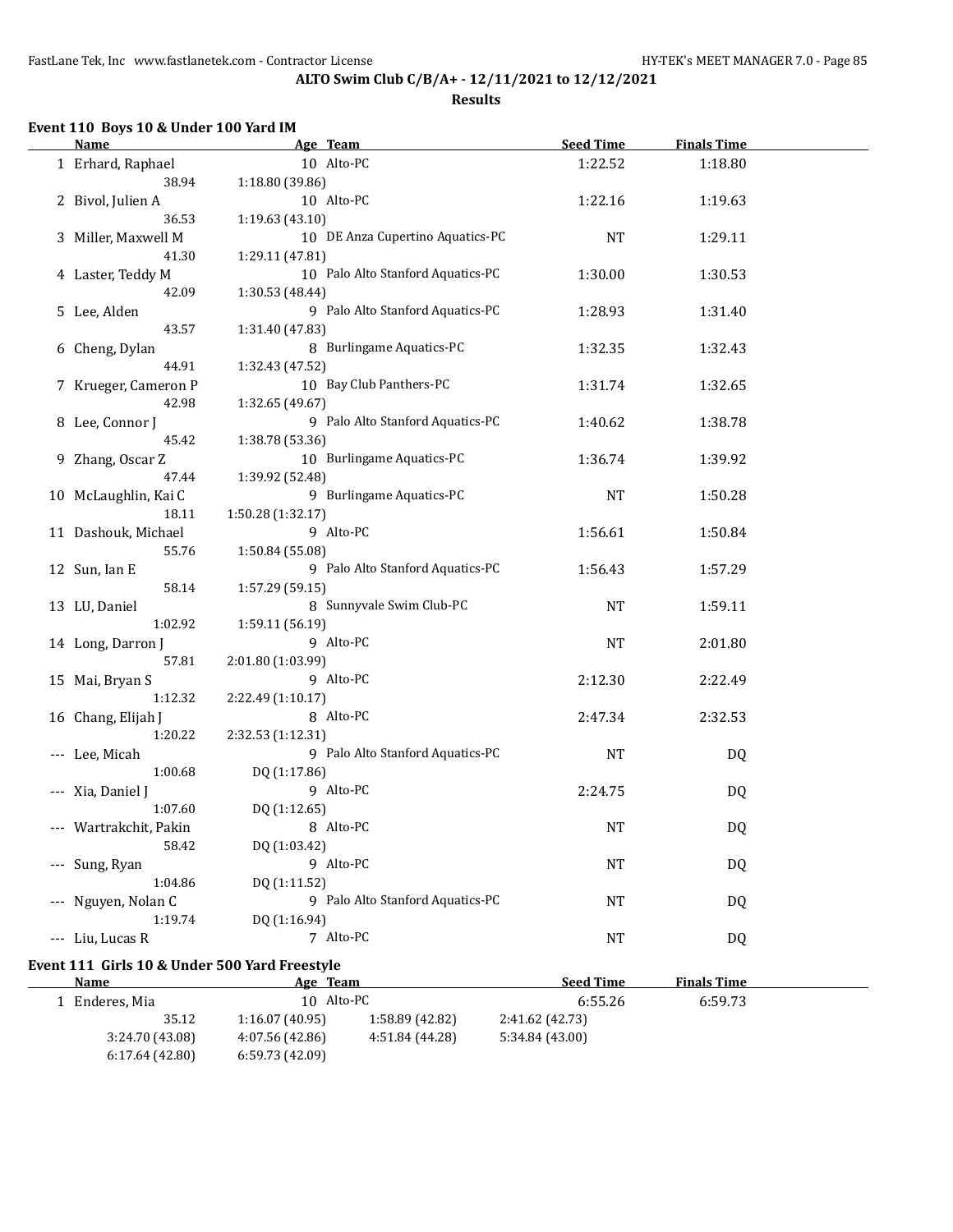### **ALTO Swim Club C/B/A+ - 12/11/2021 to 12/12/2021**

**Results**

## **(Event 111 Girls 10 & Under 500 Yard Freestyle)**

| <b>Name</b>                | Age Team          |                                  | <b>Seed Time</b> | <b>Finals Time</b> |  |
|----------------------------|-------------------|----------------------------------|------------------|--------------------|--|
| 2 Okyay, Hafsa F           | 10 Alto-PC        |                                  | 7:26.14          | 7:05.05            |  |
| 34.74                      | 1:17.13 (42.39)   | 2:01.07 (43.94)                  | 2:44.29 (43.22)  |                    |  |
| 3:28.28 (43.99)            | 4:12.97 (44.69)   | 4:56.86 (43.89)                  | 5:41.48 (44.62)  |                    |  |
| 6:23.79 (42.31)            | 7:05.05 (41.26)   |                                  |                  |                    |  |
| 3 Chandra, Emily D         |                   | 9 Sunnyvale Swim Club-PC         | 9:50.20          | 7:39.69            |  |
| 43.36                      | 1:27.58 (44.22)   | 2:12.55 (44.97)                  | 3:00.08 (47.53)  |                    |  |
| 3:46.93 (46.85)            | 4:34.65 (47.72)   | 5:22.20 (47.55)                  | 6:11.01 (48.81)  |                    |  |
| 6:59.29 (48.28)            | 7:39.69 (40.40)   |                                  |                  |                    |  |
| 4 Walther, Stephanie L     | 9 Alto-PC         |                                  | 8:00.00          | 7:52.96            |  |
| 40.65                      | 1:28.61 (47.96)   | 2:16.47 (47.86)                  | 3:04.78 (48.31)  |                    |  |
| 3:53.49 (48.71)            | 4:42.77 (49.28)   | 5:31.65 (48.88)                  | 6:20.81(49.16)   |                    |  |
| 7:09.12 (48.31)            | 7:52.96 (43.84)   |                                  |                  |                    |  |
| 5 Neuman, Julia N          | 10 Alto-PC        |                                  | 8:18.82          | 8:00.79            |  |
| 40.41                      | 1:28.27(47.86)    | 2:16.42(48.15)                   | 3:04.67 (48.25)  |                    |  |
| 3:54.67 (50.00)            | 4:44.81 (50.14)   | 5:34.01 (49.20)                  | 6:24.65 (50.64)  |                    |  |
| 7:14.48 (49.83)            | 8:00.79 (46.31)   |                                  |                  |                    |  |
|                            | 10 Alto-PC        |                                  |                  |                    |  |
| 6 Beim, Lauren             |                   |                                  | 7:59.08          | 8:06.83            |  |
| 39.66                      | 1:26.59 (46.93)   | 2:13.85(47.26)                   | 3:01.59 (47.74)  |                    |  |
| 3:48.03 (46.44)            | 4:35.99 (47.96)   | 5:23.40 (47.41)                  | 6:09.95 (46.55)  |                    |  |
| 6:53.00(43.05)             | 8:06.83 (1:13.83) |                                  |                  |                    |  |
| 7 Blanco-Sarmiento, Ximena |                   | 10 DE Anza Cupertino Aquatics-PC | 8:00.90          | 8:09.81            |  |
| 42.28                      | 1:30.10(47.82)    | 2:19.82 (49.72)                  | 3:11.49 (51.67)  |                    |  |
| 4:03.00 (51.51)            | 4:53.60 (50.60)   | 5:44.11(50.51)                   | 6:35.10 (50.99)  |                    |  |
| 7:26.41 (51.31)            | 8:09.81 (43.40)   |                                  |                  |                    |  |
| 8 Wang, Catherine          |                   | 8 DE Anza Cupertino Aquatics-PC  | 9:00.00          | 8:14.00            |  |
| 46.64                      | 1:37.05 (50.41)   | 2:29.48 (52.43)                  | 3:18.87 (49.39)  |                    |  |
| 5:01.41 (1:42.54)          | 5:50.09 (48.68)   | 6:40.11 (50.02)                  | 7:29.70 (49.59)  |                    |  |
| 8:19.57 (49.87)            | 8:14.00()         |                                  |                  |                    |  |
| 9 Haemer, Chloe            | 10 Alto-PC        |                                  | 8:48.20          | 8:34.04            |  |
| 44.02                      | 1:35.24 (51.22)   | 2:28.18 (52.94)                  | 3:21.07 (52.89)  |                    |  |
| 4:14.20 (53.13)            | 5:08.08 (53.88)   | 6:01.36 (53.28)                  | 6:54.59 (53.23)  |                    |  |
| 7:45.07 (50.48)            | 8:34.04 (48.97)   |                                  |                  |                    |  |
| 10 Wang, Yumo              | 9 Alto-PC         |                                  | 8:24.23          | 8:34.30            |  |
| 43.90                      | 1:34.74 (50.84)   | 2:26.32 (51.58)                  | 3:18.56 (52.24)  |                    |  |
| 4:12.21(53.65)             | 5:05.88 (53.67)   | 6:00.11(54.23)                   | 6:52.30 (52.19)  |                    |  |
| 7:46.04 (53.74)            | 8:34.30 (48.26)   |                                  |                  |                    |  |
| 11 Chan, Erica H           | 10 Alto-PC        |                                  | 9:23.98          | 8:38.05            |  |
| 44.57                      | 1:35.31 (50.74)   | 2:27.24 (51.93)                  | 3:20.52 (53.28)  |                    |  |
| 4:14.88 (54.36)            | 5:10.34 (55.46)   | 6:01.75 (51.41)                  | 6:55.54 (53.79)  |                    |  |
| 7:46.80 (51.26)            | 8:38.05 (51.25)   |                                  |                  |                    |  |
| 12 Haemer, Elliot          | 10 Alto-PC        |                                  | 9:24.08          | 8:43.18            |  |
| 43.70                      | 1:38.25 (54.55)   | 2:32.75 (54.50)                  | 3:26.51 (53.76)  |                    |  |
| 4:20.68 (54.17)            | 5:14.37 (53.69)   | 6:08.12(53.75)                   | 7:01.79 (53.67)  |                    |  |
| 8:44.44 (1:42.65)          | 8:43.18()         |                                  |                  |                    |  |
| 13 Rios, Adeline V         | 10 Alto-PC        |                                  | 8:47.79          | 8:43.47            |  |
| 45.48                      | 1:36.81 (51.33)   | 2:29.81 (53.00)                  | 3:22.60 (52.79)  |                    |  |
| 4:15.83 (53.23)            | 5:10.35 (54.52)   | 6:04.39 (54.04)                  | 6:58.55(54.16)   |                    |  |
| 7:50.97 (52.42)            | 8:43.47 (52.50)   |                                  |                  |                    |  |
| 14 Taylor, Madison J       | 9 Alto-PC         |                                  | 9:21.27          | 8:46.49            |  |
| 42.14                      | 1:34.88 (52.74)   | 2:28.82 (53.94)                  | 3:23.57 (54.75)  |                    |  |
| 4:18.33 (54.76)            | 5:11.31 (52.98)   | 6:06.25 (54.94)                  | 7:01.74 (55.49)  |                    |  |
| 7:56.29 (54.55)            | 8:46.49 (50.20)   |                                  |                  |                    |  |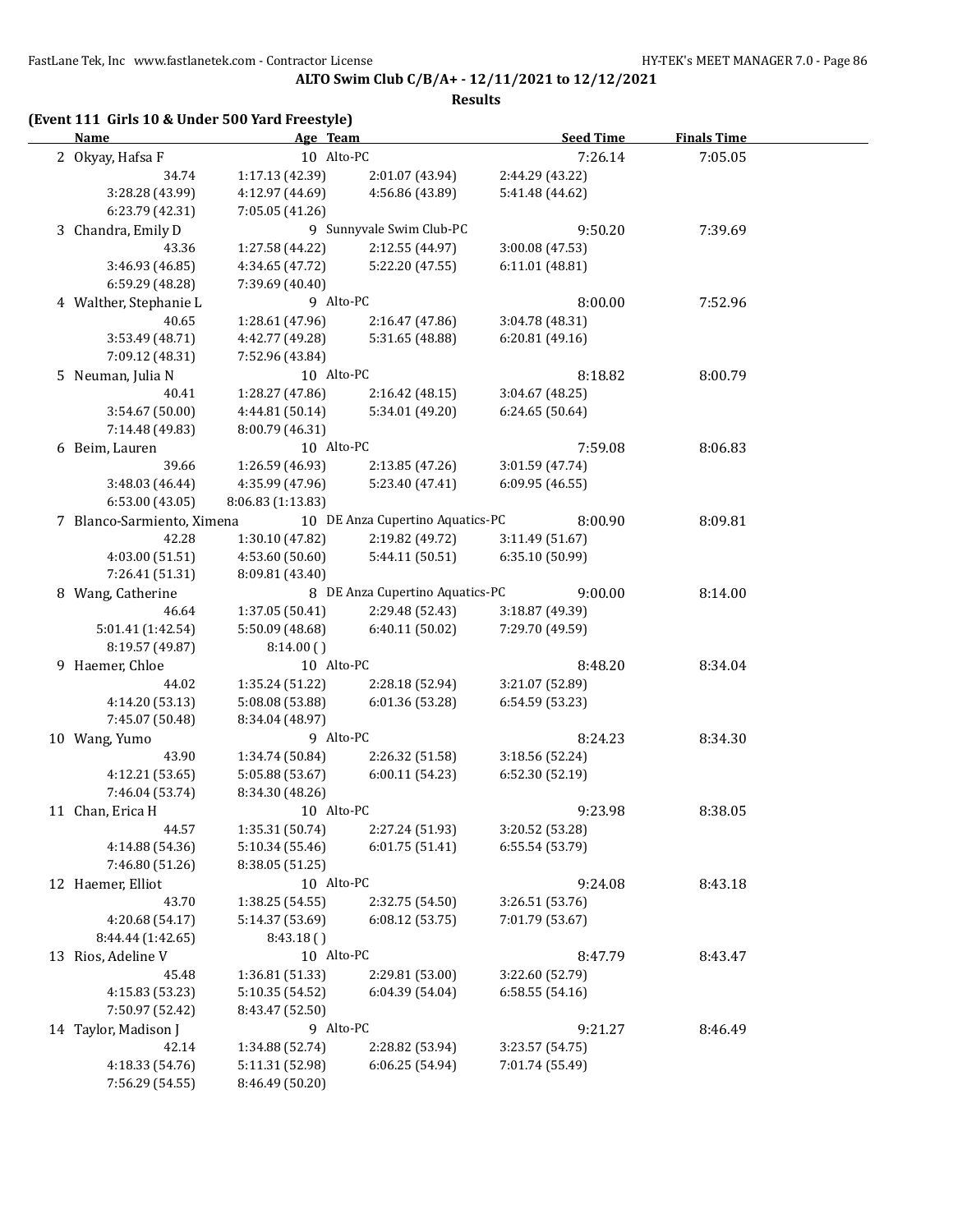### **ALTO Swim Club C/B/A+ - 12/11/2021 to 12/12/2021**

**Results**

## **(Event 111 Girls 10 & Under 500 Yard Freestyle)**

|    | Name                  | Age Team          |                   | <b>Seed Time</b> | <b>Finals Time</b> |  |
|----|-----------------------|-------------------|-------------------|------------------|--------------------|--|
|    | 15 Gupta, Sonya N     | 10 Alto-PC        |                   | 8:30.00          | 8:52.87            |  |
|    | 45.16                 | 1:37.35 (52.19)   | 2:31.99 (54.64)   | 3:26.31 (54.32)  |                    |  |
|    | 4:20.93 (54.62)       | 5:16.32 (55.39)   | 6:11.14(54.82)    | 7:05.84 (54.70)  |                    |  |
|    | 8:01.61 (55.77)       | 8:52.87 (51.26)   |                   |                  |                    |  |
|    | 16 Lundell, Kendall C | 9 Alto-PC         |                   | 9:55.00          | 9:00.82            |  |
|    | 48.22                 | 1:42.95 (54.73)   | 2:39.35 (56.40)   | 3:34.74 (55.39)  |                    |  |
|    | 4:28.99 (54.25)       | 5:24.63 (55.64)   | 6:20.27(55.64)    | 7:15.83 (55.56)  |                    |  |
|    | 8:10.07 (54.24)       | 9:00.82(50.75)    |                   |                  |                    |  |
| 17 | Telischak, Olivia M   | 10 Alto-PC        |                   | 8:45.00          | 9:10.36            |  |
|    | 42.67                 | 2:34.07 (1:51.40) | 3:30.23(56.16)    | 4:28.18 (57.95)  |                    |  |
|    | 5:25.68 (57.50)       | 6:24.08 (58.40)   | 7:21.58 (57.50)   | 8:19.84 (58.26)  |                    |  |
|    | 9:10.35(50.51)        | 9:10.36(0.01)     |                   |                  |                    |  |
|    | 18 Wong, Kate         | 10 Alto-PC        |                   | 8:59.57          | 9:10.46            |  |
|    | 46.81                 | 1:40.47 (53.66)   | 2:34.99 (54.52)   | 3:31.53 (56.54)  |                    |  |
|    | 4:29.45 (57.92)       | 5:28.81(59.36)    | 6:25.03(56.22)    | 7:24.21 (59.18)  |                    |  |
|    | 8:20.00 (55.79)       | 9:10.46(50.46)    |                   |                  |                    |  |
| 19 | Wong, Zara Q          | 10 Alto-PC        |                   | 9:29.57          | 9:12.64            |  |
|    | 49.35                 | 1:42.08 (52.73)   | 2:38.13 (56.05)   | 3:35.31 (57.18)  |                    |  |
|    | 4:33.47 (58.16)       | 5:29.75 (56.28)   | 6:26.74 (56.99)   | 7:23.41 (56.67)  |                    |  |
|    | 8:19.72 (56.31)       | 9:12.64 (52.92)   |                   |                  |                    |  |
|    | 20 Averyaskin, Mina   | 10 Alto-PC        |                   | 8:30.00          | 9:27.51            |  |
|    | 50.37                 | 1:46.57 (56.20)   | 2:43.21 (56.64)   | 3:41.15 (57.94)  |                    |  |
|    | 4:38.76 (57.61)       | 5:37.64 (58.88)   | 6:36.67 (59.03)   | 7:36.39 (59.72)  |                    |  |
|    | 8:35.95 (59.56)       | 9:27.51(51.56)    |                   |                  |                    |  |
|    | 21 Srinivasan, Ira    | 9 Alto-PC         |                   | 9:46.33          | 9:30.33            |  |
|    | 50.17                 | 1:45.73(55.56)    | 2:44.12 (58.39)   | 3:43.30 (59.18)  |                    |  |
|    | 4:41.24 (57.94)       | 5:40.62 (59.38)   | 6:41.73 (1:01.11) | 7:38.95 (57.22)  |                    |  |
|    | 8:36.08 (57.13)       | 9:30.33(54.25)    |                   |                  |                    |  |

### **Event 112 Boys 10 & Under 500 Yard Freestyle**

| Name                | Age Team        |                                  | <b>Seed Time</b> | Finals Time |  |
|---------------------|-----------------|----------------------------------|------------------|-------------|--|
| 1 Bailey, Skye R    | 9 Alto-PC       |                                  | 6:32.24          | 6:43.02     |  |
| 34.70               | 1:13.91 (39.21) | 1:54.90 (40.99)                  | 2:37.11 (42.21)  |             |  |
| 3:19.89 (42.78)     | 4:03.47 (43.58) | 4:45.94 (42.47)                  | 5:25.42 (39.48)  |             |  |
| 6:05.07(39.65)      | 6:43.02(37.95)  |                                  |                  |             |  |
| 2 Deng, Daniel      | 10 Alto-PC      |                                  | 7:18.53          | 7:16.34     |  |
| 37.83               | 1:21.69(43.86)  | 2:06.23(44.54)                   | 2:50.54 (44.31)  |             |  |
| 3:36.27(45.73)      | 4:20.80 (44.53) | 5:04.95(44.15)                   | 5:50.79 (45.84)  |             |  |
| 6:35.76 (44.97)     | 7:16.34 (40.58) |                                  |                  |             |  |
| 3 Miller, Maxwell M |                 | 10 DE Anza Cupertino Aquatics-PC | NT               | 7:23.68     |  |
| 40.71               | 1:25.27 (44.56) | 2:10.28(45.01)                   | 2:55.26 (44.98)  |             |  |
| 3:40.75 (45.49)     | 4:26.51 (45.76) | 5:11.71 (45.20)                  | 5:57.33 (45.62)  |             |  |
| 6:42.01(44.68)      | 7:23.68 (41.67) |                                  |                  |             |  |
| 4 Kuusela, Elias N  | 10 Alto-PC      |                                  | 7:49.04          | 7:37.97     |  |
| 38.12               | 1:21.82(43.70)  | 2:07.28(45.46)                   | 2:52.69 (45.41)  |             |  |
| 3:39.90 (47.21)     | 4:27.86 (47.96) | 5:16.60 (48.74)                  | 6:03.93 (47.33)  |             |  |
| 6:52.06(48.13)      | 7:37.97 (45.91) |                                  |                  |             |  |
| 5 Arude, Yash P     |                 | 9 Sunnyvale Swim Club-PC         | 7:46.00          | 7:38.70     |  |
| 42.30               | 1:29.68 (47.38) | 2:16.05 (46.37)                  | 3:02.57 (46.52)  |             |  |
| 3:50.09 (47.52)     | 4:37.49 (47.40) | 5:23.72 (46.23)                  | 6:10.54(46.82)   |             |  |
| 6:56.92 (46.38)     | 7:38.70 (41.78) |                                  |                  |             |  |
| 6 YU, Felix         | 10 Alto-PC      |                                  | 8:01.91          | 7:39.60     |  |
| 39.44               | 1:26.79(47.35)  | 2:16.24 (49.45)                  | 3:03.25 (47.01)  |             |  |
| 3:51.47(48.22)      | 4:40.10 (48.63) | 5:24.28 (44.18)                  | 6:11.34(47.06)   |             |  |
| 6:58.80 (47.46)     | 7:39.60 (40.80) |                                  |                  |             |  |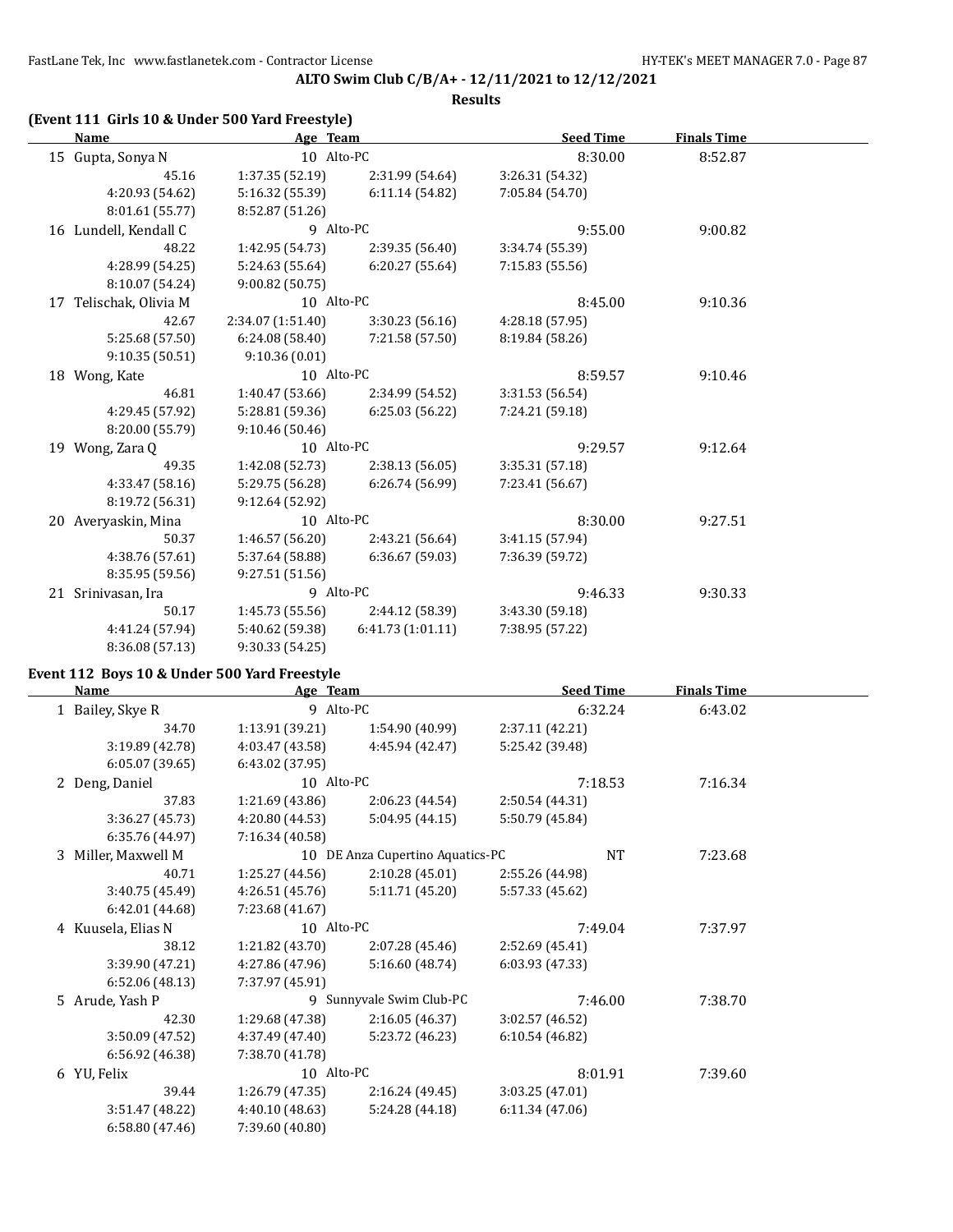### **ALTO Swim Club C/B/A+ - 12/11/2021 to 12/12/2021**

**Results**

## **(Event 112 Boys 10 & Under 500 Yard Freestyle)**

|    | Name                  | Age Team        |                                   | <b>Seed Time</b> | <b>Finals Time</b> |  |
|----|-----------------------|-----------------|-----------------------------------|------------------|--------------------|--|
|    | 7 Bulankov, Phillip A | 9 Alto-PC       |                                   | 8:30.00          | 7:40.31            |  |
|    | 37.75                 | 1:23.05(45.30)  | 2:12.36 (49.31)                   | 3:00.74 (48.38)  |                    |  |
|    | 3:49.25 (48.51)       | 4:36.21 (46.96) | 5:24.62 (48.41)                   | 6:11.17 (46.55)  |                    |  |
|    | 6:58.00(46.83)        | 7:40.31 (42.31) |                                   |                  |                    |  |
|    | 8 Anokhin, Petr M     |                 | 10 Palo Alto Stanford Aquatics-PC | 6:00.00          | 7:59.02            |  |
|    | 41.92                 | 1:27.39 (45.47) | 2:15.88(48.49)                    | 3:05.63(49.75)   |                    |  |
|    | 3:53.79(48.16)        | 4:43.88 (50.09) | 5:32.80 (48.92)                   | 6:25.09(52.29)   |                    |  |
|    | 7:14.26 (49.17)       | 7:59.02 (44.76) |                                   |                  |                    |  |
| 9  | Chang, Eric           | 10 Alto-PC      |                                   | 8:24.03          | 8:15.45            |  |
|    | 41.79                 | 1:34.85 (53.06) | 2:27.83 (52.98)                   | 3:21.10 (53.27)  |                    |  |
|    | 4:10.92 (49.82)       | 5:03.13 (52.21) | 5:53.67 (50.54)                   | 6:43.34 (49.67)  |                    |  |
|    | 7:32.38 (49.04)       | 8:15.45 (43.07) |                                   |                  |                    |  |
|    | 10 Araya, Sebastian C | 9 Alto-PC       |                                   | 8:47.48          | 8:42.07            |  |
|    | 49.04                 | 1:41.57 (52.53) | 2:34.75 (53.18)                   | 3:26.65 (51.90)  |                    |  |
|    | 4:19.70 (53.05)       | 5:12.80 (53.10) | 6:08.17(55.37)                    | 7:02.48 (54.31)  |                    |  |
|    | 7:54.39 (51.91)       | 8:42.07 (47.68) |                                   |                  |                    |  |
|    | 11 Chan, Mason S      | 10 Alto-PC      |                                   | 9:20.81          | 8:58.45            |  |
|    | 49.75                 | 1:43.27 (53.52) | 2:37.85 (54.58)                   | 3:32.40 (54.55)  |                    |  |
|    | 4:28.93 (56.53)       | 5:24.14 (55.21) | 6:19.04(54.90)                    | 7:14.86 (55.82)  |                    |  |
|    | 8:09.47 (54.61)       | 8:58.45 (48.98) |                                   |                  |                    |  |
| 12 | Tian, Jesse           | 10 Alto-PC      |                                   | 9:38.33          | 9:26.34            |  |
|    | 50.20                 | 1:47.52 (57.32) | 2:46.27 (58.75)                   | 3:42.34 (56.07)  |                    |  |
|    | 4:40.48 (58.14)       | 5:39.13 (58.65) | 6:37.35(58.22)                    | 7:36.05 (58.70)  |                    |  |
|    | 8:33.88 (57.83)       | 9:26.34(52.46)  |                                   |                  |                    |  |

## **Event 179 Girls 11 & Over 100 Yard Butterfly**

| Name                       | Age Team                           | <b>Seed Time</b> | <b>Finals Time</b> |  |
|----------------------------|------------------------------------|------------------|--------------------|--|
| 1 Curran, Sophia M         | 12 Ladera Oaks-PC                  | 1:07.19          | 1:04.67            |  |
| 31.29                      | 1:04.67 (33.38)                    |                  |                    |  |
| 2 Lai, Gaby T              | 15 South San Francisco Aquatics-PC | 1:04.21          | 1:09.42            |  |
| 32.55                      | 1:09.42 (36.87)                    |                  |                    |  |
| 3 SO, Casey J              | 17 South San Francisco Aquatics-PC | 1:08.85          | 1:11.77            |  |
| 33.59                      | 1:11.77 (38.18)                    |                  |                    |  |
| 4 Chui, Alyssa T           | 16 South San Francisco Aquatics-PC | 1:11.22          | 1:12.08            |  |
| 34.23                      | 1:12.08 (37.85)                    |                  |                    |  |
| 5 McGuirk, Sydney E        | 16 Mavericks-PC                    | <b>NT</b>        | 1:12.40            |  |
| 33.48                      | 1:12.40 (38.92)                    |                  |                    |  |
| 6 Cherukumilli, Misha      | 12 Otter Swim Club-PC              | 1:15.06          | 1:18.95            |  |
| 36.96                      | 1:18.95 (41.99)                    |                  |                    |  |
| 7 Ene, Mina C              | 13 Alto-PC                         | 1:24.06          | 1:24.50            |  |
| 39.02                      | 1:24.50 (45.48)                    |                  |                    |  |
| *8 Christensen, Julianne R | 12 Ladera Oaks-PC                  | <b>NT</b>        | 1:25.31            |  |
| 37.93                      | 1:25.31 (47.38)                    |                  |                    |  |
| *8 Thompson, Sadie         | 13 DE Anza Cupertino Aquatics-PC   | 1:19.02          | 1:25.31            |  |
| 37.12                      | 1:25.31(48.19)                     |                  |                    |  |
| 10 Sainani, Anika          | 11 DE Anza Cupertino Aquatics-PC   | 1:21.23          | 1:25.37            |  |
| 39.54                      | 1:25.37 (45.83)                    |                  |                    |  |
| 11 Yang, Kelsey E          | 13 DE Anza Cupertino Aquatics-PC   | 1:24.46          | 1:26.75            |  |
| 39.63                      | 1:26.75 (47.12)                    |                  |                    |  |
| 12 Taner, Charis R         | 12 Mavericks-PC                    | <b>NT</b>        | 1:27.70            |  |
| 41.39                      | 1:27.70 (46.31)                    |                  |                    |  |
| 13 Brauneis, Sophie E      | 11 Sunnyvale Swim Club-PC          | <b>NT</b>        | 1:28.48            |  |
| 40.17                      | 1:28.48 (48.31)                    |                  |                    |  |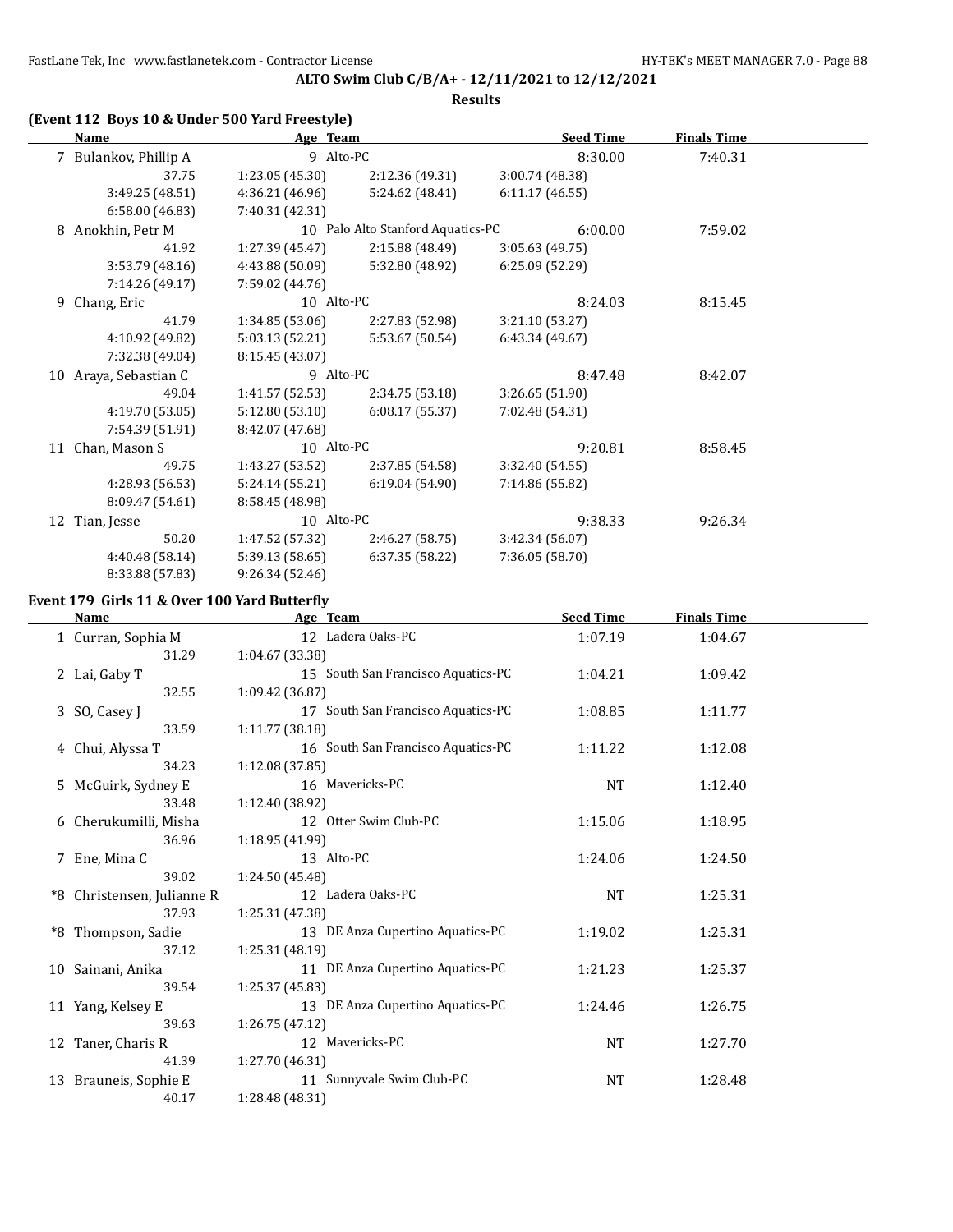### **ALTO Swim Club C/B/A+ - 12/11/2021 to 12/12/2021**

**Results**

| (Event 179 Girls 11 & Over 100 Yard Butterfly) |                                   |                  |                    |  |  |  |
|------------------------------------------------|-----------------------------------|------------------|--------------------|--|--|--|
| Name                                           | Age Team                          | <b>Seed Time</b> | <b>Finals Time</b> |  |  |  |
| 14 Chang, Allison H                            | 13 DE Anza Cupertino Aquatics-PC  | NT               | 1:30.76            |  |  |  |
| 39.72                                          | 1:30.76 (51.04)                   |                  |                    |  |  |  |
| 15 Kreps, Esme C                               | 11 Palo Alto Stanford Aquatics-PC | 1:45.49          | 1:32.40            |  |  |  |
| 42.36                                          | 1:32.40(50.04)                    |                  |                    |  |  |  |

#### **Event 180 Boys 11 & Over 100 Yard Butterfly**

| Name and the state of the state of the state of the state of the state of the state of the state of the state of the state of the state of the state of the state of the state of the state of the state of the state of the s | Age Team                           | <b>Seed Time</b> | <b>Finals Time</b> |  |
|--------------------------------------------------------------------------------------------------------------------------------------------------------------------------------------------------------------------------------|------------------------------------|------------------|--------------------|--|
| 1 Grant, Connor A                                                                                                                                                                                                              | 15 Ladera Oaks-PC                  | 55.33            | 55.43              |  |
| 25.90                                                                                                                                                                                                                          | 55.43 (29.53)                      |                  |                    |  |
| 2 Wong, Christien                                                                                                                                                                                                              | 16 Burlingame Aquatics-PC          | 59.10            | 59.73              |  |
| 28.66                                                                                                                                                                                                                          | 59.73 (31.07)                      |                  |                    |  |
| 3 Powell, Michael A                                                                                                                                                                                                            | 13 Ladera Oaks-PC                  | 1:03.49          | 1:03.32            |  |
| 30.10                                                                                                                                                                                                                          | 1:03.32 (33.22)                    |                  |                    |  |
| 4 Powell, Alex D                                                                                                                                                                                                               | 13 Ladera Oaks-PC                  | 1:05.45          | 1:04.17            |  |
| 29.92                                                                                                                                                                                                                          | 1:04.17 (34.25)                    |                  |                    |  |
| 5 Sutherland, Graham O                                                                                                                                                                                                         | 12 Ladera Oaks-PC                  | <b>NT</b>        | 1:08.30            |  |
| 32.42                                                                                                                                                                                                                          | 1:08.30 (35.88)                    |                  |                    |  |
| 6 Wang, Bryen M                                                                                                                                                                                                                | 17 South San Francisco Aquatics-PC | 1:08.22          | 1:08.37            |  |
| 31.84                                                                                                                                                                                                                          | 1:08.37 (36.53)                    |                  |                    |  |
| 7 West, Jack T                                                                                                                                                                                                                 | 14 Pacifica Sea Lions-PC           | 1:12.33          | 1:10.80            |  |
| 32.66                                                                                                                                                                                                                          | 1:10.80(38.14)                     |                  |                    |  |
| 8 Wang, Euan B                                                                                                                                                                                                                 | 13 DE Anza Cupertino Aquatics-PC   | 1:19.37          | 1:12.05            |  |
| 34.91                                                                                                                                                                                                                          | 1:12.05(37.14)                     |                  |                    |  |
| 9 Moon, Derek H                                                                                                                                                                                                                | 13 Bull Dog Swim Club-PC           | 1:12.85          | 1:12.34            |  |
| 33.36                                                                                                                                                                                                                          | 1:12.34 (38.98)                    |                  |                    |  |
| 10 Araya, Agustin D                                                                                                                                                                                                            | 11 Alto-PC                         | 1:21.25          | 1:16.18            |  |
| 34.85                                                                                                                                                                                                                          | 1:16.18(41.33)                     |                  |                    |  |
| 11 Tannert, Rollan H                                                                                                                                                                                                           | 11 DE Anza Cupertino Aquatics-PC   | <b>NT</b>        | 1:25.32            |  |
| 39.55                                                                                                                                                                                                                          | 1:25.32 (45.77)                    |                  |                    |  |
| 12 Sawamura, Ivan                                                                                                                                                                                                              | 11 Sunnyvale Swim Club-PC          | <b>NT</b>        | 1:29.30            |  |
| 42.45                                                                                                                                                                                                                          | 1:29.30 (46.85)                    |                  |                    |  |
| 13 Alves, Joao Pedro                                                                                                                                                                                                           | 13 Burlingame Aquatics-PC          | 1:30.13          | 1:30.48            |  |
| 41.58                                                                                                                                                                                                                          | 1:30.48 (48.90)                    |                  |                    |  |
| 14 Rea, Leo                                                                                                                                                                                                                    | 11 Burlingame Aquatics-PC          | 1:37.20          | 1:36.99            |  |
| 43.99                                                                                                                                                                                                                          | 1:36.99 (53.00)                    |                  |                    |  |
| 15 Pavlovsky, Anthony                                                                                                                                                                                                          | 11 Burlingame Aquatics-PC          | 1:40.64          | 1:41.14            |  |
| 43.23                                                                                                                                                                                                                          | 1:41.14 (57.91)                    |                  |                    |  |

### **Event 181 Girls 11 & Over 50 Yard Butterfly**

|    | Name                   |                 | Age Team                         | <b>Seed Time</b> | <b>Finals Time</b> |
|----|------------------------|-----------------|----------------------------------|------------------|--------------------|
|    | 1 Johnson, Kylie E     | 12 <sup>1</sup> | Ladera Oaks-PC                   | 31.54            | 32.04              |
|    | 2 Meyers, Sabrina R    |                 | 12 Solo Aquatics-PC              | 32.38            | 32.37              |
|    | 3 Chin, Addelyn C      |                 | 12 Sunnyvale Swim Club-PC        | 37.58            | 34.61              |
|    | 4 Habibi, Alexa        |                 | 12 Ladera Oaks-PC                | 34.98            | 35.18              |
|    | 5 Sainani, Anika       |                 | 11 DE Anza Cupertino Aquatics-PC | 33.74            | 35.75              |
|    | 6 HE, Jasmine S        |                 | 11 Alto-PC                       | 36.00            | 36.39              |
|    | 7 Tse, Harmony H       |                 | 12 Sunnyvale Swim Club-PC        | <b>NT</b>        | 36.79              |
|    | 8 Chang, Elise         |                 | 12 Alto-PC                       | 37.99            | 37.43              |
|    | 9 Zhang, Tina X        | 11              | DE Anza Cupertino Aquatics-PC    | 37.17            | 38.24              |
| 10 | Simon, Isla            |                 | 12 DE Anza Cupertino Aquatics-PC | <b>NT</b>        | 38.46              |
| 11 | NG, Chloe Y            | 12              | Alto-PC                          | 38.37            | 39.55              |
|    | 12 Baldwin, Isabella T | 12 <sup>1</sup> | DE Anza Cupertino Aquatics-PC    | 45.31            | 40.25              |
| 13 | Chiguchi, Karen H      | 11              | Bull Dog Swim Club-PC            | <b>NT</b>        | 40.52              |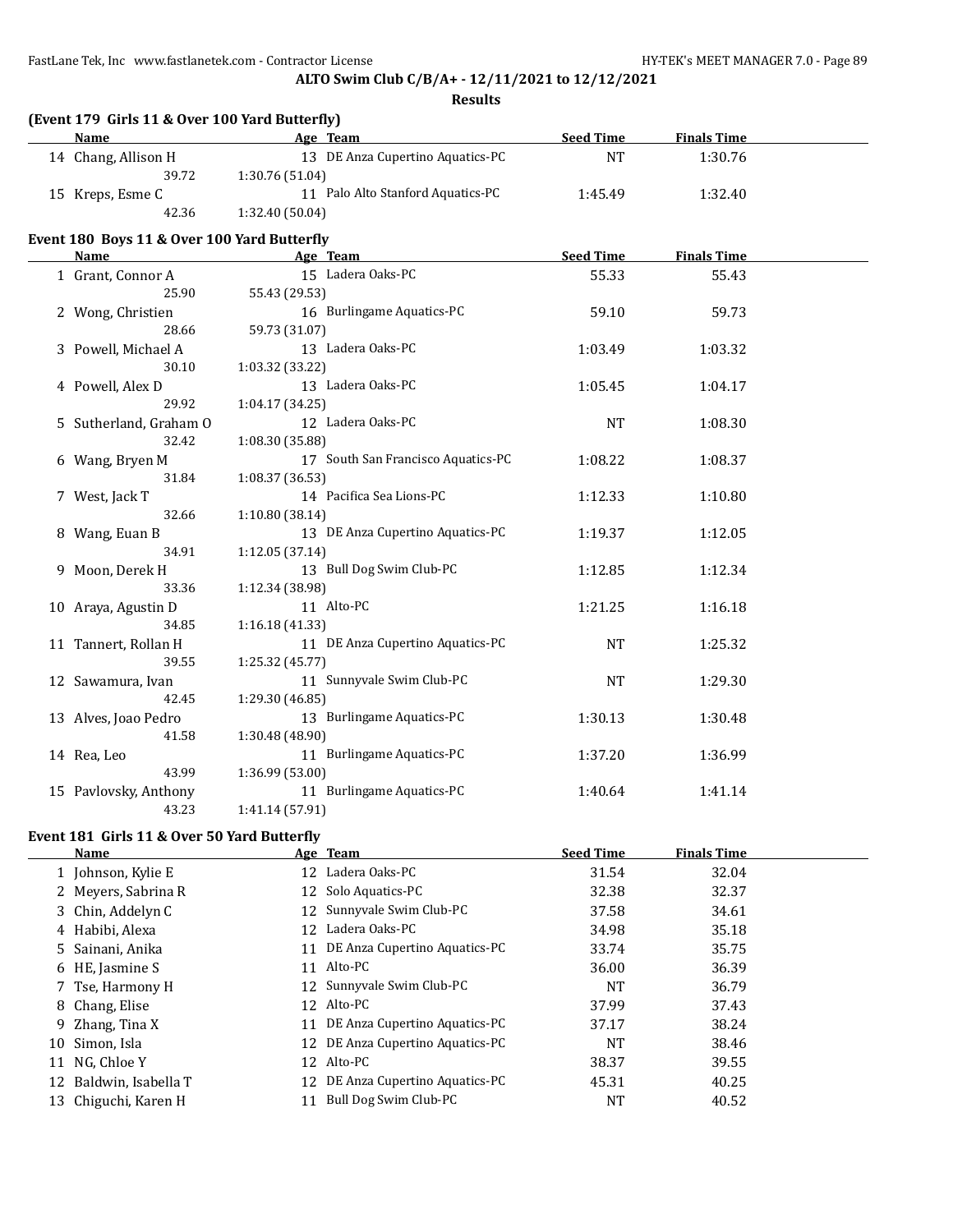### **ALTO Swim Club C/B/A+ - 12/11/2021 to 12/12/2021**

#### **Results**

# **(Event 181 Girls 11 & Over 50 Yard Butterfly)**

| <b>Name</b>            | Age Team                       | <b>Seed Time</b> | <b>Finals Time</b> |
|------------------------|--------------------------------|------------------|--------------------|
| 14 Malloy, Lila J      | Otter Swim Club-PC             | 46.64            | 41.29              |
| 15 Bowler, Julia J     | <b>Burlingame Aquatics-PC</b>  | 44.94            | 45.72              |
| 16 Mendoza, StClaire A | 12 Bull Dog Swim Club-PC       | <b>NT</b>        | 46.72              |
| 17 Kaur, Jasmine       | 12 Alto-PC                     | 43.99            | 47.00              |
| 18 Karam, Eliana       | 11 Bay Club Panthers-PC        | <b>NT</b>        | 48.64              |
| --- YU, Natalie J      | Los Altos Mtn View Aquatics-PC | NT               | D <sub>0</sub>     |

### **Event 182 Boys 11 & Over 50 Yard Butterfly**

|              | <b>Name</b>            |    | Age Team                      | <b>Seed Time</b> | <b>Finals Time</b> |  |
|--------------|------------------------|----|-------------------------------|------------------|--------------------|--|
|              | 1 Pistorino, Matthew J |    | 15 Solo Aquatics-PC           | 38.87            | 28.41              |  |
| $\mathbf{Z}$ | Cheong, Arthur T       | 14 | Sunnyvale Swim Club-PC        | <b>NT</b>        | 28.86              |  |
| 3            | HU, Henry Y            | 13 | Sunnyvale Swim Club-PC        | <b>NT</b>        | 30.53              |  |
| 4            | Yong, Jerrick Y        | 12 | Alto-PC                       | 34.02            | 31.20              |  |
| 5.           | Erickson, Julian A     | 11 | Alto-PC                       | 32.61            | 31.53              |  |
| 6            | Johnston, Kai C        | 11 | Otter Swim Club-PC            | 33.71            | 33.62              |  |
|              | 7 Hong, Matthew J      | 11 | Alto-PC                       | 34.38            | 34.75              |  |
| 8            | Tompkins, Joseph S     | 12 | Solo Aquatics-PC              | 36.68            | 34.97              |  |
| 9            | Thothadri, Nithin A    | 11 | Sunnyvale Swim Club-PC        | 35.04            | 35.65              |  |
| 10           | Kuusela, Niklas J      | 12 | Alto-PC                       | 37.71            | 36.85              |  |
| 11           | Bian, Zion             | 12 | Otter Swim Club-PC            | NT               | 37.48              |  |
| 12           | Grant, Evan M          | 11 | Ladera Oaks-PC                | 38.42            | 38.25              |  |
| 13           | Tannert, Rollan H      | 11 | DE Anza Cupertino Aquatics-PC | 35.64            | 38.69              |  |
| 14           | Lin, Lucas C           | 11 | Sunnyvale Swim Club-PC        | 41.26            | 39.90              |  |
| 15           | Alves, Joao Pedro      | 13 | Burlingame Aquatics-PC        | <b>NT</b>        | 40.17              |  |
| 16           | Cheong, Justin T       | 12 | Alto-PC                       | 40.71            | 40.59              |  |
| 17           | Kashyap, Tejas         | 11 | Otter Swim Club-PC            | 40.90            | 41.07              |  |
| 18           | Gilbert-Fagen, Isaac L | 13 | DE Anza Cupertino Aquatics-PC | 40.26            | 42.82              |  |
| 19           | Zheng, Zeen            | 11 | Alto-PC                       | 46.49            | 44.89              |  |
| 20           | Vir, Rithik            | 13 | DE Anza Cupertino Aquatics-PC | 51.86            | 45.98              |  |
| 21           | Bhat, Aarnav           | 12 | Sunnyvale Swim Club-PC        | 46.84            | 50.87              |  |
| 22           | Ananth, Sanat          | 12 | Alto-PC                       | 50.00            | 58.21              |  |
| $- - -$      | Ortiz, Landon R        |    | 11 Alto-PC                    | 57.58            | DQ                 |  |
| ---          | Kapoor, Lucas K        | 11 | Bay Club Panthers-PC          | NT               | DQ                 |  |

### **Event 183 Girls 11 & Over 400 Yard IM**

| Name                   | Age Team        |                                    |                 | <b>Seed Time</b> | <b>Finals Time</b> |  |
|------------------------|-----------------|------------------------------------|-----------------|------------------|--------------------|--|
| 1 Hegblom, Katherine E |                 | 16 Sunnyvale Swim Club-PC          |                 | 4:36.08          | 4:53.06            |  |
| 30.97                  | 1:05.59(34.62)  | 1:42.67 (37.08)                    | 2:20.16(37.49)  |                  |                    |  |
| 3:02.87(42.71)         | 3:45.94(43.07)  | 4:19.76 (33.82)                    | 4:53.06 (33.30) |                  |                    |  |
| 2 Lai, Gaby T          |                 | 15 South San Francisco Aquatics-PC |                 | 4:56.14          | 4:59.18            |  |
| 33.21                  | 1:11.12(37.91)  | 1:49.62(38.50)                     | 2:27.31 (37.69) |                  |                    |  |
| 3:09.91(42.60)         | 3:52.96(43.05)  | 4:26.69 (33.73)                    | 4:59.18 (32.49) |                  |                    |  |
| 3 Chen, Heidi I        |                 | 14 Ladera Oaks-PC                  |                 | 5:07.02          | 5:08.83            |  |
| 32.15                  | 1:09.08(36.93)  | 1:48.20 (39.12)                    | 2:27.41 (39.21) |                  |                    |  |
| 3:12.47(45.06)         | 3:58.19(45.72)  | 4:33.66 (35.47)                    | 5:08.83(35.17)  |                  |                    |  |
| 4 SO, Casey J          |                 | 17 South San Francisco Aquatics-PC |                 | 5:56.66          | 5:33.91            |  |
| 34.57                  | 1:15.33(40.76)  | 1:58.79 (43.46)                    | 2:40.37 (41.58) |                  |                    |  |
| 3:29.42(49.05)         | 4:17.71 (48.29) | 4:56.89 (39.18)                    | 5:33.91 (37.02) |                  |                    |  |
| 5 Thery, Emma          |                 | 13 Bay Club Panthers-PC            |                 | 5:50.00          | 5:58.21            |  |
| 36.25                  | 1:20.39(44.14)  | 2:07.52(47.13)                     | 2:53.57(46.05)  |                  |                    |  |
| 3:45.85 (52.28)        | 4:40.54 (54.69) | 5:19.49 (38.95)                    | 5:58.21 (38.72) |                  |                    |  |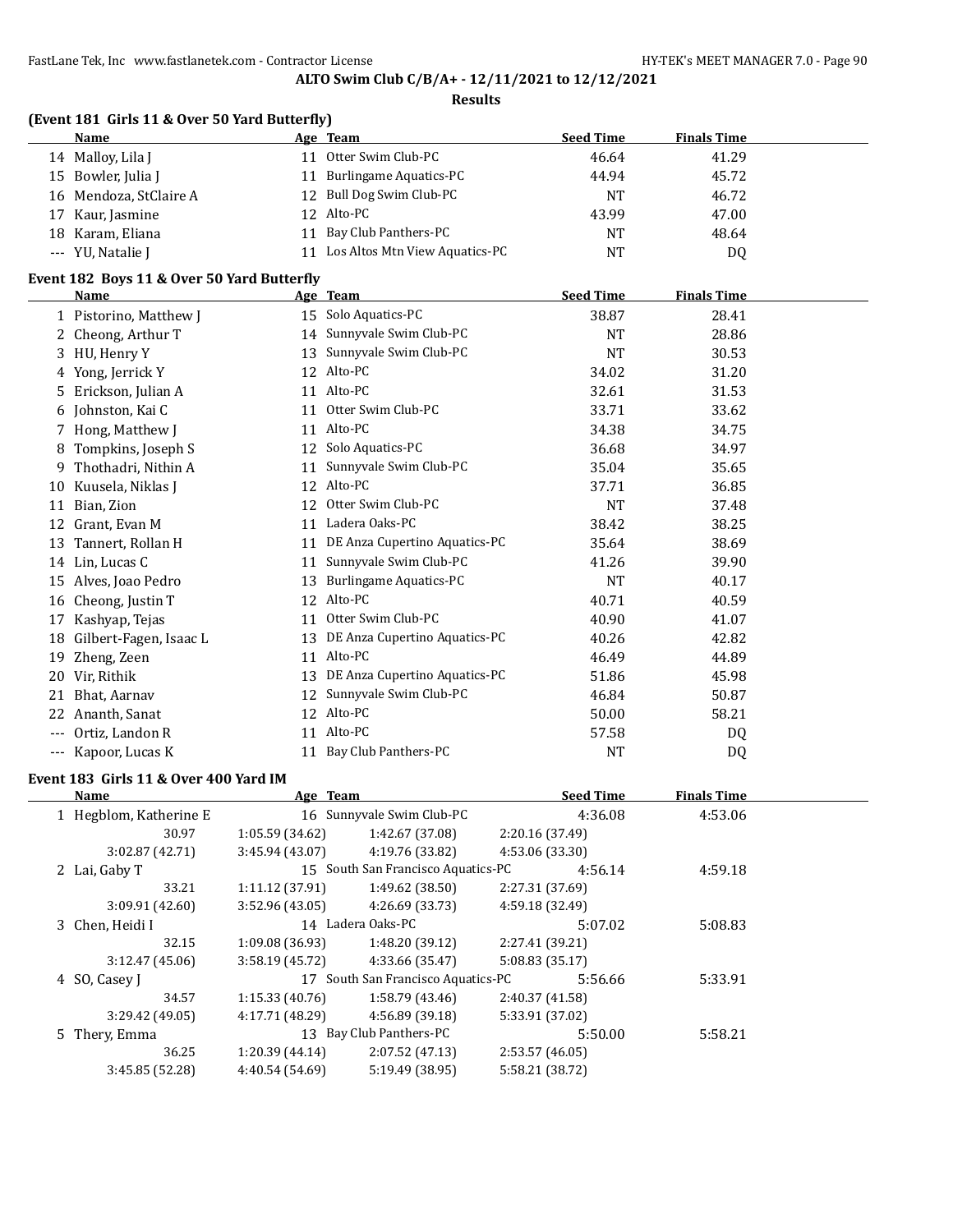**Results**

| <b>Name</b>     | Age Team        |                 | <b>Seed Time</b> | <b>Finals Time</b> |
|-----------------|-----------------|-----------------|------------------|--------------------|
| 6 Ene, Mina C   | 13 Alto-PC      |                 | 6:36.49          | 5:58.43            |
| 41.57           | 1:30.82(49.25)  | 2:14.67 (43.85) | 2:59.26 (44.59)  |                    |
| 3:51.23(51.97)  | 4:42.67 (51.44) | 5:20.16 (37.49) | 5:58.43 (38.27)  |                    |
| 7 Marjon, Lilli | 13 Alto-PC      |                 | 6:35.00          | 6:28.29            |
| 42.83           | 1:39.96(57.13)  | 2:32.98 (53.02) | 3:23.54(50.56)   |                    |
| 4:13.04(49.50)  | 5:04.54(51.50)  | 5:47.00 (42.46) | 6:28.29(41.29)   |                    |

### **Event 184 Boys 11 & Over 400 Yard IM**

| Name                    | Age Team        |                                    |                 | <b>Seed Time</b> | <b>Finals Time</b> |  |
|-------------------------|-----------------|------------------------------------|-----------------|------------------|--------------------|--|
| 1 Garcia-Osorio, Jose A |                 | 15 South San Francisco Aquatics-PC |                 | 4:41.89          | 4:40.55            |  |
| 29.95                   | 1:02.46 (32.51) | 1:38.01(35.55)                     | 2:13.39 (35.38) |                  |                    |  |
| 2:54.97 (41.58)         | 3:37.41(42.44)  | 4:09.02(31.61)                     | 4:40.55 (31.53) |                  |                    |  |
| 2 Haiby, Ido            |                 | 15 Sunnyvale Swim Club-PC          |                 | 6:10.86          | 5:09.46            |  |
| 34.68                   | 1:15.34(40.66)  | 1:55.65(40.31)                     | 2:34.76 (39.11) |                  |                    |  |
| 3:19.85 (45.09)         | 4:06.50 (46.65) | 4:38.43 (31.93)                    | 5:09.46 (31.03) |                  |                    |  |
| 3 Choong, Ryan T        |                 | 13 Otter Swim Club-PC              |                 | 16:00.00         | 5:13.53            |  |
| 35.01                   | 1:15.13(40.12)  | 1:55.16(40.03)                     | 2:34.36 (39.20) |                  |                    |  |
| 3:18.76(44.40)          | 4:03.48 (44.72) | 4:38.75 (35.27)                    | 5:13.53 (34.78) |                  |                    |  |
| 4 Lam, Kyle Z           |                 | 13 South San Francisco Aquatics-PC |                 | 5:26.83          | 5:27.76            |  |
| 30.69                   | 1:07.59(36.90)  | 1:52.49 (44.90)                    | 2:36.59(44.10)  |                  |                    |  |
| 3:24.65(48.06)          | 4:12.05(47.40)  | 4:50.38 (38.33)                    | 5:27.76 (37.38) |                  |                    |  |
| 5 Wang, Bryen M         |                 | 17 South San Francisco Aquatics-PC |                 | 6:45.00          | 5:37.81            |  |
| 35.52                   | 1:15.72(40.20)  | 2:38.46(1:22.74)                   | 3:30.59(52.13)  |                  |                    |  |
| 4:21.65(51.06)          | 5:01.15(39.50)  | 5:37.81 (36.66)                    |                 |                  |                    |  |
| 6 Araya, Agustin D      | 11 Alto-PC      |                                    |                 | 6:15.00          | 5:44.99            |  |
| 37.89                   | 1:20.91(43.02)  | 2:06.43(45.52)                     | 2:52.51 (46.08) |                  |                    |  |
| 3:39.25 (46.74)         | 4:28.51(49.26)  | 5:07.40 (38.89)                    | 5:44.99 (37.59) |                  |                    |  |

### **Event 185 Girls 11 & Over 500 Yard Freestyle**

| Name                 | Age Team        |                                    | <b>Seed Time</b> | <b>Finals Time</b> |  |
|----------------------|-----------------|------------------------------------|------------------|--------------------|--|
| 1 Enderes, Sarah     | 12 Alto-PC      |                                    | 6:20.00          | 6:17.80            |  |
| 32.60                | 1:09.41 (36.81) | 1:47.84 (38.43)                    | 2:25.55 (37.71)  |                    |  |
| 3:06.34 (40.79)      | 3:44.17 (37.83) | 4:23.32 (39.15)                    | 5:01.67 (38.35)  |                    |  |
| 5:40.36 (38.69)      | 6:17.80 (37.44) |                                    |                  |                    |  |
| 2 SO, Caitlyn J      |                 | 13 South San Francisco Aquatics-PC | 6:21.82          | 6:17.87            |  |
| 35.00                | 1:12.72 (37.72) | 1:50.71 (37.99)                    | 2:28.39 (37.68)  |                    |  |
| 3:06.45(38.06)       | 3:45.52 (39.07) | 4:24.06 (38.54)                    | 5:02.71 (38.65)  |                    |  |
| 5:40.72 (38.01)      | 6:17.87(37.15)  |                                    |                  |                    |  |
| 3 LI, Katelyn A      |                 | 13 DE Anza Cupertino Aquatics-PC   | 6:45.00          | 6:23.17            |  |
| 35.41                | 1:13.60(38.19)  | 1:52.46 (38.86)                    | 2:31.87 (39.41)  |                    |  |
| 3:10.54 (38.67)      | 3:49.49 (38.95) | 4:28.86 (39.37)                    | 5:07.56 (38.70)  |                    |  |
| 5:46.27 (38.71)      | 6:23.17(36.90)  |                                    |                  |                    |  |
| 4 Floyd, Emily E     |                 | 14 Sunnyvale Swim Club-PC          | 6:00.36          | 6:35.80            |  |
| 35.08                | 1:13.66 (38.58) | 1:53.07 (39.41)                    | 2:32.41 (39.34)  |                    |  |
| 3:14.39 (41.98)      | 3:55.63 (41.24) | 4:36.29(40.66)                     | 5:17.03(40.74)   |                    |  |
| 5:57.67 (40.64)      | 6:35.80 (38.13) |                                    |                  |                    |  |
| 5 Brauneis, Sophie E |                 | 11 Sunnyvale Swim Club-PC          | 6:42.13          | 6:36.25            |  |
| 35.28                | 1:14.35(39.07)  | 1:54.49(40.14)                     | 2:35.14 (40.65)  |                    |  |
| 3:16.39 (41.25)      | 3:57.31 (40.92) | 4:36.91 (39.60)                    | 5:18.56 (41.65)  |                    |  |
| 5:59.48 (40.92)      | 6:36.25(36.77)  |                                    |                  |                    |  |
| 6 Thery, Emma        |                 | 13 Bay Club Panthers-PC            | 6:43.25          | 6:37.64            |  |
| 36.88                | 1:16.71(39.83)  | 1:57.24(40.53)                     | 2:37.55 (40.31)  |                    |  |
| 3:18.12(40.57)       | 3:58.22(40.10)  | 4:38.65 (40.43)                    | 5:19.85 (41.20)  |                    |  |
| 6:00.34(40.49)       | 6:37.64 (37.30) |                                    |                  |                    |  |